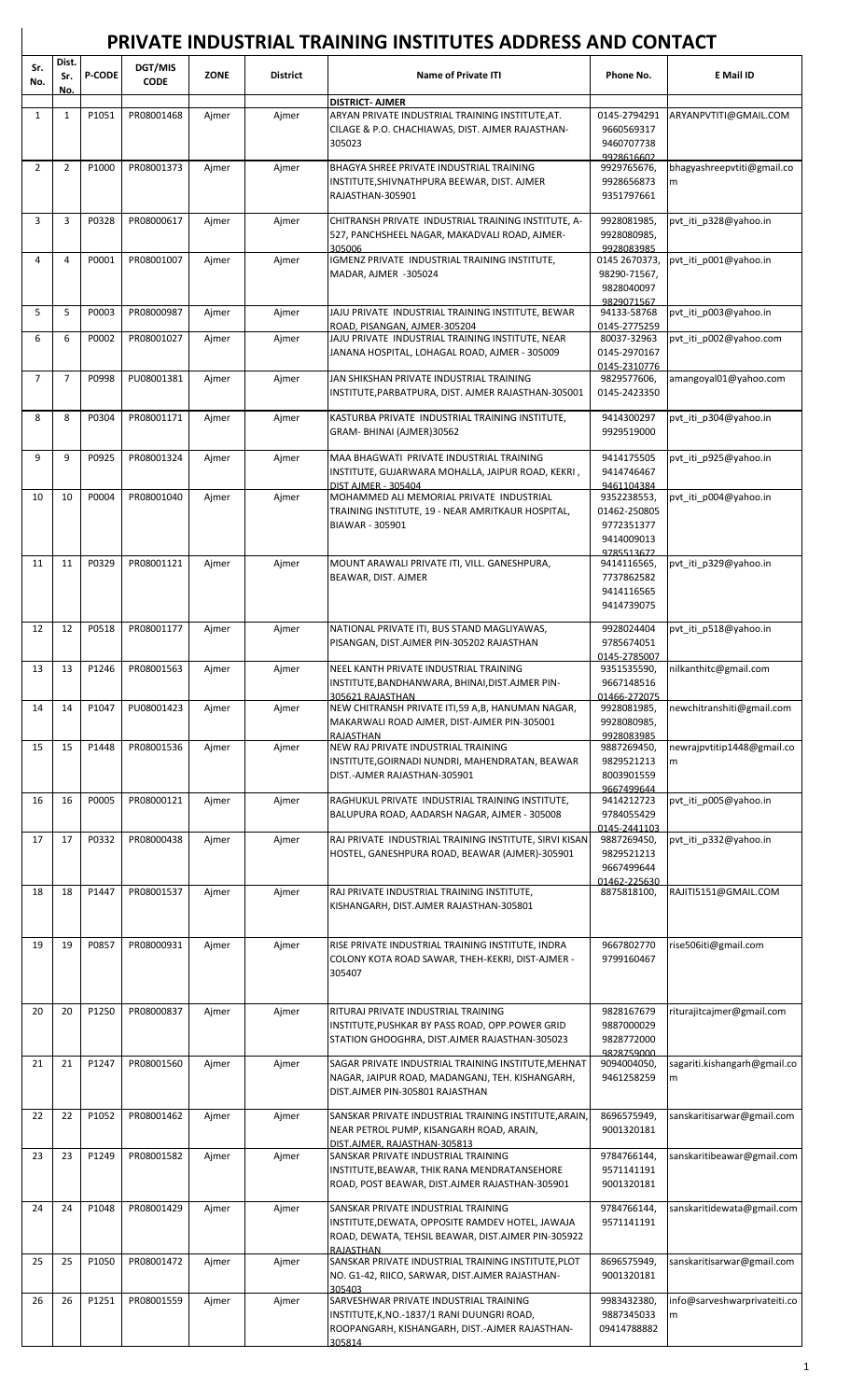| Sr.<br>No. | Dist.<br>Sr.   | <b>P-CODE</b> | DGT/MIS<br><b>CODE</b> | <b>ZONE</b> | <b>District</b> | <b>Name of Private ITI</b>                                                                                                                                                                          | Phone No.                                                  | E Mail ID                               |
|------------|----------------|---------------|------------------------|-------------|-----------------|-----------------------------------------------------------------------------------------------------------------------------------------------------------------------------------------------------|------------------------------------------------------------|-----------------------------------------|
| 27         | No.<br>27      | P1049         | PR08001430             | Ajmer       | Ajmer           | SATYAM PRIVATE INDUSTRIAL TRAINING<br>INSTITUTE, VILLAGE.SANWA, NH-8, UDAIPUR ROAD,                                                                                                                 | 9413344500,<br>9414037511                                  | satyampvtiti@gmail.com                  |
| 28         | 28             | P0999         | PU08001365             | Ajmer       | Ajmer           | BEAWAR, DIST.AJMER PIN-305925 RAJASTHAN<br>SHIVAM PRIVATE INDUSTRIAL TRAINING INSTITUTE, PREM<br>NAGAR, FOY SAGAR ROAD, DIST. AJMER-305001                                                          | 01462287211<br>9829247528,<br>9251999394                   | shivamschool1@gmail.com                 |
| 29         | 29             | P1053         | PR08001486             | Ajmer       | Ajmer           | <b>RAJASTHAN</b><br>SHREE GANESH PRIVATEITI, NEAR POST OFFICE ARAIN<br>ROAD, KISHANGARH, DISTT. AJMER-305802                                                                                        | 0145-2600386<br>8440040111,<br>8440040112                  | SHREEGANESHITI@GMAIL.CO<br>M            |
| 30         | 30             | P0331         | PR08000454             | Ajmer       | Ajmer           | SHRI BABA RAMDEV PRIVATE INDUSTRIAL TRAINING<br>INSTITUTE, ARJUNPURA JAGIR, VIA MANGALIAWAS<br>(AJMER)305203                                                                                        | 9461123942,<br>8107005789<br>0145-2990245<br>0145-2990245  | pvt_iti_p331@yahoo.in                   |
| 31         | 31             | P0330         | PR08001125             | Ajmer       | Ajmer           | SHRI NARBDESHWAR PRIVATE INDUSTRIAL TRAINING<br>INSTITUTE, NEAR BHOMIYA JI KA THAN, MEDIA ROAD,<br>BEAWAR (AJMER) -305901                                                                           | 9413042797,<br>9414421142,<br>01462-258797<br>01462-240142 | pvt iti p330@yahoo.in                   |
| 32         | 32             | P0760         | PR08000883             | Ajmer       | Ajmer           | SHRI SAI PRIVATE INDUSTRIAL TRAINING INSTITUTE, PLOTE<br>NO.5,6,17, 18, RAM BHAWAN, JOSHI COLONY KRISHNA<br>NAGAR, MAIN AJMER ROAD KEKRI , DIST-AJMER-305404                                        | 9829345929,<br>9549302204                                  | pvt iti p760@yahoo.in                   |
| 33         | 33             | P0938         | PU08001393             | Ajmer       | Ajmer           | SHRI SUBHASH MEMORIAL PRIVATE INDUSTRIAL TRAINING<br>INSTITUTE, MDS UNIVERSITY MARG, KAYAD ROAD, AJMER,<br>DIST.AJMER-305001                                                                        | 9414522906,<br>01423-221565<br>8058745438                  | ssmitikayad@gmail.com                   |
| 34         | 34             | P0937         | PR08001414             | Ajmer       | Ajmer           | ST. WILFRED PRIVATE INDUSTRIAL TRAINING INSTITUTE,<br>JAIPUR ROAD, DIST. AJMER-302023                                                                                                               | 8233426505<br>0145-2310137<br>3206162                      | 0141-27480436, st.wilfredsiti@gmail.com |
| 35         | 35             | P0007         | PR08001019             | Aimer       | Aimer           | SUNITA TECHNICAL CENTRE, GULAB BARI, AJMER -305001                                                                                                                                                  | 9414678808,<br>0145-2664869<br>0145-2661012                | pvt iti p007@yahoo.in                   |
| 36         | 36             | P0008         | PR08000005             | Ajmer       | Ajmer           | T.P. PAREEKH PRIVATE INDUSTRIAL TRAINING INSTITUTE,<br>VIDHYA NAGAR, GANESHPURA ROAD, OPP. SIRVI HOSTEL,<br>BIAWAR-305901                                                                           | 01462-223007<br>9414347571                                 | pvt iti p008@yahoo.co.in                |
| 37         | 37             | P1252         | PR08001550             | Ajmer       | Ajmer           | UNIQUE PRIVATE INDUSTRIAL TRAINING INSTITUTE, RAS<br>DABRA ROAD, ANGWARA, NUNDRI MAHENDRATAN<br>BEAWAR, DIST.- AJMER RAJASTHAN-305901                                                               | 9887385747,<br>9227500572<br>9001353831                    | uniquepiti@yahoo.com                    |
| 38         | 38             | P1248         | PR08001600             | Ajmer       | Ajmer           | VEER TEJA PRIVATE INDUSTRIAL TRAINING<br>INSTITUTE, SITUATED AT VILLAGE SURSURA                                                                                                                     | 9460931117,<br>9602480198                                  | Rajendrasunda2157@gmail.c<br>om         |
| 39         | 39             | P1449         | PU08001491             | Ajmer       | Ajmer           | <u>TEH.KISHANGARH. DIST.AJMER RAJASTHAN-305801</u><br>VIVEKANAND PRIVATE INDUSTRIAL TRAINING<br>INSTITUTE, PLOT NO.-A-9-10, BALDEV COLONY, SARWADI<br>GATE KE BAHAR SARGAON, KISHNAGARH, DIST.AJMER | 01497-224843<br>9785579785,<br>9829173326                  | VITIKISHANGARH@GMAIL.CO                 |
| 40         | 40             | P1609         | PU08001650             | Ajmer       | Ajmer           | RAJASTHAN-305802<br>MEERA PRIVATE ITI, NEAR GLOBAL COLLEGE PANCHSHEEL<br>ROAD, DEV NAGAR, LOHAGAL, DIST. AJMER-305009                                                                               | 9828048816                                                 | meeraprivateiti@gmail.com               |
| 41         | 41             | P1638         | PU08001714             | Ajmer       | Ajmer           | GURUKUL PRIVATE ITI, BHEEM ROAD, BALACHARAT, P.O.<br>BHEEM, TEH.BEAWAR, DIST.AJMER RAJASTHAN-305921                                                                                                 | 9928362678<br>9783171000                                   | gurukulitibheem@gmail.com               |
| 42         | 42             | P1644         | PU08001722             | Ajmer       | Ajmer           | GEET GANPATI PRIVATE ITI, LOHAKHAN POLICE LINE,<br>DIST.AJMER-305001                                                                                                                                | 0145-2626514<br>9829068614                                 | chiksprincess@gmail.com                 |
| 43         | 43             | P1660         | PR08001678             | Ajmer       | Ajmer           | SHREE GANPATI PRIVATE ITI, NEAR TELEPHONE EXCHANGE<br>DEVMALI ROAD, MASUDA, DIST. AJMER-305623                                                                                                      | 01462-266081<br>8440031116                                 | shreeganpatiiti@gmail.com               |
| 44         | 44             | P1722         | PU08001728             | Ajmer       | Ajmer           | SHREE BALAJI PRIVATE ITI, BHAWAI KHEDA, NASIRABAD<br>DIST. AJMER -305601                                                                                                                            | 01491-222387<br>9252210665                                 | shreebalaji602@gmail.com                |
| 45         | 45             | P1784         | PU08001766             | Ajmer       | Ajmer           | GANPATI PRIVATE ITI AJMER SARMALIA CHORAYA<br>THIKRANA GUJRAN, BEAWAR (DIST. AJMER),RAJASTHAN -<br>305901                                                                                           | 01462-253192<br>7426944581<br>9530253292<br>9414302624     | ganpatipvtitibeawar@gmail.c<br>om       |
| 46         | 46             | P1805         | PU08001788             | Ajmer       | Ajmer           | GURU KRIPA PRIVATE ITI, PLOT NO. 67, GYANCHAND SINHAL<br>NAGAR, CHAWANI LINK MARG, AJMER ROAD, BEAWAR,                                                                                              |                                                            | gurukripapvtiti01@gmail.com             |
| 47         | 47             | P1813         | PU08001841             | Ajmer       | Ajmer           | AJMER-<br>MEERAMANDIR PRIVATE ITI, NEAR GLOBAL COLLEGE,<br>PANCHSHEEL ROAD, DEV NAGAR, LOHAGAL, AJMER-305001                                                                                        | 9828048816<br>9461561449                                   | meeramandipvtiti@gmail.co<br>m          |
| 48         | $\mathbf{1}$   | P0337         | PR08000433             | Jaipur      | Alwar           | <b>DISTRICT- ALWAR</b><br>ADARSH PRIVATE INDUSTRIAL TRAINING INSTITUTE, PLOT<br>NO. 239, GANDHI NAGAR, SCHEME NO. 8, NEAR ARAVLI<br>VIHAR THANA, ALWAR -301001                                      | 9024827522<br>9214189003                                   | pvt_iti_p337@yahoo.in                   |
| 49         | $\overline{2}$ | P0010         | PR08000042             | Jaipur      | Alwar           | ALWAR PRIVATE INDUSTRIAL TRAINING INSTITUTE, 30 A,<br>OLD INDUSTRIAL AREA, I.T.I. ROAD, ALWAR-301001                                                                                                | 9785751201<br>9414261390                                   | pvt_iti_p010@yahoo.in                   |
| 50         | 3              | P1054         | PR08001428             | Jaipur      | Alwar           | ANAND PRIVATE INDUSTRIAL TRAINING<br>INSTITUTE, VPO.KARANA, TEHSIL-BANSUR, DIST. ALWAR PIN-<br>301024 RAJASTHAN                                                                                     | 9460373556<br>9829570320,<br>9414700028<br>9950032260      | ananditikarana@gmail.com                |
| 51         | 4              | P0012         | PR08000032             | Jaipur      | Alwar           | ARAVALI PRIVATE INDUSTRIAL TRAINING INSTITUTE,<br>KHAWAS JI KA BAAG, POST-KAROTH, RAJGARH (ALWAR)-<br>301408                                                                                        | 01461-254014<br>94147-94109,<br>94142-15241                | pvt iti p012@yahoo.in                   |
| 52         | 5              | P1260         | PU08001578             | Jaipur      | Alwar           | ARAVALI PRIVATE INDUSTRIAL TRAINING INSTITUTE, UPOLA<br>SONAWA SEC-8, BEHIND DAKSH HOSPITAL, DIST.ALWAR<br>RAJASTHAN - 301001                                                                       | 9875276547<br>8432048900<br>7737797888<br>7742689991       | aravaliiti01@gmail.com                  |
| 53         | 6              | P1055         | PR08001433             | Jaipur      | Alwar           | ARAWALI PRIVATE INDUSTRIAL TRAINING INSTITUTENEAR<br>LAL DAS TEMPLE, OPP. P.N.B. KHTHUMAR DIST.ALWAR<br>RAJASTHAN                                                                                   | 9799358837,<br>9414453561<br>9784582585                    | newarawaliedu2014@gmail.c<br>om         |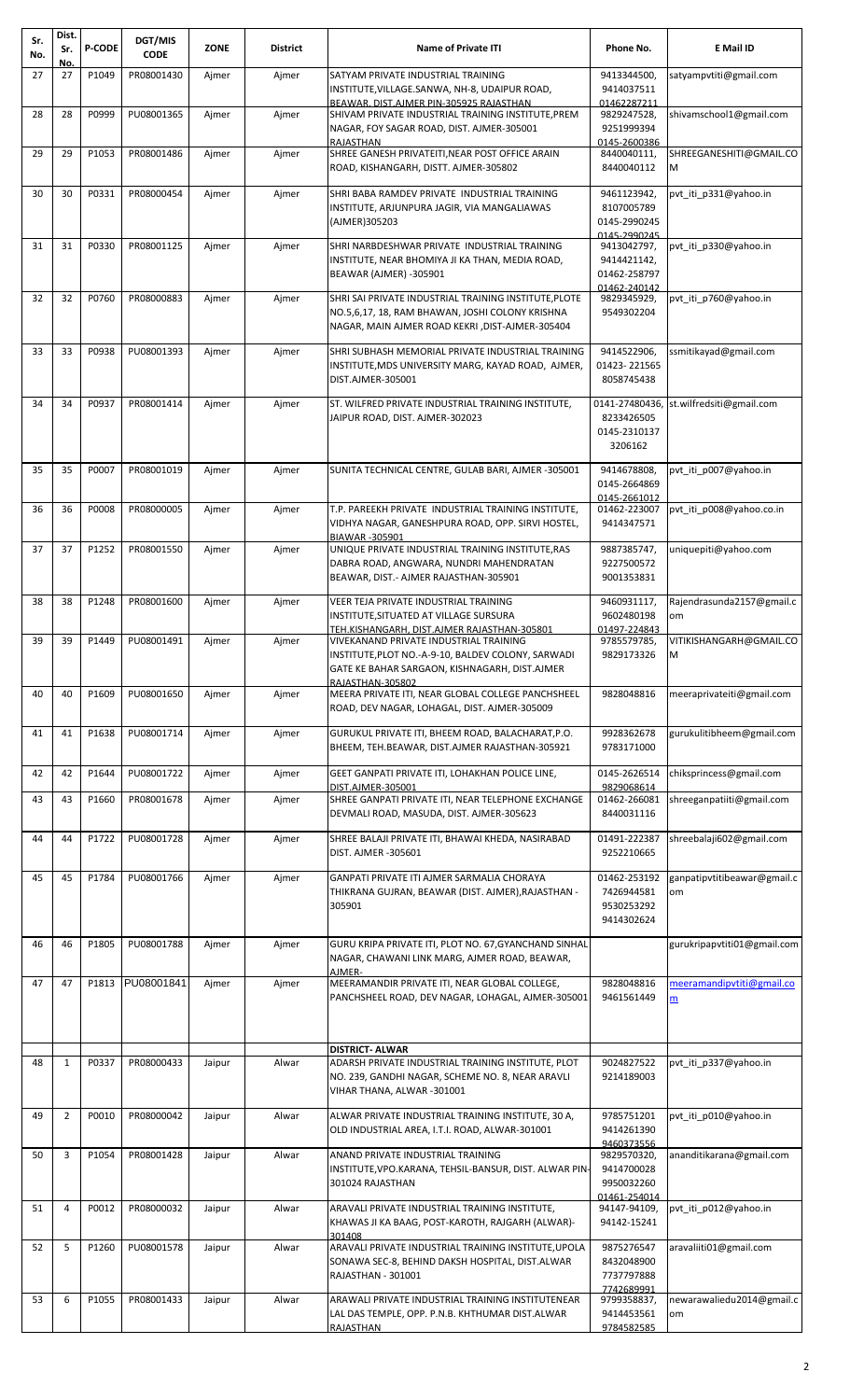| P0519<br>54<br>$\overline{7}$<br>PR08000631<br>Jaipur<br>Alwar<br>ARIHANT PRIVATE INDUSTRIAL TRAINING<br>9414402320<br>pvt_iti_p519@yahoo.in<br>INSTITUTE, KHASARA NO.43, ITARANA ROAD, FRONT OF<br>EISHAR FACTORY, OLD INDUSTRIAL AREA, ALWAR-301001<br>8<br>P0339<br>PR08000445<br>9784403413,<br>55<br>Jaipur<br>Alwar<br>ARNOLD PRIVATE INDUSTRIAL TRAINING INSTITUTE,<br>pvt iti p339@yahoo.in<br>SHYAMGANGA, VIA-MALAKHERA, P.S. UMREN, (ALWAR) -<br>900156087,<br>301406<br>9660638424,<br>9636356209<br>0144-2854757<br>9636356209<br>9<br>P0013<br>PR08000114<br>56<br>Alwar<br>ASHUDEEP PRIVATE INDUSTRIAL TRAINING INSTITUTE,<br>9351561075<br>pvt_iti_p013@yahoo.in<br>Jaipur<br>KHERLI, POST - KATHUMER, DIST- ALWAR - 321606<br>57<br>10<br>P0015<br>PR08000045<br>Alwar<br>BAJRANG PRIVATE INDUSTRIAL TRAINING INSTITUTE,<br>9414811606<br>pvt_iti_p015@yahoo.in<br>Jaipur<br>SAMELA ROAD, SHIV COLONY, GOVIND GARH,<br>7737122524<br>LAKSHMANGARH (ALWAR)-321607<br>P0520<br>11<br>PR08000628<br>Alwar<br>BALAJI PRIVATE INDUSTRIAL TRAINING INSTITUTE,<br>9875069510,<br>pvt_iti_p520@yahoo.in<br>58<br>Jaipur<br>MOONPUR, TEH. MUNDAWAR, DISTT. ALWAR-301407<br>9829745313<br>8741873606<br>59<br>12<br>P1061<br>PR08001474<br>Alwar<br>BALAJI PVT. INDUSTRIAL TRAINING INSTITUTE, VPO-<br>9829499007,<br>ITISUSHIL@GMAIL.COM<br>Jaipur<br>PRATAPGARH, TEHSIL-THANAGARI, DISTT.-ALWAR<br>9928032544<br>9571403830<br>13<br>P0040<br>PR08000415<br>Alwar<br>BANSUR PRIVATE INDUSTRIAL TRAINING INSTITUTE,<br>pvt iti p040@yahoo.in<br>60<br>Jaipur<br>9352210132,<br>01461-270103<br>VILLAGE BUDH BHAUSING, BANSUR DIST. ALWAR 301402<br>14<br>P0041<br>PR08001142<br>BASSO DEVI PRIVATE LAXMAN SINGH PRIVATE ITI, VILLAGE<br>9828525080<br>61<br>Jaipur<br>Alwar<br>pvt iti p041@yahoo.in<br>SAHJPUR, RAMGARH, DIST. ALWAR-301026<br>9680607090<br>15<br>P0338<br>PR08001038<br>BHAGWAN MAHAVEER PRIVATE INDUSTRIAL TRAINING<br>9413273910,<br>pvt iti p338@yahoo.in<br>62<br>Jaipur<br>Alwar<br>INSTITUTE, KHASARA NO. 613, IN FRONT OF BURJA HOTEL,<br>9549651714,<br>0144-2888056<br>RAJGARH ROAD, V & P- KESARPUR, (ALWAR) 301001<br>P0016<br>63<br>16<br>PR08001174<br>Jaipur<br>Alwar<br>BHAGWAN MAHAVEER PRIVATE INDUSTRIAL TRAINING<br>9413381483<br>pvt iti p016@yahoo.in<br>INSTITUTE, PLOT NO.-38, GOVT. I.T.I. ROAD, KALI MORI<br>9549651713,<br>FATAK, ALWAR-301001<br>17<br>P0521<br>PR08000667<br>BHAGWAN MAHAVEER PRIVATE INDUSTRIAL TRAINING<br>Alwar<br>9413381483,<br>pvt iti p521@yahoo.in<br>64<br>Jaipur<br>INSTITUTE, NEAR HINDAUN FATAK, KHERLI GANJ, DISTT.<br>01492-642642<br>ALWAR-321606<br>9549651704<br>P0522<br>PR08000700<br>pvt iti p522@yahoo.in<br>65<br>18<br>Jaipur<br>Alwar<br>BHARAT PRIVATE INDUSTRIAL TRAINING INSTITUTE, 12,<br>0144-6050006<br>RAM NAGAR, MUNGASKA DELHI ROAD, ALWAR-301001<br>7891464720<br>19<br>P0042<br>PR08001095<br>Alwar<br>BRAJLATA PRIVATE ITI, KATUMER ROAD, LAXMANGARH,<br>9461247632,<br>pvt_iti_p042@yahoo.in<br>66<br>Jaipur<br>9660242374<br>TEHSIL-LAXMANGARH, DIST.ALWAR PIN-321607<br>RAJASTHAN<br>01492-690902<br>BRIJPAL PRIVATE INDUSTRIAL TRAINING INSTITUTE,<br>P0017<br>PR08000044<br>pvt iti p017@yahoo.in<br>67<br>20<br>Jaipur<br>Alwar<br>9660242374<br>VILLAGE- RELA, POST- KATHUMER, (ALWAR)-321605<br>7891431995<br>8432837189<br>7740916477<br>21<br>P0336<br>PR08000431<br>Jaipur<br>Alwar<br>CHETANYA PRIVATE INDUSTRIAL TRAINING INSTITUTE,<br>pvt iti p336@yahoo.in<br>68<br>9413455966,<br>NEAR TARA CINEMA HALL, SONKAR ROAD, KHERLI, TH.<br>9928490211<br>KATHUMER (ALWAR) 321606<br>9413455956<br>9667963529<br>P0523<br>PR08001213<br>69<br>22<br>Jaipur<br>Alwar<br>DEEP PRIVATE INDUSTRIAL TRAINING INSTITUTE, DIWAN JI<br>9414376147<br>pvt iti p523@yahoo.in<br>KA BAG, RAJGARH, DISTT. ALWAR-301408<br>9413738780<br>23<br>P1256<br>PR08001590<br>9829970082,<br>devitibansur@gmail.com<br>70<br>Alwar<br>DEV PRIVATE INDUSTRIAL TRAINING INSTITUTE, BEER<br>Jaipur<br>9460611084<br>KHANA MOHALA BANSUR, DIST.ALWAR PIN-301402<br>RAJASTHAN<br>9414253612<br>P0353<br>DHOLAPLASH PRIVATE INDUSTRIAL TRAINING INSTITUTE,<br>24<br>PR08000146<br>Alwar<br>pvt iti p353@yahoo.in<br>71<br>Jaipur<br>9413303625,<br>01442764625<br>KHASRA NO. 227, NEAR SOHANPUR BUS STAND, VILL.<br>DHOLAPLASH, TEH.MALAKHERA, UMRAIN (ALWAR)-301001<br>9314150992<br>25<br>P0043<br>PU08000894<br>DHRUV PRIVATE INDUSTRIAL TRAINING INSTITUTE, AZAD<br>9414025997<br>72<br>Jaipur<br>Alwar<br>pvt iti p043@yahoo.in<br>NAGAR, PLOT NO.12-13, 60 FEET ROAD, ALWAR-301001<br>9461922821<br>73<br>26<br>P0019<br>PR08001044<br>E.T.C. PRIVATE INDUSTRIAL TRAINING INSTITUTE, 42,<br>Jaipur<br>Alwar<br>9414016440,<br>pvt iti p019@yahoo.in<br>0144-2371132<br>MOHAN NAGAR, SHIV COLONY, NEAR BY PASS, ALWAR-<br>301001<br>8058166440<br>27<br>P0348<br>PR08000455<br>EVEREST PRIVATE INDUSTRIAL TRAINING INSTITUTE, PLOT<br>74<br>Jaipur<br>Alwar<br>9414431480<br>pvt iti p348@yahoo.in<br>0144-2372674<br>NO. 5,6, NEAR SURYA NAGAR, ALWAR 301001<br>9251948540<br>75<br>28<br>P1060<br>PU08001473<br>Jaipur<br>Alwar<br>GAURAV PVT. INDUSTRIAL TRAINING INSTITUTE, NEAR<br>aitc hnd@yahoo.com<br>9829911506,<br>9672976519<br>INDIAN GAS GODWN, BHAGWANPURA, DISTT.-ALWAR<br>301001<br>9785498408<br>9982554845<br>76<br>29<br>P0905<br>PR08001345<br>GPS PRIVATE INDUSTRIAL TRAINING INSTITUTE, KUND<br>gpsitibehror@gmail.com<br>Jaipur<br>Alwar<br>8107244314,<br>ROAD, NEAR MILKPUR BUS STAND, BEHROR, DISTT. ALWAR<br>9828309120,<br>301701<br>9001466098<br>30<br>P1259<br>PR08001584<br><b>GUARDIAN PRIVATE INDUSTRIAL TRAINING</b><br>77<br>Jaipur<br>Alwar<br>9416089965,<br>vrdulana@gmail.com<br>INSTITUTE, SITUATED AT R.E. VILLAGE KAYASA BEHAR,<br>9812775522<br>DIST.ALWAR RAJASTHAN - 301703<br>9896496376<br>7023565626<br>78<br>31<br>P1001<br>PR08001386<br>GURU KRIPA PRIVATE INDUSTRIAL TRAINING<br>9829891681,<br>gurukripaitinpr@gmail.com<br>Jaipur<br>Alwar<br>INSTITUTE, VILL. & POST. NARAINPUR, DIST. ALWAR-301024<br>9950072656<br>9887737116<br>RAJASTHAN<br>32<br>P1255<br>PR08001588<br>GYANDEEP PRIVATE INDUSTRIAL TRAINING<br>79<br>Jaipur<br>Alwar<br>9799626574,<br>gyandeepiti@gmail.com<br>INSTITUTE, AHIRBASS BHARKOL DIST-ALWAR RAJASTHAN-<br>9799626850<br>0144-2854711<br>321633 | Sr.<br>No. | Dist.<br>Sr.<br>No. | <b>P-CODE</b> | DGT/MIS<br><b>CODE</b> | <b>ZONE</b> | <b>District</b> | <b>Name of Private ITI</b> | Phone No. | E Mail ID |
|---------------------------------------------------------------------------------------------------------------------------------------------------------------------------------------------------------------------------------------------------------------------------------------------------------------------------------------------------------------------------------------------------------------------------------------------------------------------------------------------------------------------------------------------------------------------------------------------------------------------------------------------------------------------------------------------------------------------------------------------------------------------------------------------------------------------------------------------------------------------------------------------------------------------------------------------------------------------------------------------------------------------------------------------------------------------------------------------------------------------------------------------------------------------------------------------------------------------------------------------------------------------------------------------------------------------------------------------------------------------------------------------------------------------------------------------------------------------------------------------------------------------------------------------------------------------------------------------------------------------------------------------------------------------------------------------------------------------------------------------------------------------------------------------------------------------------------------------------------------------------------------------------------------------------------------------------------------------------------------------------------------------------------------------------------------------------------------------------------------------------------------------------------------------------------------------------------------------------------------------------------------------------------------------------------------------------------------------------------------------------------------------------------------------------------------------------------------------------------------------------------------------------------------------------------------------------------------------------------------------------------------------------------------------------------------------------------------------------------------------------------------------------------------------------------------------------------------------------------------------------------------------------------------------------------------------------------------------------------------------------------------------------------------------------------------------------------------------------------------------------------------------------------------------------------------------------------------------------------------------------------------------------------------------------------------------------------------------------------------------------------------------------------------------------------------------------------------------------------------------------------------------------------------------------------------------------------------------------------------------------------------------------------------------------------------------------------------------------------------------------------------------------------------------------------------------------------------------------------------------------------------------------------------------------------------------------------------------------------------------------------------------------------------------------------------------------------------------------------------------------------------------------------------------------------------------------------------------------------------------------------------------------------------------------------------------------------------------------------------------------------------------------------------------------------------------------------------------------------------------------------------------------------------------------------------------------------------------------------------------------------------------------------------------------------------------------------------------------------------------------------------------------------------------------------------------------------------------------------------------------------------------------------------------------------------------------------------------------------------------------------------------------------------------------------------------------------------------------------------------------------------------------------------------------------------------------------------------------------------------------------------------------------------------------------------------------------------------------------------------------------------------------------------------------------------------------------------------------------------------------------------------------------------------------------------------------------------------------------------------------------------------------------------------------------------------------------------------------------------------------------------------------------------------------------------------------------------------------------------------------------------------------------------------------------------------------------------------------------------------------------------------------------------------------------------------------------------------------------------------------------------------------------------------------------------------------------------------------------------------------------------------------------------------------------------------------------------|------------|---------------------|---------------|------------------------|-------------|-----------------|----------------------------|-----------|-----------|
|                                                                                                                                                                                                                                                                                                                                                                                                                                                                                                                                                                                                                                                                                                                                                                                                                                                                                                                                                                                                                                                                                                                                                                                                                                                                                                                                                                                                                                                                                                                                                                                                                                                                                                                                                                                                                                                                                                                                                                                                                                                                                                                                                                                                                                                                                                                                                                                                                                                                                                                                                                                                                                                                                                                                                                                                                                                                                                                                                                                                                                                                                                                                                                                                                                                                                                                                                                                                                                                                                                                                                                                                                                                                                                                                                                                                                                                                                                                                                                                                                                                                                                                                                                                                                                                                                                                                                                                                                                                                                                                                                                                                                                                                                                                                                                                                                                                                                                                                                                                                                                                                                                                                                                                                                                                                                                                                                                                                                                                                                                                                                                                                                                                                                                                                                                                                                                                                                                                                                                                                                                                                                                                                                                                                                                                                                                                                       |            |                     |               |                        |             |                 |                            |           |           |
|                                                                                                                                                                                                                                                                                                                                                                                                                                                                                                                                                                                                                                                                                                                                                                                                                                                                                                                                                                                                                                                                                                                                                                                                                                                                                                                                                                                                                                                                                                                                                                                                                                                                                                                                                                                                                                                                                                                                                                                                                                                                                                                                                                                                                                                                                                                                                                                                                                                                                                                                                                                                                                                                                                                                                                                                                                                                                                                                                                                                                                                                                                                                                                                                                                                                                                                                                                                                                                                                                                                                                                                                                                                                                                                                                                                                                                                                                                                                                                                                                                                                                                                                                                                                                                                                                                                                                                                                                                                                                                                                                                                                                                                                                                                                                                                                                                                                                                                                                                                                                                                                                                                                                                                                                                                                                                                                                                                                                                                                                                                                                                                                                                                                                                                                                                                                                                                                                                                                                                                                                                                                                                                                                                                                                                                                                                                                       |            |                     |               |                        |             |                 |                            |           |           |
|                                                                                                                                                                                                                                                                                                                                                                                                                                                                                                                                                                                                                                                                                                                                                                                                                                                                                                                                                                                                                                                                                                                                                                                                                                                                                                                                                                                                                                                                                                                                                                                                                                                                                                                                                                                                                                                                                                                                                                                                                                                                                                                                                                                                                                                                                                                                                                                                                                                                                                                                                                                                                                                                                                                                                                                                                                                                                                                                                                                                                                                                                                                                                                                                                                                                                                                                                                                                                                                                                                                                                                                                                                                                                                                                                                                                                                                                                                                                                                                                                                                                                                                                                                                                                                                                                                                                                                                                                                                                                                                                                                                                                                                                                                                                                                                                                                                                                                                                                                                                                                                                                                                                                                                                                                                                                                                                                                                                                                                                                                                                                                                                                                                                                                                                                                                                                                                                                                                                                                                                                                                                                                                                                                                                                                                                                                                                       |            |                     |               |                        |             |                 |                            |           |           |
|                                                                                                                                                                                                                                                                                                                                                                                                                                                                                                                                                                                                                                                                                                                                                                                                                                                                                                                                                                                                                                                                                                                                                                                                                                                                                                                                                                                                                                                                                                                                                                                                                                                                                                                                                                                                                                                                                                                                                                                                                                                                                                                                                                                                                                                                                                                                                                                                                                                                                                                                                                                                                                                                                                                                                                                                                                                                                                                                                                                                                                                                                                                                                                                                                                                                                                                                                                                                                                                                                                                                                                                                                                                                                                                                                                                                                                                                                                                                                                                                                                                                                                                                                                                                                                                                                                                                                                                                                                                                                                                                                                                                                                                                                                                                                                                                                                                                                                                                                                                                                                                                                                                                                                                                                                                                                                                                                                                                                                                                                                                                                                                                                                                                                                                                                                                                                                                                                                                                                                                                                                                                                                                                                                                                                                                                                                                                       |            |                     |               |                        |             |                 |                            |           |           |
|                                                                                                                                                                                                                                                                                                                                                                                                                                                                                                                                                                                                                                                                                                                                                                                                                                                                                                                                                                                                                                                                                                                                                                                                                                                                                                                                                                                                                                                                                                                                                                                                                                                                                                                                                                                                                                                                                                                                                                                                                                                                                                                                                                                                                                                                                                                                                                                                                                                                                                                                                                                                                                                                                                                                                                                                                                                                                                                                                                                                                                                                                                                                                                                                                                                                                                                                                                                                                                                                                                                                                                                                                                                                                                                                                                                                                                                                                                                                                                                                                                                                                                                                                                                                                                                                                                                                                                                                                                                                                                                                                                                                                                                                                                                                                                                                                                                                                                                                                                                                                                                                                                                                                                                                                                                                                                                                                                                                                                                                                                                                                                                                                                                                                                                                                                                                                                                                                                                                                                                                                                                                                                                                                                                                                                                                                                                                       |            |                     |               |                        |             |                 |                            |           |           |
|                                                                                                                                                                                                                                                                                                                                                                                                                                                                                                                                                                                                                                                                                                                                                                                                                                                                                                                                                                                                                                                                                                                                                                                                                                                                                                                                                                                                                                                                                                                                                                                                                                                                                                                                                                                                                                                                                                                                                                                                                                                                                                                                                                                                                                                                                                                                                                                                                                                                                                                                                                                                                                                                                                                                                                                                                                                                                                                                                                                                                                                                                                                                                                                                                                                                                                                                                                                                                                                                                                                                                                                                                                                                                                                                                                                                                                                                                                                                                                                                                                                                                                                                                                                                                                                                                                                                                                                                                                                                                                                                                                                                                                                                                                                                                                                                                                                                                                                                                                                                                                                                                                                                                                                                                                                                                                                                                                                                                                                                                                                                                                                                                                                                                                                                                                                                                                                                                                                                                                                                                                                                                                                                                                                                                                                                                                                                       |            |                     |               |                        |             |                 |                            |           |           |
|                                                                                                                                                                                                                                                                                                                                                                                                                                                                                                                                                                                                                                                                                                                                                                                                                                                                                                                                                                                                                                                                                                                                                                                                                                                                                                                                                                                                                                                                                                                                                                                                                                                                                                                                                                                                                                                                                                                                                                                                                                                                                                                                                                                                                                                                                                                                                                                                                                                                                                                                                                                                                                                                                                                                                                                                                                                                                                                                                                                                                                                                                                                                                                                                                                                                                                                                                                                                                                                                                                                                                                                                                                                                                                                                                                                                                                                                                                                                                                                                                                                                                                                                                                                                                                                                                                                                                                                                                                                                                                                                                                                                                                                                                                                                                                                                                                                                                                                                                                                                                                                                                                                                                                                                                                                                                                                                                                                                                                                                                                                                                                                                                                                                                                                                                                                                                                                                                                                                                                                                                                                                                                                                                                                                                                                                                                                                       |            |                     |               |                        |             |                 |                            |           |           |
|                                                                                                                                                                                                                                                                                                                                                                                                                                                                                                                                                                                                                                                                                                                                                                                                                                                                                                                                                                                                                                                                                                                                                                                                                                                                                                                                                                                                                                                                                                                                                                                                                                                                                                                                                                                                                                                                                                                                                                                                                                                                                                                                                                                                                                                                                                                                                                                                                                                                                                                                                                                                                                                                                                                                                                                                                                                                                                                                                                                                                                                                                                                                                                                                                                                                                                                                                                                                                                                                                                                                                                                                                                                                                                                                                                                                                                                                                                                                                                                                                                                                                                                                                                                                                                                                                                                                                                                                                                                                                                                                                                                                                                                                                                                                                                                                                                                                                                                                                                                                                                                                                                                                                                                                                                                                                                                                                                                                                                                                                                                                                                                                                                                                                                                                                                                                                                                                                                                                                                                                                                                                                                                                                                                                                                                                                                                                       |            |                     |               |                        |             |                 |                            |           |           |
|                                                                                                                                                                                                                                                                                                                                                                                                                                                                                                                                                                                                                                                                                                                                                                                                                                                                                                                                                                                                                                                                                                                                                                                                                                                                                                                                                                                                                                                                                                                                                                                                                                                                                                                                                                                                                                                                                                                                                                                                                                                                                                                                                                                                                                                                                                                                                                                                                                                                                                                                                                                                                                                                                                                                                                                                                                                                                                                                                                                                                                                                                                                                                                                                                                                                                                                                                                                                                                                                                                                                                                                                                                                                                                                                                                                                                                                                                                                                                                                                                                                                                                                                                                                                                                                                                                                                                                                                                                                                                                                                                                                                                                                                                                                                                                                                                                                                                                                                                                                                                                                                                                                                                                                                                                                                                                                                                                                                                                                                                                                                                                                                                                                                                                                                                                                                                                                                                                                                                                                                                                                                                                                                                                                                                                                                                                                                       |            |                     |               |                        |             |                 |                            |           |           |
|                                                                                                                                                                                                                                                                                                                                                                                                                                                                                                                                                                                                                                                                                                                                                                                                                                                                                                                                                                                                                                                                                                                                                                                                                                                                                                                                                                                                                                                                                                                                                                                                                                                                                                                                                                                                                                                                                                                                                                                                                                                                                                                                                                                                                                                                                                                                                                                                                                                                                                                                                                                                                                                                                                                                                                                                                                                                                                                                                                                                                                                                                                                                                                                                                                                                                                                                                                                                                                                                                                                                                                                                                                                                                                                                                                                                                                                                                                                                                                                                                                                                                                                                                                                                                                                                                                                                                                                                                                                                                                                                                                                                                                                                                                                                                                                                                                                                                                                                                                                                                                                                                                                                                                                                                                                                                                                                                                                                                                                                                                                                                                                                                                                                                                                                                                                                                                                                                                                                                                                                                                                                                                                                                                                                                                                                                                                                       |            |                     |               |                        |             |                 |                            |           |           |
|                                                                                                                                                                                                                                                                                                                                                                                                                                                                                                                                                                                                                                                                                                                                                                                                                                                                                                                                                                                                                                                                                                                                                                                                                                                                                                                                                                                                                                                                                                                                                                                                                                                                                                                                                                                                                                                                                                                                                                                                                                                                                                                                                                                                                                                                                                                                                                                                                                                                                                                                                                                                                                                                                                                                                                                                                                                                                                                                                                                                                                                                                                                                                                                                                                                                                                                                                                                                                                                                                                                                                                                                                                                                                                                                                                                                                                                                                                                                                                                                                                                                                                                                                                                                                                                                                                                                                                                                                                                                                                                                                                                                                                                                                                                                                                                                                                                                                                                                                                                                                                                                                                                                                                                                                                                                                                                                                                                                                                                                                                                                                                                                                                                                                                                                                                                                                                                                                                                                                                                                                                                                                                                                                                                                                                                                                                                                       |            |                     |               |                        |             |                 |                            |           |           |
|                                                                                                                                                                                                                                                                                                                                                                                                                                                                                                                                                                                                                                                                                                                                                                                                                                                                                                                                                                                                                                                                                                                                                                                                                                                                                                                                                                                                                                                                                                                                                                                                                                                                                                                                                                                                                                                                                                                                                                                                                                                                                                                                                                                                                                                                                                                                                                                                                                                                                                                                                                                                                                                                                                                                                                                                                                                                                                                                                                                                                                                                                                                                                                                                                                                                                                                                                                                                                                                                                                                                                                                                                                                                                                                                                                                                                                                                                                                                                                                                                                                                                                                                                                                                                                                                                                                                                                                                                                                                                                                                                                                                                                                                                                                                                                                                                                                                                                                                                                                                                                                                                                                                                                                                                                                                                                                                                                                                                                                                                                                                                                                                                                                                                                                                                                                                                                                                                                                                                                                                                                                                                                                                                                                                                                                                                                                                       |            |                     |               |                        |             |                 |                            |           |           |
|                                                                                                                                                                                                                                                                                                                                                                                                                                                                                                                                                                                                                                                                                                                                                                                                                                                                                                                                                                                                                                                                                                                                                                                                                                                                                                                                                                                                                                                                                                                                                                                                                                                                                                                                                                                                                                                                                                                                                                                                                                                                                                                                                                                                                                                                                                                                                                                                                                                                                                                                                                                                                                                                                                                                                                                                                                                                                                                                                                                                                                                                                                                                                                                                                                                                                                                                                                                                                                                                                                                                                                                                                                                                                                                                                                                                                                                                                                                                                                                                                                                                                                                                                                                                                                                                                                                                                                                                                                                                                                                                                                                                                                                                                                                                                                                                                                                                                                                                                                                                                                                                                                                                                                                                                                                                                                                                                                                                                                                                                                                                                                                                                                                                                                                                                                                                                                                                                                                                                                                                                                                                                                                                                                                                                                                                                                                                       |            |                     |               |                        |             |                 |                            |           |           |
|                                                                                                                                                                                                                                                                                                                                                                                                                                                                                                                                                                                                                                                                                                                                                                                                                                                                                                                                                                                                                                                                                                                                                                                                                                                                                                                                                                                                                                                                                                                                                                                                                                                                                                                                                                                                                                                                                                                                                                                                                                                                                                                                                                                                                                                                                                                                                                                                                                                                                                                                                                                                                                                                                                                                                                                                                                                                                                                                                                                                                                                                                                                                                                                                                                                                                                                                                                                                                                                                                                                                                                                                                                                                                                                                                                                                                                                                                                                                                                                                                                                                                                                                                                                                                                                                                                                                                                                                                                                                                                                                                                                                                                                                                                                                                                                                                                                                                                                                                                                                                                                                                                                                                                                                                                                                                                                                                                                                                                                                                                                                                                                                                                                                                                                                                                                                                                                                                                                                                                                                                                                                                                                                                                                                                                                                                                                                       |            |                     |               |                        |             |                 |                            |           |           |
|                                                                                                                                                                                                                                                                                                                                                                                                                                                                                                                                                                                                                                                                                                                                                                                                                                                                                                                                                                                                                                                                                                                                                                                                                                                                                                                                                                                                                                                                                                                                                                                                                                                                                                                                                                                                                                                                                                                                                                                                                                                                                                                                                                                                                                                                                                                                                                                                                                                                                                                                                                                                                                                                                                                                                                                                                                                                                                                                                                                                                                                                                                                                                                                                                                                                                                                                                                                                                                                                                                                                                                                                                                                                                                                                                                                                                                                                                                                                                                                                                                                                                                                                                                                                                                                                                                                                                                                                                                                                                                                                                                                                                                                                                                                                                                                                                                                                                                                                                                                                                                                                                                                                                                                                                                                                                                                                                                                                                                                                                                                                                                                                                                                                                                                                                                                                                                                                                                                                                                                                                                                                                                                                                                                                                                                                                                                                       |            |                     |               |                        |             |                 |                            |           |           |
|                                                                                                                                                                                                                                                                                                                                                                                                                                                                                                                                                                                                                                                                                                                                                                                                                                                                                                                                                                                                                                                                                                                                                                                                                                                                                                                                                                                                                                                                                                                                                                                                                                                                                                                                                                                                                                                                                                                                                                                                                                                                                                                                                                                                                                                                                                                                                                                                                                                                                                                                                                                                                                                                                                                                                                                                                                                                                                                                                                                                                                                                                                                                                                                                                                                                                                                                                                                                                                                                                                                                                                                                                                                                                                                                                                                                                                                                                                                                                                                                                                                                                                                                                                                                                                                                                                                                                                                                                                                                                                                                                                                                                                                                                                                                                                                                                                                                                                                                                                                                                                                                                                                                                                                                                                                                                                                                                                                                                                                                                                                                                                                                                                                                                                                                                                                                                                                                                                                                                                                                                                                                                                                                                                                                                                                                                                                                       |            |                     |               |                        |             |                 |                            |           |           |
|                                                                                                                                                                                                                                                                                                                                                                                                                                                                                                                                                                                                                                                                                                                                                                                                                                                                                                                                                                                                                                                                                                                                                                                                                                                                                                                                                                                                                                                                                                                                                                                                                                                                                                                                                                                                                                                                                                                                                                                                                                                                                                                                                                                                                                                                                                                                                                                                                                                                                                                                                                                                                                                                                                                                                                                                                                                                                                                                                                                                                                                                                                                                                                                                                                                                                                                                                                                                                                                                                                                                                                                                                                                                                                                                                                                                                                                                                                                                                                                                                                                                                                                                                                                                                                                                                                                                                                                                                                                                                                                                                                                                                                                                                                                                                                                                                                                                                                                                                                                                                                                                                                                                                                                                                                                                                                                                                                                                                                                                                                                                                                                                                                                                                                                                                                                                                                                                                                                                                                                                                                                                                                                                                                                                                                                                                                                                       |            |                     |               |                        |             |                 |                            |           |           |
|                                                                                                                                                                                                                                                                                                                                                                                                                                                                                                                                                                                                                                                                                                                                                                                                                                                                                                                                                                                                                                                                                                                                                                                                                                                                                                                                                                                                                                                                                                                                                                                                                                                                                                                                                                                                                                                                                                                                                                                                                                                                                                                                                                                                                                                                                                                                                                                                                                                                                                                                                                                                                                                                                                                                                                                                                                                                                                                                                                                                                                                                                                                                                                                                                                                                                                                                                                                                                                                                                                                                                                                                                                                                                                                                                                                                                                                                                                                                                                                                                                                                                                                                                                                                                                                                                                                                                                                                                                                                                                                                                                                                                                                                                                                                                                                                                                                                                                                                                                                                                                                                                                                                                                                                                                                                                                                                                                                                                                                                                                                                                                                                                                                                                                                                                                                                                                                                                                                                                                                                                                                                                                                                                                                                                                                                                                                                       |            |                     |               |                        |             |                 |                            |           |           |
|                                                                                                                                                                                                                                                                                                                                                                                                                                                                                                                                                                                                                                                                                                                                                                                                                                                                                                                                                                                                                                                                                                                                                                                                                                                                                                                                                                                                                                                                                                                                                                                                                                                                                                                                                                                                                                                                                                                                                                                                                                                                                                                                                                                                                                                                                                                                                                                                                                                                                                                                                                                                                                                                                                                                                                                                                                                                                                                                                                                                                                                                                                                                                                                                                                                                                                                                                                                                                                                                                                                                                                                                                                                                                                                                                                                                                                                                                                                                                                                                                                                                                                                                                                                                                                                                                                                                                                                                                                                                                                                                                                                                                                                                                                                                                                                                                                                                                                                                                                                                                                                                                                                                                                                                                                                                                                                                                                                                                                                                                                                                                                                                                                                                                                                                                                                                                                                                                                                                                                                                                                                                                                                                                                                                                                                                                                                                       |            |                     |               |                        |             |                 |                            |           |           |
|                                                                                                                                                                                                                                                                                                                                                                                                                                                                                                                                                                                                                                                                                                                                                                                                                                                                                                                                                                                                                                                                                                                                                                                                                                                                                                                                                                                                                                                                                                                                                                                                                                                                                                                                                                                                                                                                                                                                                                                                                                                                                                                                                                                                                                                                                                                                                                                                                                                                                                                                                                                                                                                                                                                                                                                                                                                                                                                                                                                                                                                                                                                                                                                                                                                                                                                                                                                                                                                                                                                                                                                                                                                                                                                                                                                                                                                                                                                                                                                                                                                                                                                                                                                                                                                                                                                                                                                                                                                                                                                                                                                                                                                                                                                                                                                                                                                                                                                                                                                                                                                                                                                                                                                                                                                                                                                                                                                                                                                                                                                                                                                                                                                                                                                                                                                                                                                                                                                                                                                                                                                                                                                                                                                                                                                                                                                                       |            |                     |               |                        |             |                 |                            |           |           |
|                                                                                                                                                                                                                                                                                                                                                                                                                                                                                                                                                                                                                                                                                                                                                                                                                                                                                                                                                                                                                                                                                                                                                                                                                                                                                                                                                                                                                                                                                                                                                                                                                                                                                                                                                                                                                                                                                                                                                                                                                                                                                                                                                                                                                                                                                                                                                                                                                                                                                                                                                                                                                                                                                                                                                                                                                                                                                                                                                                                                                                                                                                                                                                                                                                                                                                                                                                                                                                                                                                                                                                                                                                                                                                                                                                                                                                                                                                                                                                                                                                                                                                                                                                                                                                                                                                                                                                                                                                                                                                                                                                                                                                                                                                                                                                                                                                                                                                                                                                                                                                                                                                                                                                                                                                                                                                                                                                                                                                                                                                                                                                                                                                                                                                                                                                                                                                                                                                                                                                                                                                                                                                                                                                                                                                                                                                                                       |            |                     |               |                        |             |                 |                            |           |           |
|                                                                                                                                                                                                                                                                                                                                                                                                                                                                                                                                                                                                                                                                                                                                                                                                                                                                                                                                                                                                                                                                                                                                                                                                                                                                                                                                                                                                                                                                                                                                                                                                                                                                                                                                                                                                                                                                                                                                                                                                                                                                                                                                                                                                                                                                                                                                                                                                                                                                                                                                                                                                                                                                                                                                                                                                                                                                                                                                                                                                                                                                                                                                                                                                                                                                                                                                                                                                                                                                                                                                                                                                                                                                                                                                                                                                                                                                                                                                                                                                                                                                                                                                                                                                                                                                                                                                                                                                                                                                                                                                                                                                                                                                                                                                                                                                                                                                                                                                                                                                                                                                                                                                                                                                                                                                                                                                                                                                                                                                                                                                                                                                                                                                                                                                                                                                                                                                                                                                                                                                                                                                                                                                                                                                                                                                                                                                       |            |                     |               |                        |             |                 |                            |           |           |
|                                                                                                                                                                                                                                                                                                                                                                                                                                                                                                                                                                                                                                                                                                                                                                                                                                                                                                                                                                                                                                                                                                                                                                                                                                                                                                                                                                                                                                                                                                                                                                                                                                                                                                                                                                                                                                                                                                                                                                                                                                                                                                                                                                                                                                                                                                                                                                                                                                                                                                                                                                                                                                                                                                                                                                                                                                                                                                                                                                                                                                                                                                                                                                                                                                                                                                                                                                                                                                                                                                                                                                                                                                                                                                                                                                                                                                                                                                                                                                                                                                                                                                                                                                                                                                                                                                                                                                                                                                                                                                                                                                                                                                                                                                                                                                                                                                                                                                                                                                                                                                                                                                                                                                                                                                                                                                                                                                                                                                                                                                                                                                                                                                                                                                                                                                                                                                                                                                                                                                                                                                                                                                                                                                                                                                                                                                                                       |            |                     |               |                        |             |                 |                            |           |           |
|                                                                                                                                                                                                                                                                                                                                                                                                                                                                                                                                                                                                                                                                                                                                                                                                                                                                                                                                                                                                                                                                                                                                                                                                                                                                                                                                                                                                                                                                                                                                                                                                                                                                                                                                                                                                                                                                                                                                                                                                                                                                                                                                                                                                                                                                                                                                                                                                                                                                                                                                                                                                                                                                                                                                                                                                                                                                                                                                                                                                                                                                                                                                                                                                                                                                                                                                                                                                                                                                                                                                                                                                                                                                                                                                                                                                                                                                                                                                                                                                                                                                                                                                                                                                                                                                                                                                                                                                                                                                                                                                                                                                                                                                                                                                                                                                                                                                                                                                                                                                                                                                                                                                                                                                                                                                                                                                                                                                                                                                                                                                                                                                                                                                                                                                                                                                                                                                                                                                                                                                                                                                                                                                                                                                                                                                                                                                       |            |                     |               |                        |             |                 |                            |           |           |
|                                                                                                                                                                                                                                                                                                                                                                                                                                                                                                                                                                                                                                                                                                                                                                                                                                                                                                                                                                                                                                                                                                                                                                                                                                                                                                                                                                                                                                                                                                                                                                                                                                                                                                                                                                                                                                                                                                                                                                                                                                                                                                                                                                                                                                                                                                                                                                                                                                                                                                                                                                                                                                                                                                                                                                                                                                                                                                                                                                                                                                                                                                                                                                                                                                                                                                                                                                                                                                                                                                                                                                                                                                                                                                                                                                                                                                                                                                                                                                                                                                                                                                                                                                                                                                                                                                                                                                                                                                                                                                                                                                                                                                                                                                                                                                                                                                                                                                                                                                                                                                                                                                                                                                                                                                                                                                                                                                                                                                                                                                                                                                                                                                                                                                                                                                                                                                                                                                                                                                                                                                                                                                                                                                                                                                                                                                                                       |            |                     |               |                        |             |                 |                            |           |           |
|                                                                                                                                                                                                                                                                                                                                                                                                                                                                                                                                                                                                                                                                                                                                                                                                                                                                                                                                                                                                                                                                                                                                                                                                                                                                                                                                                                                                                                                                                                                                                                                                                                                                                                                                                                                                                                                                                                                                                                                                                                                                                                                                                                                                                                                                                                                                                                                                                                                                                                                                                                                                                                                                                                                                                                                                                                                                                                                                                                                                                                                                                                                                                                                                                                                                                                                                                                                                                                                                                                                                                                                                                                                                                                                                                                                                                                                                                                                                                                                                                                                                                                                                                                                                                                                                                                                                                                                                                                                                                                                                                                                                                                                                                                                                                                                                                                                                                                                                                                                                                                                                                                                                                                                                                                                                                                                                                                                                                                                                                                                                                                                                                                                                                                                                                                                                                                                                                                                                                                                                                                                                                                                                                                                                                                                                                                                                       |            |                     |               |                        |             |                 |                            |           |           |
|                                                                                                                                                                                                                                                                                                                                                                                                                                                                                                                                                                                                                                                                                                                                                                                                                                                                                                                                                                                                                                                                                                                                                                                                                                                                                                                                                                                                                                                                                                                                                                                                                                                                                                                                                                                                                                                                                                                                                                                                                                                                                                                                                                                                                                                                                                                                                                                                                                                                                                                                                                                                                                                                                                                                                                                                                                                                                                                                                                                                                                                                                                                                                                                                                                                                                                                                                                                                                                                                                                                                                                                                                                                                                                                                                                                                                                                                                                                                                                                                                                                                                                                                                                                                                                                                                                                                                                                                                                                                                                                                                                                                                                                                                                                                                                                                                                                                                                                                                                                                                                                                                                                                                                                                                                                                                                                                                                                                                                                                                                                                                                                                                                                                                                                                                                                                                                                                                                                                                                                                                                                                                                                                                                                                                                                                                                                                       |            |                     |               |                        |             |                 |                            |           |           |
|                                                                                                                                                                                                                                                                                                                                                                                                                                                                                                                                                                                                                                                                                                                                                                                                                                                                                                                                                                                                                                                                                                                                                                                                                                                                                                                                                                                                                                                                                                                                                                                                                                                                                                                                                                                                                                                                                                                                                                                                                                                                                                                                                                                                                                                                                                                                                                                                                                                                                                                                                                                                                                                                                                                                                                                                                                                                                                                                                                                                                                                                                                                                                                                                                                                                                                                                                                                                                                                                                                                                                                                                                                                                                                                                                                                                                                                                                                                                                                                                                                                                                                                                                                                                                                                                                                                                                                                                                                                                                                                                                                                                                                                                                                                                                                                                                                                                                                                                                                                                                                                                                                                                                                                                                                                                                                                                                                                                                                                                                                                                                                                                                                                                                                                                                                                                                                                                                                                                                                                                                                                                                                                                                                                                                                                                                                                                       |            |                     |               |                        |             |                 |                            |           |           |
|                                                                                                                                                                                                                                                                                                                                                                                                                                                                                                                                                                                                                                                                                                                                                                                                                                                                                                                                                                                                                                                                                                                                                                                                                                                                                                                                                                                                                                                                                                                                                                                                                                                                                                                                                                                                                                                                                                                                                                                                                                                                                                                                                                                                                                                                                                                                                                                                                                                                                                                                                                                                                                                                                                                                                                                                                                                                                                                                                                                                                                                                                                                                                                                                                                                                                                                                                                                                                                                                                                                                                                                                                                                                                                                                                                                                                                                                                                                                                                                                                                                                                                                                                                                                                                                                                                                                                                                                                                                                                                                                                                                                                                                                                                                                                                                                                                                                                                                                                                                                                                                                                                                                                                                                                                                                                                                                                                                                                                                                                                                                                                                                                                                                                                                                                                                                                                                                                                                                                                                                                                                                                                                                                                                                                                                                                                                                       |            |                     |               |                        |             |                 |                            |           |           |
|                                                                                                                                                                                                                                                                                                                                                                                                                                                                                                                                                                                                                                                                                                                                                                                                                                                                                                                                                                                                                                                                                                                                                                                                                                                                                                                                                                                                                                                                                                                                                                                                                                                                                                                                                                                                                                                                                                                                                                                                                                                                                                                                                                                                                                                                                                                                                                                                                                                                                                                                                                                                                                                                                                                                                                                                                                                                                                                                                                                                                                                                                                                                                                                                                                                                                                                                                                                                                                                                                                                                                                                                                                                                                                                                                                                                                                                                                                                                                                                                                                                                                                                                                                                                                                                                                                                                                                                                                                                                                                                                                                                                                                                                                                                                                                                                                                                                                                                                                                                                                                                                                                                                                                                                                                                                                                                                                                                                                                                                                                                                                                                                                                                                                                                                                                                                                                                                                                                                                                                                                                                                                                                                                                                                                                                                                                                                       |            |                     |               |                        |             |                 |                            |           |           |
|                                                                                                                                                                                                                                                                                                                                                                                                                                                                                                                                                                                                                                                                                                                                                                                                                                                                                                                                                                                                                                                                                                                                                                                                                                                                                                                                                                                                                                                                                                                                                                                                                                                                                                                                                                                                                                                                                                                                                                                                                                                                                                                                                                                                                                                                                                                                                                                                                                                                                                                                                                                                                                                                                                                                                                                                                                                                                                                                                                                                                                                                                                                                                                                                                                                                                                                                                                                                                                                                                                                                                                                                                                                                                                                                                                                                                                                                                                                                                                                                                                                                                                                                                                                                                                                                                                                                                                                                                                                                                                                                                                                                                                                                                                                                                                                                                                                                                                                                                                                                                                                                                                                                                                                                                                                                                                                                                                                                                                                                                                                                                                                                                                                                                                                                                                                                                                                                                                                                                                                                                                                                                                                                                                                                                                                                                                                                       |            |                     |               |                        |             |                 |                            |           |           |
|                                                                                                                                                                                                                                                                                                                                                                                                                                                                                                                                                                                                                                                                                                                                                                                                                                                                                                                                                                                                                                                                                                                                                                                                                                                                                                                                                                                                                                                                                                                                                                                                                                                                                                                                                                                                                                                                                                                                                                                                                                                                                                                                                                                                                                                                                                                                                                                                                                                                                                                                                                                                                                                                                                                                                                                                                                                                                                                                                                                                                                                                                                                                                                                                                                                                                                                                                                                                                                                                                                                                                                                                                                                                                                                                                                                                                                                                                                                                                                                                                                                                                                                                                                                                                                                                                                                                                                                                                                                                                                                                                                                                                                                                                                                                                                                                                                                                                                                                                                                                                                                                                                                                                                                                                                                                                                                                                                                                                                                                                                                                                                                                                                                                                                                                                                                                                                                                                                                                                                                                                                                                                                                                                                                                                                                                                                                                       |            |                     |               |                        |             |                 |                            |           |           |
|                                                                                                                                                                                                                                                                                                                                                                                                                                                                                                                                                                                                                                                                                                                                                                                                                                                                                                                                                                                                                                                                                                                                                                                                                                                                                                                                                                                                                                                                                                                                                                                                                                                                                                                                                                                                                                                                                                                                                                                                                                                                                                                                                                                                                                                                                                                                                                                                                                                                                                                                                                                                                                                                                                                                                                                                                                                                                                                                                                                                                                                                                                                                                                                                                                                                                                                                                                                                                                                                                                                                                                                                                                                                                                                                                                                                                                                                                                                                                                                                                                                                                                                                                                                                                                                                                                                                                                                                                                                                                                                                                                                                                                                                                                                                                                                                                                                                                                                                                                                                                                                                                                                                                                                                                                                                                                                                                                                                                                                                                                                                                                                                                                                                                                                                                                                                                                                                                                                                                                                                                                                                                                                                                                                                                                                                                                                                       |            |                     |               |                        |             |                 |                            |           |           |
|                                                                                                                                                                                                                                                                                                                                                                                                                                                                                                                                                                                                                                                                                                                                                                                                                                                                                                                                                                                                                                                                                                                                                                                                                                                                                                                                                                                                                                                                                                                                                                                                                                                                                                                                                                                                                                                                                                                                                                                                                                                                                                                                                                                                                                                                                                                                                                                                                                                                                                                                                                                                                                                                                                                                                                                                                                                                                                                                                                                                                                                                                                                                                                                                                                                                                                                                                                                                                                                                                                                                                                                                                                                                                                                                                                                                                                                                                                                                                                                                                                                                                                                                                                                                                                                                                                                                                                                                                                                                                                                                                                                                                                                                                                                                                                                                                                                                                                                                                                                                                                                                                                                                                                                                                                                                                                                                                                                                                                                                                                                                                                                                                                                                                                                                                                                                                                                                                                                                                                                                                                                                                                                                                                                                                                                                                                                                       |            |                     |               |                        |             |                 |                            |           |           |
|                                                                                                                                                                                                                                                                                                                                                                                                                                                                                                                                                                                                                                                                                                                                                                                                                                                                                                                                                                                                                                                                                                                                                                                                                                                                                                                                                                                                                                                                                                                                                                                                                                                                                                                                                                                                                                                                                                                                                                                                                                                                                                                                                                                                                                                                                                                                                                                                                                                                                                                                                                                                                                                                                                                                                                                                                                                                                                                                                                                                                                                                                                                                                                                                                                                                                                                                                                                                                                                                                                                                                                                                                                                                                                                                                                                                                                                                                                                                                                                                                                                                                                                                                                                                                                                                                                                                                                                                                                                                                                                                                                                                                                                                                                                                                                                                                                                                                                                                                                                                                                                                                                                                                                                                                                                                                                                                                                                                                                                                                                                                                                                                                                                                                                                                                                                                                                                                                                                                                                                                                                                                                                                                                                                                                                                                                                                                       |            |                     |               |                        |             |                 |                            |           |           |
|                                                                                                                                                                                                                                                                                                                                                                                                                                                                                                                                                                                                                                                                                                                                                                                                                                                                                                                                                                                                                                                                                                                                                                                                                                                                                                                                                                                                                                                                                                                                                                                                                                                                                                                                                                                                                                                                                                                                                                                                                                                                                                                                                                                                                                                                                                                                                                                                                                                                                                                                                                                                                                                                                                                                                                                                                                                                                                                                                                                                                                                                                                                                                                                                                                                                                                                                                                                                                                                                                                                                                                                                                                                                                                                                                                                                                                                                                                                                                                                                                                                                                                                                                                                                                                                                                                                                                                                                                                                                                                                                                                                                                                                                                                                                                                                                                                                                                                                                                                                                                                                                                                                                                                                                                                                                                                                                                                                                                                                                                                                                                                                                                                                                                                                                                                                                                                                                                                                                                                                                                                                                                                                                                                                                                                                                                                                                       |            |                     |               |                        |             |                 |                            |           |           |
|                                                                                                                                                                                                                                                                                                                                                                                                                                                                                                                                                                                                                                                                                                                                                                                                                                                                                                                                                                                                                                                                                                                                                                                                                                                                                                                                                                                                                                                                                                                                                                                                                                                                                                                                                                                                                                                                                                                                                                                                                                                                                                                                                                                                                                                                                                                                                                                                                                                                                                                                                                                                                                                                                                                                                                                                                                                                                                                                                                                                                                                                                                                                                                                                                                                                                                                                                                                                                                                                                                                                                                                                                                                                                                                                                                                                                                                                                                                                                                                                                                                                                                                                                                                                                                                                                                                                                                                                                                                                                                                                                                                                                                                                                                                                                                                                                                                                                                                                                                                                                                                                                                                                                                                                                                                                                                                                                                                                                                                                                                                                                                                                                                                                                                                                                                                                                                                                                                                                                                                                                                                                                                                                                                                                                                                                                                                                       |            |                     |               |                        |             |                 |                            |           |           |
|                                                                                                                                                                                                                                                                                                                                                                                                                                                                                                                                                                                                                                                                                                                                                                                                                                                                                                                                                                                                                                                                                                                                                                                                                                                                                                                                                                                                                                                                                                                                                                                                                                                                                                                                                                                                                                                                                                                                                                                                                                                                                                                                                                                                                                                                                                                                                                                                                                                                                                                                                                                                                                                                                                                                                                                                                                                                                                                                                                                                                                                                                                                                                                                                                                                                                                                                                                                                                                                                                                                                                                                                                                                                                                                                                                                                                                                                                                                                                                                                                                                                                                                                                                                                                                                                                                                                                                                                                                                                                                                                                                                                                                                                                                                                                                                                                                                                                                                                                                                                                                                                                                                                                                                                                                                                                                                                                                                                                                                                                                                                                                                                                                                                                                                                                                                                                                                                                                                                                                                                                                                                                                                                                                                                                                                                                                                                       |            |                     |               |                        |             |                 |                            |           |           |
|                                                                                                                                                                                                                                                                                                                                                                                                                                                                                                                                                                                                                                                                                                                                                                                                                                                                                                                                                                                                                                                                                                                                                                                                                                                                                                                                                                                                                                                                                                                                                                                                                                                                                                                                                                                                                                                                                                                                                                                                                                                                                                                                                                                                                                                                                                                                                                                                                                                                                                                                                                                                                                                                                                                                                                                                                                                                                                                                                                                                                                                                                                                                                                                                                                                                                                                                                                                                                                                                                                                                                                                                                                                                                                                                                                                                                                                                                                                                                                                                                                                                                                                                                                                                                                                                                                                                                                                                                                                                                                                                                                                                                                                                                                                                                                                                                                                                                                                                                                                                                                                                                                                                                                                                                                                                                                                                                                                                                                                                                                                                                                                                                                                                                                                                                                                                                                                                                                                                                                                                                                                                                                                                                                                                                                                                                                                                       |            |                     |               |                        |             |                 |                            |           |           |
|                                                                                                                                                                                                                                                                                                                                                                                                                                                                                                                                                                                                                                                                                                                                                                                                                                                                                                                                                                                                                                                                                                                                                                                                                                                                                                                                                                                                                                                                                                                                                                                                                                                                                                                                                                                                                                                                                                                                                                                                                                                                                                                                                                                                                                                                                                                                                                                                                                                                                                                                                                                                                                                                                                                                                                                                                                                                                                                                                                                                                                                                                                                                                                                                                                                                                                                                                                                                                                                                                                                                                                                                                                                                                                                                                                                                                                                                                                                                                                                                                                                                                                                                                                                                                                                                                                                                                                                                                                                                                                                                                                                                                                                                                                                                                                                                                                                                                                                                                                                                                                                                                                                                                                                                                                                                                                                                                                                                                                                                                                                                                                                                                                                                                                                                                                                                                                                                                                                                                                                                                                                                                                                                                                                                                                                                                                                                       |            |                     |               |                        |             |                 |                            |           |           |
|                                                                                                                                                                                                                                                                                                                                                                                                                                                                                                                                                                                                                                                                                                                                                                                                                                                                                                                                                                                                                                                                                                                                                                                                                                                                                                                                                                                                                                                                                                                                                                                                                                                                                                                                                                                                                                                                                                                                                                                                                                                                                                                                                                                                                                                                                                                                                                                                                                                                                                                                                                                                                                                                                                                                                                                                                                                                                                                                                                                                                                                                                                                                                                                                                                                                                                                                                                                                                                                                                                                                                                                                                                                                                                                                                                                                                                                                                                                                                                                                                                                                                                                                                                                                                                                                                                                                                                                                                                                                                                                                                                                                                                                                                                                                                                                                                                                                                                                                                                                                                                                                                                                                                                                                                                                                                                                                                                                                                                                                                                                                                                                                                                                                                                                                                                                                                                                                                                                                                                                                                                                                                                                                                                                                                                                                                                                                       |            |                     |               |                        |             |                 |                            |           |           |
|                                                                                                                                                                                                                                                                                                                                                                                                                                                                                                                                                                                                                                                                                                                                                                                                                                                                                                                                                                                                                                                                                                                                                                                                                                                                                                                                                                                                                                                                                                                                                                                                                                                                                                                                                                                                                                                                                                                                                                                                                                                                                                                                                                                                                                                                                                                                                                                                                                                                                                                                                                                                                                                                                                                                                                                                                                                                                                                                                                                                                                                                                                                                                                                                                                                                                                                                                                                                                                                                                                                                                                                                                                                                                                                                                                                                                                                                                                                                                                                                                                                                                                                                                                                                                                                                                                                                                                                                                                                                                                                                                                                                                                                                                                                                                                                                                                                                                                                                                                                                                                                                                                                                                                                                                                                                                                                                                                                                                                                                                                                                                                                                                                                                                                                                                                                                                                                                                                                                                                                                                                                                                                                                                                                                                                                                                                                                       |            |                     |               |                        |             |                 |                            |           |           |
|                                                                                                                                                                                                                                                                                                                                                                                                                                                                                                                                                                                                                                                                                                                                                                                                                                                                                                                                                                                                                                                                                                                                                                                                                                                                                                                                                                                                                                                                                                                                                                                                                                                                                                                                                                                                                                                                                                                                                                                                                                                                                                                                                                                                                                                                                                                                                                                                                                                                                                                                                                                                                                                                                                                                                                                                                                                                                                                                                                                                                                                                                                                                                                                                                                                                                                                                                                                                                                                                                                                                                                                                                                                                                                                                                                                                                                                                                                                                                                                                                                                                                                                                                                                                                                                                                                                                                                                                                                                                                                                                                                                                                                                                                                                                                                                                                                                                                                                                                                                                                                                                                                                                                                                                                                                                                                                                                                                                                                                                                                                                                                                                                                                                                                                                                                                                                                                                                                                                                                                                                                                                                                                                                                                                                                                                                                                                       |            |                     |               |                        |             |                 |                            |           |           |
|                                                                                                                                                                                                                                                                                                                                                                                                                                                                                                                                                                                                                                                                                                                                                                                                                                                                                                                                                                                                                                                                                                                                                                                                                                                                                                                                                                                                                                                                                                                                                                                                                                                                                                                                                                                                                                                                                                                                                                                                                                                                                                                                                                                                                                                                                                                                                                                                                                                                                                                                                                                                                                                                                                                                                                                                                                                                                                                                                                                                                                                                                                                                                                                                                                                                                                                                                                                                                                                                                                                                                                                                                                                                                                                                                                                                                                                                                                                                                                                                                                                                                                                                                                                                                                                                                                                                                                                                                                                                                                                                                                                                                                                                                                                                                                                                                                                                                                                                                                                                                                                                                                                                                                                                                                                                                                                                                                                                                                                                                                                                                                                                                                                                                                                                                                                                                                                                                                                                                                                                                                                                                                                                                                                                                                                                                                                                       |            |                     |               |                        |             |                 |                            |           |           |
|                                                                                                                                                                                                                                                                                                                                                                                                                                                                                                                                                                                                                                                                                                                                                                                                                                                                                                                                                                                                                                                                                                                                                                                                                                                                                                                                                                                                                                                                                                                                                                                                                                                                                                                                                                                                                                                                                                                                                                                                                                                                                                                                                                                                                                                                                                                                                                                                                                                                                                                                                                                                                                                                                                                                                                                                                                                                                                                                                                                                                                                                                                                                                                                                                                                                                                                                                                                                                                                                                                                                                                                                                                                                                                                                                                                                                                                                                                                                                                                                                                                                                                                                                                                                                                                                                                                                                                                                                                                                                                                                                                                                                                                                                                                                                                                                                                                                                                                                                                                                                                                                                                                                                                                                                                                                                                                                                                                                                                                                                                                                                                                                                                                                                                                                                                                                                                                                                                                                                                                                                                                                                                                                                                                                                                                                                                                                       |            |                     |               |                        |             |                 |                            |           |           |
|                                                                                                                                                                                                                                                                                                                                                                                                                                                                                                                                                                                                                                                                                                                                                                                                                                                                                                                                                                                                                                                                                                                                                                                                                                                                                                                                                                                                                                                                                                                                                                                                                                                                                                                                                                                                                                                                                                                                                                                                                                                                                                                                                                                                                                                                                                                                                                                                                                                                                                                                                                                                                                                                                                                                                                                                                                                                                                                                                                                                                                                                                                                                                                                                                                                                                                                                                                                                                                                                                                                                                                                                                                                                                                                                                                                                                                                                                                                                                                                                                                                                                                                                                                                                                                                                                                                                                                                                                                                                                                                                                                                                                                                                                                                                                                                                                                                                                                                                                                                                                                                                                                                                                                                                                                                                                                                                                                                                                                                                                                                                                                                                                                                                                                                                                                                                                                                                                                                                                                                                                                                                                                                                                                                                                                                                                                                                       |            |                     |               |                        |             |                 |                            |           |           |
|                                                                                                                                                                                                                                                                                                                                                                                                                                                                                                                                                                                                                                                                                                                                                                                                                                                                                                                                                                                                                                                                                                                                                                                                                                                                                                                                                                                                                                                                                                                                                                                                                                                                                                                                                                                                                                                                                                                                                                                                                                                                                                                                                                                                                                                                                                                                                                                                                                                                                                                                                                                                                                                                                                                                                                                                                                                                                                                                                                                                                                                                                                                                                                                                                                                                                                                                                                                                                                                                                                                                                                                                                                                                                                                                                                                                                                                                                                                                                                                                                                                                                                                                                                                                                                                                                                                                                                                                                                                                                                                                                                                                                                                                                                                                                                                                                                                                                                                                                                                                                                                                                                                                                                                                                                                                                                                                                                                                                                                                                                                                                                                                                                                                                                                                                                                                                                                                                                                                                                                                                                                                                                                                                                                                                                                                                                                                       |            |                     |               |                        |             |                 |                            |           |           |
|                                                                                                                                                                                                                                                                                                                                                                                                                                                                                                                                                                                                                                                                                                                                                                                                                                                                                                                                                                                                                                                                                                                                                                                                                                                                                                                                                                                                                                                                                                                                                                                                                                                                                                                                                                                                                                                                                                                                                                                                                                                                                                                                                                                                                                                                                                                                                                                                                                                                                                                                                                                                                                                                                                                                                                                                                                                                                                                                                                                                                                                                                                                                                                                                                                                                                                                                                                                                                                                                                                                                                                                                                                                                                                                                                                                                                                                                                                                                                                                                                                                                                                                                                                                                                                                                                                                                                                                                                                                                                                                                                                                                                                                                                                                                                                                                                                                                                                                                                                                                                                                                                                                                                                                                                                                                                                                                                                                                                                                                                                                                                                                                                                                                                                                                                                                                                                                                                                                                                                                                                                                                                                                                                                                                                                                                                                                                       |            |                     |               |                        |             |                 |                            |           |           |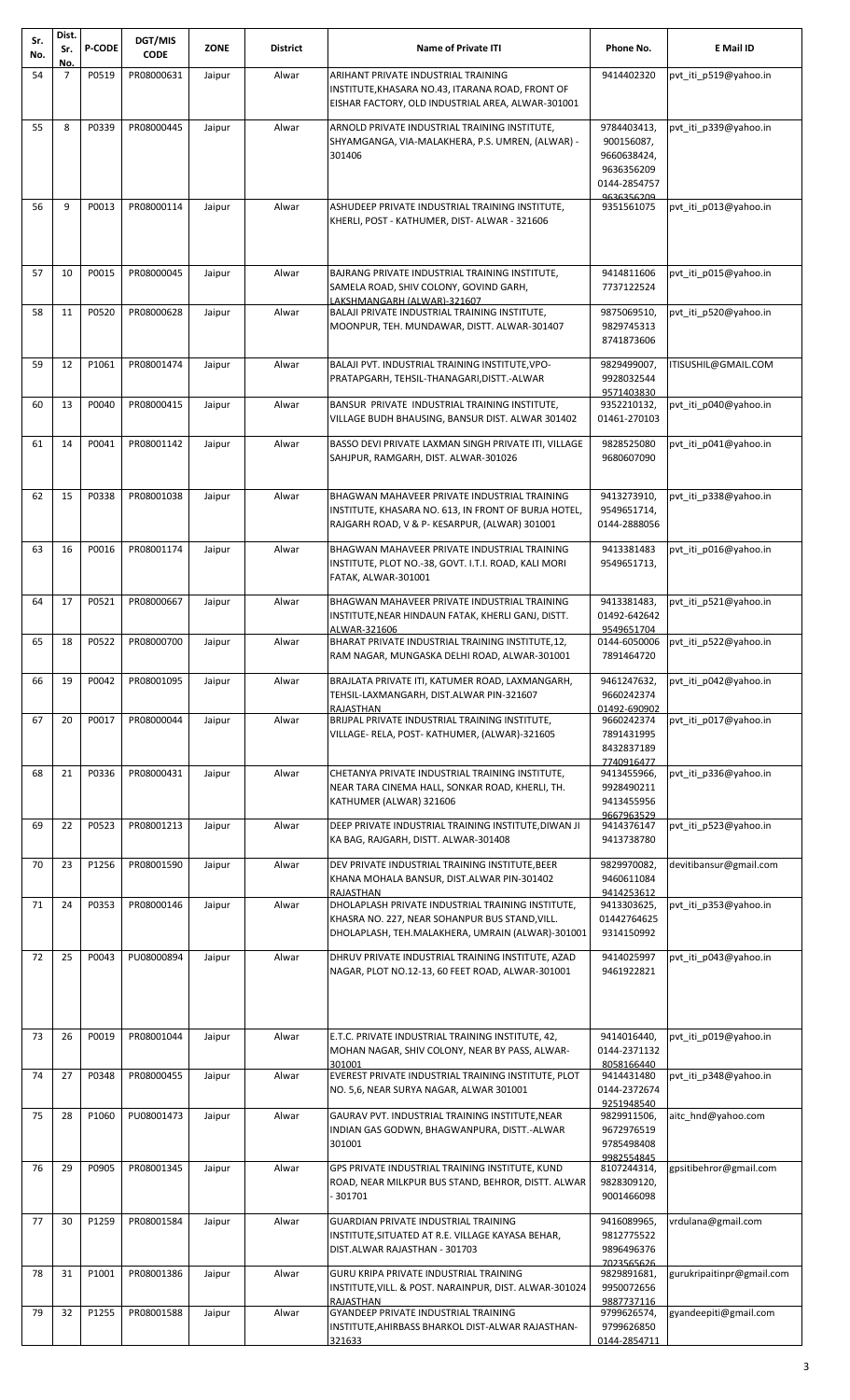| Sr.<br>No. | Dist.<br>Sr. | <b>P-CODE</b> | DGT/MIS<br><b>CODE</b> | <b>ZONE</b> | <b>District</b> | <b>Name of Private ITI</b>                                                                                                                | Phone No.                                                 | E Mail ID                          |
|------------|--------------|---------------|------------------------|-------------|-----------------|-------------------------------------------------------------------------------------------------------------------------------------------|-----------------------------------------------------------|------------------------------------|
| 80         | No.<br>33    | P0048         | PU08000896             | Jaipur      | Alwar           | H.K. MEMORIAL PRIVATE INDUSTRIAL TRAINING INSTITUTE,                                                                                      | 9460602057,                                               | pvt_iti_p048@yahoo.in              |
|            |              |               |                        |             |                 | KACCHI BASTI, DHOBHI GATTA, ALWAR-301001                                                                                                  | 9636356240<br>9413436351                                  |                                    |
| 81         | 34           | P0525         | PR08000864             | Jaipur      | Alwar           | HASAN KHAN MEWATI PRIVATE INDUSTRIAL TRAINING<br>INSTITUTE, 14-15, AJAD MASJID, 60 FOOT ROAD, ALWAR-<br>301001                            | 9828386800,<br>8058407786,<br>0144-2372935<br>9414456733  | pvt_iti_p525@yahoo.in              |
| 82         | 35           | P0356         | PR08000132             | Jaipur      | Alwar           | INDIAN PRIVATE INDUSTRIAL TRAINING INSTITUTE,<br>KATHUMER ROAD, LAXMANGARH (ALWAR)-321607                                                 | 9829699123                                                | pvt_iti_p356@yahoo.in              |
| 83         | 36           | P1261         | PR08001573             | Jaipur      | Alwar           | JAI DURGA PRIVATE INDUSTRIAL TRAINING INSTITUTE,<br>VILLAGE ANGARI, POST. NANGALBARI, TEH.THANGAJI<br>ROAD. DIST.ALWAR RAJASTHAN - 301027 | 9414014191,<br>9784703780<br>8058725384                   | jaidurgapvtiti@gmail.com           |
| 84         | 37           | P1451         | PU08001541             | Jaipur      | Alwar           | LABHANSHIKA PRIVATE INDUSTRIAL TRAINING<br>INSTITUTE, KAROTH, RAJGARH, TEH.RAJGARH, DIST.ALWAR<br>RAJASTHAN - 301408                      | 9694613888,<br>9694613788<br>9828888947                   | pvt1451 iti@yahoo.com              |
| 85         | 38           | P0335         | PR08000430             | Jaipur      | Alwar           | LAXMI DEVI PRIVATE INDUSTRIAL TRAINING INSTITUTE,<br>JAGUWAS ROAD, BEHROR (ALWAR) 301701                                                  | 98287-96717,<br>9680639289<br>09828796717<br>9772078690   | pvt iti p335@yahoo.in              |
| 86         | 39           | P1258         | PR08001587             | Jaipur      | Alwar           | LAXMI DEVI PRIVATE INDUSTRIAL TRAINING<br>INSTITUTE, MADHO SINGH PURA NEEMRANA, DIST. ALWAR<br>RAJASTHAN-301705                           | 9680293866,<br>7737135233<br>7891755756                   | laxmideviitineemrana@gmail.<br>com |
| 87         | 40           | P1452         | PU08001530             | Jaipur      | Alwar           | M.S. PRIVATE INDUSTRIAL TRAINING INSTITUTE, C-10,<br>ANAND VIHAR RAILWAY COLONY, NEAR-OVER BRIDGE<br>DIST.-ALWAR PIN-301001 RAJASTHAN     | 9785363646,<br>9928876771<br>9462156358                   | mehandirattamayank@gmail.<br>com   |
| 88         | 41           | P0053         | PR08000897             | Jaipur      | Alwar           | MAHATMA GANDHI PRIVATE INDUSTRIAL TRAINING<br>INSTITUTE, VISHWAS NAGAR, RAMGARH (ALWAR)-301026                                            | 9414240466                                                | pvt_iti_p053@yahoo.in              |
| 89         | 42           | P1057         | PR08000578             | Jaipur      | Alwar           | MANVI PRIVATE INDUSTRIAL TRAINING INSTITUTE,<br>NATHUSAR THANAGAZI, DIST. ALWAR RAJASTHAN                                                 | 9829737574,<br>9928178094<br>9001677084                   | manvipvtiti14@gmail.com            |
| 90         | 43           | P0345         | PR08000465             | Jaipur      | Alwar           | MATASYA PRIVATE INDUSTRIAL TRAINING INSTITUTE, G & P<br>BARODAMEV, THE. LAXMANGARH (ALWAR)-321607                                         | 9610304406                                                | pvt iti p345@yahoo.in              |
| 91         | 44           | P0527         | PR08000903             | Jaipur      | Alwar           | MATSYA LOK SEWA PRIVATE INDUSTRIAL TRAINING<br>INSTITUTE, GOVIND NAGAR, ALWAR-301001                                                      | 9414427853,<br>9214827253,<br>01442371004<br>0144-2180121 | pvt_iti_p527@yahoo.in              |
| 92         | 45           | P0020         | PR08000893             | Jaipur      | Alwar           | MATSYA PRIVATE INDUSTRIAL TRAINING INSTITUTE,<br>FAULADPUR, NIMRANA, THE. - BAHROD, (ALWAR)-301706                                        | 9414483310,<br>9667096153                                 | pvt iti p020@yahoo.in              |
| 93         | 46           | P0054         | PR08000898             | Jaipur      | Alwar           | MODERN PRIVATE INDUSTRIAL TRAINING INSTITUTE,<br>HARSOLI THE.-KOTKASIM (ALWAR)-301403                                                     | 01460-236514<br>9660828503<br>9414885175                  | pvt_iti_p054@yahoo.in              |
| 94         | 47           | P0021         | PR08000035             | Jaipur      | Alwar           | NEW TAGORE PRIVATE INDUSTRIAL TRAINING INSTITUTE,<br>VILLAGE- BUDHIBAWAL, KOTKASIM, (ALWAR)-301707                                        | 01493-250260<br>8875240240                                | pvt iti p021@yahoo.in              |
| 95         | 48           | P0056         | PR08001075             | Jaipur      | Alwar           | P.D. PRIVATE INDUSTRIAL TRAINING INSTITUTE, GANDALA,<br>BAHAROD, ALWAR(RAJ)-301701                                                        | 9460604702,<br>9413444044                                 | pvt iti p056@yahoo.in              |
| 96         | 49           | P0528         | PR08001190             | Jaipur      | Alwar           | P.D. PRIVATE INDUSTRIAL TRAINING INSTITUTE,<br>THANAGAZI, DISTT. ALWAR-301022                                                             | 9414438037,<br>9783539453<br>8432315052                   | pvt_iti_p528@yahoo.in              |
| 97         | 50           | P1257         | PR08001591             | Jaipur      | Alwar           | P.K. MEMORIAL PRIVATE INDUSTRIAL TRAINING<br>INSTITUTE, KATHUMAR ROAD, TITPURI, KATHUMAR,<br>DIST.ALWAR PIN-321605 RAJASTHAN              | 9413689824,<br>9414908724                                 | pkmiti143@gmail.com                |
| 98         | 51           | P1450         | PR08001511             | Jaipur      | Alwar           | PARISHKAR PRIVATE INDUSTRIAL TRAINING INSTITUTE, VPO-<br>DOSOD. TEH.NEEMRANA DIST.ALWAR RAJASTHAN                                         | 9468684155,<br>9461410316                                 | sonuswami1986@gmail.com            |
| 99         | 52           | P0354         | PR08000451             | Jaipur      | Alwar           | PRAGATI PRIVATE INDUSTRIAL TRAINING INSTITUTE,<br>BANDIKUI ROAD, MELA KACHAURACHA, RAJGARH (ALWAR)<br>301408                              | 1464222411<br>01464-222412                                | pvt iti p354@yahoo.in              |
| 100        | 53           | P0529         | PR08001133             | Jaipur      | Alwar           | R.R.PRIVATE ITI, MAHALAXMI MARRIAGE HOME KE PASS,<br>RAMAWALAKUA, TEHSIL RAJGARH, DIST. ALWAR                                             | 9414376147                                                | P529rriti@gmail.com                |
| 101        | 54           | P0530         | PR08000839             | Jaipur      | Alwar           | R.R. PRIVATE INDUSTRIAL TRAINING INSTITUTE, MAHWA<br>ROAD, MACHADI, TEH. RAJGARH, DISTT. ALWAR-301408                                     | 9461481066,<br>9928105219<br>9696613788<br>8058742766     | pvt iti p530@yahoo.in              |
| 102        | 55           | P0057         | PR08000899             | Jaipur      | Alwar           | RAJASTHAN PRIVATE INDUSTRIAL TRAINING INSTITUTE,<br>NARNOL ROAD, JAKHRANA (ALWAR)-301713                                                  | 01494-248054<br>9785896952<br>9416065702                  | pvt iti p057@yahoo.in              |
| 103        | 56           | P0531         | PR08000866             | Jaipur      | Alwar           | RAJRISHI PRIVATE INDUSTRIAL TRAINING INSTITUTE,<br>INFRONT OF PAPER MEEL, KATHOMER ROAD, KHERLI,<br>DISTT. ALWAR-321606                   | 9414499414,<br>01492220040<br>8432116472<br>8107128139    | pvt iti p531@yahoo.in              |
| 104        | 57           | P0058         | PR08000413             | Jaipur      | Alwar           | RANJEET PRIVATE INDUSTRIAL TRAINING INSTITUTE,<br>TIZARA BY PASS, TIZARA (ALWAR)-301411                                                   | 9982608289,<br>9871147089<br>9982602289                   | pvt iti p058@yahoo.in              |
| 105        | 58           | P0059         | PR08001081             | Jaipur      | Alwar           | RAO PRIVATE INDUSTRIAL TRAINING INSTITUTE, BANSUR<br>(ALWAR)301402                                                                        | 9413559395,<br>9460471388,<br>01461230298                 | pvt_iti_p059@yahoo.in              |
| 106        | 59           | P0532         | PR08001244             | Jaipur      | Alwar           | RAO PRIVATE INDUSTRIAL TRAINING INSTITUTE, KOTHI<br>NARAYANPUR RAJGARH, DISTT. ALWAR - 301408                                             | 9414261059<br>9887545806<br>01464-244370                  | pvt_iti_p532@yahoo.in              |
| 107        | 60           | P0060         | PR08000900             | Jaipur      | Alwar           | REGIONAL PRIVATE INDUSTRIAL TRAINING INSTITUTE,<br>KHERLI, TEH-KATHUMER, (ALWAR)-321606                                                   | 9461247632,<br>9660242374<br>01492690901                  | pvt iti p060@yahoo.in              |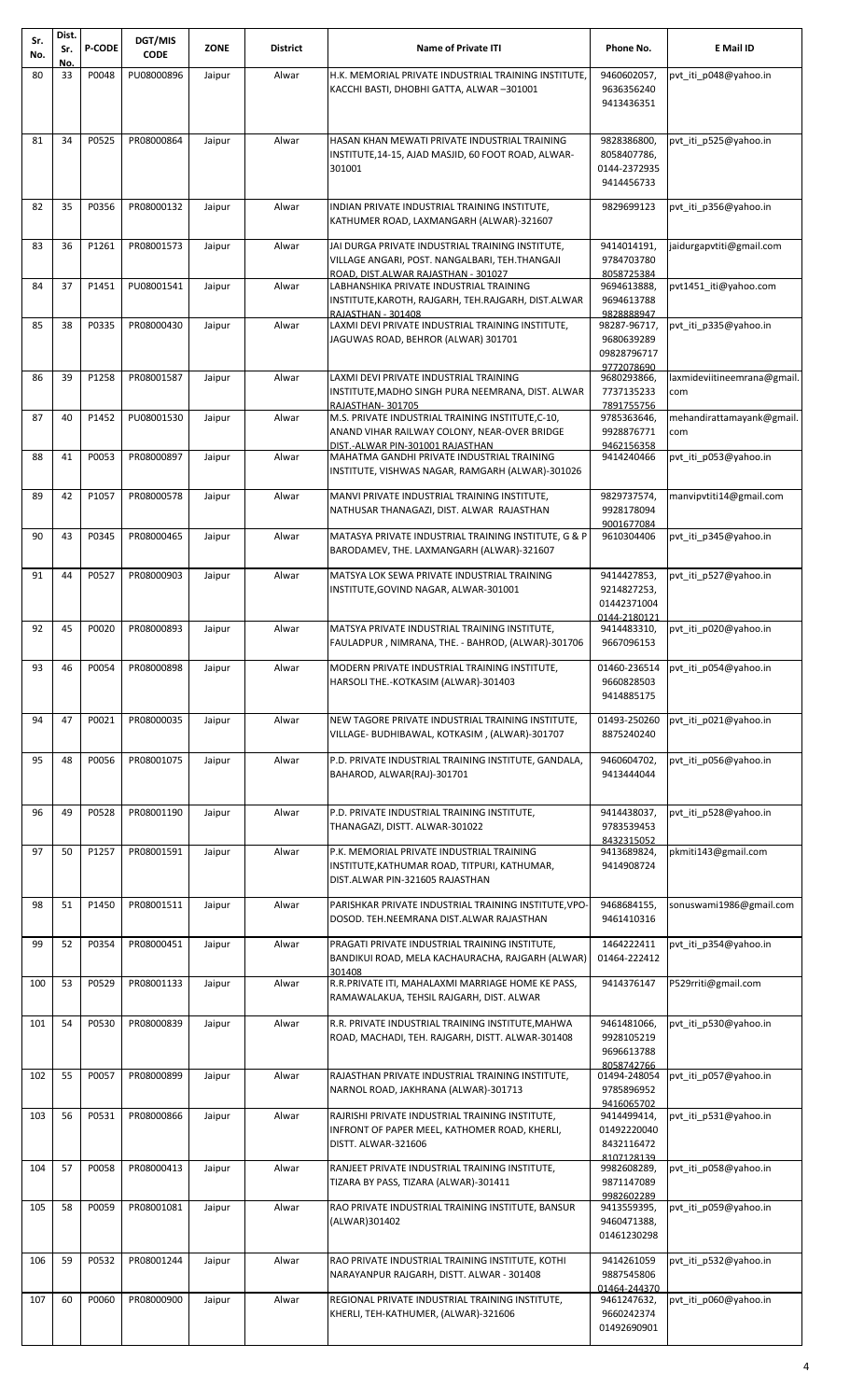| Sr.<br>No. | Dist.<br>Sr. | <b>P-CODE</b> | DGT/MIS<br><b>CODE</b> | <b>ZONE</b> | <b>District</b> | <b>Name of Private ITI</b>                                                                                                                           | Phone No.                                                | E Mail ID                             |
|------------|--------------|---------------|------------------------|-------------|-----------------|------------------------------------------------------------------------------------------------------------------------------------------------------|----------------------------------------------------------|---------------------------------------|
| 108        | No.<br>61    | P0344         | PR08000650             | Jaipur      | Alwar           | SAMVARDHNA PRIVATE INDUSTRIAL TRAINING INSTITUTE,<br>KHERTHAL (ALWAR)-301404                                                                         | 9414021364<br>8058555888                                 | pvtitip344@gmail.com                  |
| 109        | 62           | P1059         | PR08001457             | Jaipur      | Alwar           | SANKALP PRIVATE IT, SHANTIKUNJ COLONY, NEAR SHRI<br>NAGAR BANDEN RAILWAY PHATAK, OPP.DY. S.P. OFFICE,<br>RAJGARH DIST.ALWAR RAJASTHAN-301408         | 9414376147,<br>9887960441                                | sankalpitirajgarh@gmail.com           |
| 110        | 63           | P0533         | PR08001203             | Jaipur      | Alwar           | SARASWATI PRIVATE INDUSTRIAL TRAINING INSTITUTE,<br>BHOOGOR BY PASS, ALWAR-301001                                                                    | 0144-3248811<br>9462636328                               | pvt iti p533@yahoo.in                 |
| 111        | 64           | P1264         | PR08001546             | Jaipur      | Alwar           | SARASWATI PRIVATE INDUSTRIAL TRAINING<br>INSTITUTE, RENI(ALWAR), PERBENI ROAD, RAJGARH DIST.-<br>ALWAR RAJASTHAN-301409                              | 9413912221,<br>9413443426<br>01464-242059                | madanmeena.reni@gmail.co<br>m         |
| 112        | 65           | P1262         | PR08001571             | Jaipur      | Alwar           | SAROJ DEVI PRIVATE INDUSTRIAL TRAINING<br>INSTITUTE, VPO.KHEDI RAMGARH, DIST.ALWAR PIN-301026<br>RAJASTHAN                                           | 7690909190,<br>9782517252<br>01468-232116                | pvt iti p01262@yahoo.in               |
| 113        | 66           | P0024         | PR08000977             | Jaipur      | Alwar           | SARVESH PRIVATE INDUSTRIAL TRAINING INSTITUTE, NEAR<br>BUS STAND, RAJGARH (ALWAR)-301408                                                             | 9414284323,<br>9950896383,<br>01464-221288<br>9461413463 | pvt iti p024@yahoo.in                 |
| 114        | 67           | P0026         | PR08000043             | Jaipur      | Alwar           | SARVODAYA PRIVATE INDUSTRIAL TRAINING INSTITUTE,<br>DAOODPUR, ALWAR-301001                                                                           | 9414458298<br>7597678787                                 | pvt iti p026@yahoo.in                 |
| 115        | 68           | P0025         | PR08000017             | Jaipur      | Alwar           | SARVODAYA PRIVATE INDUSTRIAL TRAINING INSTITUTE,<br>KHERTHEL, KISHANGARH BAAS (ALWAR)-301405                                                         | 01460222582,<br>223014<br>9166188030<br>9352999900       | pvt_iti_p025@yahoo.in                 |
| 116        | 69           | P0027         | PR08001020             | Jaipur      | Alwar           | SAURABH PRIVATE INDUSTRIAL TRAINING INSTITUTE,<br>TIJARA ROAD, BHAGWANPURA, NEAR INDANE GAS<br>GODOWN, ALWAR-301001                                  | 9887510635<br>9828361936<br>9672978408                   | pvt iti p027@yahoo.in                 |
| 117        | 70           | P0028         | PR08000046             | Jaipur      | Alwar           | SHARDA PRIVATE INDUSTRIAL TRAINING INSTITUTE,<br>SODAWAS, MUNDAWAR (ALWAR)-301407                                                                    | 9057900300<br>9057900303<br>9057900304                   | shardanewiti@gmail.com                |
| 118        | 71           | P0061         | PR08000901             | Jaipur      | Alwar           | SHREE GANESH PRIVATE INDUSTRIAL TRAINING INSTITUTE,<br>TAPUKADA, ALWAR(RAJ)-301707                                                                   | 9413914571,<br>9785303586<br>7073985892                  | pvt iti p061@yahoo.in                 |
| 119        | 72           | P0062         | PR08001098             | Jaipur      | Alwar           | SHREE KRISHNA PRIVATE INDUSTRIAL TRAINING<br>INSTITUTE, KHERTHAL ROAD, HARSOLI, TEH.-KOTKASIM,<br>ALWAR-301702                                       | 9460339970,<br>9799993370,<br>9413587144                 | pvt iti p062@yahoo.in                 |
| 120        | 73           | P0334         | PR08000902             | Jaipur      | Alwar           | SHREE RADHAKRISNAN PRIVATE INDUSTRIAL TRAINING<br>INSTITUTE, near mangala ice factory, khedali road,<br>KATHUMER (ALWAR)-321605                      | 9413594820,<br>9982490211,<br>9460739115                 | pvt_iti_p334@yahoo.in                 |
| 121        | 74           | P0065         | PR08001070             | Jaipur      | Alwar           | SHREE SAI PRIVATE INDUSTRIAL TRAINING INSTITUTE,<br>LUHADARA ROAD, OPPOSITE BUS DEPOT, TIZARA (ALWAR)-<br>301411                                     | 9460322903,<br>9251150282,                               | pvt_iti_p065@yahoo.in                 |
| 122        | 75           | P0939         | PR08001397             | Jaipur      | Alwar           | SHREE SHYAM PRIVATE INDUSTRIAL TRAINING INSTITUTE,<br>VILL.SAMUCHI, DIST, ALWAR                                                                      | 9636007345<br>9494147484<br>9413594820<br>9868164142     | itisshyamkherli@gmail.com             |
| 123        | 76           | P0064         | PR08000855             | Jaipur      | Alwar           | SHRI NATH PRIVATE INDUSTRIAL TRAINING INSTITUTE, 46,<br>MOHAN NAGAR, 160 FT. ROAD, NEAR NAMAN HOTEL,<br>ALWAR(RAJ)-301001                            | 9414261231,<br>9461192585,<br>01442702722,               | pvt iti p064@yahoo.in                 |
| 124        | 77           | P0342         | PR08000439             | Jaipur      | Alwar           | SHRI AGRASEN PRIVATE INDUSTRIAL TRAINING INSTITUTE,<br>MAHASHYA, COLONY, WARD NO. 12, hindaun road, KHERLI                                           | 01442701314<br>9413303865<br>967212986                   | pvt iti p342@yahoo.in                 |
| 125        | 78           | P0341         | PR08000429             | Jaipur      | Alwar           | (ALWAR) 321606<br>SHRI AGRASEN PRIVATE INDUSTRIAL TRAINING INSTITUTE,<br>NEAR ANAJ MANDI, ALWAR ROAD, BARODAMEO, (ALWAR) -<br>301001                 | 01492-220191<br>9413066308<br>7665627573                 | pvt iti p341@yahoo.in                 |
| 126        | 79           | P0351         | PR08000450             | Jaipur      | Alwar           | SHRI BALAJI PRIVATE INDUSTRIAL TRAINING INSTITUTE, I-<br>17, AMBEDKAR NAGAR, ALWAR-301001                                                            | 9413259005,<br>9667594484                                | pvt_iti_p351@yahoo.in                 |
| 127        | 80           | P0029         | PR08001042             | Jaipur      | Alwar           | SHRI BHAWANI SHANKAR PRIVATE INDUSTRIAL TRAINING<br>INSTITUTE, NARAYANPUR, THE.- THANARAJAJI (ALWAR)-<br>301024                                      | 8741065957<br>9887546552                                 | pvt_iti_p029@yahoo.in                 |
| 128        | 81           | P0534         | PR08000638             | Jaipur      | Alwar           | SHRI GANESH PRIVATE INDUSTRIAL TRAINING INSTITUTE,<br>PINAN, TEH. RAJGARH, DIATT. ALWAR-301423                                                       | 94148-10746<br>Ph.01464-<br>249017,                      | pvt_iti_p534@yahoo.in                 |
| 129        | 82           | P0346         | PR08000449             | Jaipur      | Alwar           | SHRI GIRIRAJ PRIVATE INDUSTRIAL TRAINING INSTITUTE,<br>NEAR POWER HOUSE, JALUKI ROAD, LAXMANGARH<br>(ALWAR)-321607                                   | 9414250967,<br>9887024954<br>9829820755                  | pvt iti p346@yahoo.in                 |
| 130        | 83           | P0030         | PR08000050             | Jaipur      | Alwar           | SHRI HIRANAND PRIVATE INDUSTRIAL TRAINING INSTITUTE.<br>BILOCHI KA KUA, ALWAR-301001                                                                 | 9660794050<br>0144-20701641<br>9414017378<br>8875598808  | pvt_iti_p030@yahoo.in                 |
| 131        | 84           | P0357         | PR08000453             | Jaipur      | Alwar           | SHRI KRISHNA INDUSTRIAL TRAINING, SONKHER, KHERLI,<br>THE. KATHUMER (ALWAR)-321606                                                                   | 9252232750,                                              | pvt iti p357@yahoo.in                 |
| 132        | 85           | P0031         | PR08001045             | Jaipur      | Alwar           | SHRI KRISHNA PRIVATE INDUSTRIAL TRAINING INSTITUTE,<br>SHER SINGH MARKET, OPP. P.W. REST HOUSE, N.H. 8,<br>SHAJAHANPUR, THE.-BAHROD, (ALWAR) -301706 | 9414418881,<br>9829660706<br>01494-680276                | pvt iti p031@yahoo.in                 |
| 133        | 86           | P1253         | PR08001564             | Jaipur      | Alwar           | SHRI KRISHNA PRIVATE INDUSTRIAL TRAINING<br>INSTITUTE, MAIN CHORAYA, ALWAR BY PASS, DIST.ALWAR<br>PIN-301402 RAJASTHAN                               | 8742072372,<br>9887243296<br>7220978010                  | shrikrishnapvtitibansur@gma<br>il.com |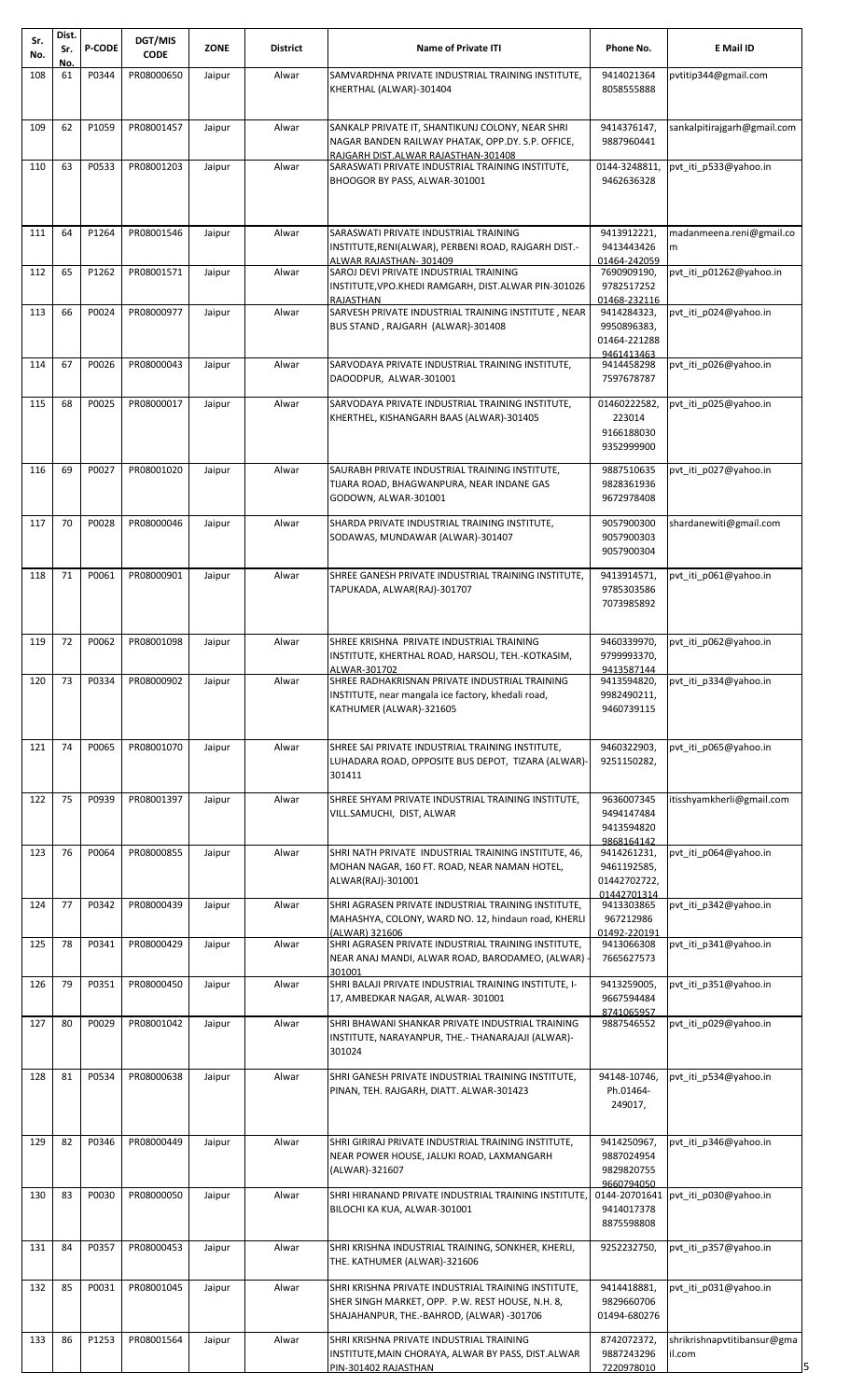| Sr.<br>No. | Dist.<br>Sr. | <b>P-CODE</b> | DGT/MIS<br><b>CODE</b> | <b>ZONE</b> | <b>District</b> | <b>Name of Private ITI</b>                                                                                                                                        | Phone No.                                              | E Mail ID                                |
|------------|--------------|---------------|------------------------|-------------|-----------------|-------------------------------------------------------------------------------------------------------------------------------------------------------------------|--------------------------------------------------------|------------------------------------------|
| 134        | No.<br>87    | P0352         | PR08000473             | Jaipur      | Alwar           | SHRI MATASYA INDUSTRIAL TRAINING CENTRE,                                                                                                                          | 9414642161.                                            | pvt_iti_p352@yahoo.in                    |
| 135        | 88           | P0355         | PR08000143             | Jaipur      | Alwar           | BARADAMEO, THE.-LAXMANGARH, (ALWAR)-321607<br>SHRI MATASYA PRIVATE INDUSTRIAL TRAINING INSTITUTE,                                                                 | 9828607488<br>9462151050,                              | pvt iti p355@yahoo.in                    |
|            |              |               |                        |             |                 | KHERLI, THE. KATHUMER (ALWAR) 321606                                                                                                                              | 9828474632<br>8094088077<br>01492-282101               |                                          |
| 136        | 89           | P1002         | PR08001368             | Jaipur      | Alwar           | SHRI SAI PRIVATE INDUSTRIAL TRAINING<br>INSTITUTE, PERBENI ROAD, RENI, DIST. ALWAR RAJASTHAN                                                                      | 9413587528,<br>7742711050<br>9414388922                | shrisai601@gmail.com                     |
| 137        | 90           | P0032         | PR08000036             | Jaipur      | Alwar           | SHRI SIDDHI VINAYAK PRIVATE INDUSTRIAL TRAINING<br>INSTITUTE, NEAR ITRANA RAILWAY CROSSING, MODERN<br>SUITING ROAD, OLD INDUSTRIAL AREA, ALWAR-301001             | 0144-3200599                                           | pvt iti p032@yahoo.in                    |
| 138        | 91           | P0033         | PR08001031             | Jaipur      | Alwar           | SHRI VISHWAKARMA PRIVATE INDUSTRIAL TRAINING<br>INSTITUTE, VILLAGE POST-THANARAJAJI THE.-RAJGARH<br>(ALWAR)-301408                                                | 9414427371,<br>01464-220946<br>9413024692              | pvt iti p33@yahoo.in                     |
| 139        | 92           | P0035         | PR08000041             | Jaipur      | Alwar           | SHRIMATI GANGADEVI PRIVATE INDUSTRIAL TRAINING<br>INSTITUTE, VILLAGE POST - RENI, THE. - RAJGARH<br>(ALWAR)301409                                                 | 9414388922,<br>9929238324                              | pvt iti p35@yahoo.in                     |
| 140        | 93           | P0036         | PR08000015             | Jaipur      | Alwar           | SHUBHAM PRIVATE INDUSTRIAL TRAINING INSTITUTE,<br>TABELA KAROTH, RAJGARH, DIST-ALWAR-301408                                                                       | 9414428041,<br>01464220553                             | pvt iti p036@yahoo.in                    |
| 141        | 94           | P0066         | PR08001058             | Jaipur      | Alwar           | SURVESH PRIVATE INDUSTRIAL TRAINING INSTITUTE,<br>MUNPUR TEHSIL-RAJGARH (ALWAR)-301408                                                                            | 9414284323,<br>9950896383,<br>01464-221288             | pvt iti p066@yahoo.in                    |
| 142        | 95           | P0358         | PR08000458             | Jaipur      | Alwar           | SWAMI KESHWANAND PRIVATE INDUSTRIAL TRAINING<br>INSTITUTE. RAJPOOT COLONY, LAXNMANGARH (ALWAR)<br>321607                                                          | 9414856331,<br>01492-233547<br>9461041485              | pvt iti p358@yahoo.in                    |
| 143        | 96           | P1254         | PR08001566             | Jaipur      | Alwar           | TAKSHILA PRIVATE INDUSTRIAL TRAINING INSTITUTE, KURD<br>ROAD, HAMJAPUR, BEHROR, DIST. ALWAR PIN-301701<br>RAJASTHAN                                               | 8890782300,<br>9461041309<br>9414453464                | tpitibehror@gmail.com                    |
| 144        | 97           | P0350         | PR08000137             | Jaipur      | Alwar           | THANAGAZI PRIVATE INDUSTRIAL TRAINING INSTITUTE,<br>PRATAPGARH ROAD, THANAGAZI (ALWAR)-301022                                                                     | 9414641067,<br>01465224561                             | pvt iti p350@yahoo.in                    |
| 145        | 98           | P1056         | PR08001360             | Jaipur      | Alwar           | TIRUPATI PRIVATE INDUSTRIAL TRAINING<br>INSTITUTE, KOLAHERA ROAD, JODHPURA, VPO.KOLAHERA,<br>VIA-NARAINPUR, TEHSIL.THANAGAZI, DIST.ALWAR PIN-<br>301024 RAJASTHAN | 9887851616,<br>9785211841<br>9983030300                | tirupatiiticollege@gmail.com             |
| 146        | 99           | P0535         | PR08000841             | Jaipur      | Alwar           | U.B.M. MEMORIAL PRIVATE INDUSTRIAL TRAINING<br>INSTITUTE., VILLAGE MANDA, TEHSIL MUNDAWAR, DISTT.<br>ALWAR-301407                                                 | 9414792173<br>9414792173<br>9414018005                 | pvt iti p535@yahoo.in                    |
|            |              | 147 100 P1263 | PR08001556             | Jaipur      | Alwar           | VANSHIKA PRIVATE INDUSTRIAL TRAINING INSTITUTE, OLD<br>LAXMANGARH ROAD, MALAKHERA, DIST.-ALWAR<br>RAJASTHAN - 301406                                              | 9413048972,<br>8740998869<br>9782862670                | vanshikaiti@gmail.com                    |
| 148        | 101          | P1453         | PR08001502             | Jaipur      | Alwar           | VIDHYASTHALI PRIVATE INDUSTRIAL TRAINING<br>INSTITUTE, VILL.-NAGLA MADHOPUR TEH.-KATHUMAR DIST.<br>ALWAR PIN-303203 RAJASTHAN                                     | 9461828031,<br>9414238185<br>7891056281                | vidyasthaliiti@gmail.com                 |
| 149        | 102          | P0340         | PR08001157             | Jaipur      | Alwar           | VIJAY ATUL PRIVATE INDUSTRIAL TRAINING INSTITUTE,<br>KATHUWAS, V & P-KATHUWAS, THE. BEHROR (ALWAR)-<br>301704                                                     | 94168-89247<br>9928348401<br>9928947562                | vijayatuliticollege340@gmail.<br>com     |
| 150        | 103          | P0536         | PR08000637             | Jaipur      | Alwar           | VIKASH PRIVATE INDUSTRIAL TRAINING INSTITUTE, VILL. &<br>POST- CHIKANI, DISTT. ALWAR-301028                                                                       | 9929985050,<br>9413910000<br>9694439898                | pvt iti p536@yahoo.in                    |
| 151        | 104          | P0537         | PR08000683             | Jaipur      | Alwar           | VINAYAK PRIVATE INDUSTRIAL TRAINING INSTITUTE, VILL.<br>POST BAHTU KHURDA (DHOLAGARH), TEH. KATHUMAR,<br>DISTT. ALWAR-321605                                      | 9828811889<br>9772855641                               | pvt iti p537@yahoo.in                    |
| 152        | 105          | P0343         | PR08001156             | Jaipur      | Alwar           | VIRAT PRIVATE INDUSTRIAL TRAINING INSTITUTE, NEAR<br>BUS STAND, KATHUWAS, THE. BEHROR (ALWAR) 301704                                                              | 9057900300<br>9057900307<br>9057900308                 | viratitikathuwas@gmail.com               |
| 153        | 106          | P0039         | PR08001016             | Jaipur      | Alwar           | VIVEKANAD PRIVATE INDUSTRIAL TRAINING INSTITUTE,<br>BIBIRANI, POST-IKROTIA, THE.-KOTKASIM, DISTT.ALWAR-<br>301702                                                 | 9950422320                                             | pvt iti p039@yahoo.in                    |
| 154        | 107          | P0333         | PR08001154             | Jaipur      | Alwar           | VIVEKANAND PRIVATE INDUSTRIAL TRAINING INSTITUTE,<br>THANARAJAJIKA, TH. RAJGARH (ALWAR) 301408                                                                    | 94606-02646<br>01464-220155<br>9784386545              | pvt_iti_p333@yahoo.in                    |
| 155        | 108          | P0068         | PR08001097             | Jaipur      | Alwar           | YADUVANSHI PRIVATE INDUSTRIAL TRAINING INSTITUTE,<br>COLLEGE ROAD, BAHAROD, ALWAR(RAJ)-301701                                                                     | 9928470547,<br>9413586647                              | pvt iti p068@yahoo.in                    |
| 156        | 109          | P1608         | PU08001617             | Jaipur      | Alwar           | ATAL PRIVATE ITI, ALWAR, - TIJARA-DELHI HIGHWAY,<br>CHIKANI, DIST. ALWAR - 301028                                                                                 | 0144-2883474<br>9694372527                             | principalataliti@gmail.com               |
| 157        | 110          | P1665         | PU08001679             | Jaipur      | Alwar           | SHREE PRAKASH RAO PRIVATE ITI, VILLAGE PATAN AHIR,<br>POST NANGAL SALIYA KOTKASIM, DIST. ALWAR - 301712                                                           | 9001312179<br>9660053096<br>7733881167                 | sandeep791992@gmail.com                  |
| 158        | 111          | P1666         | PU08001653             | Jaipur      | Alwar           | NAVODAYA PRIVATE ITI, DHAI PERI, JAIPUR ROAD, DIST.<br>ALWAR - 301001                                                                                             | 0144-2886266<br>7891683794<br>9414458298<br>9461192679 | navodyaitialwar2015@gmail.<br>com        |
| 159        | 112          | P1668         | PR08001693             | Jaipur      | Alwar           | SHRI VINAYAK PRIVATE ITI, NATHUSAR ROAD, VPO<br>THANAGAZI, DIST. ALWAR - 301022                                                                                   | 8823953100<br>9694925078<br>8426842671                 | shrivinayakpytitithanagazi@g<br>mail.com |
| 160        | 113          | P1673         | PR08001647             | Jaipur      | Alwar           | MAHARAJA PRIVATE ITI, NARAYAN NAGAR, ALWAR BY PASS<br>ROAD, BANSUR, DIST. ALWAR                                                                                   | 01461-232054<br>7568425022                             | maharajapytitibansur@gmail.<br>com       |
| 161        | 114          | P1762         | PU08001798             | Jaipur      | Alwar           | LR PVT. ITI ALWAR BEHROR- ALWAR ROAD, POWER HOUSE,<br>BAHROD, ALWAR - 301020                                                                                      | 9828416300<br>9982990999<br>8094544445                 | Irpvtiti01@gmail.com                     |
| 162        | 115          | P1764         | PR08001800             | Jaipur      | Alwar           | SHRI SHAYAM PVT. ITI, VPO NARAINPUR, THE-THANAGAZI,<br>ALWAR - 301024                                                                                             | 9413212210<br>01465-253810<br>9785800273               | sspitinpr@gmail.com                      |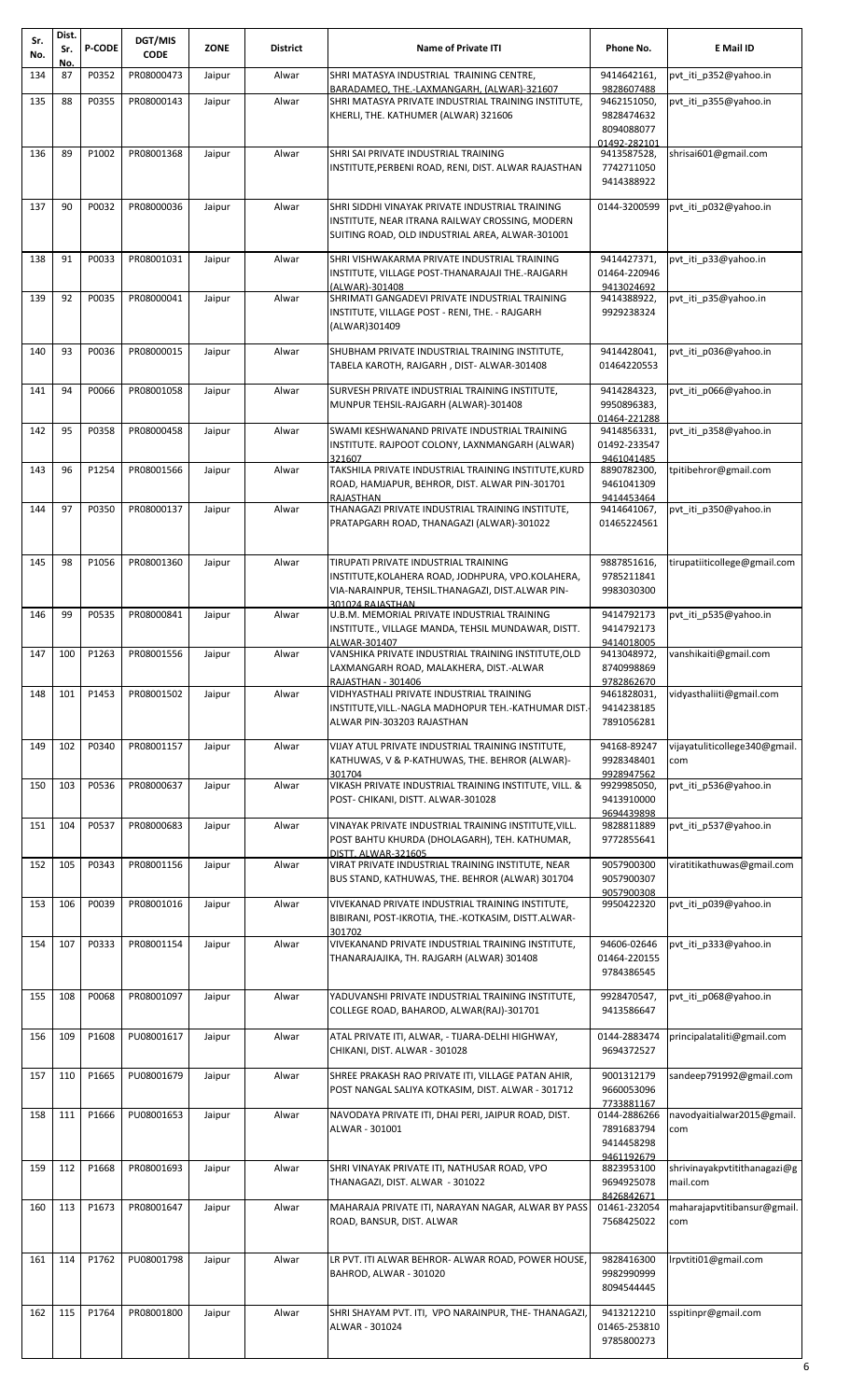| Sr.<br>No. | Dist.<br>Sr.   | <b>P-CODE</b> | DGT/MIS<br><b>CODE</b> | <b>ZONE</b> | <b>District</b> | <b>Name of Private ITI</b>                                                                                                                        | Phone No.                                                 | E Mail ID                            |
|------------|----------------|---------------|------------------------|-------------|-----------------|---------------------------------------------------------------------------------------------------------------------------------------------------|-----------------------------------------------------------|--------------------------------------|
| 163        | No.<br>116     | P1765         | PR08001801             | Jaipur      | Alwar           | SHUKLA PVT. ITI, SHUKLA VILAS ARIA, PRATAPGARH ROAD,<br>THANAGAZI, ALWAR                                                                          |                                                           | shuklapvtiti@gmail.com               |
| 164        | 117            | P1766         | PU08001802             | Jaipur      | Alwar           | MG PVT. ITI, ALWAR DELHI ROAD, RAMGARH, ALWAR -<br>301026                                                                                         | 9660898900<br>9460370472<br>9414240466                    | harishmukhija.alwar.hm@g<br>mail.com |
| 165        | 118            | P1767         | PR08001803             | Jaipur      | Alwar           | TAGORE PVT. ITI, ALWAR VILL. BAHRAM KA BASS, POST<br>RAMPUR, ALWAR 301418                                                                         | 9828747413<br>7665329333<br>9785141440                    | tagoreitibahram@gmail.com            |
| 166        | 119            | P1769         | PR08001805             | Jaipur      | Alwar           | ANSH PVT. ITI, VILL KANDOLI, POST- BHAJEDA THE-<br>RAJGARH, DIST. ALWAR                                                                           | 01464-244041<br>9782083426                                | anshprivateiti@gmail.com             |
| 167        | 120            | P1790         | PR08001769             | Jaipur      | Alwar           | JAI DURGA PANCHWATI PRIVATE ITI ALWAR VILL.-<br>BHIKAMPURA, POST-KISHORI, TEH.-<br>THANAGAZI, RAJASTHAN - 301022                                  | 9784703780<br>9784425141<br>9928900956<br>9001919911      | jaidurgapanchwati@gmail.co<br>m      |
| 168        | 121            | P1808         | PU08001822             | Jaipur      | Alwar           | B.L. PRIVATE ITI, BHIWADI ALWAR BY PASS, KISHANGARH<br>BAMBORA, DIST.ALWAR                                                                        |                                                           | blpvtiti@gmail.com                   |
| 169        | 122            | P1814         | PR08001831             | Jaipur      | Alwar           | HANS PRIVATE ITI, NEAR BY KUNDAL SCHOOL, VPO<br>NARAINPUR, ALWAR-301024                                                                           | 8058959779<br>8058959794                                  | vkc1296@gmail.com                    |
| 170        | $\mathbf{1}$   | P1265         | PR08001547             | Udaipur     | Banswara        | <b>DISTRICT- BANSWARA</b><br>BHUVANESHWARI PRIVATE INDUSTRIAL TRAINING<br>INSTITUTE,PRATAPUR, TEH.-GARHI, DIST.-BANSWARA<br>RAJASTHAN-327024      | 9166077801,<br>9828174798<br>9772101030                   | #N/A<br>bppvtiti@gmail.com           |
| 171        | $\overline{2}$ | P0859         | PR08000928             | Udaipur     | Banswara        | JAMBUKHAND PRIVATE INDUSTRIAL TRAINING INSTITUTE,<br>KALINJARA, TEHSIL-BAGIDORA, DIST.- BANSWARA -327606                                          | 02968-290068,<br>08239671157,<br>9982202792<br>9784174393 | itijambukhand15@gmail.com            |
| 172        | 3              | P1736         | PU08001735             | Udaipur     | Banswara        | MAA TRIPURA SUNDARI PVT ITI, BANSWARA, Rajasthan-<br>327001                                                                                       | 8058327804<br>9667339224                                  | matspvtiti@gmail.com                 |
| 173        | $\overline{4}$ | P1753         | PU08001753             | Udaipur     | Banswara        | SANSKAR PRIVATE ITI BEHIND MBD GOVT. COLLEGE,<br>BANSWARA ROAD, KUSHALGARH, DIST. BANSWARA<br>RAJASTHAN-327801                                    | 7728854611<br>9214990381                                  | sanskaritikushalgarh@gmail.c<br>om   |
| 174        | 5              | P1797         | PR08001770             | Udaipur     | Banswara        | SARASWATI VIDHYA MANDIR PRIVATE ITI BANSWARA<br>UDAJI KA GADA, GHATOL (NEAR KHAMERA) TEH. - GHATOL<br>(BANSWARA) - 327027                         | 9828353601<br>9828860590                                  | svmpvt.iti@gmail.com                 |
| 175        | $\mathbf{1}$   | P0538         | PR08000848             | kota        | Baran           | <b>DISTRICT- BARAN</b><br>ARYABHAT PRIVATE INDUSTRIAL TRAINING INSTITUTE.,<br>SEESWALI ROAD, NEELANTH AWAS, ANTA, DISTT. BARAN-<br>325202         | 93140535456                                               | pvt_iti_p538@yahoo.in                |
| 176        | $\overline{2}$ | P1072         | PR08001477             | kota        | Baran           | B S N PVT. INDUSTRIAL TRAINING INSTITUTESETH,<br>MOTILALJI GALI WARD NO.7, M.N.17 MANGROL<br>DIST.BARAN RAJASTHAN                                 | 8107269570,<br>9829946035<br>7457223233                   | bsnitimangrol@gmail.com              |
| 177        | 3              | P1068         | PR08000544             | kota        | Baran           | CHHATRADHARI PRIVATE INDUSTRIAL TRAINING<br>INSTITUTE, NEAR RAILWAY FATAK, SISWALI ROAD, ANTA,<br>DIST.BARAN RAJASTHAN-325202                     | 09694802341,<br>09680988930<br>9887177417                 | chhatradhariprivateiti@gmail<br>.com |
| 178        | 4              | P1268         | PU08001579             | kota        | Baran           | DHARNIDHAR PRIVATE INDUSTRIAL TRAINING<br>INSTITUTE, AT PLOT NO.272 NATRAJ NAGAR, DIST.BARAN<br>RAJASTHAN-325215                                  | 9828315997,<br>9660965779<br>9649648111                   | dharnidhareducation@gmail.<br>com    |
| 179        | 5              | P0540         | PR08001175             | kota        | Baran           | EMINENT PRIVATE INDUSTRIAL TRAINING INSTITUTE, PLOT<br>NO. 20, DAYANAND COLONY, OPP.OF BALAJI NAGAR,<br>MANGROL BY PASS, BARAN-325205             | 9414257515,<br>9413500211<br>07453-230230                 | pvt iti p540@yahoo.in                |
| 180        | 6              | P0541         | PR08001224             | kota        | Baran           | G.N. PRIVATE INDUSTRIAL TRAINING INSTITUTE, AJIT PURA,<br>STATION ROAD, ANTA, DIST. BARAN - 325202                                                | 08302238036,<br>9462293395,<br>07457-244075               | pvt_iti_p541@yahoo.in                |
| 181        | $\overline{7}$ | P0900         | PR08001342             | kota        | Baran           | G.T.PRIVATE INDUSTRIAL TRAINING INSTITUTE, STATION<br>ROAD, OPP. MANDI GATE, ANTA, DIST. BARAN - 325202                                           | 9784024597,<br>9772771111,<br>07457-245245<br>7737628261  | gtitianta@gmail.com                  |
| 182        | 8              | P0069         | PR08000117             | kota        | Baran           | HADOTI PRIVATE INDUSTRIAL TRAINING INSTITUTE,<br>TALAWADA ROAD, NEAR BABJI NAGAR, DISTT. BARAN -<br>325205                                        | 9414309118,<br>9460849275,<br>07453-232979<br>9414596072  | pvt iti p069@yahoo.in                |
| 183        | 9              | P0542         | PR08001183             | kota        | Baran           | HADOTI PRIVATE INDUSTRIAL TRAINING INSTITUTE<br>SISWALI BUS STAND, SISWALI ROAD, ANTA, DISTT. BARAN-<br>325202                                    | 9414408088<br>9414309118                                  | pvt iti p542@yahoo.in                |
| 184        | 10             | P1269         | PU08001557             | kota        | Baran           | HARE KRISHNA PRIVATE INDUSTRIAL TRAINING<br>INSTITUTE,SISWALI CHORAHA MANGROL DIST.BARAN<br>RAJASTHAN-325215                                      | 9887272626,<br>9636244035<br>07457-223723                 | harekrishnapvtiti@gmail.com          |
| 185        | 11             | P0941         | PR08000352             | kota        | Baran           | ISECT PRIVATE INDUSTRIAL TRAINING INSTITUTE, OPP.<br>VISHNU VYAYAMSHALA, DIST. BARAN-325205                                                       | 9667860509,<br>9649077786                                 | sabirkhan766@gmail.com               |
| 186        | 12             | P1004         | PR08000486             | kota        | Baran           | JAI HIND PRIVATE INDUSTRIAL TRAINING INSTITUTE,MASAI<br>ROAD, VILL&POST. KISANGANJ, DIST. BARAN RAJASTHAN-                                        | 9414185786,<br>9785057786                                 | dr.majeedmalik1967@gmail.c<br>om     |
| 187        | 13             | P0940         | PR08000358             | kota        | Baran           | 325216<br>KANHA PRIVATE INDUSTRIAL TRAINING INSTITUTE, BARAN,<br>DIST.BARAN-325205                                                                | 9983646779<br>9214034287,<br>8875017775<br>9829596426     | sharma27sunil@yahoo.co.in            |
| 188        | 14             | P1063         | PU08000494             | kota        | Baran           | MAA SARASWATI PRIVATE INDUSTRIAL TRAINING<br>INSTITUTE,VAN VIBHAG KE SAMNE KOTA ROAD,                                                             | 9950323588,<br>9001452008                                 | mspvtitibaran@gmail.com              |
| 189        | 15             | P0500         | PR08001158             | kota        | Baran           | DIST.BARAN PIN-325205 RAJASTHAN<br>MAA VABHAV LAXMI PRIVATE INDUSTRIAL TRAINING<br>INSTITUTE, WARD NO. 2, SISWALI ROAD, MANGROL<br>(BARAN)-325215 | 9414616137<br>7737558119<br>07457-223241<br>99833113315   | pvt iti p500@yahoo.in                |
| 190        | 16             | P1065         | PR08000506             | kota        | Baran           | NEW ISECT PRIVATE INDUSTRIAL TRAINING<br>INSTITUTE, OPPOSITE HP GAS AGENCY, ITAWA ROAD,<br>TEHSIL-MANGROL, DIST.BARAN RAJASTHAN-325215            | 9667860509,<br>9649077786<br>07457-223270                 | sabirkhan766@gmail.com               |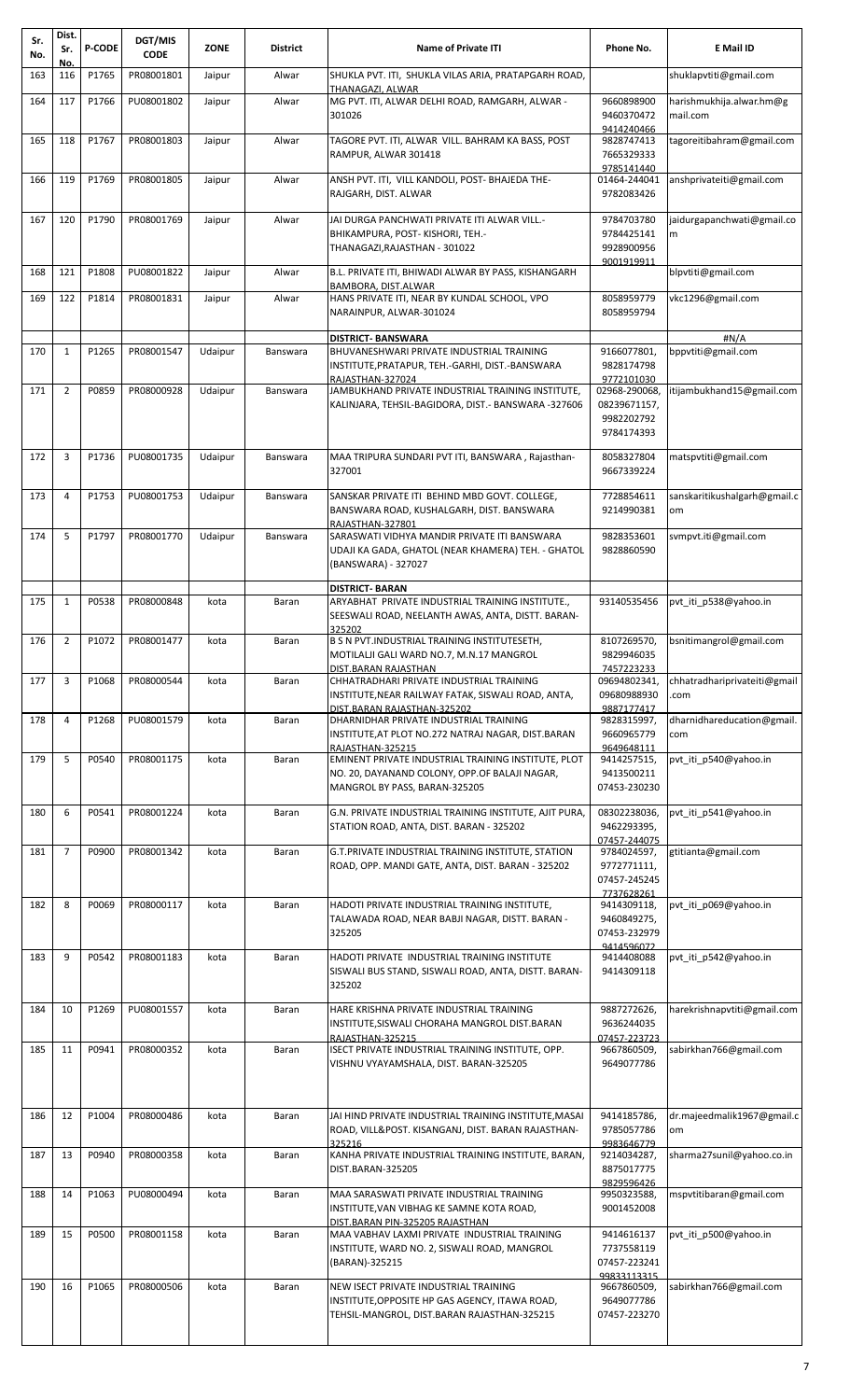| Sr.<br>No. | Dist.<br>Sr.<br>No. | <b>P-CODE</b> | DGT/MIS<br><b>CODE</b> | <b>ZONE</b> | <b>District</b> | <b>Name of Private ITI</b>                                                                                                                       | Phone No.                                                | E Mail ID                        |
|------------|---------------------|---------------|------------------------|-------------|-----------------|--------------------------------------------------------------------------------------------------------------------------------------------------|----------------------------------------------------------|----------------------------------|
| 191        | 17                  | P1062         | PR08000493             | kota        | Baran           | PREET PRIVATE INDUSTRIAL TRAINING<br>INSTITUTE, KHANDELA ROAD, SITA BARI KELWARA (DANTA),                                                        | 07460-260288<br>7610951111                               | preetitikelwara@gmail.com        |
|            |                     |               |                        |             |                 | TEHSIL. SAHABAD, DIST.BARAN-325216                                                                                                               | 9782850111<br>9829117055                                 |                                  |
| 192        | 18                  | P0854         | PU08001348             | kota        | Baran           | R.B.M. PRIVATE INDUSTRIAL TRAINING INSTITUTE,<br>JHALAWAR ROAD VINAYAK NAGAR, BARAN -325205                                                      | 9829720904<br>9413008999,<br>9462545678<br>07453-217412  | rbmprivateiti@gmail.com          |
| 193        | 19                  | P1266         | PU08001595             | kota        | Baran           | RAMNARAYAN PRIVATE INDUSTRIAL TRAINING<br>INSTITUTE, AT. SHARMILK COLONY, BY PASS MANDI ROAD,                                                    | 9887591515<br>9829223520,<br>8432721434                  | ramnarayanpvtiti@gmail.com       |
| 194        | 20                  | P0942         | PR08001412             | kota        | Baran           | DIST.-BARAN RAJASTHAN-325205<br>SAI PRIVATE INDUSTRIAL TRAINING INSTITUTE, BARAN,<br>DIST. BARAN-325205                                          | 07023209173,<br>09950889173<br>09784847184               | iiscbaran@gmail.com              |
| 195        | 21                  | P1064         | PR08000499             | kota        | Baran           | SATHYA SAI PRIVATE INDUSTRIAL TRAINING<br>INSTITUTE, MUNDLA, TEHSIL-ATRU, DIST-BARAN PIN-325218                                                  | 9784906574,<br>9785004053                                | sathyasaiitiatru@gmail.com       |
| 196        | 22                  | P1070         | PR08000553             | kota        | Baran           | RAJASTHAN<br>SHREE KESHAV PRIVATE INDUSTRIAL TRAINING<br>INSTITUTE, KATARMAL TIRAHA SAALPURA ROAD, ATRU,                                         | 9950351644,<br>9784282523                                | SHREEKESHAVITIATRU@GMAI<br>L.COM |
| 197        | 23                  | P1069         | PR08000546             | kota        | Baran           | DIST.BARAN. RAJASTHAN-325218<br>SHREE RADHA PRIVATE INDUSTRIAL TRAINING<br>INSTITUTE, PLOT NO.11, GAJAN PURA, DIST.BARAN                         | 9352611974,<br>9829596426                                | radharanipvtiti@yahoo.in         |
| 198        | 24                  | P1267         | PU08001601             | kota        | Baran           | RAJASTHAN<br>SHREE RAM PRIVATE INDUSTRIAL TRAINING<br>INSTITUTE, AT. NEAR MILAN RESORTR MANGHOL BYE PASS                                         | 9829398850,<br>9887015069                                | dhakar.pradeep83@gmail.co<br>m   |
| 199        | 25                  | P1455         | PU08001495             | kota        | Baran           | ROAD, DIST.BARAN RAJASTHAN-325205<br>SHREE RAM PRIVATE INDUSTRIAL TRAINING<br>INSTITUTE, NEAR OF ICICI BANK, TEH.-ANTA, DIST.-BARAN,             | 9785689852<br>9667737885,<br>9887802687                  | shreeramitianta@gmail.com        |
| 200        | 26                  | P1073         | PR08001487             | kota        | Baran           | PIN-325202 RAJASTHAN<br>SHREE SHYAM PRIVATEINDUSTRIAL TRAINING<br>INSTITUTE, NEAR BUS STANDKESHAV VIHAR,<br>KHERLIGANG, ATRU, DIST. BARAN-325218 | 9928854485<br>9414191096,<br>9414190230<br>07451-240024  | ssitiatru31@gmail.com            |
| 201        | 27                  | P1457         | PR08000380             | kota        | Baran           | SHREE VISHAVKARMA PRIVATE INDUSTRIAL TRAINING<br>INSTITUTE, SANADYA BHAVAN MANGROL, DIST.-BARAN PIN-<br>325215 RAJASTHAN                         | 9414215344                                               | svkitimangrol@gmail.com          |
| 202        | 28                  | P1454         | PU08001542             | kota        | Baran           | SHRI JI PRIVATE INDUSTRIAL TRAINING INSTITUTE, OPP.<br>BALAJI RISE MEAL KOTA ROAD, DIST.BARAN RAJASTHAN-                                         | 9887272626,<br>9636244035                                | shrijipvtiti@gmail.com           |
| 203        | 29                  | P0545         | PR08000691             | kota        | Baran           | 325205<br>SHRI KRISHNA PRIVATE INDUSTRIAL TRAINING INSTITUTE,<br>INFRONT OF FOREST DEPTT. KOTA ROAD, BARAN-325205                                | 9782847666                                               | pvt iti p545@yahoo.in            |
| 204        | 30                  | P0546         | PR08001199             | kota        | Baran           | SHRI LAXMI PRIVATE INDUSTRIAL TRAINING INSTITUTE,<br>SALPURA ROAD, CHHABRA, DISTT. BARAN-325220                                                  | 93527-27342,<br>Ph.07452-<br>681477<br>9950933366        | pvt_iti_p546@yahoo.in            |
| 205        | 31                  | P0826         | PU08000929             | kota        | Baran           | SHRI SHAYAM PRIVATE INDUSTRIAL TRAINING INSTITUTE,<br>NEAR JANTA CINEMA, VARNDAVAN RESORT, DIST. BARAN -<br>325205                               | 9414191096,<br>9414190230,<br>07453-235529,<br>230253    | ssitibaran@gmail.com             |
| 206        | 32                  | P1466         | PR08001357             | kota        | Baran           | SHRI SHYAM PRIVATE INDUSTRIAL TRAINING<br>INSTITUTE, VPO-DEVARI TEH.-SHAHBAD, DIST.-BARAN PIN-<br>325217 RAJASTHAN                               | 07480-267744<br>07453-235529<br>7665766799<br>9414191096 | ssitidevri@gmail.com             |
| 207        | 33                  | P1066         | PU08001434             | kota        | Baran           | SHRI VINAYAK PRIVATE INDUSTRIAL TRAINING<br>INSTITUTE, SORTI KA BAAG, CHIPABAROD, DIST. BARAN PIN-<br>325221 RAJASTHAN                           | 9414190230<br>9875036886,<br>8058837140                  | shrivinayakpvtiti@gmail.com      |
| 208        | 34                  | P1456         | PR08000242             | kota        | Baran           | SUBODH PRIVATE ITI, SHYAM VIHAR, SISWALI ROAD NEAR<br>BABA KHEM JI TEMPLE, TEHSIL ANTA, DIST.-BARAN<br>RAJASTHAN-325202                          | 9314053546<br>7073745492<br>09351666965                  | pvt_iti_p1456@yahoo.in           |
| 209        | 35                  | P1071         | PR08000566             | kota        | Baran           | SURYA PRIVATE INDUSTRIAL TRAINING INSTITUTE, NEAR<br>JAWAHAR NOVODAYA VIDHALAY SALPURA ROAD, ATRU,<br>DIST.BARAN RAJASTHAN-325218                | 9829455348,<br>9413416552                                | manishdhakd90@gmail.com          |
| 210        | 36                  | P1067         | PU08001449             | kota        | Baran           | SWAMI VIVEKANAND PRIVATE INDUSTRIAL TRAINING<br>INSTITUTE, HINGLAJ BHAWAN, NEW NAKODA COLONY,<br>DIST.BARAN-325205                               | 9782847666,<br>9667333558<br>9875033509                  | svpt.pvtiti1234@gmail.com        |
| 211        | 37                  | P0501         | PR08000134             | kota        | Baran           | VISHWAKARMA PRIVATE INDUSTRIAL TRAINING INSTITUTE,<br>SALPURA ROAD, P.S. CHHIPABAROD (BARAN) 325221                                              | 9829816141<br>9414188827                                 | pvt_iti_p501@yahoo.in            |
| 212        | 38                  | P1715         | PU08001645             | kota        | Baran           | MAA VAISHNAVI PRIVATE ITI, NALKA TIRAHAYA, MAILKHERI<br>ROAD, DIST. BARAN-325205                                                                 | 9413500211<br>9414257515                                 | psharma0401@rediffmail.co<br>m   |
| 213        | 39                  | P1003         | PR08000482             | kota        | Baran           | RAJ PRIVATE INDUSTRIAL TRAINING INSTITUTE ARJUN<br>VIHAR, NEAR SWAMI VIVKANAND SCHOOL, BARAN,<br>RAJASTHAN - 325205                              |                                                          | rajiti2014@gmail.com             |
| 214        | $\mathbf{1}$        | P1075         | PU08001484             | jodhpur     | Barmer          | <b>DISTRICT- BARMER</b><br>CAMBRIDGE PRIVATE INDUSTRIAL TRAINING<br>INSTITUTE, BALADEV NAGAR, DIST. BARMER, RAJASTHAN-<br>344001                 | 9784570592,<br>9982831421<br>02984-225694                | info@cambridgeiti.org            |
| 215        | $\overline{2}$      | P1270         | PU08001586             | jodhpur     | Barmer          | JYOTI PRIVATE INDUSTRIAL TRAINING INSTITUTE, BALOTRA<br>NEAR 4TH RAILWAY FATAK BY PASS, KHED ROAD, BALOTRA<br>DIST.BARMER RAJASTHAN-344022       | 9460363366,<br>9460363366                                | jyotiiticollege@gmail.com        |
| 216        | 3                   | P1461         | PU08001539             | jodhpur     | Barmer          | K.K MEMORIAL PRIVATE INDUSTRIAL TRAINING<br>INSTITUTE, DARLJI KI HAUDI, BEHIND KALAKAR, MOHALLA,<br>DIST.BARMER RAJASTHAN-344001                 | 9829364427,<br>9252185856<br>9828283454                  | Kkmemorialiti@gmail.com<br>8     |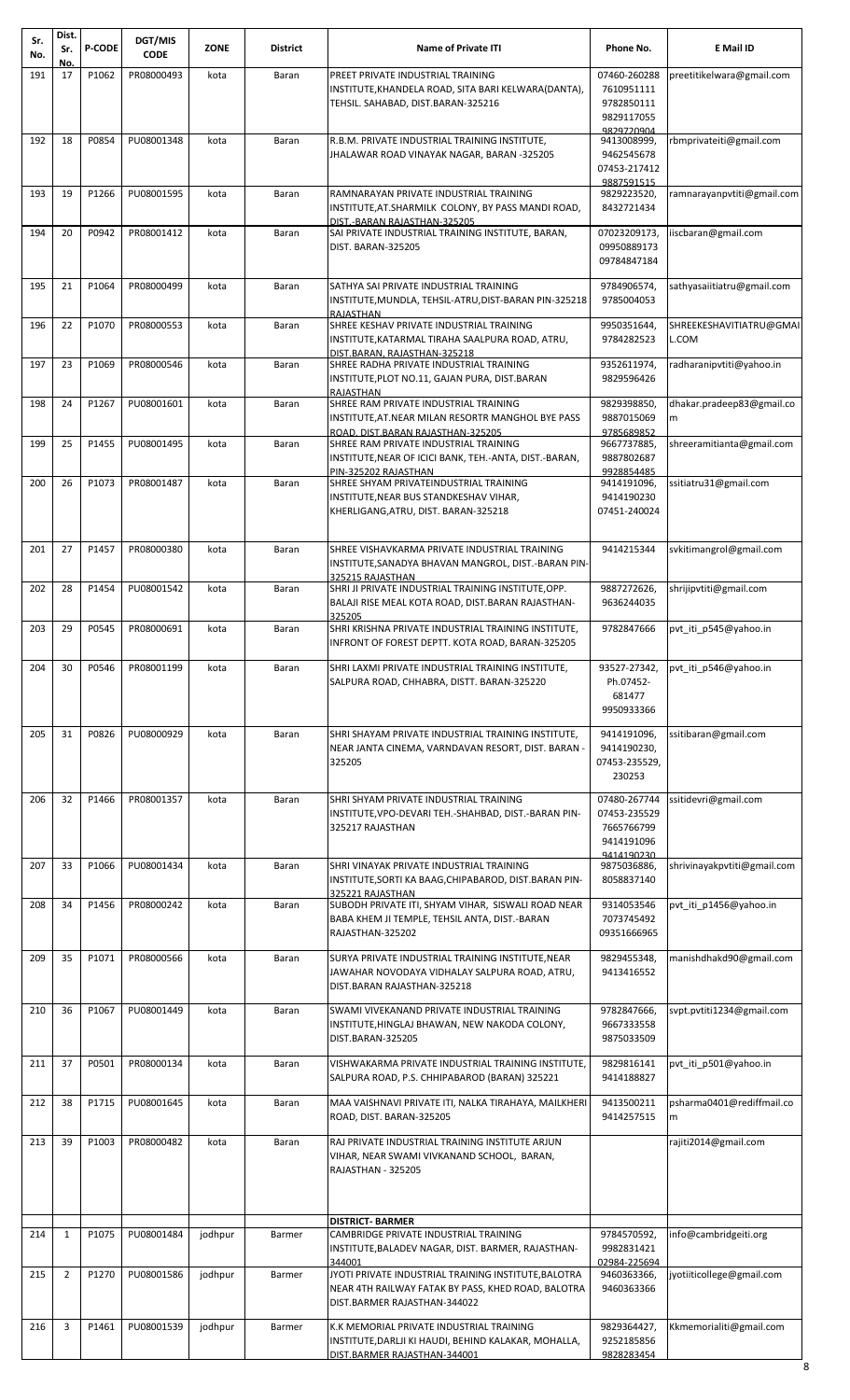| Sr.<br>No. | Dist.<br>Sr.<br>No. | <b>P-CODE</b> | DGT/MIS<br><b>CODE</b>  | <b>ZONE</b> | <b>District</b> | <b>Name of Private ITI</b>                                                                                                                                                  | Phone No.                                            | E Mail ID                          |
|------------|---------------------|---------------|-------------------------|-------------|-----------------|-----------------------------------------------------------------------------------------------------------------------------------------------------------------------------|------------------------------------------------------|------------------------------------|
| 217        | 4                   | P1463         | PU08001529              | jodhpur     | Barmer          | KRISHNA PRIVATE INDUSTRIAL TRAINING INSTITUTE, SANT<br>PRAMANAND ASHRAM, STATION ROAD, BARMER<br>RAJASTHAN-344001                                                           | 9024260484,<br>9667856385<br>9462810338              | krishnaitibarmer@gmail.com         |
| 218        | 5                   | P1464         | PR08001527              | jodhpur     | Barmer          | MAHARISHI DAYANAND SARASWATI PRIVATE INDUSTRIAL<br>TRAINING INSTITUTE, PACHPADRA ROAD, VILL.-JERLA<br>BALOTRA TEH.-PACHPADRA DIST.-BARMER RAJASTHAN-<br>344022              | 09982245110,<br>09950881616<br>9680961866            | mdsitibalotra@gmail.com            |
| 219        | 6                   | P1074         | PU08001436              | jodhpur     | Barmer          | MAHESH PRIVATE INDUSTRIAL TRAINING<br>INSTITUTE, AT.LANGERA ROAD, DIST.BARMER PIN-344001                                                                                    | 9460492448,<br>9413308841                            | mipvtiti@gmail.com                 |
| 220        | $\overline{7}$      | P1462         | PU08001532              | jodhpur     | Barmer          | <b>RAJASTHAN</b><br>MALANI PRIVATE INDUSTRIAL TRAINING<br>INSTITUTE, SIWANA FANTA BEHIND GOVT. INDUSTRIAL<br>TRAINING INSTITUTE, BALOTRA, DIST. BARMER RAJASTHAN-<br>344022 | 9983804445,<br>8824113392<br>9461283068              | principalmalaniiti@gmail.com       |
| 221        | 8                   | P1005         | PU08001377              | jodhpur     | Barmer          | MEGHWAL PRIVATE INDUSTRIAL TRAINING<br>INSTITUTE, MUNGDA ROAD, BALOTRA, TEHSIL.                                                                                             | 9460950601,<br>9414329061                            | mpitibalotra@gmail.com             |
| 222        | 9                   | P1271         | PU08001553              | jodhpur     | Barmer          | PACHPADRA, DIST. BARMER RAJASTHAN-344022<br>PRAGYAN PRIVATE INDUSTRIAL TRAINING<br>INSTITUTE, SAMADHRI ROAD, GANDHIPURA BALOTRA,                                            | 9414688871,<br>9001240999                            | prideiti@gmail.com                 |
| 223        | 10                  | P1458         | PR08001522              | jodhpur     | Barmer          | BARMER RAJASTHAN-344022<br>R.K. PRIVATE INDUSTRIAL TRAINING INSTITUTE, KHASRA<br>NO.384, PATODI ROAD, PACHPADRA, DIST.BARMER PIN-                                           | 09799872323,<br>02988-281551                         | rkprivateiti@gmail.com             |
| 224        | 11                  | P1460         | PR08001543              | jodhpur     | Barmer          | 344032 RAJASTHAN<br>SANSKAR A VALLEY OF EDUCATION PRIVATE INDUSTRIAL<br>TRAINING INSTITUTE, N.H.112, BHANDIAYAWAS,<br>PACHPADRA, DIST.BARMER RAJASTHAN-344032               | 9828998500.<br>9610977800<br>02988281700             | sanskar.mahipal@gmail.com          |
| 225        | 12                  | P1459         | PU08001516              | jodhpur     | Barmer          | SHRI BALAJI PRIVATE INDUSTRIAL TRAINING<br>INSTITUTE, BALDEV NAGAR, DIST. BARMER RAJASTHAN-                                                                                 | 9829193098,<br>9414890895                            | balajiiti2014@gmail.com            |
| 226        | 13                  | P1465         | PU08001489              | jodhpur     | Barmer          | 344001<br>SHRI DAMARAM MEMORIAL PRIVATE INDUSTRIAL<br>TRAINING INSTITUTE, MAIN C.C. ROAD, INDIRA COLONY,                                                                    | 9460035427,<br>9649181635                            | vikashjajra4@gmail.com             |
| 227        | 14                  | P1628         | PU08001697              | jodhpur     | Barmer          | DIST. BARMER-344001<br>SMT. DHAPU DEVI MEMORIAL PVT. ITI SIRDARI ROAD,<br>BALDEV NAGAR, DIST. BARMER-344001                                                                 | 9414073158<br>9610223380                             | smtdhapudeviiti@gmail.com          |
| 228        | 15                  | P1632         | PU08001702              | jodhpur     | Barmer          | TRUN PRIVATE ITI, MANSHURIYA, INDRA COLONY, DIST.<br>BARMER-344001                                                                                                          | 9636165933                                           | tarunpvtiti@gmail.com              |
| 229        | 16                  | P1634         | PR08001703              | jodhpur     | Barmer          | THAR PRIVATE ITI, NH-15, VILLAGE DHORIMANA, BARMER                                                                                                                          | 9462307085                                           | principalthariti@gmail.com         |
| 230        | 17                  | P1639         | PU08001724              | jodhpur     | Barmer          | ROAD, BARMER-344704<br>RAMDEV PRIVATE ITI, NEAR GOVT. WATER TANK, BALDEV<br>NAGAR, DIST. BARMER PIN-344001                                                                  | 9414894754<br>9782855029                             | info@ramdevpvtiti.com              |
|            |                     |               | 231 18 P1717 PU08001668 | jodhpur     | Barmer          | SANKALP PRIVATE ITI, VILLAGE SAMDARI, DIST. BARMER-<br>344201                                                                                                               | 9799942434<br>9784495841                             | sankalppvtiti01@gmail.com          |
| 232        | 19                  | P1723         | PR08001726              | jodhpur     | Barmer          | SHRI AMAR PRIVATE ITI, MEGHA HIGHWAY SAMDARI, DIST.                                                                                                                         | 9001694927<br>9982152279                             | shriamarpvtiti@gmail.com           |
| 233        | 20                  | P1815         | PU08001854              | jodhpur     | Barmer          | <b>BARMER</b><br>SHREE RAMDEV PRIVATE ITI, GUDAMALANI ROAD,                                                                                                                 | 9001905954<br>9772878687                             |                                    |
| 234        | 21                  | P1816         | PU08001840              | jodhpur     | Barmer          | DHORIMANNA, DIST. BARMER<br>MARUDHAR PRIVATE ITI, TEHSIL ROAD, OLD VILLAGE<br>BAYTU, DIST. BARMER                                                                           | 9602804345<br>9116716818                             | principalmarudhariti@gmail.c<br>om |
| 235        | $\mathbf{1}$        | P0751         | PR08001275              | Bikaner     | <b>Bikaner</b>  | <b>DISTRICT- BIKANER</b><br>AKANKSHA PRIVATE INDUSTRIAL TRAINING INSTITUTE, NH-<br>89 NAGAUR ROAD, NOKHA , BIKANER -334801                                                  | 9251531466<br>7062193536                             | pvt iti p751@yahoo.in              |
| 236        | $\overline{2}$      | P1009         | PU08001378              | Bikaner     | Bikaner         | BIKANA PRIVATE INDUSTRIAL TRAINING INSTITUTE, PLOT<br>NO. H-417, 418, KARNI INDUSTRIAL AREA, DIST. BIKANER<br>RAJASTHAN                                                     | 9251441600,<br>9414044986<br>0151-2970073            | bikanaiti@gmail.com                |
| 237        | 3                   | P1010         | PU08001374              | Bikaner     | Bikaner         | EESHWAR PRIVATE INDUSTRIAL TRAINING<br>INSTITUTE, SHREE-MAL BHAWAN, PARAKHON KI JONKH,<br>CHHABILI GHATI, GOGA GATE, DIST. BIKANER RAJASTHAN                                | 09928055174,<br>9829217144<br>0151-2223555           | eeshwarpvtiti@hotmail.com          |
| 238        | $\overline{4}$      | P1091         | PR08001459              | Bikaner     | Bikaner         | GURU KIRPA PRIVATE INDUSTRIAL TRAINING INSTITUTE, A-<br>49, 50, PRAGARI NAGAR, UNDER BIDGE ROAD, VILL-<br>NAPASAR, DIST.-BIKANER PIN-332707 RAJASTHAN                       | 9928830100,<br>9799033532<br>9461373876              | gurukripaiti64@gmail.com           |
| 239        | 5                   | P1285         | PR08000832              | Bikaner     | Bikaner         | GURU KRIPA PRIVATE INDUSTRIAL TRAINING<br>INSTITUTE, BIKASAR BUS STAND IN FRONT OF MAHINDRA                                                                                 | 7611988238<br>9782116177                             | gknokha2014@gmail.com              |
| 240        | 6                   | P0945         | PR08001398              | Bikaner     | Bikaner         | TRACTOR N.H.-89, BIKANER ROAD, NOKHA DIST.BIKANER<br>RAJASTHAN-334803<br>H.R.MEMORIAL PRIVATE INDUSTRIAL TRAINING                                                           | 9602299996<br>09982840758,<br>09414582240            | daleepsaran@rediffmail.com         |
| 241        | $\overline{7}$      | P1011         | PR08001369              | Bikaner     | <b>Bikaner</b>  | INSTITUTE, LUNKARANSAR, DIST. BIKANER<br>MAA ANNAPURNA PRIVATE INDUSTRIAL TRAINING<br>INSTITUTE, RSH NO. 3, NEAR DUDDY PETROL PUMP, PUGAL                                   | 01528-272746<br>09602299996<br>9928745095            | annapurnaiti@gmail.com             |
|            |                     |               |                         |             |                 | ROAD, DIST. BIKANER RAJASTHAN                                                                                                                                               | 9460403644                                           |                                    |
| 242        | 8                   | P1472         | PR08001526              | Bikaner     | Bikaner         | MANDA PRIVATE INDUSTRIAL TRAINING INSTITUTE, NH-<br>11, KM-16 RAISAR, DIST. BIKANER PIN-334001 RAJASTHAN                                                                    | 9414138515,<br>7597510001<br>01512101300             | mandaitibkn@gmail.com              |
| 243        | 9                   | P1284         | PU08001562              | Bikaner     | Bikaner         | MBD PRIVATE INDUSTRIAL TRAINING INSTITUTE, TILAK<br>NAGAR, DIST.BIKANER PIN-334003 RAJASTHAN                                                                                | 09214455271,<br>09414582322                          | manojchoudharyboss@gmail.<br>com   |
| 244        | 10                  | P0886         | PR08001344              | Bikaner     | Bikaner         | MURLI SINGH YADAV MEMORIAL PRIVATE INDUSTRIAL<br>TRAINING INSTITUTE, KARNI COACH, UDAIRAMSAR, DIST.<br><b>BIKANER -334402</b>                                               | 9413211757<br>8432573252<br>0151130160               | msymps@ymail.com                   |
| 245        | 11                  | P1475         | PU08001506              | Bikaner     | Bikaner         | NEW AKANSHA PRIVATE INDUSTRIAL TRAINING<br>INSTITUTE, INDIRA CHOWK, GANGASHAHAR, DIST.BIKANER                                                                               | 8104572240,<br>9667739607                            | hukmaramrajora466@gmail.c<br>om    |
| 246        | 12                  | P1474         | PR08001509              | Bikaner     | Bikaner         | 334001 RAJASTHAN<br>NEW BASIC PRIVATE INDUSTRIAL TRAINING<br>INSTITUTE, BEHIND RADHE MOTOR, GALNA BASS, BAJJEE,<br>DIST.BIKANER 334305 RAJASTHAN                            | 9251531466<br>7568110111<br>7062193536<br>9251531466 | newbasiciti@gmail.com              |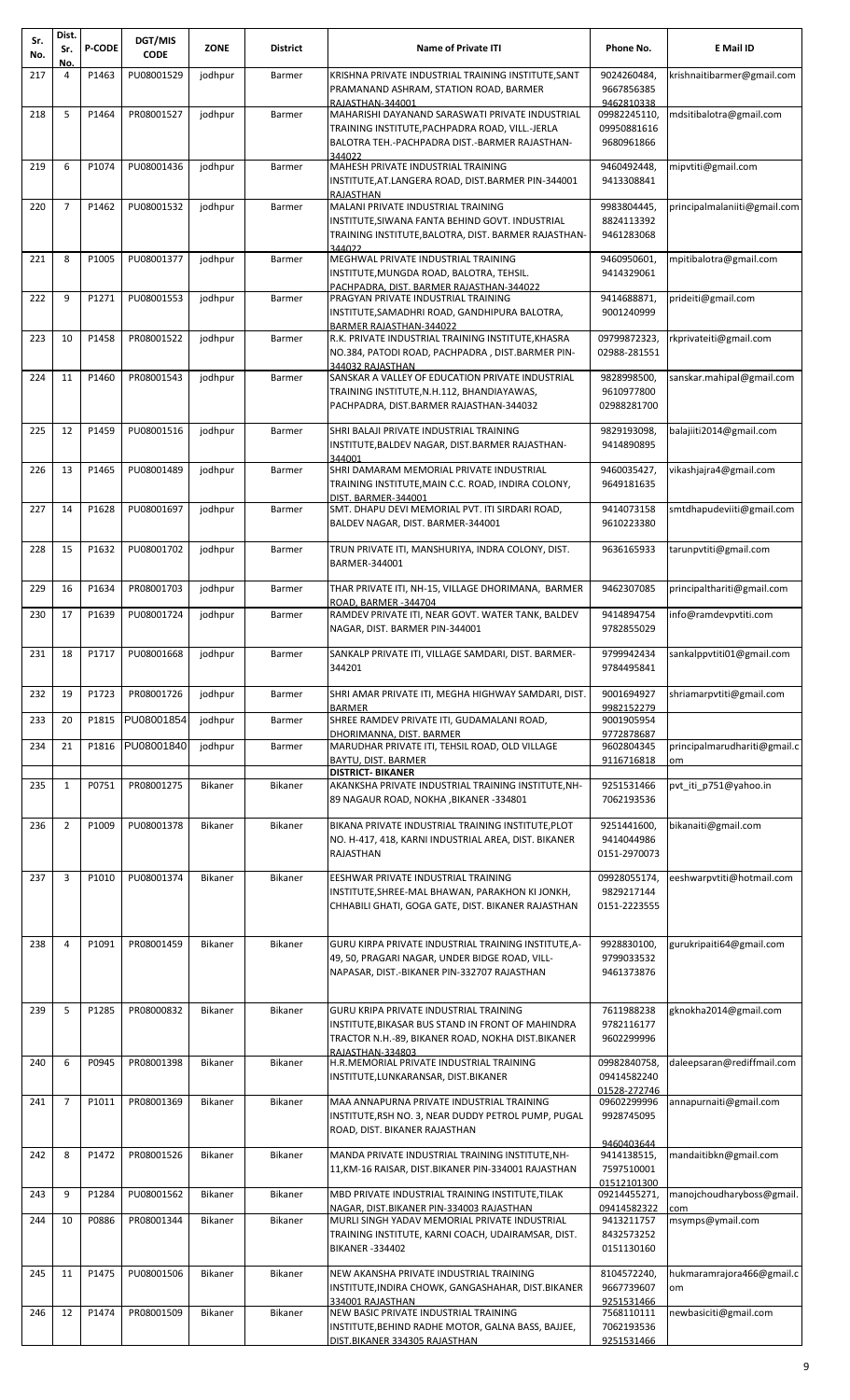| Sr.<br>No. | Dist.<br>Sr.   | <b>P-CODE</b> | DGT/MIS<br><b>CODE</b> | <b>ZONE</b>    | District       | <b>Name of Private ITI</b>                                                                                                                                                 | Phone No.                                                 | E Mail ID                                |
|------------|----------------|---------------|------------------------|----------------|----------------|----------------------------------------------------------------------------------------------------------------------------------------------------------------------------|-----------------------------------------------------------|------------------------------------------|
| 247        | No.<br>13      | P0747         | PR08001268             | <b>Bikaner</b> | <b>Bikaner</b> | RAJEEV GANDHI PRIVATE INDUSTRIAL TRAINING<br>INSTITUTE, KHASRA NO-19 & 23 VILLAGE-BARSINGSAR<br>DISTT-BIKANER-334401                                                       | 9950442566<br>9636239229<br>0151-2847574                  | pvt iti p747@yahoo.in                    |
| 248        | 14             | P1092         | PU08001461             | Bikaner        | <b>Bikaner</b> | RAMAN PRIVATE INDUSTRIAL TRAINING<br>INSTITUTE, SARSARDAR SHAHAR ROAD, SRI DUNGAR GARH,<br>DIST.-BIKANER RAJASTHAN                                                         | 9829299802,<br>09929228898<br>9928136992                  | kumbharam3@gmail.com                     |
| 249        | 15             | P1028         | PU08000489             | Bikaner        | <b>Bikaner</b> | RRB PRIVATE INDUSTRIAL TRAINING INSTITUTE, WARE<br>HOUSE ROAD, BANGLA NAGAR, DISTT. BIKANER                                                                                | 09680557540,<br>09782200231                               | principalrrbpiti@gmail.com               |
| 250        | 16             | P0843         | PU08001609             | Bikaner        | <b>Bikaner</b> | S.L.S. GRAPHIC PRIVATE INDUSTRIAL TRAINING INSTITUTE,<br>N.H. 15 ROAD VISHAV KARMA MARKET, INFRONT OF JOLYA<br>PETROL PUMP, LOONKARANSAR, DISTT. BIKANER -334603           | 0151-2211003<br>08107988109<br>9414146002<br>9460002596   | jkswami24@yahoo.in                       |
| 251        | 17             | P0944         | PU08001417             | Bikaner        | Bikaner        | SARVODYA PRIVATE INDUSTRIAL TRAINING INSTITUTE,<br>TEHSIL BIKANER, DIST. BIKANER-344001                                                                                    | 9829371379,<br>9413701993<br>9667174611                   | sarvodayaiti111@gmail.com                |
| 252        | 18             | P0073         | PR08000404             | Bikaner        | Bikaner        | SHREE RAM PRIVATE INDUSTRIAL TRAINING<br>INSTITUTE, PLOT NO. A-57, A72, RAJA PARK COLONY,<br>BIKANER DIST. BIKANER-334022                                                  | 9784134411<br>9928072841                                  | pvt iti p073@yahoo.in                    |
| 253        | 19             | P1473         | PR08001493             | <b>Bikaner</b> | Bikaner        | SWAMI VIVEKANAND PRIVATE INDUSTRIAL TRAINING<br>INSTITUTE, MALL DHARAMSHALA WARD NO.10, KOLAYAT JI,<br>DIST.BIKANER RAJASTHAN                                              | 09828193851,<br>09660775372<br>01534-236598               | giri.dharmveer@gmail.com                 |
| 254        | 20             | P1616         | PR08001662             | Bikaner        | Bikaner        | RUGHA RAM BHADU PRIVATE ITI, NEAR SUDSAR WELL,<br>VILLAGE SUDASAR, TEHSIL SRI DUNGARGARH, DIST.<br><b>BIKANER</b>                                                          | 09680557540                                               | principalrrbpiti@gmail.com               |
| 255        | 21             | P1640         | PR08001715             | Bikaner        | Bikaner        | S.R.MUND PRIVATE ITI, VILAGE-MUNDSAR, DIST.BIKANER<br>PIN-334202                                                                                                           | 9928496927<br>7742608214                                  | srmpiti21@gmail.com                      |
| 256        | 22             | P1647         | PR08001716             | Bikaner        | Bikaner        | NARAYAN GURU PRIVATE ITI, GANWRIYA BAS JHAJHU<br>ROAD, SHREE KOLAYAT, DIST.BIKANER                                                                                         |                                                           | erskumar1980@rediffmail.co<br>m          |
| 257        | 23             | P0071         |                        | Bikaner        | Bikaner        | ECB PRIVATE ITI, KARNI INDUSTRIAL AREA, PUNGAL<br>ROAD, BIKANER-334004                                                                                                     | 9414412027<br>0151-2253404                                | #N/A                                     |
| 258        | 24             | P1743         | PU08001743             | <b>Bikaner</b> | Bikaner        | GYANODAY PRIVATE ITI BIKANER 90, INDUSTRIAL AREA,<br>ROAD NO. 8, RANI BAZAR, BIKANER, RAJASTHAN - 334001                                                                   |                                                           | gditibkn@gmail.com                       |
| 259        | $\mathbf{1}$   | P0085         | PR08000904             | Bharatpur      | Bharatpur      | <b>DISTRICT- BHARATPUR</b><br>AGARWAL PRIVATE INDUSTRIAL TRAINING INSTITUTE,<br>NEAR AGARWAL DHARAMSHALA, KUMHER,<br>BHARARTPUR(RAJ)-321001                                | 9414584526,<br>9928009345<br>9928009347                   | pvt iti p085@yahoo.in                    |
| 260        | $\overline{2}$ | P0390         | PR08000906             | Bharatpur      | Bharatpur      | AJAY PRIVATE INDUSTRIAL TRAINING INSTITUTE, PLOT                                                                                                                           | 9784222160                                                | pvt_iti_p390@yahoo.in                    |
| 261        | 3              | P0828         | PR08000934             | Bharatpur      | Bharatpur      | NO.17, PAWAN KUNJ, KAMAN (BHARATPUR) 321023<br>ANGEL PRIVATE INDUSTRIAL TRAINING INSTITUTE,<br>PURABAI KHEDA ROAD, BRAHMBAD, TEHSIL.- BAYANA,<br>DISTT. BHARATPUR - 321410 | 9413718461<br>9828267444,<br>05648-232050                 | angelitchnd@gmail.com                    |
| 262        | 4              | P0086         | PR08000403             | Bharatpur      | Bharatpur      | ARPAN PRIVATE INDUSTRIAL TRAINING INSTITUTE, HAAT<br>BAZAAR, NADBAI (BHARATPUR)-321602                                                                                     | 9460739395,<br>9928908298                                 | pvt_iti_p086@yahoo.in                    |
| 263        | 5              | P0087         | PR08000056             | Bharatpur      | Bharatpur      | ARPAN PRIVATE INDUSTRIAL TRAINING INSTITUTE, NEAR<br>SENIOR SECONDARY SCHOOL, UCHHAN, TEHSIL-ROOPBAS<br>(BHARATPUR) -321302                                                | 9460739395,<br>9928908298<br>9649486397                   | pvt iti p087@yahoo.in                    |
| 264        | 6              | P0088         | PR08000064             | Bharatpur      | Bharatpur      | ARYA BHATT PRIVATE INDUSTRIAL TRAINING INSTITUTE,<br>OPPOSITE GURUDAWARA, STATION ROAD, BAYANA<br>(BHARATPUR)-321401                                                       | 9950109376,<br>9887905151,<br>05648-225110                | pvt_iti_p088@yahoo.in                    |
| 265        | $\overline{7}$ | P1280         | PR08000165             | Bharatpur      | Bharatpur      | B.B.DAS PRIVATE INDUSTRIAL TRAINING INSTITUTE, VISHAN<br>COLONY, UCHAIN, TEH.-ROOPBAS, DIST.-BHARATPUR<br>RAJASTHAN-321302                                                 | 9983548930<br>7792917452                                  | bbdasiti@gmail.com                       |
| 266        | 8              | P0089         | PR08000905             | Bharatpur      | Bharatpur      | BAGAWAN MAHAVEER PRIVATE INDUSTRIAL TRAINING<br>INSTITUTE, NAGABABA KI BAGICHI, KUMHER ROAD TIRAHA,<br>NADBAI (BHARATPUR)-321602                                           | 9414711025,<br>9414400851,<br>9413182902,<br>05643-224351 | pvt_iti_p089@yahoo.in                    |
| 267        | 9              | P0074         | PR08000034             | Bharatpur      | Bharatpur      | BAJRANG PRIVATE INDUSTRIAL TRAINING<br>INSTITUTE, RUDAWAL, TEH.-ROOPBAAS, (BHARATPUR)-                                                                                     | 9414711555<br>9414654670,<br>9414223006,                  | pvt_iti_p074@yahoo.in                    |
|            |                |               |                        |                |                | 321402                                                                                                                                                                     | 05645-254111<br>9785086790                                |                                          |
| 268        | 10             | P0840         | PR08000932             | Bharatpur      | Bharatpur      | BALAJI PRIVATE INDUSTRIAL TRAINING INSTITUTE, VPO<br>BHADIRA, THE-NADBAI, DISTT. BHARATPUR - 321602                                                                        | 9460267897<br>8875162020,<br>9414712232<br>8442090104     | shribalajiiti.123@gmail.com              |
| 269        | 11             | P1471         | PU08001499             | Bharatpur      | Bharatpur      | BALAJI PRIVATE INDUSTRIAL TRAINING<br>INSTITUTE, MOHALLA-GOPALGARH DIST.-BHARATPUR<br>RAJASTHAN-321001                                                                     | 9414117498<br>8502922312                                  | kuldeep3568@gmail.com                    |
| 270        | 12             | P0075         | PR08001029             | Bharatpur      | Bharatpur      | BRIJ GAURAV PRIVATE INDUSTRIAL TRAINING INSTITUTE,<br>DHAULPUR ROAD, ROOPBAAS, (BHARATPUR)-321404                                                                          | 9413300274,<br>9887631922,<br>05645-273530                | pvt_iti_p075@yahoo.in                    |
| 271        | 13             | P0076         | PR08001018             | Bharatpur      | Bharatpur      | CARRIER DEVELOP PRIVATE INDUSTRIAL TRAINING<br>INSTITUTE, G-151, BRIJ INDUSTRIAL AREA, BHARATPUR-<br>321001                                                                | 9414268689,<br>05644-220996                               | pvt iti p076@yahoo.in                    |
| 272        | 14             | P0307         | PR08000422             | Bharatpur      | Bharatpur      | DESHWAL PRIVATE INDUSTRIAL TRAINING INSTITUTE, NEAR<br>GAYATRI MANDIR, WEIR (BHARATPUR)-321408                                                                             | 9252800171,<br>9660993131,<br>9660993132                  | pvt iti p307@yahoo.in                    |
| 273        | 15             | P0398         | PR08001200             | Bharatpur      | Bharatpur      | DEV PRIVATE INDUSTRIAL TRAINING INSTITUTE, BHAGWATI<br>COLONY, DAMDAMA MOHHALA, BAYANA (BHARATPUR)-<br>321401                                                              | 9829028344,<br>05648681427                                | pvt_iti_p398@yahoo.in                    |
| 274        | 16             | P1469         | PR08001496             | Bharatpur      | Bharatpur      | EKLAVYA PRIVATE INDUSTRIAL TRAINING<br>INSTITUTE, GANESH MOD LOHATWARA TEH.-BAYANA, DIST.-<br>BHARATPUR RAJASTHAN - 321401                                                 | 9829291111<br>9829788000                                  | eklavyaiti@gmail.com                     |
| 275        | 17             | P0401         | PR08000144             | Bharatpur      | Bharatpur      | GIMT PRIVATE INDUSTRIAL TRAINING INSTITUTE, 1, AKTA<br>VIHAR, BHARATPUR 321001                                                                                             | 9929485952,<br>9468679233,                                | pvt iti p401@yahoo.in                    |
| 276        | 18             | P0399         | PR08000469             | Bharatpur      | Bharatpur      | GURU ATMA VALLABH PRIVATE INDUSTRIAL TRAINING<br>INSTITUTE, BEHIND VETINARY HOSPITAL, HINDONE ROAD,                                                                        | 9414026103<br>9414290117,<br>9414902196                   | pvt_iti_p399@yahoo.in                    |
| 277        | 19             | P0810         | PR08000935             | Bharatpur      | Bharatpur      | BHUSAWAR (BHARATPUR)-321406<br>IGM PRIVATE INDUSTRIAL TRAINING INSTITUTE, COLLEGE,<br>JAGHINA, DIST. BHARATPUR -321021                                                     | 9414448768<br>9414357710                                  | igmiticollegejaghina@gmail.c<br>om<br>10 |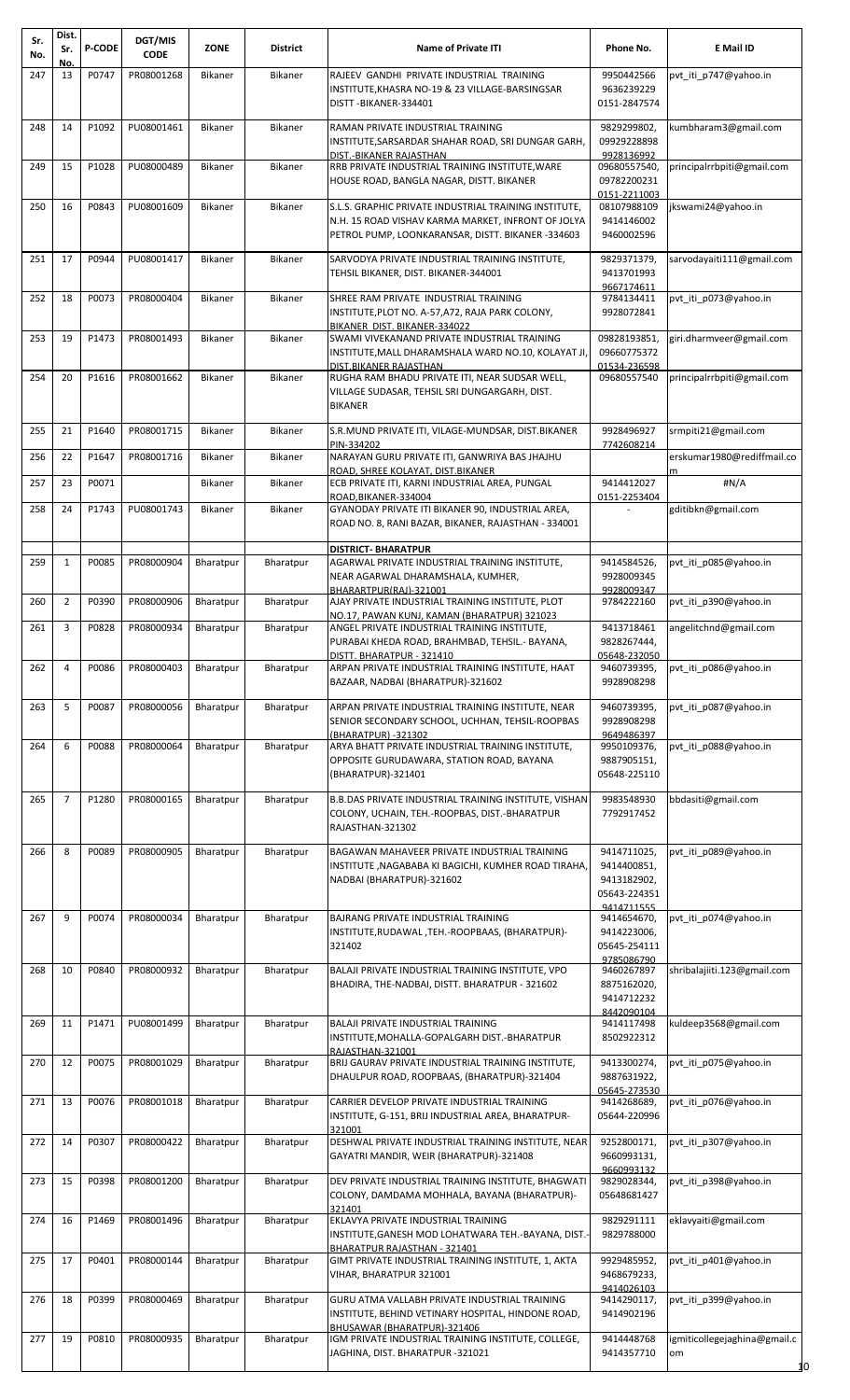| Sr.<br>No. | Dist.<br>Sr.<br><b>No</b> | <b>P-CODE</b> | DGT/MIS<br><b>CODE</b> | <b>ZONE</b> | <b>District</b> | <b>Name of Private ITI</b>                                                                                                                       | Phone No.                                               | E Mail ID                         |
|------------|---------------------------|---------------|------------------------|-------------|-----------------|--------------------------------------------------------------------------------------------------------------------------------------------------|---------------------------------------------------------|-----------------------------------|
| 278        | 20                        | P1081         | PU08001467             | Bharatpur   | Bharatpur       | JAI HIND PRIVATE INDUSTRIAL TRAINING INSTITUTE,<br>SARVODAYA NAGAR, RIICO ROAD, DIST. BHARATPUR<br>RAJASTHAN - 321001                            | 8386056317<br>9413838406<br>9610025444<br>9828490838    | jaihindpvtiti@gmail.com           |
| 279        | 21                        | P0867         | PU08000933             | Bharatpur   | Bharatpur       | JAI SHIV PRIVATE INDUSTRIAL TRAINING INSTITUTE, NEAR<br>DPS SCHOOL, BAMANPURA, SEWAR, DIST.BHARATPUR -<br>321303                                 | 9351728917<br>,9414208285,<br>9414376941,<br>9414020530 | jaishiviti91@yahoo.in             |
| 280        | 22                        | P1085         | PR08001485             | Bharatpur   | Bharatpur       | JAI SHREE RADHE PRIVATEINDUSTRIAL TRAINING<br>INSTITUTE,DHANWADA ROAD, TEHSIL- KUMHER, DISTT.<br>BHARATPUR-321201                                | 8947952617<br>9460739115<br>9461194202                  | ramkishorsharma2014@gmail<br>.com |
| 281        | 23                        | P1276         | PU08001598             | Bharatpur   | Bharatpur       | K.M.S. PRIVATE INDUSTRIAL TRAINING<br>INSTITUTE, AT. BAYANA, DIST. BHARATPUR RAJASTHAN-<br>321401                                                | 09413146420<br>09413341027<br>05648211001               | kmsitibayana@gmail.com            |
| 282        | 24                        | P1084         | PU08001460             | Bharatpur   | Bharatpur       | KALA MANDIR PRIVATE INDUSTRIAL TRAINING<br>INSTITUTE,NEAR MANSINGH CIRCLE, BIJLIGHAR, DIST.-<br>BHARATPUR RAJASTHAN - 321001                     | 7725960523<br>05644233033<br>9414222037                 | kalamandiriti@gmail.com           |
| 283        | 25                        | P1470         | PU08001504             | Bharatpur   | Bharatpur       | L.S.M.D. BHARATPUR PRIVATE INDUSTRIAL TRAINING<br>INSTITUTE, RIICO ROAD, RAILWAY FATAK NO.38, DIST.-<br>BHARATPUR PIN-321021 RAJASTHAN           | 9413300744<br>05644-232136<br>8385901975                | Ismdbharatpurpvtiti@gmail.c<br>om |
| 284        | 26                        | P1079         | PR08001446             | Bharatpur   | Bharatpur       | LRL PRIVATE INDUSTRIAL TRAINING INSTITUTE, UCHCHAIN<br>ROOPWAS ROAD PICHUNA, TEH.ROOPWAS,                                                        | 9468595898<br>9887007129                                | Irliticollege@gmail.com           |
| 285        | 27                        | P0391         | PR08000434             | Bharatpur   | Bharatpur       | DIST.BHARATPUR RAJASTHAN-321301<br>M.D. PRIVATE INDUSTRIAL TRAINING INSTITUTE, NEAR<br>KATPUTALI MANDIR, JAGINA GATE, BHARATPUR-321001           | 9414973482<br>9784381269                                | pvt iti p391@yahoo.in             |
| 286        | 28                        | P0090         | PR08000062             | Bharatpur   | Bharatpur       | MA KAMESHWARI PRIVATE INDUSTRIAL TRAINING<br>INSTITUTE, NEAR POLISH THANA, BHUSAWAR, TEHSIL-<br>BAAR, (BHARATPUR)-321406                         | 9414854178                                              | pvt iti p090@yahoo.in             |
| 287        | 29                        | P0397         | PR08001113             | Bharatpur   | Bharatpur       | MAA GANGA PRIVATE INDUSTRIAL TRAINING INSTITUTE,<br>PAKKA BAG FARM, ACHHNERA ROAD, BHARATPUR-321001                                              | 9460925729,<br>05644-230066<br>8764092245               | pvt iti p397@yahoo.in             |
| 288        | 30                        | P0396         | PR08001253             | Bharatpur   | Bharatpur       | MAA SANJA DEVI PRIVATE INDUSTRIAL TRAINING<br>INSTITUTE, KHASRA NO. 835, G & P BIRYARI, THE. BAYANA<br>(BHARATPUR)-321401                        | 9799095926,<br>05648-211177<br>9887488932               | pvt iti p396@yahoo.in             |
| 289        | 31                        | P0547         | PR08000844             | Bharatpur   | Bharatpur       | MAHARAJA AGRESEN PRIVATE INDUSTRIAL TRAINING<br>INSTITUTE, PURANA BUS STAND, WEIR, DISTT. BHARATPUR-<br>321408                                   | 9314419005,<br>9414401172,<br>9413718357                | pvt iti p547@yahoo.in             |
| 290        | 32                        |               | P0736 PR08000849       | Bharatpur   | Bharatpur       | MAHARAJA SURAJMAL PRIVATE INDUSTRIAL TRAINING<br>INSTITUTE DEEG, DISTT.BHARATPUR-321203                                                          | 9219611161,<br>8958545151.<br>9887692114,               | pvt_iti_p736@yahoo.in             |
| 291        | 33                        | P1082         | PR08001458             | Bharatpur   | Bharatpur       | MAHARAJA SURAJMAL PRIVATE INDUSTRIAL TRAINING<br>INSTITUTE,NAGLA MAITHNA, KUMHER, DIST.-BHARATPUR<br>PIN-321201 RAJASTHAN                        | 9410076211<br>9001099959<br>9414023100<br>9982800088    | sharadbharatpur@gmail.com         |
| 292        | 34                        | P0091         | PR08001057             | Bharatpur   | Bharatpur       | MAHATMA SUKHANAND PRIVATE INDUSTRIAL TRAINING<br>INSTITUTE, NADBAI (BHARATPUR) 321602                                                            | 9887493738,<br>9982490211                               | pvt iti p091@yahoo.in             |
| 293        | 35                        | P1467         | PU08001512             | Bharatpur   | Bharatpur       | MASTER KIRODI LAL PRIVATE INDUSTRIAL TRAINING<br>INSTITUTE, WARD NO. 5, FULLY PADA HAT BAZAR, NADBAI,<br>DIST.BHARATPUR RAJASTHAN - 321602       | 9887493738<br>9928908298                                | mklprivateiti@gmail.com           |
| 294        | 36                        | P0093         | PR08001062             | Bharatpur   | Bharatpur       | MOTHER TARESA PRIVATE INDUSTRIAL TRAINING<br>INSTITUTE, NEAR K.D. PUBLIC SCHOOL, DEHRA MODE,                                                     | 9414268482                                              | pvt iti p093@yahoo.in             |
| 295        | 37                        | P1226         | PU08001611             | Bharatpur   | Bharatpur       | NADBAI (BHARATPUR) -321602<br>NEHRU PRIVATE INDUSTRIAL TRAINING INSTITUTE, VILLAGE<br>PAHARSAR THE. NADBAI (BHARATPUR) RAJASTHAN -<br>321602     | 8003955601<br>8560990974<br>8104363217                  | nehrunijiiti@gmail.com            |
| 296        | 38                        | P0400         | PR08001126             | Bharatpur   | Bharatpur       | OHM PRIVATE INDUSTRIAL TRAINING INSTITUTE, 11-12,<br>TILAK NAGAR, HIRA DAS, BHARATPUR 321001                                                     | 9828550933<br>9887150933                                | pvt iti p400@yahoo.in             |
| 297        | 39                        | P0094         | PR08001073             | Bharatpur   | Bharatpur       | PAWAN PRIVATE INDUSTRIAL TRAINING INSTITUTE, GOPAL<br>KUNJ, NOUNERA ROAD, KAMA (BHARATPUR)-321022                                                | 9413811286<br>9928638749<br>9785153499                  | pvt iti p094@yahoo.in             |
| 298        | 40                        | P1078         | PR08001452             | Bharatpur   | Bharatpur       | S.S. PRIVATE INDUSTRIAL TRAINING INSTITUTE, VILLAGE.<br>NAGLA SEWA KURWARIYA, BHARATPUR ROAD,<br>VEERAMPURA, BAYANA, DIST. BHARATPUR RAJASTHAN - | 09602344444<br>09413718461                              | ssitibayana@gmail.com             |
| 299        | 41                        | P1277         | PU08001604             | Bharatpur   | Bharatpur       | 321401<br>SAINATH PRIVATE INDUSTRIAL TRAINING INSTITUTE, NEAR<br>PANCHAYAT SAMITEE, BAYANA, DIST. BHARATPUR<br>RAJASTHANM - 321401               | 9413837872<br>9828651112<br>9772365999                  | saainath1984yash@gmail.co<br>m    |
| 300        | 42                        | P0548         | PR08000698             | Bharatpur   | Bharatpur       | SARASWATI PRIVATE INDUSTRIAL TRAINING INSTITUTE.,<br>JANUTHAR, TEH. DEEG, DISTT. BHARATPUR-321203                                                | 9667325576<br>9413191942<br>9667325574                  | pvt iti p548@yahoo.in             |
| 301        | 43                        | P0395         | PR08001115             | Bharatpur   | Bharatpur       | SARASWATI PRIVATE INDUSTRIAL TRAINING INSTITUTE,<br>ANIRUDH NAGAR, NEAR MAHARAJA PROPERTY,<br>BHARATPUR-321001                                   | 9667325576<br>9667415066<br>9828911745                  | pvt iti p395@yahoo.in             |
| 302        | 44                        | P0402         | PR08000468             | Bharatpur   | Bharatpur       | SARVODAYA PRIVATE INDUSTRIAL TRAINING INSTITUTE,<br>KAMALPURA, N.H. 11, TH. WEIR (BHARATPUR)-321408                                              | 07461-213771<br>9680412020<br>9461300201                | pvt iti p402@yahoo.in             |
| 303        | 45                        | P0549         | PR08000647             | Bharatpur   | Bharatpur       | SARVODYA PRIVATE INDUSTRIAL TRAINING<br>INSTITUTE, RUDAWAL ROAD, MUDERA, UCHAIN<br>(ROOPWAS), DISTT, BHARATPUR-321302                            | 9983996676<br>9461644855<br>9929084823                  | pvt_iti_p549@yahoo.in             |
| 304        | 46                        | P0079         | PR08001022             | Bharatpur   | Bharatpur       | SHAILENDRA PRIVATE INDUSTRIAL TRAINING INSTITUTE,<br>SUGRIV COLONY, NEAR JAIN MANDIR, SAVER ROAD,<br>BHARATPUR-321001                            | 05644-262395<br>9414026650<br>05644-260886              | pvt iti p079@yahoo.in             |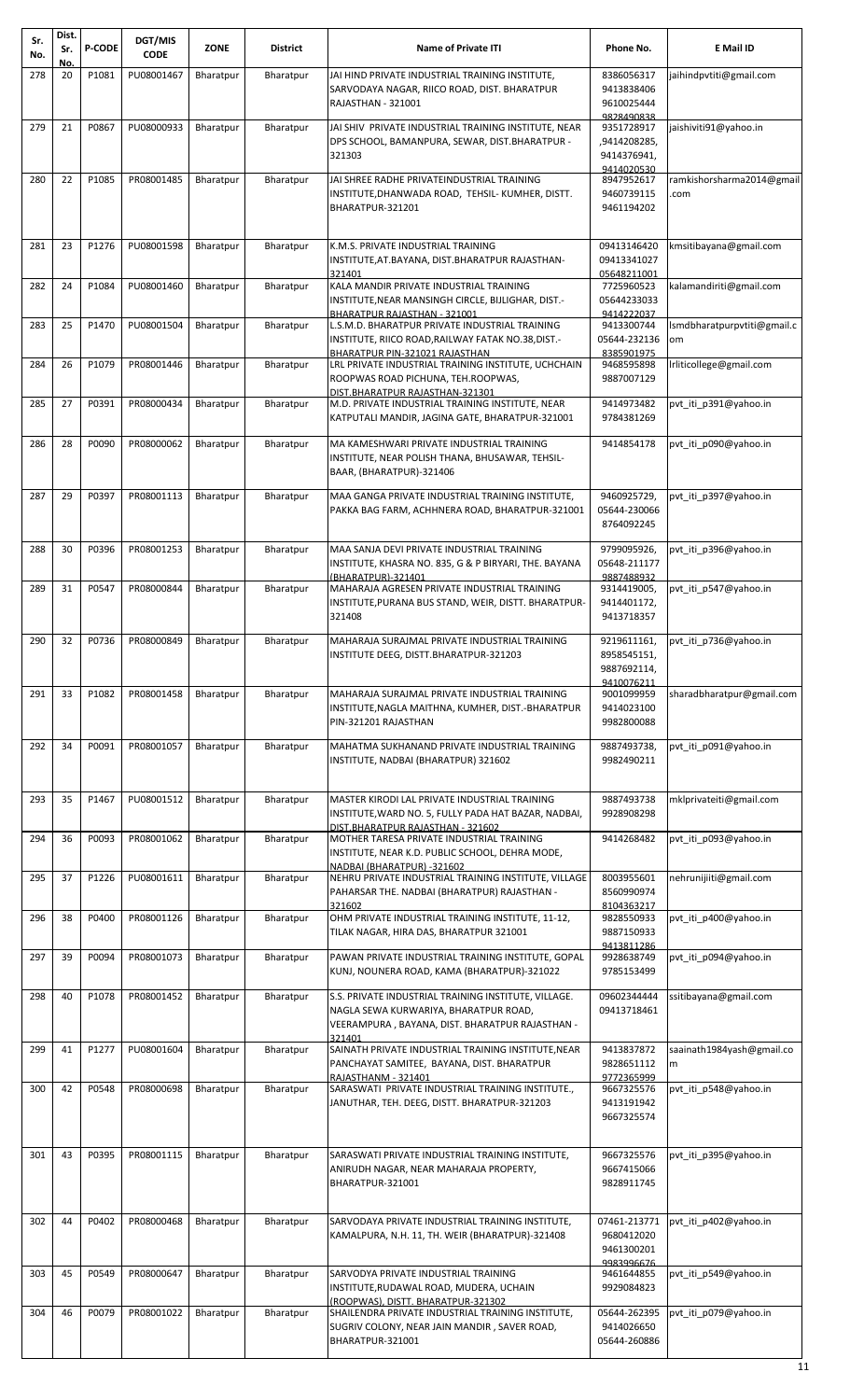| Sr.<br>No. | Dist.<br>Sr. | <b>P-CODE</b> | DGT/MIS<br><b>CODE</b> | <b>ZONE</b> | <b>District</b> | <b>Name of Private ITI</b>                                                                                                                                              | Phone No.                                              | <b>E</b> Mail ID                             |
|------------|--------------|---------------|------------------------|-------------|-----------------|-------------------------------------------------------------------------------------------------------------------------------------------------------------------------|--------------------------------------------------------|----------------------------------------------|
| 305        | No.<br>47    | P0080         | PR08001046             | Bharatpur   | Bharatpur       | SHIKHA PRIVATE INDUSTRIAL TRAINING INSTITUTE,<br>NADBAI ROAD, NAGAR, (BHARATPUR)-321001                                                                                 | 9928823566<br>9414681622                               | pvt iti p080@yahoo.in                        |
| 306        | 48           | P1274         | PR08001592             | Bharatpur   | Bharatpur       | SHIV ANURAG PRIVATE INDUSTRIAL TRAINING<br>INSTITUTE, BANSHI PAHARPUR ROAD, RUDAWAL,                                                                                    | 988717191<br>9887700254                                | saitirudawal@gmail.com                       |
| 307        | 49           | P1278         | PU08001577             | Bharatpur   | Bharatpur       | DIST.BHARATPUR RAJASTHAN - 321402<br>SHIVAM PRIVATE INDUSTRIAL TRAINING INSTITUTE,<br>SITUATED AT PLOT NO.104 OLD INDUSTRIAL AREA,<br>DIST.BHARATPUR RAJASTHAN - 321001 | 9887171910<br>7500300011<br>05644237200<br>9314078000  | p1278.shivam.pvt.iti@gmail.c<br>om           |
| 308        | 50           | P1275         | PR08001607             | Bharatpur   | Bharatpur       | SHIVI PRIVATE INDUSTRIAL TRAINING INSTITUTE,<br>AT.KHARIYA, TEH.BAYANA DIST.BHARATPUR RAJASTHAN -<br>321410                                                             | 9314088000<br>099830967704<br>09829700019              | shiviitikheriya@gmail.com                    |
| 309        | 51           | P0096         | PR08000419             | Bharatpur   | Bharatpur       | SHREE BANKAE BIHARI PRIVATE INDUSTRIAL TRAINING<br>INSTITUTE, NEAR TELEPHONE EXCHANGE, KAMAN<br>(BHARATPUR)321022                                                       | 99837-68805,<br>94610-73491                            | pvt iti p096@yahoo.in                        |
| 310        | 52           | P0097         | PR08000393             | Bharatpur   | Bharatpur       | SHREE DEV PRIVATE INDUSTRIAL TRAINING INSTITUTE,<br>BHARATPUR ROAD, NEAR KRISHI UPAJ MANDI,<br>NADBAI(BHARATPUR)-321602                                                 | 9887681148<br>9414484039                               | pvt iti p097@yahoo.in                        |
| 311        | 53           | P1080         | PR08001466             | Bharatpur   | Bharatpur       | SHREE GANESH PRIVATE INDUSTRIAL TRAINING INSTITUTE,<br>OPPOSITE KALION KI ATHAI BHITARWARI GANDHI CHOWK<br>BAYANA, DIST. BHARATPUR RAJASTHAN - 321401                   | 9351482494<br>9166550121<br>05648-225006               | shreeganeshpytiti@gmail.co<br>m              |
| 312        | 54           | P0098         | PR08001072             | Bharatpur   | Bharatpur       | SHREE JEE PRIVATE INDUSTRIAL TRAINING INSTITUTE. NEAR<br>DEEG ROAD, CHOKI CHUNGI, WARD NO. 20, NAGAR,<br>(BHARATPUR)-321205                                             | 05641242112<br>09928482838                             | pvt iti p098@yahoo.in                        |
| 313        | 55           | P0550         | PR08000600             | Bharatpur   | Bharatpur       | SHREE NRASINGH PRIVATE INDUSTRIAL TRAINING<br>INSTITUTE, PLOT NO.C-6, RIICO INDUSTRIAL AREA,<br>BGHARATPUR ROAD, BAYANA, DISTT. BHARATPUR-321401                        | 9785367259<br>05648222393<br>9887458768                | pvt iti p550@yahoo.in                        |
| 314        | 56           | P0308         | PR08000423             | Bharatpur   | Bharatpur       | SHREE RAJEEV GANDHI PRIVATE INDUSTRIAL TRAINING<br>INSTITUTE, HALENA TEH. WAIR (BHARATPUR)-321401                                                                       | 8104438508<br>8104438508                               | pvt iti p308@yahoo.in                        |
| 315        | 57           | P1006         | PR08001376             | Bharatpur   | Bharatpur       | SHRI CHARAN SINGH PRIVATE INDUSTRIAL TRAINING<br>INSTITUTE, KHANGRI PHATAK, TEHSIL. NADBAI, DIST.<br>BHARATPUR RAJASTHAN - 321602                                       | 9413833821<br>8058224183                               | shricharaniti@gmail.com                      |
| 316        | 58           | P0551         | PR08000689             | Bharatpur   | Bharatpur       | SHRI CHATANYA PRIVATE INDUSTRIAL TRAINING INSTITUTE,<br>BEHIND CENTRAL BUS STAND, GOLPURA ROAD,<br>BHARATPUR-321001                                                     | 94143-76941,<br>94628-69090<br>8058343644              | pvt iti p551@yahoo.in                        |
| 317        | 59           | P0392         | PR08001150             | Bharatpur   | Bharatpur       | SHRI GIRIRAJ PRIVATE INDUSTRIAL TRAINING INSTITUTE,<br>NAGAR ROAD, DEEG (BHARATPUR)-321203                                                                              | 05644-224040<br>9829586397<br>9694648138<br>9314390339 | pvt iti p392@yahoo.in                        |
| 318        | 60           | P1281         | PR08001549             | Bharatpur   | Bharatpur       | SHRI GURUJI PRIVATE INDUSTRIAL TRAINING INSTITUTE,<br>VPO-KAMALPURA TEH.-BHUSAWAR, DIST.-BHARATPUR<br>RAJASTHAN - 321407                                                | 9414485570<br>9413919195<br>9785203822                 | shreegurujiprivateitikamalpur<br>a@gmail.com |
| 319        | 61           | P1083         | PU08001463             | Bharatpur   | Bharatpur       | SHRI JAGAN PRASAD PVT.INDUSTRIAL TRAINING<br>INSTITUTE, MOTIJHEEL, BHARATPUR, DIST-BHARATPUR<br>RAJASTHAN - 321001                                                      | 9414026070<br>05644253426<br>9783961093                | shrijagan prasad pvtiti@gmail.<br>com        |
| 320        | 62           | P1279         | PR08001558             | Bharatpur   | Bharatpur       | SHRI KRISHAN PRIVATE INDUSTRIAL TRAINING<br>INSTITUTE, KUMHER, DIST.BHARATPUR PIN-321201<br>RAJASTHAN                                                                   | 9660181545<br>9414973482<br>9457097222                 | kuldeepsinghbtp@gmail.com                    |
| 321        | 63           | P0870         | PU08001323             | Bharatpur   | Bharatpur       | SHRI KRISHNA PRIVATE INDUSTRIAL TRAINING INSTITUTE,<br>STADIUM NAGAR, DIST.-BHARATPUR - 321001                                                                          | 9785081883                                             | rahul.chaudhary629@gmail.c<br>om             |
| 322        | 64           | P1273         | PR08001589             | Bharatpur   | Bharatpur       | SHRI RAGHAV PRIVATE INDUSTRIAL TRAINING<br>INSTITUTE, AT. KHERLI BRAHMIN, TEH. BHUSAWAR,<br>DIST.BHARATPUR RAJASTHAN - 321409                                           | 9461076006<br>9929771698<br>9672602092<br>9413146476   | sritikherli@gmail.com                        |
| 323        | 65           | P0394         | PR08001155             | Bharatpur   | Bharatpur       | SHRI SAI PRIVATE INDUSTRIAL TRAINING INSTITUTE, WARD<br>NO. 5, PIPARAU ROAD, THE. NADBAI (BHARATPUR)-321602                                                             | 9461073608<br>9414457517<br>9785853976                 | pvt iti p394@yahoo.in                        |
| 324        | 66           | P1076         | PR08001420             | Bharatpur   | Bharatpur       | SHRI SHYAM PRIVATE INDUSTRIAL TRAINING<br>INSTITUTE, VILLAGE. BAHAR MADA, TEH. NADBAI, DIST.<br>BHARATPUR - 321602                                                      | 9982490211<br>9413594799<br>9887493738                 | itishreenadbai@gmail.com                     |
| 325        | 67           | P0552         | PR08000701             | Bharatpur   | Bharatpur       | SHRI VISHVAKARMA PRIVATE INDUSTRIAL TRAINING<br>INSTITUTE, MEERANA ROAD, BAYANA, DISTT. BHARATPUR-<br>321401                                                            | 05648-223653<br>9462358028                             | pvt iti p552@yahoo.co.in                     |
| 326        | 68           | P0393         | PU08001122             | Bharatpur   | Bharatpur       | SHRI VISHVAKARMA PRIVATE INDUSTRIAL TRAINING<br>INSTITUTE, OPPOSITE LOHAGARH STADIUM,<br>JASWANTNAGAR, BHARATPUR-321001                                                 | 05644-260368<br>9414208298                             | pvt iti p393@yahoo.in                        |
| 327        | 69           | P1468         | PU08001525             | Bharatpur   | Bharatpur       | SHRI VISHWAKARMA PRIVATE INDUSTRIAL TRAINING<br>INSTITUTE, E-91, 92 NEW RIICO INDUSTRIAL AREA,<br>DIST.BHARATPUR RAJASTHAN-321001                                       | 9461695808<br>9414208298<br>05644-260368               | rajatmypc@yahoo.co.in                        |
| 328        | 70           | P0744         | PR08000878             | Bharatpur   | Bharatpur       | SMT. KAMLESH PRIVATE INDUSTRIAL TRAINING<br>INSTITUTE, NH-11AGRA ROAD BAHNERA BHARATPUR-<br>321001                                                                      | 9414023544<br>9414023141                               | pvt iti p744@yahoo.in                        |
| 329        | 71           | P1077         | PR08001435             | Bharatpur   | Bharatpur       | SRI VINAYAK PRIVATE INDUSTRIAL TRAINING<br>INSTITUTE, VILL. & POST.MAI, TEHSIL.NADBAI, DIST.<br><b>BHARATPUR RAJASTHAN - 321028</b>                                     | 9799052471<br>9828086375<br>9680677002                 | shreevinayakiti@gmail.com                    |
| 330        | 72           | P0100         | PR08001086             | Bharatpur   | Bharatpur       | SUSHILA DEVI PRIVATE INDUSTRIAL TRAINING INSTITUTE,<br>NAGAR ROAD, NEAR BSNL BHAWAN, DEEG (BHARATPUR)-<br>321203                                                        | 05641-224252<br>9828913452                             | pvt iti p100@yahoo.in                        |
| 331        | 73           | P0081         | PR08001077             | Bharatpur   | Bharatpur       | TECHNOLOGY PARK PRIVATE INDUSTRIAL TRAINING<br>INSTITUTE, TECHNOLOGY PARK, SAVER (BHARATPUR)-<br>321303                                                                 | 05644-260470<br>09983630792                            | pvt_iti_p081@yahoo.in                        |
| 332        | 74           | P0553         | PR08000680             | Bharatpur   | Bharatpur       | V.D. PRIVATE INDUSTRIAL TRAINING INSTITUTE, CHAK<br>DAULATPUR, CHIKSANA, DSTT. BHARATPUR-321001                                                                         | 9929958748                                             | pvt_iti_p553@yahoo.in                        |
| 333        | 75           | P1272         | PR08001569             | Bharatpur   | Bharatpur       | VAIDH PATIRAM PRIVATE INDUSTRIAL TRAINING<br>INSTITUTE, VILL. BHAISA, TEH.ROOPWAS, DIST. BHARATPUR<br>PIN-321404 RAJASTHAN                                              | 9875160479<br>8003458108<br>9928414627<br>7690828261   | vppvtiti@gmail.com<br>12                     |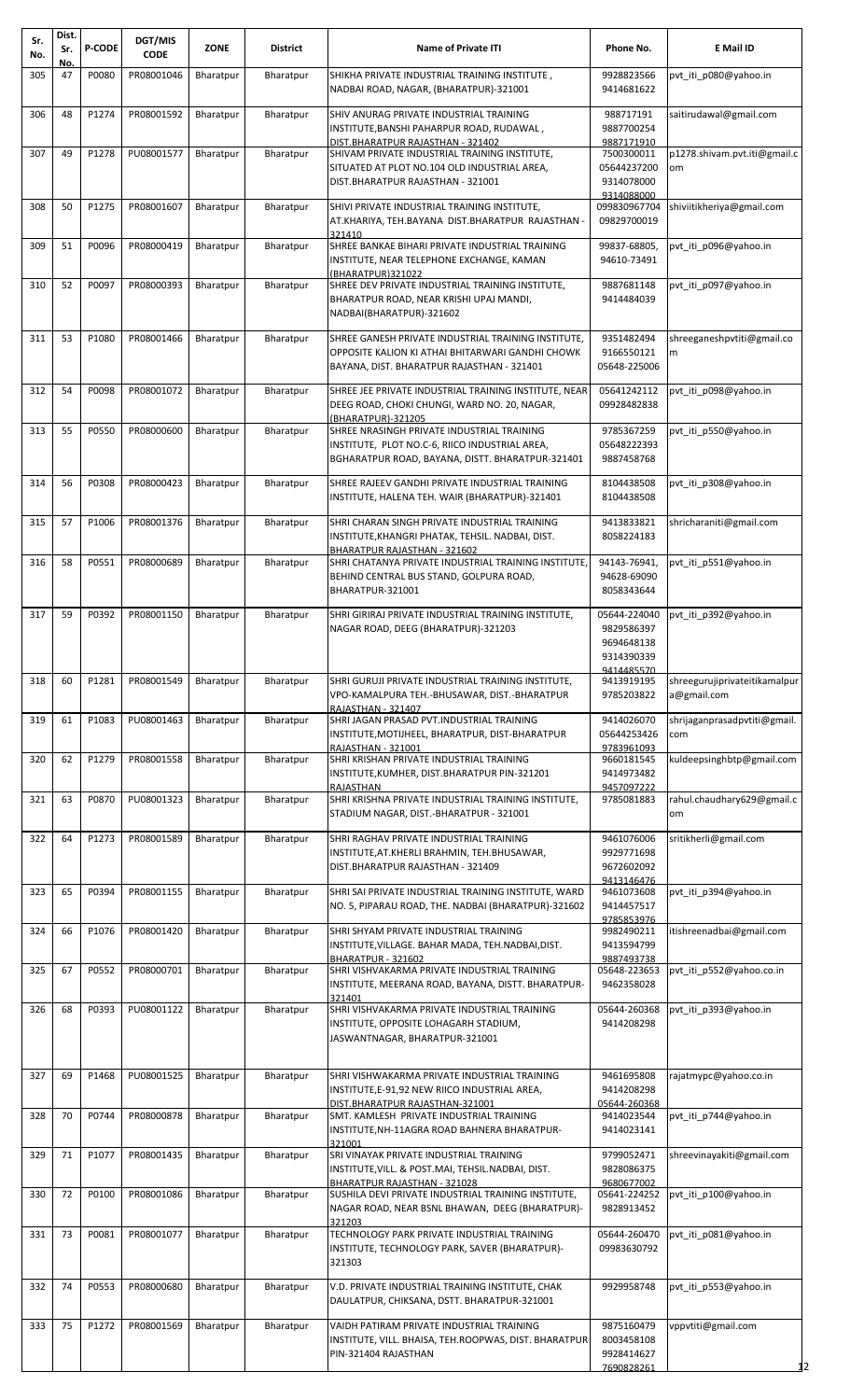| Sr.<br>No. | Dist.<br>Sr.<br>No. | P-CODE | DGT/MIS<br><b>CODE</b> | <b>ZONE</b> | District        | <b>Name of Private ITI</b>                                                                                                                                             | Phone No.                                             | E Mail ID                               |
|------------|---------------------|--------|------------------------|-------------|-----------------|------------------------------------------------------------------------------------------------------------------------------------------------------------------------|-------------------------------------------------------|-----------------------------------------|
| 334        | 76                  | P0101  | PR08000071             | Bharatpur   | Bharatpur       | VASUNDARA PRIVATE INDUSTRIAL TRAINING INSTITUTE,<br>JAGAN COLONY, JATMASI ROAD, ROOPBAS, BHARATPUR-<br>321404                                                          | 9783867016<br>8890459548                              | pvt iti p101@yahoo.in                   |
| 335        | 77                  | P0082  | PR08000031             | Bharatpur   | Bharatpur       | VIDHYA SAROVER PRIVATE INDUSTRIAL TRAINING<br>INSTITUTE, SIKANDRA, POST-BAYANA, (BHARATPUR)-                                                                           | 9414485335,<br>9351763631                             | pvt iti p082@yahoo.in                   |
| 336        | 78                  | P0083  | PR08001051             | Bharatpur   | Bharatpur       | 321401<br>VISHVA BHARTI PRIVATE INDUSTRIAL TRAINING INSTITUTE,<br>HOUSING BOARD, BHARATPUR-321001                                                                      | 9413762575<br>05644-226628<br>9413915528              | pvt iti p083@yahoo.in                   |
| 337        | 79                  | P0084  | PR08000025             | Bharatpur   | Bharatpur       | VISHVAKARMA PRIVATE INDUSTRIAL TRAINING INSTITUTE<br>OPP. STADIUM, NUMAISH ROAD, JASWANT NAGAR,<br>BHARATPUR-321001                                                    | 05644-260368<br>9782632976<br>9414025265              | pvt_iti_p084@yahoo.in                   |
| 338        | 80                  | P0554  | PR08000840             | Bharatpur   | Bharatpur       | VIVEKANAND PRIVATE INDUSTRIAL TRAINING<br>INSTITUTE, NEERABA MEERANA TALLAKANI TO ARYA SAMAJ<br>ROAD, RAJABARI BAGICHI, BAYANA, DISTT. BHARATPUR-<br>321401            | 9414584031                                            | pvt_iti_p554@yahoo.in                   |
| 339        | 81                  | P0555  | PR08001241             | Bharatpur   | Bharatpur       | YASH PRIVATE INDUSTRIAL TRAINING INSTITUTE., NEAR<br>MACHELA, WEIR ROAD, KANAWAR, BAYANA, DISTT.<br>BHARATPUR-321401                                                   | 9828651112,<br>9461617370<br>9983847999               | pvt iti p555@yahoo.in                   |
| 340        | 82                  | P1623  | PU08001633             | Bharatpur   | Bharatpur       | HARI SHANKAR PRIVATE ITI, GANESH NAGAR, ANAH SEWAR<br>ROAD, NEAR CHAMUNDA MANDIR, DIST. BHARATPUR-                                                                     | 9414783950<br>7615935960                              | harishankariti2015@gmail.co<br>m        |
| 341        | 83                  | P1696  | PU08001685             | Bharatpur   | Bharatpur       | 321001<br>SHREE DURG SINGH PRIVATE ITI, KUMHER, DIST.<br>BHARATPUR-321201                                                                                              | 7073634093<br>9462484093                              | sds.pvtiti@gmail.com                    |
| 342        | 84                  | P1703  | PR08001686             | Bharatpur   | Bharatpur       | SHREEMATI RESHAM DEVI PRIVATE ITI, ANAND NAGAR<br>DEEG ROAD, BHARATPUR-321001                                                                                          | 7790977109<br>9461694844                              | deviresham29@gmail.com                  |
| 343        | 85                  | P1713  | PR08001615             | Bharatpur   | Bharatpur       | AJEET PRIVATE ITI, KAROTH, DIST. BHARATPUR-321025                                                                                                                      | 07891411369<br>9997873246<br>9057715742               | ajeets52@yahoo.co.nz                    |
| 344        | 86                  | P1739  | PR08001739             | Bharatpur   | Bharatpur       | SHRI RAM ADARSH PRIVATE INDUSTRIAL TRAINING<br>INSTITUTE JALUKI BHARATPUR NAGAR ROAD JALUKI DIST.-<br><b>BHARATPUR</b>                                                 |                                                       | shriramitijaluki@gmail.com              |
| 345        | 87                  | P1759  | PU08001795             | Bharatpur   | Bharatpur       | SHRIMATI OMWATI DEVI PVT. ITI, BHARATPUR KUMHER,<br>BHARATPUR-321201                                                                                                   | 07073634093<br>9462484093<br>7740901655               | somd.pvtiti@gmail.com                   |
| 346        | 88                  | P1778  | PU08001760             | Bharatpur   | Bharatpur       | SHRI RATAN SINGH PRIVATE ITI, ADHAIYA ROAD, KUMHER,<br>TEH KUMHER, DIST BHARATPUR, RAJASTHAN-321201                                                                    | 05644240042<br>9413113865<br>9887223066               | shriratansinghiti@gmail.com             |
| 347        | 89                  | P1794  | PU08001761             | Bharatpur   | Bharatpur       | SANSKAR PRIVATE ITI, PIPRAU ROAD, NADBAI, DIST<br>BHARATPUR RAJASTHAN-321602                                                                                           | 9414056569<br>9828600770                              | sanskaritinadbai@gmail.com              |
| 348        | 90                  | P1800  | PR08001762             | Bharatpur   | Bharatpur       | SHRI NEMSINGH PARMAR PRIVATE ITI, JAYSHRI ROAD<br>BHURU KA BAS SIKRI,NAGAR ,BHARATPUR,<br>(RAJ).RAJASTHAN-321024                                                       | 9983768805<br>9461073491                              | shrinemsinghpvtiti@gmail.co<br>m        |
| 349        | 91                  | P1817  |                        | Bharatpur   | Bharatpur       | SHRIMATI RESHAM DEVI PRIVATE ITI, DHOLPUR ROAD,<br>VINAYAK NAGAR, ROOPWAS, BHARATPUR                                                                                   | 9461694844<br>7062637073                              | shrimatireshamdeviroopwas<br>@gmail.com |
| 350        | 1                   | P1282  | PR08001581             | Ajmer       | <b>Bhilwara</b> | <b>DISTRICT- BHILWARA</b><br>DEVYANI PRIVATE INDUSTRIAL TRAINING<br>INSTITUTE, AT. SWARUPGANJ CHORAHA, CHITTOR ROAD,<br>DIST.BHILWARA RAJASTHAN                        | 9783228340,<br>9887177707                             | devyaniitibhilwara@gmail.co<br>m        |
| 351        | $\overline{2}$      | P1007  | PR08001370             | Ajmer       | Bhilwara        | K.K. MEMORIAL PRIVATE INDUSTRIAL TRAINING<br>INSTITUTE, NH-79, DHUWALIYA, HURDA, DIST. BHILWARA-                                                                       | 01483-236506<br>9828283837                            | Kkmemorialiti@gmail.com                 |
| 352        | 3                   | P1087  | PR08001439             | Ajmer       | Bhilwara        | 311024 RAJASTHAN<br>KRISHNA PRIVATE INDUSTRIAL TRAINING INSTITUTE, R.C.<br>VYAS COLONY, BEHIND AGRAWAL DHARMSHALA, NEAR<br>KOTA BY PASS ROAD, DIST.BHILWARA PIN-311001 | 9829120372,<br>01482-512718                           | krishnaitibhilwara@rediffmail<br>.com   |
| 353        | 4                   | P0102  | PR08000408             | Ajmer       | <b>Bhilwara</b> | RAJASTHAN<br>MAHESH PRIVATE INDUSTRIAL TRAINING INSTITUTE,<br>NAHRU ROAD, OPPOSITE B.S.N.L., BHILWARA-311001                                                           | 01482-234406<br>9829047693                            | pvt iti p102@yahoo.in                   |
| 354        | 5                   | P1090  | PU08001476             | Ajmer       | <b>Bhilwara</b> | METRO PVT. INDUSTRIAL TRAINING INSTITUTE, ERAS<br>INDU.AREA, BHILWARA, DIST-BHILWARA PIN-311001<br>RAJASTHAN                                                           | 9828056625<br>8003475684,<br>9414287239<br>9660762107 | metroitibhilwara@gmail.com              |
| 355        | 6                   | P1193  | PR08001438             | Ajmer       | <b>Bhilwara</b> | MODERN PRIVATE INDUSTRIAL TRAINING<br>INSTITUTE, HANUMANGARH, JAHAZPUR, DIST. BHILWARA                                                                                 | 8239727891<br>9414259873,<br>9314939538               | pratulagrawal10@gmail.com               |
| 356        | $\overline{7}$      | P0502  | PR08000133             | Ajmer       | <b>Bhilwara</b> | PIN-311201 RAJASTHAN<br>PADHMAWATI PRIVATE INDUSTRIAL TRAINING INSTITUTE,<br>NEAR PUBLIC PARK, BUNDI ROAD, BEJOLIA (BHILWARA)                                          | 9887007491<br>01489-236355                            | pvt iti p502@yahoo.in                   |
| 357        | 8                   | P1088  | PR08001450             | Ajmer       | Bhilwara        | RAGHAV PRIVATE INDUSTRIAL TRAINING INSTITUTE, AT<br>KOTA BIJOLIA DIST. BHILWARA RAJASTHAN                                                                              | 9672602092,<br>9413146476                             | srpitibijolia@gmail.com                 |
| 358        | 9                   | P1283  | PU08001585             | Ajmer       | <b>Bhilwara</b> | RISE PRIVATE INDUSTRIAL TRAINING INSTITUTE, BEHIND<br>BSNL OFFICE, DEOLI ROAD, JAHAJPUR, DIST.BHILWARA<br><b>RAJASTHAN</b>                                             | 9799160467,<br>09667802770<br>8442011717              | rise506iti@gmail.com                    |
| 359        | 10                  | P1089  | PR08001483             | Ajmer       | <b>Bhilwara</b> | SANSKAR PVT.INDUSTRIAL TRAINING<br>INSTITUTEMANDALGARH, MAHARSHI GAUTAM (GURJAR<br>GOD) SANSTHAN NAI AABADI THE-MANDALGARH,<br>DIST.BHILWARA PIN-311604 RAJASTHAN      | 9001320181<br>01489230021<br>9214990381               | svmssd@gmail.com                        |
| 360        | 11                  | P0556  | PR08001245             | Ajmer       | <b>Bhilwara</b> | SHAH PRIVATE INDUSTRIAL TRAINING INSTITUTE, NEAR<br>DHAKAR DHARAMKATA, JAHAJPUR ROD, SHAHPURA,                                                                         | 9251477760<br>01484-291500                            | pvt iti p556@yahoo.in                   |
| 361        | 12                  | P0943  | PR08001399             | Ajmer       | Bhilwara        | DISTT. BHILWARA-311404<br>SHIVAM PRIVATE INDUSTRIAL TRAINING INSTITUTE,<br>UNCHA, TEHSIL JAHAZPUR, DIST. BHILWARA                                                      | 9413395267,<br>9571926600<br>01434-232841             | shivampvtiti@gmail.com                  |
| 362        | 13                  | P1008  | PU08001372             | Ajmer       | Bhilwara        | SHRI GURU KRIPA PRIVATE INDUSTRIAL TRAINING<br>INSTITUTE, INFRONT OF ZEE SCHOOL, CHITTORGARH ROAD,<br>DIST. BHILWARA RAJASTHAN-311001                                  | 9413460526<br>9828200831<br>7062331321<br>9887433778  | shrigurukripaitip1008@gmail.<br>com     |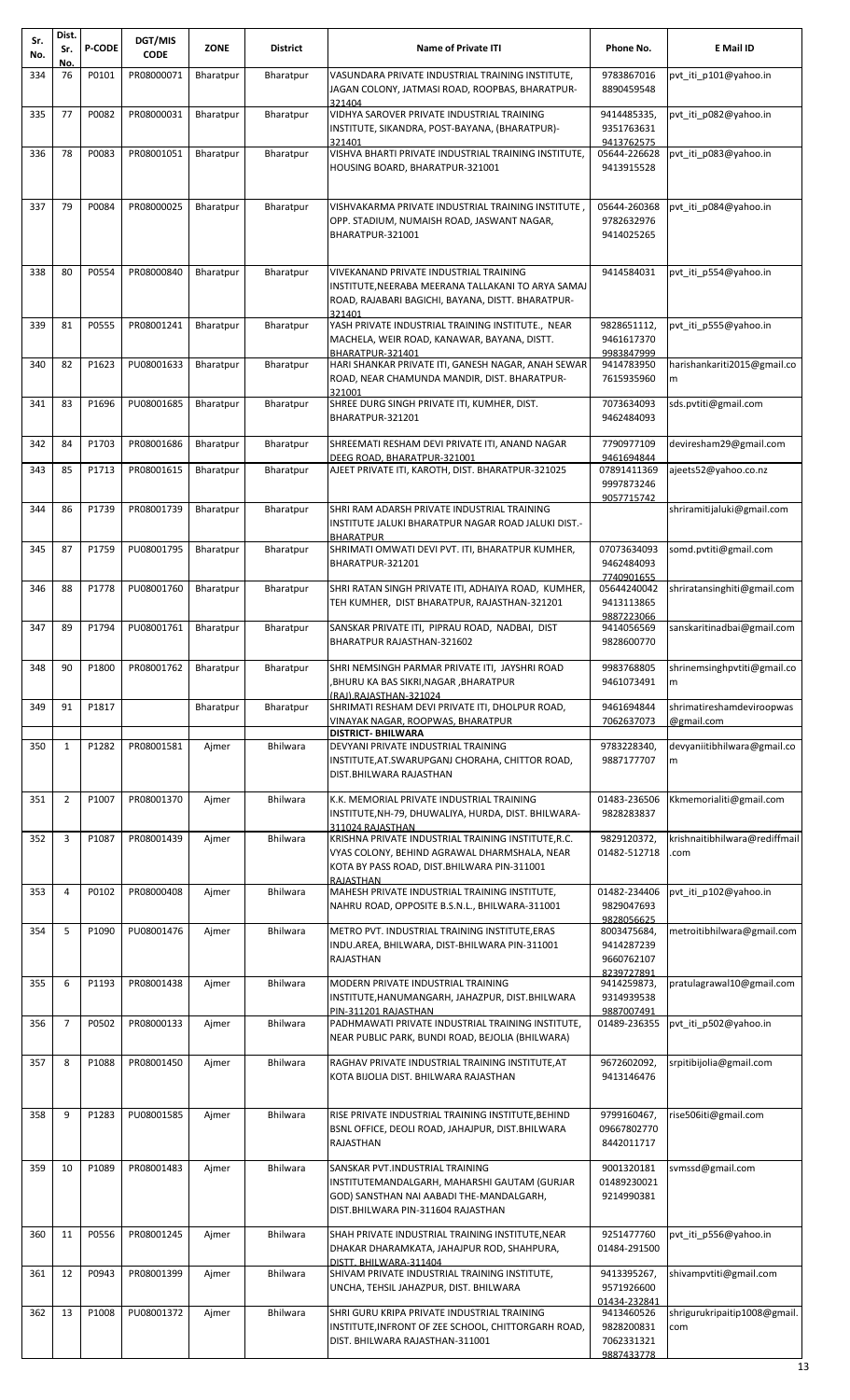| Sr.<br>No. | Dist.<br>Sr.   | <b>P-CODE</b> | DGT/MIS<br><b>CODE</b> | <b>ZONE</b> | <b>District</b> | <b>Name of Private ITI</b>                                                                                                                                 | Phone No.                                              | E Mail ID                        |
|------------|----------------|---------------|------------------------|-------------|-----------------|------------------------------------------------------------------------------------------------------------------------------------------------------------|--------------------------------------------------------|----------------------------------|
| 363        | No.<br>14      | P0833         | PR08001343             | Ajmer       | <b>Bhilwara</b> | SHRI MAHESHSHWARI PRIVATE INDUSTRIAL TRAINING<br>INSTITUTE, JORAVAVPURA ROAD, GULABPURA THE.                                                               | 9414175500<br>9414005282                               | satyaprakashnuwal@gmail.co<br>m  |
| 364        | 15             | P1086         | PU08001425             | Ajmer       | Bhilwara        | HURDA, DIST, BHILWARA - 311021<br>SHRI NEELKAMAL PRIVATE INDUSTRIAL TRAINING<br>INSTITUTE,10-E-4, TILAK NAGAR BHILWARA,                                    | 9414003872<br>09414739106,<br>9166081095,              | shrineelkamaliti@gmail.com       |
| 365        | 16             | P0557         | PR08001239             | Ajmer       | <b>Bhilwara</b> | DIST.BHILWARA PIN-311001 RAJASTHAN<br>SHRI SHYAM PRIVATE INDUSTRIAL TRAINING INSTITUTE, E-<br>146, RIICO INDUSTRIAL AREA, BHILWARA-311001                  | 8560927038<br>01482-260082<br>9414175282<br>9414175500 | pvt_iti_p557@yahoo.in            |
| 366        | 17             | P0922         | PU08000936             | Ajmer       | <b>Bhilwara</b> | SIDDHANT PRIVATE INDUSTRIAL TRAINING INSTITUTE,<br>150/1, H BLOCK, AZAD NAGAR, NEAR RAMDHAM, DIST.<br><b>BHILWARA - 311001</b>                             | 01482-240933                                           | bsposwaljpr@gmail.com            |
| 367        | 18             | P0786         | PR08001285             | Ajmer       | Bhilwara        | VISION PRIVATE INDUSTRIAL TRAINING INSTITUTE,<br>KHASARA NO. 1493/1136, NEAR JAHAZPUR CHUNGI NAKA,<br>UNCHA. DISTT. BHILWARA - 311201                      | 01434-232780<br>9214595271                             | pvt_iti_p786@yahoo.in            |
| 368        | 19             | P1618         | PU08001639             | Ajmer       | <b>Bhilwara</b> | KANCHAN SHREE PRIVATE ITI, 78, ANANT PLAZA, KOTWALI<br>MAIN ROAD, NAGORO GARDEN, DIST. BHILWARA                                                            | 7820912250<br>9982009301<br>7665344301                 | placements.kanchan@gmail.c<br>om |
| 369        | 20             | P1620         | PR08001708             | Ajmer       | <b>Bhilwara</b> | VIDHYAA PRIVATE ITI, BEHIND GOKUL COMPLEX, SAHARA<br>ROAD, GANGAPUR, TEHSIL SAHARA, DIST. BHILWARA                                                         | 9829446773<br>9468544542                               | vidhyapvtiti@gmail.com           |
| 370        | 21             | P1633         | PR08001651             | Ajmer       | <b>Bhilwara</b> | MEWAR PRIVATE ITI, KHASARA NO. 1316, NH-78, POST<br>RUPAHELI, TEHSIL- HURDA DIST. BHILWARA                                                                 | 8432643099<br>8058646616                               | mewarcollegebjr@gmail.com        |
| 371        | 22             | P1635         | PR08001706             | Ajmer       | Bhilwara        | VARDHMAN PRIVATE ITI, NEAR TEHSIL OFFFICE RAJAJI KA<br>KAREDA, DIST. BHILWARA-311804                                                                       | 9950437297<br>8769515527                               | vardhamanpvtiti@gmail.com        |
| 372        | 23             | P1643         | PU08001725             | Ajmer       | Bhilwara        | MAYUR PRIVATE ITI, 3A, 17-18 NEAR DEV NARAIN CIRCLE<br>ROAD, PATEL NAGAR, DIST.BHILWARA PIN-311001                                                         | 9829128837<br>01482243981                              | mayuriti@rediffmail.com          |
| 373        | 24             | P1670         | PU08001657             | Ajmer       | <b>Bhilwara</b> | PUNIT PRIVATE ITI, PANSAL ROAD OPPOSITE HANUMAN<br>TEMPLE, DIST. BHILWARA                                                                                  | 9461683013<br>9414019413<br>9414115603                 | punititicollege@gmail.com        |
| 374        | 25             | P1694         | PU08001628             | Ajmer       | Bhilwara        | Dr. R.L. JAT PRIVATE ITI, 16, RADHE KRISHNA VIHAR,<br>GANGAPUR, DIST. BHILWARA                                                                             | 01481-221311<br>9413356311<br>08890976578              | rljatiti@gmail.com               |
| 375        | 26             | P1734         | PU08001733             | Ajmer       | <b>Bhilwara</b> | MEWAR PRIVATE ITI, DOLATGARH CHORAHA, ASIND, DIST.<br>BHILWARA RAJASTHAN-311022                                                                            | 8058646616                                             | mewaritiasind01@gmail.com        |
| 376        | 27             | P1735         | PR08001734             | Ajmer       | <b>Bhilwara</b> | NEELKANTH PRIVATE ITI MANDAL GARH, DISTRICT-<br>BHILWARA,-                                                                                                 | 8058466381<br>8058646616                               | neelkanthiti2016@gmail.com       |
| 377        | 28             | P1783         | PU08001764             | Ajmer       | <b>Bhilwara</b> | BALAJI PRIVATE ITI, RAM GUFFA KI GHATI KE PASS,<br>BADNOR, DIST. BHILWARA, RAJASTHAN-311302                                                                | 9530253292<br>9414302624<br>9829006069                 | balajipvtitiasind@gmail.com      |
| 378        | 29             | P1796         | PR08001765             | Ajmer       | <b>Bhilwara</b> | VIDHYA PRIVATE ITI BHILWARA HALED TEHSIL-<br>BHILWARA, RAJASTHAN-311001                                                                                    | 9468544542<br>9549943100                               | itividhya@gmail.com              |
| 379        | 30             | P1818         | PU08001846             | Ajmer       | Bhilwara        | PASS PRIVATE ITI, 4TH FLOOR, RADHE KRISHANA TOWER,<br>PETROL PUMP KE SAMNE, SANGANERI GATE, BHILWARA-<br>311001                                            | 9829446773<br>9772733789<br>9460707101                 | pifsbhilwara@gmail.com           |
| 380        | 31             | P1825         | PU08001836             | Ajmer       | <b>Bhilwara</b> | LOTUS PRIVATE ITI, NEAR SUKHARLA CIRCLE, GAURAV<br>PATH, BHILWARA-311001                                                                                   | 9829045827<br>9829045827                               | lotusitibhl@gmail.com            |
| 381        | 32             | P1819         | PU08001825             | Ajmer       | <b>Bhilwara</b> | CAMBRIDGE PRIVATE ITI, NEAR MAHAPRAGE COLLEGE<br>NEGDIYA ROAD, ASIND, DIST. BHILWARA                                                                       | 9898989927                                             | cambridgeitiasind@gmail.co<br>m  |
| 382        | $\mathbf{1}$   | P1103         | PR08000716             | kota        | Bundi           | <b>DISTRICT- BUNDI</b><br>APEX PRIVATE INDUSTRIAL TRAINING INSTITUTE, RAJ                                                                                  | 9413555559,                                            | apexitcpatan@gmail.com           |
|            |                |               |                        |             |                 | RAJESHWAR ROAD, KESHORAI PATAN DIST. BUNDI, PIN-<br>323601 RAJASTHAN                                                                                       | 9166005222<br>07438-263010                             |                                  |
| 383        | $\overline{2}$ | P1102         | PR08000574             | kota        | Bundi           | DEV GURU PRIVATE INDUSTRIAL TRAINING<br>INSTITUTE, MATRA ROAD K. PATAN, DIST BUNDI<br>RAJASTHAN-323601                                                     | 9968294819                                             | devguruiti@gmail.com             |
| 384        | 3              | P1100         | PR08000543             | kota        | Bundi           | DEV PRIVATE INDUSTRIAL TRAINING INSTITUTE,8 NEW<br>MANSAROVER COLONY CHITTOR ROAD, DIST.BUNDI<br>RAJASTHAN-323001                                          | 9462770998,<br>9414399662                              | republic1962@gmail.com           |
| 385        | 4              | P0559         | PR08000702             | kota        | Bundi           | GOVINDAM PRIVATE INDUSTRIAL TRAINING<br>INSTITUTE, VILLAGE & POST OFFICE KAPREN, DISTT. BUNDI-<br>323301                                                   | 07438-265850<br>9928839321<br>9829274973               | pvt_iti_p559@yahoo.in            |
| 386        | 5              | P0993         | PR08000372             | kota        | Bundi           | <b>GURU KRIPA PRIVATE INDUSTRIAL TRAINING</b><br>INSTITUTE, NEAR MAHESHWARI IBP PETROL PUMP,                                                               | 9461074973<br>9001616063,<br>9602299996<br>09829392917 | gurukripa2014@gmail.com          |
| 387        | 6              | P1097         | PU08000522             | kota        | Bundi           | <u>KAPREN, VIA KESHORAI PATAN, DIST. BUNDI-323301</u><br>GURUKUL PRIVATE INDUSTRIAL TRAINING INSTITUTE, SHIV<br>SHAKTI COLONY, DIST.BUNDI RAJASTHAN-323001 | 0747-2447099<br>7891432336                             | gurukulitibundi@gmail.com        |
| 388        | $\overline{7}$ | P0505         | PR08001164             | kota        | Bundi           | JAI AMBE PRIVATE INDUSTRIAL TRAINING INSTITUTE, JAI<br>SARANG AASHIRWAD BHAWAN, VIKAS NAGAR, RAVINDER<br>COLONY. NAINWA (BUNDI)-323801                     | 9414116500<br>9414175500<br>9414746467                 | pvt iti p505@yahoo.in            |
| 389        | 8              | P1105         | PR08000731             | kota        | Bundi           | KAUSHAL PVT. INDUSTRIAL TRAINING INSTITUTE, VILLEGE-<br>SINTA, TEHSIL-TALERA, DISTT.-BUNDI-323021                                                          | 9001359063,<br>9929057880                              | kaushalpvtiti@gmail.com          |
| 390        | 9              | P1104         | PU08000272             | kota        | Bundi           | KSHATRIYA PRIVATE INDUSTRIAL TRAINING INSTITUTE,<br>INDRA COLONY, NAINWA ROAD., DIST. BUNDI - 323001                                                       | 0747-2456680                                           | kshatriyaiti@gmail.com           |
| 391        | 10             | P1012         | PU08000377             | kota        | Bundi           | LAKSHAY DEEP PRIVATE INDUSTRIAL TRAINING<br>INSTITUTE, OPP. HONDA SHOWROOM, DIST. BUNDI<br>RAJASTHAN-323001                                                | 9252151256<br>9587011099,                              | manishsir571@gmail.com           |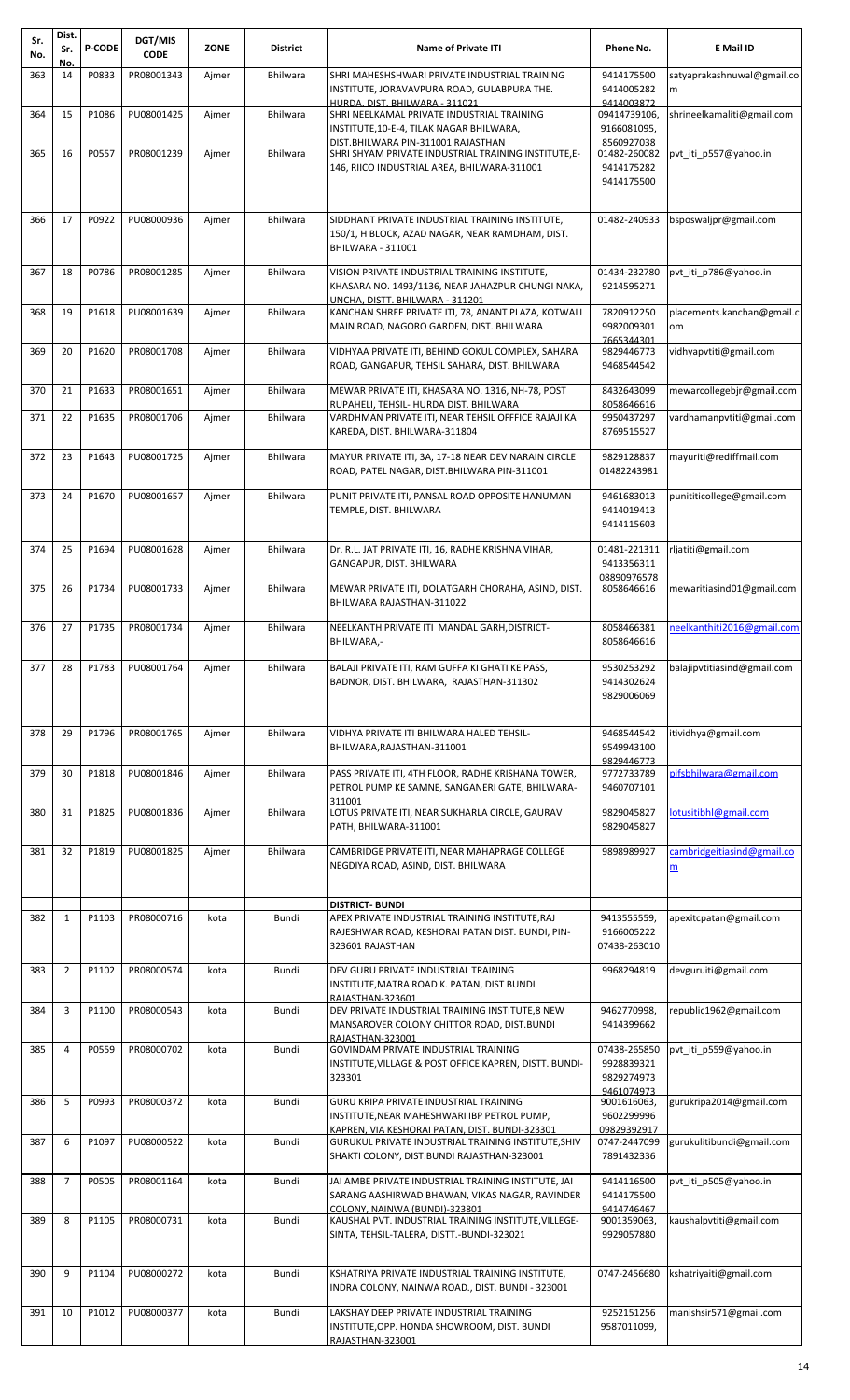| Sr.<br>No. | Dist.<br>Sr. | <b>P-CODE</b> | DGT/MIS<br><b>CODE</b> | <b>ZONE</b> | District | <b>Name of Private ITI</b>                                                                                                                                        | Phone No.                                               | E Mail ID                    |
|------------|--------------|---------------|------------------------|-------------|----------|-------------------------------------------------------------------------------------------------------------------------------------------------------------------|---------------------------------------------------------|------------------------------|
| 392        | No.<br>11    | P1095         | PR08000509             | kota        | Bundi    | LAKSHYA PRIVATE INDUSTRIAL TRAINING INSTITUTE, PLOT                                                                                                               | 9461682020,                                             | lakshyaiti1289@gmail.com     |
|            |              |               |                        |             |          | NO.6-A, SHREE KESHAV VIHAR COLONY, MAIN ROAD,<br>OPPOSITE POLICE STATION KESHAVRAYPATAN, DIST.BUNDI<br>PIN-323601 RAJASTHAN                                       | 9460849742<br>07438263030                               |                              |
| 393        | 12           | P0560         | PR08001215             | kota        | Bundi    | MAA BIJASAN PRIVATE INDUSTRIAL TRAINING INSTITUTE,<br>INDERGARH MATAJI KE SAMANE, PANCHAYAT<br>MOHANPURA, TEH. INDERGARH, DISTT. BUNDI-323613                     | 9414553851<br>9950673484<br>9667476470                  | pvt iti p560@yahoo.in        |
| 394        | 13           | P0561         | PR08001233             | kota        | Bundi    | MAHARANA PRATAP PRIVATE INDUSTRIAL TRAINING<br>INSTITUTE, NEAR GURUDWARA MAIN ROAD, KESHORAI.<br>PATAN, DISTT. BUNDI-323601                                       | 9829677732<br>9413352483                                | pvt iti p561@yahoo.in        |
| 395        | 14           | P0562         | PR08000626             | kota        | Bundi    | MATESHWARI PRIVATE INDUSTRIAL TRAINING INSTITUTE,<br>OPP. TEHSEEL HINDOLI, N.H.12, HINDOLI, DISTT. BUNDI-<br>323024                                               | 9414986621<br>0747-2446634<br>9024749161                | pvt_iti_p562@yahoo.in        |
| 396        | 15           | P1286         | PR08000741             | kota        | Bundi    | MATESHWARI PRIVATE INDUSTRIAL TRAINING<br>INSTITUTE, BEEBANAWA ROAD, DIST. BUNDI PIN-323001<br><b>RAJASTHAN</b>                                                   | 9414986621,<br>7891979462<br>0747-2457177               | mateshwaripvtiti@gmail.com   |
| 397        | 16           | P1096         | PR08000513             | kota        | Bundi    | MG PRIVATE INDUSTRIAL TRAINING INSTITUTE, PLOT NO. 7<br>& 8 RAINBOW COLONY, RAILWAY STATION KE SAMNE<br>DEVPURA, TEHSIL.BUNDI, DIST.BUNDI PIN-323001<br>RAJASTHAN | 9982051146,<br>9269111498<br>0747-2141358<br>9982051146 | amjad.npti@rediffmail.com    |
| 398        | 17           | P0563         | PR08001210             | kota        | Bundi    | NATIONAL PRIVATE INDUSTRIAL TRAINING INSTITUTE,<br>RAILWAY STATION, KAPREN, DISTT. BUNDI-323301                                                                   | 07438-212258<br>9001621917                              | pvt iti p563@yahoo.in        |
| 399        | 18           | P0946         | PR08000359             | kota        | Bundi    | NEHRU PRIVATE INDUSTRIAL TRAINING INSTITUTE, BUNDI,                                                                                                               | 9414393675,                                             | newnehrubundi@gmail.com      |
| 400        | 19           | P0504         | PR08001141             | kota        | Bundi    | DIST.BUNDI-323001<br>NAINWA PRIVATE ITI, NEAR PHED OFFICE, BANSI                                                                                                  | 9414256852<br>9414986621                                | pvt iti p504@yahoo.in        |
| 401        | 20           | P0835         | PR08001346             | kota        | Bundi    | ROAD, TEHSI NAINWA, DIST. BUNDI - 323801<br>NEW MAHALAXMI PRIVATE INDUSTRIAL TRAINING                                                                             | 9602089295<br>7891979462<br>9414003873                  | pvt iti p835@yahoo.in        |
|            |              |               |                        |             |          | INSTITUTEKOTA ROAD, TALERA, THE. TALERA, DIST. BUNDI -<br>323021                                                                                                  | 9414746467                                              |                              |
| 402        | 21           | P0503         | PR08001169             | kota        | Bundi    | NEW PADMAVATI PRIVATE INDUSTRIAL TRAINING<br>INSTITUTE, BEHIND CENTRAL CO-OPERATIVE BANK,<br>GURUNANAK COLONY, BUNDI-323001                                       | 9214000100                                              | pvt iti p503@yahoo.in        |
| 403        | 22           | P0105         | PR08000406             | kota        | Bundi    | PADHMAVATI PRIVATE INDUSTRIAL TRAINING INSTITUTE,<br>DEV SHREE COMPLEX, BY PASS ROAD, BUNDI (RAJASTHAN)-<br>323001                                                | 9214093894<br>9214000100                                | pvt iti p105@yahoo.com       |
| 404        | 23           | P0927         | PR08000938             | kota        | Bundi    | PADMAWATI PRIVATE INDUSTRIAL TRAINING INSTITUTE,<br>KUANRTI BUNDI, DISTT. BUNDI - 323001                                                                          | 9214093894<br>9214000100                                | padmawatiiti@gmail.com       |
| 405        | 24           | P1094         | PR08000497             | kota        | Bundi    | RAMA PRIVATE INDUSTRIAL TRAINING INSTITUTE, BANSI<br>BHAJNERI ROAD DEI, TEHSIL-NAINWA, DIST.BUNDI PIN-<br>323802 RAJASTHAN                                        | 8107492855,<br>9982275234<br>9983388111                 | ramaitidei@gmail.com         |
| 406        | 25           | P0506         | PR08000139             | kota        | Bundi    | RISE PRIVATE INDUSTRIAL TRAINING INSTITUTE, BEHIND<br>GRAMIN BARODA BANK, UNIYARA ROAD, NAINWA (BUNDI)-<br>393801                                                 | 9799160467<br>9214680467<br>9414300367                  | pvt_iti_p506@yahoo.in        |
| 407        | 26           | P0564         | PR08001185             | kota        | Bundi    | SANSKAR PRIVATE INDUSTRIAL TRAINING INSTITUTE, NEAR<br>RAILWAY FATHAK, THALERA ROAD, ISWAR NAGAR,<br>KESWRAY PATEN, DISTT.BUNDI-323601                            | 9667437071<br>9667802780                                | sanskaritckp@yahoo.co.in     |
| 408        | 27           | P0928         | PU08001301             | kota        | Bundi    | SHIVA PRIVATE INDUSTRIAL TRAINING INSTITUTE, PLOT NO.<br>1,2,3 PANCHSHIL ENCLAVE, KOTA ROAD, LAKHERI, DIST.<br><b>BUNDI-323603</b>                                | 9414175500<br>9414005282<br>9461104383                  | pvt_iti_p928@yahoo.in        |
| 409        | 28           | P1101         | PU08000560             | kota        | Bundi    | SHREE DEVI PRIVATE INDUSTRIAL TRAINING<br>INSTITUTE, PLOT NO.1(145) NEW HOLLAND TRACTOR<br>SHOWROOM KI GALI NEW COLONY, DIST.BUNDI                                | 7742554422<br>0747-2442103,                             | sainijitendra269@gmail.com   |
| 410        | 29           | P1476         | PR08000211             | kota        | Bundi    | RAJASTHAN-323001<br>SHRI ANNAPURNA PRIVATE INDUSTRIAL TRAINING                                                                                                    | 9602299996                                              | shreeannapurnaiti@gmail.co   |
|            |              |               |                        |             |          | INSTITUTE, NEAR BAJAJ SHOW ROOM KOTA, LAKHERI ROAD,<br>C.A.D. COLONY KAPRUN, TEH.-K.PATAN DIST.-BUNDI<br>RAJASTHAN-323301                                         | 9829392917                                              | m                            |
| 411        | 30           | P1093         | PR08000492             | kota        | Bundi    | SHRI BALAJI PRIVATE INDUSTRIAL TRAINING<br>INSTITUTE, BADA NAYA GAON, TEHSIL.HINDOLI, DIST.BUNDI<br>PIN-323024                                                    | 9983339300,<br>8561907979                               | shribalajiitibundi@gmail.com |
| 412        | 31           | P1013         | PR08000376             | kota        | Bundi    | SHRI KRISHNA PRIVATE INDUSTRIAL TRAINING<br>INSTITUTE, SADARI ROAD, TALERA, DIST.-BUNDI RAJASTHAN-                                                                | 9414071478,<br>9414280305                               | malavr@yahoo.co.in           |
| 413        | 32           | P0104         | PR08001052             | kota        | Bundi    | 323021<br>SHRI MAHA LAKSHMI PRIVATE INDUSTRIAL TRAINING<br>INSTITUTE, RAILWAY STATION TIRAHA, BUNDI - KOTA<br>ROAD, BUNDI-323001                                  | 0747-2446773<br>9414175500<br>0747-2970003              | pvt iti p104@yahoo.in        |
| 414        | 33           | P0837         | PU08000937             | kota        | Bundi    | SONY TECH PRIVATE INDUSTRIAL TRAINING INSTITUTE,<br>PLOT NO. 2&3, VISHNU VIHAR, BEHIND BSNL NEW GRAIN<br>MANDI, SKIM CHITTOR ROAD, DISTT- BUNDI - 323001          | 9414746467<br>0747-2444477<br>9828430440                | sonytechiti@gmail.com        |
| 415        | 34           | P0095         | PR08001082             | kota        | Bundi    | SORABH PRIVATE INDUSTRIAL TRAINING INSTITUTE, LAL<br>PULIYA STATION ROAD, LAKHERI, INDERGARH DISTT. BUNDI<br>323603                                               | 07438-261124<br>9460792765<br>9057372403                | pvt_iti_p095@yahoo.in        |
| 416        | 35           | P0565         | PR08000601             | kota        | Bundi    | SOURABH PRIVATE INDUSTRIAL TRAINING INSTITUTE, 8,<br>NEW MANSAROBAR, CHITTOD ROAD, BUNDI-323001                                                                   | 9672978407                                              | pvt_iti_p565@yahoo.in        |
| 417        | 36           | P0891         | PU08001347             | kota        | Bundi    | UNIQUE PRIVATE INDUSTRIAL TRAINING INSTITUTE,                                                                                                                     | 9214000100                                              | uniqueitibundi@gmail.com     |
|            |              |               |                        |             |          | GURUNANAK COLONY, BEHIND CENTRAL CO-OPERATIVE<br>BANK BY PASS ROAD, DISTT. BUNDI - 323001                                                                         |                                                         |                              |
|            |              |               |                        |             |          |                                                                                                                                                                   |                                                         | 15                           |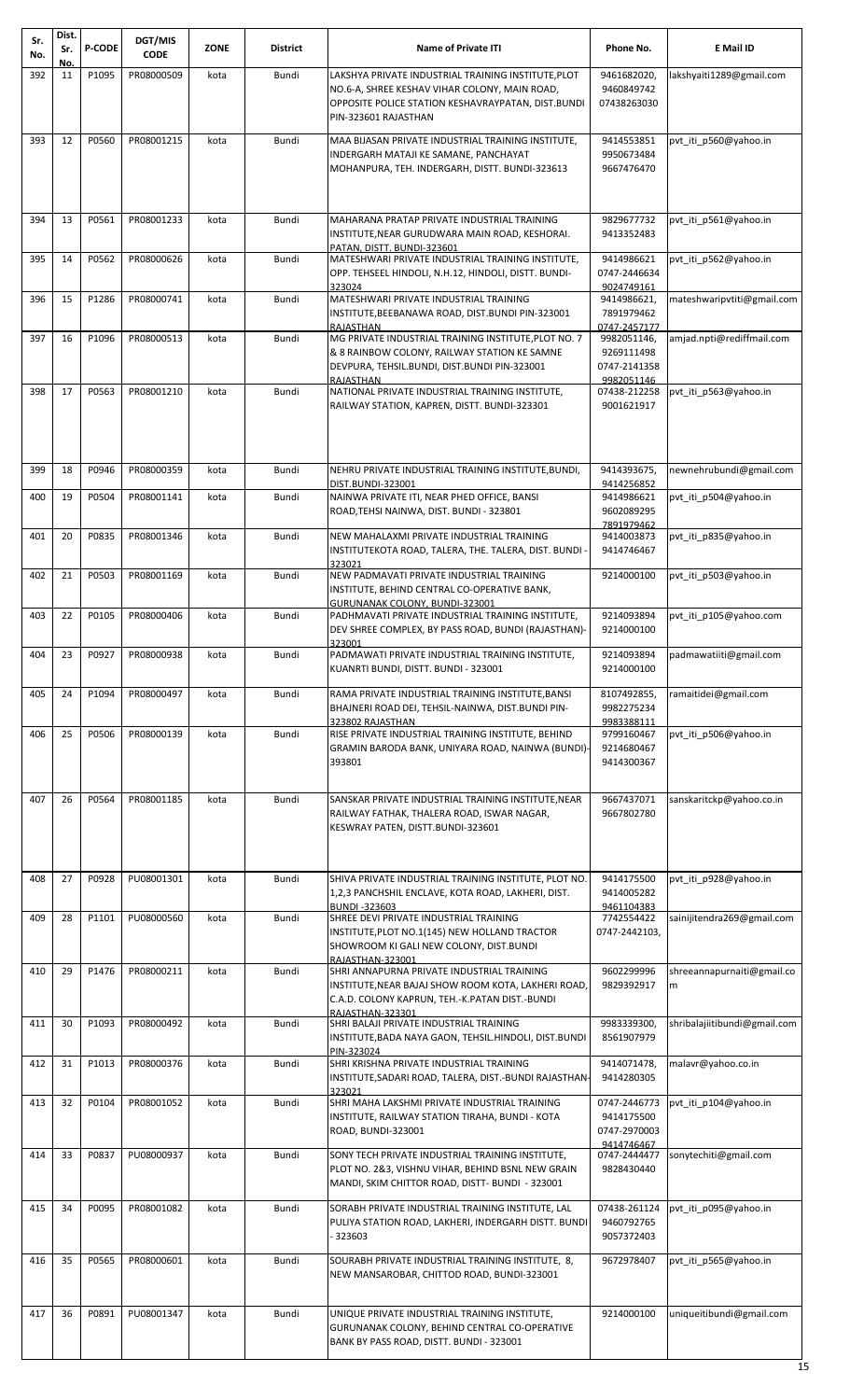| Sr.<br>No. | Dist.<br>Sr.   | <b>P-CODE</b> | DGT/MIS<br><b>CODE</b> | <b>ZONE</b> | <b>District</b> | <b>Name of Private ITI</b>                                                                                                                                              | Phone No.                                  | E Mail ID                       |
|------------|----------------|---------------|------------------------|-------------|-----------------|-------------------------------------------------------------------------------------------------------------------------------------------------------------------------|--------------------------------------------|---------------------------------|
| 418        | No.<br>37      | P1099         | PR08000535             | kota        | Bundi           | VARDHMAN PRIVATE INDUSTRIAL TRAINING                                                                                                                                    | 9887493738,                                | vardhmanpvt.iti@gmail.com       |
|            |                |               |                        |             |                 | INSTITUTE, KOTA LALSOT MEGHA HIGHWAY, VAISHNO<br>VIHAR COLONY, PATAN, DIST.BUNDI RAJASTHAN-323601                                                                       | 9928908298<br>07438212121                  |                                 |
| 419        | 38             | P0871         | PR08001307             | kota        | Bundi           | VEDANT PRIVATE INDUSTRIAL TRAINING INSTITUTE,<br>VILLAGE TULSI POST. JAKHMUND, DIST. BUNDI - 323021                                                                     | 9828152286<br>9414037511<br>9414055557     | vedantitibundi@gmail.com        |
| 420        | 39             | P1621         | PR08001661             | kota        | Bundi           | RISE PRIVATE ITI, NH-12, PECH KI BAWADI, TEHSIL HINDOLI,                                                                                                                | 09799160467                                | rise506iti@gmail.com            |
|            |                |               |                        |             |                 | DIST. BUNDI-323601                                                                                                                                                      | 9414300367                                 |                                 |
| 421        | 40             | P1637         | PU08001713             | kota        | Bundi           | SHRI NARAYAN PRIVATE ITI, NEAR PANCHAYAT SIMITI<br>BUNDI ROAD, NAINWAN, DIST. BUNDI-323801                                                                              | 07437-201350<br>8058704422                 | shreenarayan7737@gmail.co<br>m  |
| 422        | 41             | P1682         | PR08001692             | kota        | Bundi           | SHRI RAMKRISHNA PRIVATE ITI, SHIV NAGAR LAKHERI<br>ROAD, KAPREN, KESHRAI PATAN, DIST. BUNDI                                                                             |                                            | shriramkrishnaiti@gmail.com     |
| 423        | 42             | P1779         | PR08001763             | kota        | Bundi           | SANSKAR PRIVATE ITI, NEAR BUNDI ROAD RAILWAY<br>CROSSING, ISHWAR NAGAR, KESHORAI PATAN, DIST.<br>BUNDI RAJASTHAN-323601                                                 | 9001320181<br>9214990381                   | sanskaritckp@yahoo.co.in        |
| 424        | 43             | P1803         | PR08001803             | kota        | Bundi           | INDERGARH PRIVATE INDUSTRIAL TRAINING INSTITUTE,                                                                                                                        | 07231947888                                | tagoreitibahram@gmail.com       |
|            |                |               |                        |             |                 | INFRONT OF BALAJI MANDIR, KALWAR ROAD, KALYANI<br>KHERA, INDERGARH, NAINWA, BUNDI RAJASTHAN - 323616                                                                    | 8949224488                                 |                                 |
| 425        | $\mathbf{1}$   | P0442         | PR08001151             | Udaipur     | Chittorgarh     | <b>DISTRICT- CHITTORGARH</b><br>ACHARYA SHRI NANESH PRIVATE INDUSTRIAL TRAINING<br>INSTITUTE, NANESH NAGAR (DATAN) V & P BABRARA, THE.<br>KAPASAN (CHITTAURGARH)-312202 |                                            | pvt iti p442@yahoo.in           |
| 426        | $\overline{2}$ | P0108         | PR08001080             | Udaipur     | Chittorgarh     | ADITYA PRIVATE INDUSTRIAL TRAINING INSTITUTE, JAI<br>NAGAR ROAD, BEGUN (CHITTAURGARH)312023                                                                             | 01474 220189<br>8239110322                 | pvt iti p108@yahoo.in           |
| 427        | 3              | P0566         | PR08001246             | Udaipur     | Chittorgarh     | AITECH PRIVATE INDUSTRIAL TRAINING INSTITUTE, NEAR4<br>ADITYA ACADEMY, BALAJI NAGAR SENTHI, CHITTORGARH-<br>312001                                                      | 9783046991<br>9414110207<br>9413047971     | pvt_iti_p566@yahoo.in           |
| 428        | 4              | P0761         | PR08000884             | Udaipur     | Chittorgarh     | DEVYANI PRIVATE INDUSTRIAL TRAINING INSTITUTE.,<br>SAHANAWA ROAD, RITHOLA CHORAHA, CHITTORGARH-<br>312001                                                               | 01472-203000<br>9636925555<br>8003898501   | pvt_iti_p761@yahoo.in           |
| 429        | 5              | P0111         | PR08001066             | Udaipur     | Chittorgarh     | ITECH PRIVATE INDUSTRIAL TRAINING INSTITUTE, A-14,<br>PRATAP NAGAR, CHITTAURGARH 312001                                                                                 | 9414110207,<br>01472-247849<br>9928273714  | pvt iti p111@yahoo.com          |
| 430        | 6              | P0106         | PR08000986             | Udaipur     | Chittorgarh     | J.K. INSTITUTE OF TECHNOLOGY, KAILASH NAGAR,<br>NIMBAHEDA (CHITTORGARH) - 312617                                                                                        | 01477-220649<br>01477-224810               | pvt_iti_p106@yahoo.in           |
| 431        | $\overline{7}$ | P0567         | PR08001256             | Udaipur     | Chittorgarh     | LAL BAHADUR SHASTRI PRIVATE INDUSTRIAL TRAINING<br>INSTITUTE., SURAJPOL ROAD, SURAJPOL, CHITTORGARH-<br>312001                                                          | 01472-250209<br>09784808791                | pvt_iti_p567@yahoo.in           |
| 432        | 8              | P0109         | PR08000907             | Udaipur     | Chittorgarh     | MAHARANA PRATAP PRIVATE INDUSTRIAL TRAINING<br>INSTITUTE, PANCHAYAT SAMITTEE, BHOPALSAGAR<br>(CHITTAURGARH)-312204                                                      | 01476-224367                               | pvt iti p109@yahoo.in           |
| 433        | 9              | P1287         | PR08000831             | Udaipur     | Chittorgarh     | MAHARANA PRATAP PRIVATE INDUSTRIAL TRAINING<br>INSTITUTE, SURAJPAL ROAD, KHASARA NO.37/1 & 37/2<br>SITUATED AT.SURAJPAL, TEH. & DIST.CHHITORGARH                        | 01472-250209<br>07323303619                | mpiticg@gmail.com               |
| 434        | 10             | P0107         | PR08000009             | Udaipur     | Chittorgarh     | RAIASTHAN-312001<br>MEWAR GIRLS PRIVATE INDUSTRIAL TRAINING INSTITUTE,<br>SECTOR - 5, GANDHI NAGAR, (CHITTORGARH) - 312001                                              | 01472-251101<br>9414109064<br>9414109048   | pvt_iti_p107@yahoo.in           |
| 435        | 11             | P1014         | PR08000487             | Udaipur     | Chittorgarh     | R.S. PRIVAE INDUSTRIAL TRAINING INSTITUTE, SEMALPURA,<br>TEH.& DIST. CHITTORGARH RAJASTHAN-312001                                                                       | 09828538793,<br>08104490526<br>9461390544  | s.groupedu@gmail.com.           |
| 436        | 12             | P1015         | PR08000484             | Udaipur     | Chittorgarh     | RADHA KRISHNA PRIVATE INDUSTRIAL TRAINING<br>INSTITUTE, CHITTORGARH MAIN ROAD, BEGUN, DIST.<br>CHITTORGARH RAJASTHAN-312023                                             | 9929958174,<br>8104138020                  | shyam9929958174@gmail.co<br>m   |
| 437        | 13             | P0543         | PR08000127             | Udaipur     | Chittorgarh     | RAJASTHAN PRIVATE INDUSTRIAL TRAINING INSTITUTE,<br>CHANDERIYA DIST. CHITTORGARH                                                                                        | 9672978406                                 | pvt iti p543@yahoo.in           |
| 438        | 14             | P0114         | PR08001059             | Udaipur     | Chittorgarh     | SRS PRIVATE INDUSTRIAL TRAINING INSTITUTE, AAVARI                                                                                                                       | 01470-242626                               | pvt iti p114@yahoo.in           |
|            |                |               |                        |             |                 | MATA ROAD, SEGWA( SANWALIYA JI), BHADESAR, DISTT.                                                                                                                       | 8696789981<br>9680473808                   |                                 |
| 439        | 15             | P1106         | PU08000505             | Udaipur     | Chittorgarh     | CHITTORGARH - 312027<br>SAMARTH PRIVATE INDUSTRIAL TRAINING INSTITUTE, B-1,<br>SECTOR NO.5, GANDHI NAGAR, TEHSIL-CHITTORGARH<br>DIST.CHITTORGARH PIN-312001 RAJASTHAN   | 09413316179,<br>9413978679<br>01472-251010 | info.samarthiti@gmail.com       |
| 440        | 16             | P1477         | PR08000249             | Udaipur     | Chittorgarh     | SHIKHAR PRIVATE INDUSTRIAL TRAINING INSTITUTE, NEAR<br>ADARSH VIDHYA NIKETAN, PRATAP NAGAR, RAWAT<br>BHATA, DIST.-CHITTORGARH RAJASTHAN-323307                          | 7821079101,<br>01475236765<br>9887615165   | shikharpvtiti@gmail.com         |
| 441        | 17             | P0794         | PU08001350             | Udaipur     | Chittorgarh     | SHRI NATH PRIVATE INDUSTRIAL TRAINING INSTITUTE,<br>VINAYAKA ROAD, BARI SADRI, CHITTORGARH - 312403                                                                     | 01473-264025<br>9414158100                 | choudharydrpankaj@gmail.c<br>om |
| 442        | 18             | P0568         | PR08000871             | Udaipur     | Chittorgarh     | SHRI RADHA KRIPA PRIVATE INDUSTRIAL TRAINING<br>INSTITUTE., SAINTHI, DISTT. CHITTORGARH-                                                                                | 9828128449                                 | pvt iti p568@yahoo.in           |
| 443        | 19             | P0569         | PR08000838             | Udaipur     | Chittorgarh     | SHRI VIISHVAKARMA PRIVATE INDUSTRIAL TRAINING<br>INSTITUTE, NEAR BAROLI TEMPLE, KOTA ROAD,<br>RAWATBHATA, DISTT, CHITTORGARH-323305                                     | 9460055211                                 | pvt_iti_p569@yahoo.in<br>16     |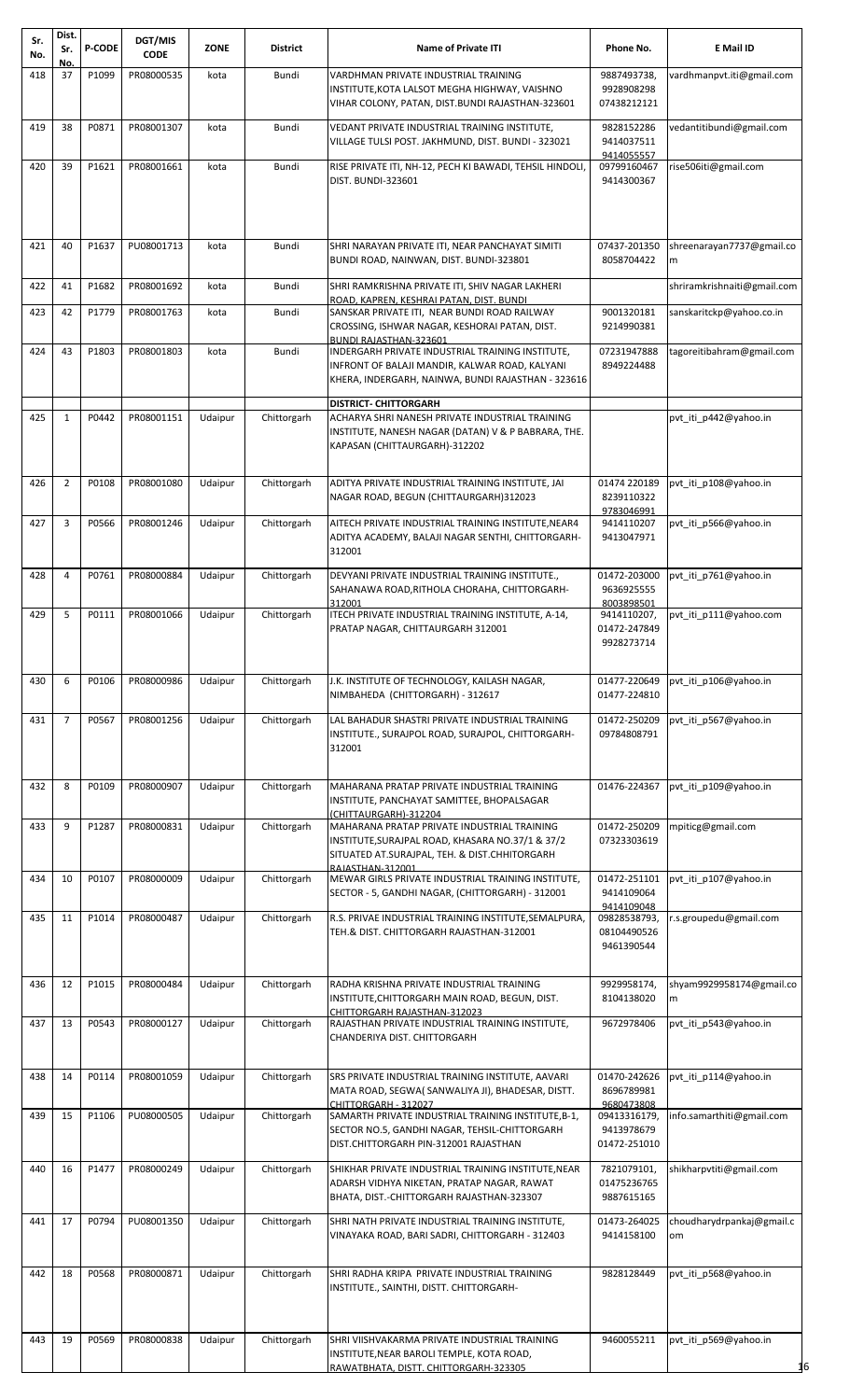| Sr.<br>No. | Dist.<br>Sr.   | <b>P-CODE</b> | DGT/MIS<br><b>CODE</b> | <b>ZONE</b>    | <b>District</b> | <b>Name of Private ITI</b>                                                                               | Phone No.                   | E Mail ID                    |
|------------|----------------|---------------|------------------------|----------------|-----------------|----------------------------------------------------------------------------------------------------------|-----------------------------|------------------------------|
| 444        | No.<br>20      | P1016         | PR08000491             | Udaipur        | Chittorgarh     | VEDANTA PRIVATE INDUSTRIAL TRAINING                                                                      | 9783501616,                 | vedantaiti@gmail.com         |
|            |                |               |                        |                |                 | INSTITUTE, RAKESH NAGAR, ISHKHAWED CIRCLE,                                                               | 9982017014                  |                              |
|            |                |               |                        |                |                 | NUMBAHEDE, DIST. CHITTORGARH RAJASTHAN-312601                                                            |                             |                              |
| 445        | 21             | P1664         | PU08001655             | Udaipur        | Chittorgarh     | PASS INSTITUTE OF FIRE & SAFETY PRIVATE ITI, 70, KAIDVAI                                                 | 01472-240759                | pifschittorgarh@gmail.com    |
|            |                |               |                        |                |                 | NAGAR, BEHIND ROADWAYS BUS STAND, DIST.                                                                  | 9460707101                  |                              |
|            |                |               |                        |                |                 | CHITTAURGARH-312001                                                                                      | 9772733789                  |                              |
| 446        | 22             | P1675         | PR08001643             | Udaipur        | Chittorgarh     | MAA GAYATRI PRIVATE ITI, VILLAGE BILODA, DUNGLA, DIST.                                                   | 09772046630                 | itimaagayatri@gmail.com      |
|            |                |               |                        |                |                 | CHITTORGARH-312024                                                                                       |                             |                              |
| 447        | 23             | P1714         | PU08001673             | Udaipur        | Chittorgarh     | SARVODAYA PRIVATE ITI, 6,7,8 BALAJI NAGAR, OPP. SEGWA                                                    | 9414396739                  | sarvodyapvtiti@gmail.com     |
|            |                |               |                        |                |                 | HOUSING BOARD, SENTHI, DIST. CHITTORGARH-312001                                                          |                             |                              |
|            |                |               |                        |                |                 |                                                                                                          |                             |                              |
| 448        | 24             | P1745         | PR08001745             | Udaipur        | Chittorgarh     | VIDHYA PRIVATE ITI CHITTORGARH RASHMI, RAJASTHAN-                                                        | 9468544542                  | vidhyaitirashmi@gmail.com    |
|            |                |               |                        |                |                 | 312203                                                                                                   | 9549943100<br>9829446773    |                              |
|            |                |               |                        |                |                 | <b>DISTRICT- CHURU</b>                                                                                   |                             |                              |
| 449        | $\mathbf{1}$   | P1107         | PR08000510             | Bikaner        | Churu           | ASHA DEVI PRIVATE INDUSTRIAL TRAINING<br>INSTITUTE, KHEMANA ROAD, SADULSAHAR, DIST.CHURU                 | 9413887455,<br>9928290644   | ashadevi007@rediffmail.com   |
|            |                |               |                        |                |                 | <b>RAJASTHAN</b>                                                                                         | 9414421716                  |                              |
| 450        | $\overline{2}$ | P1481         | PR08000221             | <b>Bikaner</b> | Churu           | BALAJI PRIVATE INDUSTRIAL TRAINING INSTITUTE, NEAR                                                       | 09983959945                 | balajipvtiti1@gmail.com      |
|            |                |               |                        |                |                 | 220 KV GSS, SALASAR ROAD, SUJANGARH, DIST.-CHURU,                                                        | 09414422994                 |                              |
| 451        | 3              | P1225         | PR08000550             | Bikaner        | Churu           | RAJASTHAN-331507<br>CHANDGI RAM PRIVATE, CHHOTA BAIRASAR, RAJGARH,                                       | 08875818051,                | chandgiramcollege@gmail.co   |
|            |                |               |                        |                |                 | DIST.CHURU RAJASTHAN - 331023                                                                            | 9413367700                  | m                            |
|            | 4              | P0948         |                        |                |                 |                                                                                                          |                             |                              |
| 452        |                |               | PR08000365             | Bikaner        | Churu           | CHAUDHARY PRIVATE INDUSTRIAL TRAINING INSTITUTE,<br>TEHSIL RAJGARH, DIST. CHURU - 331023                 | 09680674555,<br>09414527885 | svpssanstha@rediffmail.com   |
|            |                |               |                        |                |                 |                                                                                                          | 9414368248                  |                              |
| 453        | 5              | P0508         | PR08000474             | Bikaner        | Churu           | CHOUDHARY ISHAR RAM JAKHAR PRIVATE INDUSTRIAL                                                            | 9929465251                  | pvt iti p508@yahoo.in        |
|            |                |               |                        |                |                 | TRAINING INSTITUTE, SADULPUR (RAJGARH) DIST. CHURU-                                                      | 9413361510                  |                              |
|            |                |               |                        |                |                 | 331023                                                                                                   |                             |                              |
| 454        | 6              | P0117         | PR08001099             | Bikaner        | Churu           | CHOUDAHARY M.S. MEMORIAL PRIVATE ITI, SAHAWA                                                             | 9414417369                  | pvt iti p117@yahoo.in        |
|            |                |               |                        |                |                 | ROAD, TARANAGAR, DIST. CHURU RAJASTHAN-331304                                                            | 9413267156                  |                              |
| 455        | $\overline{7}$ | P0571         | PR08001206             | Bikaner        | Churu           | DEV PRIVATE INDUSTRIAL TRAINING INSTITUTE, WARD                                                          | 01561-241800                | pvt_iti_p571@yahoo.in        |
|            |                |               |                        |                |                 | NO.16, RAJGARH ROAD, TARANAGAR, DISTT. CHURU-                                                            | 9413724900                  |                              |
| 456        | 8              | P1482         | PR08000386             | Bikaner        | Churu           | 331304<br>DHANVANTARI PRIVATE INDUSTRIAL TRAINING                                                        | 8432318675<br>9462263221    | dhanvantrishiva@gmail.com    |
|            |                |               |                        |                |                 | INSTITUTE, SHIVA KHERA, SHANKHU FORT, TEHSIL                                                             | 9413888721                  |                              |
| 457        | 9              | P0947         | PR08000357             | Bikaner        | Churu           | RAJGARH, DIST, CHURU<br><b>GRAMOTTHAN PRIVATE INDUSTRIAL TRAINING INSTITUTE,</b>                         | 9828584274,                 | gtpvtiti@gmail.com           |
|            |                |               |                        |                |                 | PARIHARA, TEHSIL-RATANGARH, DIST-CHURU - 331505                                                          | 9783844751                  |                              |
|            |                |               |                        |                |                 |                                                                                                          | 01567-240741                |                              |
| 458        | 10             | P0771         | PR08001279             | Bikaner        | Churu           | GYAN JYOTI PRIVATE INDUSTRIAL TRAINING                                                                   | 01562-256645                | pvt_iti_p771@yahoo.in        |
|            |                |               |                        |                |                 | INSTITUTE, NEAR HANUMAN GADDI TEMPLE, CHURU-                                                             | 9636094715                  |                              |
|            |                |               |                        |                |                 | 331001                                                                                                   | 9413990441<br>9636094715    |                              |
| 459        | 11             | P0572         | PR08001211             | Bikaner        | Churu           | GYAN JYOTI PRIVATE INDUSTRIAL TRAINING INSTITUTE,                                                        | 9660565775                  | pvt_iti_p572@yahoo.in        |
|            |                |               |                        |                |                 | WARD NO.19, DARIBA (BIDASAR), DIST. CHURU-331501                                                         | 01560-263248                |                              |
|            |                |               |                        |                |                 |                                                                                                          |                             |                              |
| 460        | 12             | P1114         | PR08000720             | Bikaner        | Churu           | KALPNA PRIVATE INDUSTRIAL TRAINING INSTITUTE, IP FIRST<br>RIICO INDUSTRIAL AREA, TARANAGAR, DIST.CHURU   | 09929228898,<br>09829299802 | kumbharam3@gmail.com         |
|            |                |               |                        |                |                 | RAJASTHAN - 331304                                                                                       | 01561-240777                |                              |
| 461        | 13             | P1483         | PR08000268             | Bikaner        | Churu           | KAPTAN SINGH PRIVATE INDUSTRIAL TRAINING                                                                 | 9314625023,                 | rk9314625023@gmail.com       |
|            |                |               |                        |                |                 | INSTITUTE, SURJANGARH DIST.-CHURU PIN-331507<br>RAJASTHAN                                                | 7073657006                  |                              |
| 462        | 14             | P1288         | PR08000778             | Bikaner        | Churu           | LAMBA PRIVATE INDUSTRIAL TRAINING INSTITUTE, N.H.                                                        | 9414321650,                 | lambaprivateiti@gmail.com    |
|            |                |               |                        |                |                 | NO.65 RAJGARH ROAD, DIST.CHURU RAJASTHAN-331001                                                          | 9413883808<br>01562-274416  |                              |
|            |                |               |                        |                |                 |                                                                                                          | 7073080821                  |                              |
| 463        | 15             | P1108         | PR08000511             | Bikaner        | Churu           | MAHATMA JYOTIRAO PHULE PRIVATE INDUSTRIAL<br>TRAINING INSTITUTE, TEHSIL.RAJGARH, DIST.CHURU PIN-         | 7737113100,<br>8104110381   | mjps92@ymail.com             |
|            |                |               |                        |                |                 | 331023 RAJASTHAN                                                                                         | 9413673890                  |                              |
| 464        | 16             | P1115         | PR08000717             | Bikaner        | Churu           | MARUDHAR PRIVATE INDUSTRIAL TRAINING INSTITUTE<br>NEAR CHURU BUS STAND RATANGARH DIST-CHURU              | 9413701993,<br>9828131993   | MARUDHARITI111@GMAIL.C<br>OМ |
|            |                |               |                        |                |                 | RAJASTHAN-331022                                                                                         |                             |                              |
| 465        | 17             | P1113         | PR08000595             | Bikaner        | Churu           | MJP PRIVATE INDUSTRIAL TRAINING INSTITUTE, CHURU                                                         | 7737113100,                 | mjps92@ymail.com             |
|            |                |               |                        |                |                 | WARD NO.10, NEAR GOVT.SHARDA SCHOOL, TEH.-CHURU,                                                         | 8104110381                  |                              |
|            |                |               |                        |                |                 | DIST.CHURU PIN-331001 RAJASTHAN                                                                          | 01562-250671                |                              |
| 466        | 18             | P0116         | PR08000599             | Bikaner        | Churu           | MOHTA PRIVATE INDUSTRIAL TRAINING INSTITUTE,<br>SADULPUR (CHURU) - 331023                                | 01559-222107                | pvt iti p116@yahoo.in        |
|            |                |               |                        |                |                 |                                                                                                          |                             |                              |
| 467        | 19             | P1478         | PR08000181             | Bikaner        | Churu           | NIRMAL PRIVATE INDUSTRIAL TRAINING<br>INSTITUTE, RISHIKUL ASHARM, CHURU BY PASS ROAD,                    | 9509925135,<br>01567222483  | nirmalpvtiti@gmail.com       |
|            |                |               |                        |                |                 | RATHANGARH, DIST.CHURU RAJASTHAN-331022                                                                  | 9521591134                  |                              |
| 468        | 20             | P0115         | PR08001041             | Bikaner        | Churu           | POOSRAJ TODI PRIVATE INDUSTRIAL TRAINING INSTITUTE,<br>451, MILE STONE, N.H. - 11, RAJALDESER, RATANGARH | 01567215784<br>9829042682   | pvt iti p115@yahoo.in        |
|            |                |               |                        |                |                 | (CHURU) - 331802                                                                                         |                             |                              |
| 469        | 21             | P1017         | PR08000488             | Bikaner        | Churu           | RATANGARH PRIVATE INDUSTRIAL TRAINING<br>INSTITUTE, BEHIND RAMCHANDRA PARK, WARD NO. 34,                 | 9783535893,                 | ratangarhiti@gmail.com       |
|            |                |               |                        |                |                 | PANDITPUR, TEHSIL. RATANGARH, DIST. CHURU                                                                | 7877773767                  |                              |
|            |                |               |                        |                |                 | RAJASTHAN                                                                                                |                             |                              |
| 470        | 22             | P0573         | PR08001176             | Bikaner        | Churu           | S.M.R.T. PRIVATE INDUSTRIAL TRAINING INSTITUTE,<br>KHASARA NO. 2361/1950/423, 2358/1952/431, NEAR        | 01562-254650<br>9414237602  | pvt iti p573@yahoo.in        |
|            |                |               |                        |                |                 | DHAN JI KI DHANI BUS STOP, TARA NAGAR ROAD, CHURU,                                                       |                             |                              |
| 471        | 23             | P0574         | PR08001202             | Bikaner        | Churu           | <b>DIST. CHURU - 331001</b><br>S.N. PRIVATE INDUSTRIAL TRAINING INSTITUTE, D-117,                        | 01564-275628                | pvt_iti_p574@yahoo.in        |
|            |                |               |                        |                |                 | KAKA COLONY, P.O. GANDHI VIDYA MANDIR, SARDAR                                                            | 9571075067                  |                              |
|            |                |               |                        |                |                 | SHAHAR, DISTT. CHURU-331401                                                                              |                             |                              |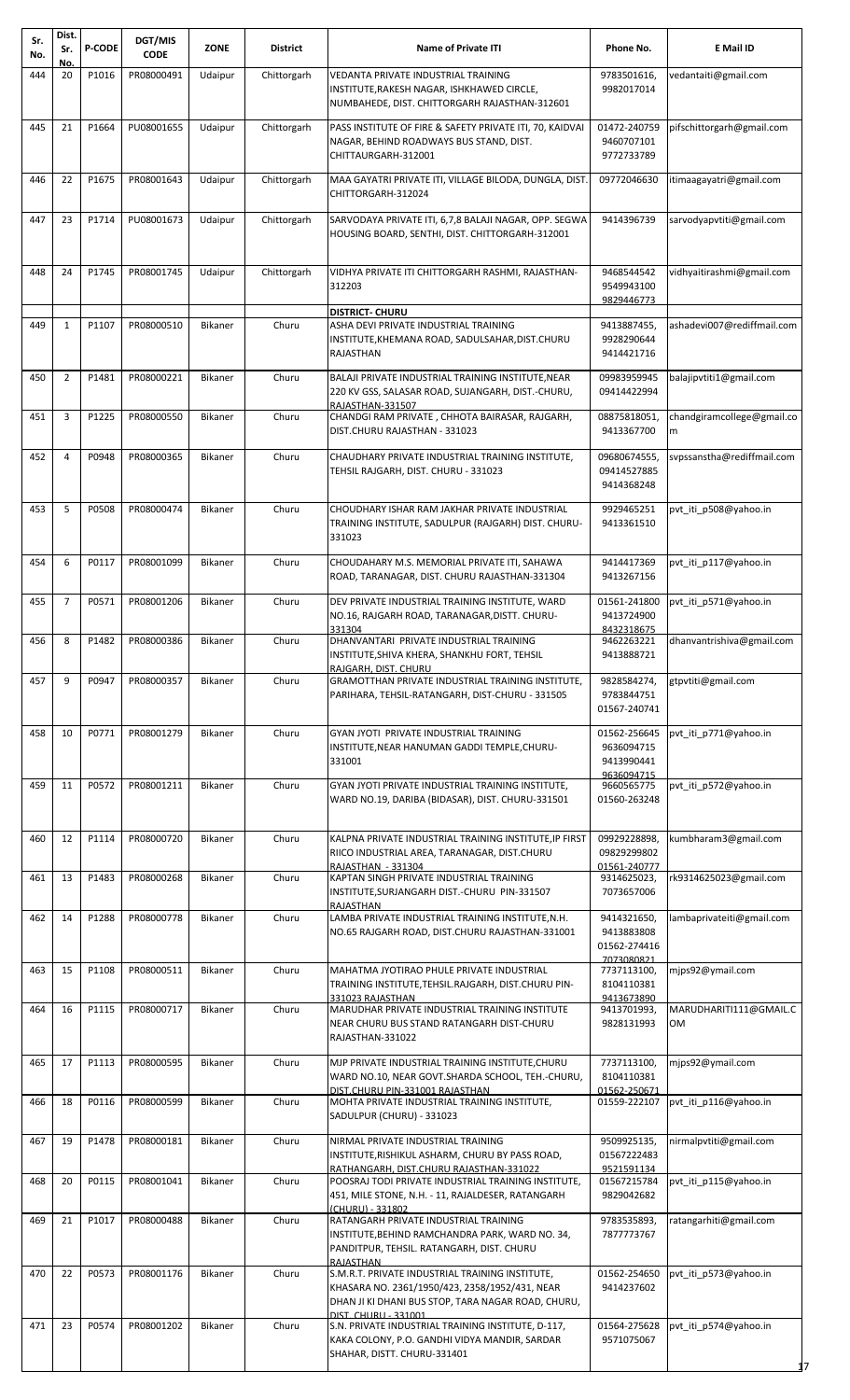| Sr.<br>No. | Dist.<br>Sr.   | <b>P-CODE</b> | DGT/MIS<br><b>CODE</b> | <b>ZONE</b>    | <b>District</b> | <b>Name of Private ITI</b>                                                                                                                    | Phone No.                                              | E Mail ID                               |
|------------|----------------|---------------|------------------------|----------------|-----------------|-----------------------------------------------------------------------------------------------------------------------------------------------|--------------------------------------------------------|-----------------------------------------|
| 472        | No.<br>24      | P0575         | PR08001234             | Bikaner        | Churu           | SARASAWATI I.T.C. SARDARSAHAR, DISTT. CHURU-331403                                                                                            | 93142-45243                                            | pvt_iti_p575@yahoo.in                   |
|            |                |               |                        |                |                 |                                                                                                                                               | 01564-221408,<br>512432<br>9414524873                  |                                         |
| 473        | 25             | P0756         | PR08001276             | Bikaner        | Churu           | SARASWATI PRIVATE INDUSTRIAL TRAIING INSTITUTE,<br>LAMBORE BARI, TEH -RAJGARH, DIST CHURU-331023                                              | 01559-247280<br>9414836971<br>9772964690<br>9602550877 | pvt iti p756@yahoo.in                   |
| 474        | 26             | P0576         | PU08001255             | Bikaner        | Churu           | SHREE BALAJI PRIVATE INDUSTRIAL TRAINING<br>INSTITUTE, DELHI ROAD, SARDARSAHAR, DISTT. CHURU                                                  | 9950995232<br>9950995133                               | pvt iti p576@yahoo.in                   |
| 475        | 27             | P0577         | PR08001232             | Bikaner        | Churu           | SHREEMATI MOONGI DEVI PRIVATE INDUSTRIAL TRAINING<br>INSTITUTE., NEAR RAM NAGAR, TIRAHA, BISAU ROAD,<br>CHURU - 331001                        | 9828620828<br>01562-254607<br>8104568240<br>9982083552 | pvt iti p577@yahoo.in                   |
| 476        | 28             | P1110         | PR08000562             | <b>Bikaner</b> | Churu           | SHRI BALAJI PRIVATE INDUSTRIAL TRAINING<br>INSTITUTE, KOTHRI ROAD, MALU BASS SUJANGARH, DIST.<br>CHURU RAJASTHAN - 301507                     | 9829614114<br>9667007441,<br>9772728221<br>9667992100  | shribalajiitisujangarh@gmail.<br>com    |
| 477        | 29             | P1480         | PR08000209             | Bikaner        | Churu           | SHRI R.N. PRIVATE INDUSTRIAL TRAINING<br>INSTITUTE, SALASAR, SUJANGARH DIST.-CHURU RAJASTHAN<br>331506                                        | 9610402027<br>9414402027                               | rnpvtiti@gmail.com                      |
| 478        | 30             | P0903         | PU08000273             | Bikaner        | Churu           | SPR PRIVATE INDUSTRIAL TRAINING INSTITUTE, BAGHSARA<br>EAST, TEHSIL SUJANGARH. DISTT CHURU - 331506                                           | 9414037511<br>9660790001<br>9610680104                 | spriti670@gmail.com                     |
| 479        | 31             | P1112         | PR08000594             | Bikaner        | Churu           | SSM PRIVATE INDUSTRIAL TRAINING INSTITUTE, CHANGOL<br>ROAD, TARANAGAR DIST-CHURU RAJASTHAN - 331304                                           | 9667244434,<br>9414527861<br>9783750523                | ssmprivateiti@gmail.com                 |
| 480        | 32             | P1289         | PR08000173             | <b>Bikaner</b> | Churu           | SUMITRA MEMORIAL PRIVATE INDUSTRIAL TRAINING<br>INSTITUTE, MEGA HIGHWAY RATANGARH, DIST.-CHURU,<br><b>RAJASTHAN - 331022</b>                  | 09414773148,<br>09928088589                            | sumitraitiratangarh@gmail.co<br>m       |
| 481        | 33             | P1479         | PR08000201             | <b>Bikaner</b> | Churu           | SWAMI VIVEKANAND PRIVATE INDUSTRIAL TRAINING<br>INSTITUTE, NEAR BUS STAND SAHWA, TEH. TARANGAR,<br>DIST.CHURU RAJASTHAN - 331302              | 9929458860<br>01561-284505<br>9785056590               | sviticollege@gmail.com                  |
| 482        | 34             | P0578         | PR08001355             | <b>Bikaner</b> | Churu           | VIVEKANAND PRIVATE INDUSTRIAL TRAINING INSTITUTE,<br>NATHE TALAB, SUJANGARH, DISTT. CHURU                                                     | 9314625023                                             | pvt iti p578@yahoo.in                   |
| 483        | 35             | P1111         | PR08000575             | <b>Bikaner</b> | Churu           | <b>VIVEKANAND PRIVATE INDUSTRIAL TRAINING</b><br>INSTITUTE, SIDHMUKH, TEHSIL. RAJGARH, DIST.CHURU<br>RAJASTHAN - 331701                       | 09413076896,<br>08813076896<br>9462807384              | vivekanandcollege001@gmail<br>.com      |
| 484        | 36             | P0579         | PR08000660             | Bikaner        | Churu           | VIVEKANAND VIDYA ASHRAM PRIVATE INDUSTRIAL<br>TRAINING INSTITUTE, KATAR CHOOTI, SURAJGARH, DISTT.<br>CHURU-331517                             | 9928410375<br>01569-245343<br>9649025959               | pvt iti p579@yahoo.in                   |
| 485        | 37             | P1669         | PU08001684             | Bikaner        | Churu           | SHREE VIVEKANAND PRIVATE ITI, NEAR BUS STAND NOHAR<br>ROAD, SAHAWA TARA NAGAR, DIST. CHURU 331302                                             | 8107282598<br>9785056590<br>9929458860                 | sviticollege@gmail.com                  |
| 486        | 38             | P1680         | PU08001691             | Bikaner        | Churu           | SHRI M.S. PRIVATE ITI, TAL MAIDAN, SARDAR SHAHAR,<br>DIST. CHURU - 331403                                                                     | 9413360081<br>9667292789                               | shrimspvtiti@gmail.com                  |
| 487        | 39             | P1692         | PR08001626             | Bikaner        | Churu           | DIWAKAR PRIVATE ITI, NEAR NEW BUS STAND, BHADRA<br>ROAD, SAHAWA TARA NAGAR, DIST. CHURU - 331302                                              | 9462212412<br>9414865156<br>9166075777                 | itidiwakar@rediffmail.com               |
| 488        | 40             | P1754         | PU08001824             | Bikaner        | Churu           | SHRI HARI PRIVATE ITI HANMANGARH ROAD.<br>SARDARSHAHR, DIST. CHURU RAJASTHAN - 331403                                                         | 9413193666<br>9772193666<br>9521702503                 | shrihariiti2016@gmail.com               |
| 489        | 41             | P1755         | PU08001810             | <b>Bikaner</b> | Churu           | VCI PRIVATE INDUSTRIAL TRAINING INSTITUTEM RAJGARH.<br>CHURU, RAJASTHAN, PIN CODE-331023                                                      | 9460214388<br>9929374464<br>9460214388                 | vciitirajgarh@gmail.com                 |
| 490        | 42             | P1758         | PR08001794             | <b>Bikaner</b> | Churu           | MARUDHAR PVT. ITI, VPO SAHWA ROAD, RETANA BHALERI,<br>TARANAGAR, CHURU -331304                                                                | 9414209648<br>8104522121<br>9413538600<br>9783183150   | marudharpvtiti@gmail.com                |
| 491        | 43             | P1760         | PU08001796             | <b>Bikaner</b> | Churu           | CHOUDHARY H R PVT. ITI, WARD NO. 19, BOOKNASAR BAS,<br>SARDARSHAR, CHURU - 331403                                                             | 9799375221<br>9649014111<br>9413360211                 | chrpiti2016@gmail.com                   |
| 492        | 44             | P1772         | PR08001809             | <b>Bikaner</b> | Churu           | USHA DEVI PVT. ITI, SARDARSHAR, DIST. CHURU - 331403                                                                                          | 9413024365<br>9414367934<br>7340014840                 | mahrishifinancialservices@g<br>mail.com |
| 493        | 45             | P1799         | PR08001775             | <b>Bikaner</b> | Churu           | SHREE RAM PRIVATE ITI CHURU V/P/O - DHEERWAS BARA,<br>TEH. - TARANAGAR, RAJASTHAN - 331302                                                    | 7742801105<br>7300140829                               | shreeramiti@rediffmail.com              |
| 494        | 46             | P1846         |                        | <b>Bikaner</b> | Churu           | NEW DHANWANTARI PRIVATE ITI, NEAR MUMTAJ<br>HOSPITAL, NEW ROAD, CHURU-                                                                        | 7891424747<br>7976228923,<br>9799609101                | newdpiti2016@gmail.com                  |
| 495        | 47             | P1847         |                        | <b>Bikaner</b> | Churu           | PRAGATI PRIVATE ITI, NEAR RAKSHIKA KRISHI FARM, DELHI                                                                                         | 9982960542                                             | pragatipiti@201@gmail.com               |
| 496        | 48             | P1820         |                        | <b>Bikaner</b> | Churu           | ROAD, SARDARSHAHAR, DIST. CHURU - 331103<br>MRM PRIVATE ITI, VPO RAMSARA, CHURU-330001                                                        | 9928013388<br>9875288688<br>9875143941                 | mrmpvtiti@gmail.com                     |
| 497        | 49             | P1821         |                        | Bikaner        | Churu           | SHVA PRIVATE ITI, WARD NO. 16, SAHAWA, TEHSIL<br>TARANAGAR, DIST. CHURU                                                                       | 9982042047<br>9461394501                               | shivaitisahawa@rediffmail.co<br>m       |
| 498        | 50             | P1848         |                        | <b>Bikaner</b> | Churu           | SANKALP PRIVATE ITI, VPO SALASAR, SALASAR SIKAR ROAD,<br><b>DIST. CHURU - 331506</b>                                                          | 9462738841<br>9413110321<br>9772397277                 | sankalpitisalasar@gmail.com             |
| 499        | $\mathbf{1}$   | P0595         | PR08000633             | Bharatpur      | Dhaulpur        | <b>DISTRICT- DHAULPUR</b><br>ANAND PRIVATE INDUSTRIAL TRAINING INSTITUTE.<br>SARMATHURA ROAD, BARI, DISTT, DHOLPUR-328021                     | 9352662046,<br>9414329061                              | pvt iti p595@yahoo.in                   |
| 500        | $\overline{2}$ | P1117         | PR08000523             | Bharatpur      | Dhaulpur        | B.L. PRIVATE INDUSTRIAL TRAINING INSTITUTE, DOCTOR<br>COLONY WARD NO. 12, RAJA KHERA, DIS.DHOLPUR                                             | 9783188193,<br>9352032728                              | b.l.itirajakhera@gmail.com              |
| 501        | 3              | P0914         | PR08000281             | Bharatpur      | Dhaulpur        | RAJASTHAN<br>BABA R.D. RAWAT PRIVATE INDUSTRIAL TRAINING<br>INSTITUTE, BARI BY PASS ROAD IN FRONT OF KOTWALI,<br>BARI, DIST, DHOLPUR - 328021 | 9899984910<br>9929460737                               | rd rawat@yahoo.com                      |
| 502        | 4              | P1121         | PR08000584             | Bharatpur      | Dhaulpur        | BANKE BIHARI PRIVATE INDUSTRIAL TRAINING<br>INSTITUTE, DEFENCE COLONY OPP.OLD POWER HOUSE,<br>BHAMTIPURA DIST.-DHOLPUR RAJASTHAN              | 9460879440,<br>9549831768<br>05642-220166              | bbitcdholpur@rediffmail.com<br>18       |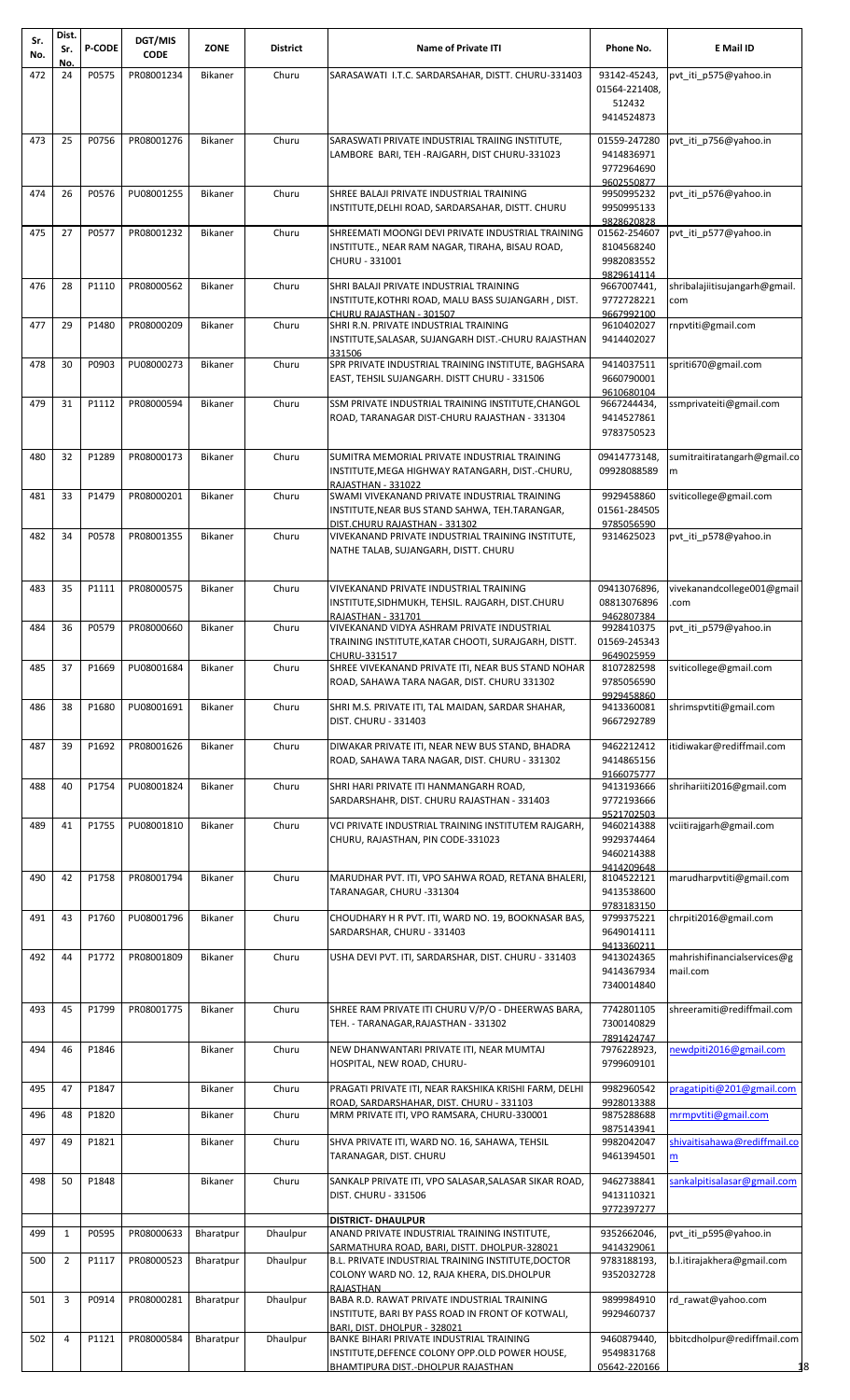| Sr.<br>No. | Dist.<br>Sr.   | <b>P-CODE</b> | DGT/MIS<br><b>CODE</b> | <b>ZONE</b> | <b>District</b> | <b>Name of Private ITI</b>                                                                                   | Phone No.                    | E Mail ID                    |
|------------|----------------|---------------|------------------------|-------------|-----------------|--------------------------------------------------------------------------------------------------------------|------------------------------|------------------------------|
| 503        | No.<br>5       | P0995         | PU08000371             | Bharatpur   | Dhaulpur        | BRIJ MADHAV RIVATE INDUSTRIAL TRAINING                                                                       | 9667634243,<br>9782266645    | brijmadhaviti@gmail.com      |
| 504        | 6              | P0122         | PR08000407             | Bharatpur   | Dhaulpur        | INSTITUTE, BEHIND DHOLPUR, DIST. DHOLPUR-328001<br>CHANDRA SHAKER AZAD PRIVATE INDUSTRIAL TRAINING           | 9414375571,                  | pvt_iti_p122@yahoo.in        |
|            |                |               |                        |             |                 | INSTITUTE, THANA ROAD, MANIA (DHAULPUR)                                                                      | 9414583325,                  |                              |
| 505        | $\overline{7}$ | P1300         | PR08000161             | Bharatpur   | Dhaulpur        | CHAUDHARY NISHA SHARMA PRIVATE INDUSTRIAL                                                                    | 09462350316,                 | durgsing444@gmail.com        |
|            |                |               |                        |             |                 | TRAINING INSTITUTE, RAJA KHERA BY PASS G.T. ROAD, DIST.<br>DHOLPUR RAJASTHAN                                 | 09461840800                  |                              |
| 506        | 8              | P0491         | PR08000853             | Bharatpur   | Dhaulpur        | DANTESHWARI PRIVATE INDUSTRIAL TRAINING INSTITUTE,<br>NEAR NEW BUS STAND, SIRMATHURA, THE. BASERI            | 9983710998,                  | pvt_iti_p491@yahoo.in        |
|            |                |               |                        |             |                 | (DHAULPUR)                                                                                                   | 9414272284                   |                              |
| 507        | 9              | P0912         | PU08000280             | Bharatpur   | Dhaulpur        | DEV DAYA NAND PRIVATE INDUSTRIAL TRAINING<br>INSTITUTE, NEAR PNB BANK GT ROAD, MANIYA, DIST.                 | 8239397333<br>9413312425     | ddnitimaniya@gmail.com       |
| 508        | 10             | P0492         | PU08000910             |             |                 | <b>DHOLPUR - 328024</b><br>DHAULPUR PRIVATE INDUSTRIAL TRAINING INSTITUTE, 240-                              | 9462350370                   |                              |
|            |                |               |                        | Bharatpur   | Dhaulpur        | 555, KAILA COLONY, DHAULPUR-328001                                                                           | 05642-220155<br>09755852989  | pvt iti p492@yahoo.in        |
| 509        | 11             | P0596         | PR08000632             | Bharatpur   | Dhaulpur        | G.S. PRIVATE INDUSTRIAL TRAINING INSTITUTE. NEAR<br>POLICE STATION, DHOLPUR ROAD, SAIPAU, DISTT.             | 9983096434<br>7240115648     | pvt iti p596@yahoo.in        |
|            |                |               |                        |             |                 | <b>DHOLPUR-328027</b>                                                                                        | 9967771846                   |                              |
| 510        | 12             | P0118         | PR08000972             | Bharatpur   | Dhaulpur        | GANDHI PRIVATE INDUSTRIAL TRAINING INSTITUTE, DARI                                                           | 05642-221609                 | pvt iti p118@yahoo.in        |
|            |                |               |                        |             |                 | FACTORY CAMPUS, STATION ROAD, DHAULPUR                                                                       |                              |                              |
| 511        | 13             | P1491         | PU08000235             | Bharatpur   | Dhaulpur        | HARRI NARAYAN PRIVATE INDUSTRIAL TRAINING                                                                    | 9929420254,                  | ADITYA AMIT12@REDIFFMAI      |
|            |                |               |                        |             |                 | INSTITUTE, BALAJI NAGAR, JALI ROAD, NEAR RAILWAY<br>PHATAK, DIST.-DHOLPUR RAJASTHAN                          | 9314333242                   | L.COM                        |
| 512        | 14             | P0119         | PR08001035             | Bharatpur   | Dhaulpur        | KAMAKSHI PRIVATE INDUSTRIAL TRAINING INSTITUTE,<br>NEAR JUBLEE HOTEL, PATPARA ROAD, DHAULPUR-328001          | 9414583382<br>9414887897     | pvt iti p119@yahoo.in        |
| 513        | 15             | P1120         | PU08000577             | Bharatpur   | Dhaulpur        | KMS PRIVATE INDUSTRIAL TRAINING INSTITUTE, BARI ROAD                                                         | 9414833736,                  | kmsitidholpur@gmail.com      |
|            |                |               |                        |             |                 | DIST.DHOLPUR RAJASTHAN                                                                                       | 07464250488<br>05642-220368  |                              |
| 514        | 16             | P0597         | PR08001223             | Bharatpur   | Dhaulpur        | M.S. RAWAT PRIVATE INDUSTRIAL TRAINING INSTITUTE,                                                            | 9414434502                   | pvt_iti_p597@yahoo.in        |
|            |                |               |                        |             |                 | MAHARAJ BAGA, SARMATRA ROAD, BARI, DISTT. DHOLPUR-<br>328021                                                 | 9460141624<br>9887634837     |                              |
| 515        | 17             | P0598         | PR08000636             | Bharatpur   | Dhaulpur        | MAHARAJA AGRESEN PRIVATE INDUSTRIAL TRAINING                                                                 | 9314419005,                  | pvt iti p598@yahoo.in        |
|            |                |               |                        |             |                 | INSTITUTE, NEAR PALACE, RADHA BIHARI MANDIR,<br><b>DHOLPUR</b>                                               | 9413379922                   |                              |
|            |                |               |                        |             |                 |                                                                                                              |                              |                              |
| 516        | 18             | P0123         | PR08001068             | Bharatpur   | Dhaulpur        | MASTER DWARIKA PRASAD PRIVATE INDUSTRIAL TRAINING<br>INSTITUTE, NEAR 132 KV GRID, BAARI ROAD, DHAULPUR       | 05642-221008<br>05642-223007 | pvt_iti_p123@yahoo.in        |
|            |                |               |                        |             |                 |                                                                                                              | 9929045996                   |                              |
| 517        | 19             | P1118         | PR08000527             | Bharatpur   | Dhaulpur        | MASTER VIDYARAM PRIVATE INDUSTRIAL TRAINING<br>INSTITUTE, TASIMO, TEH. BAIPAU, DIST. DHOLPUR PIN-            | 9414028049,<br>8432672344    | mvitidlp@gmail.com           |
| 518        | 20             | P0772         | PR08000891             | Bharatpur   | Dhaulpur        | 328035 RAJASTHAN<br>NEW DHOLPUR PRIVATE INDUSTRIAL TRAINING                                                  | 05642-221130                 | pvt_iti_p772@yahoo.in        |
|            |                |               |                        |             |                 | INSTITUTE, P.NO1&2, K.N.140, PANCHAVATI COLONY, BARI<br>ROAD, DHOLPUR(RAJ) - 32800                           | 9414794951<br>8233338299     |                              |
| 519        | 21             | P0120         | PR08000123             | Bharatpur   | Dhaulpur        | R.N.T. PRIVATE INDUSTRIAL TRAINING INSTITUTE, BAJRANG                                                        | 05642-220314<br>9351379962   | pvt iti p120@yahoo.in        |
|            |                |               |                        |             |                 | COLONY, BARI (DHAULPUR)                                                                                      | 8302681733                   |                              |
| 520        | 22             | P1493         | PR08000256             | Bharatpur   | Dhaulpur        | RAJ RAJESHWARI PRIVATE INDUSTRIAL TRAINING                                                                   | 9928102545,                  | rajrajeshwariitidlp@gmail.co |
|            |                |               |                        |             |                 | INSTITUTE, TASLMO, DIST.-DHOLPUR-328001 RAJASTHAN                                                            | 9314735644                   | m                            |
|            |                |               |                        |             |                 |                                                                                                              |                              |                              |
| 521        | 23             | P0121         | PR08001078             | Bharatpur   | Dhaulpur        | RISHI GAALAV PRIVATE INDUSTRIAL TRAINING INSTITUTE,<br>NEAR MIDWAY HOTEL, G.T. ROAD, DHAULPUR-328001         | 05642-240729<br>9414026648   | pvt_iti_p121@yahoo.in        |
| 522        | 24             | P0860         | PR08000279             | Bharatpur   | Dhaulpur        | S.N PRIVATE INDUSTRIAL TRAINING INSTITUTE, NEAR                                                              | 9414053848<br>9414878456     | sncsdho@gmail.com            |
|            |                |               |                        |             |                 | CHOWKI CHUNGI DHOLPUR ROAD, BARI, TEHSIL BARI,                                                               | 9414027375                   |                              |
|            |                |               |                        |             |                 | DISTT. DHOLPUR RAJASTHAN - 328021                                                                            | 9414879024<br>9414583277     |                              |
| 523        | 25             | P0124         | PR08000409             | Bharatpur   | Dhaulpur        | S.N. PRIVATE INDUSTRIAL TRAINING INSTITUTE, NEAR 220<br>K.V.GSS, MANOHAR VIHAR COLONY, BARI ROAD,            | 221377<br>9414878456         | pvt iti p124@yahoo.in        |
|            |                |               |                        |             |                 | <b>DHAULPUR</b>                                                                                              | 9414027375<br>9414583277     |                              |
| 524        | 26             | P1490         | PR08000223             | Bharatpur   | Dhaulpur        | S.R. PRIVATE INDUSTRIAL TRAINING INSTITUTE, INFRONT OF<br>GOVT. HOSPITAL, BARI ROAD, KANCHANPUR DIST.-       | 9414027375,<br>9694023597    | bktyagi.dho@gmail.com        |
|            |                |               |                        |             |                 | <b>DHOLPUR RAJASTHAN</b>                                                                                     |                              |                              |
| 525        | 27             | P1018         | PR08000500             | Bharatpur   | Dhaulpur        | SHIV SHAKTI PRIVATE INDUSTRIAL TRAINING INSTITUTE, F-<br>84, LIC ROAD, RIIICO INDUSTRIAL AREA, ONDELLA ROAD, | 9413365768,<br>9782912782    | jitendra.garg303@gmail.com   |
| 526        | 28             | P0126         | PR08001064             | Bharatpur   | Dhaulpur        | DIST. DHOLPUR RAJASTHAN<br>SHREE GOVERDHAN PRIVATE INDUSTRIAL TRAINING                                       | 05642240092<br>7891176848    | pvt_iti_p126@yahoo.in        |
|            |                |               |                        |             |                 | INSTITUTE, BYPASS TIMOSIA, BASEDI (DHAULPUR)-328022                                                          | 9414693605<br>09351527329    |                              |
|            |                |               |                        |             |                 |                                                                                                              |                              |                              |
| 527        | 29             | P0127         | PR08001083             | Bharatpur   | Dhaulpur        | SHREE SARNAM SINGH PRIVATE INDUSTRIAL TRAINING                                                               | 09214752828<br>09837441220   | pvt iti p127@yahoo.in        |
|            |                |               |                        |             |                 | INSTITUTE, THAKUR PARA, BARI (DHAULPUR)-328021                                                               | 09785349912                  |                              |
|            |                |               |                        |             |                 |                                                                                                              | 09219961266<br>05647-274075  |                              |
| 528        | 30             | P0493         | PR08001119             | Bharatpur   | Dhaulpur        | SHRI LAKHRU RAM RAWAT PRIVATE INDUSTRIAL TRAINING                                                            | 05647-242745<br>98298-23633  | pvt_iti_p493@yahoo.in        |
|            |                |               |                        |             |                 | INSTITUTE, SHRI SANT NAGAR ROAD, MAHARAJABAGH,<br>BARI (DHAULPUR) 328021                                     | 9571002992                   |                              |
| 529        | 31             | P0494         | PR08000911             | Bharatpur   | Dhaulpur        | SHRI NARAYAN PRIVATE INDUSTRIAL TRAINING INSTITUTE,                                                          | 9413415885                   | pvt_iti_p494@yahoo.in        |
|            |                |               |                        |             |                 | AGRA ROAD, RAJAKHERA, (DHAULPUR) 328025                                                                      | 9950707265                   |                              |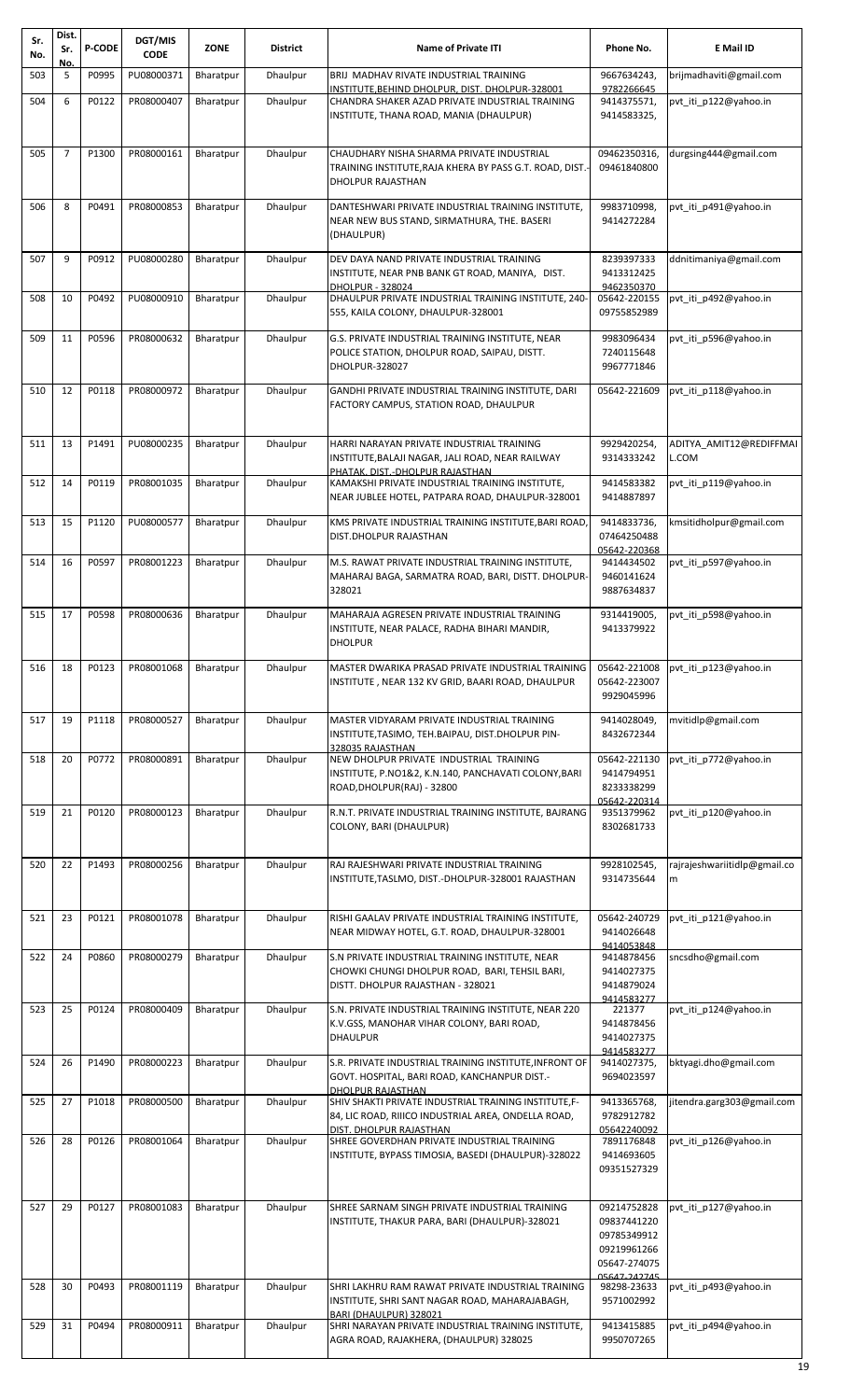| Sr.<br>No. | Dist.<br>Sr.   | <b>P-CODE</b> | DGT/MIS<br><b>CODE</b> | <b>ZONE</b> | <b>District</b> | <b>Name of Private ITI</b>                                                                                                                                      | Phone No.                                               | E Mail ID                          |
|------------|----------------|---------------|------------------------|-------------|-----------------|-----------------------------------------------------------------------------------------------------------------------------------------------------------------|---------------------------------------------------------|------------------------------------|
| 530        | No.<br>32      | P0812         | PU08000278             | Bharatpur   | Dhaulpur        | SHRIJEE PRIVATE INDUSTRIAL TRAINING INSTITUTE, F-10,                                                                                                            | 9694836767                                              | er_rahul23@yahoo.co.in             |
| 531        | 33             | P1492         | PU08001545             | Bharatpur   | Dhaulpur        | JAIL ROAD, DHOLPUR - 328001<br>SRINATH PRIVATE INDUSTRIAL TRAINING INSTITUTE, RAM                                                                               | 9694176697<br>08094514372,                              | sitcdhoulpur@gmail.com             |
| 532        | 34             | P0599         | PR08000612             | Bharatpur   | Dhaulpur        | NAGAR COLONY, RAJAKHERA ROAD DIST.-DHOLPUR<br>RAJASTHAN<br>TAGORE PRIVATE INDUSTRIAL TRAINING INSTITUTE,<br>BASERI, DISTT. DHOLPUR-328022                       | 08104414287<br>9667144133<br>7062067356<br>9828238367   | pvt_iti_p599@yahoo.in              |
| 533        | 35             | P0950         | PR08000347             | Bharatpur   | Dhaulpur        | V.S.J. PRIVATE INDUSTRIAL TRAINING INSTITUTE, RAJA<br>KHEDA, DIST. DHOLPUR                                                                                      | 9414945868,<br>8104508137<br>05642280412                | vsjpvtitirjk@gmail.com             |
| 534        | 36             | P1701         | PR08001625             | Bharatpur   | Dhaulpur        | DEV KRIPA PRIVATE ITI, NEAR SAI TEMPLE, TULSHI VAN<br>ROAD, BARI, DIST. DHAULPUR                                                                                | 9414884898<br>056472680560<br>8740962855                | devkripaitidlp@gmail.com           |
| 535        | 37             | P1710         | PR08001689             | Bharatpur   | Dhaulpur        | SHRI BRIJ KRISHNA PRIVATE ITI, KHASARA NO. 1172, NEAR<br>PETROL PUMP, BAYANA ROAD, BASERI, DIST. DHAULPUR                                                       | 9694176697<br>9587778793                                | satyendrakaushik84@gmail.c<br>om   |
| 536        | 38             | P1718         | PU08001644             | Bharatpur   | Dhaulpur        | MAA PEETAMBER PRIVATE ITI, SUR MATHURA ROAD,<br><b>BADHI, DIST. DHAULPUR</b>                                                                                    | 8104824460<br>9414929010<br>9667603130                  | rameshchandmeena3385@g<br>mail.com |
| 537        | 39             | P1785         | PU08001767             | Bharatpur   | Dhaulpur        | VIVEKANAND PRIVATE ITI, BARI, TEHSIL-BARI DIST.-<br>DHOLPUR, RAJASTHAN-                                                                                         | 9314982155<br>9887632213                                | vivekananditibari@gmail.com        |
| 538        | 1              | P0139         | PR08000053             | Jaipur      | Dausa           | <b>DISTRICT- DAUSA</b><br>ASHISH PRIVATE INDUSTRIAL TRAINING INSTITUTE, H-1, 59-                                                                                | 9829045273,                                             | pvt_iti_p139@yahoo.in              |
|            |                |               |                        |             |                 | 60 RICCO INDUSTRIAL AREA, DAUSA-303303                                                                                                                          | 9928844224<br>01427-223283                              |                                    |
| 539        | $\overline{2}$ | P1293         | PR08000758             | Jaipur      | Dausa           | BALAJI PRIVATE INDUSTRIAL TRAINING INSTITUTE, NEAR<br>S.B.B.J. BANK, NEW BUS STAND GEEJGRAH SIKRAYA DIST-<br><b>DAUSA RAJASTHAN</b>                             | 7742632222,<br>9694189000<br>9166017333                 | balajiiti4@gmail.com               |
| 540        | 3              | P0311         | PR08000424             | Jaipur      | Dausa           | BHAGAT SINGH PRIVATE INDUSTRIAL TRAINING INSTITUTE,<br>MANDAWAR ROAD, MAHUVA (DAUSA)                                                                            | 9929496479<br>9414611160<br>8562834462                  | pvt iti p311@yahoo.in              |
| 541        | $\overline{4}$ | P0539         | PR08001194             | jaipur      | Dausa           | BHAGAT SINGH PRIVATE INDUSTRIAL TRAINING INSTITUTE,<br>Kalwan Road, Near PHED office, Sikrai, DAUSA                                                             | 9414331723,<br>9001453849<br>9414360640                 | pvt_iti_p539@yahoo.in              |
| 542        | 5              | P1292         | PR08000757             | Jaipur      | Dausa           | BHAGIRATH PRIVATE INDUSTRIAL TRAINING INSTITUTE,<br>VILLAGE-MANJPUR DIST-DAUSA RAJASTHAN                                                                        | 9875182073,<br>9649688353<br>9887225223                 | bhagirathpvtiti@gmail.com          |
| 543        | 6              | P0435         | PR08000442             | Jaipur      | Dausa           | DAKHA DEVI INSTITUTE OF PRIVATE INDUSTRIAL TRAINING<br>INSTITUTE, NEW COLONY, LALSOT (DAUSA)                                                                    | 01431-261092<br>8561927931                              | pvt iti p435@yahoo.in              |
| 544        | $\overline{7}$ | P0929         | PR08000277             | Jaipur      | Dausa           | DAKSHA PRIVATE INDUSTRIAL TRAINING<br>INSTITUTEMADHUR VIHAR COLONY, SAINTHAL MOD, DIST.<br>DAUSA - 303303                                                       | 9414462942<br>9667482005<br>9829262554                  | dakshaitidausa@gmail.com           |
| 545        | 8              | P0430         | PR08000621             | Jaipur      | Dausa           | DEEP SHIKHA PRIVATE INDUSTRIAL TRAINING INSTITUTE,<br>GUDHA ROAD, NAND GAUN, WARD NO. 02, BANDIKUI, THE.<br>BASWA (DAUSA) 303313                                | 9829932462<br>9875157883<br>9414844520                  | pvt iti p430@yahoo.co.in           |
| 546        | 9              | P0129         | PR08000116             | Jaipur      | Dausa           | DEEPAK PRIVATE INDUSTRIAL TRAINING INSTITUTE<br>,MANDAWAR, MAHWA ROAD, THODI KA BAAS, DAUSA-<br>321609                                                          | 07461-261437<br>9829332342<br>9772716242<br>9772716142  | pvt_iti_p129@yahoo.co.in           |
| 547        | 10             | P0581         | PR08001204             | Jaipur      | Dausa           | GIRISH PRIVATE INDUSTRIAL TRAINING INSTITUTE,<br>SURAJPURA ROAD, NEAR SARAS MILK DAIRY, DAUSA-<br>303303                                                        | 01427-223845<br>7728941125<br>09414334534               | pvt_iti_p581@yahoo.in              |
| 548        | 11             | P0582         | PR08000861             | Jaipur      | Dausa           | GLOBAL PRIVATE INDUSTRIAL TRAINING INSTITUTE, TIKRI<br>JAFRAN, POST-SALAMPUR, THE. MAHWA, DISTT. DAUSA-<br>321608                                               | 8440034568<br>7742690551<br>8947083888                  | pvt_iti_p582@yahoo.in              |
| 549        | 12             | P0130         | PR08000030             | Jaipur      | Dausa           | GULPADIA PRIVATE INDUSTRIAL TRAINING INSTITUTE<br>NEAR RASIDPUR POLICE CHOWKI, MANDAWAR ROAD,<br>RASIDPUR, THE.-MAHWA (DAUSA)                                   | 9413095660<br>7568054228                                | pvt iti p130@yahoo.in              |
| 550        | 13             | P0583         | PR08000607             | Jaipur      | Dausa           | GURU DIKSHA PRIVATE INDUSTRIAL TRAINING INSTITUTE,<br>MUNDAWAR MAHUWA ROAD, TEH. MAHUWA, DISTT.<br><b>DAUSA</b>                                                 | 8058126814<br>9875271931<br>8432234496                  | pvt iti p583@yahoo.in              |
| 551        | 14             | P0141         | PR08000401             | Jaipur      | Dausa           | INDIAN INSTITUTE OF PRIVATE INDUSTRIAL TRAINING<br>INSTITUTE, BANIYANA ROAD, HINGOTIA (DAUSA)                                                                   | 9314073158<br>01427-288099                              | pvt iti p141@yahoo.in              |
| 552        | 15             | P0140         | PR08000074             | Jaipur      | Dausa           | INDIAN INSTITUTE OF PRIVATE INDUSTRIAL TRAINING<br>INSTITUTE, NEAR GANESH MANDIR, KOTHUN ROAD,<br>LALSOT (DAUSA)                                                | 9314073158<br>01431230866<br>8058555888                 | pvt_iti_p140@yahoo.in              |
| 553        | 16             | P0142         | PR08000075             | Jaipur      | Dausa           | INDIAN PRIVATE INDUSTRIAL TRAINING INSTITUTE,<br>GUPTESHWAR ROAD, DAUSA 303303                                                                                  | 9314073158<br>9414073158<br>01427230866                 | pvt_iti_p142@yahoo.in              |
| 554        | 17             | P0427         | PR08000619             | Jaipur      | Dausa           | JAGDISH PRASAD BOHRA PRIVATE INDUSTRIAL TRAINING<br>INSTITUTE, 51, RICOO INDUSTRIAL AREA, SOMNATH<br>NAGAR, DAUSA 303303                                        | 01427-224256<br>0805829980<br>09636367183<br>9636367183 | pvt_iti_p427@yahoo.in              |
| 555        | 18             | P0949         | PR08000367             | Jaipur      | Dausa           | JEEYASH PRIVATE INDUSTRIAL TRAINING INSTITUTE,<br>GUDHA KATLA, DIST.DAUSA-303323                                                                                | 8059596182,<br>9782265350<br>9610548772                 | jeeyashiti@gmail.com               |
| 556        | 19             | P0428         | PR08001161             | Jaipur      | Dausa           | KESAR PRIVATE INDUSTRIAL TRAINING INSTITUTE, KESAR<br>HOSPITAL, SAINTHAL MOD, DAUSA 303303                                                                      |                                                         |                                    |
| 557        | 20             | P0584         | PR08001238             | Jaipur      | Dausa           | KHUSHI PRIVATE INDUSTRIAL TRAINING INSTITUTE, VILL.<br>NAGARIYAWAS, POST. LALPURA BIHARIPURA MODE,<br>SAWAI MADHOPUR ROAD, TEH. LALSOT, DISTT. DAUSA-<br>303503 | 9414110033<br>9929603949<br>01431-216333                | pvt iti p584@yahoo.in<br>20        |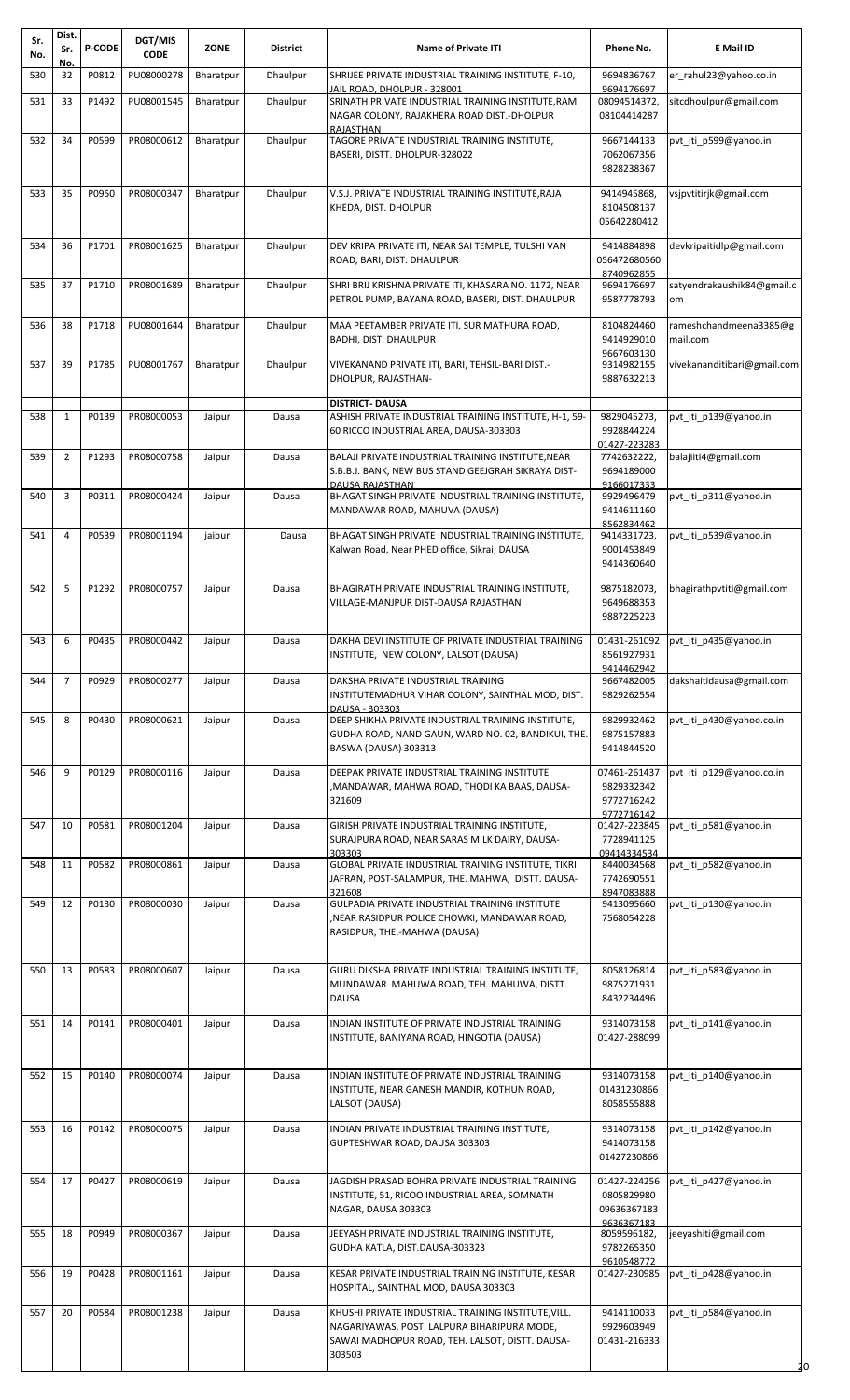| Sr.<br>No. | Dist.<br>Sr.    | <b>P-CODE</b> | DGT/MIS<br><b>CODE</b> | <b>ZONE</b> | District | <b>Name of Private ITI</b>                                                                                  | Phone No.                   | E Mail ID                               |
|------------|-----------------|---------------|------------------------|-------------|----------|-------------------------------------------------------------------------------------------------------------|-----------------------------|-----------------------------------------|
| 558        | No.<br>21       | P0426         | PR08000435             | Jaipur      | Dausa    | KRISHNA PRIVATE INDUSTRIAL TRAINING INSTITUTE,                                                              | 9352004366                  | pvt iti p426@yahoo.in                   |
|            |                 |               |                        |             |          | PRADHAN NAGAR, NEAR VEER SAVARKAR PUBLIC SCHOOL,<br>SOMNATH NAGAR, DAUSA 303303                             | 9828523412<br>9928261813    |                                         |
| 559        | 22              | P1296         | PR08000764             | Jaipur      | Dausa    | KRISHNA PRIVATE INDUSTRIAL TRAINING                                                                         | 7891510463<br>9414627285    | krishnaitilalsot@gmail.com              |
|            |                 |               |                        |             |          | INSTITUTE,AMBEDKAR NAGAR, SHYAMPURA ROAD,                                                                   | 9461622783                  |                                         |
|            |                 |               |                        |             |          | OPP.GOVT.COLLEGE CHANDSEN LALSOT, DIST-DAUSA<br>RAIASTHAN                                                   | 9549448576<br>9784610722    |                                         |
| 560        | 23              | P1297         | PU08000799             | Jaipur      | Dausa    | KRISHNA PRIVATE INDUSTRIAL TRAINING<br>INSTITUTE, BHANDARAJ ROAD, DIST.DAUSA RAJASTHAN                      | 9549448576,<br>9784610722   | krishnaprivateiti@rediffmail.c<br>om    |
|            |                 |               |                        |             |          |                                                                                                             |                             |                                         |
|            |                 |               |                        |             |          |                                                                                                             |                             |                                         |
| 561        | 24              | P0422         | PR08000614             | Jaipur      | Dausa    | KULDEEP PRIVATE INDUSTRIAL TRAINING INSTITUTE,                                                              | 8058899880                  | pvt iti p422@yahoo.in                   |
|            |                 |               |                        |             |          | GOVERDHAN PATEL KI DANI, SIRIAN (DAUSA)-303303                                                              | 9785088008                  |                                         |
| 562        | 25              | P0805         | PR08001317             | Jaipur      | Dausa    | LOTWARA PRIVATE INDUSTRIAL TRAINING INSTITUTE,3071<br>VILL.- LOTWARA,  TEHSIL.- BASWA, DIST. DAUSA - 303509 | 01420-215000<br>9414221360  | lotwaraiti@gmail.com                    |
|            |                 |               |                        |             |          |                                                                                                             | 9694302652                  |                                         |
| 563        | 26              | P1291         | PR08000746             | Jaipur      | Dausa    | MA SHERAWALI PRIVATE INDUSTRIAL TRAINING                                                                    | 08561001115,                | joshi30jun@gmail.com                    |
|            |                 |               |                        |             |          | INSTITUTE, DHANI-PANDITO KI KARNWAR, TEH.BASWA,<br>DIST.DAUSA PIN-303327 RAJASTHAN                          | 09785278040                 |                                         |
| 564        | 27              | P1486         | PU08000220             | Jaipur      | Dausa    | MAA BHAGWATI PRIVATE INDUSTRIAL TRAINING                                                                    | 9783228340,                 | maabhagawatiiti@gmail.com               |
|            |                 |               |                        |             |          | INSTITUTE,AYODHYA NAGAR, SAITHAL ROAD, DIST.-DAUSA<br>RAJASTHAN                                             | 8387064229<br>01427-218315  |                                         |
| 565        | 28              | P0143         | PR08000400             | Jaipur      | Dausa    | MAA PITAMBRA PRIVATE INDUSTRIAL TRAINING INSTITUTE,                                                         | 9983471957                  | pvt iti p143@yahoo.in                   |
|            |                 |               |                        |             |          | E-10A, SOMNATH CHORAHA, IN FRONT OF RAWAT HOTAL,                                                            | 9414322351                  |                                         |
| 566        | 29              | P0144         | PR08001063             | Jaipur      | Dausa    | DAUSA<br>MAHARSHI ANGIRA PRIVATE INDUSTRIAL TRAINING                                                        | 9782122037                  | pvt iti p144@yahoo.in                   |
|            |                 |               |                        |             |          | INSTITUTE, BEHIND GOD FACTORY, GUNIWALI DHANI,                                                              | 9414618724                  |                                         |
|            |                 |               |                        |             |          | DIST. DAUSA-303303                                                                                          | 9414747625                  |                                         |
| 567        | 30              | P1489         | PR08000257             | Jaipur      | Dausa    | MAHARSHI ANGIRA PRIVATE INDUSTRIAL TRAINING<br>INSTITUTE, VILL.-KHAN BHANKARI DIST.-DAUSA-333003            | 9414618724,<br>09414747625  | maharshiangirapvtiti@rediff<br>mail.com |
|            |                 |               |                        |             |          | RAJASTHAN                                                                                                   | 9828747873                  |                                         |
| 568        | 31              | P0132         | PR08000019             | Jaipur      | Dausa    | MAHATMA GANDHI PRIVATE INDUSTRIAL TRAINING<br>INSTITUTE, MANDAWAR ROAD, MAHWA, DAUSA -321608                | 9414248140<br>07461-284234  | pvt iti p132@yahoo.in                   |
| 569        | 32              | P0133         | PR08000022             | Jaipur      | Dausa    | MAHATMA GANDHI PRIVATE INDUSTRIAL TRAINING                                                                  | 9887803225<br>9314597605,   | pvt_iti_p133@yahoo.in                   |
|            |                 |               |                        |             |          | INSTITUTE, MANOJ AUTO MOBILE, JAIN ASYA, GANGAPUR                                                           | 9413264336                  |                                         |
|            |                 |               |                        |             |          | ROPAD, LALSOT (DAUSA)                                                                                       | 9413182618<br>9587169173    |                                         |
| 570        | 33 <sup>1</sup> | P0585         | PR08000863             | Jaipur      | Dausa    | MAHATMA GANDHI PRIVATE INDUSTRIAL TRAINING                                                                  |                             | 01420-225853 pvt_iti_p585@yahoo.in      |
|            |                 |               |                        |             |          | INSTITUTE, BADIYAL ROAD, BANDIKUI, DISTT. DAUSA                                                             | 01420-225850<br>9982740487  |                                         |
| 571        | 34              | P0586         | PR08000608             | Jaipur      | Dausa    | MEENAKSHI PRIVATE INDUSTRIAL TRAINING INSTITUTE,                                                            | 9413564656<br>9782518654    | pvt iti p586@yahoo.in                   |
|            |                 |               |                        |             |          | WARD NO.23, DEV NAGAR, BASWA ROAD, BANDIKUI,                                                                | 01420222613                 |                                         |
|            |                 |               |                        |             |          | DISTT. DAUSA-303313                                                                                         | 9667331854                  |                                         |
| 572        | 35              | P0432         | PR08000670             | Jaipur      | Dausa    | MITTAL PRIVATE INDUSTRIAL TRAINING INSTITUTE, NEAR<br>BUS STAND, MANDAWAR, THE. MAHUVA (DAUSA) 321609       | 9414224265<br>9414600945    | pvt iti p432@yahoo.in                   |
|            | 36              | P0587         | PR08000605             |             |          | NATIONAL INSTITUTE OF PRIVATE INDUSTRIAL TRAINING                                                           |                             |                                         |
| 573        |                 |               |                        | Jaipur      | Dausa    | INSTITUTE, LALSOT ROAD, NEAR GOVT. HOSPITAL, DAUSA-                                                         | 01472-220318<br>9414261759  | pvt_iti_p587@yahoo.in                   |
|            |                 |               |                        |             |          | 303303                                                                                                      | 9414261741<br>9928249405    |                                         |
|            |                 |               |                        |             |          |                                                                                                             | 9928249501                  |                                         |
| 574        | 37              | P0834         | PU08001318             | Jaipur      | Dausa    | NEW GRISH PRIVATE INDUSTRIAL TRAINING INSTITUTE,                                                            | 01427-204009                | ngitidausa@gmail.com                    |
|            |                 |               |                        |             |          | NEAR CIVIL LINE, NH-11, DISTT.-DAUSA - 303303                                                               | 9414772210<br>7728941125    |                                         |
| 575        | 38              | P0145         | PR08000908             | Jaipur      | Dausa    | NEW SORABH PRIVATE INDUSTRIAL TRAINING INSTITUTE,                                                           | 01420-203025                | pvt_iti_p145@yahoo.in                   |
|            |                 |               |                        |             |          | BALAJI MODE, VPO- PADLI, DISTT. DAUSA - 303509                                                              | 9828361936<br>9672978408    |                                         |
| 576        | 39              | P1488         | PR08000240             | Jaipur      | Dausa    | NEW YASHODA PRIVATE INDUSTRIAL TRAINING<br>INSTITUTE,INFRONT OF LIC OFFICE, KHAN BHANKRI ROAD,              | 09413331126,<br>09414254027 | pvt iti p1488@yahoo.in                  |
|            |                 |               |                        |             |          | COLLECTORATE CHORAHA, DIST-DAUSA RAJASTHAN-                                                                 |                             |                                         |
| 577        | 40              | P0429         | PR08001160             | Jaipur      | Dausa    | 303303<br>NISHANT PRIVATE INDUSTRIAL TRAINING INSTITUTE, NH-                                                | 9414205316                  | pvt iti p429@yahoo.in                   |
|            |                 |               |                        |             |          | 11, PADLI, SAMLETI, THE. MAHWA (DAUSA) 321608                                                               | 9460139425                  |                                         |
|            |                 |               |                        |             |          |                                                                                                             |                             |                                         |
| 578        | 41              | P0588         | PR08001188             | Jaipur      | Dausa    | NUTAN PRIVATE INDUSTRIAL TRAINING INSTITUTE,<br>GEEJGARH, TEH. SIKRAI, DAUSA-303508                         | 01420-246384<br>9414335502  | pvt_iti_p588@yahoo.in                   |
|            |                 |               |                        |             |          |                                                                                                             | 9414651415                  |                                         |
| 579        | 42              | P0146         | PR08000399             | Jaipur      | Dausa    | PUSHPAWATI PRIVATE INDUSTRIAL TRAINING INSTITUTE,                                                           | 9413330331                  | pvt_iti_p146@yahoo.in                   |
|            |                 |               |                        |             |          | JAIPURA, BANDIKUI (DAUSA)                                                                                   | 9414667111<br>9413219111    |                                         |
| 580        | 43              | P0825         | PU08000274             | Jaipur      | Dausa    | RAGHUKUL PRIVATE INDUSTRIAL TRAINING INSTITUTE,                                                             | 8058399880                  | dausa.rajneesh@gmail.com                |
|            |                 |               |                        |             |          | BEHIND GOVERNMENT HOSPITAL, RALAWATA ROAD, DISTT.                                                           |                             |                                         |
| 581        | 44              | P1290         | PR08000745             | Jaipur      | Dausa    | DAUSA - 303303<br>RAJ PRIVATE INDUSTRIAL TRAINING INSTITUTE, KHERLA                                         | 09983263149,                | rajitikherla@rediffmail.com             |
|            |                 |               |                        |             |          | BUJURG, TEH. MAHWA, TALCHIRI ROAD, DIST. DAUSA PIN-                                                         | 9772332910<br>07461287011   |                                         |
| 582        | 45              | P1294         | PR08000761             | Jaipur      | Dausa    | 322240 RAJASTHAN<br>RAJASTHALI PRIVATE INDUSTRIAL TRAINING                                                  | 9587672257,                 | rajasthaliitibki934@gmail.co            |
|            |                 |               |                        |             |          | INSTITUTE, WARD NO.1, ASHAPURA JODHPURIYA TEH-<br>BASWARA, DIST-DAUSA RAJASTHAN-303313                      | 9783696989                  | m                                       |
| 583        | 46              | P0589         | PR08000126             | Jaipur      | Dausa    | RAJASTHAN PRIVATE INDUSTRIAL TRAINING INSTITUTE,<br>PLOTNO. 21,22, 23 RIICO INDUSTRIAL AREA., SOMNATH       | 9982480765<br>01427-223960  | pvt_iti_p589@yahoo.in                   |
|            |                 |               |                        |             |          | <u>NAGAR. DAUSA-303303</u>                                                                                  | 9672978403                  |                                         |
| 584        | 47              | P1484         | PR08000183             | Jaipur      | Dausa    | RAJSTHALI PRIVATE INDUSTRIAL TRAINING INSTITUTE, DOL<br>KA BAS, BANDIKUI ROAD, DIST.DAUSA RAJASTHAN         | 01420-240850<br>9887585493  | rajasthaliitisikandra@gmail.c<br>om     |
|            |                 |               |                        |             |          |                                                                                                             |                             |                                         |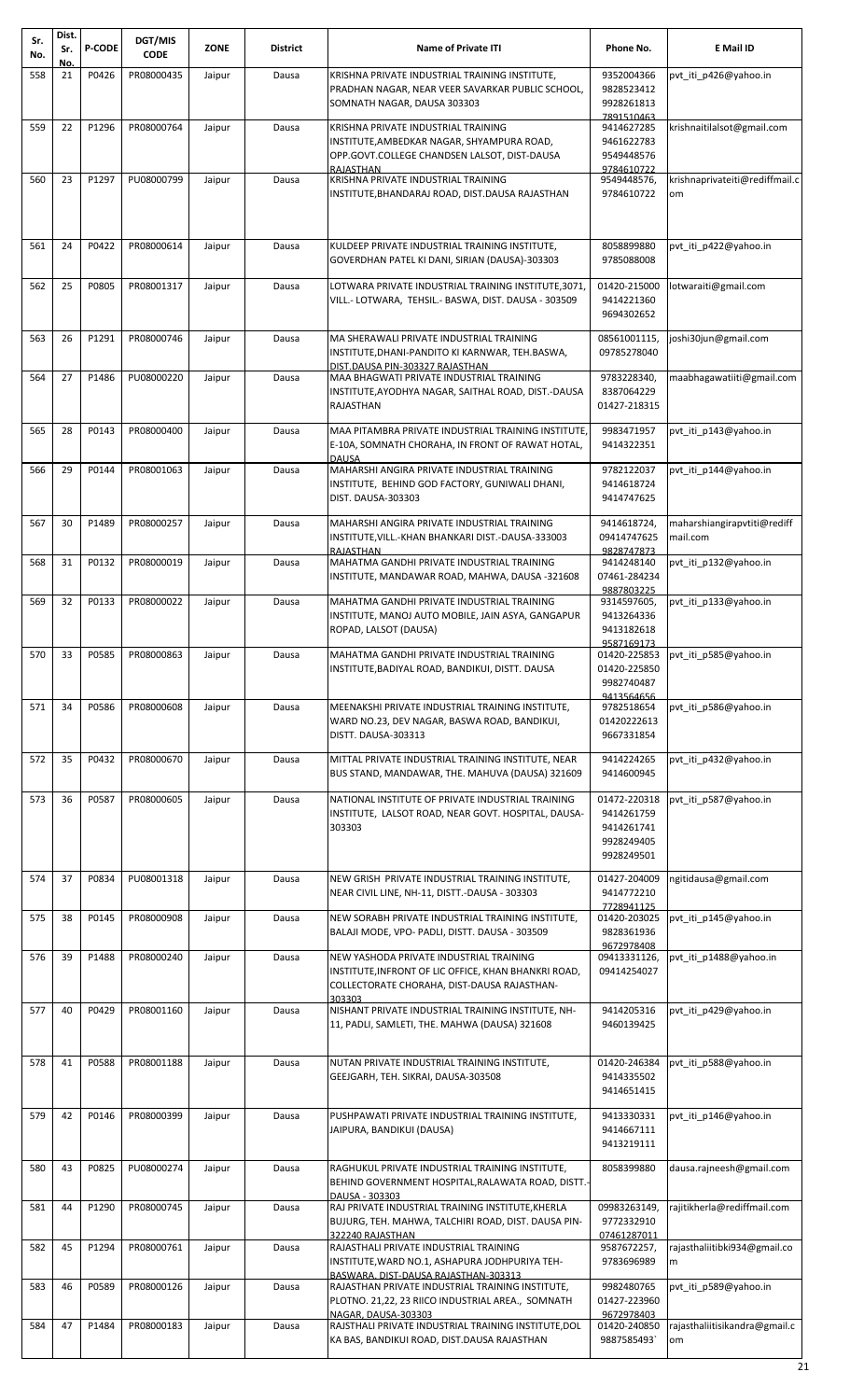| Sr.<br>No. | Dist.<br>Sr.<br>No. | P-CODE | DGT/MIS<br><b>CODE</b>  | <b>ZONE</b> | <b>District</b> | <b>Name of Private ITI</b>                                                                                                                                    | Phone No.                                                | E Mail ID                        |
|------------|---------------------|--------|-------------------------|-------------|-----------------|---------------------------------------------------------------------------------------------------------------------------------------------------------------|----------------------------------------------------------|----------------------------------|
| 585        | 48                  | P0590  | PR08001195              | Jaipur      | Dausa           | RAM SWAROOP AGARWAL PRIVATE INDUSTRIAL TRAINING<br>INSTITUTE, SINDHI CAMP SARAWALI (MANDAWAR), DISTT.<br>DAUSA-320169                                         | 9414821802<br>8104708464<br>07461261148<br>9414076148    | pvt_iti_p590@yahoo.in            |
| 586        | 49                  | P0591  | PR08000664              | Jaipur      | Dausa           | ROHIT PRIVATE INDUSTRIAL TRAINING INSTITUTE, NEAR<br>M.S. MOTORS, BHARATHPUR ROAD, MAHWA, DISTT.<br>DAUSA-321608                                              | 9982445566<br>9950869313                                 | rohititcmahwa@gmail.com          |
| 587        | 50                  | P0424  | PR08000149              | Jaipur      | Dausa           | ROYAL PRIVATE INDUSTRIAL TRAINING INSTITUTE, KOLANA,<br>TH. BASWA (DAUSA)-303313                                                                              | 8104442332<br>01420-225833<br>9887166588                 | pvt iti p424@yahoo.in            |
| 588        | 51                  | P1298  | PR08000802              | Jaipur      | Dausa           | S.K.D. PRIVATE INDUSTRIAL TRAINING<br>INSTITUTE, TEH.RAMGARH PACHWARA, DIST.DAUSA<br>RAJASTHAN-303510                                                         | 8290905298,<br>9799883205                                | collegekanchandevi@gmail.c<br>om |
| 589        | 52                  | P0421  | PR08000436              | Jaipur      | Dausa           | SWASTIK PRIVATE INDUSTRIAL TRAINING INSTITUTE, H-39,<br>RIICO INDUSTRIAL AREA, DAUSA DIST. DAUSA - 303303                                                     | 9414036475<br>01427-223289<br>9166636502                 | pvt iti p421@yahoo.in            |
| 590        | 53                  | P0438  | PR08000147              | Jaipur      | Dausa           | SHIV PRIVATE INDUSTRIAL TRAINING INSTITUTE, KALKAKRA,<br>LALSOT (DAUSA)                                                                                       | 9829102253<br>9929819837                                 | pvt iti p438@yahoo.in            |
| 591        | 54                  | P0420  | PR08000463              | Jaipur      | Dausa           | SHIV PRIVATE INDUSTRIAL TRAINING INSTITUTE, NEART<br>MAHILA HOSTEL, BALAJI (DAUSA) 321610                                                                     | 01431-261745<br>8058399880<br>9636367183                 | pvt iti p420@yahoo.in            |
| 592        | 55                  | P1485  | PR08000216              | Jaipur      | Dausa           | SHREE GOPAL PRIVATE INDUSTRIAL TRAINING<br>INSTITUTE, BAD BISHNPURA, BASWA RAOD, BANDIKUI,<br>DIST.-DAUSA RAJASTHAN                                           | 98299932462<br>9772992400                                | shreegopaliti@gmail.com          |
| 593        | 56                  | P1487  | PU08000222              | Jaipur      | Dausa           | SHREE JAGDISH BOHRA PRIVATE INDUSTRIAL TRAINING<br>INSTITUTE, GANGA VIHAR COLONY, DIST.DAUSA<br><b>RAJASTHAN</b>                                              | 08285947582,<br>09636367183<br>8058299880                | sjbiti32@gmail.com               |
| 594        | 57                  | P0149  | PR08000394              | Jaipur      | Dausa           | SHREE KRISHNA PRIVATE INDUSTRIAL TRAINING INSTITUTE,<br>NH-11 MODAWALE BALAJI ROAD, NEAR SETHAL CHORAHA,<br>DAUSA-303303                                      | 9460757521<br>9694771275                                 | pvt iti p149@yahoo.in            |
| 595        | 58                  | P1116  | PR08000711              | Jaipur      | Dausa           | SHREE VINAYAK PRIVATE INDUSTRIAL TRAINING<br>INSTITUTE, PLOT NO.49, JOSHI COLONY GANESHPURA<br>ROAD, DIST. DAUSA, RAJASTHAN-303303                            | 9784242567,<br>9414820281<br>01427-224786<br>8741042517  | svitidausa@rediffmail.com        |
| 596        | 59                  | P0434  | PR08000602              | Jaipur      | Dausa           | SHREE VISHVAKARMA PRIVATE INDUSTRIAL TRAINING<br>INSTITUTE, PLOT NO. 21-22, KHASRA NO. 690, NEAR<br>PERSHURAM DHARAMSHALA, CHITRAKUT COLONY, DAUSA-<br>303303 | 9887851795                                               | pvt iti p434@yahoo.in            |
|            |                     |        | 597 60 P0889 PU08000275 | Jaipur      | Dausa           | SHRI SAI PRIVATE INDUSTRIAL TRAINING INSTITUTE, B-3<br>SOMNATH NAGAR, AGRA ROAD, DIST .DAUSA - 303303                                                         | 9461259616<br>8952001405<br>01427-224984<br>01427-223232 | saiiti08@gmail.com               |
| 598        | 61                  | P0135  | PR08000008              | Jaipur      | Dausa           | SHRI AGRESEN PRIVATE INDUSTRIAL TRAINING INSTITUTE,<br>SETHAL CHORAHA, BYPASS, DAUSA                                                                          | 8058399880                                               | pvt iti p135@yahoo.in            |
| 599        | 62                  | P1299  | PR08000159              | Jaipur      | Dausa           | SHRI GANDHI PRIVATE INDUSTRIAL TRAINING<br>INSTITUTE,V/P BADIYALKALAN, TEH.-BASWA, DIST.-DAUSA<br>RAJASTHAN                                                   | 966774739<br>,9414832444<br>9001864442                   | shrigandhipvtiti@gmail.com       |
| 600        | 63                  | P0148  | PR08001096              | Jaipur      | Dausa           | SHRI GIRIRAJ PRIVATE INDUSTRIAL TRAINING INSTITUTE,<br>BASADA BHRAMANAN, BIWAI ROAD, BANDIKUI, DIST.-<br>DAUSA(RAJ) -303313                                   | 9414076830<br>9587883003<br>9414359437                   | pvt_iti_p148@yahoo.in            |
| 601        | 64                  | P0994  | PR08000374              | Jaipur      | Dausa           | SHRI KEDARNATH PRIVATE INDUSTRIAL TRAINING<br>INSTITUTE, NEAR CIRCUIT HOUSE NEW HOUSING BOARD<br>COLONY. KHAN BHANKARI ROAD. DIST. DAUSA                      | 9461259616,<br>8952001405<br>01427223232                 | kedarnathiti@gmail.com           |
| 602        | 65                  | P0137  | PR08000038              | Jaipur      | Dausa           | SHRI KRISHNA PRIVATE INDUSTRIAL TRAINING INSTITUTE,<br>BADIYAL ROAD, GYARSI WALO KA BAAS, BANDIKUI (DAUSA)-<br>303313                                         | 01420-222012<br>9414338716<br>9694771275                 | pvt iti p137@yahoo.in            |
| 603        | 66                  | P0737  | PR08000858              | Jaipur      | Dausa           | SHRI MOHAN PRIVATE INDUSTRIAL TRAINING INSTITUTE,<br>DAUSA-303303                                                                                             | 01427-223980<br>9829455333                               | pvt iti p737@yahoo.in            |
| 604        | 67                  | P0423  | PR08000909              | Jaipur      | Dausa           | SHRI SHYAM PRIVATE INDUSTRIAL TRAINING INSTITUTE,<br>BASWA ROAD, BANDIKUI (DAUSA) 303303                                                                      | 9414144009<br>9414335014<br>9460638286<br>9252238636     | pvt iti p423@yahoo.in            |
| 605        | 68                  | P0592  | PR08000707              | Jaipur      | Dausa           | SHRI SHYAM PRIVATE INDUSTRIAL TRAINING INSTITUTE.,<br>TEEKRI JAFRANM, N.H.11, AGRA ROAD, MAHWA, DISTT.<br><b>DAUSA</b>                                        | 9414280394<br>9887133456                                 | pvt_iti_p592@yahoo.in            |
| 606        | 69                  | P0593  | PR08001180              | Jaipur      | Dausa           | SHRI VINAYAK PRIVATE INDUSTRIAL TRAINING INSTITUTE,<br>DHOLI GUMTI KE PASS, GULLANA ROAD, BANDIKUI, TALUK<br>BASWA, DISTT. DAUSA-303313                       | 9414338716<br>9460757521<br>7219922305                   | pvt iti p593@yahoo.in            |
| 607        | 70                  | P0425  | PR08000437              | Jaipur      | Dausa           | SMT. GANGA DEVI PRIVATE INDUSTRIAL TRAINING<br>INSTITUTE, BASWA (DAUSA)                                                                                       | 9413587528<br>01420-231980<br>9785055074                 | pvt iti p425@yahoo.in            |
| 608        | 71                  | P0743  | PR08000877              | Jaipur      | Dausa           | SORABH PRIVATE INDUSTRIAL TRAINING INSTITUTE,<br>INFRONT OF GOVARDHAN TEMPLE, AGRA ROAD, KHEDLI,<br>DAUSA-303303                                              | 01427-223960<br>9667951165<br>9672978405<br>9672978405   | pvt iti p743@yahoo.in            |
| 609        | 72                  | P0433  | PR08001146              | Jaipur      | Dausa           | SW. SHRI MOOLCHAND MEENA PRIVATE INDUSTRIAL<br>TRAINING INSTITUTE, LALSOT (DAUSA) 303503                                                                      | 01431-261726<br>8003621500<br>9414035611                 | pvt iti p433@yahoo.in            |
| 610        | 73                  | P0739  | PR08000875              | Jaipur      | Dausa           | SWAMI VIVAKANAND PVT. ITI, BEHINS SONALIKA TRACTOR<br>SHOW ROOM, JOSHI KI KOTHI, LALSOT ROAD, DAUSA, DIST-<br>DAUSA, PIN-303303, RAJASTHAN                    | 09782921801<br>09414389347<br>09782921801<br>09414389347 | pvt_iti_p739@yahoo.in            |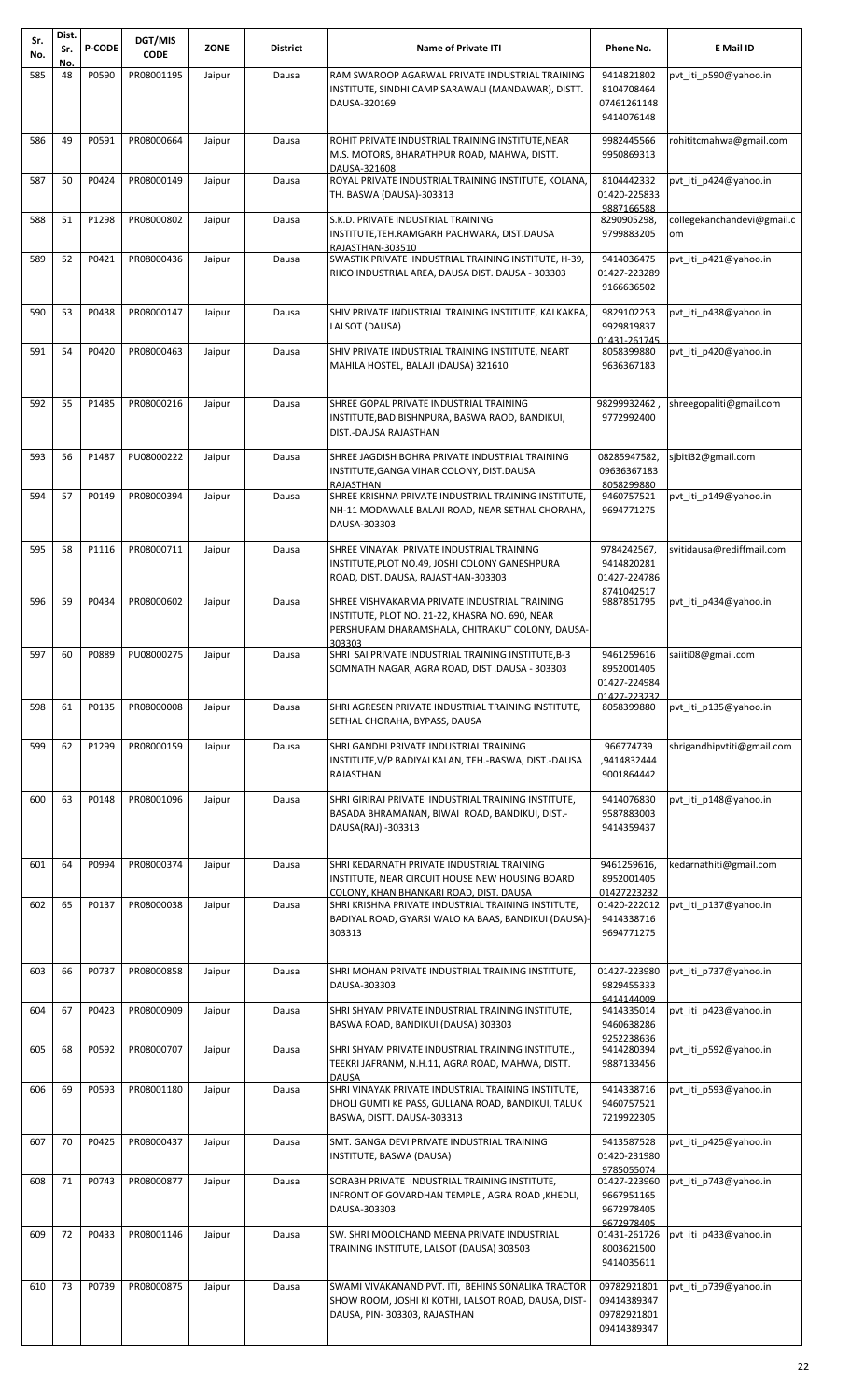| Sr.<br>No. | Dist.<br>Sr.<br>No. | P-CODE | DGT/MIS<br><b>CODE</b> | <b>ZONE</b> | <b>District</b> | <b>Name of Private ITI</b>                                                                                             | Phone No.                                                          | E Mail ID                            |
|------------|---------------------|--------|------------------------|-------------|-----------------|------------------------------------------------------------------------------------------------------------------------|--------------------------------------------------------------------|--------------------------------------|
| 611        | 74                  | P0594  | PR08000606             | Jaipur      | Dausa           | VIJAY PRIVATE INDUSTRIAL TRAINING INSTITUTE, NEAR                                                                      | 01420-228491                                                       | pvt iti p594@yahoo.in                |
|            |                     |        |                        |             |                 | S.B.B.J. BANK, BANDIKUI ROAD, SIKANDRA, DISTT. DAUSA-<br>303326                                                        | 9414236420<br>9782004163                                           |                                      |
| 612        | 75                  | P0431  | PR08000461             | Jaipur      | Dausa           | VIJAY PRIVATE INDUSTRIAL TRAINING INSTITUTE, WARD<br>NO. 12, MAHARANA PRATAP COLONY, BANDIKUI (DAUSA)                  | 9887956277<br>01420-225913<br>9414236420<br>9782004163             | pvt iti p431@yahoo.in                |
| 613        | 76                  | P1295  | PR08000762             | Jaipur      | Dausa           | VINAYAK PRIVATE INDUSTRIAL TRAINING INSTITUTE, GRAM-<br>TIKARI JAFRAN, MAHWA, DIST-DAUSA RAJASTHAN                     | 9982445566,<br>9694235513                                          | vinayakpvtititikri@gmail.com         |
| 614        | 77                  | P0852  | PR08000276             | Jaipur      | Dausa           | VINITA PRIVATE INDUSTRIAL TRAINING INSTITUTE, KALYA<br>DHANI, LAL SOT, THE. LALSOT, DIST. DAUSA - 303503               | 9829102253<br>01431-261745                                         | vanitaitc@gmail.com                  |
| 615        | 78                  | P0437  | PR08000459             | Jaipur      | Dausa           | VIVEKANAND PRIVATE INDUSTRIAL TRAINING INSTITUTE,<br>6/141, VIVEKANAND COLONY, PANCHYAT SAMITTEE ROAD,<br><b>DAUSA</b> | 01427-220400<br>9414040063<br>9460139009                           | pvt_iti_p437@yahoo.in                |
| 616        | 79                  | P0138  | PR08000037             | Jaipur      | Dausa           | YASHODA PRIVATE INDUSTRIAL TRAINING INSTITUTE,<br>NAANGAL, RAJAVATAAN (DAUSA)-303506                                   | 9413331126,<br>9829832657<br>09414254027                           | pvt iti p138@yahoo.in                |
| 617        | 80                  | P0150  | PR08000076             | Jaipur      | Dausa           | YASHODA PRIVATE INDUSTRIAL TRAINING INSTITUTE,<br>NANGAL BAIRSI ROAD, DAUSA - 303303                                   | 9413331126,<br>9829832657                                          | pvt_iti_p150@yahoo.in                |
| 618        | 81                  | P1613  | PR08001665             | Jaipur      | Dausa           | S.R. MAHANA PRIVATE ITI, AT. VILLAGE LOTWARA, TEHSIL<br>BASWA, DIST. DAUSA                                             | 9929572158<br>9166924168                                           | rameshchandmahana8@gmai<br>I.com     |
| 619        | 82                  | P1617  | PR08001672             | Jaipur      | Dausa           | SARVODAYI PRIVATE ITI, GOVERDAN VATIKA, AGRA ROAD,                                                                     | 9460068309                                                         | sarvodayaiiti@rediffmail.com         |
| 620        | 83                  | P1625  | PU08001637             | Jaipur      | Dausa           | DIST. DAUSA<br>JAI KALYANI PRIVATE ITI, BEHIND HOTEL RATANPRABHA<br>KESHAV NAGAR, AGRA ROAD, DIST. DAUSA               | 9461165493<br>01427-230866<br>8058555888                           | icn0787@gmail.com                    |
| 621        | 84                  | P1650  |                        | Jaipur      | Dausa           | ASHISH PRIVATE ITI, KHEDA KURD, NEAR JOSHI KOTHI, DIST.<br><b>DAUSA</b>                                                | 9829045273<br>9929412212                                           | pvt_iti_p655@yahoo.in                |
| 622        | 85                  | P1656  | PR08001694             | Jaipur      | Dausa           | SHYAM PRIVATE ITI, DEHLAL TEHSIL LALSOT, DIST. DAUSA                                                                   | 8890209999<br>9829053038                                           | shyamiti9@gmail.com                  |
| 623        | 86                  | P1662  | PU08001670             | Jaipur      | Dausa           | SARSWATI PRIVATE ITI, BHANKARI ROAD, DIST. DAUSA                                                                       | 9414035456<br>9829367136                                           | saraswatipvtitidsa@gmail.co<br>m     |
| 624        | 87                  | P1684  | PU08001663             | Jaipur      | Dausa           | RUKMANI DEVI PRIVATE ITI, JAIPUR AGRA BY PASS ROAD,<br>DIST. DAUSA                                                     | 9414019548<br>9887388954                                           | rdischool@gmail.com                  |
| 625        | 88                  | P1695  | PU08001649             | Jaipur      | Dausa           | MD PRIVATE ITI, TIKHRIA, SIKRAY, DIST. DAUSA                                                                           | 08058000932                                                        | 09799281524   md.pvtiti.01@gmail.com |
| 626        | 89                  | P1712  | PU08001695             | Jaipur      | Dausa           | SIDHI VINAYAK PRIVATE ITI, J 65/1, J 66/1, GOVIND NAGAR,<br>DIST. DAUSA                                                | 9414338716<br>9460757521                                           | siddhivinayakiti@rediffmail.c<br>om  |
| 627        | 90                  | P1738  | PR08001738             | Jaipur      | Dausa           | UTTHAN FIRE AND SAFETY PRIVATE ITI NEAR GREEN CITY,<br>SINGWADA ROAD, LALSOT BYPASS, DAUSA, RAJASTHAN -<br>303303      | 9694082161<br>8104359191                                           | ufspytiti@gmail.com                  |
| 628        | 91                  | P1746  | PR08001746             | Jaipur      | Dausa           | NEW RAJASTHAN PRIVATE ITI DAUSA VILLAGE-<br>BAHARAWANDA, TEHSIL-SIKRAI, DISTRICT-<br>DAUSA.RAJASTHAN                   | 9413460526<br>9672978403                                           | ndausa0@gmail.com                    |
| 629        | 92                  | P1757  | PR08001793             | Jaipur      | Dausa           | JAI MINESH PVT. ITI VILL. SYAMPURA KALAN, THE. LALSOT<br>DIST. DAUSA                                                   | 9414228071<br>9950553542                                           | mrbaiplawat3@gmail.com               |
| 630        | 93                  | P1771  | PR08001807             | Jaipur      | Dausa           | VANSH PVT. ITI, ADD- VILL SIKRAI, THE- SIKRAI, DIST.<br><b>DAUSA</b>                                                   | 9413220083<br>9928579869                                           | vanshprivateiti@gmail.com            |
| 631        | 94                  | P1788  | PR08001816             | Jaipur      | Dausa           | RAJASTHALI PVT. ITI BAIRWANDA, SIKRAI, DAUSA,<br>RAJASTHAN-303501                                                      |                                                                    | praveengoswami7@gmail.co<br>m        |
| 632        | 95                  | P1807  | PR08001787             | Jaipur      | Dausa           | BHUMIKA PRIVATE ITI, THODI KA BASS, ALWAR ROAD,<br>MANDAWAR, MAHWA, DAUSA                                              | 7461260023<br>9772716242                                           | bhumikapvtitimandawar@gm<br>ail.com  |
| 633        | 96                  | P1812  | PU08001759             | Jaipur      | Dausa           | NEW VANSH PRIVATE ITI, LALSOT BY PASS, DAUSA DIST.<br>DAUSA-303303                                                     | 8505003725<br>9413220082<br>9928579869                             | newvanshpvtiti@gmail.com             |
| 634        | 97                  | P1822  |                        | Jaipur      | Dausa           | NEW MAA BHAGWATI PRIVATE ITI, AYODHYA NAGAR,<br>DAUSA-303303                                                           | 9079481749<br>9711385996                                           | newmbiti@gmail.com                   |
| 635        | 98                  | P1823  |                        | Jaipur      | Dausa           | NEW MAA SARASWATI PRIVATE ITI, KOSHIK SCHOOL KE<br>PASS, DAUSA                                                         | 9887177707<br>9414670077                                           | newmaasarswatiiti54@gmail.<br>com    |
| 636        | 99                  | P1824  |                        | Jaipur      | Dausa           | KANISHK PRIVATE ITI, BANDIKUI, TEHSIL BASWA, DIST.<br><b>DAUSA</b>                                                     | 9887955830<br>7073266385                                           | kanishakiti@rediffmail.com           |
| 637        | 100                 | P1826  |                        | Jaipur      | Dausa           | SANKALP PRIVATE ITI, BANDHIKUI ROAD, SIKANDRA,<br>SIKRAY, DAUSA                                                        | 01420-240850<br>9587672257                                         | sankalpiti2015@gmail.com             |
| 638        | 101                 | P1827  |                        | Jaipur      | Dausa           | NEW MAHATMA GANDHI PRIVATE ITI, JAMAT BYPASS<br>ROAD, BEHIND NEW ANAJ MANDI, LALSOT, DIST. DAUSA                       | 9414488275                                                         | mgitilalsot@gmail.com                |
|            |                     |        | PR08001214             |             |                 | <b>DISTRICT- DUNGARPUR</b>                                                                                             |                                                                    |                                      |
| 639        | $\mathbf{1}$        | P0600  |                        | Udaipur     | Dungarpur       | PYAR CHAND NAGDA PRIVATE INDUSTRIAL TRAINING<br>INSTITUTE NARSHINGPURE SAMAJ KA NOHRAM, GHANTI,<br>DUNGARPUR-341001    | 02964-220909<br>8387062299                                         | pvt iti p600@yahoo.in                |
| 640        | $\overline{2}$      | P1663  | PU08001642             | Udaipur     | Dungarpur       | MAA ASAPURA PRIVATE ITI, VICHIWARA, TEHSIL<br>VICHIWARA, DIST. DUNGARPUR                                               | 9351535590<br>9929603931                                           | maashapuraiti@gmail.com              |
| 641        | 3                   | P1726  | PU08001778             | Udaipur     | Dungarpur       | KAMAKHYA PRIVATE ITI, SAGWARA, DUNGARPUR - 314025                                                                      | 9799300278                                                         | itikamakhya@gmail.com                |
| 642        | 4                   | P1828  |                        | Udaipur     | Dungarpur       | YASH PRIVATE ITI, KHASRA NO. 3792, VPO DHAMBOLA,<br>SIMALWARA ROAD, TEHSIL SIMALWARA, DUNGARPUR                        | 9950604772<br>7230091001<br>7230091002<br>9413947068<br>9468697662 | vashpvtiti@rediffmail.com            |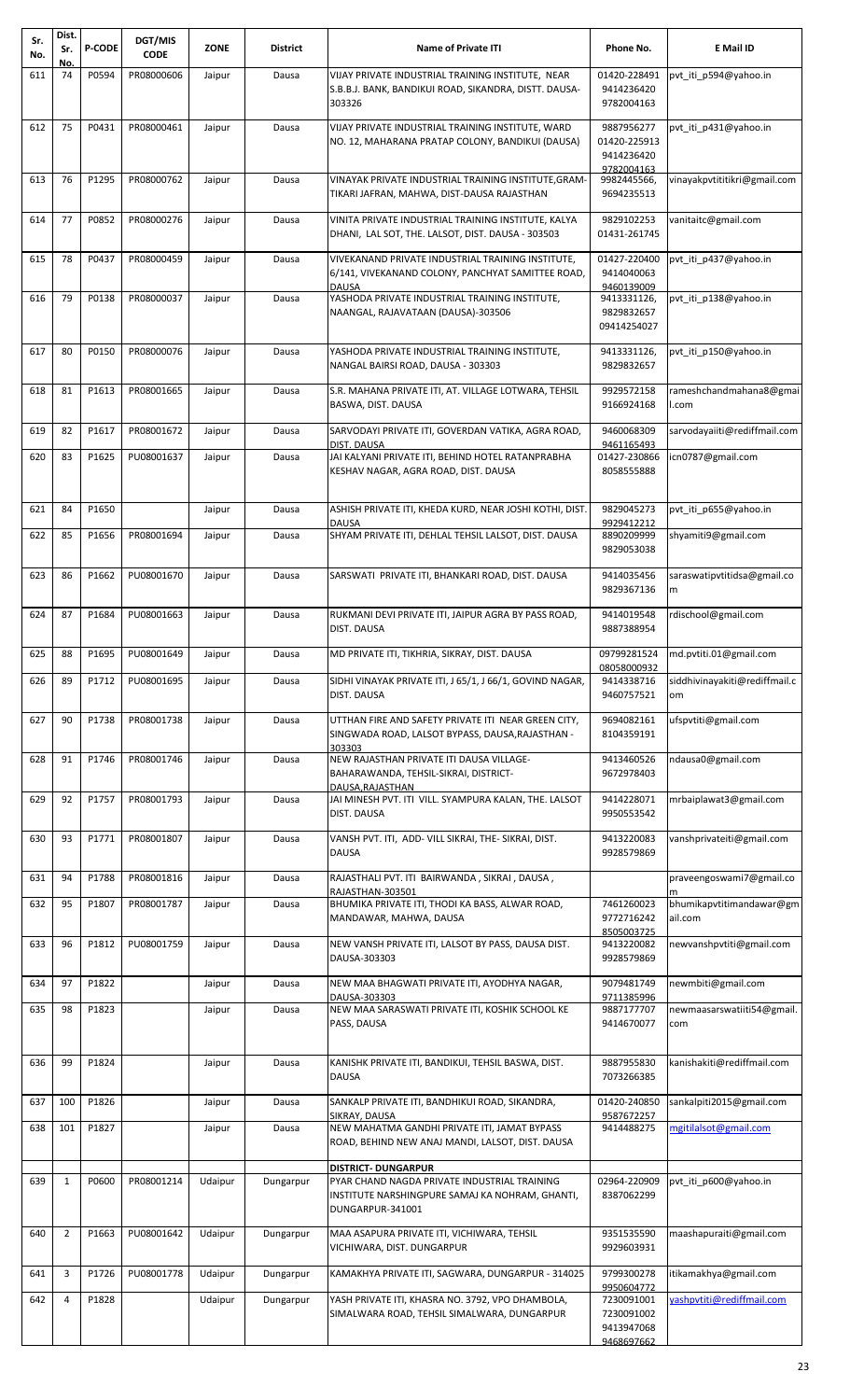| Sr.<br>No. | Dist.<br>Sr.<br>No. | <b>P-CODE</b> | DGT/MIS<br><b>CODE</b> | <b>ZONE</b>    | District    | <b>Name of Private ITI</b>                                                                                                                                  | Phone No.                                 | E Mail ID                            |
|------------|---------------------|---------------|------------------------|----------------|-------------|-------------------------------------------------------------------------------------------------------------------------------------------------------------|-------------------------------------------|--------------------------------------|
| 643        | 5                   | P1829         |                        | Udaipur        | Dungarpur   | GURUKRIPA PRIVATE ITI, RATI KA FALA, OPP. GSS POWER<br>HOUSE, V/P - PEETH, TEHSIL SIMALWARA, DIST.                                                          | 9610587077<br>9587433001                  | gurukripaiti@rediffmail.com          |
|            |                     |               |                        |                |             | <b>DUNGARPUR</b>                                                                                                                                            |                                           |                                      |
| 644        | $\mathbf{1}$        | P0601         | PR08001179             | Bikaner        | Hanumangarh | <b>DISTRICT- HANUMANGARH</b><br>A.R.M. PRIVATE INDUSTRIAL TRAINING INSTITUTE,                                                                               | 01499-251372                              | pvt iti p601@yahoo.in                |
|            |                     |               |                        |                |             | SANGARIA, DISTT. HANUMANGARH-335063                                                                                                                         | 09414481672<br>8432389576                 |                                      |
| 645        | $\overline{2}$      | P1123         | PR08000565             | <b>Bikaner</b> | Hanumangarh | ADARSH PRIVATE INDUSTRIAL TRAINING<br>INSTITUTE, VPO.RAMGARH, TEHSIL NOHAR,                                                                                 | 9983886381,<br>9024222234                 | anilswami09@outlook.com              |
| 646        | 3                   | P1495         | PR08000207             | Bikaner        | Hanumangarh | DIST.HANUMANGARH RAJASTHAN<br><b>B.R. CHAUDHARY PRIVATE INDUSTRIAL TRAINING</b>                                                                             | 9414094017,                               | brcpgcollege@gmail.com               |
|            |                     |               |                        |                |             | INSTITUTE, KILLA NO.21 & 21, STONE NO.-33/244, CHACK-<br>19, JRK PAKKA BHADVA GOLUWALA DIST.-HANUMANGARH<br>RAJASTHAN                                       | 982905132                                 |                                      |
| 647        | 4                   | P1304         | PR08000162             | <b>Bikaner</b> | Hanumangarh | BHADU PRIVATE INDUSTRIAL TRAINING INSTITUTE, WARD<br>NO.19, PILI BANGA DIST.-HANUMANGARH RAJASTHAN                                                          | 9829580622,<br>9782672042<br>01508233555  | bhadupvtiti@gmail.com                |
| 648        | 5                   | P1305         | PR08000178             | <b>Bikaner</b> | Hanumangarh | BHARGAVA PRIVATE INDUSTRIAL TRAINING INSTITUTE, 10<br>HMH, NEAR NANDRAM DHANI, TIBBI ROAD EXTN., DIST.-<br>HANUMANGARH RAJASTHAN                            | 9828647088,<br>9928375317<br>01552230831  | bhargavaitihanumangarh@g<br>mail.com |
| 649        | 6                   | P0153         | PR08001034             | <b>Bikaner</b> | Hanumangarh | BHATNER PRIVATE INDUSTRIAL TRAINING INSTITUTE, NEAR<br>SAHAKARI HOSPITAL, HANUMANGARH TOWN - 335513                                                         | 01552-230011<br>9251441600<br>9251001600  | pvt iti p153@yahoo.in                |
| 650        | $\overline{7}$      | P0780         | PR08001263             | <b>Bikaner</b> | Hanumangarh | CH. G. R DHAKA PRIVATE INDUSTRIAL TRAINING INSTITUTE.<br>CHAK 14HMH, MEGA HIGH WAY, EXTENTION GURUSAR<br>ROAD, KOHLA, DISTT. HANUMANGARH-335513             | 8107717126<br>8875417911<br>01552-230248  | pvt iti p780@yahoo.in                |
| 651        | 8                   | P0778         | PR08001282             | Bikaner        | Hanumangarh | CH. PARAMA RAM GODARA PRIVATE INDUSTRIAL                                                                                                                    | 09314137302<br>01555-226121               | pvt_iti_p778@yahoo.in                |
|            |                     |               |                        |                |             | TRAINING INSTITUTE, NEAR RADHA SWAMI SATSANG<br>BHAWAN, BHADRAROAD, NOHAR, DISTT. HANUMANGARH-<br>335523                                                    | 9460320717                                |                                      |
| 652        | 9                   | P0313         | PR08000426             | <b>Bikaner</b> | Hanumangarh | CHOUDHARY PRIVATE INDUSTRIAL TRAINING INSTITUTE,<br>NOHAR ROAD, RAWATSAR, PANCHYAT SAMITTEE NOHAR                                                           | 9414510321<br>9214112340                  | pvt iti p313@yahoo.in                |
| 653        | 10                  | P1302         | PR08000789             | <b>Bikaner</b> | Hanumangarh | (HANUMANGARH)-335524<br>CHOUDHARY ROOP RAM PRIVATE INDUSTRIAL TRAINING<br>INSTITUTE, RAWATSAR, DIST.HANUMANGARH RAJASTHAN                                   | 9782101515<br>9828966847,<br>01537207789  | choudharyroopramiti@gmail.<br>com    |
| 654        | 11                  | P0154         | PR08001036             | <b>Bikaner</b> | Hanumangarh | E-GYAN CENTRE PRIVATE ITI, NEAR ASHISH CINEMA, TOWN<br>ROAD, DIST. HANUMANGARH-335512                                                                       | 01537208019<br>01552-268982<br>9414025982 | hiteshsharma.hmh@gmail.co<br>m       |
| 655        | 12                  | P0602         | PR08000705             | <b>Bikaner</b> | Hanumangarh | GEETA JYOTI PRIVATE INDUSTRIAL TRAINING INSTITUTE,                                                                                                          | 9460688494,                               | pvt iti p602@yahoo.in                |
|            |                     |               |                        |                |             | KENCHIYA P.O. KHOTHAWALI, TEH. PELIBANGAN, DISTT.<br>HANUMANGARH-335802                                                                                     | 9413430414<br>01508-270414                |                                      |
| 656        | 13                  | P1122         | PR08000517             | <b>Bikaner</b> | Hanumangarh | HANUMAN GARH BRC PRIVATE INDUSTRIAL TRAINING<br>INSTITUTE, PLOT NO.2, OPP. RAILWAY STATION ROAD, NEW<br>DHAN MANDI. DIST.HANUMANGARH                        | 9414094017,<br>9460835717                 | hbrciti@gmail.com                    |
| 657        | 14                  | P0155         | PR08000058             | Bikaner        | Hanumangarh | KALPANA CHAWLA MEMORIAL PRIVATE INDUSTRIAL<br>TRAINING INSTITUTE, BHADRA (HANUMANGARH)-335501                                                               | 01504-224502<br>9414635530<br>8003265564  | pvt iti p155@yahoo.in                |
| 658        | 15                  | P0779         | PR08001278             | <b>Bikaner</b> | Hanumangarh | KALPANA PRIVATE INDUSTRIAL TRAININGINSTITUTE, VPO-<br>CHANNIBARI, TEHSILBHADRA, DISST-HANUMANGARH-<br>335511                                                | 9782689192,<br>9828364649<br>01504286002  | pvt iti p779@yahoo.in                |
| 659        | 16                  | P0495         | PR08000912             | <b>Bikaner</b> | Hanumangarh | KASHAV VIDHYAPEETH INDUSTRIAL TRAINING CENTER,                                                                                                              |                                           | pvt_iti_p495@yahoo.in                |
|            |                     |               |                        |                |             | SHREE GANGANAGAR ROAD, PILI BANGA<br>(HANUMANGARH)                                                                                                          | 7597379555<br>01508-235255<br>9460027555  |                                      |
| 660        | 17                  | P0603         | PR08001191             | <b>Bikaner</b> | Hanumangarh | KESHAV PVT. ITI, WARD NO. 23, PILIBANGA, DIST-<br>HANUMANGARH, PIN-335803, RAJASTHAN                                                                        | 01508-235821<br>9460027555<br>9414241794  | pvt iti p603@yahoo.in                |
|            |                     |               |                        |                |             |                                                                                                                                                             |                                           |                                      |
| 661        | 18                  | P1496         | PR08001351             | <b>Bikaner</b> | Hanumangarh | LAKSHAY PRIVATE INDUSTRIAL TRAINING INSTITUTE, NEAR                                                                                                         | 8560040707,                               | lakshayp284@gmail.com                |
|            |                     |               |                        |                |             | POLICE STATION, OLD HARYALI BAZAR, TEH.-GOLUWALA,<br>DIST.-HANUMANGARH PIN-335802 RAJASTHAN                                                                 | 9460859251                                |                                      |
| 662        | 19                  | P1124         | PR08000579             | <b>Bikaner</b> | Hanumangarh | LB MEMORIAL PRIVATE INDUSTRIAL TRAINING<br>INSTITUTE, NOHAR ROAD, PALLU, DIST, HANUMANGARH<br>RAJASTHAN                                                     | 941498917,<br>9660911118                  | lbmemorialiti@gmail.com              |
| 663        | 20                  | P0496         | PR08000854             | Bikaner        | Hanumangarh | MAHARAJA AGRESEN PRIVATE INDUSTRIAL TRAINING<br>INSTITUTE, PLOT NO. 21, NEAR SHAKTI ENTERPRISES<br>SIKRORI. BHADRA (HANUMANGARH)                            | 8432447455,<br>01504222213                | pvt iti p496@yahoo.com               |
| 664        | 21                  | P0497         | PR08001111             | <b>Bikaner</b> | Hanumangarh | MATA KITAB KAUR PRIVATE INDUSTRIAL TRAINING<br>INSTITUTE, 14 SSW, KOHLA, MEGA HIGH WAY, NEAR TOLL<br>PLAZA, DISTT. HANUMANGARH - 335512                     | 9414081898<br>01552-268252                | pvt iti p497@yahoo.in                |
| 665        | 22                  | P0156         | PR08000059             | <b>Bikaner</b> | Hanumangarh | MATA SANTOSH DEVI PRIVATE INDUSTRIAL TRAINING<br>INSTITUTE, 117-118, KHOSA COLONY CHANDIGARH,<br>HOSPITAL ROAD, NEAR BUS STAND, DIST. HANUMANGARH           | 01552-244332<br>9414510188<br>9413934161  | pvt_iti_p156@yahoo.in                |
| 666        | 23                  | P0314         | PR08001109             | <b>Bikaner</b> | Hanumangarh | JU.-335512<br>MOHANLAL SOHEWAL SMIRINDUSTRIAL TRAINING<br>INSTITUTEPRIVATE INDUSTRIAL TRAINING INSTITUTE, 4<br>BKK, RAWATSAR ROAD, TEH. NOHAR (HANUMANGARH) | 01555-227253<br>9829968681<br>9414511370  | pvt iti p314@yahoo.in                |
| 667        | 24                  | P0499         | PR08001103             | <b>Bikaner</b> | Hanumangarh | NOHAR PRIVATE INDUSTRIAL TRAINING INSTITUTE, G-53,                                                                                                          | 9351730541                                | sagnohar@gmail.com                   |
|            |                     |               |                        |                |             | RIICO AREA, NOHAR (HANUMANGARH) -335523                                                                                                                     | 9461555497<br>09928305011                 |                                      |
| 668        | 25                  | P1019         | PR08000490             | Bikaner        | Hanumangarh | NOHAR PRIVATE INDUSTRIAL TRAINING INSTITUTE,1 NHR,<br>BHADRA ROAD, BEHIND NOHAR DEGREE COLLEGE NOHAR,<br>DIST. HANUMANGARH RAJ.-335523                      | 9024291499,<br>9530202626                 | nohariti0001@gmail.com               |
| 669        | 26                  | P1497         | PR08000598             | Bikaner        | Hanumangarh | PILIBANGA PRIVATE INDUSTRIAL TRAINING<br>INSTITUTE, PILIBANGA, DIST. HANUMANGARH                                                                            | 09646600048,<br>09783959402               | pilibanganiti@gmail.com              |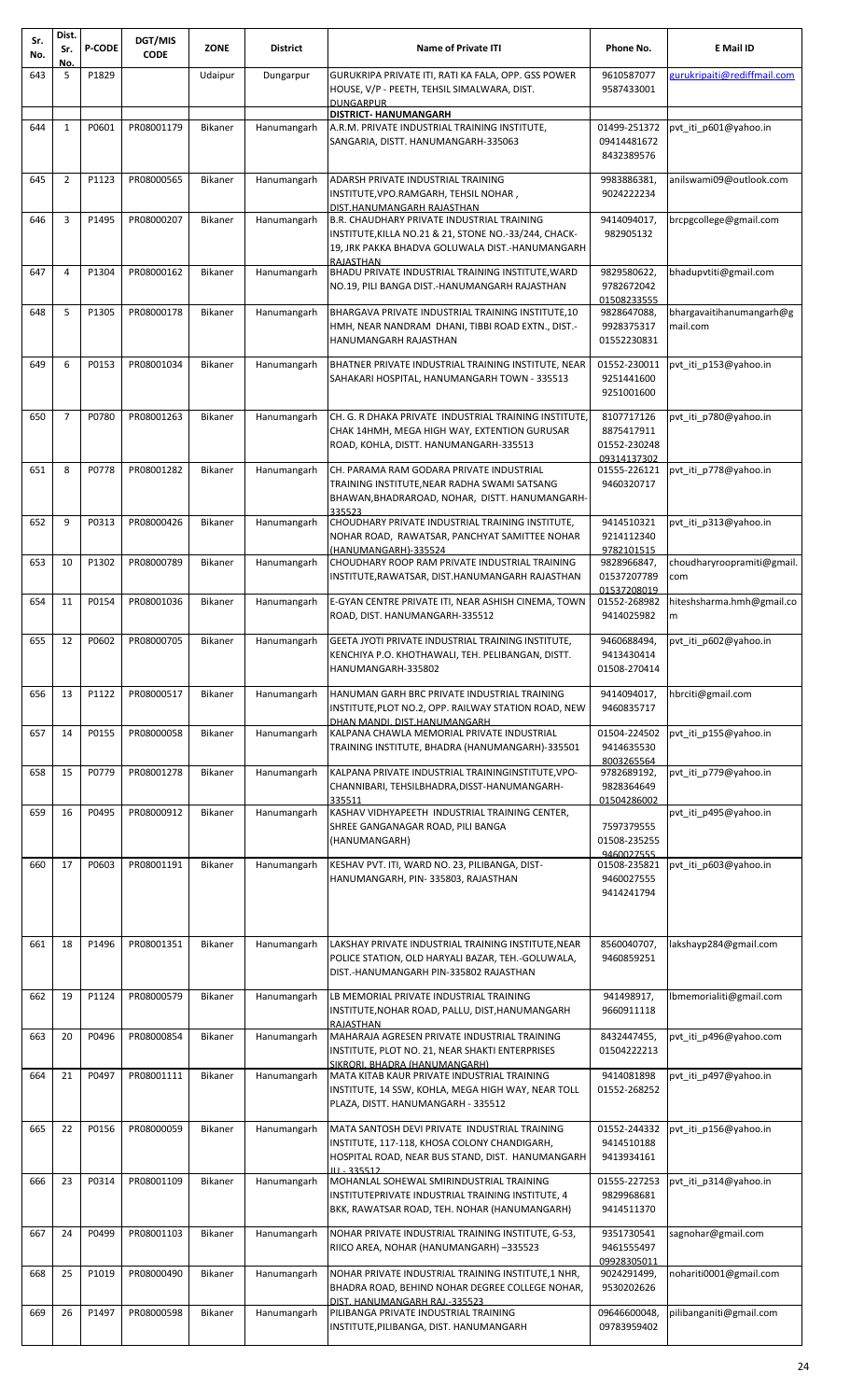| Sr.<br>No. | Dist.<br>Sr.   | <b>P-CODE</b> | <b>DGT/MIS</b><br><b>CODE</b> | <b>ZONE</b>    | District    | <b>Name of Private ITI</b>                                                                               | Phone No.                    | E Mail ID                       |
|------------|----------------|---------------|-------------------------------|----------------|-------------|----------------------------------------------------------------------------------------------------------|------------------------------|---------------------------------|
| 670        | No.<br>27      | P0157         | PR08000057                    | <b>Bikaner</b> | Hanumangarh | SARDAR VALLABH BHAI PATEL PRIVATE INDUSTRIAL                                                             | 01504-223123                 | pvt iti p157@yahoo.in           |
|            |                |               |                               |                |             | TRAINING INSTITUTE, BHADRA (HANUMANGARH) -335501                                                         | 9828287346                   |                                 |
|            |                |               |                               |                |             |                                                                                                          |                              |                                 |
| 671        | 28             | P0158         | PR08001054                    | Bikaner        | Hanumangarh | SAWAMI VIVEKANAND PRIVATE INDUSTRIAL TRAINING                                                            | 01552265758                  | pvt iti p158@yahoo.in           |
|            |                |               |                               |                |             | INSTITUTE, CHAK 2JRK, SRI GANGANAGAR ROAD, NEAR<br>TOLL PLAZA, DIST. HANUMANGARH TOWN-335512             | 09414380493<br>09413273789   |                                 |
|            |                |               |                               |                |             | SKD PRIVATE INDUSTRIAL TRAINING INSTITUTE, CHAK-7,                                                       |                              | skdeducity@gmail.com            |
| 672        | 29             | P1494         | PR08000204                    | Bikaner        | Hanumangarh | DABLLI RATHAN (STG, DABLI RATHAN) DIST.-                                                                 | 09571470001,<br>08875119100  |                                 |
|            |                |               |                               |                |             | HANUMANGARH RAJASTHAN                                                                                    |                              |                                 |
|            |                |               |                               |                |             |                                                                                                          |                              |                                 |
| 673        | 30             | P0498         | PR08001118                    | Bikaner        | Hanumangarh | VIVEKANAND PRIVATE INDUSTRIAL TRAINING INSTITUTE,<br>HANUMAN NAGAR, NEAR RESIDENTIAL COLONY, BEHIND      | 9414045692<br>9413340735     | pvt_iti_p498@yahoo.in           |
|            |                |               |                               |                |             | RIICO, BHADRA ROAD, NOHAR (HANUMANGARH)                                                                  |                              |                                 |
| 674        | 31             | P1303         | PR08000156                    | Bikaner        | Hanumangarh | VIVEKANAND PRIVATE INDUSTRIAL TRAINING                                                                   | 9414635321,                  | vivekananditibhadra@gmail.c     |
|            |                |               |                               |                |             | INSTITUTE, NEAR HISAR BYE PASS CIRCLE BHADRA DIST.-                                                      | 9672411111<br>01504223245    | om                              |
| 675        | 32             | P1301         | PR08001353                    | <b>Bikaner</b> | Hanumangarh | <b>HANUMANGARH RAJASTHAN</b><br>VIVEKANAND PVT. INDUSTRIAL TRAINING                                      | 9413340735,                  | saharan.ravi@rediffmail.com     |
|            |                |               |                               |                |             | INSTITUTEVILLAGE-SIKRORI TEH-BHADRA DIST-<br>HANUMANGARH RAJASTHAN-                                      | 01555221435                  |                                 |
|            |                |               |                               |                |             |                                                                                                          |                              |                                 |
| 676        | 33             | P1125         | PU08000732                    | Bikaner        | Hanumangarh | VIVEKANAND PVT. ITI, PLOT NO. 14, SECTOR NO.6, NEAR<br>CHUNA FATAK, HANUMANGARH JUNCTION, TEHSIL &       | 09251441600,<br>07615030402  | vkniti2014@gmail.com            |
| 677        | 34             | P1661         | PR08001640                    | Bikaner        | Hanumangarh | DISTT. HANUMANGARH-335512<br>KASWAN PRIVATE ITI, TIBBI, DIST. HANUMANGARH                                | 01552-261126<br>01539-234678 | kaswan.rahul@gmail.com          |
|            |                |               |                               |                |             |                                                                                                          | 8003922097                   |                                 |
| 678        | 35             | P1674         | PU08001627                    | Bikaner        | Hanumangarh | DOON APEX VISION PRIVATE ITI, WARD NO. 41, BIJLI<br>COLONY ROAD, SECTOR-6, HANUMANGARH JUNCTION,         | 7790971608<br>01552262117    | daveducationgroup@gmail.c<br>om |
|            |                |               |                               |                |             | DIST. HANUMANGARH-335512                                                                                 | 9414466161                   |                                 |
| 679        | 36             | P1686         | PU08001619                    | Bikaner        | Hanumangarh | BALAJI PRIVATE ITI, WARD NO. 1, OSWALON KA MOHALA,<br>GANDI NAGAR, NOHAR, DIST. HANUMANGARH              | 01555-220086<br>9602973090   | balajinohar@gmail.com           |
| 680        | 37             | P1688         | PR08001623                    | Bikaner        | Hanumangarh | BRIGHT STAR PRIVATE ITI, SIRSA BHADHRA ROAD, VPO 20                                                      | 09782549875                  | brightstarpiti@gmail.com        |
|            |                |               |                               |                |             | AMS GANDI BADI, BHADRA, DIST. HANUMANGARH                                                                | 9549101722                   |                                 |
| 681        | 38             | P1709         | PU08001700                    | Bikaner        | Hanumangarh | SURYAUDAY PRIVATE ITI, CIVIL LINES, GANGA NAGAR BY                                                       | 09929964333                  | spitihanumangarh@gmail.co       |
|            |                |               |                               |                |             | PASS, DIST, HANUMANGARH                                                                                  | 9414094565                   |                                 |
| 682        | 39             | P1737         | PR08001737                    | <b>Bikaner</b> | Hanumangarh | SANSKAR PRIVATE ITI HANUMANGARH BHADRA HISAR<br>ROAD V.P.O. SURATPURA TEH. BHADHRA DISTT.                | 9782931420<br>9462182168     | er.vkjhuria@gmail.com           |
| 683        | 40             | P1752         | PR08001752                    | Bikaner        | Hanumangarh | HANUMANGARH 335503<br>BRIGHT FUTURE PRIVATE ITI BRIGHT FUTURE PRIVATE ITI,                               | 9982173972<br>9784269370     | brfitipallu@gmail.com           |
|            |                |               |                               |                |             | NEAR GOUSHALA, MEGAHIGHWAY ROAD, PALLU,                                                                  | 9982253398                   |                                 |
|            |                |               |                               |                |             | HANUMANGARH-335524                                                                                       |                              |                                 |
| 684        | 41             | P1789         | PU08001768                    | Bikaner        | Hanumangarh | UNIQUE PRIVATE ITI, HANUMANGARH NEAR BHARAT                                                              | 01504-222111                 | unique.bhadra@gmail.com         |
|            |                |               |                               |                |             | SAINIK PUBLIC SCHOOL, WARD NO. 22, TEHSIL BHADRA,<br>HANUMANGARH, RAJASTHAN-335501                       | 9414503010<br>9928765579     |                                 |
|            |                |               |                               |                |             | <b>DISTRICT-JAIPUR</b>                                                                                   | 9782765020                   |                                 |
| 685        | $\mathbf{1}$   | P0190         | PR08001065                    | Jaipur         | Jaipur      | A.N. PUBLIC PRIVATE INDUSTRIAL TRAINING INSTITUTE,                                                       | 01423-224324                 | pvt iti p190@yahoo.in           |
|            |                |               |                               |                |             | RADHA SAWAMI BAG, CHOMU (JAIPUR)                                                                         | 09929555048                  |                                 |
| 686        | $\overline{2}$ | P1131         | PR08001432                    | Jaipur         | Jaipur      | AACHAL PRIVATE INDUSTRIAL TRAINING INSTITUTE, NEAR<br>PETROL PUMP, HASTEDA CHOMU, DIST.JAIPUR RAJASTHAN  | 9414962051,<br>9549341234,   | aanchalitc.rk@gmail.com         |
|            |                |               |                               |                |             |                                                                                                          | 9460986287                   |                                 |
| 687        | 3              | P1158         | PU08001479                    | Jaipur         | Jaipur      | AADI PVT. INDUSTRIAL TRAINING INSTITUTE, PLOT NO. 3-4,<br>JAI NAGAR, HARMARA, SIKAR ROAD, JAIPUR         | 9829886670,<br>9314504651    | aadipvt2015@gmail.com           |
|            |                |               |                               |                |             |                                                                                                          | 0141-6500101                 |                                 |
| 688        | $\overline{4}$ | P1159         | PR08001475                    | Jaipur         | Jaipur      | AARAV PVT. INDUSTRIAL TRAINING INSTITUTE, VILLEGE-<br>TANKARDA CHOMU, DISTT.-JAIPUR                      | 9829218836,<br>9829218836    | aaraviticollege@gmail.com       |
| 689        | 5              | P0923         | PR08000294                    | Jaipur         | Jaipur      | AARYAN PRIVATE INDUSTRIAL TRAINING INSTITUTE,                                                            | 8952000888                   | aariyanitc@gmail.com            |
|            |                |               |                               |                |             | INFORNT OF PINK CITY INTERNATIONAL SCHOOL JAIPUR                                                         | 01424230866                  |                                 |
| 690        | 6              | P1142         | PR08001447                    | Jaipur         | Jaipur      | ROAD. HINGONIYA DIST. - JAIPUR - 303603<br>ABHIGYAN PRIVATE INDUSTRIAL TRAINING INSTITUTE, A-            | 9829249316,                  | info@abhigyaniti.in             |
|            |                |               |                               |                |             | 29,30, BALAJI VIHAR, P.O. NIMERA VIA JHOTWARA,                                                           | 0141-2581912                 |                                 |
|            |                |               |                               |                |             | DIST.JAIPUR RAJASTHAN                                                                                    | 0141-2581831                 |                                 |
| 691        | $\overline{7}$ | P1324         | PR08001574                    | Jaipur         | Jaipur      | ABHINAV PRIVATE INDUSTRIAL TRAINING<br>INSTITUTE, KALADERA CHOMU, DIST.JAIPUR RAJASTHAN-                 | 9929870007,<br>9829855070    | rakeshmeenansui@gmail.co<br>m   |
|            |                |               |                               |                |             | 303801                                                                                                   |                              |                                 |
| 692        | 8              | P0848         | PR08001315                    | Jaipur         | Jaipur      | ACHROL PRIVATE INDUSTRIAL TRAINING INSTITUTE, NEAR<br>POWER HOUSE ROAD VPO- ACHROL, TEHSIL-AMER, DISTT.- | 01426-283483<br>9828364309   | achroliti@gmail.com             |
|            |                |               |                               |                |             | JAIPUR - 303002                                                                                          | 9001925675<br>9875002331     |                                 |
| 693        | 9              | P1127         | PU08001426                    | Jaipur         | Jaipur      | ADARSH PRIVATE TI, BHIWAL COLONY, MUKUNDPURA                                                             | 9928283094,                  | directoraiti@gmail.com          |
|            |                |               |                               |                |             | RAOD BASDI, TEHSIL SANGANER, DIST.JAIPUR PIN-302026<br>RAJASTHAN                                         | 9784347377,<br>9314435009    |                                 |
|            |                |               |                               |                |             |                                                                                                          | 0141-2251675                 |                                 |
| 694        | 10             | P1322         | PR08001575                    | Jaipur         | Jaipur      | ADITYA PRIVATE INDUSTRIAL TRAINING INSTITUTE, P.NO. B-                                                   | 8947097731<br>766516861+,    | pvt_iti_p1322@yahoo.in          |
|            |                |               |                               |                |             | 6,7 & 8 GOVIND VIHAR KALADERA, TEH, CHOMU,<br>DIST.JAIPUR RAJASTHAN-303801                               | 9828224955<br>9636522907     |                                 |
| 695        | 11             | P0384         | PR08001136                    | Jaipur         | Jaipur      | AJMERA PRIVATE INDUSTRIAL TRAINING INSTITUTE, P.N.                                                       | 9828300272,                  | pvt_iti_p384@yahoo.in           |
|            |                |               |                               |                |             | 6A, GAYATRI NAGAR, AJMER ROAD, SODALA, JAIPUR-<br>302006                                                 | 01414003272                  |                                 |
| 696        | 12             | P1129         | PU08001424                    | Jaipur         | Jaipur      | AKASH PRIVATE INDUSTRIAL TRAINING INSTITUTE, PRINCE<br>FARM, NEAR BY PASS BRIDGE, WARD NO.29, SAMOD      | 9214522076                   | akashitichomu@gmail.com         |
|            |                |               |                               |                |             | ROAD, CHOMU, DIST.JAIPUR PIN-303702 RAJASTHAN                                                            |                              |                                 |
|            |                |               |                               |                |             |                                                                                                          |                              |                                 |
| 697        | 13             | P1020         | PR08001384                    | Jaipur         | Jaipur      | AKSHAT PRIVATE INDUSTRIAL TRAINING<br>INSTITUTE, MAHESH NAGAR, NEAR RAILWAY STATION,                     | 9928938986,<br>9636416249    | akshatiti@gmail.com             |
|            |                |               |                               |                |             | KISHANGARH RENEWAL, TEHSIL PHULERA, DIST.-JAIPUR,                                                        | 01424-221985                 |                                 |
|            |                |               |                               |                |             | RAJASTHAN                                                                                                |                              |                                 |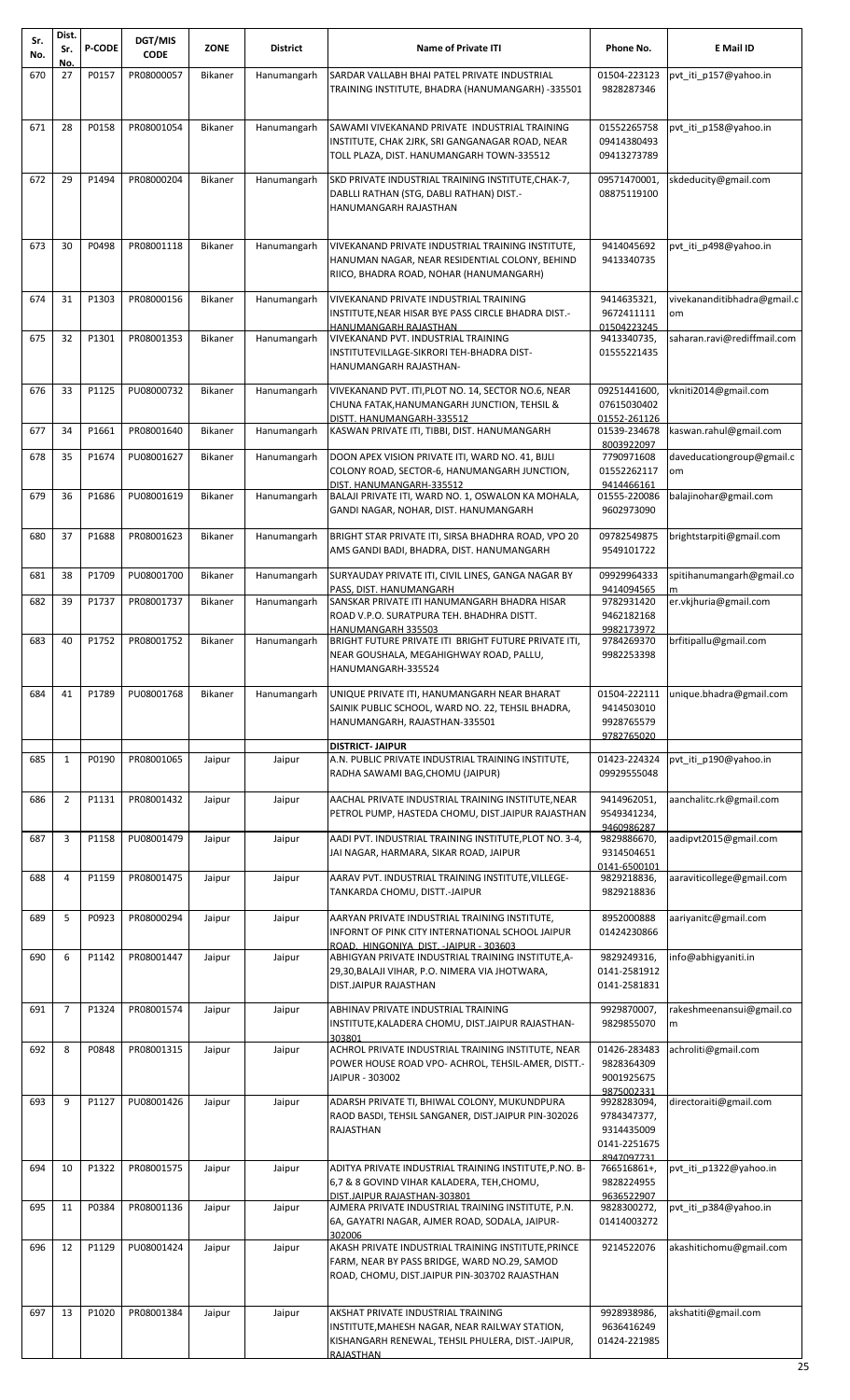| Sr.<br>No. | Dist.<br>Sr. | <b>P-CODE</b> | DGT/MIS<br><b>CODE</b> | <b>ZONE</b> | <b>District</b> | <b>Name of Private ITI</b>                                                                                                                 | Phone No.                                                | E Mail ID                      |
|------------|--------------|---------------|------------------------|-------------|-----------------|--------------------------------------------------------------------------------------------------------------------------------------------|----------------------------------------------------------|--------------------------------|
| 698        | No.<br>14    | P0604         | PR08001189             | Jaipur      | Jaipur          | ALANKAR MAHILA PRIVATE INDUSTRIAL TRAINING                                                                                                 | 0141-2470027                                             | pvt iti p604@yahoo.in          |
|            |              |               |                        |             |                 | INSTITUTE, KATARIA AGRICULTURE FARM, SIRSI ROAD,<br>VAISHALI NAGAR, JAIPUR-302021                                                          | 9929510080                                               |                                |
| 699        | 15           | P0191         | PR08001087             | Jaipur      | Jaipur          | AMER MAHARAJA PRIVATE INDUSTRIAL TRAINING<br>INSTITUTE, BEHIND ELECTRICITY BOARD, DELHI ROAD,<br>KUNDA. TEHSIL AMER (JAIPUR)-303101        | 9887543410<br>0141-2972489                               | pvt iti p191@yahoo.in          |
| 700        | 16           | P0315         | PU08001124             | Jaipur      | Jaipur          | AMRIT PRIVATE INDUSTRIAL TRAINING INSTITUTE, 72,<br>AMRIT NAGAR, NEW SANGANER ROAD, MANSAROVER<br>(JAIPUR)-302020                          | 9414781325<br>9782435599                                 | pvt iti p315@yahoo.in          |
| 701        | 17           | P0799         | PU08001293             | Jaipur      | Jaipur          | ARAVALI PRIVATE INDUSTRIAL TRAINING INSTITUTE, SPL-<br>225, RIICO INDUSTRIAL AREA, BAGRU(EXTENSION), PHASE-<br>II, DISTT. JAIPUR - 303007  | 9214451200<br>8696935484<br>8696935496                   | aravalibagru@yahoo.in          |
| 702        | 18           | P0161         | PR08001049             | Jaipur      | Jaipur          | ARIHANT PRIVATE INDUSTRIAL TRAINING INSTITUTE, 161,<br>TARUCHAYA NAGAR, TONK ROAD, JAIPUR-302018                                           | 0141-2553248<br>8739998366                               | pvt_iti_p161@yahoo.in          |
| 703        | 19           | P0605         | PR08000865             | Jaipur      | Jaipur          | ARJU PRIVATE INDUSTRIAL TRAINING INSTITUTE, OLD<br>ROAD, DHULESHWAR COLONY, MANOHARPUR, DISTT.<br>JAIPUR-                                  | 9269143534,<br>9461781761                                | pvt iti p605@yahoo.in          |
| 704        | 20           | P1156         | PR08001482             | Jaipur      | Jaipur          | ARYAN PRIVATE INDUSTRIAL TRAINING INSTITUTE, V/P<br>BOBARI ROAD (BABARI GHATHWARI) JAMAWARAMGARH<br>DIST-JAIPUR RAJASTHAN                  | 9928672400,<br>9887620840<br>9929916328                  | aryancollege2010@gmail.co<br>m |
| 705        | 21           | P1526         | PR08001490             | Jaipur      | Jaipur          | ARYAN PRIVATE INDUSTRIAL TRAINING INSTITUTE, VILLAGE-<br>BIHARIPURA, POST.-SIRSALI VIA-CHOMU, DIST.-JAIPUR<br>RAJASTHAN-303702             | 9636502033,<br>01423235115                               | aryanpvtitij@gmail.com         |
| 706        | 22           | P1329         | PR08001555             | Jaipur      | Jaipur          | AYUSHMAN PRIVATE INDUSTRIAL TRAINING<br>INSTITUTE, N.H.-8 BUS STAND MANOHARPUR, DIST.-JAIPUR<br>RAJASTHAN-303104                           | 9928022414,<br>9785000873,<br>9928664162                 | aushmanpvtiti@gmail.com        |
| 707        | 23           | P0368         | PR08000649             | Jaipur      | Jaipur          | B.N. PRIVATE INDUSTRIAL TRAINING INSTITUTE, VIRAT<br>NAGAR (JAIPUR)                                                                        | 9928660168<br>9772781792<br>9001677084                   | pvt iti p368@yahoo.in          |
| 708        | 24           | P1155         | PU08001481             | Jaipur      | Jaipur          | BRCM PRIVATE ITI, MAHAPURA AJMER ROAD, DIST. JAIPUR<br>RAJASTHAN                                                                           | 01412259449<br>9636100783<br>9602886611                  | brcmiti@gmail.com              |
| 709        | 25           | P1502         | PR08001521             | Jaipur      | Jaipur          | B.S. PRIVATE INDUSTRIAL TRAINING INSTITUTE, AT. PLOT<br>NO.54,55 & 56 JANKI VIHAR BAGRU RICCO ROAD, BAGRU,<br>DIST.JAIPUR RAJASTHAN-303007 | 9829082797,<br>9001638557<br>9636417684                  | bspvtiti@gmail.com             |
| 710        | 26           | P0381         | PR08001168             | Jaipur      | Jaipur          | BABA BHAGWAN DAS PRIVATE INDUSTRIAL TRAINING<br>INSTITUTE, KANT ROAD, SHAHPURA (JAIPUR)                                                    | 9269143534,<br>9461781761<br>9887830530<br>01422225410   | pvt iti p381@yahoo.in          |
| 711        | 27           | P0755         | PR08001267             | Jaipur      | Jaipur          | BABA GANGADAS VIDHYAPETH PRIVATE INDUSTRIAL<br>TRAINING INSTITUTE, VPO- CHIMANPUR, TEH-SHAHPURA,<br>DISTT IAIPUR-303103                    | 9928180835<br>9828378718                                 | pvt_iti_p755@yahoo.in          |
| 712        | 28           | P1021         | PR08001375             | Jaipur      | Jaipur          | BABA PRIVATE INDUSTRIAL TRAINING INSTITUTE, VILLAGE &<br>POST. NAYAN, TEHSIL. SHAHPURA, DIST. JAIPUR<br><b>RAJASTHAN</b>                   | 8741927137,<br>01422-2240921                             | babaitc.nayan@gmail.com        |
| 713        | 29           | P1022         | PR08001382             | Jaipur      | Jaipur          | BABA RAMDEV PRIVATE INDUSTRIAL TRAINING<br>INSTITUTE, VILLAGE-MACHWA, KALWAR ROAD, DIST.-<br>JAIPUR. RAJASTHAN                             | 9413932044,<br>141-2219061                               | j.poonia@rediffmail.com        |
| 714        | 30           | P0192         | PR08000073             | Jaipur      | Jaipur          | BALAJI PRIVATE INDUSTRIAL TRAINING INSTITUTE, KANSLI,<br>TEHSIL-KOTPUTALI (JAIPUR)-303108                                                  | 9950654151<br>9784208545                                 | pvt iti p192@yahoo.in          |
| 715        | 31           | P0884         | PR08000302             | Jaipur      | Jaipur          | BALAJI PRIVATE INDUSTRIAL TRAINING INSTITUTE, SHIV<br>NAGAR KISHANGARH, RERIWAL PHULERA, DIST. JAIPUR -<br>333603                          | 01424-221977<br>9887276107                               | balajiitijaipur@gmail.com      |
| 716        | 32           | P0955         | PR08001404             | Jaipur      | Jaipur          | BALAJI PRIVATE INDUSTRIAL TRAINING INSTITUTE, ETAWA<br><b>BHOPJI, DIST. JAIPUR</b>                                                         | 9950442482,<br>9950442155,<br>9929956964<br>01423-250441 | Balajiitijpr@gmail.com         |
| 717        | 33           | P1314         | PR08001359             | Jaipur      | Jaipur          | BALAJI PRIVATE INDUSTRIAL TRAINING<br>INSTITUTE, MOZMABAD ROAD, DUDU, DIST.JAIPUR<br>RAJASTHAN                                             | 9660048571,<br>9782389871                                | balajiitip1314@gmail.com       |
| 718        | 34           | P1499         | PR08001524             | Jaipur      | Jaipur          | BALAJI PRIVATE INDUSTRIAL TRAINING INSTITUTE, N.H. 11,<br>BY PASS ROAD, NEAR BUS STAND, GOVIND GARH, CHOMU,<br>DIST.JAIPUR RAJASTHAN       | 9829083980,<br>9928511364,<br>9001566595                 | balajiitignd@gmail.com         |
| 719        | 35           | P0383         | PR08000142             | Jaipur      | Jaipur          | BASANT PRIVATE INDUSTRIAL TRAINING INSTITUTE,<br>OPPSITE 220 KV POWER HOUSE, N.H. 8, PUTALI,<br>KOTPUTALI (JAIPUR) 303108                  | 9829192537<br>01421-697815                               | pvt iti p383@yahoo.in          |
| 720        | 36           | P0193         | PU08000913             | Jaipur      | Jaipur          | BHAGWAN MAHAVEER PRIVATE INDUSTRIAL TRAINING<br>INSTITUTE, NEAR AAPOLA VATENARY COLLEGE, PALTRY<br>FARM AREA, GHAT KI DHUNI, JAIPUR-       | 0141-6450704<br>9314501704                               | pvt_iti_p193@yahoo.in          |
| 721        | 37           | P0367         | PR08000679             | Jaipur      | Jaipur          | BHAGWAN SHREE PARSHURAM PRIVATE INDUSTRIAL<br>TRAINING INSTITUTE, NEAR R.O.B., JAGATPURA, JAIPUR<br>302025                                 | 9314501704                                               | pvt_iti_p367@yahoo.in          |
| 722        | 38           | P0877         | PR08000299             | Jaipur      | Jaipur          | BHAIRAV PRIVATE INDUSTRIAL TRAINING INSTITUTE, VPO<br>DHAWALI, DIST. JAIPUR - 303806                                                       | 9928393583                                               | bhairavpvtitc@gmail.com        |
| 723        | 39           | P1326         | PR08001570             | Jaipur      | Jaipur          | BHANWARLAL PRIVATE INDUSTRIAL TRAINING<br>INSTITUTE, VPO-MOHANPURA, TEH-KOTPUTLI, DIST.JAIPUR<br>RAJASTHAN-303108                          | 9785844867,<br>9887736362<br>7742270971<br>9784631187    | blpvtiti55@gmail.com           |
| 724        | 40           | P0956         | PR08001405             | Jaipur      | Jaipur          | BHARATI PRIVATE INDUSTRIAL TRAINING INSTITUTE, VPO<br>KANWAPURA, DIST. JAIPUR                                                              | 9829466107,<br>9782157156,<br>9460182901                 | rchandwal@ymail.com            |
| 725        | 41           | P0360         | PR08000850             | Jaipur      | Jaipur          | BHARDHWAJ PRIVATE INDUSTRIAL TRAINING INSTITUTE,<br>GRAM & POST- BANSKHOH, TH. BASSI (JAIPUR) 303305                                       | 01429-253238<br>8952983331                               | pvt iti p360@yahoo.in          |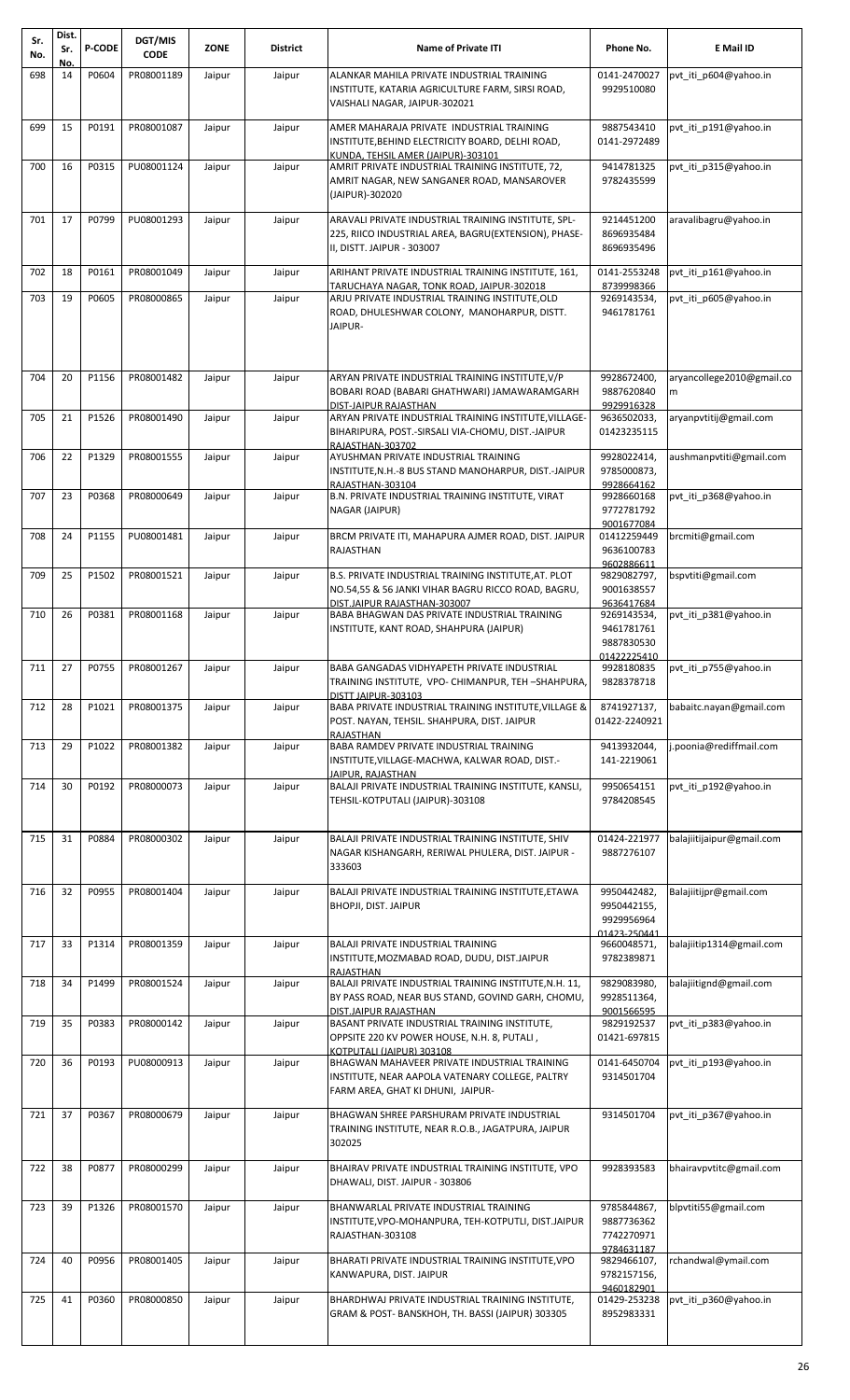| Sr.<br>No. | Dist.<br>Sr. | <b>P-CODE</b> | DGT/MIS<br><b>CODE</b> | ZONE   | <b>District</b> | <b>Name of Private ITI</b>                                                                                                                                      | Phone No.                                            | E Mail ID                        |
|------------|--------------|---------------|------------------------|--------|-----------------|-----------------------------------------------------------------------------------------------------------------------------------------------------------------|------------------------------------------------------|----------------------------------|
| 726        | No.<br>42    | P0769         | PR08001286             | Jaipur | Jaipur          | BHARTI PRIVATE INDUSTRIAL TRAINING                                                                                                                              | 9982563215                                           | bitciaipur@gmail.com             |
|            |              |               |                        |        |                 | INSTITUTE, BHAINSAWA, TEHSIL-PHULERA, JAIPUR-303603                                                                                                             | 9983091857                                           |                                  |
| 727        | 43           | P0195         | PR08001076             | Jaipur | Jaipur          | BHARTIA NAVJEEVAN PRIVATE INDUSTRIAL TRAINING<br>INSTITUTE, GANESH VIHAR, PLOT NO- 218, SIVAR MODE,<br>VINAYKA INDUSTRIAL AREA, JAIPUR -302012                  | 0141-513232<br>9413239162<br>9950336946              | pvt iti p195@yahoo.in            |
| 728        | 44           | P0163         | PR08001023             | Jaipur | Jaipur          | BHUSHAN PRIVATE INDUSTRIAL TRAINING INSTITUTE, 15,<br>16, 17, KRISHNA COLONY, SIRSI TURN, P.O.-SIRSI, JAIPUR-<br>302012                                         | 0141-2240370<br>9314537213                           | pvt iti p163@yahoo.in            |
| 729        | 45           | P0762         | PR08000885             | Jaipur | Jaipur          | BRIGHT MOON PRIVATE INDUSTRIAL TRAINING INSTITUTE,<br>KHESRA NO .655, GRAM-KHORASHYAMDAS, TEHSIL-<br>AMER, JAIPUR-303704                                        | 9929241501                                           | pvt iti p762@yahoo.in            |
| 730        | 46           | P0196         | PR08001101             | Jaipur | Jaipur          | CENTRAL PRIVATE INDUSTRIAL TRAINING INSTITUTE,<br>OPPOSITE POWER HOUSE, GOVINDGARH, TEHSIL CHOMU<br><b>DISTT. JAIPUR - 303712</b>                               | 9314289290<br>9829169099<br>01423-230357             | pvt_iti_p196@yahoo.in            |
| 731        | 47           | P0908         | PR08001310             | Jaipur | Jaipur          | CHANDEL PRIVATE INDUSTRIAL TRAINING INSTITUTE,<br>REENGUS ROAD, WARD NO. 30, CHOMU DISTT. JAIPUR -                                                              | 01423-223355<br>9829053254                           | info@chandeliti.com              |
| 732        | 48           | P1521         | PR08001508             | Jaipur | Jaipur          | 303702<br>CHANDRAWANSHI PRIVATE INDUSTRIAL TRAINING                                                                                                             | 8561991626<br>9414125999,                            | chandrawanshi.iti@gmail.co       |
|            |              |               |                        |        |                 | INSTITUTE, VILL.-BANI PARK, POST-BAGAWAS AHIRAN TEH.-<br>VIRATNAGAR DIST.-JAIPUR RAJASTHAN-303119                                                               | 9929467713<br>9784620752<br>9829106506               | m                                |
| 733        | 49           | P1023         | PU08001379             | Jaipur | Jaipur          | CHANKAYA PRIVATE INDUSTRIAL TRAINING<br>INSTITUTE, CHANKAYA TOWER, AMAI ROAD, KOTPUTLI,                                                                         | 9166193399,<br>8946923850                            | chanakayaitikt@gmail.com         |
| 734        | 50           | P1310         | PR08000751             |        |                 | DIST. JAIPUR RAJASTHAN<br>CHETANYA PRIVATE INDUSTRIAL TRAINING                                                                                                  | 8742098141<br>9414048813                             | rajeshchoudhary3959@gmail.       |
|            |              |               |                        | Jaipur | Jaipur          | INSTITUTE, K.NO. 125/2, KESHAR NAGAR, PANCHYAWALA,<br>GANDHI PATH (WEST), VAISHALI NAGAR, DIST. JAIPUR PIN-<br>302021 RAJASTHAN                                 | 9928322509                                           | com                              |
| 735        | 51           | P1147         | PR08001469             | Jaipur | Jaipur          | CLE PRIVATE INDUSTRIAL TRAINING INSTITUTE, VILL. & POST<br>OFFICE-JAGDISHPURA, TEHSIL.KOTPUTLI, DIST. JAIPUR<br><b>RAJASTHAN</b>                                | 9549667766,<br>9649665555                            | cleiti.ktp@gmail.com             |
| 736        | 52           | P1316         | PR08001605             | Jaipur | Jaipur          | D.H. PRIVATE INDUSTRIAL TRAINING INSTITUTE, PLOT NO.<br>1,2,3&4 D.H.VIHAR, VILLAGE LUNIYAWAS, TEH.SANGANER,                                                     | 9829292276,<br>9829482205                            | dhitijaipur@yahoo.com            |
| 737        | 53           | P0386         | PR08001105             | Jaipur | Jaipur          | DIST.JAIPUR RAJASTHAN<br>DASHMESH PRIVATE ITI, MOJYA MODE, MUNDIYA RAMSER,                                                                                      | 0141-2682203<br>9799450000                           | pvt iti p386@yahoo.in            |
|            |              |               |                        |        |                 | DHANKYA ROAD, JHOTWARA, DIST. JAIPUR                                                                                                                            | 9414204669<br>9413160066                             |                                  |
| 738        | 54           | P1505         | PU08001517             | Jaipur | Jaipur          | DEEP SHIKHA PRIVATE INDUSTRIAL TRAINING<br>INSTITUTE, PEETAL FACTORY CROSSING CHANDPOL,<br><u>JHOTWARA ROAD, DIST.JAIPUR RAJASTHAN</u>                          | 9414075471,<br>9314435009                            | pcmangal40@gmail.com             |
| 739        | 55           | P1126         | PR08001427             | Jaipur | Jaipur          | DEEPAK PRIVATE INDUSTRIAL TRAINING INSTITUTE, PAOTA,<br>TEHSIL-KOTPUTLI, DIST.JAIPUR RAJASTHAN                                                                  | 9001224343,<br>9602728823<br>7615951003              | deepakitipaota@gmail.com         |
| 740        | 56           | P0374         | PR08001165             | Jaipur | Jaipur          | DEV PRIVATE INDUSTRIAL TRAINING INSTITUTE, G-1-336 B,<br>SITAPURA INDUSTRIAL AREA, SITAPURA, JAIPUR                                                             | 09351913269<br>09314399688<br>9024287799             | pvt iti p374@yahoo.in            |
| 741        | 57           | P1515         | PR08001498             | Jaipur | Jaipur          | DEV PRIVATE INDUSTRIAL TRAINING INSTITUTE, PLOT NO.-<br>40-41, VIKAS NAGAR II NAYABAS, JAMWARAMGARH, DIST.-<br>JAIPUR RAJASTHAN-303109                          | 9680572520,<br>9887638185                            | itidev@rediffmail.com            |
| 742        | 58           | P1128         | PR08001422             | Jaipur | Jaipur          | DEV PRIVATE INDUSTRIAL TRAINING INSTITUTE, TIGARIYA                                                                                                             | 9828487286,                                          | devpvtiti@gmail.com              |
|            |              |               |                        |        |                 | ROAD, CHAKSU, TEHSIL.CHAKSU, DIST.JAIPUR PIN-303901                                                                                                             | 9929143030                                           |                                  |
| 743        | 59           | P1138         | PR08001453             | Jaipur | Jaipur          | <b>RAJASTHAN</b><br>G.D. PRIVATE INDUSTRIAL TRAINING<br>INSTITUTE, CHAUMUKHA, JAMAWA RAM GARH,                                                                  | 01438224240<br>9414519637,<br>9414000000             | gandideviss@gmail.com            |
| 744        | 60           | P0377         | PR08000131             | Jaipur | Jaipur          | DIST.JAIPUR RAJASTHAN<br>GAGAN DEEP PRIVATE INDUSTRIAL TRAINING INSTITUTE,<br>VILLAGE LALPURA, PACHAR, JOBNER ROAD, P.S.                                        | 9928028943<br>9929204751                             | pvt iti p377@yahoo.in            |
| 745        | 61           | P0606         | PR08001243             | Jaipur | Jaipur          | JHOTWARA, (JAIPUR) 303706<br>GANGA DEVI PRIVATE INDUSTRIAL TRAINING INSTITUTE.,                                                                                 | 9461485141                                           | pvt iti p606@yahoo.in            |
|            |              |               |                        |        |                 | VILL. NANGAL SUNSARATAN, P.O. AMER, DISTT. JAIPUR-<br>302028                                                                                                    | 8764205418<br>9672308768                             |                                  |
| 746        | 62           | P0789         | PU08000285             | Jaipur | Jaipur          | GANPATI PRIVATE INDUSTRIAL TRAINING INSTITUTE, 128<br>JMS NAGAR, NIWORU ROAD, JHOTWARA, DISTT. JAIPUR -<br>302012                                               | 9829054503<br>9828154504,<br>9928730000              | ganpatiiti@gmail.com             |
| 747        | 63           | P0892         | PU08000282             | Jaipur | Jaipur          | GAURAV PRIVATE INDUSTRIAL TRAINING INSTITUTE,<br>SALIGRAM SCHEME ROAD, BILWA, TONK ROAD, JAIPUR -<br>302022                                                     | 8696951019                                           | giti.jaipur@gmail.com            |
| 748        | 64           | P1323         | PR08001576             | Jaipur | Jaipur          | GEETANJALI PRIVATE INDUSTRIAL TRAINING<br>INSTITUTE, MANPUR TEALAWALA DIGGI ROAD, SANGAHOR,                                                                     | 9829742211,<br>9414000000                            | geetanjaliiti.jpr@gmail.com      |
| 749        | 65           | P1024         | PR08000475             | Jaipur | Jaipur          | DIST.JAIPUR RAJASTHAN-303904<br>GEETANJALI PRIVATE INDUSTRIAL TRAINING<br>INSTITUTE, PATAL MOHALA, RANWAL MANJI, TEHSIL PHAGI,<br>DIST. JAIPUR RAJASTHAN-303904 | 9928235444<br>9887507175<br>9460005758<br>9414444481 | sanjeev01081979@gmail.com        |
| 750        | 66           | P1135         | PU08001440             | Jaipur | Jaipur          | GENIUS ACADEMY PRIVATE INDUSTRIAL TRAINING<br>INSTITUTE, 102, BHUVANESHWARI VATIKA VISTAR, SIRSI                                                                | 9460764545,<br>414-2470095                           | geniuspvtiti2014@gmail.com       |
| 751        | 67           | P1512         | PR08001534             | Jaipur | Jaipur          | ROAD, DIST.JAIPUR PIN-302034 RAJASTHAN<br>GLOBAL PRIVATE ITI, SIMAWTA, KARALI, KOTPUTLI DIST.-<br>JAIPUR RAJASTHAN-303110                                       | 8104330291,<br>9983230060                            | globalpytitiraj@gmail.com        |
| 752        | 68           | P0752         | PR08001259             | Jaipur | Jaipur          | GURUKUL PRIVATE INDUSTRIAL TRAINING INSTITUTE, A-                                                                                                               | 0141-6512244                                         | pvt iti p752@yahoo.in            |
|            |              |               |                        |        |                 | 06 MANGLAM CITY, KALWAR ROAD, JHOTWARA, JAIPUR-<br>302012                                                                                                       | 9887442244                                           |                                  |
| 753        | 69           | P0768         | PR08001287             | Jaipur | Jaipur          | GURUKUL PRIVATE INDUSTRIAL TRAINING INSTITUTE, NEAR<br>RAILWAY STATION, OPPOSITE KHADI BHAG, CHOMU, JAIPUR-<br>303702                                           | 9785790000<br>9928120423                             | pvt iti p768@yahoo.in            |
| 754        | 70           | P1140         | PR08001448             | Jaipur | Jaipur          | GURUKUL PRIVATE INDUSTRIAL TRAINING INSTITUTE, VPO<br>NAYAN, TEHSIL.SHAHPURA, DIST, JAIPUR RAJASTHAN                                                            | 9413929111,<br>9829409051                            | gurukulpvtitinayan@gmail.co<br>m |
|            |              |               |                        |        |                 |                                                                                                                                                                 | 01422-240240                                         |                                  |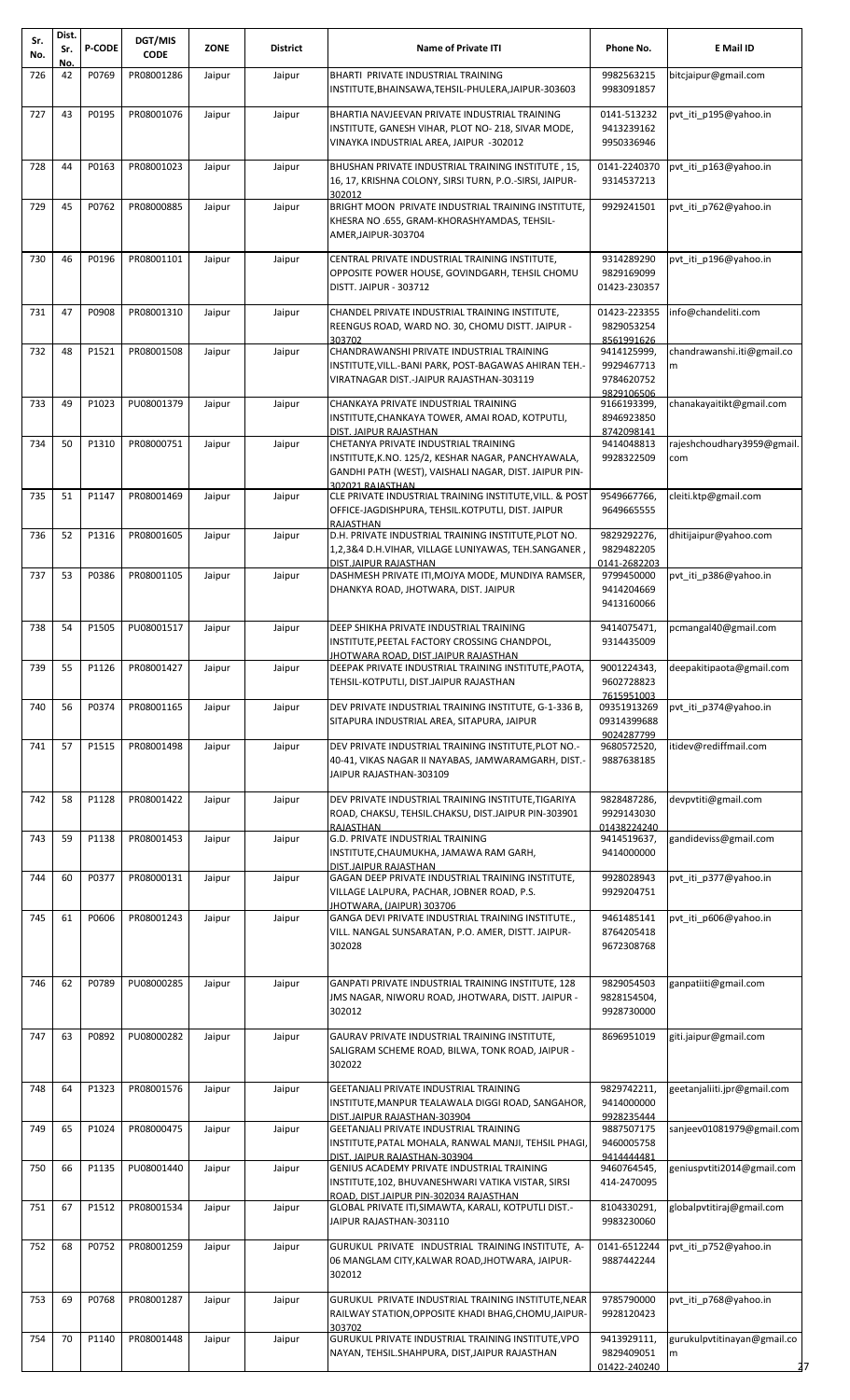| Sr.<br>No. | Dist.<br>Sr. | <b>P-CODE</b> | DGT/MIS<br><b>CODE</b> | <b>ZONE</b> | <b>District</b> | <b>Name of Private ITI</b>                                                                                                                                  | Phone No.                                                                 | E Mail ID                       |
|------------|--------------|---------------|------------------------|-------------|-----------------|-------------------------------------------------------------------------------------------------------------------------------------------------------------|---------------------------------------------------------------------------|---------------------------------|
| 755        | No.<br>71    | P1137         | PR08001437             | Jaipur      | Jaipur          | GYANDEEP PRIVATE INDUSTRIAL TRAINING<br>INSTITUTE, VILLAGE.AMARPURA, TEHSOL.CHOMU,<br>DIST.JAIPUR RAJASTHAN                                                 | 8890913035,<br>9414374619                                                 | gyandeeppvtiti@gmail.com        |
| 756        | 72           | P0167         | PR08000020             | Jaipur      | Jaipur          | I.S. PRIVATE INDUSTRIAL TRAINING INSTITUTE, 36-37<br>OFFICERS ENCLAVE, KALYANPURA, MANSAROVER, JAIPUR-<br>302020                                            | 9828477756<br>9460135915                                                  | pvt iti p167@yahoo.in           |
| 757        | 73           | P1317         | PU08001603             | Jaipur      | Jaipur          | IMPULSE PRIVATE INDUSTRIAL TRAINING<br>INSTITUTE, P.NO.270, 284 SANJAY NAGAR B, JHOTWARA,<br>DIST.JAIPUR RAJASTHAN-302012                                   | 9214901650,<br>9982851505<br>9414648114<br>9672027238                     | impulsemchoudhary@gmail.c<br>om |
| 758        | 74           | P0369         | PR08001173             | Jaipur      | Jaipur          | INDIAN PRIVATE INDUSTRIAL TRAINING INSTITUTE, G & P<br>TAKSOLA, VIA-PAOTA, THE. KOTPUTALI (JAIPUR) 303106                                                   | 9828100413<br>9982051263<br>01421-217707                                  | pvt iti p369@yahoo.in           |
| 759        | 75           | P0607         | PR08000868             | Jaipur      | Jaipur          | INDIRA GANDHI PRIVATE INDUSTRIAL TRAINING<br>INSTITUTE., VILLAGE-GUNAVTA, TEH. AMER, DISTT. JAIPUR-<br>302028                                               | 0142-6217554<br>9828501239<br>0141-4023707                                | pvt iti p607@yahoo.in           |
| 760        | 76           | P0801         | PU08000292             | Jaipur      | Jaipur          | ISP PRIVATE INDUSTRIAL TRAINING INSTITUTE, 42 SHANTI<br>VIHAR COLONY, KALYANPURA, MANSAROVAR, DISTT.-<br>JAIPUR - 302020                                    | 9828477756<br>9529677857                                                  | ispitijaipur@gmail.com          |
| 761        | 77           | P0169         | PR08001033             | Jaipur      | Jaipur          | J.D. PRIVATE INDUSTRIAL TRAINING INSTITUTE, PLOT NO. -<br>4A, OPP.CHOKHI DHANI, SITAPURA EDUCATIONAL AREA,<br>JAIPUR-302015                                 | 9414073039,<br>0141-2369335                                               | pvt iti p169@yahoo.in           |
| 762        | 78           | P0608         | PR08001218             | Jaipur      | Jaipur          | J.D.H. PRIVATE INDUSTRIAL TRAINING INSTITUTE, D-70,<br>SIDDHARTH NAGAR, SAWAI GOTORE, JAGATPURA ROAD,<br>MALVIYA NAGAR. JAIPUR-302017                       | 0141-2725405<br>0141-2725438                                              | pvt iti p608@yahoo.in           |
| 763        | 79           | P0379         | PR08001129             | Jaipur      | Jaipur          | JAHNAVI PRIVATE INDUSTRIAL TRAINING INSTITUTE, NEAR<br>RAILWAY STATION, PLOT NO. A-59, P.O. JHOTWARA,<br>JAIPUR-302012                                      | 0141-2344251<br>9828047091                                                | pvt iti p379@yahoo.in           |
| 764        | 80           | P1130         | PR08001431             | Jaipur      | Jaipur          | JAI HIND PRIVATE INDUSTRIAL TRAINING INSTITUTE, GRAM-<br>MANSAR KHEDI, NEAR BENADA MOD, NH-11 AGRA ROAD<br>TEHSIL-BASSI, DIST.JAIPUR PIN-303301 RAJASTHAN   | 9887232094,<br>9928150050,<br>9529454332                                  | jaihinditikhedi@gmail.com       |
| 765        | 81           | P1308         | PU08001568             | Jaipur      | Jaipur          | JAI HIND PRIVATE INDUSTRIAL TRAINING<br>INSTITUTE, HANUMAN NAGAR, BHADAR PURA ROAD,                                                                         | 9667722578<br>9460862394,<br>9460600000                                   | jaihinditi@gmail.com            |
| 766        | 82           | P0916         | PR08000301             | Jaipur      | Jaipur          | PHULERA. DIST.JAIPUR PIN-303338 RAJASTHAN<br>JAI JAGDISH PRIVATE INDUSTRIAL TRAINING INSTITUTE,<br>HEERAWALA, TEHSIL, BASSI, KANOTA, DISTT. JAIPUR - 303012 | 9251579111<br>9269251320<br>9414065275<br>7728062903                      | jaijagdishiti@gmail.com         |
| 767        | 83           | P1524         | PU08001501             | Jaipur      | Jaipur          | JAI MAHAVEER PRIVATE INDUSTRIAL TRAINING<br>INSTITUTE.VIRAT NAGAR DIST.-JAIPUR RAJASTHAN-                                                                   | 9950050048,<br>9828420053,<br>9784425141                                  | jaimahaveeriti@gmail.com        |
| 768        | 84           | P0969         | PR08001388             | Jaipur      | Jaipur          | JAI SHREE SHYAM PRIVATE INDUSTRIAL TRAINING<br>INSTITUTE, VPO DHOBLAL GOVINDGARH, DIST.JAIPUR                                                               | 9784187244<br>8741909822,<br>9460325066                                   | sainitejpal2013@gmail.com       |
| 769        | 85           | P0198         | PR08000914             | Jaipur      | Jaipur          | JAIMAN PRIVATE INDUSTRIAL TRAINING INSTITUTE, 854-B,<br>JAMUNA DAIRY, AJMER ROAD, SODALA (JAIPUR) -                                                         | 9314439995                                                                | pvt iti p198@yahoo.in           |
| 770        | 86           | P1517         | PR08001492             | Jaipur      | Jaipur          | JAYA PRIVATE INDUSTRIAL TRAINING INSTITUTE, H-1-83A,<br>SARA DOONGER INDUSTRIAL AREA DIST.-JAIPUR<br>RAJASTHAN-302012                                       | 9782749489,<br>9414522825                                                 | saini.kalyangroup@gmail.co<br>m |
| 771        | 87           | P0822         | PR08000291             | Jaipur      | Jaipur          | JD PRIVATE INDUSTRIAL TRAINING INSTITUTE,<br>VILLAGE/POST, SAGWADA TEHSIL DADU, TALUK<br>MAUJMABAD, DISTT, JAIPUR - 303348                                  | 9829023005,<br>9414073039,<br>0141-4034039                                | contact.jdci@gmail.com          |
| 772        | 88           | P1525         | PR08001500             | Jaipur      | Jaipur          | JOBNER PRIVATE INDUSTRIAL TRAINING INSTITUTE, WARD<br>NO.-15, JOBNER DIST.-JAIPUR RAJASTHAN-303328                                                          | 7734968735,<br>9887075898                                                 | physicspoint1969@gmail.com      |
| 773        | 89           | P0372         | PR08001139             | Jaipur      | Jaipur          | JYOTI BA VIDHYASHARAM PRIVATE INDUSTRIAL TRAINING<br>INSTITUTE, ITAWA BHOPAJI, THE. CHOMU (JAIPUR)                                                          | 01423250627                                                               | pvt_iti_p372@yahoo.in           |
| 774        | 90           | P0968         | PR08001396             | Jaipur      | Jaipur          | JYOTIBA PRIVATE INDUSTRIAL TRAINING INSTITUTE,ITAWA<br><b>BHOPJI, DIST. JAIPUR</b>                                                                          | 9829722526,<br>9784126000<br>01423-250627                                 | jyotibaiti13@gmail.com          |
| 775        | 91           | P1509         | PR08001538             | Jaipur      | Jaipur          | K.G.R. PRIVATE INDUSTRIAL TRAINING<br>INSTITUTE, VILLAGE. BHANPUR KALAN,<br>TEH.JAMWARAMGARH, DIST.JAIPUR RAJASTHAN-302028                                  | 9829878876,<br>9928210824                                                 | kgrpvtiti@gmail.com             |
| 776        | 92           | P0609         | PR08000627             | Jaipur      | Jaipur          | K.K. MEMORIAL PRIVATE INDUSTRIAL TRAINING INSTITUTE,<br>NEAR THE ELECTRIC POWER HOUSE, 12 MEEL ROAD,<br>VILLAGE-GONER, TEH. SANGANER, DISTT. JAIPUR-303905  | 0141-6593702<br>09252185856<br>09887722595                                | pvt iti p609@yahoo.in           |
| 777        | 93           | P0173         | PR08000119             | Jaipur      | Jaipur          | KAMAL RATAN PRIVATE INDUSTRIAL TRAINING INSTITUTE,<br>KAMAL AND COMPANY CAMPUS, TONK ROAD, JAIPUR                                                           | 0141-2705259<br>9929797707                                                | pvt iti p173@yahoo.in           |
| 778        | 94           | P1146         | PU08001471             | Jaipur      | Jaipur          | KAMAL RATHAN PRIVATE INDUSTRIAL TRAINING<br>INSTITUTE, PLOT NO.223(AB), INDUSTRIAL<br>AREA, SHITEPURA RAMCHANPURA (EAST), DIST. JAIPUR<br>RAJASTHAN         | 0141-2770270<br>9587111128                                                | kamalrataniti@gmail.com         |
| 779        | 95           | P0970         | PU08001389             | Jaipur      | Jaipur          | KIRAN PRIVATE INDUSTRIAL TRAINING<br>INSTITUTE, HATWARA ROAD, SHANTI NAGAR, DIST.JAIPUR                                                                     | 0141-2450534,<br>9314482899,<br>9529950482,<br>9351385042<br>0141-2222364 | infokiraniti1@gmail.com         |
| 780        | 96           | P0924         | PU08000296             | Jaipur      | Jaipur          | KODAI PRIVATE INDUSTRIAL TRAINING INSTITUTE, HEM<br>MARG, PANCHOLI VIHAR, NEW SANGANER ROAD, SODALA,<br>DISTT, JAIPUR - 302019                              | 8559949541<br>9314503296<br>0141-2290421                                  | jackal 1429@rediffmail.com      |
| 781        | 97           | P1307         | PU08001565             | Jaipur      | Jaipur          | KRISH PRIVATE INDUSTRIAL TRAINING<br>INSTITUTE, GOPALPURA ROAD, KANAK VIHAR, KOTPUTLI,<br>DIST.JAIPUR PIN-303108 RAJASTHAN                                  | 9829102914,<br>9694326606<br>9829102014                                   | krishcomputer84@gmail.com       |
| 782        | 98           | P0174         | PR08000013             | Jaipur      | Jaipur          | KUKAS PRIVATE INDUSTRIAL TRAINING INSTITUTE, VILLAGE-<br>KUKAS, THE-AMER (JAIPUR)-                                                                          | 9314501325                                                                | pvt_iti_p174@yahoo.in<br>28     |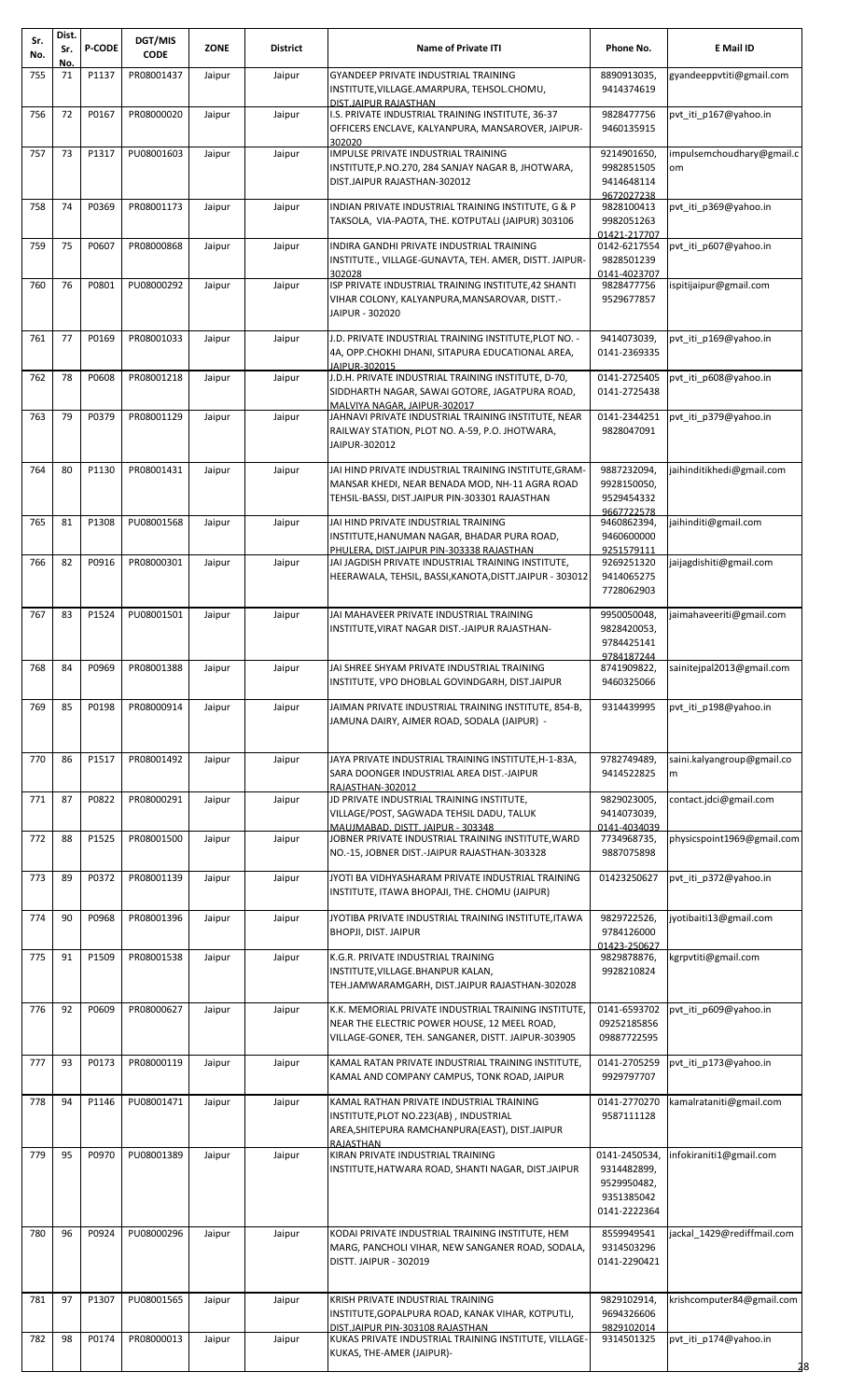| Sr.<br>No. | Dist.<br>Sr. | <b>P-CODE</b> | DGT/MIS<br><b>CODE</b>   | <b>ZONE</b> | <b>District</b> | <b>Name of Private ITI</b>                                                                           | Phone No.                  | E Mail ID                   |
|------------|--------------|---------------|--------------------------|-------------|-----------------|------------------------------------------------------------------------------------------------------|----------------------------|-----------------------------|
| 783        | No.<br>99    | P0962         | PR08001410               | Jaipur      | Jaipur          | KULDEEP PRIVATE INDUSTRIAL TRAINING                                                                  | 9983091857,                | Kuldeepitc11@gmail.com      |
|            |              |               |                          |             |                 | INSTITUTE, CHHOTA MATH, BHAINSAW. DIST.JAIPUR                                                        | 7665189907,                |                             |
|            |              |               |                          |             |                 |                                                                                                      | 9982563215                 |                             |
| 784        | 100          | P0766         | PR08001260               | Jaipur      | Jaipur          | L.B.S. PRIVATE INDUSTRIAL TRAINING INSTITUTE, SHIV                                                   | 01424-214134<br>9829782685 | bspytitip766@gmail.com      |
|            |              |               |                          |             |                 | COLONY PLOT NO.1-2, AIR FORCE CIECLE WING                                                            | 9829087687                 |                             |
|            |              |               |                          |             |                 | 1st.SANGANER.JAIPUR-302029                                                                           | 7737071079                 |                             |
| 785        | 101          | P1321         | PR08001583               | Jaipur      | Jaipur          | LOKESH PRIVATE INDUSTRIAL TRAINING                                                                   | 9461165094,                | surenderyadav120183@gmail   |
|            |              |               |                          |             |                 | INSTITUTE, SABRAMPURA MAHEHWA, DIST.JAIPUR<br>RAJASTHAN-302012                                       | 9351510275<br>0141-2162467 | com                         |
|            |              |               |                          |             |                 |                                                                                                      | 9602481429                 |                             |
| 786        | 102          | P1500         | PR08001523               | Jaipur      | Jaipur          | M L MITTAL PRIVATE INDUSTRIAL TRAINING                                                               | 844008855,                 | mlmpiti@gmail.com           |
|            |              |               |                          |             |                 | INSTITUTE, DADHICH MARKET, NAYLA ROAD, HEERAWALA                                                     | 9667927070,                |                             |
|            |              |               |                          |             |                 | KONOTA, TH.BASSI, DIST.JAIPUR-303012                                                                 | 9928295295,<br>8440088855  |                             |
|            |              |               |                          |             |                 |                                                                                                      | 01429-216555               |                             |
| 787        | 103          | P0931         | PR08000297               | Jaipur      | Jaipur          | M.S.D.C. PRIVATE INDUSTRIAL TRAINING INSTITUTE, C/O                                                  | 9829010540                 | jaipur.msdc@gmail.com       |
|            |              |               |                          |             |                 | SCION EXPORTS PVT. LTD. PLOT NO. SP1 & 2 SARHA                                                       | 9829017252,                |                             |
|            |              |               |                          |             |                 | DOONGAR INDUSTRIAL AREA, DISTT. JAIPUR - 302012                                                      | 9636008899,<br>01413075600 |                             |
| 788        | 104          | P1514         | PR08001528               | Jaipur      | Jaipur          | MAA SARASWATI PRIVATE INDUSTRIAL TRAINING                                                            | 9782455855,                | yashjangu@gmail.com         |
|            |              |               |                          |             |                 | INSTITUTE, KHASRA NO. 890/335, BHARIJA RENWAL ROAD,                                                  | 9929666561                 |                             |
| 789        | 105          | P1523         | PR08000262               | Jaipur      | Jaipur          | JOBNER, DIST.-JAIPUR RAJASTHAN-303328<br>MAHARAJA AGARSEN PRIVATE INDUSTRIAL TRAINING                | 9928402153<br>9414401172   | mapiti123@gmail.com         |
|            |              |               |                          |             |                 | INSTITUTE, 309, KHANDELWAL VATIKA AGRA ROAD,                                                         |                            |                             |
|            |              |               |                          |             |                 | KANOTA, DIST.-JAIPUR 303012 RAJASTHAN                                                                |                            |                             |
| 790        | 106          | P1328         | PU08001554               | Jaipur      | Jaipur          | MAHARISHI PRIVATE INDUSTRIAL TRAINING INSTITUTE, V/P-                                                | 9252520099,                | maneesh.maharishi@gmail.c   |
|            |              |               |                          |             |                 | BORAJ, TEH.-DUDU, DIST.-JAIPUR RAJASTHAN-                                                            | 9352520099                 | om                          |
|            |              |               |                          |             |                 |                                                                                                      |                            |                             |
|            |              |               |                          |             |                 |                                                                                                      |                            |                             |
| 791        | 107          | P0176         | PR08000026               | Jaipur      | Jaipur          | MAHRISHI DAYANAND SARASWATI, NEAR RAINBOW<br>TOWER, PAACHYAK KI DHAANI, WARD NO-2 RAINWAL            | 9829996476<br>8233175912   | pvt_iti_p176@yahoo.in       |
|            |              |               |                          |             |                 | ROAD, CHOUMU, (JAIPUR)-303702                                                                        | 7062294012                 |                             |
|            |              |               |                          |             |                 |                                                                                                      |                            |                             |
|            |              |               |                          |             |                 |                                                                                                      |                            |                             |
| 792        | 108          | P0809         | PU08000289               | Jaipur      | Jaipur          | MANSAROVAR PRIVATE ITI] 15, RAJEEV VIHAR, NEW                                                        | 8952929221,                | mansarovaritijpr@gmail.com  |
|            |              |               |                          |             |                 | SANGANER ROAD, TALUK SANGANER, DISTT. JAIPUR -                                                       | 9251430331                 |                             |
|            |              |               |                          |             |                 | 302020                                                                                               | 0141-2786013               |                             |
| 793        | 109          | P0904         | PR08000290               | Jaipur      | Jaipur          | MANTHAN PRIVATE INDUSTRIAL TRAINING INSTITUTE,                                                       | 9829571394                 | manthanitijpr@rediffmail.co |
|            |              |               |                          |             |                 | GURJAR KI DHANI, VILLAGE MORIJA, TEHSIL. CHOMU,                                                      |                            | m                           |
|            |              |               | 794 110 P0362 PR08000916 | Jaipur      | Jaipur          | DISTT. JAIPUR - 303712<br>MANVI PRIVATE INDUSTRIAL TRAINING INSTITUTE, VISHAL                        | 01422-688074               | pvt_iti_p362@yahoo.in       |
|            |              |               |                          |             |                 | SADAN, NEEM KA THANA ROAD, SHAHPURA (JAIPUR)                                                         | 9001685653                 |                             |
|            |              |               |                          |             |                 | 303103                                                                                               | 9829995720                 |                             |
| 795        | 111          | P0382         | PR08000141               | Jaipur      | Jaipur          | MARUDHAR PRIVATE INDUSTRIAL TRAINING INSTITUTE,                                                      | 9772199115                 | pvt iti p382@yahoo.in       |
|            |              |               |                          |             |                 | BHANPUR KALAN, JAMVARAMGARH (JAIPUR)                                                                 |                            |                             |
|            |              |               |                          |             |                 |                                                                                                      |                            |                             |
| 796        | 112          | P1503         | PU08001518               | Jaipur      | Jaipur          | MARUDHARA PRIVATE INDUSTRIAL TRAINING                                                                | 9462604900,                | marudhraiti@rediffmail.com  |
|            |              |               |                          |             |                 | INSTITUTE, N.H.8, KHORI MOD, BIDARA, TEH. SHAHPURA,                                                  | 9784322030                 |                             |
|            |              |               |                          |             |                 | DIST.JAIPUR PIN-303103 RAJASTHAN                                                                     |                            |                             |
| 797        | 113          | P0177         | PR08001043               | Jaipur      | Jaipur          | MAULANA ABUL KALAM AZAD PRIVATE INDUSTRIAL                                                           | 0141-2211786               | pvt_iti_p177@yahoo.in       |
|            |              |               |                          |             |                 | TRAINING INSTITUTE, C-46, SAHAKARI MARG, SUDARSHAN                                                   | 07611896560                |                             |
|            |              |               |                          |             |                 | PURA INDUSTRIAL VISTAR, JAIPUR-302001                                                                |                            |                             |
| 798        | 114          | P0817         | PR08001305               | Jaipur      | Jaipur          | MEHTA PRIVATE INDUSTRIAL TRAINING INSTITUTE, P.O.                                                    | 0141-3236060               | mehtaiti@yahoo.in           |
|            |              |               |                          |             |                 | HARMARA, SIKAR ROAD, THE. AMER DISTT. JAIPUR -                                                       | 9460144707                 |                             |
|            |              |               |                          |             |                 | 302032                                                                                               | 9950288822                 |                             |
| 799        | 115          | P1025         | PU08001371               | Jaipur      | Jaipur          | METRO PRIVATE INDUSTRIAL TRAINING INSTITUTE, 42-43,<br>PRATAP VIHAR COLONY, GOVIND PURA, KARDHANI    | 9460467717,<br>9602013876  | metroiti18@gmail.com        |
|            |              |               |                          |             |                 | KALWAR ROAD, DIST. JAIPUR RAJASTHAN                                                                  | 0141-2405053               |                             |
|            |              |               |                          |             |                 |                                                                                                      |                            |                             |
| 800        | 116          | P0610         | PR08000682               | Jaipur      | Jaipur          | MODERN PRIVATE INDUSTRIAL TRAINING<br>INSTITUTE, SECTOR, 10, MALVIYA NAGAR, JAIPUR-                  | 9351331455                 | pvt_iti_p610@yahoo.in       |
|            |              |               |                          |             |                 |                                                                                                      |                            |                             |
| 801        | 117          | P0611         | PR08000622               | Jaipur      | Jaipur          | MONISH PRIVATE INDUSTRIAL TRAINING INSTITUTE,<br>LALSOT ROAD, KOTKHAWADA, TEH. CHAKSU, DISTT.JAIPUR- | 01429244305<br>9950553542  | pvt iti p611@yahoo.in       |
|            |              |               |                          |             |                 | 303901                                                                                               | 9414228071                 |                             |
| 802        | 118          | P1132         | PU08001443               | Jaipur      | Jaipur          | NARAYANA PRIVATE INDUSTRIAL TRAINING                                                                 | 9950672404,                | narayanaiti@yahoo.com       |
|            |              |               |                          |             |                 | INSTITUTE, PLOT NO.243, ANAND NIKETAN, NIMERA,                                                       | 9829724857,                |                             |
|            |              |               |                          |             |                 | JUTUWARA, DIST. JAIPUR RAJASTHAN 302012                                                              | 9602022384<br>0141-2240820 |                             |
| 803        | 119          | P0838         | PR08001295               | Jaipur      | Jaipur          | NAV BHARTI PRIVATE INDUSTRIAL TRAINING INSTITUTE, 05,                                                | 9829505374,                | navbhartips2010@gmail.com   |
|            |              |               |                          |             |                 | BHUVNESHWARI VATIKA, PANCHAYAWALA, DISTT. JAIPUR -<br>302034                                         | 01412290623                |                             |
| 804        | 120          | P0958         | PR08001419               | Jaipur      | Jaipur          | NAV PRATEEK PRIVATE INDUSTRIAL TRAINING                                                              | 01429-244913               | navprateeksiti@hotmail.com  |
|            |              |               |                          |             |                 | INSTITUTE, CHAKSU, DIST. JAIPUR                                                                      | 8385857997                 |                             |
| 805        | 121          | P0759         | PR08001269               | Jaipur      | Jaipur          | NAVJIVAN PRIVATE INDUSTRIAL TRAINING INSTITUE                                                        | 9314504761                 | pvt iti p759@yahoo.in       |
|            |              |               |                          |             |                 | ,KHASRA NO.517/9 BANDE KA BALAJI-THE-PULERA, DISTT-                                                  | 0141-264055                |                             |
|            |              |               |                          |             |                 | JAIPUR -                                                                                             |                            |                             |
| 806        | 122          | P0910         | PR08001332               | Jaipur      | Jaipur          | NAVODAYA PRIVATE INDUSTRIAL TRAINING<br>INSTITUTE, VPO. JALSU, TEHSIL, AMER, DIST. JAIPUR -          | 9414339626,<br>9829480741  | grsimawat@gmail.com         |
|            |              |               |                          |             |                 | 303701                                                                                               | 01423-245411               |                             |
| 807        | 123          | P1520         | PR08001507               | Jaipur      | Jaipur          | NEHRU JYOTI PRIVATE INDUSTRIAL TRAINING                                                              | 9694235883,                | nehrujyotipvtiti@gmail.com  |
|            |              |               |                          |             |                 | INSTITUTE, SAIWAD, JAMWARAMGARH, DIST.-JAIPUR                                                        | 9928251653                 |                             |
| 808        | 124          | P0612         | PR08000872               | Jaipur      | Jaipur          | 302027 RAJASTHAN<br>NETAJI SUBASH CHANDER BOSH PRIVATE INDUSTRIAL                                    | 9314073158                 | pvt_iti_p612@yahoo.in       |
|            |              |               |                          |             |                 | TRAINING INSTITUTE., POST-TUNGA, TEH. BASSI, DISTT.                                                  | 9414073158                 |                             |
| 809        | 125          | P0896         | PU08000293               | Jaipur      | Jaipur          | JAIPUR-303302<br>NEW BRIGHT LAND PRIVATE INDUSTRIAL TRAINING                                         | 0141-2750748               | newbrightlanditi@gmail.com  |
|            |              |               |                          |             |                 | INSTITUTE, C-73,74,75 MODEL TOWN MALIVYA NAGAR,                                                      |                            |                             |
|            |              |               |                          |             |                 | DIST. JAIPUR - 302017                                                                                |                            |                             |
|            |              |               |                          |             |                 |                                                                                                      |                            | 29                          |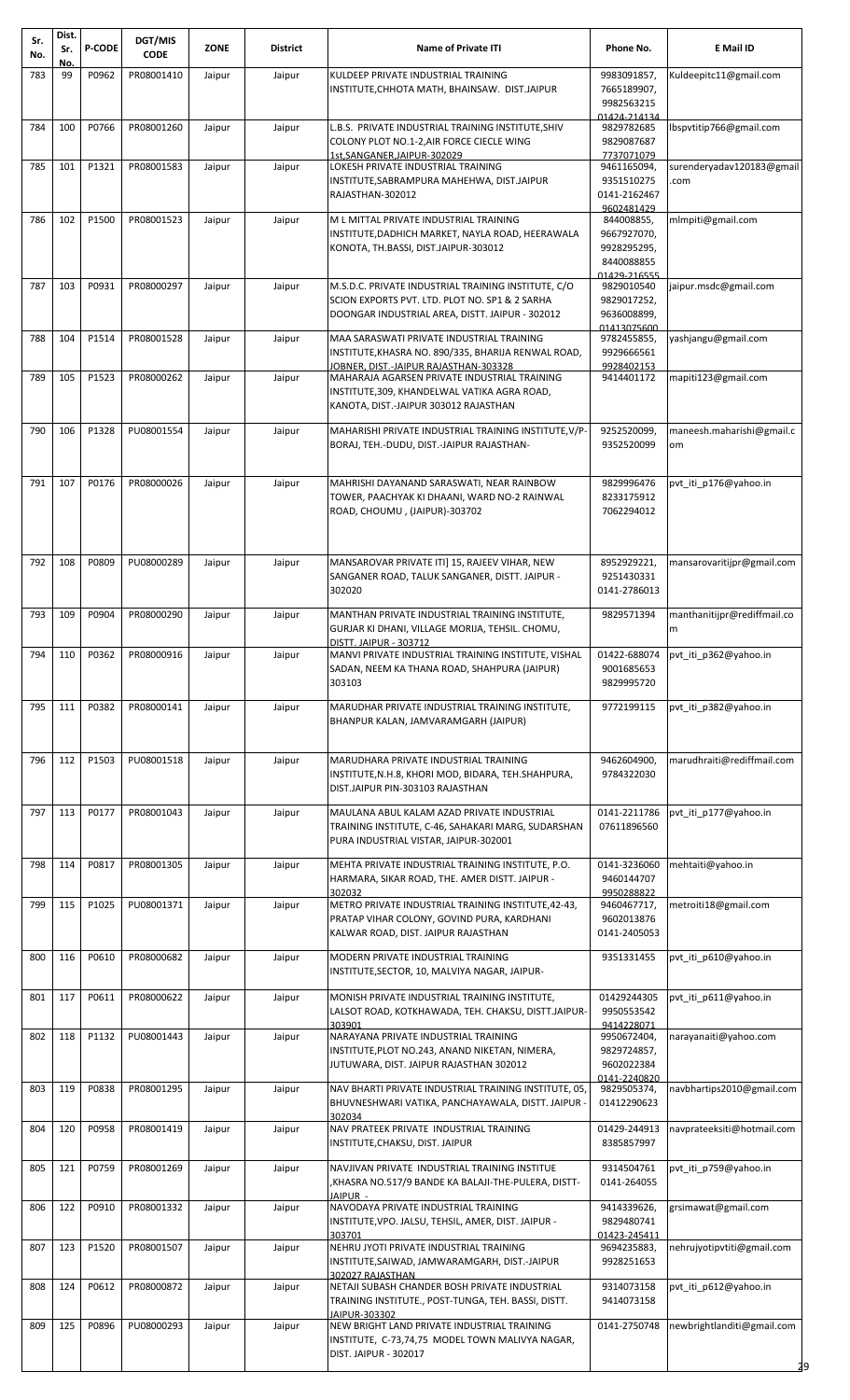| Sr.<br>No. | Dist.<br>Sr. | <b>P-CODE</b> | DGT/MIS<br><b>CODE</b> | <b>ZONE</b> | <b>District</b> | <b>Name of Private ITI</b>                                                                               | Phone No.                    | E Mail ID                   |
|------------|--------------|---------------|------------------------|-------------|-----------------|----------------------------------------------------------------------------------------------------------|------------------------------|-----------------------------|
|            | No.          |               |                        |             |                 |                                                                                                          |                              |                             |
| 810        | 126          | P0380         | PR08000140             | Jaipur      | Jaipur          | NEW JAIMAN PRIVATE INDUSTRIAL TRAINING INSTITUTE,<br>1213, JAMUNA DAIRY, AJMER ROAD, JAIPUR              | 9929106729                   | pvt iti p380@yahoo.in       |
|            |              |               |                        |             |                 |                                                                                                          |                              |                             |
|            |              |               |                        |             |                 |                                                                                                          |                              |                             |
| 811        | 127          | P0376         | PR08000457             | Jaipur      | Jaipur          | NEW SHREE BALAJI PRIVATE INDUSTRIAL TRAINING                                                             | 0141-3196118                 | nsbpitip376@gmail.com       |
|            |              |               |                        |             |                 | INSTITUTE, P-14, AANAND PURI COLONY, CHANDANI                                                            | 9928376118                   |                             |
|            |              |               |                        |             |                 | CHOWK, KALWAR ROAD, JHOTWARA (JAIPUR)                                                                    | 9351498565                   |                             |
|            |              |               |                        |             |                 |                                                                                                          |                              |                             |
| 812        | 128          | P1319         | PR08001597             | Jaipur      | Jaipur          | NEW SUBODH PRIVATE INDUSTRIAL TRAINING                                                                   | 9828758683,                  | newsubodhiti@gmail.com      |
|            |              |               |                        |             |                 | INSTITUTE, RAIKARANPURA, TEH.KATPUTLI, DIST.JAIPUR<br>RAJASTHAN                                          | 9212746453<br>9784627829     |                             |
| 813        | 129          | P0862         | PU08000304             | Jaipur      | Jaipur          | NEW SUNRISE PRIVATE INDUSTRIAL TRAINING INSTITUTE,                                                       | 01412177604                  | newsunriseiti@gmail.com     |
|            |              |               |                        |             |                 | PLOT NO. 4, KIRTI SAGAR "S", MANGYAWAS,<br>MANSAROVER, DIST. JAIPUR - 302020                             | 90829669170                  |                             |
|            |              |               |                        |             |                 |                                                                                                          |                              |                             |
| 814        | 130          | P1026         | PR08001362             | Jaipur      | Jaipur          | NEW TARGET PRIVAE INDUSTRIAL TRAINING                                                                    | 9413929111,                  | pvtitinewtarget@gmail.com   |
|            |              |               |                        |             |                 | INSTITUTE, TEHSIL. CHOMU, DIST. JAIPUR-303702<br><b>RAJASTHAN</b>                                        | 9887440025,992<br>882000255  |                             |
|            |              |               |                        |             |                 |                                                                                                          | 9829409051                   |                             |
| 815        | 131          | P0872         | PR08001291             | Jaipur      | Jaipur          | NEW TECH. GROUP PRIVATE INDUSTRIAL TRAINING<br>INSTITUTE, NEAR SANKAR BHARTI COLLEGE N.H. 8, AJMER       | 0141-2864477<br>9928449541   | ngpitibagru@gmail.com       |
|            |              |               |                        |             |                 | ROAD. BAGRU. DIST. JAIPUR - 303007                                                                       | 94618181882                  |                             |
| 816        | 132          | P0199         | PR08000915             | Jaipur      | Jaipur          | NEWTECH PRIVATE INDUSTRIAL TRAINING INSTITUTE, NEAR                                                      | 9928449541                   | pvt iti p199@yahoo.in       |
|            |              |               |                        |             |                 | LAMBA MOTOR, 20 DUKAN NH-8, AJMER ROAD, BAGGRU<br>(JAIPUR)-303007                                        | 0141-2864477                 |                             |
|            |              |               |                        |             |                 |                                                                                                          |                              |                             |
|            |              |               |                        |             |                 |                                                                                                          |                              |                             |
| 817        | 133          | P0613         | PR08001192             | Jaipur      | Jaipur          | NIRMALA DEVI PRIVATE ITI, PLOT NO.142, ROHINI-I, NEAR                                                    | 9799450000,                  | pvt iti p613@yahoo.in       |
|            |              |               |                        |             |                 | RENWAL, PHAGI ROAD, SANGANER, DIST. JAIPUR - 302030                                                      | 8441913444,                  |                             |
|            |              |               |                        |             |                 |                                                                                                          | 0141-2786430                 |                             |
| 818        | 134          | P0200         | PR08000410             | Jaipur      | Jaipur          | NOBEL TECHNOLOGY PRIVATE INDUSTRIAL TRAINING                                                             | 0141-6992410                 | pvt_iti_p200@yahoo.in       |
|            |              |               |                        |             |                 | INSTITUTE, 45 SCHEME, NEW LOHA MANDI ROAD,                                                               | 2260260                      |                             |
|            |              |               |                        |             |                 | MACHDA (JAIPUR) 302013                                                                                   | 9314017750<br>0141-2264000   |                             |
| 819        | 135          | P0800         | PR08001314             | Jaipur      | Jaipur          | OM PRIVATE INDUSTRIAL TRAINING INSTITUTE, KHASARA                                                        | 9887063291                   | info@omcollege.com          |
|            |              |               |                        |             |                 | NO. 52-55, VILLAGE RAMLAXMANPURA, TEHSIL CHAKSU,<br><b>DISTT. JAIPUR - 303901</b>                        | 9829363291                   |                             |
| 820        | 136          | P1306         | PR08001561             | Jaipur      | Jaipur          | OM PRIVATE INDUSTRIAL TRAINING INSTITUTE, VILLAGE &                                                      | 9829017134,                  | omitikhedi@gmail.com        |
|            |              |               |                        |             |                 | P.O. KHEDI MILAK VIA PHULERA, DIST. JAIPUR PIN-303603                                                    | 01424-282256                 |                             |
|            |              |               |                        |             |                 | <b>RAJASTHAN</b>                                                                                         | 0124282234<br>742696969      |                             |
| 821        | 137          | P0614         | PR08001250             | Jaipur      | Jaipur          | ORAS PRIVATE INDUSTRIAL TRAINING INSTITUTE., POST-                                                       | 9928536786                   | pvt_iti_p614@yahoo.in       |
|            |              |               |                        |             |                 | KHEJROLI, TEH. CHOMU, DISTT. JAIPUR-303803                                                               | 8104057491                   |                             |
|            |              |               |                        |             |                 |                                                                                                          |                              |                             |
| 822        | 138          | P0930         | PU08001352             | Jaipur      | Jaipur          | P.N.B. PRIVATE INDUSTRIAL TRAINING INSTITUTE, WARD                                                       | 9214305956                   | pnbitimukandpura@gmail.co   |
|            |              |               |                        |             |                 | NO.12, MUKANDPURA BHANKROTA, DISTT. JAIPUR -<br>302026                                                   | 9214025956<br>0141-2178215   | m                           |
| 823        | 139          | P0957         | PR08001418             | Jaipur      | Jaipur          | PRAKASH PRIVATE INDUSTRIAL TRAINING INSTITUTE,                                                           | 9636598430,                  | prakashpiti@gmail.com       |
|            |              |               |                        |             |                 | SANGANER, DIST.JAIPUR                                                                                    | 8104814553,<br>8094001125    |                             |
|            |              |               |                        |             |                 |                                                                                                          | 9006133334                   |                             |
| 824        | 140          | P0201         | PR08000048             | Jaipur      | Jaipur          | PRATEEK PRIVATE INDUSTRIAL TRAINING INSTITUTE, NEAR                                                      | 01429-244913                 | pvt_iti_p201@yahoo.in       |
|            |              |               |                        |             |                 | SURAJ KUND, CHAKSU (JAIPUR)-303901                                                                       | 8875899991                   |                             |
|            |              |               |                        |             |                 |                                                                                                          |                              |                             |
| 825        | 141          | P0615         | PR08001220             | Jaipur      | Jaipur          | PREM PRIVATE INDUSTRIAL TRAINING INSTITUTE 72, E. 354<br>ROAD NO.14-J, V.K.1, AREA, JAIPUR-302013        | 0141-2460325<br>0141-3117998 | pvt_iti_p615@yahoo.in       |
|            |              |               |                        |             |                 |                                                                                                          | 9829061563                   |                             |
| 826        | 142          | P1330         | PU08001552             | Jaipur      |                 | PRINCE PRIVATE INDUSTRIAL TRAINING INSTITUTE, KHADI                                                      | 9887601555,                  | kcchoudhary2008@rediffmail  |
|            |              |               |                        |             | Jaipur          | BAGH ROAD, RAWAN GATE, CHOMU, DIST.-JAIPUR                                                               | 9887600116                   | .com                        |
|            |              |               |                        |             |                 | RAJASTHAN-303702                                                                                         |                              |                             |
| 827        | 143          | P0202         | PR08001056             | Jaipur      | Jaipur          | PRIYANKA PRIVATE INDUSTRIAL TRAINING INSTITUTE, NEAR<br>GANDHI NAGAR RAILWAY STATION, TONK ROAD, JAIPUR- | 0141-2704507<br>9414441121   | pvt iti p202@yahoo.in       |
|            |              |               |                        |             |                 | 302016                                                                                                   | 9799632457                   |                             |
|            |              |               |                        |             |                 |                                                                                                          |                              |                             |
| 828        | 144          | P1139         | PR08001451             | Jaipur      | Jaipur          | R.K. PRIVATE ITI, PLOT NO. G-13, RICCO INDUSTRIAL AREA,                                                  | 9414013674,                  | rkiti2014@gmail.com         |
|            |              |               |                        |             |                 | PHULERA, DIST.JAIPUR RAJASTHAN                                                                           | 9468611660                   |                             |
| 829        | 145          | P0967         | PR08001395             | Jaipur      | Jaipur          | RADHA KRISHAN PRIVATE INDUSTRIAL TRAINING                                                                | 01425-245788<br>9351460913,  | radhakrishaniti@gmail.com   |
|            |              |               |                        |             |                 | INSTITUTE, TEHSIL CHOMU, DIST. JAIPUR                                                                    | 9950448776                   |                             |
| 830        | 146          | P0971         | PR08001390             | Jaipur      | Jaipur          | RADHA MADHAV PRIVATE INDUSTRIAL TRAINING                                                                 | 9314331443<br>9928520521     | radhamadhaviti@rediffmail.c |
|            |              |               |                        |             |                 | INSTITUTE,VPO. NAYAN, DIST.JAIPUR-303601                                                                 | 01422-240990                 | om                          |
|            |              |               |                        |             |                 |                                                                                                          |                              |                             |
| 831        | 147          | P0203         | PR08000418             | Jaipur      | Jaipur          | RAGHUKUL PRIVATE INDUSTRIAL TRAINING INSTITUTE,<br>KHASARA NO. 278/15, MANOHERPURA ROAD, BASSI           | 9928391442<br>9414212723     | pvt_iti_p203@yahoo.in       |
|            |              |               |                        |             |                 | (JAIPUR)-303301                                                                                          |                              |                             |
| 832        | 148          | P0972         | PR08001391             | Jaipur      | Jaipur          | RAGHUKUL PRIVATE INDUSTRIAL TRAINING INSTITUTE, SHIV                                                     | 9829169412,                  | info@raghukuledu.com        |
|            |              |               |                        |             |                 | MARKET PAKKA BANDHA, REENGUS ROAD, TEHSIL.CHOMU,<br><b>DIST.JAIPUR</b>                                   | 9828599806<br>9001337839     |                             |
| 833        | 149          | P0204         | PR08000072             | Jaipur      | Jaipur          | RAGHUKUL TECHNO ENGINEERS PRIVATE INDUSTRIAL                                                             | 9928680648                   | pvt_iti_p204@yahoo.in       |
|            |              |               |                        |             |                 | TRAINING INSTITUTE, 3 PARAS NAGAR, MODEL TOWN A,<br>MALVIYA NAGAR, JAIPUR-303903                         | 9414072425                   |                             |
|            |              |               |                        |             |                 |                                                                                                          |                              |                             |
| 834        | 150          | P0178         | PR08001026             | Jaipur      | Jaipur          | RAGHURAJ TECHNO ENGINEERS PRIVATE INDUSTRIAL<br>TRAINING INSTITUTE, RAGHUKUL MODEL TOWN, - A,            | 0141-2751149<br>2751387      | pvt iti p178@yahoo.in       |
|            |              |               |                        |             |                 | JAGATPURA ROAD, MALVIYA NAGAR, JAIPUR-302017                                                             | 9928680648                   |                             |
|            |              |               |                        |             |                 |                                                                                                          |                              |                             |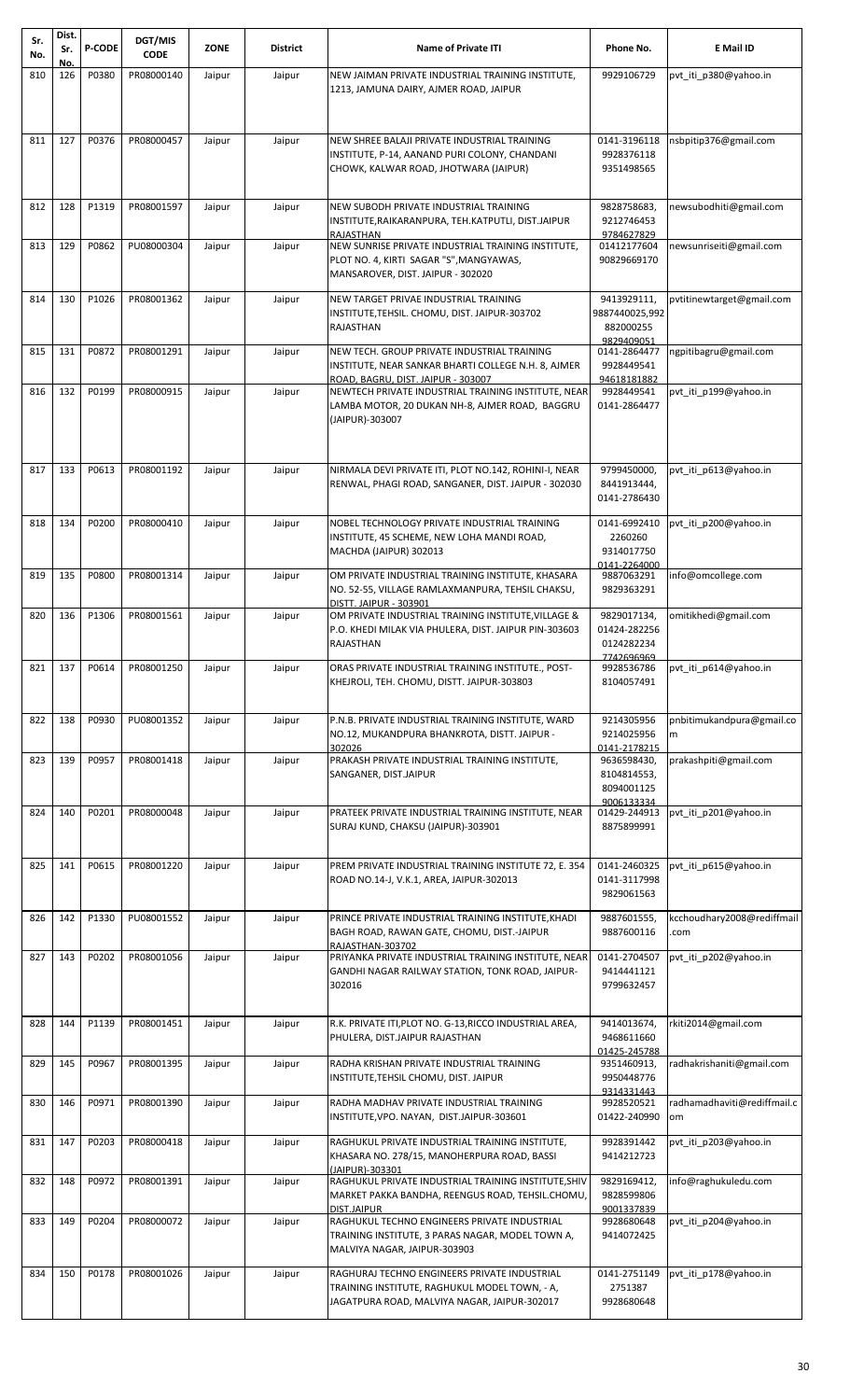| Sr.<br>No. | Dist.<br>Sr.<br>No. | <b>P-CODE</b> | DGT/MIS<br><b>CODE</b> | <b>ZONE</b> | District | <b>Name of Private ITI</b>                                                                                                                                                            | Phone No.                                                      | E Mail ID                         |
|------------|---------------------|---------------|------------------------|-------------|----------|---------------------------------------------------------------------------------------------------------------------------------------------------------------------------------------|----------------------------------------------------------------|-----------------------------------|
| 835        | 151                 | P0830         | PR08001335             | Jaipur      | Jaipur   | RAHUL CHANDIJA MEMORIAL PRIVATE INDUSTRIAL                                                                                                                                            | 9772199115                                                     | rcmiti2013@gmail.com              |
|            |                     |               |                        |             |          | TRAINING INSTITUTE, THE. JAMWARAMGARH, VILLAGE<br>BHANPUR KALNA, DIST. JAIPUR - 302028                                                                                                | 9351611556                                                     |                                   |
| 836        | 152                 | P1136         | PR08001441             | Jaipur      | Jaipur   | RAHUL CHANDIJA MEMORIAL PRIVATE INDUSTRIAL<br>TRAINING INSTITUTE, VILLAGE-HIRAWALA, POST ROOPWAS,<br>VIA-LALWAS CRPF CAMP, TEHSIL. JAMAWARAMGARH,<br>DIST.JAIPUR PIN-302027 RAJASTHAN | 9772199115,<br>9772199115,977<br>2199115                       | rahulchandija@gmail.com           |
| 837        | 153                 | P0205         | PU08001084             | Jaipur      | Jaipur   | RAJASTHAN PVT. INDUSTRIAL TRAINING INSTITUTE, A-26,                                                                                                                                   | 9314182618                                                     | pvt iti p205@yahoo.in             |
|            |                     |               |                        |             |          | PADAM VIHAR, OPPOSITE RAJAT PATH, NEW SANGANER<br>ROAD, MANSAROVER, JAIPUR, DIST-JAIPUR, PIN-302020,<br><b>RAJASTHAN</b>                                                              | 9667975643<br>8560033596<br>8107441399                         |                                   |
| 838        | 154                 | P0879         | PU08001292             | Jaipur      | Jaipur   | RAJASTHAN PRIVATE INDUSTRIAL TRAINING INSTITUTE,<br>THATTAR COLONY, TEHSIL AMER, DIST. JAIPUR - 302028                                                                                | 9887065963<br>9829878876                                       | rajasthanpiti@gmail.com           |
| 839        | 155                 | P0366         | PR08000655             | Jaipur      | Jaipur   | RAJASTHAN PRIVATE INDUSTRIAL TRAINING INSTITUTE,<br>VILLAGE AMARSAR (JAIPUR) 303601                                                                                                   | 9829084096<br>8104159597                                       | pvt_iti_p366@yahoo.in             |
| 840        | 156                 | P0954         | PR08001406             | Jaipur      | Jaipur   | RAJASTHAN PRIVATE INDUSTRIAL TRAINING INSTITUTE,                                                                                                                                      | 9214001122,                                                    | rajiti.kotputli@gmail.com         |
|            |                     |               |                        |             |          | RAIKARANPURA, TEHSIL KOTPUTLI, DIST. JAIPUR                                                                                                                                           | 8107441399<br>01421-214042<br>9928621525                       |                                   |
| 841        | 157                 | P1148         | PR08001464             | Jaipur      | Jaipur   | RAJASTHAN PRIVATE INDUSTRIAL TRAINING<br>INSTITUTE, KISHAN SHIV MANDIR KE PICHE WARD NO. 10<br>KISHANGARH RENWAL, DIST. JAIPUR RAJASTHAN                                              | 9784130972,<br>9829593556,992 I.com<br>8648168<br>01424-221261 | rajasthanpvtitikrenwal@gmai       |
| 842        | 158                 | P1145         | PR08001470             | Jaipur      | Jaipur   | RAJASTHAN PRIVATE INDUSTRIAL TRAINING INSTITUTE, NH-<br>8A, INFRONT OF POLICE STATION, V/P.CHANDWAJI<br>TEHSIL.AMER DIST. JAIPUR RAJASTHAN                                            | 9414406160,<br>8107484211,<br>9414042564                       | rajasthaniti2014@gmail.com        |
| 843        | 159                 | P0960         | PR08001415             | Jaipur      | Jaipur   | RAJASTHAN PRIVATE INDUSTRIAL TRAINING                                                                                                                                                 | 8104905380<br>9602852684,                                      | rajasthaniti13@gmail.com          |
|            |                     |               |                        |             |          | INSTITUTE, VILL. HINGONLA, DIST.JAIPUR                                                                                                                                                | 7742632222<br>01424-230876                                     |                                   |
| 844        | 160                 | P1518         | PR08001494             | Jaipur      | Jaipur   | RAJASTHAN PRIVATE INDUSTRIAL TRAINING INSTITUTE, VPO<br>JAMWARAMGARH, DIST.-JAIPUR PIN-303109 RAJASTHAN                                                                               | 9887065963,<br>988263336,<br>9829878876                        | rajasthanpvtiti2014@gmail.co<br>m |
| 845        | 161                 | P0963         | PR08001411             | Jaipur      | Jaipur   | RAJASTHAN TRADE PRIVATE INDUSTRIAL TRAINING<br>INSTITUTE, HARMADA DIST. JAIPUR                                                                                                        | 9929365438,<br>9929365438<br>9460135428                        | rajasthan_iti@yahoo.com           |
| 846        | 162                 | P1153         | PR08001454             | Jaipur      | Jaipur   | RAJDEEP PRIVATE INDUSTRIAL TRAINING<br>INSTITUTE, RAMPURA, DABRI, TEH.-AJMER, DIST.JAIPUR<br>RAJASTHAN                                                                                | 9414066226,<br>9829763371<br>9414993527<br>9782628001          | deepakbadgujar23@yahoo.in         |
| 847        | 163                 | P0180         | PR08000122             | Jaipur      | Jaipur   | RAJEEV GANDHI PRIVATE INDUSTRIAL TRAINING INSTITUTE,<br>SHAHPURA BAAG, AMER ROAD, JAIPUR -302002                                                                                      | 0141-2671967                                                   | pvt_iti_p180@yahoo.in             |
| 848        | 164                 | P0181         | PR08001017             | Jaipur      | Jaipur   | RAJHANS PRIVATE INDUSTRIAL TRAINING INSTITUTE, B-187<br>VIDYUT NAGAR, AJMER ROAD, JAIPUR-302021                                                                                       | 0141-2351334<br>2357534                                        | pvt iti p181@yahoo.in             |
| 849        | 165                 | P1027         | PU08001367             | Jaipur      | Jaipur   | RAMA KRISHNA PRIVATE INDUSTRIAL TRAINING                                                                                                                                              |                                                                | 9928089041,014 info@rkpvtiti.com  |
|            |                     |               |                        |             |          | INSTITUTE, RAGHUNATHPURA (RATLYA), POST. LAKHNA,<br>DIGGI ROAD, TEHSIL SANGNER, DIST. JAIPUR-302029                                                                                   | 1-2554183,<br>9983678889/                                      |                                   |
|            |                     |               |                        |             |          | RAJASTHAN                                                                                                                                                                             | 0141-2554183<br>0141-2171690                                   |                                   |
| 850        | 166                 | P0616         | PR08001221             | Jaipur      | Jaipur   | RAMAN PRIVATE INDUSTRIAL TRAINING INSTITUTE,<br>ASHOKL VIHAR, VATIKKA RODE, SANGANER, JAIPUR-302022                                                                                   | 9772846328<br>0141-2586039<br>0141-3124537                     | pvt_iti_p616@yahoo.in             |
| 851        | 167                 | P0182         | PR08000049             | Jaipur      | Jaipur   | RATANDEVI PRIVATE INDUSTRIAL TRAINING INSTITUTE<br>RINGUS ROAD, NEAR PULIA, OPP. PETROL PUMP,<br>CHOUMU. (JAIPUR)-.303702                                                             | 01423-221789<br>9352184400<br>9829017411                       | pvt iti p182@yahoo.in             |
| 852        | 168                 | P0767         | PR08001289             | Jaipur      | Jaipur   | RAVI PRIVATE INDUSTRIAL TRAINING INSTITUTE, KHASRA<br>NO.1802,1735, V & P-NEVTA, TEHSIL-SANGANER, JAIPUR-<br>302011                                                                   | 9983349736                                                     | pvt_iti_p767@yahoo.in             |
| 853        | 169                 | P0206         | PR08000063             | Jaipur      | Jaipur   | RAVI PRIVATE INDUSTRIAL TRAINING INSTITUTE, GRAM-<br>DADUKA, POST-BHALOGY, TEHSIL- KOTPUTALI (JAIPUR)<br>303110                                                                       | 8952025922<br>9694135579<br>9636203815                         | pvt iti p206@yahoo.in             |
| 854        | 170                 | P0917         | PU08000287             | Jaipur      | Jaipur   | ROOP RAJAT PRIVATE INDUSTRIAL TRAINING INSTITUTE,<br>JHULE KA MARG, SHIPRAPATH, MANSAROVER, SANGANER,<br>JAIPUR -302020                                                               | 1412398966<br>9462669179                                       | psbvmjaipur@gmail.com             |
| 855        | 171                 | P1029         | PR08001363             | Jaipur      | Jaipur   | RUKMANI DEVI PRIVATE INDUSTRIAL TRAINING<br>INSTITUTE, SURATPURA ROAD, VILL. + P.O. KALWARA, THE.                                                                                     | 941441009,<br>9414040000                                       | rukamanideviiti@gmail.com         |
| 856        | 172                 | P1133         | PU08001442             | Jaipur      | Jaipur   | SANGANER. DIST. JAIPUR RAJASTHAN-302037<br>S.D. PRIVATE INDUSTRIAL TRAINING INSTITUTE, AMRIT                                                                                          | 9414045454,                                                    | Info@sdprivateiti.org             |
|            |                     |               |                        |             |          | NAGAR ISKON ROAD, MANSAROVAR, DIST.JAIPUR<br><b>RAJASTHAN</b>                                                                                                                         | 8559955997,869<br>615522<br>0141-6512222                       |                                   |
| 857        | 173                 | P0617         | PR08000869             | Jaipur      | Jaipur   | S.D.S. PRIVATE INDUSTRIAL TRAINING INSTITUTE, NEAR                                                                                                                                    | 9414387516                                                     | pvt iti p617@yahoo.in             |
|            |                     |               |                        |             |          | N.H.8, PATHRERI ROAD, PATHRERI, (KOTPUTLI), DISTT.<br>JAIPUR-303107                                                                                                                   | 9784723117                                                     |                                   |
| 858        | 174                 | P0996         | PR08001387             | Jaipur      | Jaipur   | S.L.B.S. PRIVATE INDUSTRIAL TRAINING<br>INSTITUTE, LUNIYAWAS, BHERU KHAJRA, TEHSIL AMER DIST.<br><b>JAIPUR</b>                                                                        | 9887714895,<br>9660241370                                      | slbspiti@gmail.com                |
| 859        | 175                 | P1311         | PU08001596             | Jaipur      | Jaipur   | S.P.D.M. PRIVATE INDUSTRIAL TRAINING INSTITUTE, PLOT<br>NO.4, NANGAL PULIA, NANGAL JAISA BOHRA, JHOTWARA,<br>DIST.JAIPUR PIN-302012 RAJASTHAN                                         | 9351472876                                                     | spdminstnsg.edu@gmail.com         |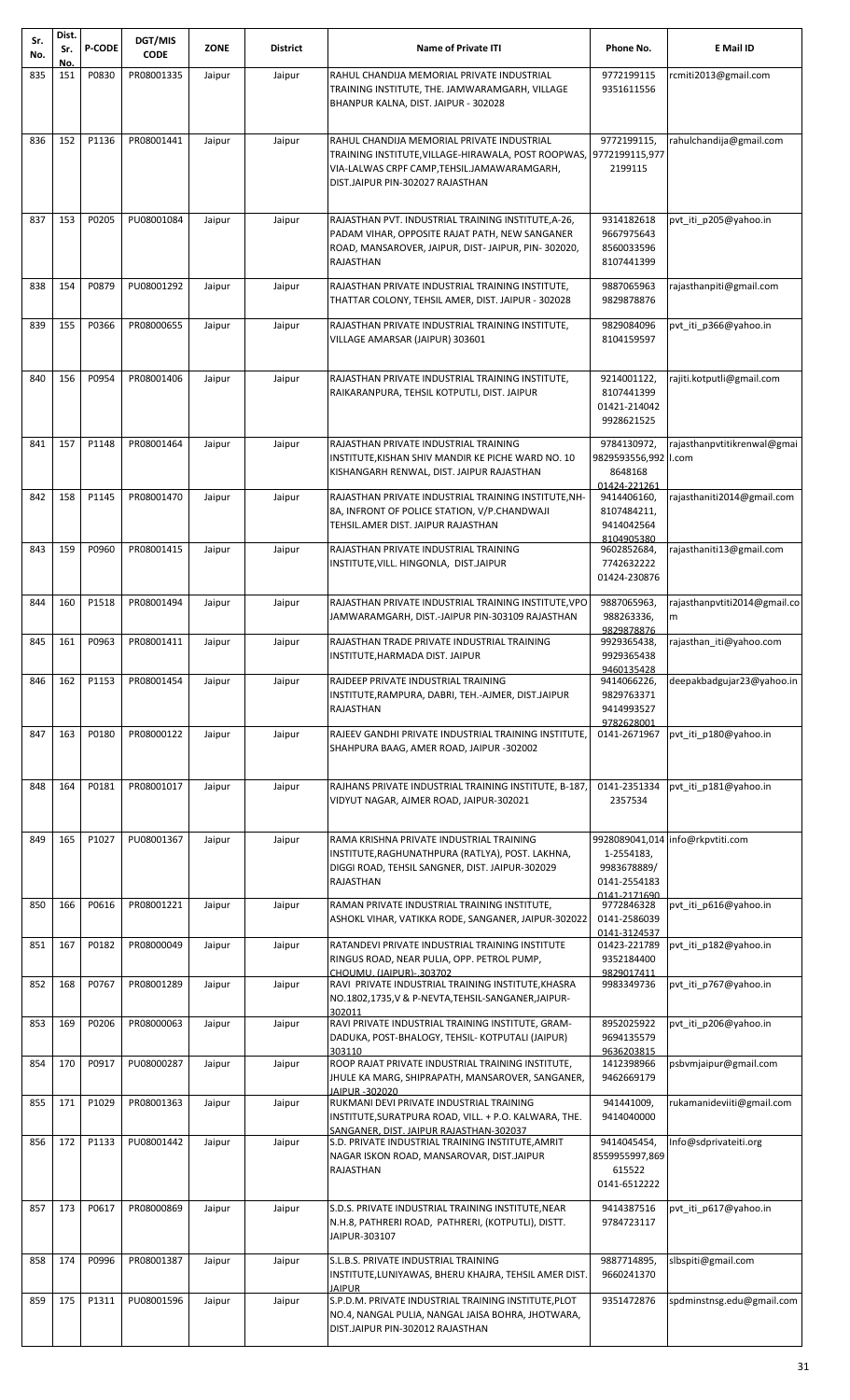| Sr.<br>No. | Dist.<br>Sr. | <b>P-CODE</b> | DGT/MIS<br><b>CODE</b>   | <b>ZONE</b> | <b>District</b> | <b>Name of Private ITI</b>                                                                                                                       | Phone No.                                                            | E Mail ID                           |
|------------|--------------|---------------|--------------------------|-------------|-----------------|--------------------------------------------------------------------------------------------------------------------------------------------------|----------------------------------------------------------------------|-------------------------------------|
| 860        | No.<br>176   | P1522         | PR08001503               | Jaipur      | Jaipur          | SADHANA PRIVATE INDUSTRIAL TRAINING INSTITUTE, VIL.-<br>KHANNLPURA, TEH.-AMBER, DIST.-JAIPUR-303701                                              | 9314133730,<br>9929835345                                            | sadhanaeducationgroup@gm<br>ail.com |
| 861        | 177          | P0966         | PR08001400               | Jaipur      | Jaipur          | RAJASTHAN<br>SAGAR PRIVATE INDUSTRIAL TRAINING<br>INSTITUTE,BHONAWAS ROAD PAOTA, TEHSIL KOTPUTALI,                                               | 8094004050,<br>9309284024                                            | sagariti.paota@gmail.com            |
| 862        | 178          | P1149         | PU08001465               | Jaipur      | Jaipur          | <b>DIST.JAIPUR</b><br>SAINT ANDREWS PRIVATE INDUSTRIAL TRAINING<br>INSTITUTE, 28-29, AYODHYA NAGAR, GOPALPURA BY PASS<br>DIST.JAIPUR RAJASTHAN   | 9636666510,<br>9636666512                                            | subrotosaxena173@gmail.co<br>m      |
| 863        | 179          | P0183         | PR08000024               | Jaipur      | Jaipur          | SAINT WILFRED COLLEGE OF TECHNOLOGY, SECTOR NO.-<br>10, MEERA MARG, NEW SANGANER ROAD, MANSAROVER,<br>JAIPPUR-                                   | 0141-2780436,                                                        | pvt iti p183@yahoo.in               |
| 864        | 180          | P0855         | PR08001316               | Jaipur      | Jaipur          | SANKALP PRIVATE INDUSTRIAL TRAINING INSTITUTE,<br>VILLAGE DUNGARI, HINGONIA TEHSIL PHULERA, DISTT.<br>JAIPUR - 303328                            | 01424-230990<br>9828656135<br>9828039490                             | itisankalp@gmail.com                |
| 865        | 181          | P0965         | PU08001408               | Jaipur      | Jaipur          | SAPIENCE PRIVATE INDUSTRIAL TRAINING INSTITUTE,<br><b>DIST.JAIPUR</b>                                                                            | 9414054534,<br>9462277777<br>0141-2592630                            | sapienceitijpr@gmail.com            |
| 866        | 182          | P1331         | PR08001548               | Jaipur      | Jaipur          | SARASWATI PRIVATE INDUSTRIAL TRAINING<br>INSTITUTE, NEAR GOVT.HOSPITAL JAMUARAMGARH, DIST.-<br>JAIPUR RAJASTHAN-303109                           | 9414519525,<br>9414664569<br>01426-287295                            | tiwarismpr@gmail.com                |
| 867        | 183          | P1309         | PR08001567               | Jaipur      | Jaipur          | SARASWATI PRIVATE INDUSTRIAL TRAINING<br>INSTITUTE,NEAR MANDA INDUSTRIAL AREA, BAWADI<br>GOPINATH TEH.CHOMU, DIST.JAIPUR PIN-303603<br>RAJASTHAN | 9887275916,<br>9790930309,<br>9887275916                             | sharmasureshkumar931@gm<br>ail.com  |
| 868        | 184          | P1501         | PR08001520               | Jaipur      | Jaipur          | SARDAR PATEL PRIVATE INDUSTRIAL TRAINING<br>INSTITUTE,VPO.GULABBARI VIO.SOMOD, TEH.SHAHPURA,<br>DIST.JAIPUR RAJASTHAN-303806                     | 9829599336,<br>9829783861,<br>9929137686<br>8764253865<br>8058397567 | sardarpatelpvtiti1@gmail.co<br>m    |
| 869        | 185          | P1504         | PR08001519               | Jaipur      | Jaipur          | SAROJ PRIVATE INDUSTRIAL TRAINING<br>INSTITUTE,V/P.JAHOTA, TEH.AMER, DIST.JAIPUR PIN-<br>303701 RAJASTHAN                                        | 9887077457,<br>9414072778<br>01423-234244                            | sarojpvtitijahota@gmail.com         |
| 870        | 186          | P1498         | PU08001514               | Jaipur      | Jaipur          | SARTHAK PRIVATE INDUSTRIAL TRAINING INSTITUTE, PLOT<br>NO.155-156, SWAROOP VIHAR, JAGATPURA, DIST.JAIPUR<br>RAJASTHAN-302017                     | 9782149216,<br>9887287526,<br>9414238526                             | Omprakashnareda@gmail.co<br>m       |
| 871        | 187          | P0184         | PR08000040               | Jaipur      | Jaipur          | SAURABH PRIVATE INDUSTRIAL TRAINING INSTITUTE, D-67,<br>ANAND VIHAR, JAGATPURA, JAIPUR-302017                                                    | 9672978402                                                           | pvt iti p184@yahoo.in               |
|            |              |               | 872 188 P0765 PR08000886 | Jaipur      | Jaipur          | SAVITRI BAI PHULE PRIVATE INDUSTRIAL TRAINING<br>INSTITUTE, BAGWARANEAR TOLL TAX, EXPREES<br>HIGHWAY.JAIPUR-303820                               |                                                                      | pvt_iti_p765@yahoo.in               |
| 873        | 189          | P0961         | PR08001409               | Jaipur      | Jaipur          | SH. BALAJI PRIVATE INDUSTRIAL TRAINING<br>INSTITUTE, KALWAR, DIST. JAIPUR                                                                        | 9461780367,<br>9314500000                                            | shribalajiiti@rediffmail.com        |
| 874        | 190          | P0788         | PU08000308               | Jaipur      | Jaipur          | SHAHPURA PRIVATE INDUSTRIAL TRAINING INSTITUTE,<br>LAKSHMI NAGAR, NH-8, SHAHPURA, DIST. JAIPUR - 303103                                          | 9928730000<br>8829966622                                             | shahpuraiti@gmail.com               |
| 875        | 191          | P0207         | PU08001186               | Jaipur      | Jaipur          | SHARDA PRIVATE INDUSTRIAL TRAINING INSTITUTE,<br>BEHIND SHYAM TEMPLE, KOTPUTLI, (JAIPUR)-303108                                                  | 8764053088<br>8764062460<br>9828626024                               | pvt iti p207@yahoo.in               |
| 876        | 192          | P0363         | PU08001112               | Jaipur      | Jaipur          | SHIV PRIVATE INDUSTRIAL TRAINING INSTITUTE, PLOT NO.<br>15-18 C, TIRUPATI VIHAR B, NEW LOHA MANDI ROAD,<br>MAHERA, JAIPUR-302013                 | 0141-2264901<br>7726083258                                           | pvt iti p363@yahoo.in               |
| 877        | 193          | P1190         | PR08001421               | Jaipur      | Jaipur          | SHIV SHAKTI PRIVATE INDUSTRIAL TRAINING INSTITUTE,39<br>ROYAL CITY, MACHAVA, KALVAD ROAD, TEHSIL-<br>JAIPUR, DIST. JAIPUR PIN 303706 RAJASTHAN   | 9928662449,<br>9887267610,992 m<br>8662449<br>0141-2860186           | mukeshmandiwal@gmail.co             |
| 878        | 194          | P0851         | PR08000286               | Jaipur      | Jaipur          | SHIVA LOK PRIVATE INDUSTRIAL TRAINING INSTITUTE, PLOT<br>NO. 75-76, SHYAM NAGAR, BADRANA, HARMADA, SIKAR<br>ROAD, DISTT. JAIPUR - 302032         | 9785008341,<br>9414028888,<br>9772436501                             | shivlok.p0851@gmail.com             |
| 879        | 195          | P0798         | PR08000284               | Jaipur      | Jaipur          | SHIVAJI PRIVATE INDUSTRIAL TRAINING INSTITUTE, S.H. NO.<br>8B, NEAR BUS STAND, TANKARDA, CHOMU, DISTT. JAIPUR -<br>303702                        | 9929627065,<br>9982197517                                            | sbdeducationchomu@gmail.c<br>om     |
| 880        | 196          | P0858         | PR08000298               | Jaipur      | Jaipur          | SHIVALAYA PRIVATE INDUSTRIAL TRAINING INSTITUTE,<br>P.NO.5, PARK RESIDENCY, HATHOJ KALWAR ROAD, DISTT.<br>JAIPUR - 302012                        | 9314755350<br>9887988075<br>0141-6000010<br>9929747210               | shivalayaiticollege@gmail.co<br>m   |
| 881        | 197          | P0959         | PU08001416               | Jaipur      | Jaipur          | SHIVALIK PRIVATE ITI, PLOT NO. 1, NEW CHANDLAI NAGAR<br>EXTN. TEHSIL CHAKSU, DIST.JAIPUR                                                         | 9828226516,<br>9928235843,<br>9414278769<br>0141-2755562             | shivalikpvtiti@gmail.com            |
| 882        | 198          | P0849         | PR08000288               | Jaipur      | Jaipur          | SHIVALOK PRIVATE INDUSTRIAL TRAINING<br>INSTITUTEVILLAGR & POST RUNDAL, TEHSIL AMER, DISTT.<br>JAIPUR - 303805                                   | 9785008341<br>09772436501,                                           | shivlok.p0849@gmail.com             |
| 883        | 199          | P0902         | PR08001303               | Jaipur      | Jaipur          | SHIVAM PRIVATE INDUSTRIAL TRAINING INSTITUTE,<br>SHIVPURI MANHARPUR, DIST. JAIPUR - 303104                                                       | 9929365438<br>9929169795                                             | Jprasadgurjar@gmail.com             |
| 884        | 200          | P0764         | PR08000888               | Jaipur      | Jaipur          | SHREE RAM PRIVATE INDUSTRIAL TRAINING<br>INSTITUTE,471-72,KATEWA NAGAR,GURJAR KI<br>THADI.JAIPUR-302019                                          | 9694536080                                                           | pvt iti p764@yahoo.in               |
| 885        | 201          | P0209         | PR08000051               | Jaipur      | Jaipur          | SHRI BALAJI PRIVATE INDUSTRIAL TRAINING INSTITUTE,<br>PLOT NO. 37, SCHEME KRISHANA NAGAR, BORING ROAD,<br>JHOTWARA, JHOTWARA, JAIPUR-302012      | 0141-3196118<br>9928376118                                           | pvt iti p209@yahoo.in               |
| 886        | 202          | P0952         | PR08001402               | Jaipur      | Jaipur          | SHREE BALAJI PRIVATE INDUSTRIAL TRAINING<br>INSTITUTE, KARIYA KA BASS, BAGRU, SANGANER, DIST.                                                    | 8696292666,<br>9799962323,                                           | sbitibagru@gmail.com                |
| 887        | 203          | P0317         | PR08000425               | Jaipur      | Jaipur          | JAIPUR-303007<br>SHREE MINESH PRIVATE INDUSTRIAL TRAINING INSTITUTE,<br>NEAR BUS STAND, JAMWARAMGARH (JAIPUR)-303109                             | 9351324513<br>01426-252228<br>9414226754                             | pvt iti p317@yahoo.in               |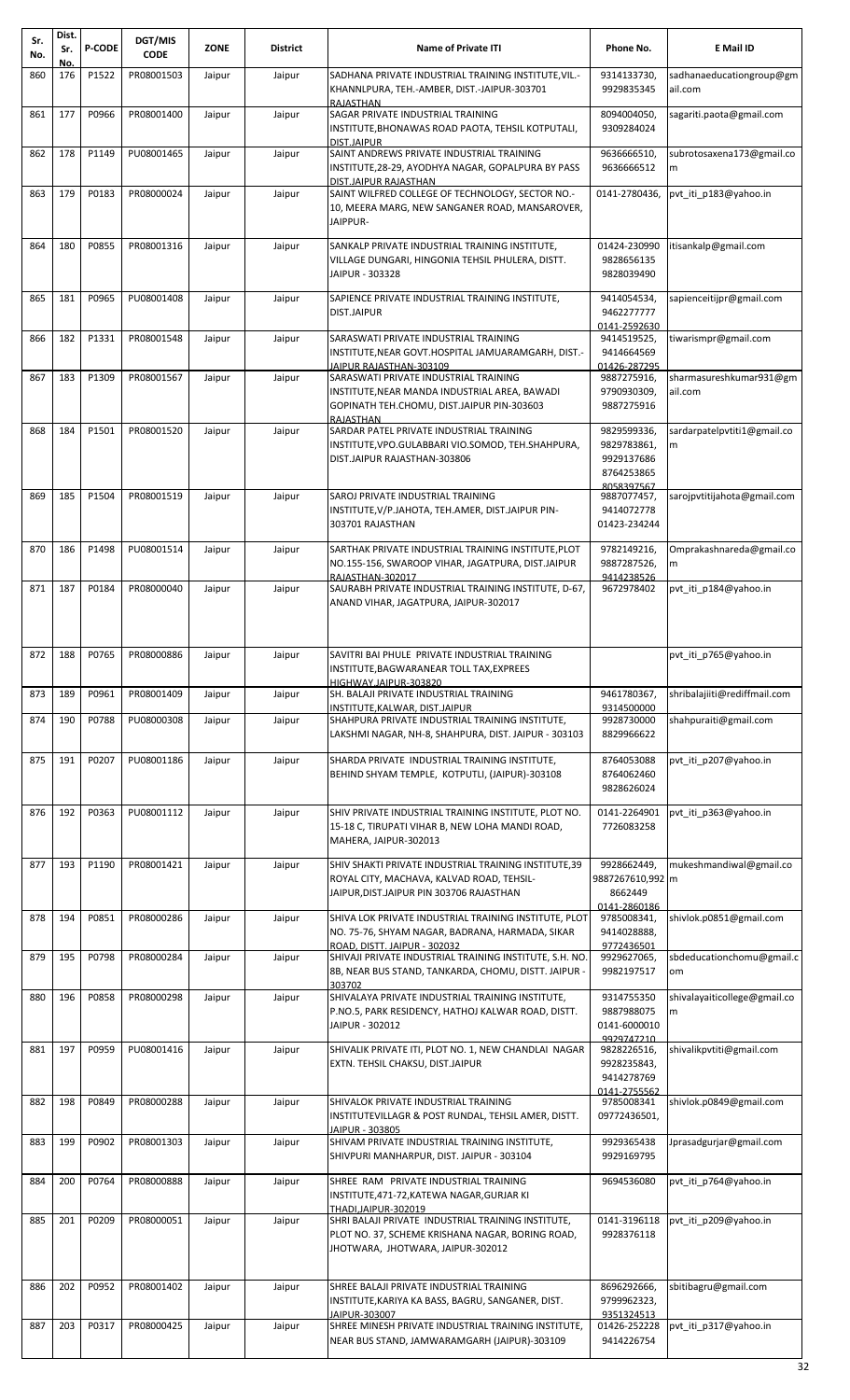| Sr.<br>No. | Dist.<br>Sr. | <b>P-CODE</b> | DGT/MIS<br><b>CODE</b> | <b>ZONE</b> | District | <b>Name of Private ITI</b>                                                                                                                               | Phone No.                                                | E Mail ID                             |
|------------|--------------|---------------|------------------------|-------------|----------|----------------------------------------------------------------------------------------------------------------------------------------------------------|----------------------------------------------------------|---------------------------------------|
| 888        | No.<br>204   | P0316         | PR08000966             | Jaipur      | Jaipur   | SHREE RAMANANDACHARYA PRIVATE INDUSTRIAL<br>TRAINING INSTITUTE, PLOT NO. S/240, TEHSIL ROAD,<br>SHAHPURA (JAIPUR)303103                                  | 9413562743<br>9983469119<br>9782225667                   | pvt_iti_p316@yahoo.in                 |
| 889        | 205          | P0797         | PR08000305             | Jaipur      | Jaipur   | SHRI SHYAM PRIVATE INDUSTRIAL TRAINING INSTITUTE,<br>PAOTA TEHSIL KOTPUTLI, DIST. JAIPUR - 303106                                                        | 9887243296,<br>9772992031                                | shrishyamitcpaota@gmail.co<br>m       |
| 890        | 206          | P0361         | PR08000856             | Jaipur      | Jaipur   | SHRI B.R. MEMORIAL OPPOSITE GIRLS SENIOR SCHOOL,<br>ACHROL (JAIPUR) -303002                                                                              | 9352390012<br>9928672400                                 | pvt iti p361@yahoo.in                 |
| 891        | 207          | P1315         | PR08001606             | Jaipur      | Jaipur   | SHRI BAJRANG PRIVATE INDUSTRIAL TRAINING<br>INSTITUTE, VILLAGE MAHAR KALAN, DIST.JAIPUR<br><b>RAJASTHAN</b>                                              | 9829460353<br>01423-240960                               | sbitimaharkalan@gmail.com             |
| 892        | 208          | P0749         | PR08001258             | Jaipur      | Jaipur   | SHRI BALAJI PRIVATE INDUSTRIAL TRAINING INSTITUTE, A-<br>170, KRISHNA COLONY, KHORA ROAD, MANOHARPUR, Dist-<br>JAIPUR-303104                             | 9782756095<br>9828246052<br>9928348305<br>9929917098     | pvt iti p749@yahoo.in                 |
| 893        | 209          | P1144         | PR08001444             | Jaipur      | Jaipur   | SHRI GANESH PRIVATE INDUSTRIAL TRAINING<br>INSTITUTE, BHAGWATI NAGAR, NEAR BAD KA PED,<br>LALCHANDPURA ROAD, JHOTWARA DIST.JAIPUR<br>RAJASTHAN           | 9829054503,<br>9928730000<br>0141-2359861                | p1144sgiti@gmail.com                  |
| 894        | 210          | P1513         | PR08001535             | Jaipur      | Jaipur   | SHRI GANESH PRIVATE INDUSTRIAL TRAINING<br>INSTITUTE, UDAIPURIA, TEH.-CHOMU, DIST.-JAIPUR<br>RAJASTHAN-303807                                            | 01423-250531                                             | sgpytiti2014@gmail.com                |
| 895        | 211          | P0770         | PR08001284             | Jaipur      | Jaipur   | SHRI GIRIRAJ PRIVATE INDUSTRIAL TRAINING<br>INSTITUTE, KHESRA NO .6106, KHEJROLI, THE-<br>CHOMU.JAIPUR-303803                                            | 9460067003<br>9887513304<br>9829750376                   | pvt_iti_p770@yahoo.in                 |
| 896        | 212          | P1030         | PR08001364             | Jaipur      | Jaipur   | SHRI GOVIND PRIVATE INDUSTRIAL TRAINING<br>INSTITUTE, 302/715 KHORA BISAL, THE. AMER BENAD<br>ROAD, DIST, JAIPUR RAJASTHAN                               | 9829406572,<br>9414046153<br>01423-234873                | shrigovinditi@gmail.com               |
| 897        | 213          | P1320         | PR08000807             | Jaipur      | Jaipur   | SHRI GURUKUL PRIVATE INDUSTRIAL TRAINING<br>INSTITUTE, POSTAL ADDRESS POST, ANDHI, DIST, JAIPUR<br><b>RAJASTHAN</b>                                      | 9887121824<br>9782284788<br>9782284620                   | shrigurukulpvtiti3@gmail.co<br>m      |
| 898        | 214          | P1154         | PR08001480             | Jaipur      | Jaipur   | SHRI HANUMAT PRIVATE INDUSTRIAL TRAINING<br>INSTITUTE, VILL. MAHAPURA, NH-8, DIST. JAIPUR<br>RAJASTHAN-302026                                            | 9694525936,<br>8107777733,982 m<br>9296428               | Shrihanumatpvtiti@gmail.co            |
| 899        | 215          | P0385         | PR08000130             | Jaipur      | Jaipur   | SHRI KRISHAN PRIVATE INDUSTRIAL TRAINING INSTITUTE,<br>NEW TELEPHONE EXCHANGE ROAD, NEAR SAINI SABA,<br>KOTPUTALI (JAIPUR)                               | 9887243296                                               | pvt iti p385@yahoo.in                 |
| 900        | 216          | P1157         | PR08001478             | Jaipur      | Jaipur   | SHRI KRISHNA GYANDEEP PVT. INDUSTRIAL TRAINING<br>INSTITUTE, INFRONT OF OLD PETRL PUMP NH-8, VILLEGE-<br>PAOTA, DISTT. JAIPUR                            | 7877313130,<br>9929063525,838<br>6995306                 | mrkamal.mksaini@gmail.com             |
| 901        | 217          | P0359         | PR08000845             | Jaipur      | Jaipur   | SHRI KRISHNA PRIVATE INDUSTRIAL TRAINING INSTITUTE,<br>GOVINDGARH, TH. CHOMU (JAIPUR)303712                                                              | 01423-517972<br>9829144057                               | pvt_iti_p359@yahoo.in                 |
| 902        | 218          | P1325         | PR08001572             | Jaipur      | Jaipur   | SHRI KRISHNA PRIVATE INDUSTRIAL TRAINING<br>INSTITUTE, KALU KA BASS TIGARIY, DIST. JAIPUR RAJASTHAN-<br>303804                                           | 9414624468,<br>9785810015<br>9414624468<br>9667040085    | shrikrishanapvtiti@gmail.com          |
| 903        | 219          | P0763         | PR08000887             | Jaipur      | Jaipur   | SHRI NARAYAN PRIVATE INDUSTRIAL TRAINING<br>INSTITUTE, GRAM-BAGWADA, VIA- MORIZA, TEH- AMER,<br>DISTT-JAIPUR-303805                                      | 01423-234594<br>9950721771<br>9214963035                 | pvt iti p763@yahoo.in                 |
| 904        | 220          | P0868         | PR08000303             | Jaipur      | Jaipur   | SHRI NAVEEN PRIVATE INDUSTRIAL TRAINING INSTITUTE,<br>106/11, NEAR RAILWAY BRIDGE PETROL PUMP, SITAPURA,<br><b>DIST. JAIPUR - 302022</b>                 | 9829078822<br>9829023561<br>7740888433                   | shrinaveeniti@gmail.com               |
| 905        | 221          | P1151         | PU08001456             | Jaipur      | Jaipur   | SHRI RADHEY PRIVATE INDUSTRIAL TRAINING<br>INSTITUTE, PLOT NO.2 JAIN COLONY BEHIND GAYATRI<br>CINEMA KANOTA TEH.-BASSI DIST.-JAIPUR RAJASTHAN-<br>303012 | 9929992950,<br>9929366874                                | shreeradheylTI@gmail.com              |
| 906        | 222          | P1143         | PR08001445             | Jaipur      | Jaipur   | SHRI RAM PRIVATE INDUSTRIAL TRAINING INSTITUTE, 930,<br>NAYLA JAMWARAMGHAR, DIST.JAIPUR RAJASTHAN                                                        | 9314191332,<br>8233300000<br>8233338805                  | shriramitinayla@gmail.com             |
| 907        | 223          | P1313         | PU08001608             | Jaipur      | Jaipur   | SHRI RAM PRIVATE INDUSTRIAL TRAINING<br>INSTITUTE, AAMBHAR ROAD, BHADARPURA, TEH. PHULERA,<br>DIST.JAIPUR RAJASTHAN                                      | 7877734459,<br>9314901632<br>01425-245761                | shriramitiphulera@gmail.com           |
| 908        | 224          | P1031         | PR08001366             | Jaipur      | Jaipur   | SHRI RAMANANDACHARYA PRIVATE INDUSTRIAL TRAINING<br>INSTITUTE, VILLAGE & POST. NATHAWALA, TEHSIL<br>SHAHPURA, DIST. JAIPUR-303103 RAJASTHAN              | 9784062690,<br>9413562743,<br>9829548153<br>9983469119   | pvt_iti_p1031@yahoo.in                |
| 909        | 225          | P0389         | PR08000857             | Jaipur      | Jaipur   | SHRI RAMDEV PRIVATE INDUSTRIAL TRAINING INSTITUTE,<br>JOBNER ROAD, PHULERA (JAIPUR)-303338                                                               | 9782225667<br>9829882720,<br>01424213055                 | pvt iti p389@yahoo.in                 |
| 910        | 226          | P0853         | PR08001334             | Jaipur      | Jaipur   | SHRI SHAYAM PRIVATE INDUSTRIAL TRAINING INSTITUTE,<br>SHAYAM NAGAR UDAIPURIA, TEHSIL CHOMU, JAIPUR -<br>303807                                           | 01423-250421<br>9782970050,<br>9782492288<br>9829073100  | shrisssamiti@gmail.com                |
| 911        | 227          | P1519         | PR08001510             | Jaipur      | Jaipur   | SHRI SHYAM PRIVATE INDUSTRIAL TRAINING INSTITUTE, AT-<br>NEAR SHIV SHAKTI HOTEL, NH-8, VILL-MANOHANPURA,<br>TEH.-SHAHPURA DIST.-JAIPUR RAJASTHAN-303104  | 9694482446,<br>9694482446                                | shreeshyampvtiti@gmail.com            |
| 912        | 228          | P1152         | PR08001455             | Jaipur      | Jaipur   | SHRI SITARAM PRIVATE INDUSTRIAL TRAINING<br>INSTITUTE, PAWTA (PRAGPURA), TEH-KOTPUTLI,<br>DIST.JAIPUR PIN-333106 RAJASTHAN                               | 9782284620,<br>9782200000                                | shrisitarampvtitipawata@gm<br>ail.com |
| 913        | 229          | P0373         | PR08001170             | Jaipur      | Jaipur   | SHYAMPURIA PRIVATE INDUSTRIAL TRAINING INSTITUTE,<br>KRISHNA COMMERCIAL COMPLEX, HAWA SADAK, 22<br>GODOWN, JAIPUR 6                                      | 98878-28117,<br>Ph.0141-<br>2222444<br>9414861441        | pvt_iti_p373@yahoo.in                 |
| 914        | 230          | P0899         | PU08001294             | Jaipur      | Jaipur   | SIDDHANT PRIVATE INDUSTRIAL TRAINING INSTITUTE, 1,<br>MAHAVEER NAGAR, MUHANA ROAD, OPP. VT ROAD,<br>MANSAROVER, DISTT. JAIPUR - 302020                   | 0141-2782714<br>9610230000,<br>9828062225,<br>9610070923 | vinayakaeducom@gmail.com              |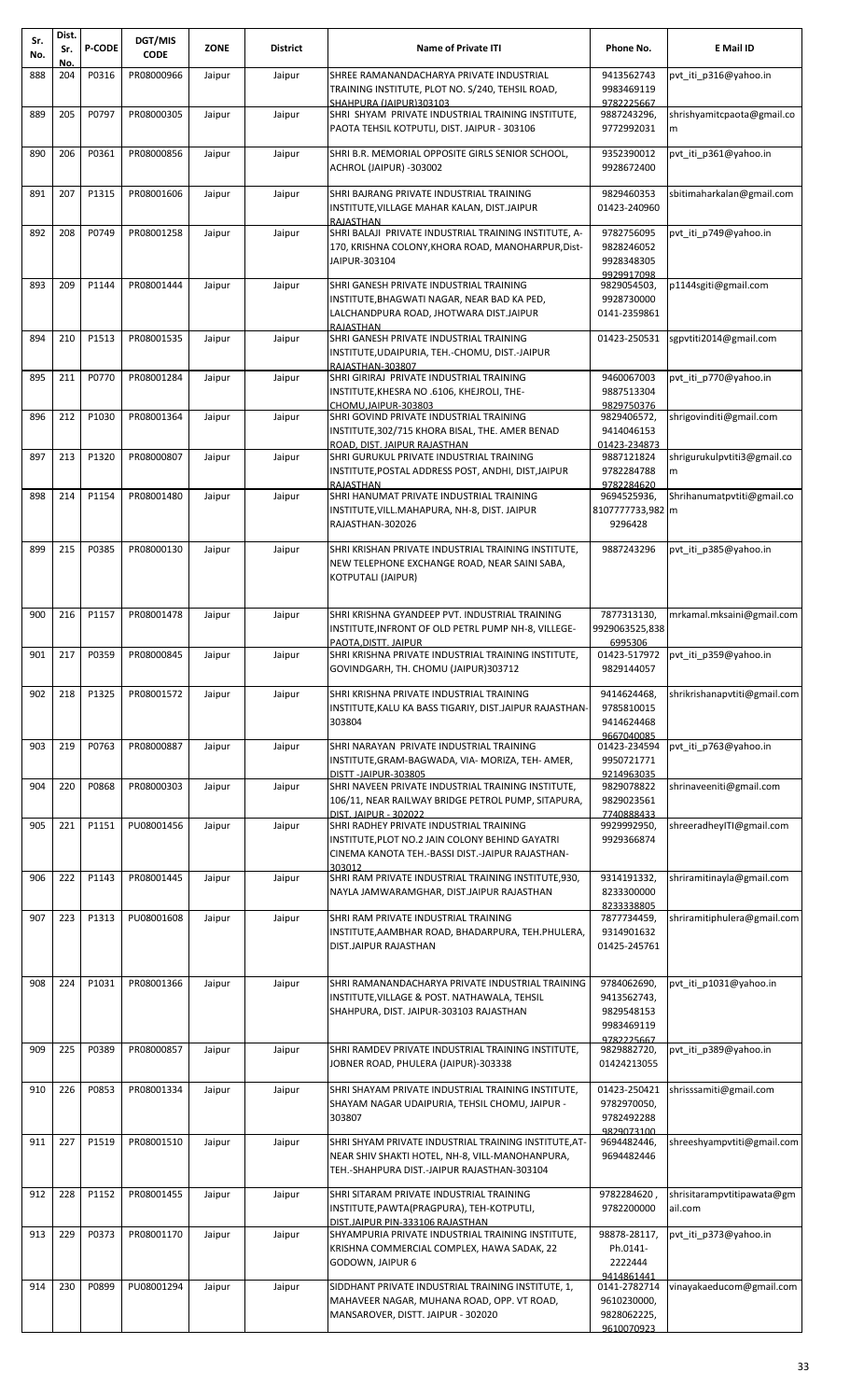| Sr.<br>No. | Dist.<br>Sr.<br>No. | <b>P-CODE</b> | DGT/MIS<br><b>CODE</b> | <b>ZONE</b> | <b>District</b> | <b>Name of Private ITI</b>                                                                                                                                    | Phone No.                                                   | E Mail ID                              |
|------------|---------------------|---------------|------------------------|-------------|-----------------|---------------------------------------------------------------------------------------------------------------------------------------------------------------|-------------------------------------------------------------|----------------------------------------|
| 915        | 231                 | P0753         | PR08000881             | Jaipur      | Jaipur          | SIDDHARTH PRIVATE INDUSTRAL TRAINING INSTITUTE 268,<br>SECTOR-26, NEAR NRI COLONY, PRATAP NAGAR, SANGANER<br><b>JAIPUR</b>                                    | 8696951008                                                  | sitc.jaipur@gmail.com                  |
| 916        | 232                 | P0375         | PR08000456             | Jaipur      | Jaipur          | SMT. BHAWARI DEVI PRIVATE INDUSTRIAL TRAINING<br>INSTITUTE, NEAR MOHAN MANDIR CINEMA, BY PASS<br>ROAD, KISHANGARH - RAINWAL, THE. PHULERA (JAIPUR)-<br>303338 | 9929627065                                                  | pvt_iti_p375@yahoo.in                  |
| 917        | 233                 | P0618         | PR08001231             | Jaipur      | Jaipur          | SOHAR PRIVATE INDUSTRIAL TRAINING INSTITUTE, KHASRA<br>NO.888, DEENDAYAL NAGAR, RIICO INDUSTRIAL AREA<br>(EXT.). BASI. DISTT. JAIPUR-30301                    | 01429-216321                                                | pvt iti p618@yahoo.in                  |
| 918        | 234                 | P0951         | PR08001407             | Jaipur      | Jaipur          | SOLECT PRIVATE INDUSTRIAL TRAINING INSTITUTE, VILLAGE<br>RAMPURA, DABDI, NH-11, NEAR TEJA JI TEMPLE, JAIPUR                                                   | 9782145559,<br>9414594260<br>9928028313                     | soleteiti@gmail.com                    |
| 919        | 235                 | P0208         | PR08001094             | Jaipur      | Jaipur          | SORABH PRIVATE INDUSTRIAL TRAINING INSTITUTE,<br>KHASARA NO. 506, SARAN TIHARA, NEAR RAILWAY<br>FHATAK, TUNGA ROAD, BASSI (JAIPUR)                            | 9672978404<br>9828361936                                    | pvt iti p208@yahoo.in                  |
| 920        | 236                 | P1327         | PR08001551             | Jaipur      | Jaipur          | SUBODH PRIVATE INDUSTRIAL TRAINING INSTITUTE, HULDA<br>COMPLEX, NEAR PANSARI DHARMSHALA, N.H.-8, PAOTA,<br>KOTPUTALI, DIST.-JAIPUR RAJASTHAN-303106           | 9928923154,<br>9928411782                                   | subodhitipaota@gmail.com               |
| 921        | 237                 | P1511         | PR08001533             | Jaipur      | Jaipur          | SUNRISE PRIVATE 111, VPO.- AMARPURA, VLA-ITAWA<br>BHOPAJL, TEH.- CHOMU, DIST.- JAIPUR-303804                                                                  | 9875267390,<br>8432158195<br>9929869415                     | sunriseiti@yahoo.com                   |
| 922        | 238                 | P1516         | PU08001497             | Jaipur      | Jaipur          | SUNRISE PRIVATE INDUSTRIAL TRAINING<br>INSTITUTE, PURANI CHUNGI, AGRA ROAD, DIST.-JAIPUR<br>RAJASTHAN-                                                        | 9829226327,<br>9414605714,<br>09782085310<br>9829226327     | SUNRISEITIJPR@gmail.com                |
| 923        | 239                 | P0953         | PR08001403             | Jaipur      | Jaipur          | SUPARSHVA PRIVATE INDUSTRIAL TRAINING<br>INSTITUTE, VILL. & POST FAGODIYA WALA, BAD KA BALAJI,<br>AJMER ROAD, TEHSIL SANGANER, DIST. JAIPUR-302026            | 9636089900,<br>9314612103,<br>9828712333<br>0141-2585633    | suparshvaiti@gmail.com                 |
| 924        | 240                 | P0839         | PR08000300             | Jaipur      | Jaipur          | SUSHIL PRIVATE INDUSTRIAL TRAINING INSTITUTE, VILLAGE<br>ARJUNPURA, POST. DHOULA, TEHSIL JAMUWARAMGARH,<br><b>DIST. JAIPUR - 303120</b>                       | 9928032544,<br>9887871600                                   | itisushil@gmail.com                    |
| 925        | 241                 | P1312         | PU08001593             | Jaipur      | Jaipur          | SWABHIMAAN PRIVATE INDUSTRIAL TRAINING                                                                                                                        | 9672666617                                                  | swabhimaan.iti@gmail.com               |
|            |                     |               |                        |             |                 | INSTITUTE, KHASRA NO.69/184, 69/3, VILLAGE-<br>HARVANSHPURA POST-JAISINGHPURA TEHSIL-SANGANER<br>DIST-JAIPUR RAJASTHAN                                        | 0141-2973897<br>7726932040                                  |                                        |
| 926        | 242                 | P0869         | PR08000295             | Jaipur      | Jaipur          | SWAMI VIVEKANAND PRIVATE INDUSTRIAL TRAINING<br>INSTITUTE, BHOPAWAS, VEER HUNUMAN MARG, NEAR BY<br>PASS, CHOMU, DISTT, JAIPUR - 303702                        | 9829409051<br>9928225586                                    | info@svitichomu.com                    |
| 927        | 243                 | P0619         | PR08001230             | Jaipur      | Jaipur          | SWAMI VIVEKANAND PRIVATE INDUSTRIAL TRAINING<br>INSTITUTE, 124, VIVEK VIHAR, JAGATPURA, JAIPUR-302025                                                         | 0141-2753405<br>9414389347                                  | pvt iti p619@yahoo.in                  |
| 928        | 244                 | P1160         | PR08001488             | Jaipur      | Jaipur          | TAGORE PVT. INDUSTRIAL TRAINING INSTITUTE, VILLEGE &<br>POST- HASTEDA, TEHSIL-CHOMU, DISTT.-JAIPUR                                                            | 9829829229,<br>9928225586,773 om<br>7638401<br>01423-236333 | tagorepvtitihasteda@gmail.c            |
| 929        | 245                 | P0620         | PR08000662             | Jaipur      | Jaipur          | TAGORE SHIKSHA NIKETAN PRIVATE INDUSTRIAL TRAINING<br>INSTITUTE., BHASISLANA, TEH. PHULERA, DISTT. JAIPUR-<br>303340                                          | 01424-258991<br>9660685737                                  | pvt iti p620@yahoo.in                  |
| 930        | 246                 | P0318         | PR08001137             | Jaipur      | Jaipur          | TAGOUR PRIVATE INDUSTRIAL TRAINING INSTITUTE,<br>131,132, PRATAPNAGAR EXTENSION-B, AJMER-DEHLI BY<br>PASS, NEAR MURLIPURA, BANS GODOWN ROAAD,                 | 9414043175                                                  | pvt_iti_p318@yahoo.in                  |
| 931        | 247                 | P0964         | PR08001413             | Jaipur      | Jaipur          | MACHERA (JAIPUR) 302013<br>TAJ MEMORIAL PRIVATE INDUSTRIAL TRAINING<br>INSTITUTE, VILLAGE. JAGDISHPURA, POST. SHARUD, DIST.<br>JAIPUR                         | 969435666,<br>9950375878,<br>9887996099                     | rambeermamta@gmail.com                 |
| 932        | 248                 | P1510         | PR08001531             | Jaipur      | Jaipur          | THOMAS CANGAN PRIVATE ITI, IIRM CAMPUS, RAMPURA,<br>PHAGI, DIST.JAIPUR PIN-303005 RAJASTHAN                                                                   | 9414387567,<br>0141-2395402,<br>2397512<br>8696722777       | p1510infotcpiti@gmail.com              |
| 933        | 249                 | P0621         | PR08001227             | Jaipur      | Jaipur          | TIRUPATI PRIVATE INDUSTRIAL TRAINING INSTITUTE, BLOCK<br>262, SECTOR-26, PRATAP NAGAR, SANGANER, JAIPUR-<br>302033                                            | 0141-6593398<br>9983686707,<br>9829069633,<br>8387969633    | pvt_iti_p621@yahoo.in                  |
| 934        | 250                 | P0185         | PR08000021             | Jaipur      | Jaipur          | TRIVENI PRIVATE INDUSTRIAL TRAINING INSTITUTE,<br>DHAWELI, SAMOD ROAD, POST-SHAHPURA, (JAIPUR) -<br>3038016                                                   | 9314419013<br>9928298827                                    | pvt_iti_p185@yahoo.in                  |
| 935        | 251                 | P0807         | PU08000283             | Jaipur      | Jaipur          | TRIVENI PRIVATE INDUSTRIAL TRAINING INSTITUTE, KAREL<br>COLONY, WARD NO. 2, TRIVENI ROAD, SHAHPURA, JAIPUR<br>303103                                          | 9414249846<br>9887168737                                    | trivenipiti@gmail.com                  |
| 936        | 252                 | P0365         | PR08001159             | Jaipur      | Jaipur          | TRIVENY PRIVATE INDUSTRIAL TRAINING INSTITUTE,<br>KISHANGARH-RENWAL, THE. FULERA (JAIPUR)                                                                     | 9829446598<br>7891958466                                    | pvt_iti_p365@yahoo.in                  |
| 937        | 253                 | P1506         | PU08001515             | Jaipur      | Jaipur          | VASUDHA PRIVATE INDUSTRIAL TRAINING INSTITUTE, N.H.8,<br>NEAR MANGLAM CITY, MANOHARPUR, SHAHPURA,<br>DIST.JAIPUR PIN-303104 RAJASTHAN                         | 9468768301,<br>9784322030,946<br>8768300<br>9468768300      | vasudhaiti@gmail.com                   |
| 938        | 254                 | P1150         | PR08000586             | Jaipur      | Jaipur          | VIDYAGRAM PRIVATE INDUSTRIAL TRAINING<br>INSTITUTE, OPP.RADHA SWAMI BAGH NH-11 CHOMU DIST.<br>JAIPUR RAJASTHAN                                                | 9782520796<br>9929109872<br>9829326675                      | vidyagramiticollegechomu@g<br>mail.com |
| 939        | 255                 | P0804         | PR08001309             | Jaipur      | Jaipur          | VIJAY PRIVATE INDUSTRIAL TRAINING INSTITUTE,<br>VILLAGE/POST RADAWAS, TEHSIL SHAHPURA, DISTT.<br>JAIPUR - 303601                                              | 9829964435,<br>8104310031<br>01422-211081                   | pitivijay@gmail.com                    |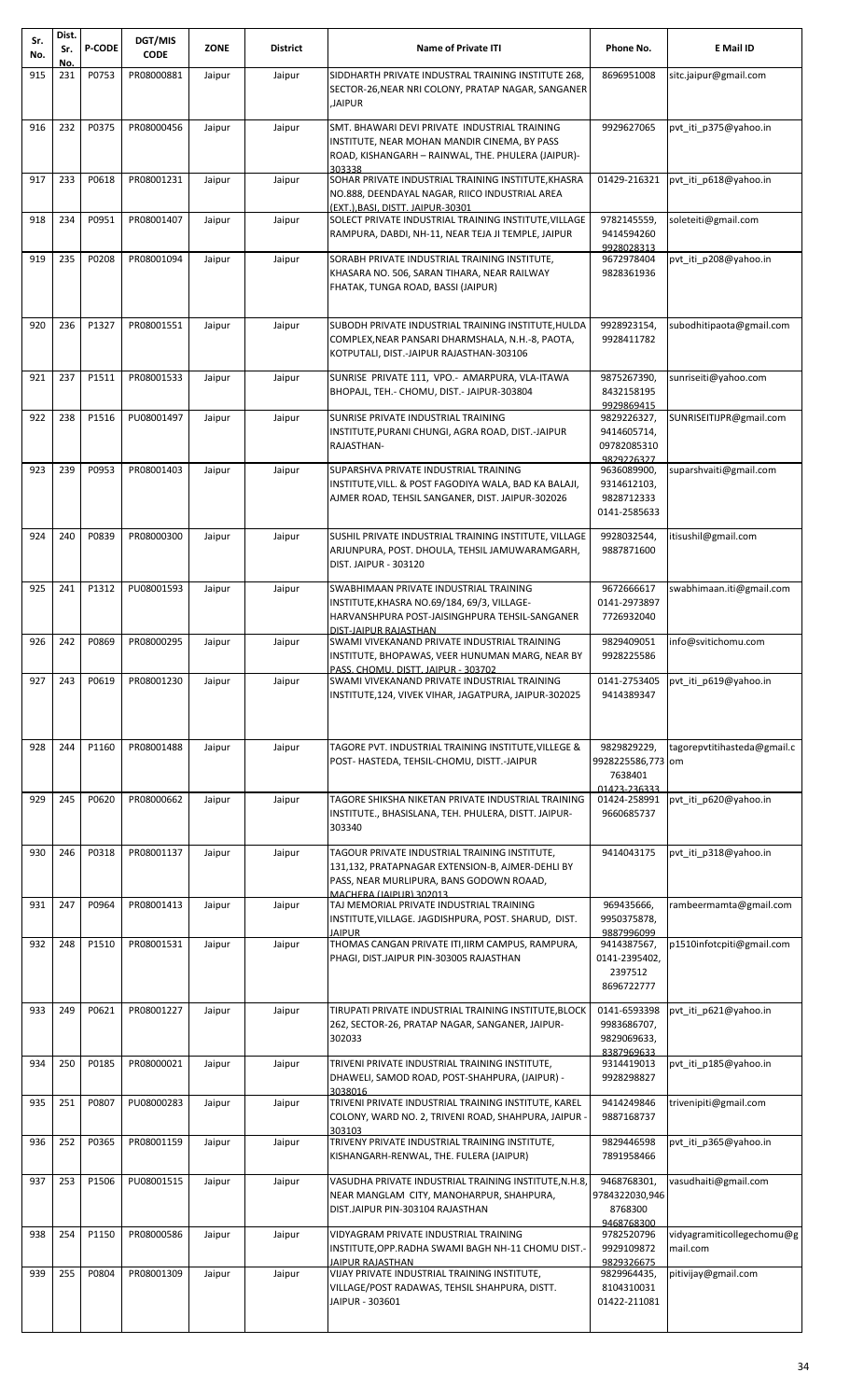| Sr.<br>No. | Dist.<br>Sr. | <b>P-CODE</b> | DGT/MIS<br><b>CODE</b> | <b>ZONE</b> | <b>District</b> | <b>Name of Private ITI</b>                                                                               | Phone No.                   | E Mail ID                     |
|------------|--------------|---------------|------------------------|-------------|-----------------|----------------------------------------------------------------------------------------------------------|-----------------------------|-------------------------------|
| 940        | No.<br>256   | P0370         | PR08000917             | Jaipur      | Jaipur          | VIKAS PRIVATE INDUSTRIAL TRAINING INSTITUTE, NEAR                                                        | 9414641542                  | pvt_iti_p370@yahoo.in         |
|            |              |               |                        |             |                 | R.T.O. OFFICE, PUTLI ROAD, KOTPUTLI (JAIPUR)                                                             |                             |                               |
|            |              |               |                        |             |                 |                                                                                                          |                             |                               |
| 941        | 257          | P0186         | PR08000023             | Jaipur      | Jaipur          | VIKAS PRIVATE INDUSTRIAL TRAINING INSTITUTE, OPP.                                                        | 0141-2397525                | pvt iti p186@yahoo.in         |
|            |              |               |                        |             |                 | SECTOR 116, SHIPRA PATH, AGARWAL FARM,                                                                   | 0141-3237525                |                               |
| 942        | 258          | P1508         | PR08000203             | Jaipur      | Jaipur          | MANSAROVER. JAIPUR-302020<br>VIKAS PRIVATE INDUSTRIAL TRAINING INSTITUTE, KHARAB,                        | 9314140076<br>9829725077,   | vikasitikharab@rediffmail.co  |
|            |              |               |                        |             |                 | KOTPUTLI, DIST. JAIPUR PIN-303105 RAJASTHAN                                                              | 7727900000                  | m                             |
|            |              | P0387         |                        |             |                 |                                                                                                          | 9829049898                  | pvt iti p387@yahoo.in         |
| 943        | 259          |               | PR08000151             | Jaipur      | Jaipur          | VINAYAK PRIVATE INDUSTRIAL TRAINING INSTITUTE,<br>DADUNAGAR, PHULERA (JAIPUR)                            | 9602353996                  |                               |
|            |              |               |                        |             |                 |                                                                                                          |                             |                               |
|            |              |               |                        |             |                 |                                                                                                          |                             |                               |
| 944        | 260          | P0907         | PU08001336             | Jaipur      | Jaipur          | VINAYAK RAJ PRIVATE INDUSTRIAL TRAINING INSTITUTE,                                                       | 954999990                   | manojdrit@rediffmail.com      |
|            |              |               |                        |             |                 | 160 SWAROOP VIHAR JAGATPURA, DIST. JAIPUR - 302017                                                       | 9785193299                  |                               |
| 945        | 261          | P1318         | PR08001599             | Jaipur      | Jaipur          | VIPUL PRIVATE INDUSTRIAL TRAINING                                                                        | 0141-2769766<br>7820844897, | omvssjaipur@gmail.com         |
|            |              |               |                        |             |                 | INSTITUTE,CHAWAND KA MAND, SAIPURA VAYA C.R.P.F.                                                         | 9314856699,                 |                               |
|            |              |               |                        |             |                 | LALAWAS, TEH.JAMWARAMGARH DIST.JAIPUR RAJASTHAN                                                          | 8946961857                  |                               |
| 946        | 262          | P0212         | PR08001104             | Jaipur      | Jaipur          | VISHALAKSHI PRIVATE INDUSTRIAL TRAINING INSTITUTE,                                                       | 0141-6410062                | pvt iti p212@yahoo.in         |
|            |              |               |                        |             |                 | 214, KRASHI NAGAR, BAMBALA, SANGANER, JAIPUR-                                                            | 9414853013                  |                               |
| 947        | 263          | P0622         | PR08000867             | Jaipur      | Jaipur          | 302033<br>VISHVAKARMA PRIVATE INDUSTRIAL TRAINING INSTITUTE,                                             | 9667427693<br>9828204801,   | pvt_iti_p622@yahoo.in         |
|            |              |               |                        |             |                 | 70-72/C, KUSUM VIHAR, JAGATPURA (JAIPUR)-302025                                                          | 0141-2752955                |                               |
| 948        | 264          | P0371         | PR08000136             | Jaipur      | Jaipur          | VISHVAKARMA PRIVATE INDUSTRIAL TRAINING INSTITUTE,                                                       | 9950831826<br>9785073651    | pvt iti p371@yahoo.in         |
|            |              |               |                        |             |                 | NEAR GOVT. INDUSTRIAL TRAINING INSTITUTE, MALPURA                                                        |                             |                               |
|            |              |               |                        |             |                 | ROAD, DUDU (JAIPUR) 303008                                                                               |                             |                               |
| 949        | 265          | P1507         | PR08001540             | Jaipur      | Jaipur          | VISHWAKARMA PRIVATE INDUSTRIAL TRAINING<br>INSTITUTE, HI-22, RIICO OLD, BAGRU, DIST.JAIPUR PIN-          | 9785073651,<br>7891577505   | vitibagru@gmail.com           |
|            |              |               |                        |             |                 | 303007 RAJASTHAN                                                                                         | 01412864100                 |                               |
| 950        | 266          | P0824         | PU08001308             | Jaipur      | Jaipur          | VIVEK PRIVATE INDUSTRIAL TRAINING INSTITUTE815/1,                                                        | 0141-2589972                | vivekitijaipur@gmail.com      |
|            |              |               |                        |             |                 | VILLAGE- KALWAR, JAIPUR JOBNER ROAD, DISTT. JAIPUR -                                                     | 2589973,                    |                               |
|            |              |               |                        |             |                 | 303706                                                                                                   | 9414078809,                 |                               |
| 951        | 267          | P0187         | PR08001024             | Jaipur      | Jaipur          | VIVEKANAND PRIVATE INDUSTRIAL TRAINING INSTITUTE. C-                                                     | 9462646392<br>0141-3142710  | pvt_iti_p187@yahoo.in         |
|            |              |               |                        |             |                 | 1176-77, SHANKAR COLONY, LOHA MANDI ROAD, SIKAR                                                          | 9314055012,                 |                               |
| 952        | 268          | P0875         | PR08000307             | Jaipur      | Jaipur          | ROAD, JAIPUR-<br>VIVEKANAND PRIVATE INDUSTRIAL TRAINING INSTITUTE, H-                                    | 9829446598<br>7742632222    | vkiti0304@gmail.com           |
|            |              |               |                        |             |                 | 1260 PHASE-III, RIICO INDUSTRIAL AREA SITAPURA, DIST.                                                    | 9660911118                  |                               |
|            |              |               |                        |             |                 | JAIPUR - 302022                                                                                          |                             |                               |
| 953        | 269          | P0188         | PR08001011             | Jaipur      | Jaipur          | VIVEKANAND PRIVATE INDUSTRIAL TRAINING INSTITUTE,                                                        | 9829730455                  | pvt_iti_p188@yahoo.in         |
|            |              |               |                        |             |                 | VILLAGE POST-HANUTIA, VIA AMARSER, (JAIPUR)-30601                                                        |                             |                               |
| 954        | 270          | P0623         | PR08000639             | Jaipur      | Jaipur          | VIVEKANAND PRIVATE INDUSTRIAL TRAINING INSTITUTE,                                                        | 9829409051                  | pvt iti p623@yahoo.in         |
|            |              |               |                        |             |                 | WARD NO. 30, RINGUS ROAD, CHOMU, DISTT. JAIPUR-                                                          |                             |                               |
| 955        | 271          | P1032         | PU08001383             |             |                 | 303702<br>WELCOME PRIVATE INDUSTRIAL TRAINING INSTITUTE, S-6,                                            | 9829252480,                 |                               |
|            |              |               |                        | Jaipur      | Jaipur          | VIVEK VIHAR, HOTOJ, KALWAR ROAD, DIST.-JAIPUR,                                                           | 9829024068                  | welcomeitijpr@gmail.com       |
|            |              |               |                        |             |                 | RAJASTHAN                                                                                                | 0141-2860048                |                               |
| 956        | 272          | P1610         | PU08001629             | Jaipur      | Jaipur          | GANESHAM PRIVATE ITI, PLOT NO. 280/2990, HASANPURA,<br>DIST. JAIPUR                                      | 0141-2223081<br>09887289456 | dswelfares@gmail.com          |
| 957        | 273          | P1614         | PR08001709             | Jaipur      | Jaipur          | VIVEKANAND PRIVATE ITI, KALYANPURA PARTAPURA, POST                                                       | 9571541577                  | yadav13satish@gmail.com       |
|            |              |               |                        |             |                 | MANOHARPUR, SHAHPURA, DIST. JAIPUR-303104                                                                | 9667828782                  |                               |
| 958        | 274          | P1641         | PR08001719             | Jaipur      | Jaipur          | L.J. PRIVATE ITI, VILLAGE SHIVADASPURA, CHANDLAI ROAD,                                                   | 01429-277440                | Ljiti@rediffmail.com          |
|            |              |               |                        |             |                 | TEHSIL-CHAKSU, DIST.JAIPUR -303903                                                                       | 9667163590                  |                               |
| 959        | 275          | P1648         | PR08001717             | Jaipur      | Jaipur          | SATYAM PRIVATE ITI, VILAGE TIGARIYA, TEH.CHOMU, DIST.<br>JAIPUR-303804                                   | 09667047588<br>9667265306   | satyamiti614@gmail.com        |
|            |              |               |                        |             |                 |                                                                                                          |                             |                               |
| 960        | 276          | P1649         | PR08001720             | Jaipur      | Jaipur          | SHREE GANESH PRIVATE ITI, AT.KHEERWA POWER HOUSE,<br>JOBNER-RENWAL ROAD, TEH.K.RENAL, DIST.JAIPUR-303603 | 09667488617<br>9887479962   | shreegiti98@gmail.com         |
|            |              |               |                        |             |                 |                                                                                                          |                             |                               |
| 961        | 277          | P1654         | PR08001699             | Jaipur      | Jaipur          | SUPERTECH PRIVATE ITI, VILLAGE SANJHARIYA TEHSIL,                                                        | 9828992776                  | itisupertech@rediffmail.com   |
|            |              |               |                        |             |                 | SANGANER, DIST. JAIPUR-302026                                                                            |                             |                               |
| 962        | 278          | P1657         | PR08001624             | Jaipur      | Jaipur          | CHAUDHARY PRIVATE ITI, PLOT NO. A-45, A-46, YOJANA                                                       | 9829295858                  | choudharypiti@gmail.com       |
|            |              |               |                        |             |                 | 18, A BLOCK, SANGANER, DIST. JAIPUR-303007                                                               | 9829295858                  |                               |
| 963        | 279          | P1671         | PU08001698             | Jaipur      | Jaipur          | SUNRISE MOON PRIVATE ITI, KHASARA NO. 828, GRAM                                                          | 8955444489                  | itisunrisemoon@gmail.com      |
|            |              |               |                        |             |                 | KANOTA, TEHSIL BASSI, DIST. JAIPUR-303012                                                                | 9950754425                  |                               |
| 964        | 280          | P1678         | PR08001664             | Jaipur      | Jaipur          | S.J. PRIVATE ITI, VILLAGE KALYANSIR MAHALA. DIST. JAIPUR-                                                | 9829808321                  | info@sjitijaipur.com          |
|            |              |               |                        |             |                 |                                                                                                          | 9829163952                  |                               |
| 965        | 281          | P1679         | PU08001705             | Jaipur      | Jaipur          | VANDANA PRIVATE ITI, OPP. GLOBAL SCHOOL NEAR DUDU                                                        | 9828800399                  | itivandana@rediffmail.com     |
|            |              |               |                        |             |                 | BUS STAND, MALPURA ROAD, DUDU, DIST. JAIPUR-303008                                                       | 8947957896                  |                               |
| 966        | 282          | P1690         | PU08001616             | Jaipur      | Jaipur          | ANMOL PRIVATE ITI, NH-8, PEEPLI STAND ANTELA, TEHSIL                                                     | 9782951029                  | anmolitiantela@gmail.com      |
|            |              |               |                        |             |                 | VIRAT NAGAR DIST. JAIPUR-303119                                                                          | 9782970959                  |                               |
| 967        | 283          | P1693         | PU08001671             | Jaipur      | Jaipur          | SARSWATI PRIVATE ITI, SHEKHAWATI NAGAR, GOVIND                                                           |                             | saraswatipvtiti2015@gmail.c   |
| 968        | 284          | P1699         | PU08001688             | Jaipur      | Jaipur          | PURA, KALWAR, DIST. JAIPUR<br>SHRI BHAWANI NIKETAN PRIVATE ITI, CHOMU PULLIA,                            | 8440077355                  | om<br>sbniti.jaipur@gmail.com |
|            |              |               |                        |             |                 | SIKAR ROAD, DIST. JAIPUR-302039                                                                          | 0141-2233890,               |                               |
|            |              |               |                        |             |                 |                                                                                                          | 2233946                     |                               |
| 969        | 285          | P1702         | PR08001704             | Jaipur      | Jaipur          | UNIVERSAL PRIVATE ITI, OPPOSITE STUD FARM, HEERAPUR                                                      | 7665504111                  | atmajyotiengg@rediffmail.co   |
|            |              |               |                        |             |                 | ROAD, MANZI RENWAL, DIST. JAIPUR-303904                                                                  | 8696904323                  | m                             |
|            |              |               |                        |             |                 |                                                                                                          |                             |                               |
| 970        | 286          | P1704         | PU08001675             | Jaipur      | Jaipur          | SHASTRI PRIVATE ITI, 15-16 BABA TADKESHWAR NAGAR,                                                        | 9828886460                  | itishastri@rediffmail.com     |
|            |              |               |                        |             |                 | WARD NO. 19, SURAJKUND, CHAKSU, DIST. JAIPUR-303901                                                      | 9636184276                  |                               |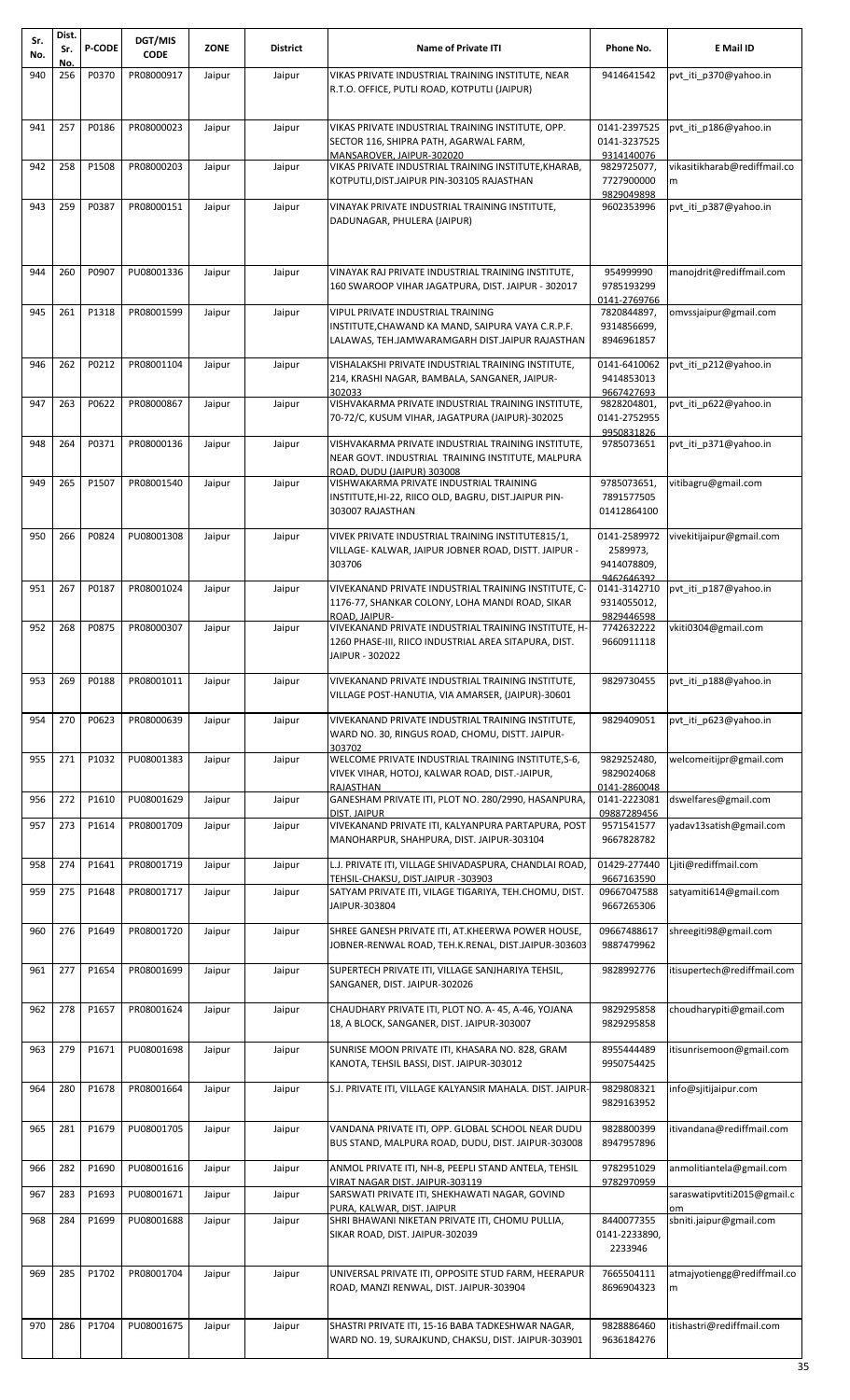| Sr.<br>No. | Dist.<br>Sr.<br>No. | <b>P-CODE</b> | DGT/MIS<br><b>CODE</b> | <b>ZONE</b> | District  | <b>Name of Private ITI</b>                                                                                                                           | Phone No.                                                           | E Mail ID                               |
|------------|---------------------|---------------|------------------------|-------------|-----------|------------------------------------------------------------------------------------------------------------------------------------------------------|---------------------------------------------------------------------|-----------------------------------------|
| 971        | 287                 | P1705         | PR08001656             | Jaipur      | Jaipur    | PHAGI PRIVATE ITI, DIGIMALPURA ROAD, VILLAGE & POST<br>HARSULIYA, DIST. JAIPUR-303904                                                                | 9521890023<br>9314506284                                            | phagipvtiti@outlook.com                 |
| 972        | 288                 | P1711         | PU08001669             | Jaipur      | Jaipur    | SANSKAR PRIVATE ITI, BEHIND SHRI SHYAM MANDIR,<br>SHYAM VIHAR, KOTPUTALI, DIST. JAIPUR-303108                                                        | 9414641546<br>9414641542                                            | sanskaritiktp@gmail.com                 |
| 973        | 289                 | P1719         | PR08001676             | Jaipur      | Jaipur    | SHIVA PRIVATE ITI, VILLAGE AMARPURA, SHAHPURA, DIST.<br>JAIPUR-303103                                                                                | 9414337845<br>9414337845                                            | omcomputer.1982@gmail.co<br>m           |
| 974        | 290                 | P1721         | PR08001729             | Jaipur      | Jaipur    | SARDAR PATEL PRIVATE ITI, DEV NAGAR, PLOT NO. 14,<br>VILLAGE NEEMADIYA, TEHSIL JAMWARAMGARH,<br>DIST.JAIPUR RAJASTHAN-302027                         | 9680905474                                                          | rsgurjar20@gmail.com                    |
| 975        | 291                 | P1724         | PR08001718             | Jaipur      | Jaipur    | SAHIL PRIVATE ITI, V.P.O. DHODHSAR, VIA GOVINDGARH,<br>DIST. JAIPUR-303712                                                                           | 9887567366<br>9950442482                                            | mahendrakhedar66@gmail.c<br>om          |
| 976        | 292                 | P1728         | PR08001782             | Jaipur      | Jaipur    | LALITA DEVI PVT ITI , BALAJI VIHAR OPP.AANDHI POLICE<br>STATION , NEAR ANDHI BY PASS TIRAHA VPO ANDHI,<br>JAMWARAGARH.JAIPUR - 303001                | 9610664666<br>9782305550                                            | karunesh_n@yahoo.co.in                  |
| 977        | 293                 | P1747         | PR08001747             | Jaipur      | Jaipur    | INDEX PRIVATE ITI, PLOT NO-73,74,75 RAM JANKI VIHAR,<br>BAAD-BAGPURA .CHAKSU, JAIPUR - RAJASTHAN-303901                                              | 9414038833<br>9413338899<br>9587883031                              | nationalskillguru@gmail.com             |
| 978        | 294                 | P1761         | PU08001797             | Jaipur      | Jaipur    | THE RAJASTHAN PVT. ITI, JAIPUR NAHAR ROAD, NARSINGH<br>VIHAR, PAOTA, DIST. JAIPUR-303106                                                             | 09166400690<br>9414962787<br>8104763192                             | rajasthanitipaota@gmail.com             |
| 979        | 295                 | P1763         | PR08001799             | Jaipur      | Jaipur    | SUNRISE PRIVATE INDUSTRIAL TRAINING INSTITUTE JAIPUR<br>PURANI CHUNGI, AGRA ROAD, JAIPUR, RAJASTHAN-                                                 | 9782226327<br>9829924213<br>9782085310                              | sunriseititunga2016@gmail.c<br>om       |
| 980        | 296                 | P1776         | PR08001812             | Jaipur      | Jaipur    | AZAD PVT INDUSTRIAL TRAINING INSTITUTE, M.POST-                                                                                                      |                                                                     | azadpvtiti@gmail.com                    |
| 981        | 297                 | P1781         | PR08001814             | Jaipur      | Jaipur    | CHITHWARI, CHOMU, JAIPUR, RAJASTHAN-303805<br>BIYANI PRIVATE INDUSTRIAL TRAINING INSTITUTE, VPO                                                      | 0141-2338591                                                        | biyani bgcc@hotmail.com                 |
|            |                     |               |                        |             |           | CHAMPAPURA, KALWAR ROAD, KALWAR, JAIPUR,<br>RAJASTHAN-302016                                                                                         | 9314927400<br>9351127400                                            |                                         |
| 982        | 298                 | P1782         | PR08001815             | Jaipur      | Jaipur    | KISHAN JANKALYAN PRIVATE INDUSTRIAL TRAINING<br>INSTITUTE PAOTA, KOTPUTLI, , JAIPUR, Rajasthan-303106                                                |                                                                     | kishanjankalyaniti@gmail.co<br>m        |
| 983        | 299                 | P1793         | PU08001774             | Jaipur      | Jaipur    | R S KAUSALYA DEVI PRIVATE INDUSTRIAL TRAINING<br>INSTITUTE JAIPUR PLOT NO. 48, DUSAD NAGAR III (GOPI<br>NAGAR), SANGANER, RAJASTHAN-302029           | 8890994880<br>9950446977                                            | rskditi@rediffmail.com                  |
| 984        | 300                 | P1806         | PU08001781             | Jaipur      | Jaipur    | CHANDRAKALAN PRIVATE INDUSTRIAL TRAINING<br>INSTITUTE, 596, 597 KRISHI NAGAR, BAMBALA, TONK<br>ROAD, JAIPUR-302033                                   | 9829076733,<br>9887768571,<br>9314103935                            | chandrakalaarchitecture@h<br>otmail.com |
|            |                     | 985 301 P1830 |                        | Jaipur      | Jaipur    | JAIPUR PRIVATE INDUSTRIAL TRAINING INSTITUTE, LALI<br>JAMWARAMGARH ROAD, JAMWARAMGARH, JAIPUR -<br>302027                                            | 0141-6548819<br>01426-287296<br>9462088384<br>9929365438            | jaipuriti2@gmail.com                    |
| 986        | 302                 | P1831         |                        | Jaipur      | Jaipur    | SARDAR VALLABH BHAI PATEL, PRIVATE INDUSTRIAL<br>TRAINING INSTITUTE MG ROAD BYPASS BEELWARI VIRAT<br>NAGAR, JAIPUR - 303102                          | 9571440888<br>8562005859                                            | itisvbp@gmail.com                       |
| 987        | 303                 | P1832         |                        | Jaipur      | Jaipur    | BALAJI PRIVATE INDUSTRIAL TRAINING INSTITUTE, PLOT<br>NO. 3-4-4a, ANANDPURI COLONY, KALWAR ROAD,<br>JHOTWARA, JAIPUR-302012                          | 9351498565<br>9460071650                                            | balajipvtitijhotwara@gmail.c<br>om      |
| 988        | $\mathbf{1}$        | P0510         | PR08001120             | jodhpur     | Jaisalmer | <b>DISTRICT- JAISALMER</b><br>JAGATAMBA PRIVATE ITI, NH-15, OPP. SHQ(S) BSF, NEAR                                                                    | 02992-250110                                                        | pvt_iti_p510@yahoo.in                   |
|            |                     |               |                        |             |           | DARBARI VILLAGE -DÍSTT. JAISALMER - 345001                                                                                                           | 9414763972                                                          |                                         |
| 989        | $\overline{2}$      | P1833         |                        | jodhpur     | Jaisalmer | SANKALP PRIVATE ITI, VPO POKARAN, MANDAL-POKARAN,<br>DIST. JAISALMER-345021                                                                          | 9772397222<br>9413110321                                            | sankalpitipokaran@gmail.co<br>m         |
| 990        | $\mathbf{1}$        | P1527         | PR08000200             | jodhpur     | Jalore    | <b>DISTRICT- JALORE</b><br>AAHORE PRIVATE INDUSTRIAL TRAINING                                                                                        | 9982261953,                                                         | aahoreiti@gmail.com                     |
|            |                     |               |                        |             |           | INSTITUTE,COLLEGE AAHORE TAKATGARH HIGHWAY<br>DAYALPURA, DIST. JALORE RAJASTHAN                                                                      | 09426033007                                                         |                                         |
| 991        | $\overline{2}$      | P1332         | PR08000829             | jodhpur     | Jalore    | SARASWATI PRIVATE INDUSTRIAL TRAINING<br>INSTITUTE, AT. BHADRAJUM, JODHPUR ROAD, DIST. JALORE<br>RAJASTHAN                                           | 9983218598,<br>9783934877                                           | saraswatiitibhadrajun@gmail.<br>com     |
| 992        | 3                   | P0911         | PR08000306             | jodhpur     | Jalore    | SHRI HEERALAL YOGI PRIVATE INDUSTRIAL TRAINING<br>INSTITUTE, VILL.& POST VALERA, THE. SAYALA, DIST.<br>JALORE 343022                                 | 9462161408<br>9982656413                                            | rkpanwar1983@gmail.com                  |
| 993        | 4                   | P1834         |                        | jodhpur     | Jalore    | RAMDEV PRIVATE ITI, GOPAL PLAZA, NEAR HADECHA BUS<br>STAND, SANCHORE, DIST. JALORE                                                                   | 9001905954<br>9772878687                                            |                                         |
| 994        | 5                   | P1835         |                        | jodhpur     | Jalore    | APEX PRIVATE ITI, C/O GURU JAMBHESHWAR SHIKSHAN<br>SANSTHAN CHATRAVAS, B DHANI BHINMAL ROAD,<br>SANCHORE, DIST. JALORE                               | 9462307085<br>9928413535                                            |                                         |
| 995        | $\mathbf{1}$        | P1534         | PU08000239             | kota        | Jhalawar  | <b>DISTRICT- JHALAWAR</b><br>ADARSH PRIVATE INDUSTRIAL TRAINING INSTITUTE, ANANG<br>KUMAR SMRATI BHAWAN KANPUR ROAD, DIST.-                          | 9982334326<br>9461086999                                            | adarshitijhalawar@gmail.com             |
| 996        | $\overline{2}$      | P1531         | PR08000230             | kota        | Jhalawar  | JHALAWAR PIN-326001 RAJASTHAN<br>ADARSH PRIVATE INDUSTRIAL TRAINING<br>INSTITUTE, VRANDAVAN VIHAR COLONY AKLERA, DIST.-<br><b>JHALAWAR RAJASTHAN</b> | 8104445354<br>07431272743<br>9649512541<br>9414420486               | aadarshprivateiti@gmail.com             |
| 997        | 3                   | P1536         | PR08000271             | kota        | Jhalawar  | ADITYA PRIVATE INDUSTRIAL TRAINING<br>INSTITUTE, OPP. SHUKHVIHAR GUEST HOUSE, BHOPAL                                                                 | 8946973608<br>07413270346<br>9672982515                             | adityaitiaklera1@gmail.com              |
|            |                     |               |                        |             |           | ROAD, TEH. AKLERA DIST. - JHALAWAR RAJASTHAN 326001                                                                                                  | 9413046511                                                          |                                         |
| 998        | 4                   | P1335         | PR08000755             | kota        | Jhalawar  | ELITE PRIVATE INDUSTRIAL TRAINING<br>INSTITUTE, CHAUMAHLA SAGAS MAHARAJ GANDHAR<br>ROAD, JHALRAPATAN, DIST-JHALAWAR PIN-326515                       | 0735284456<br>9785378278<br>9799391906                              | p1335elite@gmail.com                    |
| 999        | 5                   | P1529         | PR08000189             | kota        | Jhalawar  | RAIASTHAN<br>GENLUS PRIVATE INDUSTRIAL TRAINING INSTITUTE, NEAR<br>NEW POLICE STATION, KHAMPUR, DIST.JHALAWAR<br><b>RAJASTHAN</b>                    | 9413807862<br>07430216217<br>9252567865<br>9252804116<br>9460677774 | geniusiti19@gmail.com                   |
|            |                     |               |                        |             |           |                                                                                                                                                      |                                                                     |                                         |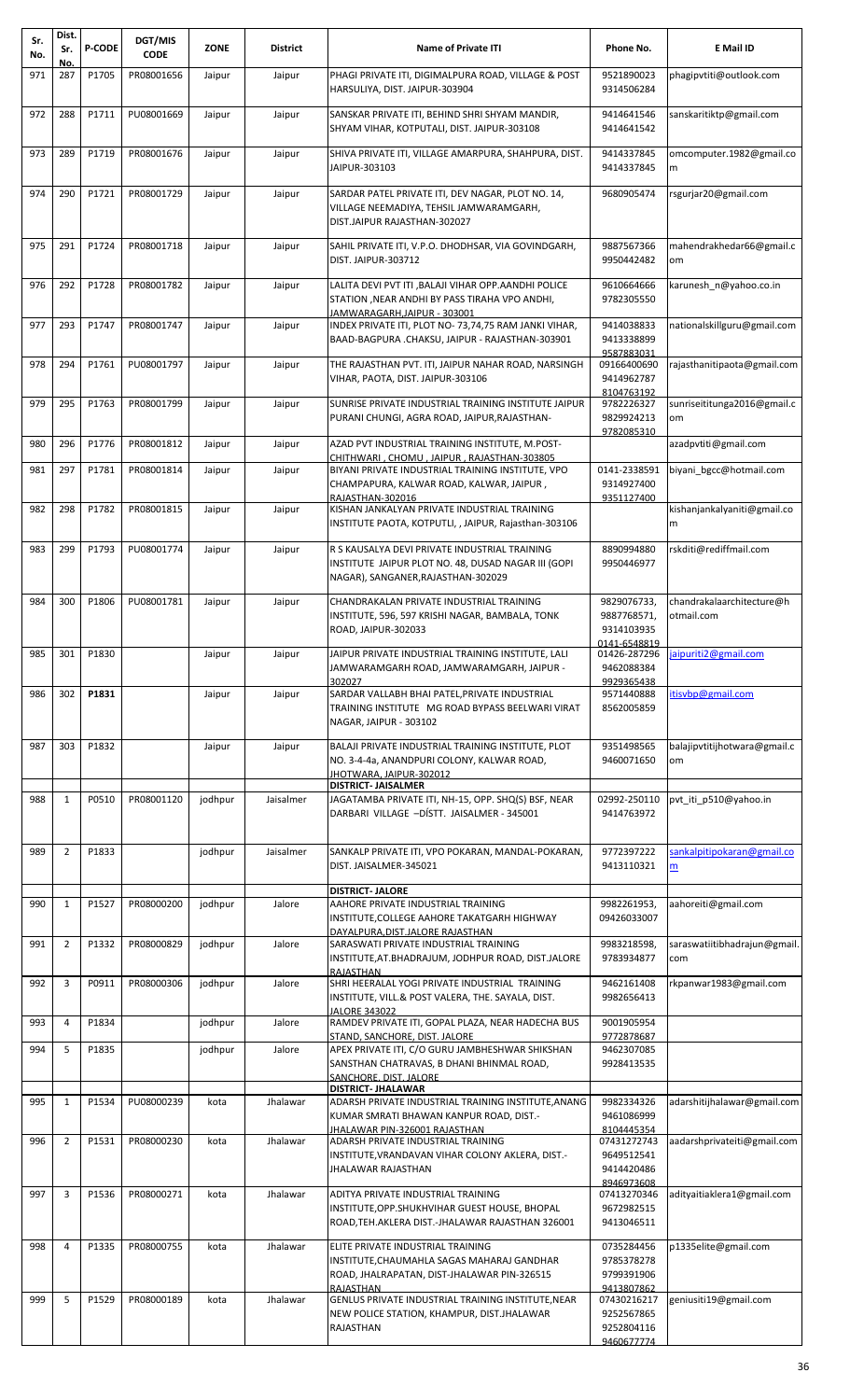| Sr.<br>No. | Dist.<br>Sr.   | <b>P-CODE</b> | DGT/MIS<br><b>CODE</b> | <b>ZONE</b> | <b>District</b> | <b>Name of Private ITI</b>                                                                                                                                                          | Phone No.                                              | <b>E</b> Mail ID                     |
|------------|----------------|---------------|------------------------|-------------|-----------------|-------------------------------------------------------------------------------------------------------------------------------------------------------------------------------------|--------------------------------------------------------|--------------------------------------|
| 1000       | No.<br>6       | P0974         | PR08000370             | kota        | Jhalawar        | <b>GURUKUL PRIVATE INDUSTRIAL TRAINING</b>                                                                                                                                          | 9001623276                                             | gpitiaklera@gmail.com                |
|            |                |               |                        |             |                 | INSTITUTE, AKLERA, DIST.JHALAWAR                                                                                                                                                    | 9887745869                                             |                                      |
|            |                |               |                        |             |                 |                                                                                                                                                                                     |                                                        |                                      |
| 1001       | $\overline{7}$ | P1528         | PR08000179             | kota        | Jhalawar        | <b>GURUKUL PRIVATE INDUSTRIAL TRAINING</b><br>INSTITUTE, DEVAR BADAL ROAD, NEAR ADARSH VIDYA<br>MANDIR, DIST.JHALAWAR RAJASTHAN                                                     | 07432245411<br>9672982515<br>9413046511                | gurukulitibakani1@gmail.com          |
| 1002       | 8              | P0624         | PR08000862             | kota        | Jhalawar        | INDIA INTERNATIONAL PRIVATE INDUSTRIAL TRAINING<br>INSTITUTE., KHANDELWAL BHAWAN, RAMNAGAR,                                                                                         | 07433-296270<br>7737404777                             | pvt iti p624@yahoo.in                |
| 1003       | 9              | P0625         | PR08000846             | kota        | Jhalawar        | BHAWANI MANDI, DISTT, JHALAWAR<br>MAA NARVADA PRIVATE INDUSTRIAL TRAINING<br>INSTITUTE, SUBASH SAINIK SENIOR SECONDARY SCHOOL,                                                      | 9636593388                                             | aariyanitc@gmail.com                 |
| 1004       | 10             | P1336         | PR08000773             | kota        | Jhalawar        | JHALAWAR<br>MAA SHARDA PRIVATE INDUSTRIAL TRAINING<br>INSTITUTE, PLOT NO.6, OPP. CHANDRAWATI HOTEL,<br>JHALRAPATAN ROAD, DIST.JHALAWAR RAJASTHAN                                    | 9950009333<br>9950679768                               | maashardaprivateiti@gmail.c<br>om    |
| 1005       | 11             | P0975         | PR08000368             | kota        | Jhalawar        | MAHARAJA INDRAJEET SINGH PRIVATE INDUSTRIAL<br>TRAINING INSTITUTE, PRITHVI VILAS PLACE DARBAR KI<br>KOTHI, TEHSIL.JHALARNPATAN, DIST.JHALAWAR                                       | 781495195<br>9929357980                                | mijsprivateiti@gmail.com             |
| 1006       | 12             | P1340         | PR08000167             | kota        | Jhalawar        | MAHARAJA PRIVATE INDUSTRIAL TRAINING<br>INSTITUTE, MUNDERI, KHANPUR ROAD, DIST.-JHALAWAR<br><b>RAJASTHAN</b>                                                                        | 7432231033<br>9887194786<br>9928692024<br>9829007028   | maharajapvtiti@gmail.com             |
| 1007       | 13             | P1333         | PR08000735             | kota        | Jhalawar        | MAHARSHI ARVIND PRIVATE INDUSTRIAL TRAINING<br>INSTITUTE, NEAR S.B.B.J. BANK, JHALAWAR ROAD,<br>KHANPUR, DIST.JHALAWAR PIN-326038 RAJASTHAN                                         | 9529550837<br>9414329934<br>07430216316                | maitikhanpur@gmail.com               |
| 1008       | 14             | P0823         | PU08000309             | kota        | Jhalawar        | MAHATMA GANDHI PRIVATE INDUSTRIAL TRAINING<br>INSTITUTE, MOTER GERAGE( OLD BUS STAND ) KHANPUR<br>ROAD, DIST. JHALAWAR - 326001                                                     | 9413355276<br>9950331044,<br>07432-233044              | mahatmagandhiiti@gmail.co<br>m       |
| 1009       | 15             | P1334         | PR08000744             | kota        | Jhalawar        | MODERN PRIVATE INDUSTRIAL TRAINING INSTITUTE, NEAR<br>REFERRAL HOSPITAL, N.H. 12, AKLERA, DIST. JHALAWAR PIN                                                                        | 9252498517<br>7737256298                               | modernprivateiti@gmail.com           |
| 1010       | 16             | P1337         | PR08000800             | kota        | Jhalawar        | 326033 RAJASTHAN<br>NEW RAJASTHAN PRIVATE INDUSTRIAL TRAINING<br>INSTITUTE, ATRU ROAD, KHANPUR, DIST.JHALAWAR                                                                       | 9829972786                                             | newrajasthanprivateiti@gmai<br>l.com |
| 1011       | 17             | P1033         | PR08000480             | kota        | Jhalawar        | <b>RAJASTHAN</b><br>PT. RATNAKER PRIVATE INDUSTRIAL TRAINING<br>INSTITUTE, EXST. POLYTECHNIC COLLEGE CAMPUS,<br>CHANDLOI, JHALRAPATAN, DIST. JHALAWAR RAJASTHAN                     | 8104626499<br>9462226499                               | ratnakeriti@gmail.com                |
| 1012       | 18             | P0626         | PR08001201             | kota        | Jhalawar        | RAJASTHAN PRIVATE INDUSTRIAL TRAINING INSTITUTE,<br>PLOT NO.17-18, BEHIND MINI SECRETARIAT, MAMA<br>BHANJA CIRCLE, JHALAWAR-326001                                                  | 9829972786,<br>9667876166,<br>9667875968               | pvt_iti_p626@yahoo.in                |
| 1013       | 19             | P1339         | PR08000817             | kota        | Jhalawar        | RAJRANI PRIVATE INDUSTRIAL TRAINING<br>INSTITUTE, AT.RICHHAWA ROAD, DEVPURA VILL CIRCLE                                                                                             | 07431270378<br>9414489791                              | rajraniitiaklera@gmail.com           |
| 1014       | 20             | P1163         | PR08000709             | kota        | Jhalawar        | AKLERA. DIST.JHALAWAR RAJASTHAN<br>RATHORJI PRIVATE INDUSTRIAL TRAINING INSTITUTE, A-<br>BARAN ROAD KHANPUR, DIST.JHALAWAR, RAJASTHAN                                               | 9887534339<br>9928476653<br>8107771876                 | chandrajatsingh007@gmail.c<br>om     |
| 1015       | 21             | P1530         | PR08000229             | kota        | Jhalawar        | S.M. PRIVATE INDUSTRIAL TRAINING INSTITUTE, NAKODA<br>NAGAR, PACHPAHAR, BHAWANI MANDI, DIST.-JHALAWAR<br>PIN-326512 RAJASTHAN                                                       | 7430216218<br>7665766799,<br>9782842444                | smiticollege@gmail.com               |
| 1016       | 22             | P0627         | PR08000690             | kota        | Jhalawar        | S.M.S PRIVATE INDUSTRIAL TRAINING INSTITUTE, DUG,<br>TEH. GANGDHAR, DISTT. JHALAWAR                                                                                                 | 9887194786                                             | pvt iti p627@yahoo.in                |
| 1017       | 23             | P0973         | PR08000364             | kota        | Jhalawar        | SAINATH PRIVATE INDUSTRIAL TRAINING<br>INSTITUTE, AKLERA, DIST. JHALAWAR                                                                                                            | 9460195503<br>9413353030                               | tagoresansthan@gmail.com             |
| 1018       | 24             | P0628         | PR08000684             | kota        | Jhalawar        | SARDAR PATAL INDUSTRAL TRAINING CENTER, BEHIND<br>GAYATRI MANDIR, GAYATRI COLONY, JHALAWAR-326001                                                                                   | 9413355276,<br>9950331044,<br>07432-234401             | pvt iti p628@yahoo.in                |
| 1019       | 25             | P1533         | PR08000233             | kota        | Jhalawar        | SHIVAM PRIVATE INDUSTRIAL TRAINING INSTITUTE, MEGHA<br>HIGHWAY CHORAHA, DAHI KHEDA ROAD, KHANPUR DIST.-<br>JHALAWAR                                                                 | 9461611884,<br>7665577607<br>9649645111<br>0744-250606 | shivamitckhanpur@gmail.co<br>m       |
| 1020       | 26             | P1162         | PR08001356             | kota        | Jhalawar        | SHREE KRISHNA PRIVATE INDUSTRIAL TRAINING<br>INSTITUTE, SANWARIYA COLONY, BEHIND S.B.B.J, AKLERA,                                                                                   | 9785769680<br>9460046760                               | skitiakl@gmail.com                   |
| 1021       | 27             | P1161         | PR08000554             | kota        | Jhalawar        | DIST.JHALAWAR RAJASTHAN<br>SHREE KRISHNA PRIVATE INDUSTRIAL TRAINING<br>INSTITUTE, USHA COLONY, HOUSING BOARD ROAD,                                                                 | 9782279110<br>9785769680<br>9460046760                 | anilmalhotra753@gmail.com            |
| 1022       | 28             | P0629         | PR08000603             | kota        | Jhalawar        | BHAWANI MANDI, DIST.JHALAWAR RAJASTHAN<br>SHRI KANHAIYA PRIVATE INDUSTRIAL TRAINING INSTITUTE,<br>KAVITA BHAWAN, WARD NO.22, BEHIND OF WATER BOX,<br>BHAWANI MANDI, DISTT. JHALAWAR | 9983967893<br>9783744508                               | pvt iti p629@yahoo.in                |
| 1023       | 29             | P1338         | PR08000808             | kota        | Jhalawar        | SIDDARTH PRIVATE INDUSTRIAL TRAINING<br>INSTITUTE, AT.RAJ LAXMI NAGAR, DIST.JHALAWAR<br>RAJASTHAN                                                                                   | 9166999936<br>8233566393                               | siddharthacademy01@gmail.<br>com     |
| 1024       | 30             | P1535         | PR08000259             | kota        | Jhalawar        | SIGMA PRIVATE ITI, PATIDAR BHAWAN, KHERDA, BAKANI,<br>DIST.-JHALAWAR RAJASTHAN-326002                                                                                               | 9414571152<br>9799961521                               | itcsigma@gmail.com                   |
| 1025       | 31             | P1532         | PR08000231             | kota        | Jhalawar        | SUMAN PRIVATE INDUSTRIAL TRAINING INSTITUTE.KILLA<br>MOHALLA, MANOHAR THANA, DIST-JHALAWAR PIN-                                                                                     | 07413274081<br>9929324361                              | sumanitimt@gmail.com                 |
| 1026       | 32             | P0863         | PU08001333             | kota        | Jhalawar        | 326037 RAJASTHAN<br>SWAMI VIVEKANAND PRIVATE INDUSTRIAL TRAINING<br>INSTITUTE, PLOT NO. 49 & 61, SAINATH PURAM, BEHIND OF<br>POWER HOUSE, DIST. JHALAWAR - 326001                   | 8233880800<br>9829405374<br>9660907150                 | svitcjhalawar@gmail.com              |
| 1027       | 33             | P0630         | PR08001106             | kota        | Jhalawar        | TECHNO PRIVATE ITI, NASARAT BHAI KI KOTHI, NEAR BUS<br>STAND, JHALRAPATAN, DIST. JHALAWAR - 326001                                                                                  | 9928468226,<br>9571832067                              | pvt_iti_p630@yahoo.in<br>37          |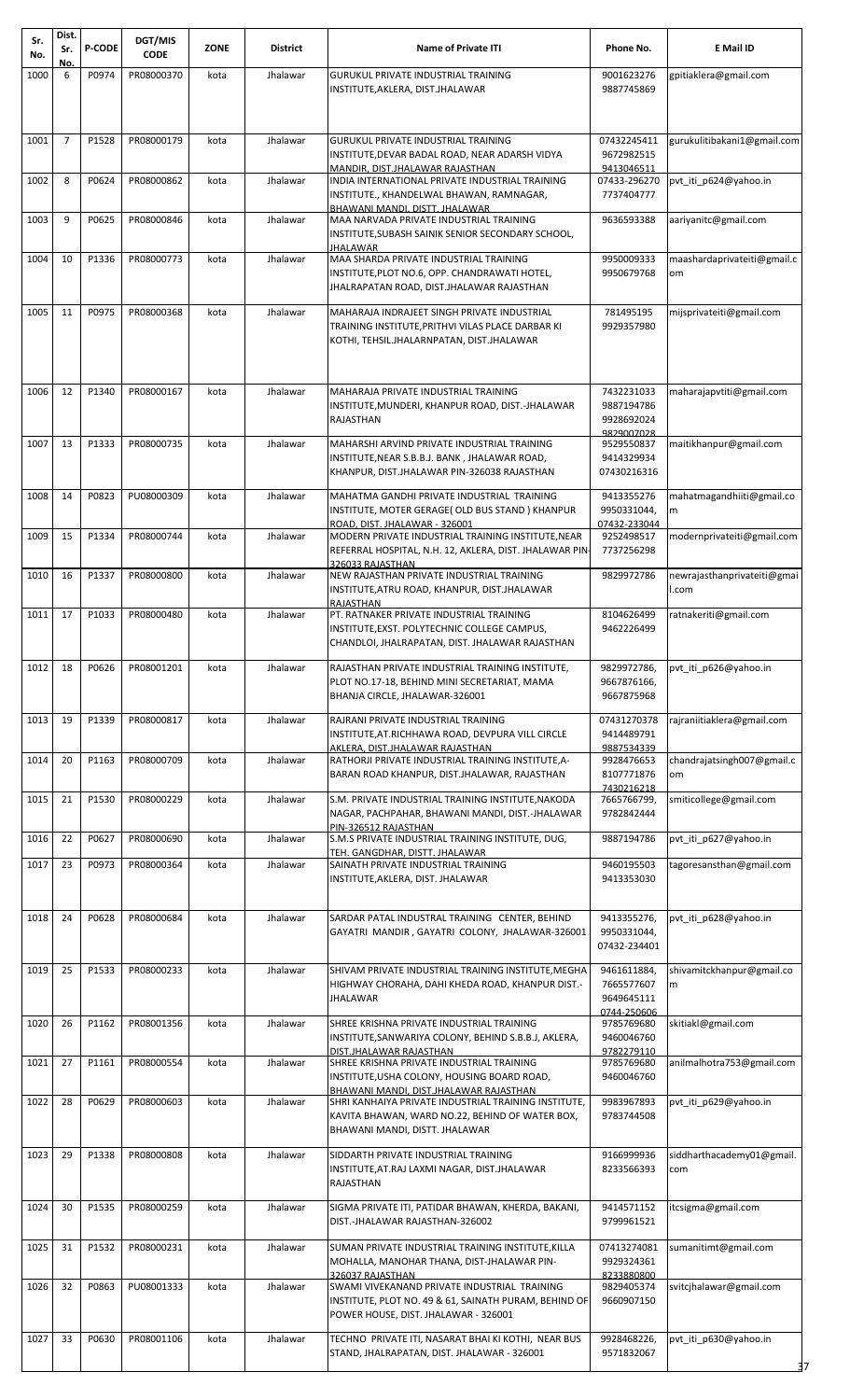| Sr.<br>No. | Dist.<br>Sr.   | <b>P-CODE</b> | DGT/MIS<br><b>CODE</b> | <b>ZONE</b> | <b>District</b> | <b>Name of Private ITI</b>                                                                                                                                                           | Phone No.                                                           | E Mail ID                        |
|------------|----------------|---------------|------------------------|-------------|-----------------|--------------------------------------------------------------------------------------------------------------------------------------------------------------------------------------|---------------------------------------------------------------------|----------------------------------|
| 1028       | No.<br>34      | P1697         | PU08001681             | kota        | Jhalawar        | SHREE RAM PRIVATE ITI, OPP. PETROL PUMP, NENI<br>NAGARH LAL BAG, JHALAPATAN, DIST. JHALAWAR                                                                                          | 07432-240694<br>8003898501                                          | shreerampvtiti2015@gmail.C<br>om |
| 1029       | 35             | P1795         | PU08001817             | kota        | Jhalawar        | SHAGUN PVT ITI, INFRONT OF SBBJ PIRAWA,<br>JHALARAPATAN, JHALAWAR, RAJASTHAN-326034                                                                                                  |                                                                     | shagunpvtiti@gmail.com           |
|            |                |               |                        |             |                 | DISTRICT- JHUNJHUNU                                                                                                                                                                  |                                                                     | #N/A                             |
| 1030       | 1              | P0218         | PR08000464             | Jaipur      | Jhunjhunu       | ACHARYA SHRI MAHAPRAGY PRIVATE INDUSTRIAL<br>TRAINING INSTITUTE, WARD NO. 1, TAMKOR, VPO<br>TAMKOR, MALSISAR, DIST, JHUNJHUNU 331026                                                 | 9950358115,<br>01595-279699                                         | pvt iti p218@yahoo.in            |
| 1031       | $\overline{2}$ | P1165         | PR08000561             | Jaipur      | Jhunjhunu       | ADARSH PRIVATE INDUSTRIAL TRAINING INSTITUTE, V/P.<br>MEHARA JATUWAS KHETRI, DIST.JHUNJHUNU RAJASTHAN                                                                                | 09413892075,<br>09530226858<br>01593-285226                         | adpvtiti2014@gmail.com           |
| 1032       | 3              | P0631         | PR08000629             | Jaipur      | Jhunjhunu       | AMMAN PRIVATE INDUSTRIAL TRAINING INSTITUTE,<br>DHOLAKHERA, VIA-UDIAPURWATI, DISTT. JHUNJHUNU-<br>333307                                                                             | 01594268491<br>9950577155                                           | pvt iti p631@yahoo.in            |
| 1033       | $\overline{4}$ | P0861         | PR08001330             | Jaipur      | Jhunjhunu       | ANUJA PRIVATE INDUSTRIAL TRAINING INSTITUTE,<br>RAJGARH ROAD, PILANI, DISTT. JHUNJHUNU - 333031                                                                                      | 9928601705<br>9828294446,<br>9983631111<br>9829153074<br>9928601705 | anujaitipilani@gmail.com         |
| 1034       | 5              | P1034         | PR08000485             | Jaipur      | Jhunjhunu       | BABA GANGANATH PRIVATE INDUSTRIAL TRAINING<br>INSTITUTE, VILLAGE. CHAHRA KA BASS, POST.<br>PARASRAMPURA (PURANA), NAWALGARH, DIST.                                                   | 9783834800,<br>7597195620<br>01594-284690                           | babaganganathedu@yahoo.c<br>o.in |
| 1035       | 6              | P1167         | PR08000581             | Jaipur      | Jhunjhunu       | <b>JHUNJHUNU RAJASTHAN</b><br>BALAJI PRIVATE INDUSTRIAL TRAINING INSTITUTE, CHUNGI<br>NO.3, JHUNJHUNU ROAD, UDAIPURWATI,<br>DIST.JHUNJHUNU. RAJASTHAN                                | 9950442482,<br>9950442482<br>9799524918                             | balajiitiud2015@gmail.com        |
| 1036       | $\overline{7}$ | P0821         | PR08001311             | Jaipur      | Jhunjhunu       | BGK PRIVATE INDUSTRIAL TRAINING INSTITUTE,<br>MUKUNGARH MANDAWA ROAD, TALUK CHURI, AJITGARH,<br>DISTT. JHUNJHUNU - 333701                                                            | 9821097904<br>01592-206585                                          | infobgkiti@gmail.com             |
| 1037       | 8              | P0895         | PR08001312             | Jaipur      | Jhunjhunu       | BHANWAR KANWAR SUGAN SINGH PRIVATE INDUSTRIAL<br>TRAINING INSTITUTE, INDERPURA, TEHSIL. UDAIPURWATI,<br>DISTT. JHUNJHUNU - 333307                                                    | 9414083023,<br>01594207392                                          | bkssiti@gmail.com                |
| 1038       | 9              | P0213         | PR08000968             | Jaipur      | Jhunjhunu       | BIRLA TECHNICAL TRAINING INSTITUTE, PILANI,<br>(JHUNJHUNU)-333031                                                                                                                    | 01596-242320<br>9414062541                                          | pvt iti p213@yahoo.in            |
| 1039       | 10             | P0832         | PR08001299             | Jaipur      | Jhunjhunu       | CH. CHARAN SINGH PRIVATE INDUSTRIAL TRAINING<br>INSTITUTE, FATEHPUR BY PASS ROAD MANDAWA, DIST.<br>JHUJHUNU - 333704                                                                 | 9667623982<br>9462253909<br>9587376544                              | p832 iti@rediffmail.com          |
| 1040       | 11             | P0632         | PR08001181             | Jaipur      | Jhunjhunu       | CH. MANGAL CHAND JHAJHARIA PRIVATE INDUSTRIAL<br>TRAINING INSTITUTE, NEAR MADARSA, V.P.O. SULTANA,                                                                                   | 9928928890,<br>01596-351000                                         | pvt iti p632@yahoo.in            |
| 1041       | 12             | P1353         | PR08000169             | Jaipur      | Jhunjhunu       | THE, CHIRAWA, DISTT, JHUNJHUNU-333028<br>CHAMBAL PRIVATE INDUSTRIAL TRAINING INSTITUTE, KED<br>ROAD, CHHAWSARI, TEH.-UDAIPURWATI, DIST.-<br>JHUNJHUNU RAJASTHAN-333012               | 8058463259,<br>9414984001<br>01594-262080<br>9950765815             | chambaliti@gmail.com             |
| 1042       | 13             | P1164         | PR08000547             | Jaipur      | Jhunjhunu       | CHAUDHARY HARLAL PRIVATE INDUSTRIAL TRAINING<br>INSTITUTE, VILLAGE RANASAR, TEHSIL. NAWALGARH, DIST.                                                                                 | 9660744923,<br>8696090066                                           | harlaliti@gmail.com              |
| 1043       | 14             | P0876         | PU08000310             | Jaipur      | Jhunjhunu       | <b>IHUNJHUNU RAJASTHAN-303707</b><br>CKRD PRIVATE INDUSTRIAL TRAINING INSTITUTE, F-151 "A"<br>IIND PHASE RIICO INDUSTRIAL AREA, DISTT. JHUNJHUNU -<br>333001                         | 9982421116<br>01592233240<br>9414080740                             | info@ckrditi.com                 |
| 1044       | 15             | P1537         | PR08000194             | Jaipur      | Jhunjhunu       | DHATTARWAL PRIVATE INDUSTRIAL TRAINING<br>INSTITUTE, VPO LAMBA HAMIRWAS BAGAR, MANDRELLA<br>ROAD, DIST.JHUNJHUNU PIN-332023 RAJASTHAN                                                | 9829899978,<br>9314009978<br>01596-<br>282304.05                    | dhattarwalpvtiti@gmail.com       |
| 1045       | 16             | P0633         | PR08000665             | Jaipur      | Jhunjhunu       | EKTA PRIVATE INDUSTRIAL TRAINING INSTITUTE, GUDHA<br>ROAD, UDAIPURWATI, DISTT. JHUNJHUNU-333307                                                                                      | 01594-234074<br>9413546510                                          | pvt iti p633@yahoo.in            |
| 1046       | 17             | P1341         | PR08000759             | Jaipur      | Jhunjhunu       | EKTA PRIVATE INDUSTRIAL TRAINING<br>INSTITUTE, UDAIPURWATI ROAD, KIRODI, DIST-JHUNJHUNU                                                                                              | 09910399118,<br>9784761712                                          | ektapvtiti14@gmail.com           |
| 1047       | 18             | P0634         | PR08000694             | Jaipur      | Jhunjhunu       | RAJASTHAN<br>GOODWILL PRIVATE INDUSTRIAL TRAINING INSTITUTE.,<br>NEAR POWER HOUSE, V.P.O. CHARAWAS, TEH. KHETRI,                                                                     | 8003581058<br>9829863797<br>01593287300                             | pvt_iti_p634@yahoo.in            |
| 1048       | 19             | P0219         | PR08001100             | Jaipur      | Jhunjhunu       | DISTT. JHUNJHUNU-333026<br>HALWAN PRIVATE INDUSTRIAL TRAINING<br>INSTITUTE, BHADARI ROAD, PILOD, TEHSIL SURAJGARH,<br>DIST. JHUNJHUNU-333029                                         | 9667523136<br>9414005678                                            | pvt iti p219@yahoo.in            |
| 1049       | 20             | P0485         | PR08000616             | Jaipur      | Jhunjhunu       | JALANDRA INSTITUTE OF PRIVATE INDUSTRIAL TRAINING<br>INSTITUTE, PAPURNA, TH. KHETRI (JHUNJHUNU) 333503                                                                               | 01593-281540<br>9636532189                                          | pvt iti p485@yahoo.in            |
| 1050       | 21             | P0214         | PR08001012             | Jaipur      | Jhunjhunu       | JAMNADHAR SAGARMAL BAGDODIA PRIVATE INDUSTRIAL<br>TRAINING INSTITUTE, MUKUNDGARH, (JHUNJHUNU)-<br>333705                                                                             | 9414082277,<br>01594-253140                                         | pvt iti p214@yahoo.in            |
| 1051       | 22             | P0483         | PR08001140             | Jaipur      | Jhunjhunu       | KHETRI PRIVATE INDUSTRIAL TRAINING INSTITUTE, IN<br>FRONT OF TELEPHONE EXCHANGE, LUHARO KI DHANI,<br>SINGANA-JAIPUR ROAD, KHETRI (JHUNJHUNU) 333504                                  | 9829863797<br>01593234111<br>9928705665                             | pvt iti p483@yahoo.in            |
| 1052       | 23             | P1352         | PR08000164             | Jaipur      | Jhunjhunu       | KIRAN PRIVATE INDUSTRIAL TRAINING INSTITUTE, GUDHA,<br>TEH.-UDAIPURWATI, DIST.-JHUNJHUNU RAJASTHAN-                                                                                  | 9649134111,<br>9928676216                                           | ddkiran57@gmail.com              |
| 1053       | 24             | P0635         | PR08001252             | Jaipur      | Jhunjhunu       | 333022<br>L.R. MEMORIAL PRIVATE INDUSTRIAL TRAINING INSTITUTE.,<br>WARD NO.17, MANDAWA, DISTT. JHUNJHUNU-333704                                                                      | 7740809293<br>8741099176<br>8440810936                              | pvt iti p635@yahoo.in            |
| 1054       | 25             | P1345         | PR08000803             | Jaipur      | Jhunjhunu       | MAA SARASWATI PRIVATE INDUSTRIAL TRAINING                                                                                                                                            | 9587210555,                                                         | principal@msitigroup.com         |
| 1055       | 26             | P0220         | PR08000065             | Jaipur      | Jhunjhunu       | INSTITUTE, COLLEGE AT. PILANI, DIST. JHUNJHUNU<br>RAJASTHAN<br>MAHARAJA AGRESEN PRIVATE INDUSTRIAL TRAINING<br>INSTITUTE, NEAR GOTHARA BUS STAND, KHETRINAGAR,<br>(JHUNJHUNU)-333504 | 9782916690<br>01596245151<br>01593-220123<br>9414540445             | pvt_iti_p220@yahoo.in            |
|            |                |               |                        |             |                 |                                                                                                                                                                                      |                                                                     |                                  |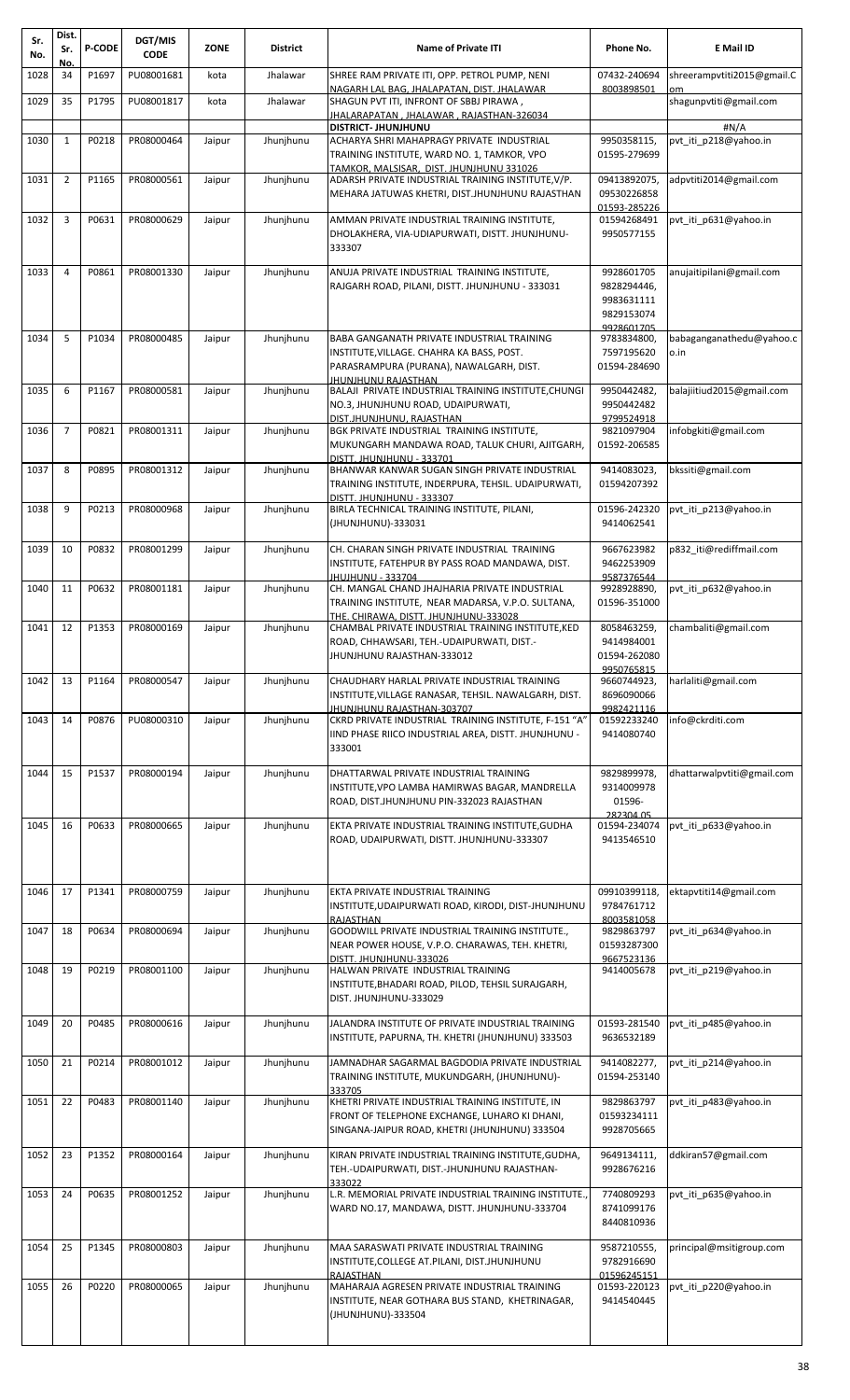| Sr.<br>No. | Dist.<br>Sr.    | <b>P-CODE</b> | DGT/MIS<br><b>CODE</b> | <b>ZONE</b> | <b>District</b> | <b>Name of Private ITI</b>                                                                      | Phone No.                  | E Mail ID                    |
|------------|-----------------|---------------|------------------------|-------------|-----------------|-------------------------------------------------------------------------------------------------|----------------------------|------------------------------|
| 1056       | <u>Νο</u><br>27 | P0489         | PR08001128             | Jaipur      | Jhunjhunu       | MAHAVEER PRIVATE INDUSTRIAL TRAINING INSTITUTE,                                                 | 9672454838                 | pvt_iti_p489@yahoo.in        |
|            |                 |               |                        |             |                 | WARD NO. 29, LALGARH, POST-PAPURNA, THE. KHETRI                                                 |                            |                              |
|            |                 |               |                        |             |                 | (JHUNJHUNU)                                                                                     |                            |                              |
|            |                 |               |                        |             |                 |                                                                                                 |                            |                              |
| 1057       | 28              | P0636         | PR08001247             | Jaipur      | Jhunjhunu       | MANI MALA PRIVATE INDUSTRIAL TRAINING<br>INSTITUTE, VILLAGE & POST GOTHRA, KHETRI NAGAR, TEH.   | 01593-223507<br>9414542496 | pvt_iti_p636@yahoo.in        |
|            |                 |               |                        |             |                 | KHETRI, DISTT. JHUNJHUNU-333516                                                                 | 9587115555                 |                              |
|            |                 |               |                        |             |                 |                                                                                                 |                            |                              |
|            |                 |               |                        |             |                 |                                                                                                 |                            |                              |
| 1058       | 29              | P0637         | PR08001197             | Jaipur      | Jhunjhunu       | MANOJ PRIVATE INDUSTRIAL TRAINING INSTITUTE,                                                    | 9694623088                 | pvt iti p637@yahoo.in        |
|            |                 |               |                        |             |                 | BANWAS, SINGHANA, DISTT. JHUNJHUNU-333516                                                       | 01593-223567               |                              |
|            |                 |               |                        |             |                 |                                                                                                 |                            |                              |
|            |                 |               |                        |             |                 |                                                                                                 |                            |                              |
| 1059       | 30              | P1538         | PR08000202             | Jaipur      | Jhunjhunu       | MANU OXFORD PRIVATE INDUSTRIAL TRAINING                                                         | 9352947952,                | manuoxford@yahoo.com         |
|            |                 |               |                        |             |                 | INSTITUTE, CHELASI ROAD, MAHOBATSAR, NAWALGARH,                                                 | 7568959545                 |                              |
|            |                 |               |                        |             |                 | DIST.JHUNJHUNU PIN-333042 RAJASTHAN                                                             | 01594-224620               |                              |
| 1060       | 31              | P0638         | PR08001226             | Jaipur      | Jhunjhunu       | MOHIT PRIVATE INDUSTRIAL TRAINING                                                               | 01593-288161               | pvt iti p638@yahoo.in        |
|            |                 |               |                        |             |                 | INSTITUTE, SATANALI ROAD, BUHANA, DISTT. JHUNJHUNU-                                             | 9785237793                 |                              |
|            |                 |               |                        |             |                 | 333502                                                                                          |                            |                              |
| 1061       | 32              | P0221         | PR08001060             | Jaipur      | Jhunjhunu       | NEW INDIAN PRIVATE INDUSTRIAL TRAINING INSTITUTE,                                               | 01594225072                | pvt iti p221@yahoo.in        |
|            |                 |               |                        |             |                 | NAVALGARH, (JHUNJUNU)-333042                                                                    | 9460441290                 |                              |
| 1062       | 33              | P1342         | PR08000763             | Jaipur      | Jhunjhunu       | PANDIT GANESH NARAYAN PRIVATE INDUSTRIAL TRAINING                                               | 9587965640                 | iti jhunjhunu@yahoo.co.in    |
|            |                 |               |                        |             |                 | INSTITUTE, KHIROR, NAWALGARH, DIST-JHUNJHUNU,                                                   | 9887617598                 |                              |
|            |                 |               |                        |             |                 | 333042 RAJASTHAN                                                                                |                            |                              |
| 1063       | 34              | P0639         | PR08001251             | Jaipur      | Jhunjhunu       | PRINCE PRIVATE INDUSTRIAL TRAINING INSTITUTE.,                                                  | 9460515146                 | pvt iti p639@yahoo.in        |
|            |                 |               |                        |             |                 | SHYOPURA, POST OJATOO, VIA CHIRAWA, DISTT.                                                      | 9799942368                 |                              |
| 1064       | 35              | P1351         | PR08000826             | Jaipur      | Jhunjhunu       | <b>UNUHIUNU</b><br>R.P. DULER PRIVATE INDUSTRIAL TRAINING INSTITUTE, VPO-                       | 9680687095,                | rpdulariti@gmail.com         |
|            |                 |               |                        |             |                 | BISSAU MALSISAR, DIST.JHUNJHUNU PIN-331027                                                      | 9413981497                 |                              |
|            |                 |               |                        |             |                 | <b>RAJASTHAN</b>                                                                                | 9602366218                 |                              |
| 1065       | 36              | P1347         | PR08000787             | Jaipur      | Jhunjhunu       | RAJ PRIVATE INDUSTRIAL TRAINING INSTITUTE, JSH-37 BEED                                          | 9649999749,                | rajiticollege2014@gmail.com  |
|            |                 |               |                        |             |                 | JHUNJHUNU DIST.JHUNJHUNU RAJASTHAN                                                              | 9983794105                 |                              |
| 1066       | 37              | P0976         | PR08000349             | Jaipur      | Jhunjhunu       | RAJASTHAN CHIRAWA PRIVATE INDUSTRIAL TRAINING                                                   | 9214001122,                | rajchirawaiti@gmail.com      |
|            |                 |               |                        |             |                 | INSTITUTE, DHANI MAWANDIYA, DIST. JHUNJHUNU                                                     | 8107441399                 |                              |
|            |                 |               |                        |             |                 |                                                                                                 |                            |                              |
| 1067       | 38              | P0640         | PR08000685             | Jaipur      | Jhunjhunu       | RAJASTHAN PRIVATE INDUSTRIAL TRAINING INSTITUTE,                                                | 9413595758                 | pvt_iti_p640@yahoo.in        |
|            |                 |               |                        |             |                 | RAILWAY STATION ROAD, DHANI DALMIA (MANWADIA),<br>CHIRAWA, DISTT, JHUNJHUNU-333026              | 8107441399<br>9214001122   |                              |
| 1068       | 39              | P0641         | PR08001193             | Jaipur      | Jhunjhunu       | RAMCHANDRA BOHARA PRIVATE INDUSTRIAL TRAINING                                                   | 01593-218100               | pvt iti p641@yahoo.in        |
|            |                 |               |                        |             |                 | INSTITUTE, BOHARA WALLA KUWAN, SAGA ROAD,                                                       | 9413556064                 |                              |
|            |                 |               |                        |             |                 | KALAKHARI, VILL.POST. KALAKHARI, TEH. BUHANA, DISTT.                                            |                            |                              |
|            | 40              | P0487         | PR08001130             |             | Jhunjhunu       | JHUNJHUNU-333502<br>RAO PRIVATE INDUSTRIAL TRAINING INSTITUTE, GARDANA                          |                            | pvt iti p487@yahoo.in        |
| 1069       |                 |               |                        | Jaipur      |                 | KHUND, TEH.BHUHANA, (JHUNJHUNU) 333514                                                          | 9461345471<br>01593284415  |                              |
|            |                 |               |                        |             |                 |                                                                                                 | 9461111464                 |                              |
| 1070       | 41              | P0642         | PR08001205             | Jaipur      | Jhunjhunu       | RUNTHLA PRIVATE INDUSTRIAL TRAINING INSTITUTE,                                                  | 1594222198                 | pvt_iti_p642@yahoo.in        |
|            |                 |               |                        |             |                 | BRAMHMANI JOHADI, WARD NO.29, VPO NAWALGARH,                                                    | 9887285900                 |                              |
|            |                 |               |                        |             |                 | DISTT. JHUNJHUNU-333042                                                                         |                            |                              |
| 1071       | 42              | P0486         | PR08001116             | Jaipur      | Jhunjhunu       | SAINIK PRIVATE INDUSTRIAL TRAINING INSTITUTE, BEHIND                                            | 01593-310763               | harishmeghav@gmail.com       |
|            |                 |               |                        |             |                 | BANK COLONY, NEW GOTHRA, KHETRI NAGAR,                                                          | 01593-221031               |                              |
|            |                 |               |                        |             |                 | (JHUNJHUNU) 333504                                                                              | 9829849635                 |                              |
|            |                 |               |                        |             |                 |                                                                                                 |                            |                              |
| 1072       | 43              | P1350         | PR08001580             | Jaipur      | Jhunjhunu       | SANSKAR BHARTI PRIVATE INDUSTRIAL TRAINING                                                      | 8432858191,                | dscharawas@gmail.com         |
|            |                 |               |                        |             |                 | INSTITUTE, JASHRAPUR KHETRI, DIST. JHUNJHUNU                                                    | 9829863797                 |                              |
|            |                 |               |                        |             |                 | RAJASTHAN                                                                                       | 01593-287481               |                              |
| 1073       | 44              | P0920         | PR08001331             | Jaipur      | Jhunjhunu       | SARASWATI VIDYA MANDIR PRIVATE INDUSTRIAL                                                       | 9414046753                 | svmjaisinghwas@yahoo.in      |
|            |                 |               |                        |             |                 | TRAINING INSTITUTE, VILL, JAI SINGHWAR, POST. LOTIA                                             | 9928748085                 |                              |
|            |                 |               |                        |             |                 | THE. SURAJGARH, DIST. JHUNJHUNU - 333029                                                        |                            |                              |
| 1074       | 45              | P0643         | PR08001196             | Jaipur      | Jhunjhunu       | SAWTANTRATA SENANI CHOUDHARY BEGA RAM PRIVATE                                                   | 01594-276484               | pvt_iti_p643@yahoo.in        |
|            |                 |               |                        |             |                 | INDUSTRIAL TRAINING INSTITUTE, KOLSIA, VPO. KOLSIA,                                             |                            |                              |
|            |                 |               |                        |             |                 | TEH. NAWALGARH, DISTT. JHUNJHUNU-333042                                                         |                            |                              |
|            |                 |               |                        |             |                 |                                                                                                 |                            |                              |
| 1075       | 46              | P0847         | PR08001329             | Jaipur      | Jhunjhunu       | SDS PRIVATE INDUSTRIAL TRAINING INSTITUTE, V/P.<br>RAJOTA, DIST. JHUJHUNU - 333503              | 9887725153<br>9414347286   | sdsitiktr@gmail.com          |
|            |                 |               |                        |             |                 |                                                                                                 | 01593-234101               |                              |
| 1076       | 47              | P0775         | PR08001281             | Jaipur      | Jhunjhunu       | SETH MOTILAL PRIVATE INDUSTRIAL TRAINING INSTITUTE,                                             | 01592-206473               | pvt iti p775@yahoo.in        |
|            |                 |               |                        |             |                 | ISHARPURA, MANDRELLA ROAD, JHUNJHUNU-333001                                                     | 09352712932                |                              |
|            |                 |               |                        |             |                 |                                                                                                 | 9414442757                 |                              |
| 1077       | 48              | P1343         | PU08000771             | Jaipur      | Jhunjhunu       | SETH MOTILAL PRIVATE INDUSTRIAL TRAINING<br>INSTITUTE, RANI SATI ROAD, JHUNJHUNU DIST.JHUNJHUNU | 9314471121,<br>9314344698  | smlitijjn@gmail.com          |
|            |                 |               |                        |             |                 | PIN-333001 RAJASTHAN                                                                            | 01592-232496               |                              |
| 1078       | 49              | P1344         | PR08000776             | Jaipur      | Jhunjhunu       | SHAHID H.S. ADARSH PRIVATE INDUSTRIAL TRAINING                                                  | 9413367107,                | adarshpvt.itipilani@gmail.co |
|            |                 |               |                        |             |                 | INSTITUTE, RUN BY ADARSH VIDHYA NIKETAN INSTITUTION                                             | 9462201107                 | m                            |
|            |                 |               |                        |             |                 | AT WARD NO.1, INDUSTRIAL AREA PILANI, SURAJGARH,                                                | 01596-245738               |                              |
|            |                 |               |                        |             |                 | DIST.JHUNJHUNU PIN-333031 RAJASTHAN                                                             | 9667750007                 |                              |
| 1079       | 50              | P0222         | PR08000420             | Jaipur      | Jhunjhunu       | SHEKHAWATI PRIVATE INDUSTRIAL TRAINING INSTITUTE,                                               | 01594-225375               | pvt iti p222@yahoo.in        |
|            |                 |               |                        |             |                 | POST- DHUNDHLOD, TEH-NAVALGARH, (JHUNJHUNU)-                                                    | 7597752529                 |                              |
|            |                 |               |                        |             |                 | 333702                                                                                          |                            |                              |
|            |                 |               |                        |             |                 |                                                                                                 |                            |                              |
| 1080       | 51              | P0215         | PR08001025             | Jaipur      | Jhunjhunu       | SHIVOMKAR MAHESHWARI TECHNICAL CENTRE, BAGGAD,<br>(JHUNJHUNU)-333023                            | 9461484885<br>01592-222281 | pvt iti p215@yahoo.in        |
|            |                 |               |                        |             |                 |                                                                                                 |                            |                              |
| 1081       | 52              | P0644         | PR08001208             | Jaipur      | Jhunjhunu       | SHREE NATH PRIVATE INDUSTRIAL TRAINING INSTITUTE,                                               | 01513-218220               | pvt iti p644@yahoo.in        |
|            |                 |               |                        |             |                 | VILL. SHIVPURA, POST. CHURINA, TEH. BHUHANA, DISTT.                                             | 9812655369                 |                              |
|            |                 |               |                        |             |                 | JHUNJHUNU-333515                                                                                |                            |                              |
| 1082       | 53              | P0488         | PR08001131             | Jaipur      | Jhunjhunu       | SHREE RAMESHWER LAL SHARMA PRIVATE INDUSTRIAL                                                   | 9784863507                 | pvt iti p488@yahoo.in        |
|            |                 |               |                        |             |                 | TRAINING INSTITUTE, WARD NO. 24, CHIRAWA                                                        | 8058364438                 |                              |
|            |                 |               |                        |             |                 | (JHUNJHUNU) 333026                                                                              | 01596-220880               |                              |
|            |                 |               |                        |             |                 |                                                                                                 |                            |                              |
|            |                 |               |                        |             |                 |                                                                                                 |                            | 39                           |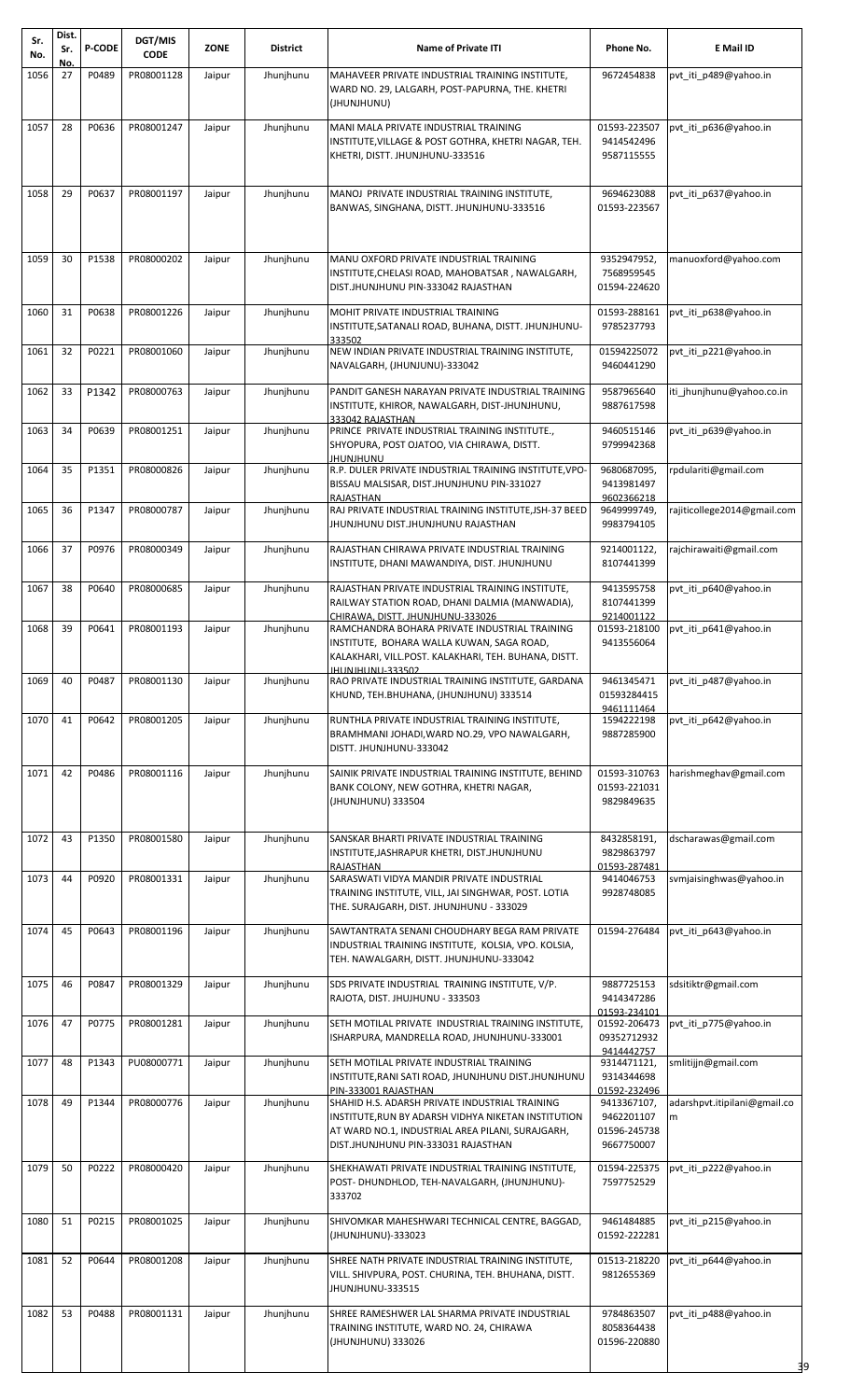| Sr.<br>No. | Dist.<br>Sr. | P-CODE | DGT/MIS<br><b>CODE</b> | <b>ZONE</b> | <b>District</b> | <b>Name of Private ITI</b>                                                                                | Phone No.                   | E Mail ID                         |
|------------|--------------|--------|------------------------|-------------|-----------------|-----------------------------------------------------------------------------------------------------------|-----------------------------|-----------------------------------|
| 1083       | No.<br>54    | P0645  | PR08001248             | Jaipur      | Jhunjhunu       | SHRI AMICHAND PRIVATE INDUSTRIAL TRAINING                                                                 | 01593-288222                | pvt_iti_p645@yahoo.in             |
|            |              |        |                        |             |                 | INSTITUTE., SINGHANA ROAD, BUAHANA, DISTT.<br>JHUNJHUNU-333502                                            | 7073360002<br>7568705882    |                                   |
|            |              |        |                        |             |                 |                                                                                                           | 9413887222                  |                                   |
| 1084       | 55           | P0813  | PR08000311             | Jaipur      | Jhunjhunu       | SHRI ANURANG PRIVATE INDUSTRIAL TRAINING<br>INSTITUTE, GRAM TITANWAR, TEHSIL/MANDAL,                      | 931412400<br>9829408511,    | chaudhary.devendra@gmail.c<br>om  |
| 1085       | 56           | P0841  | PR08001610             | Jaipur      | Jhunjhunu       | UDAIPURWATI. DIST.JJUNJHUNU - 333012<br>SHRI BALAJI PRIVATE INDUSTRIAL TRAINING                           | 9929646349<br>01594-207390  | sbitigudha@gmail.com              |
|            |              |        |                        |             |                 | INSTITUTE, OPPOSITE CHINTA NARAYAN BALAJI TEMPLE                                                          | 9460735901                  |                                   |
| 1086       | 57           | P1540  | PR08000382             | Jaipur      | Jhunjhunu       | DURIAN. GUDHA GORJI, DISTT-JHUNJHUNU - 333022<br>SHRI BHAIRAV BABA PRIVATE INDUSTRIAL TRAINING            | 9414983938,                 | itinational@rediffmail.com        |
|            |              |        |                        |             |                 | INSTITUTE, P.NO.33, NEAR AMBEDKAR HOSTEL<br>NAVALGARH, DIST.-JHUNJHUNU PIN-333042 RAJASTHAN               | 961130580<br>9782065131     |                                   |
| 1087       | 58           | P0827  | PR08001340             | Jaipur      | Jhunjhunu       | SHRI GOVIND PRIVATE INDUSTRIAL TRAINING INSTITUTE,                                                        | 09667403822<br>01595-263180 | sanjaysharmagtt123@gmail.c        |
|            |              |        |                        |             |                 | BISSAU, DIST.-JHUNJHUNU - 333027                                                                          | 9829607433<br>9929814777    | om                                |
|            |              |        |                        |             |                 |                                                                                                           |                             |                                   |
| 1088       | 59           | P1346  | PR08000782             | Jaipur      | Jhunjhunu       | SHRI SHRADDHANATH PRIVATE INDUSTRIAL TRAINING                                                             | 01594-263545                | ssntodi@gmail.com                 |
|            |              |        |                        |             |                 | INSTITUTE, BHORKI ROAD, GUDHA GORJI, UDAIPUR WATI,<br>DIST, JHUNJHUNU                                     | 9828309053                  |                                   |
| 1089       | 60           | P1539  | PR08000258             | Jaipur      | Jhunjhunu       | TAGORE PRIVATE INDUSTRIAL TRAINING INSTITUTE, BHORKI<br>UDAIPURWATI, DIST.-JHUNJHUNU PIN-333032 RAJASTHAN | 9828747013,<br>9828747013   | anilurkhedar@gmail.com            |
| 1090       | 61           | P0223  | PR08001053             | Jaipur      | Jhunjhunu       | TAGOUR PRIVATE INDUSTRIAL TRAINING INSTITUTE,                                                             | 9414648107                  | pvt iti p223@yahoo.in             |
|            |              |        |                        |             |                 | SINGANA (JHUNJHUNU)                                                                                       | 01593-223700<br>9772223334  |                                   |
| 1091       | 62           | P0224  | PR08001090             | Jaipur      | Jhunjhunu       | TAGOUR PRIVATE INDUSTRIAL TRAINING INSTITUTE,                                                             | 01596-325584                | pvt_iti_p224@yahoo.in             |
|            |              |        |                        |             |                 | SURAJGARH (JHUNJHUNU)-333029                                                                              | 9929053311<br>8058782525    |                                   |
| 1092       | 63           | P0646  | PR08001216             | Jaipur      | Jhunjhunu       | TOLASARIA PRIVATE INDUSTRIAL TRAINING INSTITUTE,                                                          | 01594-252571                | pvt iti p646@yahoo.in             |
|            |              |        |                        |             |                 | POST-DUNDLOD, TEH. NAWALGARH, DISTT. JHUNJHUNU-<br>333702                                                 | 9314160218<br>9828410101    |                                   |
| 1093       | 64           | P0977  | PR08000354             | Jaipur      | Jhunjhunu       | UMRAO SINGH ARYA PRIVATE INDUSTRIAL TRAINING                                                              | 9461414343,                 | rnsyadav.25@gmail.com             |
|            |              |        |                        |             |                 | INSTITUTE, VPO PACHERI KALAN, DIST.JHUNJHUNU-333515                                                       | 9680472365<br>01593271484   |                                   |
| 1094       | 65           | P0217  | PR08001030             | Jaipur      | Jhunjhunu       | VARAH MIHIR PRIVATE INDUSTRIAL TRAINING INSTITUTE,                                                        | 9461414646<br>9414300533    | pvt iti p217@yahoo.in             |
|            |              |        |                        |             |                 | BAGGAD, (JHUNJHUNU) - 333023                                                                              |                             |                                   |
| 1095 66    |              |        | P1349 PR08001602       | Jaipur      | Jhunjhunu       | VISHWAKARMA PRIVATE INDUSTRIAL TRAINING<br>INSTITUTE, SITUATED AT TOWN TODI (GUDHA GORJI),                | 09799486518,                | rajendrajangir5jan@gmail.co       |
|            |              |        |                        |             |                 | TEH.UDAIPUR, DIST.JHUNJHUNU RAJASTHAN                                                                     | 07891748558<br>01594-263066 | I <sub>m</sub>                    |
| 1096       | 67           | P0490  | PR08001172             | Jaipur      | Jhunjhunu       | VISION PRIVATE INDUSTRIAL TRAINING INSTITUTE, TODI-                                                       | 9460735901                  | pvt iti p490@yahoo.in             |
|            |              |        |                        |             |                 | DUDIYA (JHUNJHUNU)                                                                                        | 01594-263115                |                                   |
| 1097       | 68           | P1348  | PR08000791             | Jaipur      | Jhunjhunu       | VIVEKANAND PRIVATE INDUSTRIAL TRAINING<br>INSTITUTE, SITUATED ON BISSAU, GANGIYASAR ROAD, AT.             | 9660353452,<br>9649189393   | vivekananditibissau@gmail.c<br>om |
| 1098       | 69           | P1166  | PR08000567             | Jaipur      | Jhunjhunu       | BISSAU. DIST.JHUNJHUNU RAJASTHAN-331027<br>VIVEKANAND PRIVATE INDUSTRIAL TRAINING                         | 0159526435<br>9649222777,   | vpsashoksingh@gmail.com           |
|            |              |        |                        |             |                 | INSTITUTE, VPO RAJOTA, TEHSIL KHETRI, DIST. JHUNJHUNU<br>PIN-333503 RAJASTHAN                             | 9414082348<br>01593-234794  |                                   |
| 1099       | 70           | P0647  | PR08001134             | Jaipur      | Jhunjhunu       | Y.S. HALWAN PRIVATE INDUSTRIAL TRAINING INSTITUTE, F-<br>69, INDUSTRIAL AREA, RAYALA ROAD, PILANI-        | 9828888848<br>9414005678    | pvt iti p647@yahoo.in             |
|            |              |        |                        |             |                 | (JHUNJHUNU)-333031                                                                                        | 01596-245698                |                                   |
| 1100       | 71           | P1622  | PR08001674             | Jaipur      | Jhunjhunu       | SHAMBHAVI PRIVATE ITI, VILLAGE KHAJPUR OLD POST<br>KHAJPUR NEW TEHSIL JHUNJHUNU DIST. JHUNJHUNU-          | 8955955381<br>9667825337    | shambhavi.iti@gmail.com           |
| 1101       | 72           | P1624  | PR08001682             | Jaipur      | Jhunjhunu       | 333024<br>SHREE SHYAM PRIVATE ITI, V.P.O. MANDRELLA, TEHSIL                                               | 9928493905                  | shreeshyamitimandrella@gm         |
|            |              |        |                        |             |                 | CHIRAWA, DIST- JHUNJNHUNU                                                                                 | 9928535913<br>01596278502   | ail.com                           |
| 1102       | 73           | P1629  | PR08001622             | Jaipur      | Jhunjhunu       | BLM PRIVATE ITI, V.P.O. RAJOTA, TEHSIL KHETRI, DIST.<br>JHUNJHUNU -333503                                 | 01593233480<br>9587616777   | AKSHATBAJ@GMAIL.COM               |
| 1103       | 74           | P1630  | PU08001636             | Jaipur      | Jhunjhunu       | JAI GIRIRAJ PRIVATE ITI, UDAIPURWATI, DIST. JHUNJHUNU-<br>333307                                          | 01594-234101<br>9462982258  | jgpvtiti@gmail.com                |
| 1104       | 75           | P1631  | PR08001630             | Jaipur      | Jhunjhunu       | GLOBAL PRIVATE ITI, V.P.O. KHANPUR ROAD, SINGHANA                                                         | 9828306502                  | rpssinghana@gmail.com             |
|            |              |        |                        |             |                 | TEHSIL BUHANA, DIST. JHUNJHUNU-333516                                                                     | 9950468019                  |                                   |
| 1105       | 76           | P1642  | PR08001712             | Jaipur      | Jhunjhunu       | RAJASTHAN PRIVATE ITI, VPO-GUDHA GORJI ROAD SITHAL,                                                       | 01594-263449                | rcngudha2011@gmail.com            |
| 1106       | 77           | P1651  | PR08001723             | Jaipur      | Jhunjhunu       | DIST.JHUNJHUNU PIN-333201<br>SHEKHAWATI PRIVATE ITI, VPO-KADODA, TEHSIL.                                  | 9783306936<br>9414984293    | rajkakoda@gmail.com               |
| 1107       | 78           | P1681  | PU08001710             | Jaipur      | Jhunjhunu       | SURAJGARD, DIST.JHUNJHUNU PIN-333029<br>VIVEKANAND PRIVATE ITI, BADAGAVE ROAD VILLAGE &                   | 9413894096                  | itivivekanand15@gmail.com         |
|            |              |        |                        |             |                 | POST CHANAHA, CHIRAWA, DIST. JHUNJHUNU-333026                                                             | 7073303887                  |                                   |
| 1108       | 79           | P1683  | PU08001727             | Jaipur      | Jhunjhunu       | SHRI MADHUKAR SHYAM PRIVATE ITI, LUHARU ROAD,<br>SURAJGARH, DIST, JHUNJHUNU-                              | 01596-237981                | smspvtiti@gmail.com               |
| 1109       | 80           | P1689  | PR08001652             | Jaipur      | Jhunjhunu       | MODERN PRIVATE ITI, VPO. CHANANA, CHIRAWA, DIST.<br>JHUNJHUNU-333026                                      | 9461814211<br>9057381211    | modernitichanana@gmail.co<br>m    |
| 1110       | 81           | P1700  | PU08001667             | Jaipur      | Jhunjhunu       | SANKALP PRIVATE ITI, WARD NO. 3, NEAR CITY HOSPITAL,                                                      | 8107063003                  | sankalppvtiti@gmail.com           |
|            |              |        |                        |             |                 | MANDI BUS STAND, SURAJGARH, DIST. JHUNJHUNU-                                                              |                             |                                   |
| 1111       | 82           | P1729  | PR08001783             | Jaipur      | Jhunjhunu       | 333029<br>PARISKAR PVT ITI , RAILWAY COLONY SINGHANA, TEHSIL                                              | 01593-221555                | pariskariti2015@yahoo.com         |
|            |              |        |                        |             |                 | BUHANA, JHUNJHUNU - 333516                                                                                | 9414542496                  |                                   |
| 1112       | 83           | P1731  | PR08001784             | Jaipur      | Jhunjhunu       | GURUKRIPA PVT ITI VPO JHUNJHUNU BY PASS ROAD,<br>CHANANA, CHIRAWA, JHUNJHUNU -                            | 01596287055<br>9829863797   | gurukripapvtiti2015@yahoo.i<br>In |
| 1113       | 84           | P1741  | PU08001741             | Jaipur      | Jhunjhunu       | SAINIK PRIVATE INDUSTRIAL TRAINING INSTITUTE,                                                             | 9413041390                  | mukeshsmoond@gmail.com            |
|            |              |        |                        |             |                 | MANNAGAR, OPP NAGAR PARISHAD, JHUNJHUNU - 333001                                                          | 9414080564                  |                                   |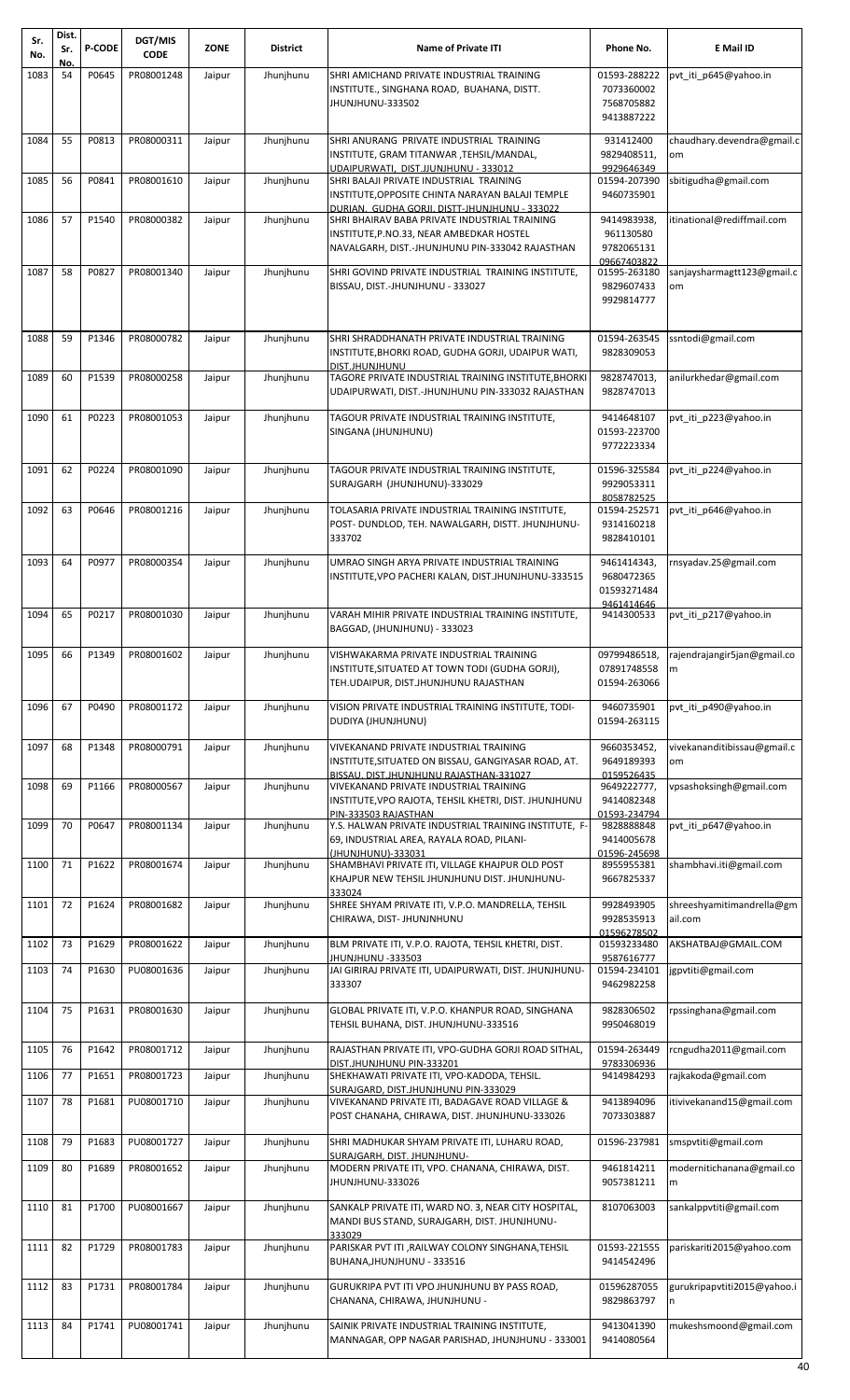| Sr.<br>No. | Dist.<br>Sr.   | <b>P-CODE</b> | DGT/MIS<br><b>CODE</b> | <b>ZONE</b> | <b>District</b> | <b>Name of Private ITI</b>                                                                                                                                        | Phone No.                                 | E Mail ID                       |
|------------|----------------|---------------|------------------------|-------------|-----------------|-------------------------------------------------------------------------------------------------------------------------------------------------------------------|-------------------------------------------|---------------------------------|
| 1114       | No.<br>85      | P1768         | PR08001804             | Jaipur      | Jhunjhunu       | CHANAKYA PVT. ITI, JHUNJHUNU, JHUNJHUNU ALSISAR<br>ROAD, VPO DHANURI THE- MALSISAR, DIST. JHUNJHUNU,                                                              | 9413894096                                | chanakyaiti16@gmail.com         |
| 1115       | 86             | P1774         | PU08001756             | Jaipur      | Jhunjhunu       | MAHARANI PRIVATE ITI JHUNJHUNU RIICO<br>JHUNJHUNU, RAJASTHAN-333001                                                                                               | 01592233075<br>9629172044                 | ali.maksood11@gmail.com         |
| 1116       | 87             | P1777         | PR08001757             | Jaipur      | Jhunjhunu       | YADUVANSHI PRIVATE ITI SOHALI JHUNJHUNU VPO SOHALI<br>TEHSIL BUHANA JHUNJHUNU, RAJASTHAN                                                                          | 9728972647<br>9416515151                  | alka2212.bishnoi@gmail.com      |
| 1117       | 88             | P1786         | PR08001758             | Jaipur      | Jhunjhunu       | VAIDIK PRIVATE ITI JHUNJHUNU VPO- BANGOTHARI KHURD<br>TEHSIL- SURAJGARH, DIST- JHUNJHUNU PIN-333031,<br>RAJASTHAN,                                                | 01596-271323<br>8058878052<br>9414648329  | praveenpoonia01@gmail.co<br>m   |
| 1118       | 89             | P1804         | PR08001785             | Jaipur      | Jhunjhunu       | SHRI BAWALIYA BABA PRIVATE ITI, TODI, TEHSIL<br>UDAIPURWATI, JHUNJHUNU                                                                                            |                                           | sbbpiti2015@gmail.com           |
| 1119       | 90             | P1836         |                        | Jaipur      | Jhunjhunu       | KANTIKUMAR R. PODAR PRIVATE ITI, BEHIND DR.<br>RAMNATH A PODDAR HAVELI MUSEUM, NAWALGARH,                                                                         | 01594223138<br>022226664070               | kpodariti@gmail.com             |
| 1120       | 91             | P1837         |                        | Jaipur      | Jhunjhunu       | DIST. JHUNJHUNU<br>BABA RAM SA PEER PRIVATE ITI, WARD NO. 29, NADUPURA<br>MOHALLA, NAWALGARH, JHUNJHUNU-333042                                                    | 09462032599<br>9413149739                 | babaramsapeeriti@gmail.co<br>m  |
| 1121       | 92             | P1838         |                        | Jaipur      | Jhunjhunu       | TAGORE PRIVATE ITI, KHEDALA ROAD, PILANI, DIST.<br><b>JHUNJHUNU - 333515</b>                                                                                      | 01596-242009<br>9812655369                | tagoreiti2016@gmail.com         |
| 1122       | 93             | P1850         |                        | Jaipur      | Jhunjhunu       | TAGORE PRIVATE ITI, MANDAWA ROAD, SITSAR, DIST.<br>UNUHIUNU                                                                                                       | 7897261151                                |                                 |
| 1123       | $\mathbf{1}$   | P0230         | PR08001061             | jodhpur     | Jodhpur         | <b>DISTRICT- JODHPUR</b><br>AADARSH PRIVATE INDUSTRIAL TRAINING INSTITUTE.                                                                                        | 9414440568                                | pvt iti p230@yahoo.in           |
|            |                |               |                        |             |                 | KHASRA NO. 482, V &P HARIPURA, PANCHAYAT SAMITTEE<br>OSIAN (JODHPUR) 342303                                                                                       |                                           |                                 |
| 1124       | $\overline{2}$ | P1172         | PR08000540             | jodhpur     | Jodhpur         | AADARSH PRIVATE INDUSTRIAL TRAINING<br>INSTITUTE,RAMNAGAR, MAIN GUDA ROAD, JHALAMAND,<br>DIST.JODHPUR RAJASTHAN                                                   | 9782394018                                | aadarshiti@gmail.com            |
| 1125       | 3              | P0898         | PR08000314             | jodhpur     | Jodhpur         | ARVIND PRIVATE INDUSTRIAL TRAINING INSTITUTE,<br>PACCHAWATI COLONY, SILARI ROAD, PIPAR CITY, DISTT.                                                               | 9461012280<br>02930233980                 | arvinditi.13@gmail.com          |
| 1126       | $\overline{4}$ | P1358         | PR08000166             | jodhpur     | Jodhpur         | JODHPUR - 342601<br>CENTRAL MODERN PRIVATE INDUSTRIAL TRAINING<br>INSTITUTE,MAIN BAHAR ROAD, JAIPUR HIGHWAY, DIST.-                                               | 9829263851,<br>9414126923,                | narvikram@hotmail.com           |
| 1127       | 5              | P1356         | PR08000812             | jodhpur     | Jodhpur         | JODHPUR RAJASTHAN<br>G.D. MEMORIAL PRIVATE INDUSTRIAL TRAINING<br>INSTITUTE, SECTOR-4, KURI BHAGTASANI HOUSING BOARD,                                             | 02916063851<br>9414126700<br>9829020207   | lssjodhpur@yahoo.com            |
| 1128       | 6              | P1541         | PR08000196             | jodhpur     | Jodhpur         | <u>DIST. JODHPUR RAJASTHAN</u><br><b>G.S. JANGID PRIVATE INDUSTRIAL TRAINING</b><br>INSTITUTE, BUJAWAR ROAD, NEAR VILAGE GANGANA,<br>DIST.JODHPUR RAJASTHAN       | 9636243724,<br>9251484444<br>0291-6450644 | gsjangid.iti2013@yahoo.in       |
| 1129       | $\overline{7}$ | P0511         | PU08001148             | jodhpur     | Jodhpur         | GURU HASTI PRIVATE INDUSTRIAL TRAINING INSTITUTE,<br>VASUNDHARA SANSTHAN BHAWAN, BEHIND PAL BALAJI<br>MANDIR, JODHPUR-342001                                      | 9251484450<br>0291-2766341,<br>9414145431 | pvt iti p511@yahoo.in           |
| 1130       | 8              | P1182         | PR08000719             | jodhpur     | Jodhpur         | JODHANA PRIVATE INDUSTRIAL TRAINING<br>INSTITUTE, KHASRA NO. 89/487 BACK SIDE MAHADEV<br>NAGAR, PILAR BALAJI MANDIR BANAR HIGHWAY ROAD,<br>DIST.JODHPUR RAJASTHAN | 8561818999,<br>9784900681<br>9414301705   | dharmendra.jd2000@gmail.c<br>om |
| 1131       | 9              | P1170         | PR08000536             | jodhpur     | Jodhpur         | JODHPUR PRIVATE INDUSTRIAL TRAINING<br>INSTITUTE,DADAWADI LANE, NEAR FLYOVER MONDOR,                                                                              | 9929037000,<br>8107810201<br>0291-2571722 | shyamgaur68@gmail.com           |
| 1132       | 10             | P1183         | PU08000712             | jodhpur     | Jodhpur         | DIST.JODHPUR RAJASTHAN<br>JODHPUR PRIVATE INDUSTRIAL TRAINING<br>INSTITUTE,SARAN NAGAR B-ROAD, BANAR, DIST.JODHPUR,                                               | 9950894255<br>9462494000                  | jodhpurpvtiti@gmail.com         |
| 1133       | 11             | P1355         | PR08000779             | jodhpur     | Jodhpur         | RAJASTHAN<br>MAHADEV PRIVATE INDUSTRIAL TRAINING INSTITUTE, NEAR<br>GOVT. SCHOOL, KOTRA MATHUNIA, BINJWARIA ROAD,<br>DIST.JODHPUR RAJASTHAN                       | 9782435322,<br>9982924173<br>02926-222010 | mahadevitikotra@gmail.com       |
| 1134       | 12             | P1168         | PR08000530             | jodhpur     | Jodhpur         | MAHADEV PRIVATE INDUSTRIAL TRAINING INSTITUTE, NEAR<br>OLD POLICE CHOUKI, JODHPUR ROAD, BARUNDA PIPAR,<br>DIST.JODHPUR RAJASTHAN                                  | 9414499357<br>9799805319<br>9460930084    | mahadevitiborunda@gmail.c<br>om |
| 1135       | 13             | P1542         | PR08000226             | jodhpur     | Jodhpur         | MAHIPAL PRIVATE INDUSTRIAL TRAINING<br>INSTITUTE, BALESAR ROAD, TINWARI, DIST.-JODHPUR<br>RAJASTHAN                                                               | 02926-228459<br>9414182743                | yudhishter111@gmail.com         |
| 1136       | 14             | P1178         | PR08000573             | jodhpur     | Jodhpur         | MARUDHARA PRIVATE INDUSTRIAL TRAINING<br>INSTITUTE, VILLAGE + POST UMMED NAGAR THE.BAORI,                                                                         | 9414560127,<br>9928843939                 | marudharaiti@gmail.com          |
| 1137       | 15             | P1171         | PR08000537             | jodhpur     | Jodhpur         | DIST.JODHPUR RAJASTHAN<br>MARWAR PRIVATE INDUSTRIAL TRAINING INSTITUTE, PLOT<br>NO.11-12, KHOKHARIYA, BABAD ROAD, DIST.JODHPUR<br>RAJASTHAN                       | 02926-218219<br>9552587200,<br>8104940842 | marwaritijodhpur@gmail.co<br>m  |
| 1138       | 16             | P1185         | PR08000725             | jodhpur     | Jodhpur         | MARWAR PVTINDUSTRIAL TRAINING INSTITUTE, VILLEGE-<br>KHARDA BHANDU, BARMER ROAD, DISTT.- JODHPUR                                                                  | 9414060251,<br>935247591                  | jitendramohnot13@gmail.co<br>m  |
| 1139       | 17             | P0226         | PR08001021             | jodhpur     | Jodhpur         | MAULANA ABUL KALAM AZAD MUSLIM PRIVATE<br>INDUSTRIAL TRAINING INSTITUTE, PAL LINK ROAD, KAMLA<br>NEHRU NAGAR, JODHPUR -342001                                     | 9352047589<br>0291-2760692,<br>9460770576 | pvt iti p226@yahoo.in           |
| 1140       | 18             | P0842         | PU08000316             | jodhpur     | Jodhpur         | NEER PRIVATE INDUSTRIAL TRAINING INSTITUTE, PIPAR<br>ROAD, DISTT. JODHPUR - 342606                                                                                | 02930-253111<br>9414704089                | neeriti@gmail.com               |
| 1141       | 19             | P0796         | PU08000313             | jodhpur     | Jodhpur         | NEW RAJASTHAN PRIVATE INDUSTRIAL TRAINING<br>INSTITUTE, 63-A, NEAR BANK OF INDIA, PRATAP NAGAR,                                                                   | 9829026928<br>02912761222                 | newrajasthaniti@gmail.com       |
| 1142       | 20             | P1543         | PR08000238             | jodhpur     | Jodhpur         | <b>JODHPUR - 342004</b><br>NISHKAM PRIVATE INDUSTRIAL TRAINING<br>INSTITUTE, CHIRDANI ROAD RAM POLE KE PASS, PIPAR CITY,<br>DIST.-JODHPUR RAJASTHAN               | 9460953310,<br>9667206699                 | nishkamitippc@gmail.com         |
| 1143       | 21             | P1176         | PR08000569             | jodhpur     | Jodhpur         | NOBLE PRIVATE INDUSTRIAL TRAINING INSTITUTE, ADRASH<br>NAGAR, PIPARCITY, DIST.JODHPUR RAJASTHAN-342601                                                            | 2930-234305,<br>9660055530<br>9461081197  | nobleiti@gmail.Com              |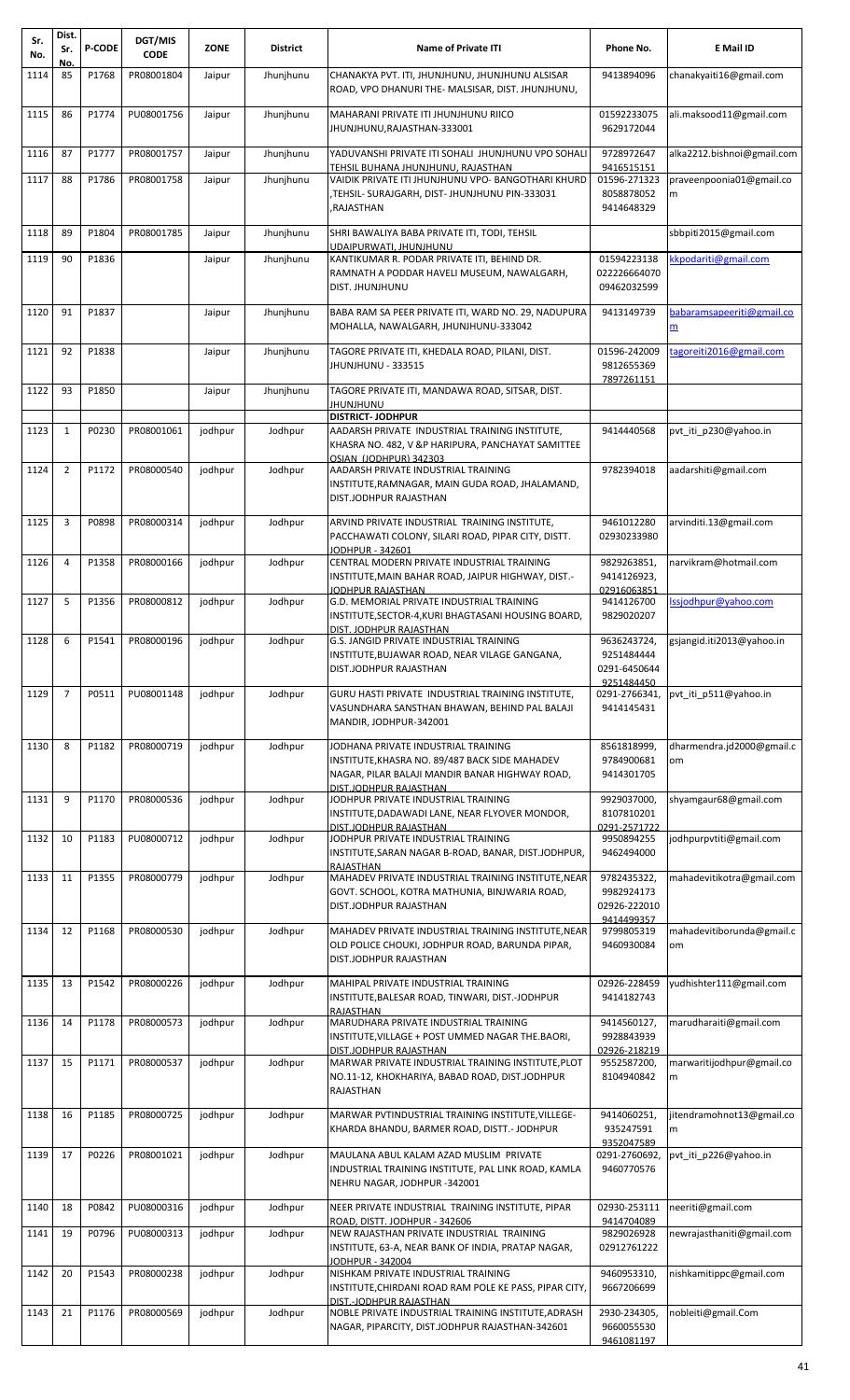| Sr.<br>No. | Dist.<br>Sr.   | <b>P-CODE</b>  | DGT/MIS<br><b>CODE</b> | ZONE      | <b>District</b> | <b>Name of Private ITI</b>                                                                                                                                 | Phone No.                                   | E Mail ID                        |
|------------|----------------|----------------|------------------------|-----------|-----------------|------------------------------------------------------------------------------------------------------------------------------------------------------------|---------------------------------------------|----------------------------------|
| 1144       | No.<br>22      | P1177          | PR08000568             | jodhpur   | Jodhpur         | POOJA PRIVATE INDUSTRIAL TRAINING INSTITUTE, SATHIN<br>CAURAHA, PIPARCITY, DIST.JODHPUR RAJASTHAN                                                          | 9414126816<br>02930-205335                  | poojapvtiti@gmail.com            |
| 1145       | 23             | P1357          | PR08000155             | jodhpur   | Jodhpur         | RAJ PRIVATE INDUSTRIAL TRAINING INSTITUTE, VPO-<br>BAWARLA JODHPUR-JAIPUR ROAD HIGHWAY, DIST.-<br>JODHPUR RAJASTHAN                                        | 9414127638                                  | mkvssrc@gmail.com                |
| 1146       | 24             | P1169          | PR08000531             | jodhpur   | Jodhpur         | SHIV SHAKTI PRIVATE INDUSTRIAL TRAINING<br>INSTITUTE, V/P. KHANGTA, TEHSIL.PIPARCITY DIST.JODHPUR                                                          | 9414761967,<br>9649863401<br>9829190448     | mpmundel1989@gmail.com           |
| 1147       | 25             | P0787          | PR08000892             | jodhpur   | Jodhpur         | RAJASTHAN-342606<br>SHIVA PRIVATE INDUSTRIAL TRAINING INSTITUTE.BARANI<br>KHURD TEH. BHOPALGARH DIST JODHPUR-342090                                        | 9413371130                                  | shivaiti.barni@gmail.com         |
| 1148       | 26             | P1184          | PR08000713             | jodhpur   | Jodhpur         | SHREE HARI ADARSH PRIVATE INDUSTRIAL TRAINING<br>INSTITUTE, NANAN ROAD PIPAR CITY DIST.-JODHPUR<br>RAJASTHAN                                               | 9413258554<br>02930253174                   | shrihariadarshiti@gmail.com      |
| 1149       | 27             | P0978          | PU08000361             | jodhpur   | Jodhpur         | SHREE SITA SAMRIDI PRIVATE INDUSTRIAL TRAINING<br>INSTITUTE, MAHAMANDIR BHADWASIYA,, DIST.JODHPUR                                                          | 8387940772<br>9413059687<br>0291-2548068    | p0978sita@gmail.com              |
| 1150       | 28             | P1181          | PU08000710             | jodhpur   | Jodhpur         | SHRI BALAJI PRIVATE INDUSTRIAL TRAINING INSTITUTE, 46,<br>MANJI KA HATHA, PAOTA, DIST.JHODHPUR, RAJASTHAN                                                  | 9001321861,<br>9414134312<br>0291-2551861   | sunilbishnoi21@yahoo.com         |
| 1151       | 29             | P0738          | PR08001257             | jodhpur   | Jodhpur         | SHRI BHAIREV PRIVATE INDUSTRIAL TRAINING INSTITUTE,<br>MUNDRA CIRCLE, PIPAR CITY, TEH. BILARA DIST. JODHPUR<br><b>RAJASTHAN - 342601</b>                   | 02930-233195<br>9414128635                  | pvt iti p738@yahoo.in            |
| 1152       | 30             | P0881          | PR08001302             | jodhpur   | Jodhpur         | SHRI HARI AADARSH PRIVATE INDUSTRIAL TRAINING<br>INSTITUTE, BORUNDA, VPO BORUNDA, PIPAR CITY DIST.<br>JODHPUR - 342604                                     | 9414602722<br>02930244722                   | ashokgehlotborunda@gmail.c<br>om |
| 1153       | 31             | P1175          | PR08000548             | jodhpur   | Jodhpur         | SHRI OM PRIVATE INDUSTRIAL TRAINING INSTITUTE, NEAR<br>PNB BANK JODHPURA ROAD, BORUNDA DIST. JODHPUR<br>RAJASTHAN                                          | 9462381381,<br>9460587178                   | p1175shriomiti@gmail.com         |
| 1154       | 32             | P0793          | PR08000312             | jodhpur   | Jodhpur         | SHRI RAM PRIVATE INDUSTRIAL TRAINING INSTITUTE, OPP.<br>DADA BHAGWAN (NATIONAL PARK), VILLAGE TINWARI<br><b>DIST. JODHPUR - 342306</b>                     | 02926-228026<br>9414563304<br>9829052418    | shreeramiti 2013@yahoo.in        |
| 1155       | 33             | P1179          | PU08000589             | jodhpur   | Jodhpur         | SHUBHDEEP PRIVATE INDUSTRIAL TRAINING INSTITUTE,87,<br>KARNI NAGARBAXI PHASE-I DIST.- JODHPUR RAJASTHAN                                                    | 9001905954<br>0291-2725050                  | shubhdeepiti@gmail.com           |
| 1156       | 34             | P1109          | PR08000551             | jodhpur   | Jodhpur         | SLBS PRIVATE INDUSTRIAL TRAINING INSTITUTE, NH-<br>112, DANGIAWAS, DIST-JODHPUR RAJASTHAN                                                                  | 9414134992<br>9829023667<br>0291-2271188    | slbseducation@gmail.com          |
| $1157$ 35  |                | P1354          | PR08000760             | jodhpur   | Jodhpur         | SUGAN PRIVATE INDUSTRIAL TRAINING INSTITUTE, POKRAN<br>ROAD, PHALODI DIST.-JODHPUR, RAJASTHAN-342301                                                       | 8239999820,<br>9982261953<br>8875014806     | usbinterview@gmail.com           |
| 1158       | 36             | P1174          | PR08000558             | jodhpur   | Jodhpur         | SWAMI VIVEKANAND PRIVATE INDUSTRIAL TRAINING<br>INSTITUTE, CHAR THAMBA MAGRA PUNJLA, DIST.JODHPUR<br>RAJASTHAN                                             | 8233336939,<br>9929606126<br>0291-2571126   | svnitijodhpur@gmail.com          |
| 1159       | 37             | P0901          | PR08000315             | jodhpur   | Jodhpur         | TEJAS PRIVATE INDUSTRIAL TRAINING INSTITUTE, SH. NO. 6<br>MAIN JODHPUR ROAD, BHOPALGARH, DISTT. JODHPUR -<br>342603                                        | 02920-240149<br>02920-2153322               | ititejas@gmail.com               |
| 1160       | 38             | P1173          | PR08000542             | jodhpur   | Jodhpur         | THE RAJASTHAN PRIVATE INDUSTRIAL TRAINING<br>INSTITUTE, PLOT NO. 1, BADLAWALA BARA PHOOL BAGH,<br>MANDORE, DIST.JODHPUR RAJASTHAN                          | 9829026928,<br>9829026929                   | therajasthaniti@gmail.com        |
| 1161       | 39             | P1180          | PU08000596             | jodhpur   | Jodhpur         | THE TULSI PRIVATE INDUSTRIAL TRAINING INSTITUTE, PLOT<br>NO.75-79 & 90-95 KHASRA NO.111, PREM VIHAR NANDRI<br>DIST-JODHPUR, RAJASTHAN                      | 07023734500,<br>09571505551<br>0291-2263052 | info.tulsiiti@gmail.com          |
| 1162       | 40             | P1652          | PU08001634             | jodhpur   | Jodhpur         | HARSH PRIVATE ITI, F-67, INDUSTRIAL AREA JODHPUR<br>ROAD, PHALODI, DIST. JODHPUR                                                                           | 02925-222256<br>9414110033                  | harshprivateiti@gmail.com        |
| 1163       | 41             | P1653          | PU08001621             | jodhpur   | Jodhpur         | BILARA PRIVATE ITI, PALAWAT BHAWAN, RAM NAGAR,<br>BILARA, DIST. JODHPUR                                                                                    | 9829897344<br>9602221214                    | bilaraiti@gmail.com              |
| 1164       | 42             | P1727          | PR08001779             | jodhpur   | Jodhpur         | NEELKANTH PRIVATE ITI, VILLAGE CHANU BALESAR, DIST.<br>JODHPUR - 324306                                                                                    | 9929514773<br>9929514773                    | sbvmchamu@gmail.com              |
| 1165       | 43             | P1730          | PR08001780             | jodhpur   | Jodhpur         | SHRI IMRAT PVT ITI VILLAGE GHERWARA, TEHSIL TINWAI,<br>DIST. JODHPUR - 342306                                                                              | 02626-256562<br>9414560369<br>9829786020    | imratschoolghewara@gmail.c<br>om |
| 1166       | 44<br>45       | P1775<br>P1839 | PU08001811             | jodhpur   | Jodhpur         | VIKAS PVT ITI, P.N. - 27, PREM NAGAR, DIGARI, DISTRICT:<br>JODHPUR, RAJASTHAN, 342015                                                                      | 8947072724                                  | vikaspvtiti@gmail.com            |
| 1167       |                |                |                        | jodhpur   | Jodhpur         | GRAMODAYA PRIVATE ITI, BILARA, JODHPUR                                                                                                                     | 02930-222677,<br>9521693909,<br>9414383126  | gramodayaiti2016@gmail.co<br>m   |
| 1168       | $\mathbf{1}$   | P1360          | PR08000828             | Bharatpur | Karauli         | <b>DISTRICT- KARAULI</b><br>ADRASH PRIVATE INDUSTRIAL TRAINING                                                                                             | 9414229324,                                 | adarshpvtitisuroth@gmail.co      |
|            |                |                |                        |           |                 | INSTITUTE, OPP. POLICE STATION HINDAUN BAYANA ROAD,<br>SUROTH, DIST.KARAULI RAJASTHAN                                                                      | 9782364588                                  | m                                |
| 1169       | $\overline{2}$ | P0231          | PU08001015             | Bharatpur | Karauli         | AGRESEN PRIVATE INDUSTRIAL TRAINING INSTITUTE,<br>KRISHNA COLONY, NEAR PAAR WALA WELL, BAYANA TURN,<br>HINDOUN CITY, (KAROULI)-322230                      | 07469-235786                                | pvt iti p231@yahoo.in            |
| 1170       | 3              | P0790          | PR08000317             | Bharatpur | Karauli         | ANAND PRIVATE INDUSTRIAL TRAINING INSTITUTE, BAJAN<br>PHATAK ROAD, BEHIND AGRASEN GIRLS COLLEGE,<br>HINDAUN CITY, DIST, KARAULI - 322230                   | 9460950601<br>9414329061                    | apitchnd@gmail.com               |
| 1171       | $\overline{4}$ | P0412          | PR08000447             | Bharatpur | Karauli         | ARUSH PRIVATE INDUSTRIAL TRAINING INSTITUTE, NEAR<br>GANGAPUR CHUNGINAKA, KARAULI-322241                                                                   | 9875176633<br>8764435548                    | pvt_iti_p412@yahoo.in            |
| 1172       | 5              | P0232          | PR08000027             | Bharatpur | Karauli         | BHAGWAN MAHAVEER PRIVATE INDUSTRIAL TRAINING<br>INSTITUTE, AGRESEN VIHAR, BACKSIDE OF AGRESEN GIRLSA<br>SENIOR SEC. SCHOOL, HINDOUN CITY, (KAROULI)-322230 | 07469-232627                                | pvt_iti_p232@yahoo.in            |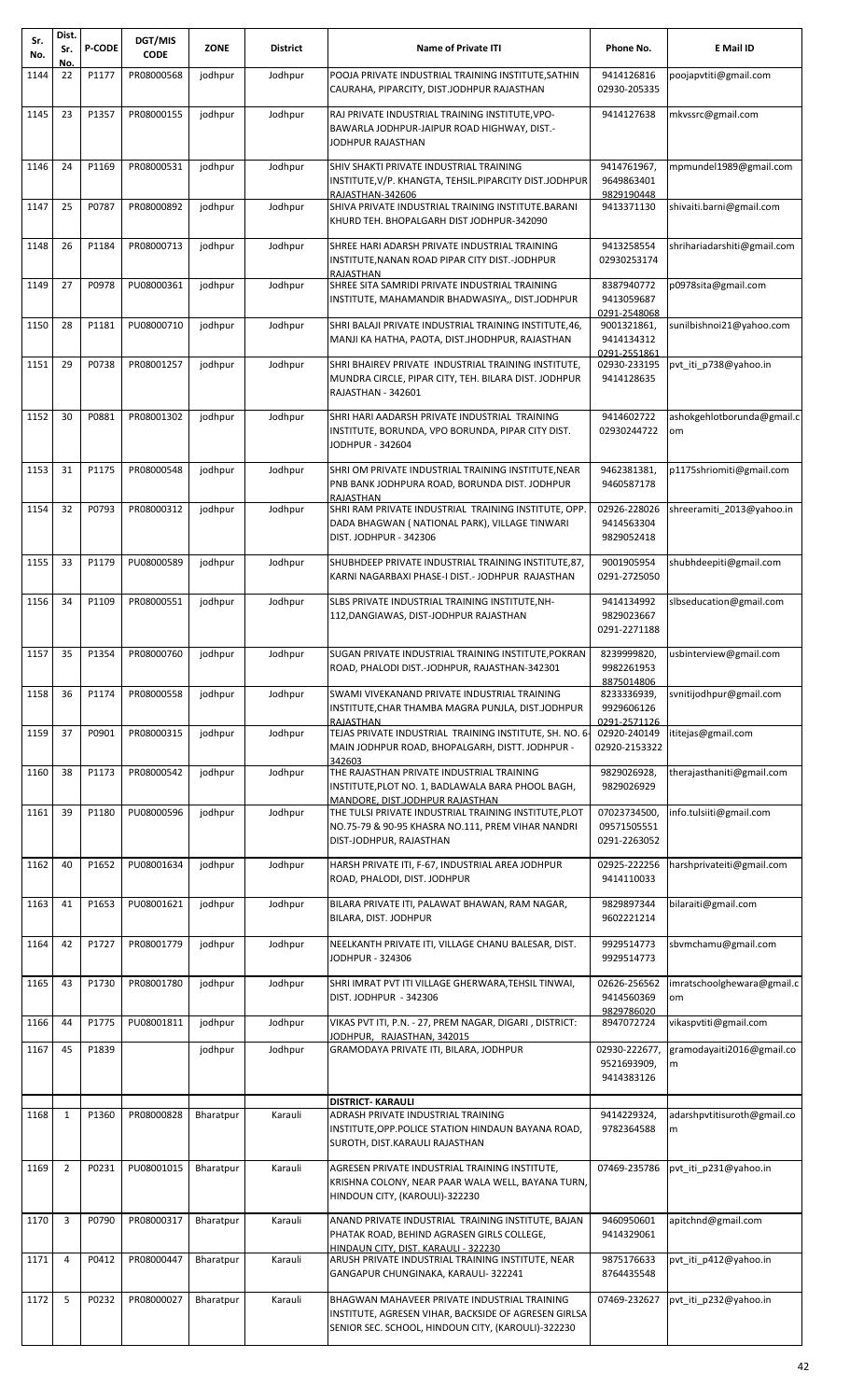| Sr.<br>No. | Dist.<br>Sr.<br>No. | <b>P-CODE</b> | DGT/MIS<br><b>CODE</b> | <b>ZONE</b> | <b>District</b> | <b>Name of Private ITI</b>                                                                                                                                                        | Phone No.                                 | E Mail ID                          |
|------------|---------------------|---------------|------------------------|-------------|-----------------|-----------------------------------------------------------------------------------------------------------------------------------------------------------------------------------|-------------------------------------------|------------------------------------|
| 1173       | 6                   | P0414         | PR08000432             | Bharatpur   | Karauli         | BHAGWAN MAHAVEER PRIVATE INDUSTRIAL TRAINING<br>INSTITUTE, KACHROLI, V & P-KACHROLI, THE. HINDONE<br>(KARAULI)                                                                    | 9413381483,<br>9414338745,<br>9783199994, | pvt iti p414@yahoo.in              |
| 1174       | $\overline{7}$      | P1186         | PR08000495             | Bharatpur   | Karauli         | BHAGWATI PRIVATE INDUSTRIAL TRAINING<br>INSTITUTE, VILLAGE DHANDAWALI, TEHSIL HINDAUN CITY,<br>DIST. KARAULI                                                                      | 9783199995<br>9214432228,<br>9782284009   | bhagwatipytiti2014@gmail.co<br>m   |
| 1175       | 8                   | P0233         | PR08000115             | Bharatpur   | Karauli         | CITY PRIVATE INDUSTRIAL TRAINING INSTITUTE, F-59, KAILA<br>DEVI ROAD, RIICO INDUSTRIAL AREA, KAROULI-322241                                                                       | 9783323386<br>9983163562                  | pvt iti p233@yahoo.in              |
| 1176       | 9                   | P1187         | PR08000498             | Bharatpur   | Karauli         | EKLAVYA PRIVATE INDUSTRIAL TRAINING<br>INSTITUTE, KARAULI, NEAR RIICO AREA, KARAULI,<br>DIST.KARAULI PIN-322241 RAJASTHAN                                                         | 9929488128,<br>9414033830                 | eklavyapvtitikarauli@gmail.C<br>om |
| 1177       | 10                  | P0234         | PR08000010             | Bharatpur   | Karauli         | GAYATRI PRIVATE INDUSTRIAL TRAINING INSTITUTE,<br>(VARDHMAN NAGAR), BAMAN PURA, OUTSIDE RAILWAY                                                                                   | 9414909584<br>9887729404                  | pvt iti p234@yahoo.in              |
| 1178       | 11                  | P1544         | PR08000188             | Bharatpur   | Karauli         | GATE, HINDOUN CITY (KAROULI)<br>GURU KRIPA PRIVATE INDUSTRIAL TRAINING<br>INSTITUTE, BAREDI KA PURA, MAHWA ROAD, HINDAUN                                                          | 9460310472,<br>8955030247                 | gkitihnd@gmail.com                 |
| 1179       | 12                  | P0806         | PR08000318             | Bharatpur   | Karauli         | CITY, DIST, KARAULI RAJASTHAN<br>HINDAUN PRIVATE INDUSTRIAL TRAINING INSTITUTE,<br>CHAMUNDA NAGAR, BEHIND RAGHAV DAS AASHRAM,<br>BAYANA ROAD, HINDAUN CITY, DIST, KARAULI -322230 | 9413146903<br>8239429157                  | hnditi2013@gmail.com               |
| 1180       | 13                  | P0235         | PR08000014             | Bharatpur   | Karauli         | JAGDAMBA PRIVATE INDUSTRIAL TRAINING INSTITUTE,<br>SHRI MAHAVEER JI, THE.-HINDOUN CITY (KAROULI)-322220                                                                           | 9799276976<br>9414313032                  | pvt iti p235@yahoo.in              |
| 1181       | 14                  | P0236         | PR08000120             | Bharatpur   | Karauli         | JAIN RATAN PRIVATE INDUSTRIAL TRAINING INSTITUTE,<br>RAJJAK NAGAR, NEAR NAYA THANA, HINDOUN CITY<br>(KAROULI)-322230                                                              | 9414329091                                | pvt iti p236@yahoo.in              |
| 1182       | 15                  | P0405         | PR08000918             | Bharatpur   | Karauli         | K.M.S. PRIVATE INDUSTRIAL TRAINING INSTITUTE, NEAR<br>GOSHALA, HINDONECITY (KARAULI) 322230                                                                                       | 07469-230275<br>9509439114                | pvt_iti_p405@yahoo.in              |
| 1183       | 16                  | P0667         | PR08000644             | Bharatpur   | Karauli         | MISHRI DEVI MEMORIAL PRIVATE INDUSTRIAL TRAINING<br>INSTITUTE, TODABHIM, DISTT. KAROLI-321611                                                                                     | 07461-230122<br>7062236130                | pvt iti p667@yahoo.in              |
| 1184       | 17                  | P0654         | PR08000666             | Bharatpur   | Karauli         | MOTHER TERESA PRIVATE INDUSTRIAL TRAINING<br>INSTITUTE, GADDIPURA, LAHCHODA ROAD, HINDAUNCITY,<br>DISTT. KARAULI-322230                                                           | 9460310472<br>9414034521<br>9414034101    | pvt iti p654@yahoo.in              |
| 1185       | 18                  | P0657         | PR08001163             | Bharatpur   | Karauli         | OM PRIVATE INDUSTRIAL TRAINING INSTITUTE, GAUD<br>CALONY, STATION ROAD, HINDAUNCITY, DISTT. KARAULI-<br>322230                                                                    | 9828541910<br>9309070256                  | pvt iti p657@yahoo.in              |
| 1186       | 19                  | P0658         | PR08000643             | Bharatpur   | Karauli         | OM SHANTI PRIVATE INDUSTRIAL TRAINING<br>INSTITUTE,MANDAWARA ROAD, HINDAUN CITY, DISTT.<br><b>KARAULI-322230</b>                                                                  | 8824110179<br>8104218592                  | pvt_iti_p658@yahoo.in              |
| 1187       | 20                  | P1359         | PR08000805             | Bharatpur   | Karauli         | RADHA GOVIND PRIVATE INDUSTRIAL TRAINING<br>INSTITUTE, V/P DHINDHORO, TEH.HINDUAN CITY,<br>DIST.KARAULI PIN-322236 RAJASTHAN                                                      | 9460777450,<br>9461152471                 | rgpvtiti@gmail.com                 |
| 1188       | 21                  | P0516         | PR08000443             | Bharatpur   | Karauli         | RAJASTHAN PRIVATE INDUSTRIAL TRAINING INSTITUTE<br>KHEDA, DISTT. KARAULI-322234                                                                                                   | 9660864144<br>9672978401<br>07469235785   | pvt_iti_p516@yahoo.in              |
| 1189       | 22                  | P0411         | PR08000466             | Bharatpur   | Karauli         | S.R. PRIVATE INDUSTRIAL TRAINING INSTITUTE, MAHU, TH.<br>HINDONECITY (KARAULI) 322254                                                                                             | 9610735727<br>9610735727                  | pvt iti p411@yahoo.in              |
| 1190       | 23                  | P0664         | PR08000922             | Bharatpur   | Karauli         | SHUBHAM PRIVATE INDUSTRIAL TRAINING INSTITUTE,<br>GAUSHALA KE SAMNE, DEV MOTORS, KARAULI-322241                                                                                   | 9414713470<br>9982282929                  | pvt iti p664@yahoo.in              |
| 1191       | 24                  | P0918         | PR08000319             | Bharatpur   | Karauli         | SIDHANT PRIVATE INDUSTRIAL TRAINING INSTITUTE,<br>MUHANA MOD, SIKANDARA ROAD, GUDHA CHANDRAJI,<br>DIST. KARAULI - 322213                                                          | 9828062225                                | bsposwaljpr@gmail.com              |
| 1192       | 25                  | P0244         | PR08001089             | Bharatpur   | Karauli         | SORABH PRIVATE INDUSTRIAL TRAINING INSTITUTE,<br>KHASARA NO. 953/02 V/P KHERA, HINDONE CITY (KARAULI)-<br>322234                                                                  | 9982600096<br>07469235785<br>9829361936   | pvt iti p244@yahoo.in              |
| 1193       | 26                  | P0320         | PR08000421             | Bharatpur   | Karauli         | TAGOUR PRIVATE INDUSTRIAL TRAINING INSTITUTE,<br>KRISHNA COLONY, HINDONE CITY (KARAULI)                                                                                           | 9314419005                                | pvt_iti_p320@yahoo.in              |
| 1194       | 27                  | P0663         | PR08001730             | Bharatpur   | Karauli         | SATYA BHAMA PRIVATE ITI, V& P. VIJAYPURA, DIST.<br><b>KARAULI-322236</b>                                                                                                          | 9887761371<br>9928995197                  | pvt_iti_p663@yahoo.in              |
| 1195       | 28                  | P0926         | PR08000930             | Bharatpur   | Karauli         | GURUKRIPA PRIVATE ITI, KYARDA KHURD, MAHWA ROAD,<br>HINDAUN CITY, DIST.KARAULI                                                                                                    | 9252562873<br>9001992528<br>9460310472    | gkitihindaun@gmail.com             |
| 1196       | 29                  | P0649         | PR08000704             | Bharatpur   | Karauli         | BHAGWATI DEVI PRIVATE ITI, KARAULI ROAD, FAJUPURA<br>MOD, MANDRAYAL, DISTT KARAULI 322251, RAJASTHAN                                                                              |                                           | pvt iti p649@yahoo.in              |
| 1197       | 30                  | P0410         | PR08000641             | Bharatpur   | Karauli         | BHARTI PVT ITI, KARAULI, RAJASTHAN-322241                                                                                                                                         | 9414486567                                | pvt_iti_p410@yahoo.in              |
| 1198       | 31                  | P0408         | PR08000446             | Bharatpur   | Karauli         | KARAMSHEEL PVT. ITI, DATTATREY CHOURAHA, JHAREDA<br>ROAD, HINDAUN CITY-322230                                                                                                     | 9024325633<br>9414400751                  | pvt iti p408@yahoo.in              |
| 1199       | 32                  | P0668         | PR08000696             | Bharatpur   | Karauli         | MAHARAJA AGRASEN PRIVATE I.T.I., VERDHMAN NAGAR,<br>HINDAUNCITY, DISTT. KARULI-322230                                                                                             | 07469231431<br>8852978401<br>9413379922   | pvt_iti_p668@yahoo.in              |
| 1200       | 33                  | P0655         |                        | Bharatpur   | Karauli         | NEHRU PVT. ITI HINDAUN CITY DIST. KARAULI-322230                                                                                                                                  | 9414049393<br>9414401311<br>9694409668    | pvt iti p655@yahoo.in              |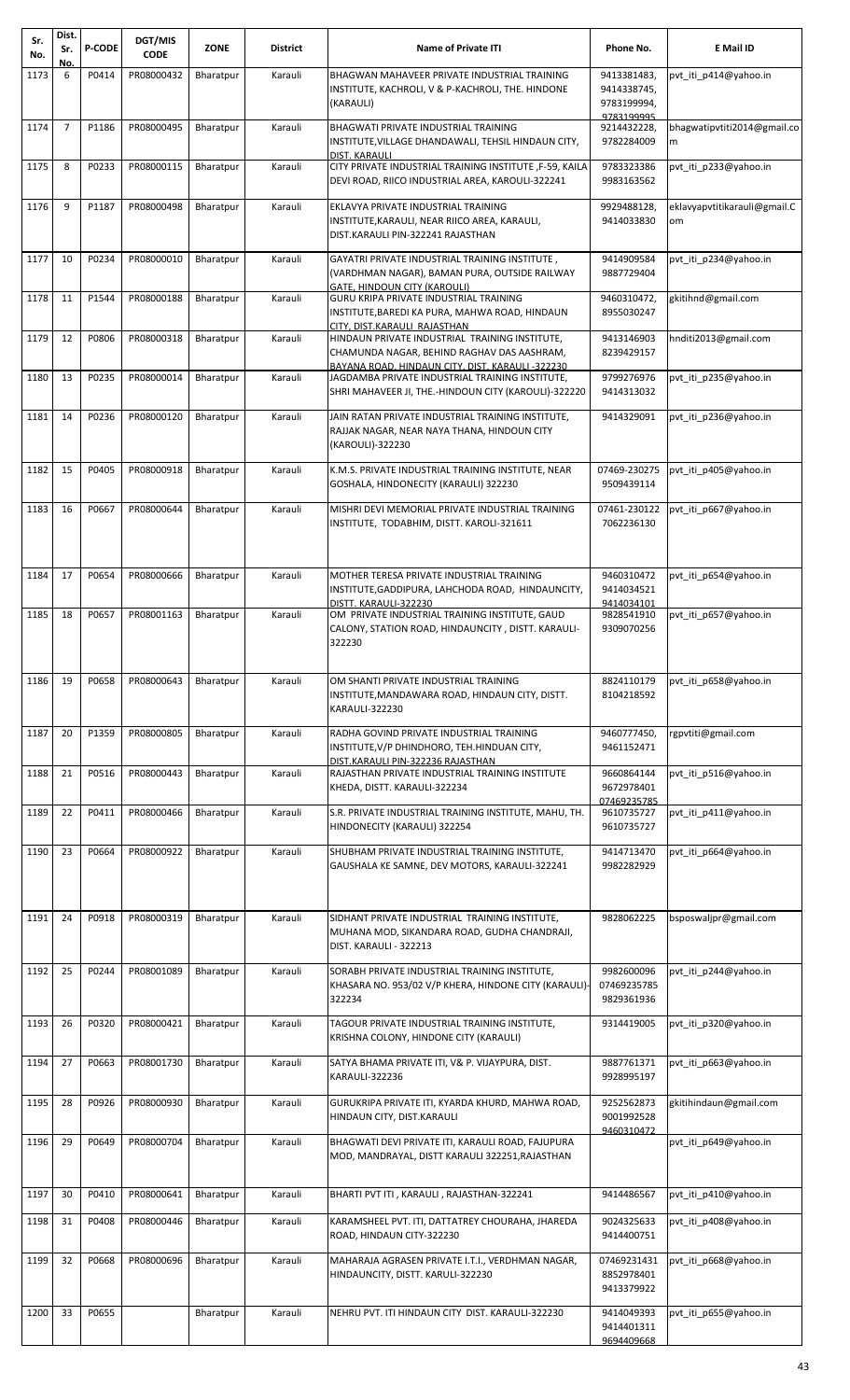| Sr.<br>No. | Dist.<br>Sr.   | <b>P-CODE</b> | DGT/MIS<br><b>CODE</b> | <b>ZONE</b> | <b>District</b> | <b>Name of Private ITI</b>                                                                                                                 | Phone No.                                 | E Mail ID                         |
|------------|----------------|---------------|------------------------|-------------|-----------------|--------------------------------------------------------------------------------------------------------------------------------------------|-------------------------------------------|-----------------------------------|
| 1201       | No.<br>34      | P0656         | PR08000630             | Bharatpur   | Karauli         | NEW JAGDAMBA PRIVATE ITI, H1-89, 90, RICCO AREA, DIST<br>KARAULI                                                                           | 9799276976<br>94144401190                 | pvt_iti_p656@yahoo.in             |
|            |                |               |                        |             |                 |                                                                                                                                            |                                           |                                   |
| 1202       | 35             | P0419         | PR08000444             | Bharatpur   | Karauli         | Shree Agrasen Pvt. ITI Mandwara Road, HINDAUNCITY,<br>DISTT. KARULI-322230                                                                 | 9983837379<br>9983835456                  | pvt iti p419@yahoo.in             |
| 1203       | 36             | P0417         | PR08000138             | Bharatpur   | Karauli         | SHRI KRISHANA PVT ITC KURGAON VILL POST KURGAON<br>TEH SAPOTRA, KARAULI Rajasthan-322255                                                   | 9667975643<br>9828194582<br>8426975556    | pvt iti p417@yahoo.in             |
| 1204       | 37             | P0245         | PR08001790             | Bharatpur   | Karauli         | VISHVAKARMA PVT. ITI, BHOPUR DIST. KARAULI-322230                                                                                          | 07469-246516<br>9828246157<br>9414621734  | vkitc111@gmail.com                |
| 1205       | 38             | P0416         |                        | Bharatpur   | Karauli         | SHRI GANESH PRIVATE ITI, KATKAR, THE. HINDONECITY<br>(KARAULI)                                                                             |                                           |                                   |
| 1206       | $\mathbf{1}$   | P0475         | PR08001055             | kota        | Kota            | <b>DISTRICT- KOTA</b><br>ADARSH PRIVATE INDUSTRIAL TRAINING INSTITUTE, V & P-                                                              | 07458-280555                              | pvt iti p475@yahoo.in             |
|            |                |               |                        |             |                 | ITAWA, (KOTA)325004                                                                                                                        | 07458-225890<br>9414557172                |                                   |
| 1207       | $\overline{2}$ | P1552         | PU08000253             | kota        | Kota            | ALLIED PRIVATE INDUSTRIAL TRAINING INSTITUTE, C-4<br>NURSERY, TALWANDI DIST.-KOTA 324005 RAJASTHAN                                         | 0744-2405410<br>9928134269                | allied.aspl9175@gmail.com         |
| 1208       | 3              | P0735         | PR08001249             | kota        | Kota            | ARIHANT PRIVATE INDUSTRIAL TRAINING INSTITUTE,                                                                                             | 9414189715                                | pvt_iti_p735@yahoo.in             |
|            |                |               |                        |             |                 | ARIHANT CAMUS, UJJWAL VIHAR, BORKHERA, BARAN<br>ROAD, KOTA-324001                                                                          | 9414177922<br>9214010626<br>0744-2205715  |                                   |
| 1209       | 4              | P0887         | PU08000324             | kota        | Kota            | ARYAN PRIVATE INDUSTRIAL TRAINING INSTITUTE,                                                                                               | 9785498037                                | aryansociety@yahoo.com            |
|            |                |               |                        |             |                 | KAITHUN ROAD, RAIPURA, DIST. KOTA - 324005                                                                                                 | 8947838908<br>0744-2322245                |                                   |
|            |                |               |                        |             |                 |                                                                                                                                            | 9829047088                                |                                   |
| 1210       | 5              | P1192         | PR08000521             | kota        | Kota            | ASTHA PRIVATE INDUSTRIAL TRAINING INSTITUTE, PIPALDA<br>ROAD, ITAWA, DIST. KOTA RAJASTHAN-325004                                           | 9413313977,<br>9413128104                 | asthaitawa@gmail.com              |
|            |                |               |                        |             |                 |                                                                                                                                            | 07458-225115                              |                                   |
| 1211       | 6              | P0874         | PR08000329             | kota        | Kota            | BALAJI PRIVATE INDUSTRIAL TRAINING INSTITUTE, MADHU                                                                                        | 9828466262<br>9414266255                  | bunty9283@yahoo.in                |
|            |                |               |                        |             |                 | SAMRINDUSTRIAL TRAINING INSTITUTEMAHILA AVEN<br>KALYAN UTTHAN SANSTHAN, RANGBARI, KOTA - 324005                                            | 9460186030<br>8302039212                  |                                   |
| 1212       | $\overline{7}$ | P1375         | PU08000827             | kota        | Kota            | BALAJI PRIVATE INDUSTRIAL TRAINING INSTITUTE, IPO-7,                                                                                       | 9414189600,                               | sbpiti7@gmail.com                 |
|            |                |               |                        |             |                 | RANPUR, DIST.KOTA RAJASTHAN-325003                                                                                                         | 9414186251<br>0744-2845110                |                                   |
| 1213       | 8              | P0815         | PR08000323             | kota        | Kota            | BHARTI PRIVATE INDUSTRIAL TRAINING INSTITUTE, ROAD<br>NO. 7, ANANTPURA, DISTT. KOTA - 324005                                               | 0744-2490780<br>5132025<br>07442477081    | bhartiprivateiti@gmail.com        |
| 1214       | 9              | P0669         | PR08000860             | kota        | Kota            | CHHATRAPATI SHIVAJI PRIVATE INDUSTRIAL TRAINING<br>INSTITUTE, RAWATBHATA ROAD, SHIVPURA, KOTA-324010                                       | 9414939375<br>07442502124                 | pvt iti p669@yahoo.in             |
| 1215       | 10             | P0670         | PR08000688             | kota        | Kota            | DIVYA AKSH PRIVATE INDUSTRIAL TRAINING<br>INSTITUTE, MODAK STATION, TEH. RAMGANJ MANDI,<br><b>DISTT. KOTA-326517</b>                       | 07459-232056<br>946018110                 | pvt iti p670@yahoo.in             |
| 1216       | 11             | P0246         | PR08000011             | kota        | Kota            | DR. RADHA KRISHNAN PRIVATE INDUSTRIAL TRAINING<br>INSTITUTE, NEAR LAKSHMI SEC. SCHOOL, OPP. TOWER                                          | 9829897565<br>9875000504                  | pvt iti p246@yahoo.in             |
| 1217       | 12             | P1035         | PU08000477             | kota        | Kota            | NIWAS, B.ED. COLLEGE ROAD, KOTA-324008<br>G.L. PRIVATE INDUSTRIAL TRAINING INSTITUTE,54, OLD<br>JAWAHAR NAGAR, DIST. KOTA RAJASTHAN-324005 | 9950679768<br>9314053038                  | shreemarutiss@gmail.com           |
| 1218       | 13             | P1548         | PU08000219             | kota        | Kota            | GANDHI PRIVATE INDUSTRIAL TRAINING INSTITUTE, 73, 74,                                                                                      | 9829158955<br>889567201                   | gandhiprivateiti@gmail.com        |
|            |                |               |                        |             |                 | R.K. COLONY DIST.-KOTA RAJASTHAN-324002                                                                                                    |                                           |                                   |
| 1219       | 14             | P1119         | PR08000528             | kota        | Kota            | GURUKUL PRIVATE INDUSTRIAL TRAINING INSTITUTE, IPB-<br>13, RICCO INDUSTRIAL AREA RANPUR, DIST.KOTA                                         | 9829328082,<br>9829920000                 | gurukulenggkota@yahoo.co.i<br>In. |
|            |                |               |                        |             |                 | RAJASTHAN-                                                                                                                                 | 09799560000<br>07442845036                |                                   |
| 1220       | 15             | P0979         | PR08000351             | kota        | Kota            | HADOTI PRIVATE INDUSTRIAL TRAINING INSTITUTE, NAYA                                                                                         | 8058555888,                               | hitckota@gmail.com                |
|            |                |               |                        |             |                 | GAVN, LADPURA, DIST. KOTA                                                                                                                  | 9414073158<br>0744-2473153                |                                   |
| 1221       | 16             | P1373         | PR08000814             | kota        | Kota            | HIFT PRIVATE INDUSTRIAL TRAINING INSTITUTE, JAI AMBE                                                                                       | 9414101581,                               | hiftpvtiti@gmail.com              |
|            |                |               |                        |             |                 | NAGAR OPPOSITE POLICE CHOWKI RANGBARI, DIST.KOTA<br>RAJASTHAN-324005                                                                       | 9414182681<br>07442477081                 |                                   |
| 1222       | 17             | P1553         | PR08000263             | kota        | Kota            | JAISWAL PRIVATE INDUSTRIAL TRAINING INSTITUTE, PLOT                                                                                        | 8094994794,                               | jaiswalpvtiti@gmail.com           |
|            |                |               |                        |             |                 | NO.12, RIICO INSTITUTIONAL AREA, RANPUR, TEH.-<br>LADPURA, DIST.-KOTA PIN-325003 RAJASTHAN                                                 | 9414183889<br>0744-2845090                |                                   |
| 1223       | 18             | P0671         | PR08001242             | kota        | Kota            | JAWAHAR LAL NEHRU PRIVATE INDUSTRIAL TRAINING<br>INSTITUTE, JOLAPA ROAD, TEH. SANGOD, DISTT. KOTA-                                         | 07450-233030<br>9414061786                | pvt iti p671@yahoo.in             |
| 1224       | 19             | P1554         | PR08000266             | kota        | Kota            | 325601<br>JYOTI PRIVATE INDUSTRIAL TRAINING INSTITUTE, VILL.-                                                                              | 9875036634<br>9413677723,                 | ivotiitisangod@gmail.com          |
|            |                |               |                        |             |                 | PAMLAKHERI TEH.-SANGOD, DIST.-KOTA RAJASTHAN-<br>325601                                                                                    | 9413470083<br>8875004759                  |                                   |
| 1225       | 20             | P1189         | PR08000502             | kota        | Kota            | KOTA PRIVATE INDUSTRIAL TRAINING INSTITUTE, MUKTI<br>MARG, NEAR NAYAPURA BUS STAND, TEHSIL-LADPURA,<br>DIST.KOTA PIN-324001 RAJASTHAN      | 7665147444,<br>7665147222<br>0744-2323634 | kotapvt.iti@gmail.com             |
| 1226       | 21             | P0932         | PR08000326             | kota        | Kota            | LAKSHAY PRIVATE INDUSTRIAL TRAINING INSTITUTE,<br>SUKET ROAD, RAMGANJMANDI, DIST. KOTA - 326519                                            | 9928073634<br>07459221518<br>9983896428   | kkbhanpura@gmail.com              |
| 1227       | 22             | P1371         | PR08000785             | kota        | Kota            | LAKSHY PRIVATE INDUSTRIAL TRAINING INSTITUTE,PLOT                                                                                          | 9461515315,                               | lakshya.iti.collage@gmail.co      |
|            |                |               |                        |             |                 | NO.781, SECOND FLOOR ARIHANT PLAZA, AT. SHASTRI<br>NAGAR DADA BARI BADA CHAURAHA, MAIN ROAD,<br>DIST.KOTA RAJASTHAN-324009                 | 0744.2504004                              | $\mathsf{Im}$                     |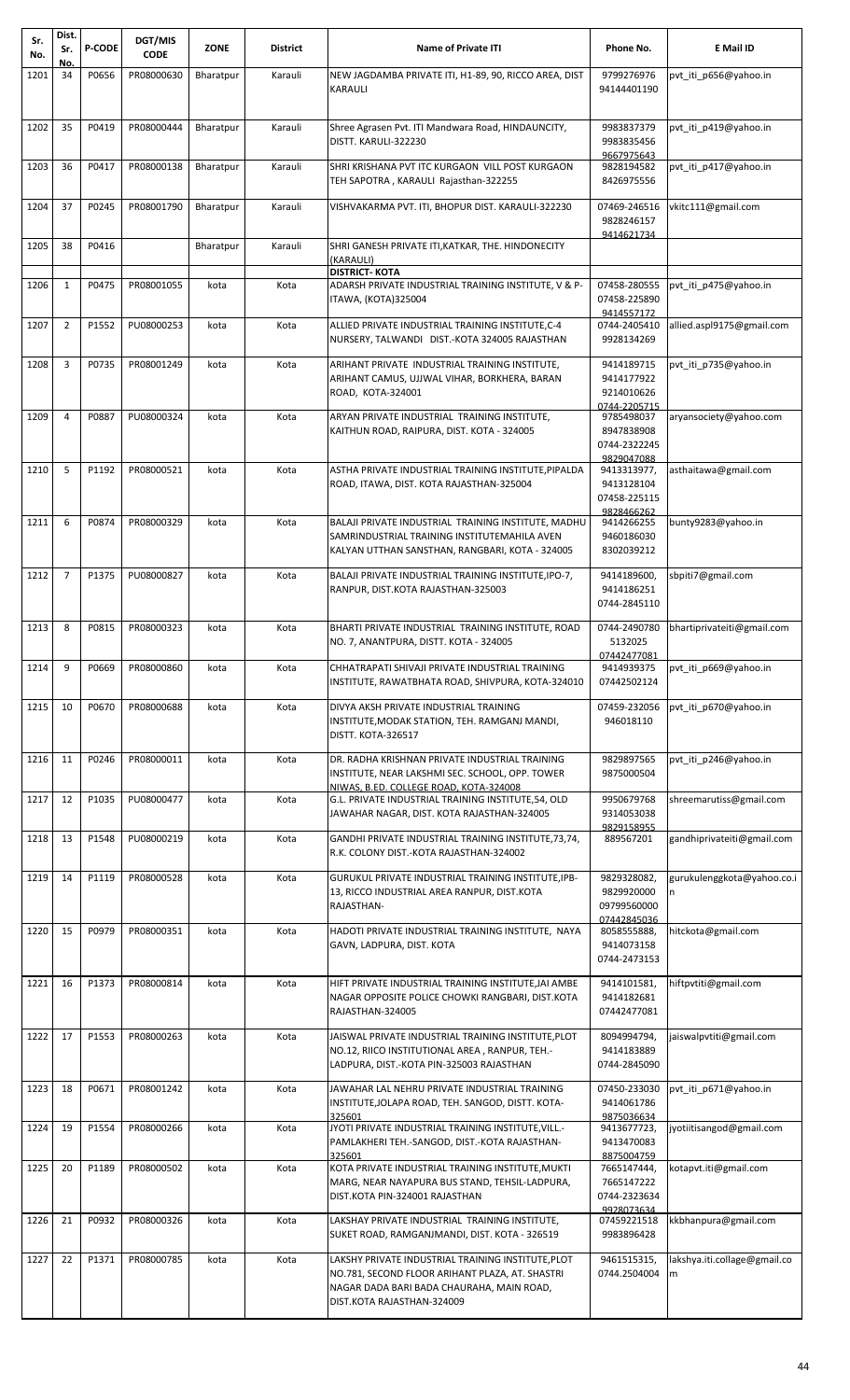| Sr.<br>No. | Dist.<br>Sr.<br>No. | <b>P-CODE</b> | DGT/MIS<br><b>CODE</b> | <b>ZONE</b> | <b>District</b> | <b>Name of Private ITI</b>                                                                                                                                                   | Phone No.                                                | E Mail ID                          |
|------------|---------------------|---------------|------------------------|-------------|-----------------|------------------------------------------------------------------------------------------------------------------------------------------------------------------------------|----------------------------------------------------------|------------------------------------|
| 1228       | 23                  | P0921         | PU08001313             | kota        | Kota            | LAKSHYA PRIVATE INDUSTRIAL TRAINING INSTITUTE, 10-D                                                                                                                          | 0744-2390706                                             | lakshyaitikota@gmail.com           |
|            |                     |               |                        |             |                 | PANJWANI COMPLEX 2NDFLOOR, MULTIPURPOSE SCHOOL<br>ROAD, GUMANPURA, DIST. KOTA - 324007                                                                                       | 9314444183                                               |                                    |
| 1229       | 24                  | P0252         | PR08001132             | kota        | Kota            | LAL BAHADUR SHASTRI PRIVATE INDUSTRIAL TRAINING<br>INSTITUTE, SECTOR-1, MAHAVEER NAGAR EXTENSION<br>SCHEME, KOTA-324009                                                      | 0744-2471847<br>9829410501<br>8739826262<br>0744-2471016 | pvt_iti_p252@yahoo.in              |
| 1230       | 25                  | P1368         | PR08000742             | kota        | Kota            | LORD BUDDHA PRIVATE INDUSTRIAL TRAINING<br>INSTITUTE, IPD-8, INSTITUTIONAL AREA, RIICO RANPUR,<br>DIST.KOTA PIN-325003 RAJASTHAN                                             | 9414192223,<br>9414182314<br>0744-2980980                | lbitscollege@gmail.com             |
| 1231       | 26                  | P1361         | PR08000726             | kota        | Kota            | LORD KRISHNA PRIVATE INDUSTRIAL TRAINING<br>INSTITUTE, KHERLI PHATAK, MAIN ROAD, TEH. LADPURA,<br>DIST.KOTA RAJASTHAN-324001                                                 | 9413352223,<br>9414178500<br>0744-2333233                | lordkrishnapvtiti@gmail.com        |
| 1232       | 27                  | P1377         | PR08000154             | kota        | Kota            | MAA GAYATRI PRIVATE INDUSTRIAL TRAINING<br>INSTITUTE, OPP.-S.B. OF BIKANER & JAIPUR, KOTA ROAD,<br>SANGOD, DIST.-KOTA RAJASTHAN-325601                                       | 7727865322,<br>9785956539<br>07450-233098                | maagayatriiti@gmail.com            |
| 1233       | 28                  | P1374         | PR08000820             | kota        | Kota            | MAA SARASWATI PRIVATE INDUSTRIAL TRAINING<br>INSTITUTE, PLOT NO.136-A, 137-A, SHRINATH PURAM,                                                                                | 9460595322,<br>9649639772<br>8058982111                  | support@mspvtiti.in                |
| 1234       | 29                  | P1369         | PR08000756             | kota        | Kota            | DIST.KOTA RAJASTHAN-324010<br>MAGNIFYING PRIVATE INDUSTRIAL TRAINING<br>INSTITUTE, 184-OPP. GOVT. SEC SCHOOL, DEOLI ARAB MAIN                                                | 9252252525,<br>7820927744                                | magnifyingprivateiti@gmail.c<br>om |
| 1235       | 30                  | P1194         | PU08000533             | kota        | Kota            | ROAD. DIST-KOTA RAJASTHAN-324001<br>MAHADEV PRIVATE INDUSTRIAL TRAINING INSTITUTE, 591,<br>BASANT VIHAR, DIST.KOTA RAJASTHAN-324005                                          | 0744-5100130<br>9823988991,<br>9983629955                | mahadevitikota@gmail.com           |
| 1236       | 31                  | P0741         | PR08001273             | kota        | Kota            | MAHARANA PRATAP PRIVATE INDUSTRIAL TRAINING<br>INSTITUTE, GOPALPURA, JHALAWAR ROAD, KOTA, DISTT.                                                                             | 0744-2400577<br>9413352483<br>9414178296                 | pvt iti p741@yahoo.in              |
| 1237       | 32                  | P1545         | PR08000180             | kota        | Kota            | KOTA-325003<br>MAHARISHI ARVIND PRIVATE INDUSTRIAL TRAINING<br>INSTITUTE, IPA-1, RIICO INDUSTRIAL AREA, DIST.KOTA                                                            | 07445122156,<br>9828199940                               | info@maietjaipur.com               |
| 1238       | 33                  | P0253         | PR08001074             | kota        | Kota            | RAJASTHAN<br>MAHARSHI RAMESHVARANAND PRIVATE INDUSTRIAL<br>TRAINING INSTITUTE, BARA ROAD, GOPAL VIHAR, POLICE<br>LINE, LADPURA, KOTA-324001                                  | 9829433835<br>9829433835                                 | pvt iti p253@yahoo.in              |
| 1239       | 34                  | P0247         | PR08001013             | kota        | Kota            | MAHATMA GANDHI PRIVATE INDUSTRIAL TRAINING<br>INSTITUTE, OPP. KRISHI VIGYAN KENDRA, BARA ROAD,<br>BORKHERA, KOTA-324001                                                      | 0744-2325666<br>9829005493<br>8104757531                 | mgiti kota@yahoo.com               |
| 1240       | 35                  | P0745         | PR08001274             | kota        | Kota            | MAULANA AZAD PRIVATE INDUSTRIAL TRAINING<br>INSTITUTE, VILLAGE-UMMEDPURA (JAGPURA), TEHSIL-<br>LADPURA. DIST.KOTA-325003                                                     | 9460005063<br>9414178644<br>0744-2900438                 | pvt iti p745@yahoo.in              |
| 1241       | 36                  | P1367         | PU08000739             | kota        | Kota            | MODI PRIVATE INDUSTRIAL TRAINING INSTITUTE, PLOT<br>NO.2, SECTOR NO.2, SWAMI VIVEKANAND NAGAR,<br>DIST.KOTA PIN-324005 RAJASTHAN                                             | 07442470455,<br>9829035082                               | info@modiiti.in                    |
| 1242       | 37                  | P1141         | PR08000556             | kota        | Kota            | MOHAMMEDI PRIVATE INDUSTRIAL TRAINING<br>INSTITUTE, RANGPUR MAIN ROAD, VILL.GAONDI,<br>TEHSIL.LADPURA, DIST.KOTA-324002                                                      | 9351632512<br>0744-2464740                               | mitckota2@gmail.com                |
| 1243       | 38                  | P0477         | PR08000462             | kota        | Kota            | MOHHAMMADI PRIVATE INDUSTRIAL TRAINING INSTITUTE,<br>OLD POST OFFICE ROAD. KOTA 324001                                                                                       | 9351632512<br>2464740                                    | pvt_iti_p477@yahoo.in              |
| 1244       | 39                  | P1036         | PR08000483             | kota        | Kota            | MOTHER INDIA PRIVATE INDUSTRIAL TRAINING<br>INSTITUTE, DIST. KOTA RAJASTHAN-2505377                                                                                          | 9660025177,<br>0744-2390307                              | amalik12@ymail.com                 |
| 1245       | 40                  | P0933         | PU08000328             | kota        | Kota            | MUSKAN PRIVATE INDUSTRIAL TRAINING INSTITUTE, A1-<br>A2, BORKHANDI, BARAN ROAD, TEHSIL LADPURA, DIST.<br>KOTA - 324001                                                       | 9829818212<br>9414352786<br>9214000100                   | muskanitikota@gmail.com            |
| 1246       | 41                  | P0820         | PR08000325             | kota        | Kota            | NAVODAYA PRIVATE INDUSTRIAL TRAINING INSTITUTE,<br>BOOTA SINGH COLONY, SANGOD ROAD, KAITHOON<br>TALUKA. LADPURA. DIST. KOTA - 324001                                         | 9414181399<br>9414187399                                 | navodayango@rediffmail.co<br>m     |
| 1247       | 42                  | P0481         | PR08001166             | kota        | Kota            | NEW RAJASTHAN PRIVATE INDUSTRIAL TRAINING<br>INSTITUTE, 106, NEW DHAN MANDI, KOTA-324007                                                                                     | 0744-2360425<br>9549939338                               | pvt iti p481@yahoo.in              |
| 1248       | 43                  | P1197         | PR08000580             | kota        | Kota            | NEW SCIENCE ACADEMY PRIVATE INDUSTRIAL TRAINING<br>INSTITUTE, MANDALIYA ROAD, MANDANA, TEH.LADPURA,<br>DIST. KOTA RAJASTHAN-325003                                           | 9460847720,<br>9468626247                                | nsaitc@gmail.com                   |
| 1249       | 44                  | P1199         | PU08000597             | kota        | Kota            | OM PRIVATE INDUSTRIAL TRAINING INSTITUTE, B-<br>20, CHITRAGUPT COLONY, BASANT VIHAR DIST.-KOTA<br>RAJASTHAN-324009                                                           | 9460388759,<br>9414488825<br>7891887922<br>9694358903    | praveen_sharma528@yahoo.<br>com    |
| 1250       | 45                  | P0254         | PR08001067             | kota        | Kota            | PRATAP PRIVATE INDUSTRIAL TRAINING INSTITUTE,<br>SARASWATI COLONY, RANGPUR ROAD, KOTA JUNCTION<br>TEHSIL- LADPURA, KOTA                                                      | 9352608476<br>0744-2464533                               | pvt_iti_p254@yahoo.in              |
| 1251       | 46                  | P1365         | PR08000734             | kota        | Kota            | RADHA KRISHNA PRIVATE INDUSTRIAL TRAINING<br>INSTITUTE, KHASHRA NO.23, SANGOD ROAD,<br>VILLAGE.DHIKOLI, TEHSIL.KANWAS, DIST.KOTA PIN-325601<br>RAIASTHAN                     | 9829600623,<br>9929596623<br>07450255540<br>9414390854   | radhakrishanitikota@gmail.co<br>m  |
| 1252       | 47                  | P1191         | PR08000512             | kota        | Kota            | RAJA PRIVATE INDUSTRIAL TRAINING INSTITUTE, 62 BALAJI<br>AWAS DEVLI ARAB ROAD BARKHERA TEHSIL-LADPURA, DIST                                                                  | 9829768679,<br>9460853351                                | rajapvtiti@gmail.com               |
| 1253       | 48                  | P0248         | PR08000991             | kota        | Kota            | KOTA RAJASTHAN-324001<br>RAJASTHAN PRIVATE INDUSTRIAL TRAINING INSTITUTE, 449-<br>A, TALWANDI, KOTA-324005                                                                   | 0744-2432434<br>9829129387                               | pvt iti p248@yahoo.in              |
| 1254       | 49                  | P1196         | PR08000559             | kota        | Kota            | RAJDEEP PRIVATE INDUSTRIAL TRAINING<br>INSTITUTE, RAMGANJ MANDI(KOTA) KHATA NO.350,<br>KHASRA NO.3158, VILLAGE.KHERABAD, TEHSIL-RAMGANJ<br>MANDI. DIST.KOTA RAJASTHAN-326519 | 8104626499<br>9462226499                                 | er.riteshpandey@gmail.com          |
| 1255       | 50                  | P0774         | PR08001262             | kota        | Kota            | RAMA PRIVATE INDUSTRIAL TRAINING INSTITUTE.BALAJI<br>NAGAR, NAYAGAON ROAD, KOTA - 324002                                                                                     | 8386922550                                               | pvt_iti_p774@yahoo.in              |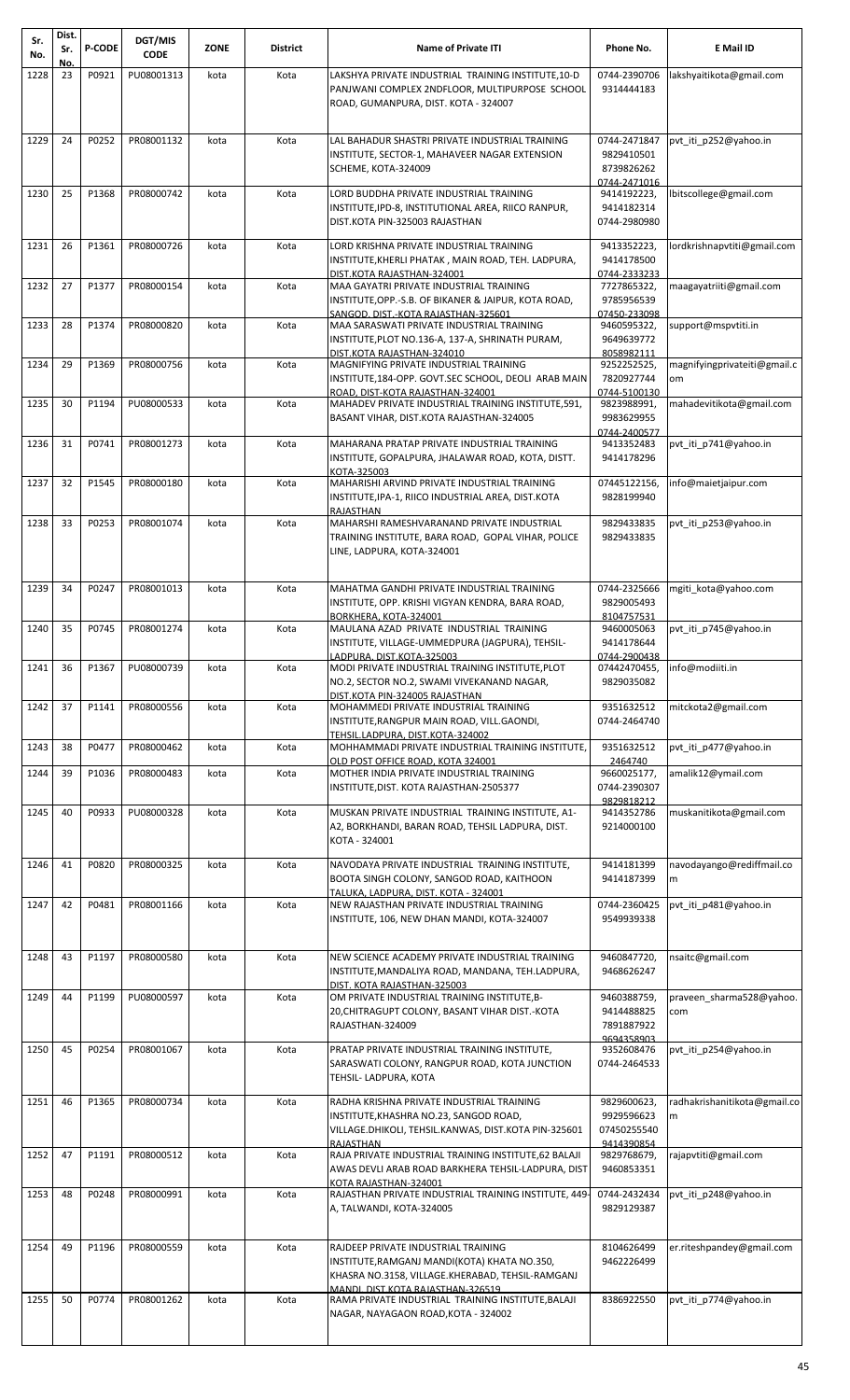| Sr.<br>No. | Dist.<br>Sr. | <b>P-CODE</b> | DGT/MIS<br><b>CODE</b> | <b>ZONE</b> | <b>District</b> | <b>Name of Private ITI</b>                                                                                                                            | Phone No.                                                          | E Mail ID                                |
|------------|--------------|---------------|------------------------|-------------|-----------------|-------------------------------------------------------------------------------------------------------------------------------------------------------|--------------------------------------------------------------------|------------------------------------------|
| 1256       | Νo.<br>51    | P0255         | PR08001069             | kota        | Kota            | RAMESHVRANAND PRIVATE INDUSTRIAL TRAINING                                                                                                             | 8386922550                                                         | pvt_iti_p255@yahoo.in                    |
|            |              |               |                        |             |                 | INSTITUTE, MAHAVEER COLONY, RANGPUR ROAD, KOTA                                                                                                        |                                                                    |                                          |
| 1257       | 52           | P1378         | PR08000175             | kota        | Kota            | RAVINDRA NATH TAGORE PRIVATE INDUSTRIAL TRAINING<br>INSTITUTE, SHREE JI KE MANDIR KI GALI, CHAR HATDI<br>MOHALLA, SNAGOD, DIST.-KOTA RAJASTHAN-325601 | 07450-233095<br>9829515828                                         | ravindranathtagorepvtiti@gm<br>ail.com   |
| 1258       | 53           | P1195         | PU08000555             | kota        | Kota            | SANJEEVNI PRIVATE INDUSTRIAL TRAINING<br>INSTITUTE, OPP. HOTEL UDAY RESIDENCY, KESHAV PURA<br>MAIN ROAD, BALAKUND, DIST.KOTA RAJASTHAN-               | 09810308020,<br>9413185953<br>0744-2400189                         | sanjeevnipvtiti@gmail.com                |
| 1259       | 54           | P0256         | PU08000923             | kota        | Kota            | SANT NAMDEV PRIVATE INDUSTRIAL TRAINING INSTITUTE,<br>PLOT NO.-1, MAHAVEER NAGAR VISTAAR YOJNA, SECTOR-<br>1, KOTA-324009                             | 0744-2472186<br>9414936186                                         | pvt iti p256@yahoo.in                    |
| 1260       | 55           | P1037         | PR08000379             | kota        | Kota            | SARVODAYA PRIVATE INDUSTRIAL TRAINING INSTITUTE, IPC-<br>17, RIICO INDUSTRIAL AREA, RANPUR KOTA, TEHSIL.<br>LADPURA. DIST. KOTA RAJASTHAN-            | 9214446786,<br>9549577786<br>2411229                               | sarvodayaitc@yahoo.in                    |
| 1261       | 56           | P0476         | PR08001153             | kota        | Kota            | SARVODYA PRIVATE INDUSTRIAL TRAINING INSTITUTE,<br>OPPOSITE MAHILA POLICE THANA, SURAJPOL, KOTA<br>324007                                             | 0744-2411229<br>9829795601                                         | pvt iti p476@yahoo.in                    |
| 1262       | 57           | P1546         | PU08000193             | kota        | Kota            | SAVITRI DEVI PRIVATE INDUSTRIAL TRAINING INSTITUTE, 6-<br>A-25 MAHAVIR NAGAR, DIST.KOTA RAJASTHAN-324009                                              | 9414285835,<br>07442470570                                         | savitridevidixitprivateiti@gm<br>ail.com |
| 1263       | 58           | P0257         | PR08000054             | kota        | Kota            | SCIENCE ACADEMY PRIVATE INDUSTRIAL TRAINING<br>INSTITUTE, 885-C, SHREE NATH PURAM, KOTA-324010                                                        | 9460847720<br>9468626247                                           | pvt iti p257@yahoo.in                    |
| 1264       | 59           | P0479         | PR08000470             | kota        | Kota            | SETH SHREE BADRILAL TIJUBAI PRIVATE INDUSTRIAL<br>TRAINING INSTITUTE, CHANCHAL VIHAR, KUNHARI, KOTA-<br>324008                                        | 8432592490<br>9828138500<br>8290424664<br>0744-2372200             | pvt iti p479@yahoo.in                    |
| 1265       | 60           | P0893         | PR08001300             | kota        | Kota            | SH. RADHE RANI PRIVATE INDUSTRIAL TRAINING<br>INSTITUTE, B-12, LAXMAN VIHAR, OPP. ROADWAYS<br>WORKSHOP, KUNHARI, LADPURA, DIST. KOTA - 324008         | 9828551032<br>9351197576<br>9929057880<br>0744-2371036             | sharma2mahesh@gmail.com                  |
| 1266       | 61           | P1372         | PR08000786             | kota        | Kota            | SHIV PRIVATE INDUSTRIAL TRAINING INSTITUTE, AT. KHERLI<br>FATAK, DIST.KOTA RAJASTHAN-324001                                                           | 9887017041,<br>9782061141<br>0744-2320002                          | shivprivateiti@gmail.com                 |
| 1267       | 62           | P1198         | PU08000585             | kota        | Kota            | SHIV SAI PRIVATE INDUSTRIAL TRAINING INSTITUTE, NEAR<br>RAIPURA CIRCLE DEVLI ARAM ROAD DIST.-KOTA<br>RAIASTHAN-                                       | 8829839999,<br>9414377162                                          | singhbhanupratap78@gmail.c<br>om         |
| 1268       | 63           | P1366         | PR08000736             | kota        | Kota            | SHREE CHARBHUJA PRIVATE INDUSTRIAL TRAINING<br>INSTITUTE, K-78(B), CHAMBAL INDUSTRIAL AREA,<br>DIST.KOTA PIN-324007 RAJASTHAN                         | 9414183168,<br>9352608068<br>0744-2481568                          | scbpvtiti1366@gmail.com                  |
| 1269 64    |              | P0980         | PR08000360             | kota        | Kota            | SHREE KANTA PRIVATE INDUSTRIAL TRAINING INSTITUTE,<br>RAMGANJ MANDI, DIST.KOTA-326519                                                                 | 9460181100,<br>07459-220010<br>9252155886                          | shreekantaiti@yahoo.in                   |
| 1270       | 65           | P1370         | PR08000767             | kota        | Kota            | SHREE NATH PRIVATE INDUSTRIAL TRAINING<br>INSTITUTE, CHANDRAPURA, CHECHAT, TEH-<br>RAMGANJMANDI, DIST.KOTA RAJASTHAN-326518                           | 09462430665,<br>09461130446<br>07459-290121                        | nfo.shreenathiti@gmail.com               |
| 1271       | 66           | P1549         | PR08000237             | kota        | Kota            | SHREE RAM PRIVATE INDUSTRIAL TRAINING INSTITUTE,<br>PLOT NO. 25, MAHAVEER NAGAR EXT. KOTA PIN-324009<br>RAJASTHAN                                     | 09785610203,<br>09828551032                                        | srpvtitikota@gmail.com                   |
| 1272       | 67           | P1551         | PR08000384             | kota        | Kota            | SHREE SHYAM SANADAY PRIVATE INDUSTRIAL TRAINING<br>INSTITUTE, VILL KANWARPURA, THE. GIGOD DIST. KOTA-<br>325201                                       | 9414187038,<br>7891101111<br>07455-214618                          | shreeshyamsnaday@gmail.co<br>m           |
| 1273       | 68           | P1547         | PR08000199             | kota        | Kota            | SHREE VITTHAL PRIVATE INDUSTRIAL TRAINING<br>INSTITUTE, AT HOUSE NO.1(145), VALLABHBARI, DIST.KOTA<br>RAJASTHAN-324006                                | 9214311499,<br>9667349185<br>0744-2392190                          | svpvtitikota@gmail.com                   |
| 1274       | 69           | P0754         | PR08001265             | kota        | Kota            | SHRI GIRI RAJ PRIVATE INDUSTRIAL TRAINING INSTITUTE,<br>BALITA ROAD, KUNHARI, LADPURA, KOTA -324008                                                   | 9829869333<br>9928018433<br>0744-2112211                           | pvt iti p754@yahoo.in                    |
| 1275       | 70           | P0478         | PR08001127             | kota        | Kota            | SHRI LAL BAHADUR SHASTRI PRIVATE INDUSTRIAL<br>TRAINING INSTITUTE, SECTOR-1, MAHAVEER NAGAR<br>VISTAR YOJNA. THE. LADPURA. KOTA-324009                | 9667577888<br>9829037946<br>0744-2471847                           | pvt_iti_p478@yahoo.in                    |
| 1276       | 71           | P1363         | PU08000728             | kota        | Kota            | SHRI PRATAP PRIVATE INDUSTRIAL TRAINING<br>INSTITUTE, PLOT NO.2, SHRI MAHA LAXMI NAGAR, K.<br>PATAN ROAD. DIST.KOTA RAJASTHAN-                        | 9829159152,<br>9460079481<br>0744-2010881                          | shripratapiti@gmail.com                  |
| 1277       | 72           | P0249         | PR08000990             | kota        | Kota            | p1685                                                                                                                                                 | 9829598334<br>9829297334                                           | pvt iti p249@yahoo.in                    |
| 1278       | 73           | P1376         | PR08000833             | kota        | Kota            | SHRINATH PRIVATE INDUSTRIAL TRAINING<br>INSTITUTE, AT. TILAK COLONY KHERTI PHATAK, DIST.KOTA<br>RAJASTHAN-324001                                      | 9414177149,<br>07442323149                                         | shreenathitikota@gmail.com               |
| 1279       | 74           | P0919         | PR08000327             | kota        | Kota            | SIDDHANT PRIVATE INDUSTRIAL TRAINING INSTITUTE, VILL.<br>RETYA CHOWKI JHALAWAR ROAD, LADPURA, DIST. KOTA -<br>324005                                  | 9610230000,<br>9828062225,<br>9610070923<br>0744-2412992           | siddhantpvtitikota@gmail.co<br>m         |
| 1280       | 75           | P0734         | PR08000706             | kota        | Kota            | SORABH PRIVATE INDUSTRIAL TRAINING INSTITUTE,<br>BHARAT BHIHAR, KOTA-324001                                                                           | 8432592490<br>9828138500                                           | pvt iti p734@yahoo.in                    |
| 1281       | 76           | P1188         | PU08000496             | kota        | Kota            | SUMAN BHARTI PRIVATE INDUSTRIAL TRAINING<br>INSTITUTE, SECTOR+-2, GANESH TALAB DADABARI, TEHSIL-<br>KOTA. DIST.KOTA PIN-324009 RAJASTHAN              | 9929309126,<br>9950724026<br>0744-2402030                          | hariajmera1987@gmail.com                 |
| 1282       | 77           | P0773         | PR08001261             | kota        | Kota            | SWARGIYA SHREE PATEL CHANDALAL PRIVATE INDUSTRIAL<br>TRAINING INSTITUTE, VILL-&PO-KAMOLAR THE-SANGOD<br><b>DIST KOTA - 324601</b>                     | 9461074973<br>9829274973<br>9413151550<br>9828410162<br>9785014306 | pvt iti p773@yahoo.in                    |
| 1283       | 78           | P0885         | PR08000321             | kota        | Kota            | UTTAM PRIVATE INDUSTRIAL TRAINING INSTITUTE,<br>KHASARA NO.248/464 V, JALIMPURA, POST, SULTANPUR,<br>TALUK DIGOD. DISTT. KOTA - 325204                | 9414831717<br>07455-224041                                         | itiuttam@gmail.com                       |
| 1284       | 79           | P0474         | PR08001114             | kota        | Kota            | VAIBHAV LAXMI PRIVATE INDUSTRIAL TRAINING INSTITUTE,<br>D-34, PANCHAWATI NAGAR, KUNHARI, KOTA-324008                                                  | 0744-2371138<br>9414616137<br>9828152138                           | pvt iti p474@yahoo.in<br>46              |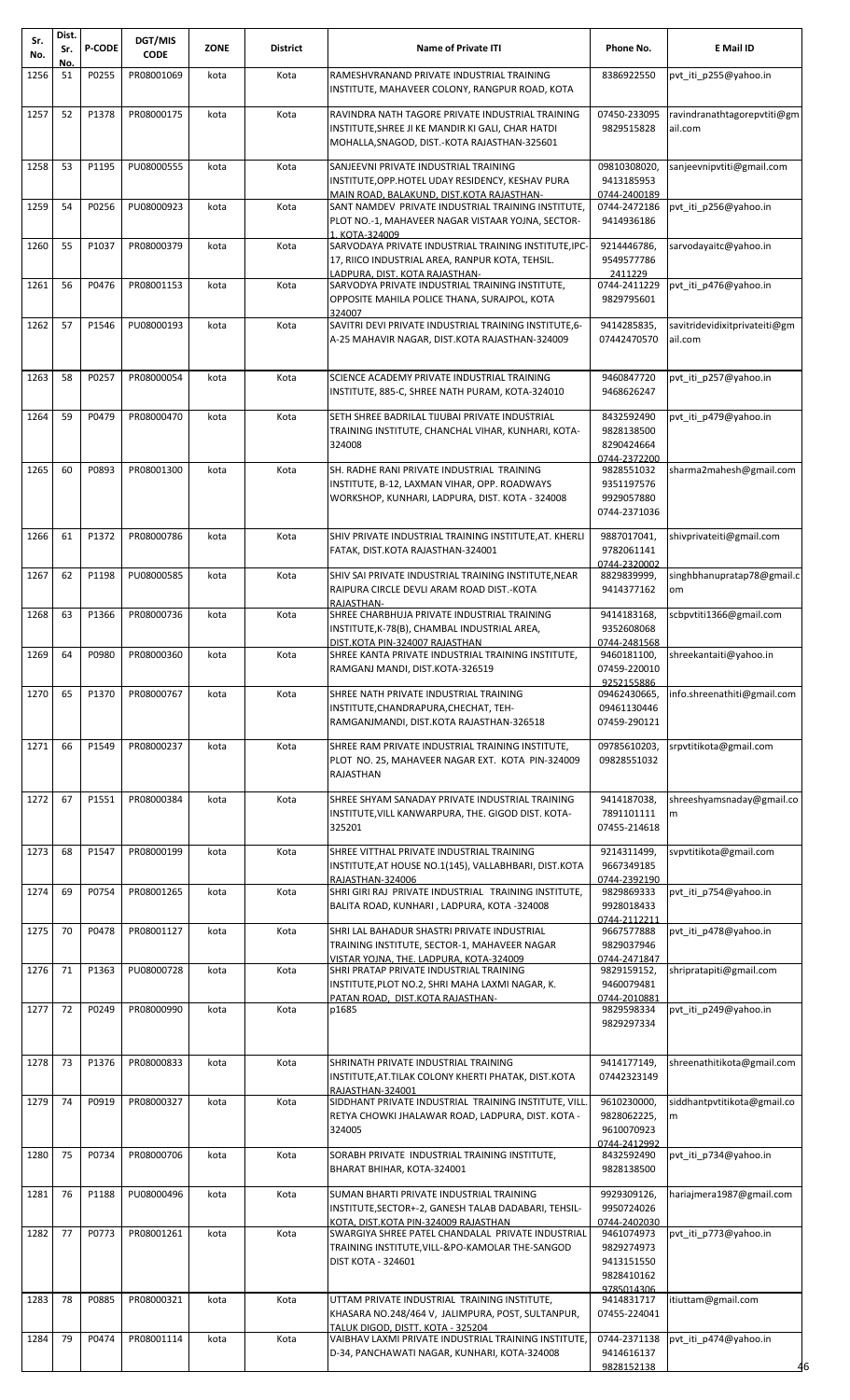| Sr.<br>No. | Dist.<br>Sr.   | <b>P-CODE</b> | DGT/MIS<br><b>CODE</b>  | <b>ZONE</b> | <b>District</b> | <b>Name of Private ITI</b>                                                                                                                          | Phone No.                                                 | E Mail ID                           |
|------------|----------------|---------------|-------------------------|-------------|-----------------|-----------------------------------------------------------------------------------------------------------------------------------------------------|-----------------------------------------------------------|-------------------------------------|
| 1285       | Νo.<br>80      | P0250         | PR08001014              | kota        | Kota            | VAIBHAV SHRI PRIVATE INDUSTRIAL TRAINING INSTITUTE,                                                                                                 | 0744-2362606                                              | pvt_iti_p250@yahoo.in               |
|            |                |               |                         |             |                 | 30/190, RAMCHANDRA PURA CHAWANI, KOTA-324007                                                                                                        | 9414181678                                                |                                     |
| 1286       | 81             | P0258         | PR08001145              | kota        | Kota            | VISHVAKARMA PRIVATE INDUSTRIAL TRAINING INSTITUTE,<br>HOUSE NO. 7-C-31, MAHAVEER NAGAR-III, KOTA-324005                                             | 9414188827                                                | pvt iti p258@yahoo.in               |
| 1287       | 82             | P0894         | PR08000320              | kota        | Kota            | VISHVKARMA PRIVATE INDUSTRIAL TRAINING INSTITUTE,<br>KHASARA NO. 14,10/1, VILLAGE ABHYPURA, POST<br>GANDHIPHALI, TEHSIL LADPURA DIST. KOTA - 325005 | 9414188827<br>9414181401<br>9772665266<br>9672978408      | vitikota@gmail.com                  |
| 1288       | 83             | P1550         | PR08000241              | kota        | Kota            | VISHWANATH PRIVATE INDUSTRIAL TRAINING<br>INSTITUTE, LUHAWAD CIRCLE, VILLAGE AYANA DIST.-KOTA<br>RAJASTHAN-325214                                   | 09414557018,<br>09784306826<br>07458-227110<br>9462293395 | vishwanathpvtiti@gmail.com          |
| 1289       | 84             | P1362         | PU08000727              | kota        | Kota            | YGN PRIVATE INDUSTRIAL TRAINING INSTITUTE, NEAR<br>ANATPURA CIRCLE BHAMASHAH MANDI ROAD, DIST.KOTA,<br>RAJASTHAN-324005                             | 9351665204,<br>07442410019                                | ygn.kota@gmail.com                  |
| 1290       | 85             | P0836         | PU08000322              | kota        | Kota            | YOGIRAJ PRIVATE INDUSTRIAL TRAINING INSTITUTE, DEOLI<br>ARAB LINK ROAD, NAYANOHRA, DISTT. KOTA - 324001                                             | 9468956500<br>9549283999<br>9549282999<br>0744-2500864    | ajaytjs@gmail.com                   |
| 1291       | 86             | P1626         | PU08001659              | kota        | Kota            | RAJRANI PRIVATE ITI, LADPURA, DIST. KOTA - 324005                                                                                                   | 0744-2410999<br>9309088902                                | rajranipvtiti@gmail.com             |
| 1292       | 87             | P1646         | PR08001711              | kota        | Kota            | NEW GYAN JYOTI PRIVATE ITI, GRAM KARWAR PATWAR<br>KSHETI, TEH.PIPALDA DIST.KOTA-324005                                                              | 07458275511<br>9001576455<br>8875800999                   | newgyanjyotiprivateiti@gmail<br>com |
| 1293       | 88             | P1676         | PU08001680              | kota        | Kota            | SHREE RADHA RAMAN PRIVATE ITI, PLOT NO. 2, THERMAL<br>COLONY ROAD, SAKATPURA, DIST. KOTA-326008                                                     | 0744-2371239<br>9352188011                                | srrpvtiti@gmail.com                 |
| 1294       | 89             | P1685         | PU08001690              | kota        | Kota            | SHRI CHARBHUJA PRIVATE ITI, VILLAGE & POST. CHECHUT,<br>TEHSIL RAMGANJMANDI, DIST. KOTA-326518                                                      | 9829274973                                                | tanujgautam116@gmail.com            |
| 1295       | $\mathbf{1}$   | P0906         | PR08001349              | Ajmer       | Nagour          | <b>DISTRICT- NAGAUR</b><br>ADARSH PRIVATE INDUSTRIAL TRAINING INSTITUTE, ROOP<br>RAJAT CIRCLE, JODHPUR ROAD, KHIMSAR, DIST NAGOUR -<br>341025       | 9828347268<br>9982486020                                  | adarshpvtiti@gmail.com              |
| 1296       | $\overline{2}$ | P0674         | PR08001229              | Ajmer       | Nagour          | B.K. BIRLA PRIVATE INDUSTRIAL TRAINING INSTITUTE.NEAR<br>SHAKAMBHARY TEMPLE, STATION ROAD, KUCHAMANCITY,<br>DISTT. NAGAUR-341508                    | 01586-222410<br>9414143795<br>7568819106                  | pvt iti p674@yahoo.in               |
|            |                |               | 1297 3 P1206 PR08000583 | Ajmer       | Nagour          | B.R. KHOKHAR PRIVATE INDUSTRIAL TRAINING<br>INSTITUTE, DIDWANA ROAD, MEGHA HIGHWAY RANASAR<br>BUS STAND KUCHAMAN CITY, DIST.NAGAUR RAJASTHAN        | 9649123777,<br>9549656700                                 | mdchoudhary88@gmail.com             |
| 1298       | 4              | P0675         | PR08001240              | Ajmer       | Nagour          | B.R. MIRDHA PRIVATE INDUSTRIAL TRAINING<br>INSTITUTE, DIDWANA ROAD, MAULASAR, DISTT. NAGAUR                                                         | 01580-240325<br>9828497511<br>9636105252                  | pvt iti p675@yahoo.in               |
| 1299       | 5              | P0983         | PR08000353              | Ajmer       | Nagour          | <b>B.S.R. PRIVATE INDUSTRIAL TRAINING</b><br>INSTITUTE, JASNAGAR, TEHSIL MERTA CITY, DIST. NAGAUR-<br>341515                                        | 9950392836,<br>9982806052                                 | bsrpvtitipc0983@gmail.com           |
| 1300       | 6              | P0676         | PR08000686              | Ajmer       | Nagour          | BALAJI PRIVATE INDUSTRIAL TRAINING INSTITUTE,<br>ASSANPURA, KUCHAMAN CITY, DISTT. NAGAUR-341508                                                     | 01586-22966<br>09982706711                                | pvt iti p676@yahoo.in               |
| 1301       | $\overline{7}$ | P1391         | PR08000780              | Ajmer       | Nagour          | BAPUJI PRIVATE INDUSTRIAL TRAINING INSTITUTE, WARD<br>NO.16, GAURAV PATH LADNUN, DIST.NAGAUR RAJASTHAN-<br>341306                                   | 9414110036,<br>9001390934                                 | bapujipvtiti@gmail.com              |
| 1302       | 8              | P1388         | PR08000772              | Ajmer       | Nagour          | BHARATI PRIVATE INDUSTRIAL TRAINING INSTITUTE, OPP.<br>H.P. PETROL PUMP LADNUN ROAD, DIDWANA,<br>DIST.NAGAUR PIN-341303 RAJASTHAN                   | 9214334733,<br>9214347101                                 | bharatipvtiti@gmail.com             |
| 1303       | 9              | P0792         | PR08000718              | Ajmer       | Nagour          | BHASKAR PRIVATE INDUSTRIAL TRAINING<br>INSTITUTE, CHITRAKUT NAGAR, NAGOUR ROAD, MERTA<br>ROAD DIST. NAGOUR - 341511                                 | 9414562180<br>7737291011                                  | itibhaskarmtd@gmail.com             |
| 1304       | 10             | P0472         | PR08000642              | Ajmer       | Nagour          | C.D. MEMORIAL PRIVATE INDUSTRIAL TRAINING INSTITUTE,<br>OPPOSITE GRAMO AUDHYOG VIDHYAPEED, LADANU ROAD,<br>DIDWANA (NAGAUR) 341303                  | 01580-223901<br>9413188121<br>9829233635                  | pvt iti p472@yahoo.in               |
| 1305       | 11             | P1384         | PR08000765              | Ajmer       | Nagour          | CHHOG SINGH MEMORIAL PRIVATE INDUSTRIAL TRAINING<br>INSTITUTE, VPO-DEN, TEH-KINWSAR, DIST-NAGAUR<br>RAJASTHAN 341001                                | 9828580440,<br>98283553987                                | Chhogsingh2014@gmail.com            |
| 1306       | 12             | P1396         | PR08000821              | Ajmer       | Nagour          | DHAPUDEVI PRIVATE INDUSTRIAL TRAINING<br>INSTITUTE, OUTSIDE NAYA DARWAZA KAKKU WALO KI<br>POLE, DIST.NAGAUR RAJASTHAN                               | 8104892681,<br>9414484719                                 | dhapudevipvtiti@gmail.com           |
| 1307       | 13             | P1393         | PR08000793              | Ajmer       | Nagour          | DIDWANA PRIVATE INDUSTRIAL TRAINING INSTITUTE, AT<br>NEAR LADHUN ROAD CROSSING, DIDWANA, DIST.NAGAUR<br>RAJASTHAN                                   | 9785065220,<br>9983872549                                 | didwanaiti@rediffmail.com           |
| 1308       | 14             | P0678         | PR08000672              | Ajmer       | Nagour          | EKALAVAY PRIVATE INDUSTRIAL TRAINING INSTITUTE,<br>SUBHASH NAGAR, MERTA ROAD, DISTT. NAGAUR                                                         | 01591-276795                                              | pvt iti p678@yahoo.in               |
| 1309       | 15             | P0259         | PR08000963              | Ajmer       | Nagour          | G.D. SOMANI POLYTECHNIC, MAULASER (NAGOUR)                                                                                                          | 01580-240125                                              | pvt_iti_p259@yahoo.in               |
| 1310       | 16             | P1562         | PR08000218              | Ajmer       | Nagour          | <b>GAYATRI PRIVATE INDUSTRIAL TRAINING</b><br>INSTITUTE, STATION ROAD, DIDWANA DIST.-NAGAUR                                                         | 9413519206<br>9413170072,<br>9414587080                   | montessory2013@gmail.com            |
| 1311       | 17             | P1210         | PR08000724              | Ajmer       | Nagour          | <b>RAJASTHAN</b><br>GEETA PVT. INDUSTRIAL TRAINING INSTITUTE, NEAR H. P.<br>PETROL PUMP, NAGAUR ROAD, METRO CITY, DISTT.-<br><b>NAGAUR</b>          | 7737926883,<br>9001898324                                 | geetaiti2014@gmail.com              |
| 1312       | 18             | P1038         | PR08000476              | Ajmer       | Nagour          | GEETANJALI PRIVATE INDUSTRIAL TRAINING INSTITUTE, VPO<br>BARAWAR, MAKRANA, DIST. NAGAUR RAJASTHAN-341502                                            | 7733041904,<br>9887265557                                 | geetanjaliitiborawar@gmail.c<br>om  |
| 1313       | 19             | P0984         | PR08000356              | Ajmer       | Nagour          | GLOBAL PRIVATE INDUSTRIAL TRAINING INSTITUTE,<br>PALARA, KUCHAMAN CITY, DIST. NAGAUR                                                                | 9549656707,<br>9549656708                                 | globalpvtitikuchaman@gmail.<br>com  |
| 1314       | 20             | P0934         | PR08001306              | Ajmer       | Nagour          | GOKUL PRIVATE INDUSTRIAL TRAINING INSTITUTE, JUSARI<br>ROAD, KUCHAMAN CITY, DIST. NAGOUR - 341508                                                   | 9414587401<br>9783067000                                  | gokuliti@rediffmail.com             |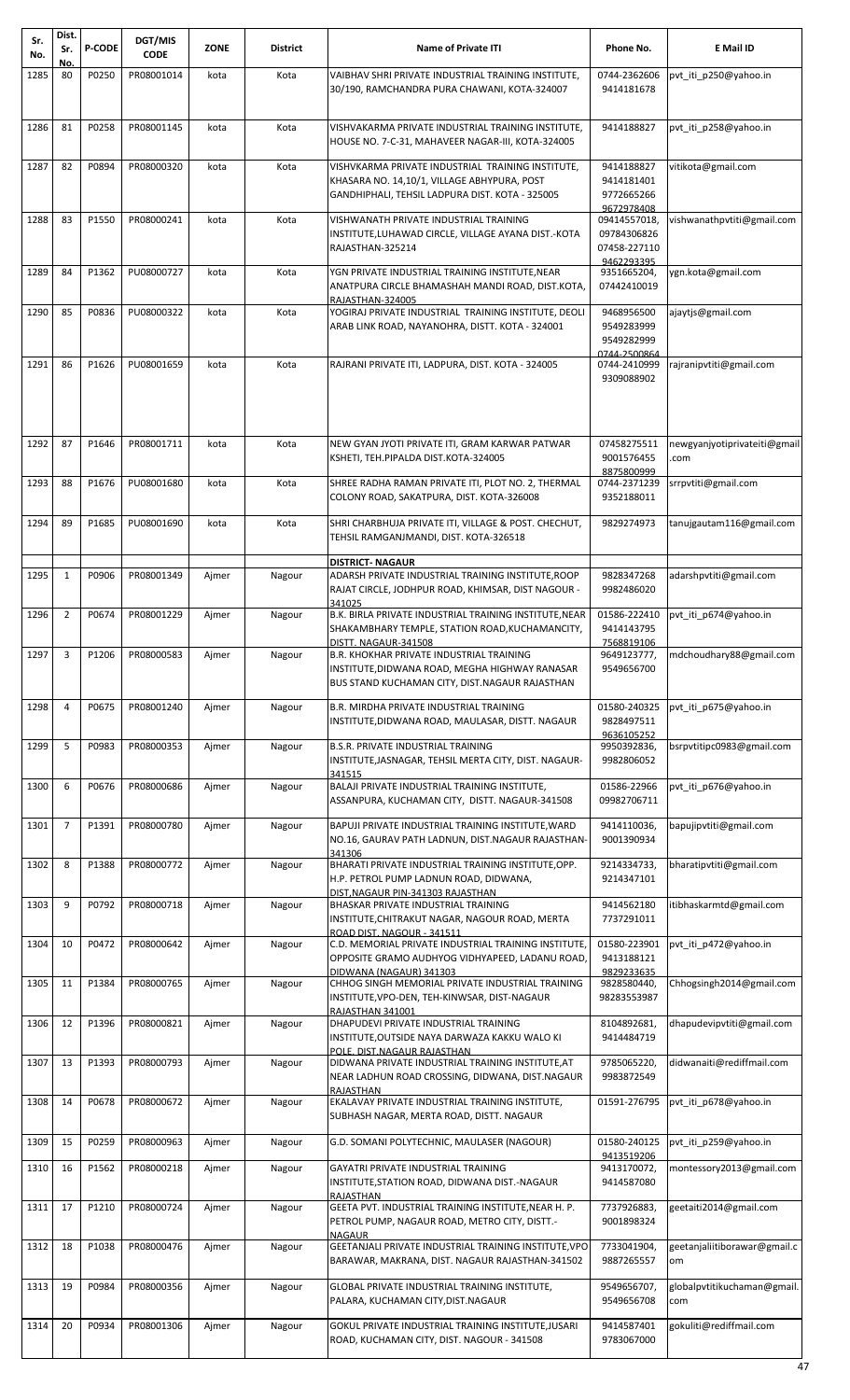| Sr.<br>No.   | Dist.<br>Sr.<br>No. | <b>P-CODE</b>  | DGT/MIS<br><b>CODE</b>   | <b>ZONE</b>    | <b>District</b>  | <b>Name of Private ITI</b>                                                                                                                                             | Phone No.                                              | E Mail ID                                    |
|--------------|---------------------|----------------|--------------------------|----------------|------------------|------------------------------------------------------------------------------------------------------------------------------------------------------------------------|--------------------------------------------------------|----------------------------------------------|
| 1315         | 21                  | P1390          | PR08000777               | Ajmer          | Nagour           | GURUKULAM PRIVATE INDUSTRIAL TRAINING<br>INSTITUTE,PARBATSAR ROAD, BAGOT, DIST.NAGAUR<br>RAJASTHAN                                                                     | 8107218020,<br>9414269799                              | dk.ranka@gmail.com                           |
| 1316         | 22                  | P1134          | PR08000525               | Ajmer          | Nagour           | .D.M. PRIVATE INDUSTRIAL TRAINING INSTITUTE.NEAR<br>P.H.E.D. OFFICE, TEHSIL. LADNUN, DIST.NAGOUR PIN-                                                                  | 9414735823.<br>9414548405                              | info@idmpvtiti.com                           |
| 1317         | 23                  | P0883          | PR08001298               | Ajmer          | Nagour           | 341306 RAJASTHAN<br>JMK PRIVATE INDUSTRIAL TRAINING INSTITUTE, SATLAWAS,<br>JODHPUR ROAD, MERTACITY, DISTT.-NAGAUR - 341510                                            | 9828297222                                             | jmkeducationgroup@gmail.c<br>om              |
| 1318         | 24                  | P1560          | PR08000213               | Ajmer          | Nagour           | KISAN PRIVATE INDUSTRIAL TRAINING INSTITUTE, DIKAR<br>ROAD, KUCHAMAN CITY, DIST.-NAGAUR RAJASTHAN-<br>341508                                                           | 9414813275,<br>9694435401                              | kcps.kcity@yahoo.com                         |
| 1319         | 25                  | P1200          | PR08000507               | Ajmer          | Nagour           | KUCHAMAN PRIVATE INDUSTRIAL TRAINING<br>INSTITUTE, JASHOL NAGAR, NEAR DHARAM KANTA,<br>STATION ROAD, KUCHAMAN CITY, DIST.NAGAUR PIN-<br>341508 RAJASTHAN               | 9413131054,<br>9799949297                              | kuchamanprivate.iti@gmail.c<br>om            |
| 1320         | 26                  | P1563          | PR08000224               | Ajmer          | Nagour           | MAHADEV PRIVATE INDUSTRIAL TRAINING<br>INSTITUTE,OSIAN ROAD, KHIMSAR DIST.NAGAUR<br>RAJASTHAN                                                                          | 9413131054,<br>9799949297                              | mahadeviticoin@gmail.com                     |
| 1321         | 27                  | P1395          | PR08000797               | Ajmer          | Nagour           | MAHADEV PRIVATE INDUSTRIAL TRAINING<br>INSTITUTE, PALLU, KALLAN ROAD, RIYAN BARI,<br>DIST.NAGOUR RAJASTHAN                                                             | 9414860435,<br>9462078575                              | mahadevpiti@gmail.com                        |
| 1322         | 28                  | P0819          | PR08001338               | Ajmer          | Nagour           | MANGALAM PRIVATE INDUSTRIAL TRAINING<br>INSTITUTE,KISAN CHAURAHA, THANWALA, DISTT. NAGOUR<br>305026                                                                    | 01587-268435<br>9929692996<br>7665100695               | mangalamitc@gmail.com                        |
| 1323         | 29                  | P0679          | PR08000695               | Ajmer          | Nagour           | MANJU DEVI MEMORIAL PRIVATE INDUSTRIAL TRAINING<br>INSTITUTE,, LUNWA VIA- NAWACITY, DISTT. NAGAUR                                                                      | 9252185856                                             | pvt iti p679@yahoo.in                        |
| 1324         | 30                  | P0680          | PR08000708               | Ajmer          | Nagour           | MARUDHAR PRIVATE INDUSTRIAL TRAINING<br>INSTITUTE, JAYAL, DISTT. NAGAUR-341023                                                                                         | 01583-272022<br>9887628555<br>8239496027<br>9413679460 | pvt_iti_p680@yahoo.in                        |
| 1325         | 31                  | P1389          | PR08001326               | Ajmer          | Nagour           | MARWAR PRIVATE INDUSTRIAL TRAINING<br>INSTITUTE,DEGANA, DIST.NAGAUR RAJASTHAN                                                                                          | 9414408160,<br>01586-252080                            | marwaritidegana@rediffmail.<br>com           |
| 1326         | 32                  | P0811          | PR08000335               | Ajmer          | Nagour           | MARWAR PRIVATE ITI, LEDARIA ROAD, POST-MOLASAR<br>TEHSIL- DIDWANA, DIST. NAGAUR - 341506                                                                               | 01580-240336<br>9829368781<br>9785306841               | marwar.iti@gmail.com                         |
| 1327         | 33                  | P0982          | PR08000350               | Ajmer          | Nagour           | MEGA PRIVATE INDUSTRIAL TRAINING INSTITUTE, MEGA<br>HIGHWAY LADNUN ROAD, VILLAGE BADELA, DIST. NAGOUR-<br>341306                                                       | 9414603163,<br>7665849513                              | iramtholia@gmail.com                         |
| 1328         | 34                  | P0468          | PR08000656               | Ajmer          | Nagour           | MIRDHA PRIVATE INDUSTRIAL TRAINING INSTITUTE, SENIK<br>COLONY, NAGAUR 341001                                                                                           | 9414212443<br>9571146822<br>9549135353                 | pvt iti p468@yahoo.in                        |
| 1329         | 35                  | P0264          | PR08001144               | Ajmer          | Nagour           | MODEL PRIVATE INDUSTRIAL TRAINING INSTITUTE, NEAR<br>RAMPOL, NAGAUR                                                                                                    | 9414487486                                             | pvt_iti_p264@yahoo.in                        |
| 1330<br>1331 | 36<br>37            | P1570<br>P1205 | PR08000250<br>PR08000570 | Ajmer<br>Ajmer | Nagour<br>Nagour | NAVEEN VIDHYAPEETH PRIVATE ITI, NIMBIJODHA, LADNUN<br>DIST.-NAGAUR RAJASTHAN-341316<br>NEW SUFIYA PRIVATE INDUSTRIAL TRAINING                                          | 8432727705,<br>01581-262190<br>9928701536,             | bsrnimbi@gmail.com<br>newsufiyaiti@gmail.com |
|              |                     |                |                          |                |                  | INSTITUTE, OLD INDUSTRIAL AREA, NEAAR BASHI CHOURHA<br>DIST.NAGAUR PIN-341001 RAJASTHAN                                                                                | 9887187518                                             |                                              |
| 1332         | 38                  | P0265          | PR08001143               | Ajmer          | Nagour           | NISHKAM PRIVATE INDUSTRIAL TRAINING INSTITUTE, 101<br>NO. NEAR RAILWAY GATE, NAGOUR ROAD, MERTA ROAD<br>(NAGOUR)                                                       | 01591-276307<br>9414707103                             | pvt iti p265@yahoo.in                        |
| 1333         | 39                  | P1382          | PR08000753               | Ajmer          | Nagour           | NISHKAM PRIVATE INDUSTRIAL TRAINING<br>INSTITUTE, AT. DEGANA DIST. NAGAUR RAJASTHAN-341503                                                                             | 9667695553,<br>9667206699                              | nishkamitidgn@gmail.com                      |
| 1334         | 40                  | P1564          | PR08000227               | Ajmer          | Nagour           | NISHKAM PRIVATE INDUSTRIAL TRAINING<br>INSTITUTE, SUBHASH NAGAG, MAKRANA, DIST.-NAGAUR,<br><b>RAJASTHAN</b>                                                            | 9460953310<br>9829190756                               | nishkamitidgn@gmail.com                      |
| 1335         | 41                  | P0323          | PR08001135               | Ajmer          | Nagour           | NOBEL TECHNOLOGY PRIVATE INDUSTRIAL TRAINING<br>INSTITUTE, KHASARA NO. 708/222, MENDWARA, NEAR<br>NARAYANPURA TIRAHA, RAILWAY STATION,<br>KUCHAMANCITY (NAGAUR)-341508 | 01586-218566<br>9314817750                             | pvt iti p323@yahoo.in                        |
| 1336         | 42                  | P1568          | PR08000245               | Ajmer          | Nagour           | P.R.G. MEMORIAL PRIVATE INDUSTRIAL TRAINING<br>INSTITUTE, WEST SIDE GATE, B.R. MIRADHA DHARMSHALA,<br>FORT ROAD, DIST.-NAGAUR RAJASTHAN                                | 9461222000,<br>7597422222                              | prgmemorialiti@gmail.com                     |
| 1337         | 43                  | P1565          | PR08000236               | Ajmer          | Nagour           | PARMANAND PARAMHANS PRIVATE INDUSTRIAL TRAINING<br>INSTITUTE,SHIV COLONY JODHPUR, BIKANER BY PASS DIST.-<br><b>NAGOUR RAJASTHAN</b>                                    | 9251531466<br>8104572240                               | parmananditi318@gmail.com                    |
| 1338         | 44                  | P1201          | PR08000526               | Ajmer          | Nagour           | POOSARAM PRIVATE INDUSTRIAL TRAINING<br>INSTITUTE, INFRONT OF NAGAR PALIKA NEAR PHED OFFICE,<br>MARWAR MUNDWA, DIST. NAGOUR-341026 RAJASTHAN                           | 9413889509,<br>1584-283082<br>8104496864               | info@poosarampvtiti.com                      |
| 1339         | 45                  | P1208          | PR08000715               | Ajmer          | Nagour           | PRABHAKAR PRIVATE INDUSTRIAL TRAINING<br>INSTITUTE, CIVIL LINES MERTS CITY DIST-NAGAUR<br><b>RAJASTHAN</b>                                                             | 9414519956                                             | ajayvyasrJ21@gmail.com                       |
| 1340         | 46                  | P1571          | PR08000260               | Ajmer          | Nagour           | PREM PRIVATE INDUSTRIAL TRAINING INSTITUTE, MAN<br>DASS BAN, NEAR HIGHWAY ROAD, DEEDWANA DIST.-<br><b>NAGAUR RAJASTHAN</b>                                             | 9928915680                                             | premitidid@gmail.com                         |
| 1341         | 47                  | P1397          | PR08000822               | Ajmer          | Nagour           | R.G. PRIVATE INDUSTRIAL TRAINING INSTITUTE, MOULASAR<br>DIDWANA ROAD, MOULASAR, TEH.DIDWANA,<br>DIST.NAGAUR RAJASTHAN                                                  | 01580-240999<br>8890317861<br>9610022786               | rgpvtiti@rediffmail.com                      |
| 1342         | 48                  | P0742          | PR08001272               | Ajmer          | Nagour           | RAJ PRIVATE INDUSTRIAL TRAINING INSTITUTE, KHASRA<br>No.107, PHIROZPURA PHANTA, VILL. JUNJALA, DISTT.                                                                  | 9414212443<br>9667958244                               | pvt iti p742@yahoo.in                        |
| 1343         | 49                  | P0682          | PR08000658               | Ajmer          | Nagour           | NAGAUR-341024<br>RAJASTHAN PRIVATE INDUSTRIAL TRAINING INSTITUTE,<br>MAIN ROAD, GOTAN, DISTT. NAGAUR                                                                   | 9983734299,<br>9828331222                              | pvt iti p682@yahoo.in                        |
| 1344         | 50                  | P1203          | PR08000541               | Ajmer          | Nagour           | RAJASTHAN PRIVATE INDUSTRIAL TRAINING                                                                                                                                  | 9649632209                                             | rajasthanitikuchaman@gmail.                  |
|              |                     |                |                          |                |                  | INSTITUTE, DEPPURA SIKAR ROAD, KUCHAMAN CITY,<br>DIST.NAGAUR RAJASTHAN                                                                                                 | 9772031521<br>9610536490                               | com                                          |
| 1345         | 51                  | P1401          | PR08000158               | Ajmer          | Nagour           | RAJSHREE PRIVATE INDUSTRIAL TRAINING INSTITUTE, NEAR<br>GURUKUL SCHOOL MUNDAWA ROAD, DIST.-NAGAUR<br>RAJASTHAN                                                         | 9414118538<br>9928897768                               | rajshreeitinagaur@gmail.com                  |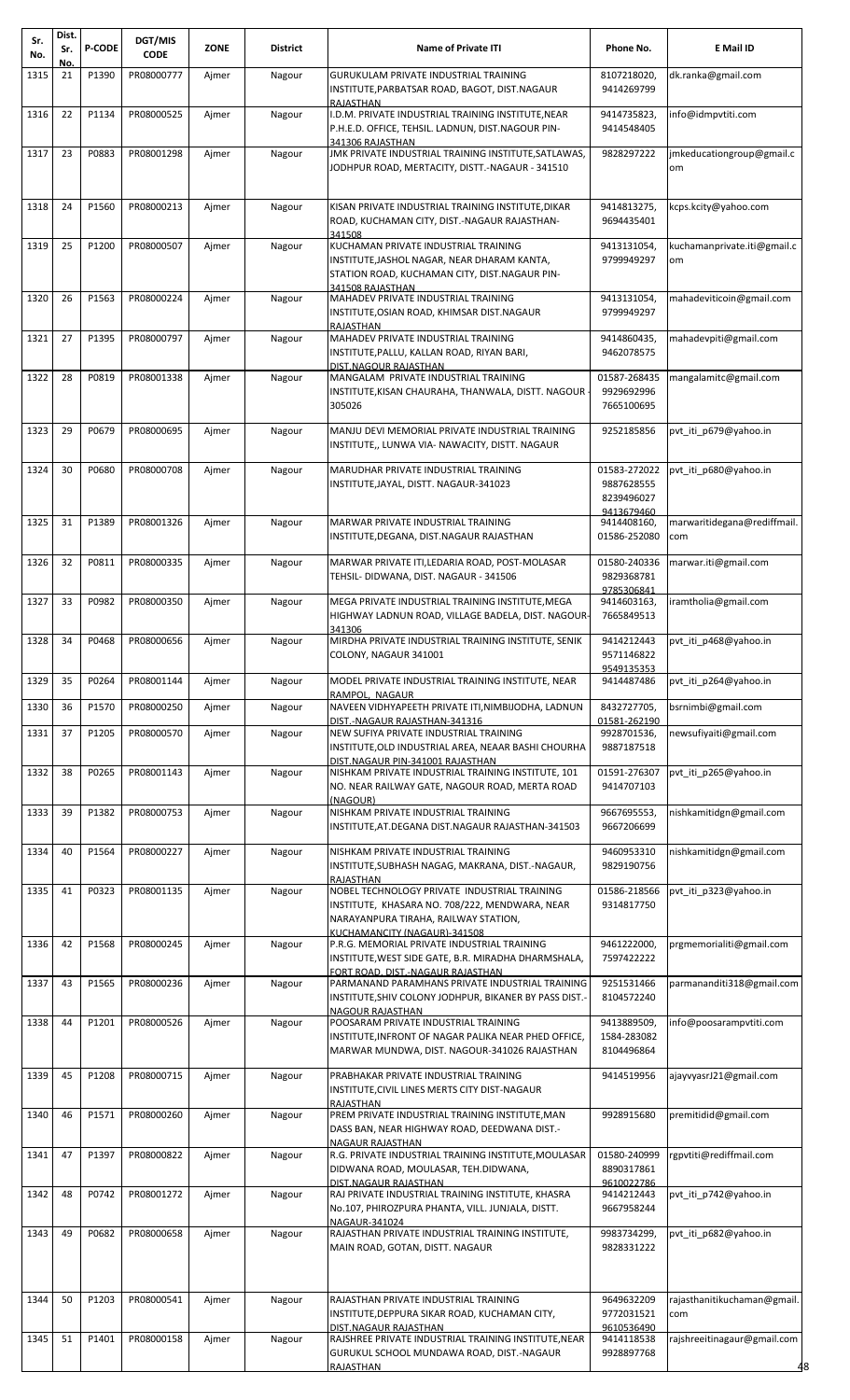| Sr.<br>No. | Dist.<br>Sr. | <b>P-CODE</b> | DGT/MIS<br><b>CODE</b> | <b>ZONE</b> | <b>District</b> | <b>Name of Private ITI</b>                                                                                                                      | Phone No.                                              | E Mail ID                               |
|------------|--------------|---------------|------------------------|-------------|-----------------|-------------------------------------------------------------------------------------------------------------------------------------------------|--------------------------------------------------------|-----------------------------------------|
| 1346       | No.<br>52    | P0758         | PR08001277             | Ajmer       | Nagour          | RITU RAJ PRIVATE INDUSTRIAL TRAINING INSTITUTE,<br>PARBATSAR, DISTT-NAGAUR-341512                                                               | 9828167679<br>9887000029<br>9828759000                 | pvt iti p758@yahoo.in                   |
| 1347       | 53           | P1379         | PR08000729             | Ajmer       | Nagour          | RONAK PRIVATE INDUSTRIAL TRAINING<br>INSTITUTE, MAHESHPURA ANKLA BY PASS, NEAR GOVT.<br><u>SR.SEC. SCHOOL KHIMSAR, DIST.NAGAUR, RAJASTHAN</u>   | 9828468686<br>9982485401                               | ronakgroupofeducations@gm<br>ail.com    |
| 1348       | 54           | P1209         | PR08000723             | Ajmer       | Nagour          | SAINT KABIR PVT.INDUSTRIAL TRAINING INSTITUTE, NEAR<br>SUJALA COLLEGE, JASWANTGARH, LADHNU, DISTT.-<br><b>NAGAUR</b>                            | 09829023667<br>09414134992                             | saintkabirpvtiti@gmail.com              |
| 1349       | 55           | P1400         | PR08000157             | Ajmer       | Nagour          | SAMRAT PRIVATE INDUSTRIAL TRAINING<br>INSTITUTE, MATAJHOR ROAD, TEH.-MAKRANA                                                                    | 9829368781,<br>9414117888                              | samratiti2014@gmail.com                 |
| 1350       | 56           | P1567         | PR08000244             | Ajmer       | Nagour          | <u>DIST.NAGAUR RAJASTHAN</u><br>SANSKAR PRIVATE INDUSTRIAL TRAINING<br>INSTITUTE, VILL. TALANPURA POST-GOTAN TEH. - MERTA                       | 9784470922<br>9413170011                               | narpatchoudhary0011@gmail<br>.com       |
| 1351       | 57           | P0981         | PR08000348             | Ajmer       | Nagour          | DIST.NAGOUR RAJASTHAN<br>SANTOSH ADARSH PRIVATE INDUSTRIAL TRAINING<br>INSTITUTE, RIYAN BORI, MERTA CITY, NAGOUR-341513                         | 01590-240143<br>9414116943<br>9414468540               | savmschool@gmail.com                    |
| 1352       | 58           | P1387         | PR08000770             | Ajmer       | Nagour          | SARDAR PATEL PRIVATE INDUSTRIAL TRAINING<br>INSTITUTE, KUCHAMAN CITY MIRDA, DIST. NAGAUR<br>RAJASTHAN                                           | 9828870973                                             | sppvtiti@gmail.com                      |
| 1353       | 59           | P1569         | PR08000246             | Ajmer       | Nagour          | SATYAM PRIVATE INDUSTRIAL TRAINING<br>INSTITUTE, CHITAWA KUCHAMANCITY DIST. NAGAUR<br>RAJASTHAN                                                 | 01586-219353<br>9413011504<br>7665808504<br>9460495834 | rayalsr@gmail.com                       |
| 1354       | 60           | P1383         | PR08000754             | Ajmer       | Nagour          | SBRC PRIVATE INDUSTRIAL TRAINING INSTITUTE, VILLAGE-<br>BEETAN, TEH.-MERTACITY, DIST-NAGOUR RAJASTHAN                                           | 09784531314<br>9549153019<br>9950209790                | sbrcprivateiti@gmail.com                |
| 1355       | 61           | P1207         | PR08000714             | Ajmer       | Nagour          | SDRM PRIVATE INDUSTRIAL TRAINING<br>INSTITUTE,NEARBASNI OVER BRIDGE, SANJAY COLONY,<br>DIST-NAGAUR RAJASTHAN                                    | 9694181635<br>8104686685                               | vikashjajra4@gmail.com                  |
| 1356       | 62           | P0856         | PR08000337             | Ajmer       | Nagour          | SHIV PRIVATE INDUSTRIAL TRAINING INSTITUTE, GONWA<br>KALA ROAD, VPO. SHILGAON, BLOCK-MUNDA, DIST.<br>NAGOUR - 341028                            | 9269731034<br>9982176073                               | shivpvtiti@gmail.com                    |
| 1357       | 63           | P1394         | PR08000796             | Ajmer       | Nagour          | SHIV SHAKTI PRIVATE INDUSTRIAL TRAINING<br>INSTITUTE,BARLI ROAD, DIST.NAGAUR RAJASTHAN                                                          | 09982995877<br>08239508810<br>08502859674              | sspytiti1@gmail.com                     |
| 1358       | 64           | P1572         | PR08000264             | Ajmer       | Nagour          | SHREE BALAJI PRIVATE INDUSTRIAL TRAINING<br>INSTITUTE, LADNUN ROAD, DIDWANA DIST.-NAGAUR PIN-<br>341303 RAJASTHAN                               | 01580-205655<br>9828601655                             | shreebalajidid@gmail.com                |
| 1359       | 65           | P1202         | PR08000538             | Ajmer       | Nagour          | SHREE HARI PRIVATE INDUSTRIAL TRAINING<br>INSTITUTE, NEAR AASPURA, KUCHAMANCITY, DIST.<br>NAGOUR RAJASTHAN-341508                               | 9549131777<br>01586222155                              | shreehariiti@gmail.com                  |
| 1360       | 66           | P1399         | PR08000834             | Ajmer       | Nagour          | SHREE RAM PRIVATE INDUSTRIAL TRAINING<br>INSTITUTE,DEEDWANA ROAD, KUCHAMAN CITY,<br>DIST.NAGAUR RAJASTHAN-341508                                | 8963072142<br>9829668024                               | shreeramitikuchamancity@g<br>mail.com   |
| 1361       | 67           | P0986         | PR08000369             | Ajmer       | Nagour          | SHREE SAINATH PRIVATE INDUSTRIAL TRAINING INSTITUTE,<br>TEHSIL MERTA CITY, DIST.NAGUOR-341510                                                   | 01590-220723<br>9828712567<br>9413580828<br>9610361010 | sscmerta@gmail.com                      |
| 1362       | 68           | P1566         | PU08000243             | Ajmer       | Nagour          | SHREE VEER TEJA PRIVATE INDUSTRIAL TRAINING<br>INSTITUTE,H-33, RIICO INDUSTRIAL AREA, BIKANER ROAD,<br><u>DIST.-NAGAUR PIN-341001 RAJASTHAN</u> | 9414945088<br>9414024958                               | shreeveertajapvtitinagaur@g<br>mail.com |
| 1363       | 69           | P1402         | PR08000160             | Ajmer       | Nagour          | SHRI BALAJI PRIVATE INDUSTRIAL TRAINING<br>INSTITUTE,TAUSAR ROAD, DIST.-NAGAUR RAJASTHAN                                                        | 01582246435<br>9413673890<br>9950266766                | shribalajiitinagaur@gmail.co<br>m       |
| 1364       | 70           | P0262         | PR08001092             | Ajmer       | Nagour          | SHREE BALDEV RAM MIRDHA PRIVATE ITI, JORAPUR KI<br>DHANI KE SAMNE, GOTAN ROAD, MERTA CITY,<br>DIST.NAGAUR                                       | 9414117134<br>9413365007<br>9929668585                 | pvt_iti_p262@yahoo.in                   |
| 1365       | 71           | P0880         | PR08000336             | Ajmer       | Nagour          | SHRI DAMA RAM MEMORIAL PRIVATE INDUSTRIAL<br>TRAINING INSTITUTE,KHIMSAR, DIST. NAGOUR - 341025                                                  | 9649181635<br>9783046243                               | vikashjajra4@gmail.com                  |
| 1366       | 72           | P1398         | PR08000830             | Ajmer       | Nagour          | SHRI DARIYAV PRIVATE INDUSTRIAL TRAINING<br>INSTITUTE, AT.K.NO.56, VILLAGE GOGELAV,<br>TEH.&DIST.NAGAUR                                         | 09667133756<br>08233118778                             | vpmirdha@gmail.com                      |
| 1367       | 73           | P1556         | PR08000190             | Ajmer       | Nagour          | SHRI KARNI PRIVATE INDUSTRIAL TRAINING<br>INSTITUTE,VILLAGE LANGOD, TEH.DEGANA, DIST.NAGAUR<br>RAJASTHAN                                        | 09782303049<br>09610107676<br>09772305425              | shrikarniiti@yahoo.in                   |
| 1368       | 74           | P1385         | PR08000766             | Ajmer       | Nagour          | SHRI KRISHAN PRIVATE INDUSTRIAL TRAINING<br>INSTITUTE,VPO-MITHARI TEH-LADNUN VAYA DIDWANA<br>DIST.-NAGAUR RAJASTHAN                             | 01581-232396<br>9667110907<br>9413984513               | ruralmithari2000@gmail.com              |
| 1369       | 75           | P0260         | PR08001006             | Ajmer       | Nagour          | SHRI SURAJMAL TAPDIA PRIVATE INDUSTRIAL TRAINING<br>INSTITUTE, JASWANTGARH, (NAGOUR) - 341304                                                   | 01581-200223<br>9414400384                             | pvt iti p260@yahoo.in                   |
| 1370       | 76           | P0777         | PR08001254             | Ajmer       | Nagour          | SHRI TAGORE PRIVATEINDUSTRIAL TRAINING<br>INSTITUTE, JAHLRA ROAD, KUCHAMANCITY, DIST-NAGAUR-<br>341508                                          | 01586-220465                                           | pvt_iti_p777@yahoo.in                   |
| 1371       | 77           | P0471         | PR08001152             | Ajmer       | Nagour          | SINGHJI PRIVATE INDUSTRIAL TRAINING INSTITUTE,<br>MARWAR MUNDWA, (NAGAUR)341026                                                                 | 9413519748<br>9413519748                               | pvt iti p471@yahoo.in                   |
| 1372       | 78           | P0985         | PR08000363             | Ajmer       | Nagour          | SK GREENWOOD PRIVATE INDUSTRIAL TRAINING<br>INSTITUTE, SEKH BASNI, DEEDWANA, DIST. NAGORE-<br>341303                                            | 9414389749<br>01580-204800                             | skgreenwood786@gmail.com                |
| 1373       | 79           | P1386         | PR08000769             | Ajmer       | Nagour          | SUBH GAURAV PRIVATE INDUSTRIAL TRAINING<br>INSTITUTE, MEETHARI, TEH.LADHU, DIST.NAGOUR<br>RAJASTHAN                                             | 8104572240<br>9667739607                               | tiwaritechnicalpoint@gmail.c<br>om      |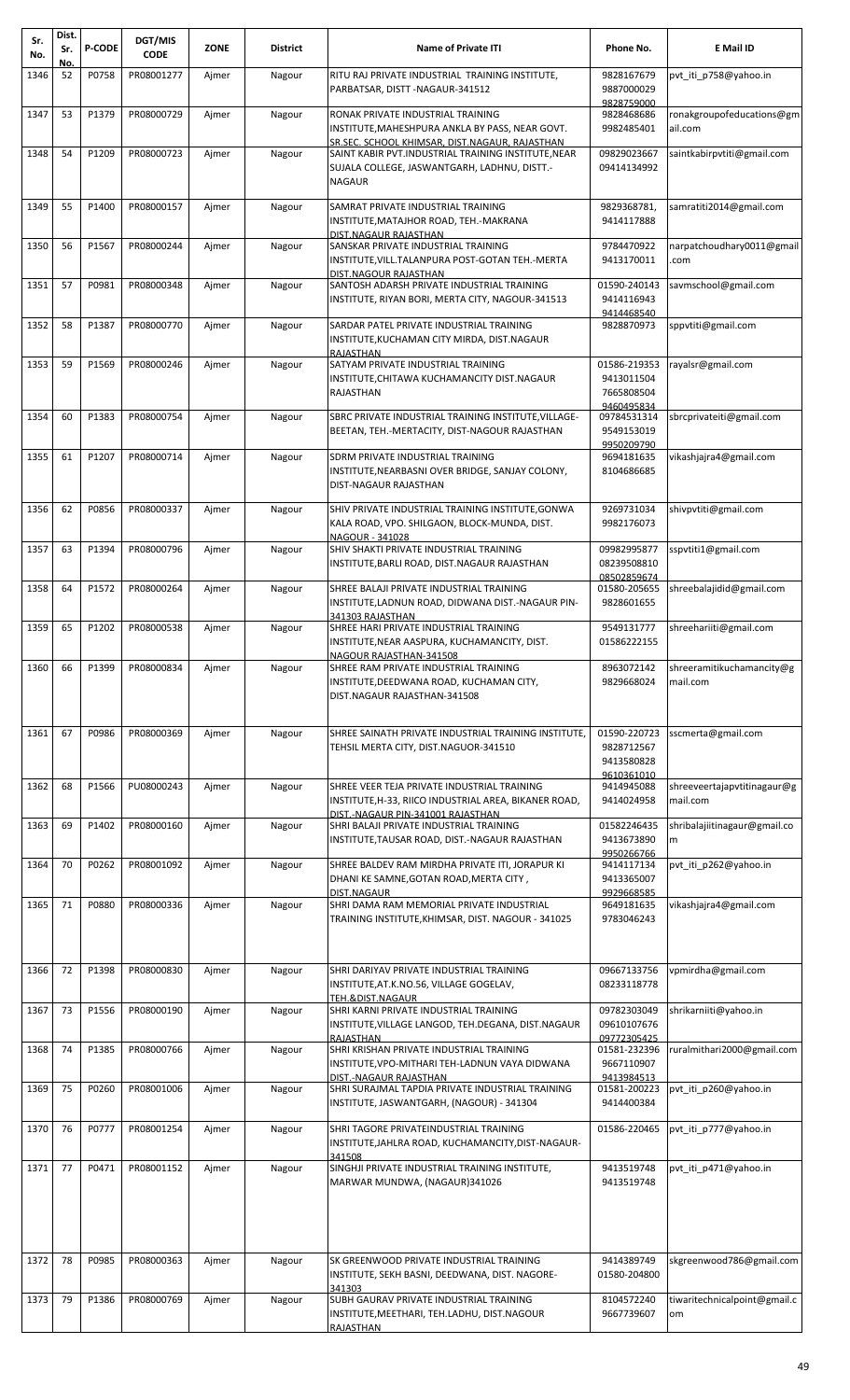| Sr.<br>No. | Dist.<br>Sr.   | <b>P-CODE</b> | <b>DGT/MIS</b><br><b>CODE</b> | <b>ZONE</b> | <b>District</b> | <b>Name of Private ITI</b>                                                                                                                                                                                                      | Phone No.                                              | E Mail ID                             |
|------------|----------------|---------------|-------------------------------|-------------|-----------------|---------------------------------------------------------------------------------------------------------------------------------------------------------------------------------------------------------------------------------|--------------------------------------------------------|---------------------------------------|
| 1374       | No.<br>80      | P1380         | PR08000738                    | Ajmer       | Nagour          | TAGORE PRIVATE INDUSTRIAL TRAINING<br>INSTITUTE, KUCHAMAN CITY ROAD, CHOTI KHATU (KHATU<br>KURAD), DIDWANA, DIST.NAGORE PIN-341302 RAJASTHAN                                                                                    | 9694189000<br>7742632222                               | rntagoreiti.khatu@gmail.com           |
| 1375       | 81             | P1558         | PR08000208                    | Ajmer       | Nagour          | TAGORE PRIVATE INDUSTRIAL TRAINING INSTITUTE, NEAR<br>220 KVA POWER HOUSE, BUTATI ROAD, KUCHERA DIST.-                                                                                                                          | 9001641041<br>9875148752                               | m.kchoudhary1761985@gmai<br>l.com     |
| 1376       | 82             | P0829         | PR08001328                    | Ajmer       | Nagour          | <b>NAGOUR RAJASTHAN</b><br>TAGORE PRIVATE INDUSTRIAL TRAINING INSTITUTE, NEAR<br>MELA MAIDAN, MOLASAR DIDWANA, DISTT. NAGOUR -                                                                                                  | 9001751551<br>9414548277<br>8769744513                 | tagoreitimolasar@rediffmail.<br>com   |
| 1377       | 83             | P1211         | PR08000743                    | Ajmer       | Nagour          | 341506<br>VAIDANTI PRIVATEITI, KH. NO. 106, GAURDI, CHANCHA<br>DEGANA, DISTT. NAGAUR-341503,                                                                                                                                    | 01587-218035<br>9460185572                             | vaidantipvtiti@gmail.com              |
| 1378       | 84             | P1555         | PR08000182                    | Ajmer       | Nagour          | VEER TEJA PRIVATE INDUSTRIAL TRAINING<br>INSTITUTE, BHATTA CHURAHA, KUCHARRAN ROAD, CHOTI                                                                                                                                       | 8959660944<br>9314625023<br>8890505600                 | p1555vtpiti@gmail.com                 |
| 1379       | 85             | P1557         | PR08000192                    | Ajmer       | Nagour          | KHATTU. DIST.NAGAUR PIN-341302 RAJASTHAN<br>VETO PRIVATE INDUSTRIAL TRAINING INSTITUTE, VILLAGE &<br>PO.TOSHINA, DIDWANA, DIST.NAGAUR                                                                                           | 7073657006<br>01580-242051<br>9001989881               | vetoititoshina@gmail.com              |
| 1380       | 86             | P1204         | PR08000557                    | Ajmer       | Nagour          | VIKALP PRIVATE INDUSTRIAL TRAINING INSTITUTE, NORTH<br>GATE, KRISHI MANDI, KUCHAMANCITY, DIST. NAGAUR<br><b>RAJASTHAN</b>                                                                                                       | 01586-222355<br>9413436721                             | vikalpiti@gmail.com                   |
| 1381       | 87             | P1392         | PR08000784                    | Ajmer       | Nagour          | VINAYAK PRIVATE INDUSTRIAL TRAINING<br>INSTITUTE, VILLAGE DEH, TEH.JAYAL, DIST.NAGAUR<br>RAJASTHAN-341022                                                                                                                       | 9828492019<br>9414327364<br>9413269059                 | vinayakpytiti@gmail.com               |
| 1382       | 88             | P1381         | PR08000747                    | Ajmer       | Nagour          | VIVEKANAND PRIVATE INDUSTRIAL TRAINING<br>INSTITUTE, JHALRA ROAD SURENDRA NAGAR, KUCHAMAN<br>CITY, DIST.NAGAUR PIN-341509 RAJASTHAN                                                                                             | 01586-222981<br>9460014300<br>9413661366               | itivivekanand@gmail.com               |
| 1383       | 89             | P1559         | PR08000210                    | Ajmer       | Nagour          | VIVEKANAND PRIVATE INDUSTRIAL TRAINING<br>INSTITUTE, JHAROD ROAD, MAULASAR, TEH.-DIDWANA                                                                                                                                        | 01580-240537<br>9828560037                             | vivekanandpvtiti1@gmail.co<br>m       |
| 1384       | 90             | P1619         | PR08001632                    | Ajmer       | Nagour          | DIST.-NAGAUR RAJASTHAN-341506<br>HRD PRIVATE ITI, OPP. RAILWAY STATION, GOTAN, TEHSIL<br>MERTA CITY, DIST. NAGOUR                                                                                                               | 9929306240<br>9983339334<br>9667291699<br>9414137749   | hrdpvtiti833@gmail.com                |
| 1385       | 91             | P1658         | PR08001660                    | Ajmer       | Nagour          | RAVINDRANATH TAGORE PRIVATE ITI, KALWA FATAK, POST<br>BORAWAR, TEHSIL MAKRANA, DIST. NAGAUR                                                                                                                                     | 9571582981<br>9950172911<br>9529842938                 | rntpvtitiborawar@gmail.com            |
| 1386       | 92             | P0677         | PR08000697                    | Ajmer       | Nagour          | D R MEMORIAL PRIVATE ITI NAGAUR BEHIND GOUSALA,<br>BADLA KA BASS, KUCHAMAN CITY, RAJASTHAN-341508                                                                                                                               | 01586220654<br>9783509570<br>9982014251                | dritip677@yahoo.com                   |
| 1387       | 93             | P0776         | PR08000889                    | Ajmer       | Nagour          | SHRI DADU PRIVATE ITI NAGAUR CHOSLA,<br>NAWA.RAJASTHAN-341508                                                                                                                                                                   | 9783509570<br>7014553963                               | pvt_iti_p776@yahoo.in                 |
| 1388       | 94             | P1780         | PR08001813                    | Ajmer       | Nagour          | RAJ TAIGORE PRIVATE I.T.I., TAIGORE MARG, KILA<br>ROAD, THANWALA, DEGANA, NAGAUR, RAJASTHAN-<br>305026                                                                                                                          | 9785306841<br>9460323553<br>8432476093<br>8432476093   | rtaigoreiti01thanwala02@g<br>mail.com |
| 1389       | 95             | P1849         |                               | Ajmer       | Nagour          | MAA SARASWATI PRIVATE ITI, VILLAGE TILANESH, TEHSIL<br>DEGANA, DIST. NAGOUR-341503                                                                                                                                              | 9649757793<br>9414670077                               | msitinagaur@gmail.com                 |
| 1390       | $\mathbf{1}$   | P1214         | PR08000518                    | jodhpur     | Pali            | <b>DISTRICT-PALI</b><br>ACHARYA MAHASHRAMAN PRIVATE INDUSTRIAL TRAINING                                                                                                                                                         | 09448451353,                                           | acharyamahashramaniti2014             |
| 1391       | $\overline{2}$ | P1212         | PR08000514                    | jodhpur     | Pali            | INSTITUTE, VIDYA BHUMI RAINWAR, TEH.MARWAR,<br>DIST. PALI RAJASTHAN-306023<br>ADITYA PRIVATE INDUSTRIAL TRAINING<br>INSTITUTE, AMBAWADI, GANDHI NAGAR EXTN., MANDIYA<br>ROAD, PALI, TEHSIL PALI, DIST.PALI PIN-306401 RAJASTHAN | 9828421810<br>02935-238021<br>9462978407,<br>946297848 | @gmail.com<br>adityaitipali@gmail.com |
| 1392       | 3              | P1213         | PR08000515                    | jodhpur     | Pali            | H.K. HI TECH. PRIVATE INDUSTRIAL TRAINING INSTITUTE, NH<br>14, SINDRU, TEHSIL SAMARPUR, DIST.PALI RAJASTHAN-                                                                                                                    | 9414195051,<br>9414988029,                             | hkhiticollege@gmail.com               |
| 1393       | 4              | P0846         | PR08000330                    | jodhpur     | Pali            | 306708<br>ISON PRIVATE INDUSTRIAL TRAINING INSTITUTE, SHIV<br>NAGAR, MADIA ROAD, DIST. PALI - 306401                                                                                                                            | 02912615559<br>8104509943                              | isonitipali@gmail.com                 |
| 1394       | 5              | P1215         | PR08000532                    | jodhpur     | Pali            | KRISHNA PRIVATE INDUSTRIAL TRAINING<br>INSTITUTE, CHIMARPUR, DIST. PALI PIN-306401 RAJASTHAN                                                                                                                                    | 9414244641,<br>9414590841<br>02932-258441              | kumar.ravindra40@yahoo.co<br>m        |
| 1395       | 6              | P0684         | PR08000681                    | jodhpur     | Pali            | NEHRU PRIVATE INDUSTRIAL TRAINING INSTITUTE, V.P.O.<br>BABRA, TEH. RAIPUR, DISTT. PALI                                                                                                                                          | 9928024404<br>0145-2785007                             | pvt iti p684@yahoo.in                 |
| 1396       | $\overline{7}$ | P0685         | PR08000675                    | jodhpur     | Pali            | NISHKAM I., T.C. PLOT NO. 50, AAGAVAROAD, JAITARAN,<br>DISTT. PALI                                                                                                                                                              | 02939-223456<br>9460953310                             | pvt_iti_p685@yahoo.in                 |
| 1397       | 8              | P1573         | PR08000269                    | jodhpur     | Pali            | SAINATH PRIVATE INDUSTRIAL TRAINING<br>INSTITUTE, SANTOSH CHEMICAL KE PEECHE, RATTANPURA,<br>JAITARAN DIST.-PALI RAJASTHAN-306302                                                                                               | 8952004200,<br>9251805401<br>02939200031               | sainathiti252@gmail.com               |
| 1398       | 9              | P0686         | PR08000677                    | jodhpur     | Pali            | SANSKAR PRIVATE INDUSTRIAL TRAINING INSTITUTE, JALA<br>KE CHOKI, TEH. RAIPUR, DISTT. PALI-302106                                                                                                                                | 9829940514<br>7728854611<br>9413494327                 | pvt_iti_p686@yahoo.in                 |
| 1399       | 10             | P1667         | PR08001631                    | jodhpur     | Pali            | GYAN GANGA PRIVATE ITI, AMBUJA CEMENT BALUPURA,<br>DIST. PALI                                                                                                                                                                   | 02939-288080<br>9413579080<br>9214807799               | princi.gyanganga@gmail.com            |
| 1400       | 11             | P1707         | PU08001666                    | jodhpur     | Pali            | SAINI PRIVATE ITI, SHANTI NAGAR - 1, SANAWAS KAROLIYA<br>ROAD, DIST. JAITARAN DIST. PALI                                                                                                                                        | 7062219952<br>9928749036                               | jitendrabagri4435@gmail.co<br>m       |
| 1401       | 12             | P1725         | PU08001732                    | jodhpur     | Pali            | BALAJI PRIVATE ITI, PALI SOJAT HIGHWAY, NEAR VILLAGE<br>BAGAWAS, SOJAT CITY, DIST. PALI                                                                                                                                         | 8875014802<br>09024711839                              | balajiitisojat@gmail.com              |
|            |                |               |                               |             |                 | <b>DISTRICT- PRATAPGARH</b>                                                                                                                                                                                                     |                                                        | 50                                    |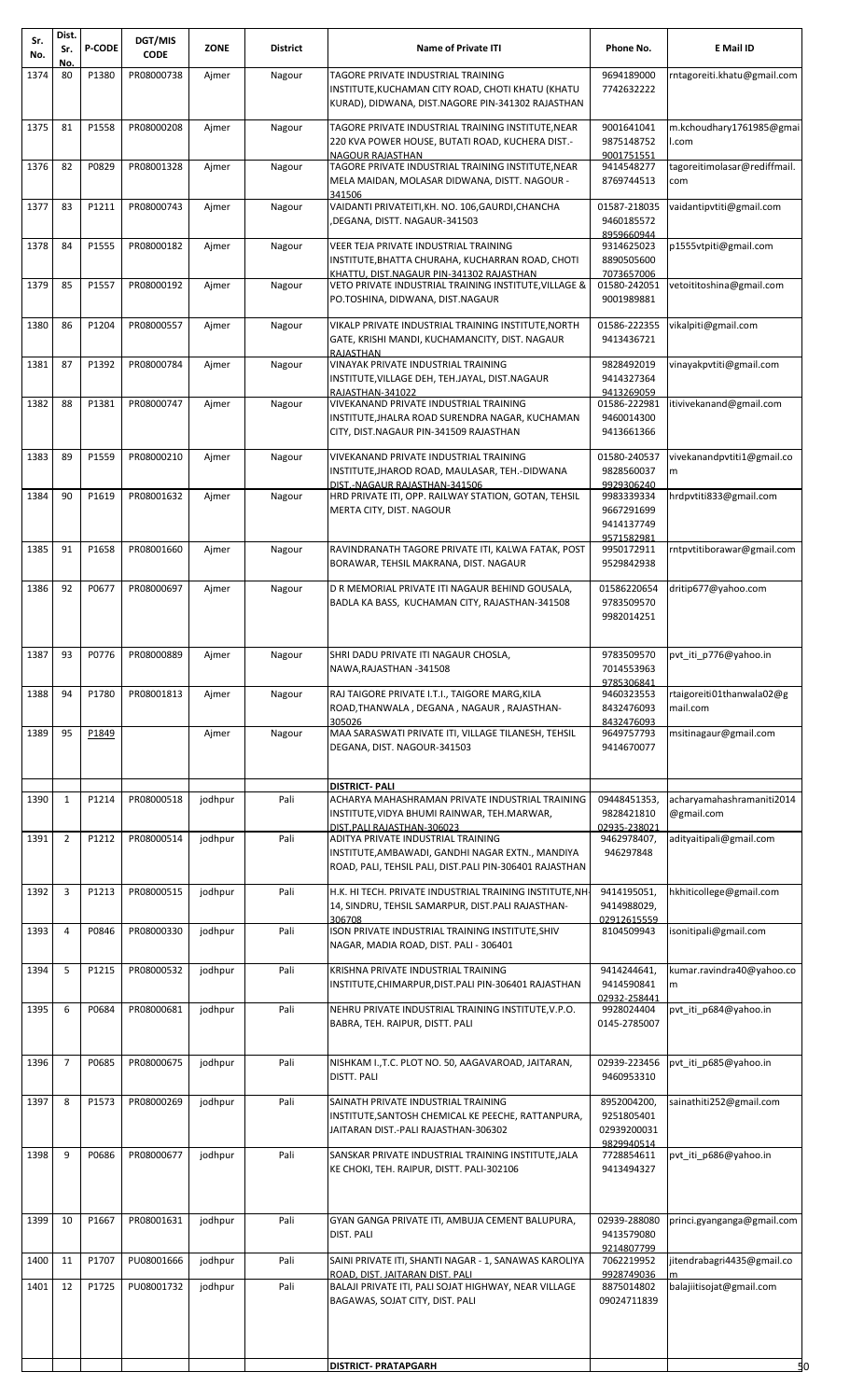| Sr.<br>No. | Dist.<br>Sr.        | <b>P-CODE</b> | DGT/MIS<br><b>CODE</b> | ZONE      | <b>District</b> | <b>Name of Private ITI</b>                                                                                                                                                 | Phone No.                                 | E Mail ID                        |
|------------|---------------------|---------------|------------------------|-----------|-----------------|----------------------------------------------------------------------------------------------------------------------------------------------------------------------------|-------------------------------------------|----------------------------------|
| 1402       | No.<br>$\mathbf{1}$ | P0110         | PR08001079             | Udaipur   | Pratapgarh      | GYAN SAROVAR PRIVATE ITI, RAVAN MAGRI, BHANWAR<br>MATA ROAD, CHHOTISADRI, DIST. PRATAPGARH - 312604                                                                        | 01473-262789<br>9929138101<br>9929687671  | pvt iti p110@yahoo.in            |
| 1403       | $\overline{2}$      | P1574         | PR08000225             | Udaipur   | Pratapgarh      | VATSALYA PRIVATE INDUSTRIAL TRAINING<br>INSTITUTE, BEHIND KRISHI MANDI HOUSING BOARD<br>COLONY ROAD. DIST.-PRATAPGARH RAJASTHAN                                            | 9929228666<br>9462728682                  | vatsalyaiti@gmail.com            |
| 1404       | $\mathbf{1}$        | P0324         | PR08000148             | Udaipur   | Rajsamand       | DISTRICT- RAJSAMAND<br>ADVANCE PRIVATE INDUSTRIAL TRAINING INSTITUTE,                                                                                                      | 9414586641                                | pvtadvanceiti@gmail.com          |
| 1405       | $\overline{2}$      | P0512         | PR08000640             | Udaipur   | Rajsamand       | PANCHAYAT SAMITTEE BHIM (RAJSAMAND)<br>KARANI PRIVATE INDUSTRIAL TRAINING INSTITUTE, NEAR<br>HANUMAN MANDIR, AMBAMATA ROAD, DAOGARH<br>(RAJSAMAND)                         | 9829256600<br>02904-280029<br>9928212837  | pvt_iti_p512@yahoo.in            |
| 1406       | 3                   | P1039         | PR08000479             | Udaipur   | Rajsamand       | NATHDWARA PRIVATE INDUSTRIAL TRAINING<br>INSTITUTE, UPALIONDEN, NATHDWARA, DIST. RAJSAMAND<br>RAJASTHAN                                                                    | 9829096561,<br>02953230076                | iti@ngi.edu.in                   |
| 1407       | 4                   | P0267         | PR08001088             | Udaipur   | Rajsamand       | RANTHAMBHOR PRIVATE ITI, NH-8, NEAR S.M.B. COLLEGE,<br>NATHDWARA, P.S. KHAMNOR, TEHSIL KHAMNOR, DIST.<br>RAJSAMAND                                                         | 02953-270131,<br>9549111182               | pvt iti p267@yahoo.in            |
| 1408       | 5                   | P0791         | PR08000331             | Udaipur   | Rajsamand       | SHRI KARNI PRIVATE INDUSTRIAL TRAINING INSTITUTE, N.R.<br>SANGRAM PURA PULIYA KUNDELI ROAD, THE. DEVGARH,<br>DIST. RAJSAMAND - 313331                                      | 9829794356<br>02904-280017                | shreekarnidevgarh@gmail.co<br>m  |
| 1409       | 6                   | P1636         | PR08001677             | Udaipur   | Rajsamand       | SHIVAM PRIVATE ITI, PATIYA BHIM, P.O. BHIM,<br>DIST.RAJSAMAND RAJASTHAN                                                                                                    | 9928274967                                | shivamitibhim@gmail.com          |
| 1410       | $\overline{7}$      | P1655         | PR08001635             | Udaipur   | Rajsamand       | ISHWAR PRIVATE ITI, COLLEGE ROAD NANDAWAT-BHIM,<br>DIST. RAJSAMAND                                                                                                         | 9413877699                                | nschauhan395@gmail.com           |
| 1411       | 8                   | P1798         | PR08001771             | Udaipur   | Rajsamand       | GIRIJA DEVI PRIVATE ITI RAILMAGRA RAJSAMAND NEAR<br>BUS STAND RAILMAGRA, RAJASTHAN                                                                                         |                                           | girijadeviiti10@gmail.com        |
| 1412       | $\mathbf{1}$        | P0270         | PR08000004             | Bharatpur |                 | <b>DISTRICT- SAWAI MADHOPUR</b><br>Sawai Madhopur AADRASH PRIVATE INDUSTRIAL TRAINING INSTITUTE,<br>KHERDA, SAWAI MADHOPUR - 322001                                        | 9252706555<br>8829881766                  | pvt_iti_p270@yahoo.in            |
| 1413       | 2                   | P0689         | PR08000703             | Bharatpur |                 | Sawai Madhopur   AGRAWAL PRIVATE INDUSTRIAL TRAINING INSTITUTE.<br>182/83, RIICO INDUSTRIALAREA, GANGAPURCITY, DISTT.<br>SAWAI MADHOPUR-322201                             | 9414861467                                | pvt_iti_p689@yahoo.in            |
| 1414       | 3                   | P0690         | PR08000687             | Bharatpur | Sawai Madhopur  | ALFA PRIVATE INDUSTRIAL TRAINING INSTITUTE, WARD NO.<br>6, SONI BABA COLONY, NEAR RAILWAY POWER HOUSE,<br>GANGAPUR CITY. DISTT. SAWAI MADHOPUR-322201                      | 9460990637                                | pvt iti p690@yahoo.in            |
| 1415       | 4                   | P0275         | PR08000427             | Bharatpur | Sawai Madhopur  | BHAGAWAN MAHAVEER PRIVATE INDUSTRIAL TRAINING<br>INSTITUTE, F-28, RICCO INDUSTRIAL AREA, GANGAPUR<br>CITY, (SAWAI MADHOPUR)                                                | 9549651702                                | pvt_iti_p275@yahoo.in            |
| 1416       | 5                   | P0464         | PR08000472             | Bharatpur | Sawai Madhopur  | BHAGWAN MAHAVEER PRIVATE INDUSTRIAL TRAINING<br>INSTITUTE, KHASARA NO. 51, KAELA ROAD, JATWARA<br>(SAWAIMADHOPUR)                                                          | 9549651708                                | pvt iti p464@yahoo.in            |
| 1417       | 6                   | P0691         | PR08000635             | Bharatpur |                 | Sawai Madhopur   BHAGWAN VISHWKARMA PRIVATE INDUSTRIAL TRAINING<br>INSTITUTE, DEV NAGAR, WAD NO.2, GURJARON KI JOPDI,<br>JAIPUR ROAD, GANGAPUR CITY, DISTT. SAWAI MADHOPUR | 9414646879<br>9414551727                  | pvt iti p691@yahoo.in            |
| 1418       | $\overline{7}$      | P0463         | PR08000428             | Bharatpur | Sawai Madhopur  | BHAGWATI PRIVATE INDUSTRIAL TRAINING INSTITUTE,<br>INDUSTRIAL AREA, KHAIRDA, SAWAIMADHOPUR                                                                                 | 9460918888<br>8094689676                  | pvt_iti_p463@yahoo.in            |
| 1419       | 8                   | P0988         | PR08000355             | Bharatpur |                 | Sawai Madhopur BHAGWATI PRIVATE INDUSTRIAL TRAINING INSTITUTE,<br>NASIA COLONY, MIRZAPUR ROAD, TEHSIL GANGANPUR<br>CITY. DIST.SAWAIMADHOPUR - 322201                       | 07463231770,<br>9414365009,<br>9414394571 | anilbhagwati@teachers.org        |
| 1420       | 9                   | P0693         | PR08000634             | Bharatpur |                 | Sawai Madhopur   GANESHAM PRIVATE INDUSTRIAL TRAINING INSTITUTE,<br>NEAR P & T. QUARTERS, GANGAPURCITY, DISTT. SAWAI<br>MADHOPUR-322201                                    | 9667290455<br>9875299088                  | pvt_iti_p693@yahoo.in            |
| 1421       | 10                  | P1040         | PR08000501             | Bharatpur |                 | Sawai Madhopur GANGAPUR PRIVATE INDUSTRIAL TRAINING<br>INSTITUTE, NEAR SFS SCHOOL RIICO GANGAPUR CITY,<br>TEHSIL. GANGAPUR CITY DIST. SAWAI MADHOPUR PIN-                  | 9694292076,<br>9783501616<br>9783979931   | GANGAPURITI@GMAIL.COM            |
| 1422       | 11                  | P0462         | PR08000448             | Bharatpur |                 | 322201 RAIASTHAN<br>Sawai Madhopur GOVINDAM PRIVATE INDUSTRIAL TRAINING INSTITUTE,<br>JAIPUR ROAD, NEAR BY PASS, GAGAPURCITY                                               | 9887455163                                | pvt_iti_p462@yahoo.com           |
| 1423       | 12                  | P0277         | PR08000402             | Bharatpur |                 | (SAWAIMADHOPUR)<br>Sawai Madhopur   INDIAN INSTITUTE OF PRIVATE INDUSTRIAL TRAINING<br>INSTITUTE, MUNIMJI KI DHARAMSHALA, BOLI, TEH.-BOLI<br>(SAWAIMADHOPUR)               | 8058555888,<br>9414073158                 | pvt_iti_p277@yahoo.in            |
| 1424       | 13                  | P0466         | PR08000618             | Bharatpur | Sawai Madhopur  | JAGDAMBA PRIVATE INDUSTRIAL TRAINING INSTITUTE,<br>NEAR PETROL PUMP, JAIPUR ROAD, GANGAPURCITY<br>(SAWAIMADHOPUR) 322201                                                   | 07463-201707                              | pvt iti p466@yahoo.in            |
| 1425       | 14                  | P0688         | PR08000699             | Bharatpur | Sawai Madhopur  | K.B.M. PRIVATE INDUSTRIAL TRAINING INSTITUTE, BHADOLI<br>ROAD, BONLI, DISTT. SAWAI MADHOPUR-322023                                                                         | 07466-247351                              | pvt_iti_p688@yahoo.in            |
| 1426       | 15                  | P0694         | PR08000624             | Bharatpur |                 | Sawai Madhopur   KALPANA PRIVATE INDUSTRIAL TRAINING INSTITUTE, F-37,<br>RIICO INDUSTRIAL AREA, KHERDA, DISTT. SAWAI<br>MADHOPUR-322001                                    | 07462-222098                              | pvt iti p694@yahoo.in            |
| 1427       | 16                  | P0802         | PR08000332             | Bharatpur | Sawai Madhopur  | LAL BAHADUR SHASTRI PRIVATE INDUSTRIAL TRAINING<br>INSTITUTE, HINDAUN ROAD SALODA, TEHSIL GANGAPUR<br>CITY, DISTT. SAWAI MADHOPUR - 322201                                 | 9214583063                                | surendragurjar48@gmail.com<br>51 |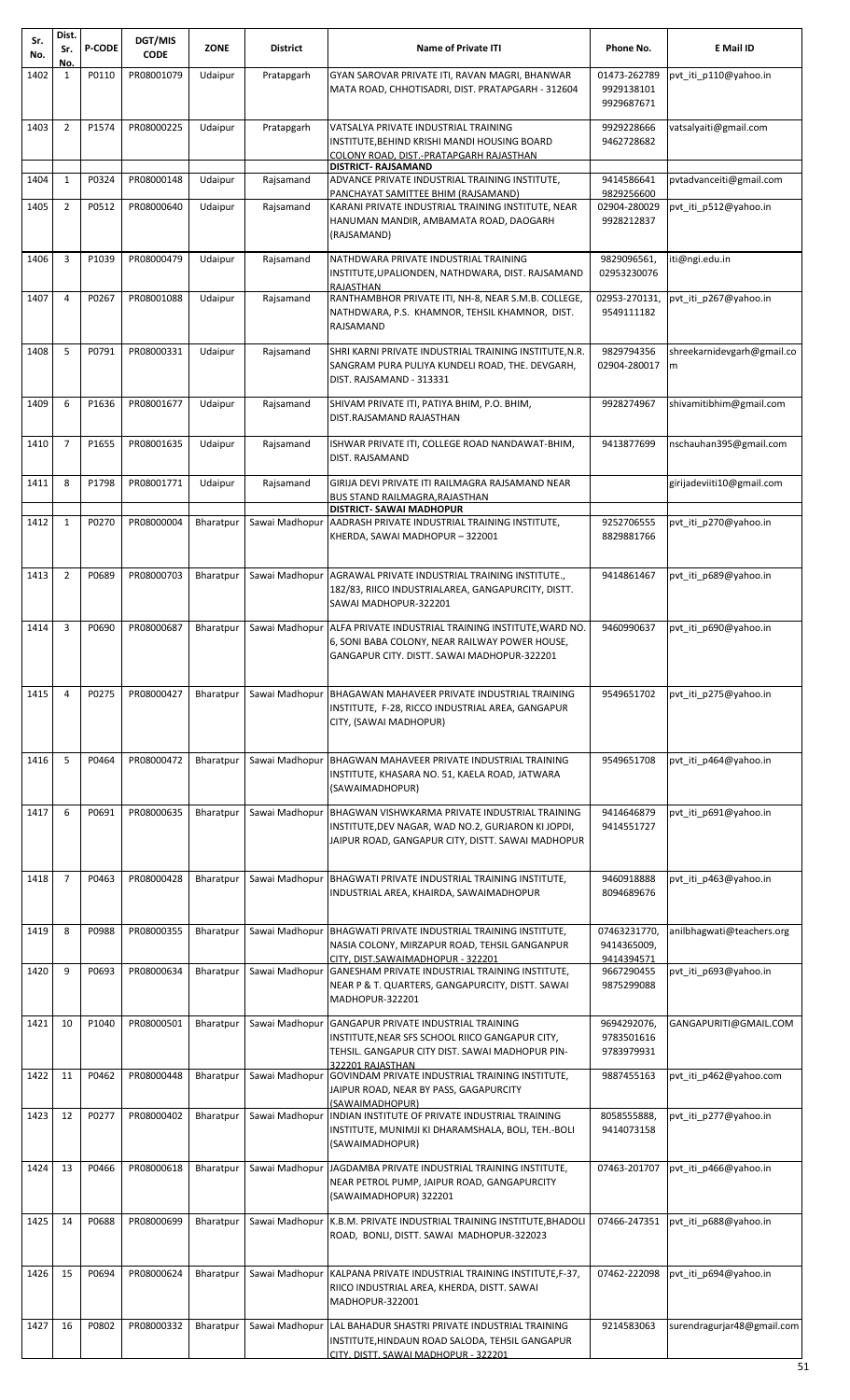| Sr.<br>No. | Dist.<br>Sr.   | <b>P-CODE</b> | DGT/MIS<br><b>CODE</b> | <b>ZONE</b>      | <b>District</b> | <b>Name of Private ITI</b>                                                                                       | Phone No.                  | E Mail ID                        |
|------------|----------------|---------------|------------------------|------------------|-----------------|------------------------------------------------------------------------------------------------------------------|----------------------------|----------------------------------|
| 1428       | No.<br>17      | P0278         | PR08001102             | Bharatpur        | Sawai Madhopur  | LAXMAN PRIVATE INDUSTRIAL TRAINING INSTITUTE, BOLI                                                               | 9460777771                 | pvt_iti_p278@yahoo.in            |
|            |                |               |                        |                  |                 | (SAWAIMADHOPUR)                                                                                                  |                            |                                  |
|            |                |               |                        |                  |                 |                                                                                                                  |                            |                                  |
| 1429       | 18             | P0935         | PR08000333             | <b>Bharatpur</b> | Sawai Madhopur  | LAXMAN PRIVATE INDUSTRIAL TRAINING INSTITUTE, NEAR<br>MALIYON KI DHANI BY PASS, GANGAPUR CITY, DIST. SAWAI       | 9950879718<br>9460777774   | p0935laxmanpitc@gmail.com        |
|            |                |               |                        |                  |                 | MADHOPUR - 322201                                                                                                |                            |                                  |
| 1430       | 19             | P0697         | PR08000645             | Bharatpur        |                 | Sawai Madhopur NEW LAL BAHADUR SHASTRI PRIVATE INDUSTRIAL                                                        | 7463236128                 | newlbsitip697@gmail.com          |
|            |                |               |                        |                  |                 | TRAINING INSTITUTE, F.38, RIICO AREA, OPP. RIICO OFFICE,<br>GANGAPURCITY, DISTT. SAWAI MADHOPUR-322201           |                            |                                  |
|            |                |               |                        |                  |                 |                                                                                                                  |                            |                                  |
|            |                |               |                        |                  |                 |                                                                                                                  |                            |                                  |
| 1431       | 20             | P0987         | PR08001401             | Bharatpur        | Sawai Madhopur  | NEW MAA JAGDAMBA PRIVATE INDUSTRIAL TRAINING<br>INSTITUTE, TEHSIL MALARNA DUNGAR, DIST. SAWAI                    | 9414175500,<br>9414553851  | pvt_iti_p987@yahoo.in            |
|            |                |               |                        |                  |                 | <b>MADHOPUR</b>                                                                                                  | 9460806314                 |                                  |
| 1432       | 21             | P0459         | PR08001271             | Bharatpur        | Sawai Madhopur  | NEW SORABH PRIVATE INDUSTRIAL TRAINING INSTITUTE, G-                                                             | 9783105296                 | pvt_iti_p459@yahoo.co.in         |
|            |                |               |                        |                  |                 | 82, RICCO INDUSTRIAL AREA, KHERDA, SAWAIMADHOPUR-<br>322026                                                      |                            |                                  |
|            |                |               |                        |                  |                 |                                                                                                                  |                            |                                  |
| 1433       | 22             | P0784         | PR08000890             | Bharatpur        | Sawai Madhopur  | NEW SUNRISE PRIVATE INDUSTRIAL TRAINING INSTITUTE,                                                               | 07462-233110               | pvt iti p784@yahoo.in            |
|            |                |               |                        |                  |                 | 130, HANUMAN NAGAR HOUSING BOARD                                                                                 |                            |                                  |
| 1434       | 23             | P0467         | PR08000859             | Bharatpur        | Sawai Madhopur  | SAWAIMADHOPUR-322021<br>NURSINGH PRIVATE INDUSTRIAL TRAINING INSTITUTE,                                          | 9828745131                 | pvt_iti_p467@yahoo.in            |
|            |                |               |                        |                  |                 | PLOT NO. 201, INDUSTRIAL AREA, GANGAPURCITY<br>(SAWAIMADHOPUR)                                                   | 9414030710                 |                                  |
|            |                |               |                        |                  |                 |                                                                                                                  |                            |                                  |
| 1435       | 24             | P0750         | PR08001270             | Bharatpur        |                 | Sawai Madhopur RANTHUMBHORE PRIVATE INDUSTRIAL TRAIING<br>INSTITUTE, G-1-152A, RIICO AREA, KHERDA, SAWAI         | 9460792765                 | pvt_iti_p750@yahoo.in            |
|            |                |               |                        |                  |                 | MADHOPUR-322001                                                                                                  |                            |                                  |
| 1436       | 25             | P0279         | PR08000392             | Bharatpur        |                 | Sawai Madhopur SANEH DEEP PRIVATE INDUSTRIAL TRAINING INSTITUTE,                                                 | 9414075358                 | pvt_iti_p279@yahoo.in            |
|            |                |               |                        |                  |                 | 1,2,3 MAHAVEER NAGAR, NEAR D.S. SCHOOL, NASIA<br>COLONY, GANGAPURCITY (SAWAIMADHOPUR)                            | 8003663358<br>9694253224   |                                  |
| 1437       | 26             | P0273         | PR08000039             | Bharatpur        | Sawai Madhopur  | SAURABH PRIVATE INDUSTRIAL TRAINING INSTITUTE,                                                                   | 9672978413                 | pvt_iti_p273@yahoo.in            |
|            |                |               |                        |                  |                 | KHASARA NO. 1682, GUDASI ROAD, SAWAI MADHOPUR                                                                    | 9672978408                 |                                  |
| 1438       | 27             | P0698         | PR08001184             | Bharatpur        |                 | Sawai Madhopur SHRI BALAJI PRIVATE INDUSTRIAL TRAINING INSTITUTE,                                                | 9784313320                 | pvt iti p698@yahoo.in            |
|            |                |               |                        |                  |                 | JAIPUR BY PASS ROAD, GANGAPURCITY, DISTT. SAWAI                                                                  | 9799965607                 |                                  |
|            |                |               |                        |                  |                 | MADHOPUR-322201                                                                                                  |                            |                                  |
|            |                |               |                        |                  |                 |                                                                                                                  |                            |                                  |
| 1439       | 28             | P0699         | PR08000663             | Bharatpur        | Sawai Madhopur  | SHRI JEE I.T,C. RIICO AREA, GANGAPUR CITY, DISTT. SAWAI                                                          | 9414394326                 | pvt iti p699@yahoo.in            |
|            |                |               |                        |                  |                 | MADHOPUR-322201                                                                                                  |                            |                                  |
| 1440       | 29             | P0700         | PR08000610             | Bharatpur        |                 | Sawai Madhopur SUNRISE PRIVATE INDUSTRIAL TRAINING INSTITUTE, OLD<br>ALANPUR ROAD, NEAR INCOME TAX OFFICE, SAWAI | 07462-221809               | pvt_iti_p700@yahoo.in            |
|            |                |               |                        |                  |                 | MADHOPUR-322001                                                                                                  |                            |                                  |
| 1441       | 30             | P1575         | PR08000265             | Bharatpur        |                 | Sawai Madhopur   VINAYAK PRIVATE INDUSTRIAL TRAINING INSTITUTE, G-1-78,                                          | 9414315069                 | vinayakl.T.I456@gmail.com        |
|            |                |               |                        |                  |                 | RIICO INDUSTRIAL AREA, DIST.-SAWAIMADHOPUR<br>RAJASTHAN-302001                                                   |                            |                                  |
| 1442       | 31             | P1801         | PR08001776             | Bharatpur        |                 | Sawai Madhopur   DIVINE FIRE SAFETY PRIVATE ITI SAWAI MADHOPUR                                                   |                            | divinefireinstitute@gmail.co     |
| 1443       | 32             | P1802         | PU08001777             | Bharatpur        |                 | BONLI, SAWAI MADHOPUR, RAJASTHAN<br>Sawai Madhopur AGRASEN PRIVATE INDUSTRIAL TRAINING INSTITUTE                 | 9413555397                 | agrasenpvtiti@gmail.com          |
|            |                |               |                        |                  |                 | SAWAI MADHOPUR SAWAI GANJ MOAD, KOTA HIGHWAY<br>ROAD, SAWAIMADHOPUR, RAJASTHAN-322001                            | 7733024228                 |                                  |
|            |                |               |                        |                  |                 |                                                                                                                  |                            |                                  |
| 1444       | 33             | P1851         | PR08001838             | Bharatpur        | Karauli         | MAA KAILA DEVI PRIVATE ITI, KARAULI NADOTI ROAD,<br>GANGAPUR DISTRICT SAWAI MADHOPUR - 322201                    | 9414743766<br>9929404107   | maakailadevipvtiti@gmail.co<br>m |
|            |                |               |                        |                  |                 |                                                                                                                  |                            |                                  |
|            |                |               |                        |                  |                 | <b>DISTRICT- SRI GANGANAGAR</b>                                                                                  |                            |                                  |
| 1445       | 1              | P0458         | PR08001162             | Bikaner          | Sri Ganganagar  | ARJIL MODERN PRIVATE INDUSTRIAL TRAINING INSTITUTE,<br>35 B, NEW DHAN MANDI, SURATGARH (SHRI                     | 01509-215392<br>9414506832 | pvt_iti_p458@yahoo.in            |
| 1446       | $\overline{2}$ | P1600         | PR08000187             | Bikaner          | Sri Ganganagar  | GANGANAGAR) 335804<br>ATUL PRIVATE INDUSTRIAL TRAINING INSTITUTE, PLOT NO.                                       | 9413233926,                | atulpvtitirawla@gmail.com        |
|            |                |               |                        |                  |                 | 57 & 60, INDUSTRIAL AREA, ROJHRI ROAD, RAWLA                                                                     | 9610344327                 |                                  |
| 1447       | 3              | P0457         | PR08001110             | Bikaner          | Sri Ganganagar  | GHARSANA, DIST, SRIGANGA NAGAR RAJASTHAN<br>CHAWALA PRIVATE INDUSTRIAL TRAINING INSTITUTE, PLOT                  | 9829075737                 | pvt iti p457@yahoo.in            |
|            |                |               |                        |                  |                 | NO. 197,198,199, KIRTI COLONY, NEAR GOVT. HOSPITAL,<br>SHRI GANGANAGAR 335001                                    | 9928035637<br>0154-2466537 |                                  |
|            |                |               |                        |                  |                 |                                                                                                                  |                            |                                  |
| 1448       | $\overline{4}$ | P1442         | PR08000176             | <b>Bikaner</b>   | Sri Ganganagar  | <b>GOLDEN RAYS PRIVATE INDUSTRIAL TRAINING</b><br>INSTITUTE, CHAK 1B CHOTI, 3 PULI P.O.-MOHANPURA, DIST.-        | 9414512164.<br>9799150191  | goldenrays07@gmail.com           |
|            |                |               |                        |                  |                 | SHRI GANGA NAGAR RAJASTHAN 335001                                                                                | 01542443747                |                                  |
|            |                |               |                        |                  |                 |                                                                                                                  |                            |                                  |
| 1449       | 5              | P0283         | PR08001071             | Bikaner          | Sri Ganganagar  | JAIN PRIVATE INDUSTRIAL TRAINING INSTITUTE, SSB ROAD,<br>KHICHHI CHOWK, SHREE GANGANAGAR -335001                 | 9352404000<br>9414502661   | pvt_iti_p283@yahoo.in            |
| 1450       | 6              | P0757         | PR08001264             | Bikaner          | Sri Ganganagar  | JAIN PRIVATE INDUSTRIAL TRAINING INSTITUTE.                                                                      | 01542466400<br>9352404000  | jainitisds2012@gmail.com         |
|            |                |               |                        |                  |                 | SADULSHAR DIST- SHRI GANGANAGAR-335062                                                                           |                            |                                  |
| 1451       | $\overline{7}$ | P1441         | PR08000172             | Bikaner          | Sri Ganganagar  | JAITSAR PRIVATE INDUSTRIAL TRAINING INSTITUTE, PLOT<br>NO.-1 INDUSTRIAL AREA INFRONT ELC OFFICE JAITSAR DIST.-   | 8094828422,<br>8824591725  | jaitsariti@yahoo.com             |
|            |                |               |                        |                  |                 | SRI GANGANAGAR RAJASTHAN-335702                                                                                  |                            |                                  |
| 1452       | 8              | P0284         | PR08001085             | Bikaner          | Sri Ganganagar  | LAKSHAY PRIVATE ITI, E-7, INDUSTRIAL AREA, TEHSIL.                                                               | 9024171657                 | pvt_iti_p284@yahoo.in            |
|            |                |               |                        |                  |                 | SURATGARH, DIST. SRIGANGA NAGAR PIN-335804<br>RAJASTHAN                                                          | 9414479285<br>9414506832   |                                  |
|            | 9              | P1217         |                        |                  |                 |                                                                                                                  | 9928831763                 |                                  |
| 1453       |                |               | PR08000582             | Bikaner          | Sri Ganganagar  | LOVELY PRIVATE INDUSTRIAL TRAINING<br>INSTITUTE, GREENLAND, KESRISINGHPUR, DIST.-                                | 9772567846,<br>9549876453  | singh.jasvir21@gmail.com         |
|            |                |               |                        |                  |                 | <b>GANGANAGAR RAJASTHAN</b>                                                                                      |                            | 52                               |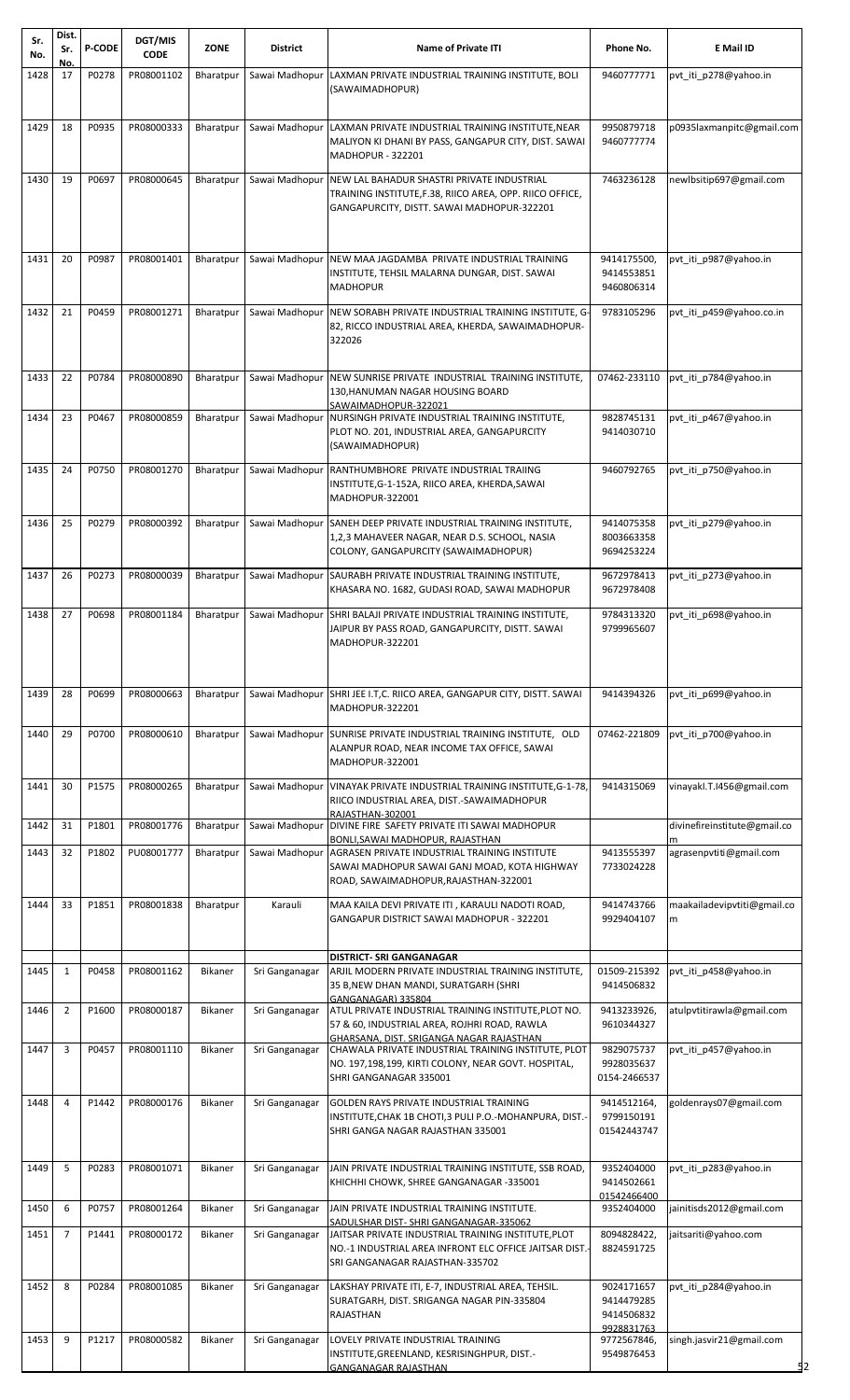| Sr.          | Dist.          | <b>P-CODE</b>  | DGT/MIS                  | <b>ZONE</b>        | <b>District</b>                  | <b>Name of Private ITI</b>                                                                                                                                               | Phone No.                                  | E Mail ID                                             |
|--------------|----------------|----------------|--------------------------|--------------------|----------------------------------|--------------------------------------------------------------------------------------------------------------------------------------------------------------------------|--------------------------------------------|-------------------------------------------------------|
| No.          | Sr.<br>No.     |                | <b>CODE</b>              |                    |                                  |                                                                                                                                                                          |                                            |                                                       |
| 1454         | 10             | P0719          | PR08000659               | Bikaner            | Sri Ganganagar                   | M.D.M. PRIVATE INDUSTRIAL TRAINING<br>INSTITUTE,RAISINGH NAGAR, DISTT. SRI GANGANAGAR                                                                                    | 01507-223130<br>9414628735<br>8094124065   | pvt_iti_p719@yahoo.in                                 |
| 1455         | 11             | P0720          | PR08000692               | Bikaner            | Sri Ganganagar                   | M.P.S PRIVATE INDUSTRIAL TRAINING                                                                                                                                        | 9414512198,                                | singh.jasvir21@gmail.com                              |
|              |                |                |                          |                    |                                  | INSTITUTE,INTERNATIONAL COLONY, SRI GANGANAGAR-<br>335001                                                                                                                | 01503-223716<br>9460316361                 |                                                       |
| 1456         | 12             | P1436          | PR08000750               | Bikaner            | Sri Ganganagar                   | MAHARAJA AGARSEN PRIVATE INDUSTRIAL TRAINING<br>INSTITUTE, INDUSTRIAL AREA, RAWLA, TEH.GHARSANA,<br>DIST.SRIGANAGANAGAR PIN-335707 RAJASTHAN                             | 9521000000,<br>9928569267                  | macet2014@gmail.com                                   |
| 1457         | 13             | P0285          | PR08001093               | <b>Bikaner</b>     | Sri Ganganagar                   | MAHARAJA AGRESEN PRIVATE INDUSTRIAL TRAINING<br>INSTITUTE, G1-117, RIICO, SURATGARH,(SHRI                                                                                | 9414044986<br>9414381059                   | pvt_iti_p285@yahoo.in                                 |
| 1458         | 14             | P1439          | PR08000836               | Bikaner            | Sri Ganganagar                   | GANGANAGAR)-335804<br>MESWT PRIVATE INDUSTRIAL TRAINING<br>INSTITUTE, GHARSAMA, DIST. SHRI GANGA NAGAR<br>RAJASTHAN                                                      | 01509222986<br>09414760599,<br>09928090392 | rohitswami552@gmail.com                               |
| 1459         | 15             | P1440          | PR08000168               | Bikaner            | Sri Ganganagar                   | MURTI DEVI PRIVATE ITI, CHAK 4 S.D.S., TEH.-SADUL<br>SHAHAR, DIST.-SHRI GANGANAGAR RAJASTHAN                                                                             | 9414246280,<br>9414513819                  | murtidevipvtiti@gmail.com                             |
| 1460         | 16             | P0454          | PR08001149               | Bikaner            | Sri Ganganagar                   | NAVJEEVAN PRIVATE INDUSTRIAL TRAINING INSTITUTE, 3<br>S.T.R., NEW MANDI, GHARSANA (SHRI GANGANAGAR)                                                                      | 9414504385<br>9610006261                   | pvt_iti_p454@yahoo.in                                 |
| 1461         | 17             | P0456          | PR08001107               | Bikaner            | Sri Ganganagar                   | PIONEER PRIVATE ITI, NEAR NIRANKARI SATSANG<br>BHAWAN, SHRI VIJAY NAGAR, DIST. SRI GANGANAGAR<br>RAJASTHAN                                                               | 9587658748<br>9783297099                   | pvt_iti_p456@yahoo.in                                 |
| 1462         | 18             | P1438          | PR08000810               | Bikaner            | Sri Ganganagar                   | S.K. PRIVATE INDUSTRIAL TRAINING INSTITUTE, AT.NEW<br>MANDI GHARSANA, DIST. SRI GANGA NAGAR RAJASTHAN                                                                    | 9828505234,<br>01506250502                 | singh.parvinderji@gmail.com                           |
| 1463         | 19             | P1437          | PR08000774               | Bikaner            | Sri Ganganagar                   | SHINING STARS PRIVATE INDUSTRIAL TRAINING<br>INSTITUTE,VILL.IITK RAISHING NAGAR, DIST. SRI GANGA<br><b>NAGAR RAJASTHAN</b>                                               | 9461167756<br>9829794990                   | pvt_iti_p455@yahoo.co.in                              |
| 1464         | 20             | P1216          | PR08000552               | Bikaner            | Sri Ganganagar                   | SHRI GURU JAMBHESWAR MODEL PRIVATE INDUSTRIAL                                                                                                                            | 8955087999,                                | sgjmpvtiti@gmail.com                                  |
| 1465         | 21             | P1443          | PR08000177               | <b>Bikaner</b>     | Sri Ganganagar                   | TRAINING INSTITUTE,NEAR PETROL PUMP, WARD<br>NO.13, SADULSAHAR, GANGANAGAR PIN-335523<br>RAJASTHAN<br>SHRI RAM PRIVATE INDUSTRIAL TRAINING INSTITUTE, NEAR               | 9214551611<br>9462218888,                  | gagan.deepsoni001@gmail.co                            |
|              |                |                |                          |                    |                                  | TRUCK UNION RAISINGHNAGAR, DIST. - SHRI GANGANAGAR<br>RAJASTHAN                                                                                                          | 9413617890                                 | m                                                     |
| 1466 22      |                | P1601          | PR08000198               | Bikaner            | Sri Ganganagar                   | TAGORE PRIVATE INDUSTRIAL TRAINING INSTITUTE, PLOT<br>NO.SPI RIICO INDUSTRIAL AREA PHASE II, ANUPGARH,<br>DIST.SRI GANGANAGAR RAJASTHAN                                  | 9772830004,<br>01498252508                 | tagoreitiaph@gmail.com                                |
| 1467         | 23             | P1435          | PR08000740               | Bikaner            | Sri Ganganagar                   | TECHNNOTIME PRIVATE INDUSTRIAL TRAINING<br>INSTITUTE, CHAK S.P.G.M, ANUPGARH, DIST. SHRI GANGA<br>NAGAR PIN-335701 RAJASTHAN                                             | 9772286000,<br>9672439195                  | avinashdabi@gmail.com                                 |
| 1468         | 24             | P1218          | PR08000593               | Bikaner            | Sri Ganganagar                   | THAR PRIVATE INDUSTRIAL TRAINING INSTITUTE, CHAK<br>16(A) ANUPGARH PIN-335701 RAJASTHAN                                                                                  | 09982001474,<br>09828576573                | itithar@gmail.com                                     |
| 1469         | 25             | P0866          | PR08001290               | <b>Bikaner</b>     | Sri Ganganagar                   | VIKASH PRIVATE INDUSTRIAL TRAINING INSTITUTE,22-23 H<br>INDUSTRIAL AREA, SURATGARH, DIST. SRI GANGANAGAR -<br>335804                                                     | 01509-220619<br>9929519619<br>9414380964   | vikasiti70@gmail.com                                  |
| 1470         | 26             | P1611          | PU08001648               | Bikaner            | Sri Ganganagar                   | MARUDHAR PRIVATE ITI, WARD NO. 12, NEW COURT<br>ROAD, SURATGARH, DIST. SRI GANGANAGAR                                                                                    | 01509-220613<br>9460432642                 | mangalderasari@yahoo.com                              |
| 1471<br>1472 | 27<br>28       | P1615<br>P1720 | PR08001707<br>PR08001641 | Bikaner<br>Bikaner | Sri Ganganagar<br>Sri Ganganagar | VASHISHTH PRIVATE ITI, NH-5, SURATGARH, DIST. SRI<br>GANGANAGAR<br>KHALSA SHIKSHAN SANSTHAN PRIVATE ITI, VPO.                                                            | 9414093305<br>9828632657<br>0154-2763008   | vashishthpvtiti@gmail.com<br>khalsasspvt@gmail.com    |
| 1473         | 29             | P0286          | PR08000070               | Bikaner            | Sri Ganganagar                   | CHUNAWADH, DIST. SRI GANGANAGAR<br>MAHARAJA AGRESEN PVT. ITI, Padampur, Dist. Sri                                                                                        | 9413930955<br>01505-233234                 | pvt_iti_p286@yahoo.in                                 |
|              |                |                |                          |                    |                                  | Ganganagar- 335041                                                                                                                                                       | 7891438999<br>9829815638                   |                                                       |
| 1474         | 30             | P1740          | PU08001740               | Bikaner            | Sri Ganganagar                   | MATA CHAWLI DEVI PRIVATE ITI GANGANAGAR ROAD, SRI                                                                                                                        | 9413612275<br>9772830004                   | kkc1200@gmail.com                                     |
| 1475         | 31             | P1750          | PR08001750               | Bikaner            | Sri Ganganagar                   | KARANPUR. TEH-SRIKARANPUR, DISTT.-SRI<br>GANGANAGAR, RAJASTHAN-335073<br>CH MOTA RAM MEEL MEMORIAL PRIVATE ITI CHAK 5 NRD,<br>VILL-NIRWANA, TEHSIL- SURATGARH, DISTT-SRI | 9414089281<br>01509-256221<br>7340062021   | cmrmmiti@rediffmail.com                               |
|              |                |                |                          |                    |                                  | GANGANAGAR - 335804                                                                                                                                                      |                                            |                                                       |
| 1476<br>1477 | 32<br>33       | P1751<br>P1770 | PR08001751<br>PR08001806 | Bikaner<br>Bikaner | Sri Ganganagar<br>Sri Ganganagar | SHIVALIK PRIVATE ITI CHAK 17 Z, PO-19 Z, VIA MIRZEWALA,<br>DIST. SRI GANGANAGAR RAJASTHAN<br>TAGORE PVT. ITI, 28 PBN, IN FRONT OF SURATGARH ARMY,                        | 01509-268346                               | shivalikiti01@gmail.com<br>tagoreprivateiti@gmail.com |
|              |                |                |                          |                    |                                  | CANTT NH-15, SURATGARH-SHRI GANGANAGAR HIGHWAY,<br>SURATGARH-335804                                                                                                      | 9929260444<br>9414381661                   |                                                       |
| 1478         | $\mathbf{1}$   | P0450          | PR08000135               | Jaipur             | Sikar                            | <b>DISTRICT-SIKAR</b><br>A.N. PRIVATE INDUSTRIAL TRAINING INSTITUTE, KHASRA                                                                                              | 9929555048                                 | pvt iti p450@yahoo.in                                 |
| 1479         | $\overline{2}$ | P0289          | PR08000924               | Jaipur             | Sikar                            | NO. 1013, GOKULPURA, JAIPUR ROAD, SIKAR<br>AANCHHAL PRIVATE INDUSTRIAL TRAINING INSTITUTE,                                                                               | 9414241050                                 | pvt iti p289@yahoo.in                                 |
| 1480         | 3              | P0989          | PR08000362               | Jaipur             | Sikar                            | NEAR RAILWAY STATION, RINGUS (SIKAR)<br>ACHI DEVI PRIVATE INDUSTRIAL TRAINING                                                                                            | 9414962051<br>01575-224677<br>9950442482,  | achideviitiskr@gmail.com                              |
| 1481         | 4              | P0888          | PR08001320               | Jaipur             | Sikar                            | INSTITUTE,PALSANA ROAD, KHANDELA, TEHSIL.SHRI<br>MADHOPUR, DIST. SIKAR<br>AKHIL PRIVATE ITI, KHETAL ROAD, NEEM KA THANA, DIST.-                                          | 9950442155<br>9509427288                   | akhiliti.nkt@gmail.com                                |
|              | 5              |                |                          |                    |                                  | SIKAR - 332713                                                                                                                                                           | 7737321144                                 |                                                       |
| 1482         |                | P0873          | PR08000339               | Jaipur             | Sikar                            | ANNUPURNA PRIVATE INDUSTRIAL TRAINING<br>INSTITUTE, BALAJI NAGAR, VILLAGE MAWANDA, TEHSIL<br>NEEM KA THANA, DISTT. SIKAR - 332711                                        | 9829515237<br>9549654557<br>01574-283557   | itiannpurna@gmail.com                                 |
| 1483         | 6              | P1041          | PR08000375               | Jaipur             | Sikar                            | APEX PRIVATE INDUSTRIAL TRAINING INSTITUTE, WARD NO.<br>4, SHIN NAGAR INDUSTRIAL AREA, NEEM KA THANA, DIST.-<br>SIKAR, RAJASTHAN                                         | 7791903652<br>9494929004                   | apexpitinkt@gmail.com                                 |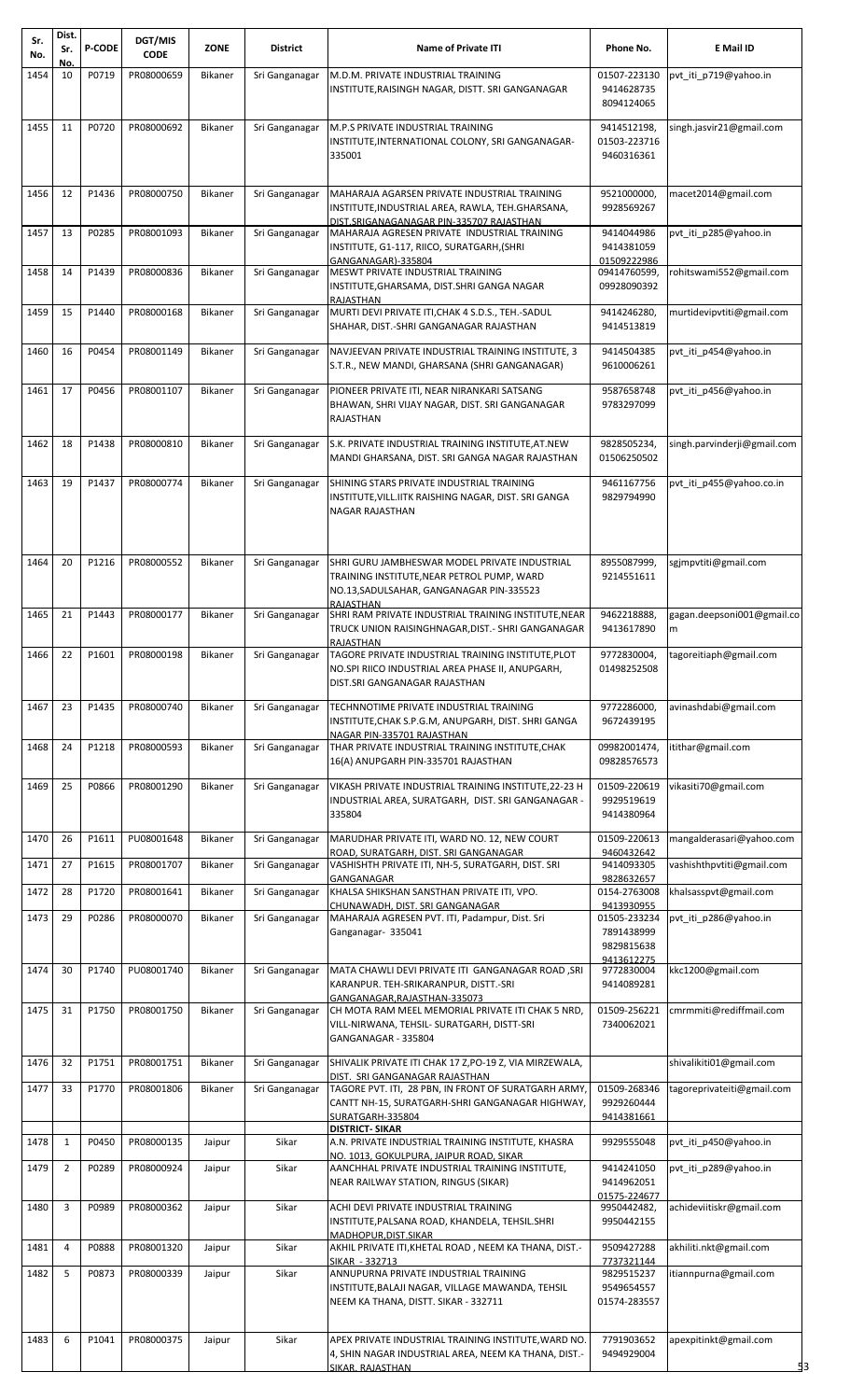| Sr.<br>No. | Dist.<br>Sr. | <b>P-CODE</b> | DGT/MIS<br><b>CODE</b> | <b>ZONE</b> | <b>District</b> | <b>Name of Private ITI</b>                                                                                                                                            | Phone No.                                               | E Mail ID                       |
|------------|--------------|---------------|------------------------|-------------|-----------------|-----------------------------------------------------------------------------------------------------------------------------------------------------------------------|---------------------------------------------------------|---------------------------------|
| 1484       | No.<br>7     | P0287         | PR08001028             | Jaipur      | Sikar           | ARAVALI PRIVATE INDUSTRIAL TRAINING INSTITUTE, S.P. -                                                                                                                 | 01574-231709                                            | pvt iti p287@yahoo.in           |
|            |              |               |                        |             |                 | 1, RIICO INDUSTRIAL AREA, NEEM KA THANA (SIKAR) -<br>332713                                                                                                           | 232946<br>8696935492                                    |                                 |
| 1485       | 8            | P0990         | PR08000366             | Jaipur      | Sikar           | ARJUN PRIVATE INDUSTRIAL TRAINING INSTITUTE, NH-11<br>LAXMANGARH ROAD,, DIST.SIKAR                                                                                    | 9414444835<br>9413279201<br>01572-298048                | ravibijarnia@gmail.com          |
| 1486       | 9            | P0701         | PR08001228             | Jaipur      | Sikar           | ASHA DEVI PRIVATE INDUSTRIAL TRAINING INSTITUTE.,<br>KARJO ROAD, PATAN, TEH. NEEM KA THANA, DISTT. SIKAR                                                              | 9413072703<br>7568418116<br>1574-295348<br>01574-282368 | pvt iti p701@yahoo.in           |
| 1487       | 10           | P1430         | PR08000835             | Jaipur      | Sikar           | B.R. PRIVATE INDUSTRIAL TRAINING INSTITUTE, KHATU                                                                                                                     | 9928954286                                              | briti478@gmail.com              |
|            |              |               |                        |             |                 | SHYAM JI ROAD, REENGUS, SHRI MADHOPUR, DIST.SIKAR<br>RAJASTHAN                                                                                                        | 9460323177<br>9549659621                                |                                 |
| 1488       | 11           | P1425         | PR08000818             | Jaipur      | Sikar           | B.R. PRIVATE INDUSTRIAL TRAINING INSTITUTE, NANGAL<br>BHEEM ROAD OUT SIDE RAILWAY UNDERPASS SHRI<br>MADHOPUR, DIST.SIKAR RAJASTHAN                                    | 015752520554<br>9549659621<br>9928954286                | jagansinghb@gmail.com           |
| 1489       | 12           | P0451         | PR08001167             | Jaipur      | Sikar           | BAGARIA PRIVATE INDUSTRIAL TRAINING INSTITUTE, RIICO<br>FATEHPUR SHEKHAWATI (SIKAR)-332301                                                                            | 01571-232952<br>9414037745                              | pvt iti p451@yahoo.in           |
| 1490       | 13           | P0702         | PR08000842             | Jaipur      | Sikar           | BALAJI INDUSTRAL TRAINING CENTER V.P RANOLI, SIKAR                                                                                                                    | 9829921403                                              | pvt iti p702@yahoo.in           |
| 1491       | 14           | P0703         | PR08001182             | Jaipur      | Sikar           | (RAJ) 332403<br>BALAJI PRIVATE INDUSTRIAL TRAINING INSTITUTE, GRAM<br>BAY, P.O. DATARAMGARH, DISTT. SIKAR-332601                                                      | 9413700900<br>01576-235333<br>9928498013                | pvt iti p703@yahoo.in           |
| 1492       | 15           | P0447         | PR08000654             |             | Sikar           | BALAJI PRIVATE INDUSTRIAL TRAINING INSTITUTE,                                                                                                                         | 9829924963                                              | pvt iti p447@yahoo.in           |
|            |              |               |                        | Jaipur      |                 | OPPOSITE SANTHOSHI MATA MANDIR, PALASANA ROAD,<br>KHANDELA, THE. SHRIMADHOPUR (SIKAR)332709                                                                           | 9950442482<br>9799524918                                |                                 |
| 1493       | 16           | P0844         | PR08000343             | Jaipur      | Sikar           | BALAJI PRIVATE INDUSTRIAL TRAINING INSTITUTE, VIKASH<br>COLONY,SAMARTHPURA,PIRALI ROAD, SIKAR - 332601                                                                | 9413236018                                              | balajiitisikar@gmail.com        |
| 1494       | 17           | P0449         | PR08000925             | Jaipur      | Sikar           | BHAGAWAN YADURAJ PRIVATE INDUSTRIAL TRAINING<br>INSTITUTE, RANOLI GRAMIN AREA, (SIKAR)                                                                                | 9887608180<br>9950098884                                | pvt_iti_p449@yahoo.in           |
| 1495       | 18           | P1434         | PR08000174             | Jaipur      | Sikar           | BHARAT PRIVATE INDUSTRIAL TRAINING INSTITUTE, NEEM<br>KA THANA, DIST.-SIKAR RAJASTHAN                                                                                 | 9950911048<br>01574-230517<br>9785844867<br>9468969341  | bharatiti24@gmail.com           |
| 1496       | 19           | P1232         | PR08000590             | Jaipur      | Sikar           | BHARTI PRIVATE INDUSTRIAL TRAINING INSTITUTE, P.O.-<br>BAJAJGRAM SANWALI CHANDPURA DIST.-SIKAR-332021                                                                 | 9828074821<br>01574-274821                              | mcranwa@gmail.com               |
| 1497       | 20           | P0882         | PR08001296             | Jaipur      | Sikar           | RAJASTHAN<br>BHARTIYA PRIVATE INDUSTRIAL TRAINING<br>INSTITUTE, MANASIYA ROAD, LAXMAN GARH, DIST. SIKAR -<br>332311                                                   | 9828588442<br>01573-68644<br>9649188715                 | bhartiyapvtiti@gmail.com        |
| 1498       | 21           | P0850         | PR08000341             | Jaipur      | Sikar           | BHAVISHYA PRIVATE INDUSTRIAL TRAINING<br>INSTITUTE, DEHRA GUHALA, NEEM KA THANA, DIST. SIKAR -                                                                        | 9983525499<br>9413434160<br>01574-281540                | bhavishayaiti@gmail.com         |
| 1499       | 22           | P1429         | PR08000825             | Jaipur      | Sikar           | 332706<br>CHANAKYA PRIVATE INDUSTRIAL TRAINING                                                                                                                        | 9782180451,                                             | chanakyaitismpr@gmail.com       |
|            |              |               |                        |             |                 | INSTITUTE, KHASARA NO.154/1, WARD NO.24 PUSHP<br>NAGAR, SHRIMADHOPUR, DIST.SIKAR RAJASTHAN                                                                            | 9928873195,992<br>8407620<br>9828714419                 |                                 |
| 1500       | 23           | P0864         | PR08001297             | Jaipur      | Sikar           | CHANAKYA PRIVATE INDUSTRIAL TRAINING<br>INSTITUTE,WARD NO. 10, BADHALA GREEN CITY, NEAR<br>RAILWAY OVER BRIDGE, BY PASS ROAD, NH-11, REENGUS,<br>DIST. SIKAR - 332404 | 9928407620<br>9929549999                                | b.s.samitireengus@gmail.co<br>m |
| 1501       | 24           | P1578         | PR08000195             | Jaipur      | Sikar           | CITY PRIVATE INDUSTRIAL TRAINING<br>INSTITUTE,VPO.GOKULPURA, DIST.SIKAR RAJASTHAN                                                                                     | 9314051039<br>9414665459                                | cityitigokulpura@gmail.com      |
| 1502       | 25           | P0865         | PR08000344             | Jaipur      | Sikar           | CITY PRIVATE INDUSTRIAL TRAINING INSTITUTE, KONARK,<br>JAIPUR ROAD, DIST. SIKAR - 332001                                                                              | 9413663539<br>9983000022                                | cityitisikar@gmail.com          |
| 1503       | 26           | P1586         | PU08000217             | Jaipur      | Sikar           | DADRAJ KATARIYA PRIVATE INDUSTRIAL TRAINING<br>INSTITUTE,CHIRIYA TIBBA WARD NO.-37, DIST.-SIKAR<br>RAJASTHAN                                                          | 01572-245050<br>01572-251710<br>9828968621              | info@drkiti.com                 |
| 1504       | 27           | P0705         | PR08001235             | Jaipur      | Sikar           | DEEN DAYAL Private ITI, KHASARA NO. 99/1/1/2,<br>FATEHPUR SHEKHAWATI DISTT. SIKAR                                                                                     | 01571-297474<br>8239459118<br>9143857083                | pvt iti p705@yahoo.in           |
| 1505       | 28           | P0446         | PR08000648             | Jaipur      | Sikar           | DEEP SHIKHA PRIVATE INDUSTRIAL TRAINING INSTITUTE,<br>KHASARA NO. 258/2, NEAR POLICE THANA, NEEM KA<br>THANA, AJEETGARH (SIKAR) 332701                                | 9667011351<br>9829924672                                | pvt iti p446@yahoo.in           |
| 1506       | 29           | P0452         | PR08000145             | Jaipur      | Sikar           | DESH BANDHU PRIVATE INDUSTRIAL TRAINING INSTITUTE,                                                                                                                    | 9413040703                                              | pvt iti p452@yahoo.in           |
| 1507       | 30           | P0292         | PR08000067             | Jaipur      | Sikar           | SEWA (SIKAR)<br>GEETA PRIVATE INDUSTRIAL TRAINING INSTITUTE,<br>AJITGARH, TEH-SHREE MADHOPUR, (SIKAR)                                                                 | 9414664252<br>9414773878                                | pvt iti p292@yahoo.in           |
|            |              |               |                        |             |                 |                                                                                                                                                                       |                                                         |                                 |
| 1508       | 31           | P1598         | PR08000270             | Jaipur      | Sikar           | GOVINDAM PRIVATE INDUSTRIAL TRAINING<br>INSTITUTE,NEAR NH-11 AND KENDRIYA VIDYALYA<br>SABALPURA, DIST.-SIKAR 332001 RAJASTHAN                                         | 9828510521<br>9983082111<br>01572-298074<br>9414037274  | sbs.poly1@gmail.com             |
| 1509       | 32           | P0831         | PU08001322             | Jaipur      | Sikar           | GOVINDAM PRIVATE INDUSTRIAL TRAINING<br>INSTITUTE,PALWAS ROAD, DISTT. SIKAR - 332001                                                                                  | 8696920021<br>9828662788                                | govindamitisikar@gmail.com      |
| 1510       | 33           | P0746         | PR08000879             | Jaipur      | Sikar           | GURUKUL PRIVATE, INDUSTRIAL TRAINING INSTITUTE,<br>VPO-CHOMU PUROHITAN, TEHSIL SHRIMADHPUR,                                                                           | 09414444894<br>09928833653                              | pvt iti p746@yahoo.in           |
| 1511       | 34           | P1594         | PR08000254             | Jaipur      | Sikar           | DISTT.SIKAR-302605<br>GURUPRAGYA PRIVATE INDUSTRIAL TRAINING                                                                                                          | 8058617186                                              | vchejara@rediffmail.com         |
|            |              |               |                        |             |                 | INSTITUTE, NADA KI DHANI RAGHUNATHGARH, DIST.-SIKAR<br>332027 RAJASTHAN                                                                                               | 01572284460                                             |                                 |
| 1512       | 35           | P1235         | PR08000721             | Jaipur      | Sikar           | GYANDEV PRIVATE INDUSTRIAL TRAINING<br>INSTITUTE, RADHA KRISHANPURA, JHUNJHUNU BY PASS,                                                                               | 01572-271401<br>9887428824                              | gyandeviti@gmail.com            |
|            |              |               |                        |             |                 | DIST.SIKAR. RAJASTHAN                                                                                                                                                 | 9887378787                                              |                                 |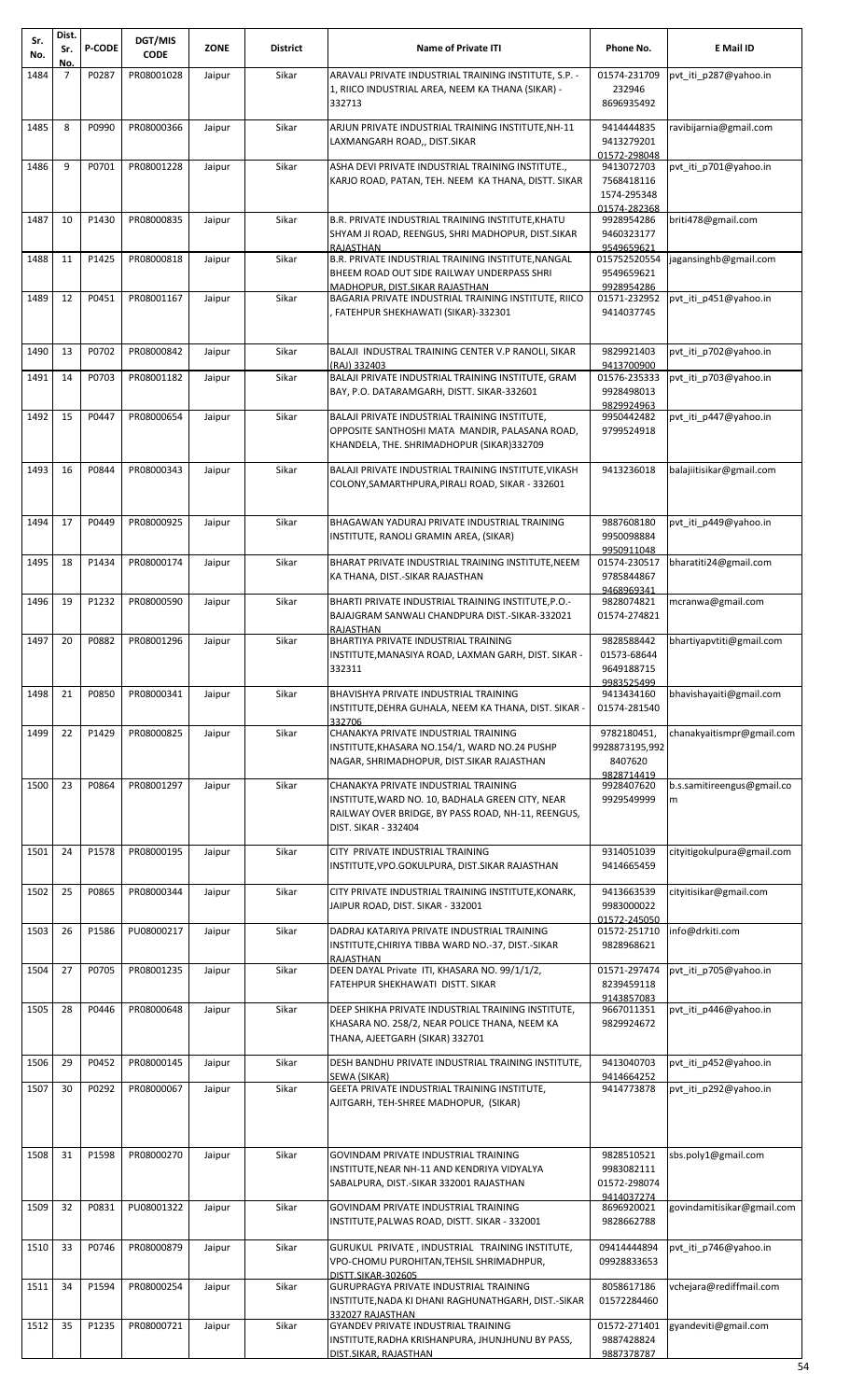| Sr.<br>No. | Dist.<br>Sr.<br>No. | <b>P-CODE</b> | DGT/MIS<br><b>CODE</b> | <b>ZONE</b> | <b>District</b> | <b>Name of Private ITI</b>                                                                                                                                                                                                            | Phone No.                                              | E Mail ID                               |
|------------|---------------------|---------------|------------------------|-------------|-----------------|---------------------------------------------------------------------------------------------------------------------------------------------------------------------------------------------------------------------------------------|--------------------------------------------------------|-----------------------------------------|
| 1513       | 36                  | P0288         | PR08001032             | Jaipur      | Sikar           | HAJRAT OMER BIN KHATAAB PRIVATE INDUSTRIAL<br>TRAINING INSTITUTE, NATIONAL HIGHWAY - 11, NEAR<br>SABALPURA, SIKAR - 332001                                                                                                            | 01572-298516<br>9414648265                             | pvt_iti_p288@yahoo.in                   |
| 1514       | 37                  | P1424         | PR08000816             | Jaipur      | Sikar           | IDEAL PRIVATE INDUSTRIAL TRAINING<br>INSTITUTE, VILL. SANTOSHPURA, P.O. LAMPUWA, KHATU<br>SHYAMJI ROAD, DIST.SIKAR RAJASTHAN                                                                                                          | 9799314695,<br>9950130929<br>9462542140                | vijaylampuwa@gmail.com                  |
| 1515       | 38                  | P0707         | PR08001212             | Jaipur      | Sikar           | INDIAN PRIVATE INDUSTRIAL TRAINING INSTITUTE,<br>BADHALA GREEN CITY, NEAR TOOL BOOTH, WARD NO.20,<br>RINGUS, DISTT. SIKAR-332404                                                                                                      | 9828059694<br>9828434216                               | pvt iti p707@yahoo.in                   |
| 1516       | 39                  | P0781         | PR08001288             | Jaipur      | Sikar           | J.J PRIVATE INDUSTRIAL TRAINING INSTITUTE, JUGALPURA<br>P.O.-KHANDELA TEHSIL-SHRIMADHOPUR, DIST.-SIKAR-<br>332708                                                                                                                     | 9461234595<br>8764230783<br>9461234510                 | pvt_iti_p781@yahoo.in                   |
| 1517       | 40                  | P0818         | PR08000338             | Jaipur      | Sikar           | JAMNA DEVI PRIVATE INDUSTRIAL TRAINING<br>INSTITUTE, SIKAR CHOUDHARY CHARAN SINGH GATE,<br><u>NEWAL GARH ROAD, DISTT. SIKAR - 332001</u>                                                                                              | 9414245954<br>9414468043<br>01572-513256               | jamnadevipvtiti@gmail.com               |
| 1518       | 41                  | P0293         | PR08001091             | Jaipur      | Sikar           | JYOTI PRIVATE INDUSTRIAL TRAINING INSTITUTE, NEW<br>MARKET, AJEETGARH, TEHSIL-SHREE MADHOPUR(SIKAR)-<br>332701                                                                                                                        | 01575-292252<br>9667400198<br>9414408989               | pvt iti p293@yahoo.in                   |
| 1519       | 42                  | P0294         | PR08000069             | Jaipur      | Sikar           | KARMBHUMI PRIVATE INDUSTRIAL TRAINING INSTITUTE,<br>WARD NO-7, NEEM KA THANA (SIKAR)332713                                                                                                                                            | 01574-695012<br>9950596720<br>9460167191               | pvt iti p294@yahoo.in                   |
| 1520       | 43                  | P0845         | PR08000340             | Jaipur      | Sikar           | KRISHNA PRIVATE INDUSTRIAL TRAINING INSTITUTE, NEAR<br>JEEVAN MAHAVIDHYALAYA NAWALGARH ROAD, DIST.<br>SIKAR - 332001                                                                                                                  | 9413479866<br>9772679705<br>9414260484                 | krishnaitisikar@gmail.com               |
| 1521       | 44                  | P1416         | PU08000798             | Jaipur      | Sikar           | LMG PRIVATE INDUSTRIAL TRAINING INSTITUTE, JAIPUR<br>BIKANER BY PASS, DIST.SIKAR RAJASTHAN                                                                                                                                            | 9414038831<br>9414036921<br>09530286580                | Imgitipvt@gmail.com                     |
| 1522       | 45                  | P1420         | PR08000809             | Jaipur      | Sikar           | LOSAL PRIVATE INDUSTRIAL TRAINING INSTITUTE,WARD<br>NO.24, BHIRANA ROAD, NEAR POLICE STATION LOSAL,<br>DIST.SIKAR RAJASTHAN                                                                                                           | 9772172389<br>9414889953                               | rrchoudhary881@gmail.com                |
| 1523       | 46                  | P1584         | PR08000214             | Jaipur      | Sikar           | M.L. PRIVATE INDUSTRIAL TRAINING INSTITUTE, RAMU KA<br>BASS, GOKULPURA, DIST.-SIKAR RAJASTHAN                                                                                                                                         | 9929199995<br>9829811098<br>9414922471                 | mlpvtiti2305@gmail.com                  |
| 1524       | 47                  | P1580         | PR08000205             | Jaipur      | Sikar           | MAA BHAGWATI ITC NANGAL NATHUSAR, TEH.SHRI<br>MADHOPUR, DIST.SIKAR RAJASTHAN                                                                                                                                                          | 9928251236<br>9829618962<br>9660560518                 | maabhagwatipvtiti@gmail.co<br>m         |
| 1525       | 48                  | P1233         | PR08000591             | Jaipur      | Sikar           | MADHAV PRIVATE INDUSTRIAL TRAINING INSTITUTE, AT.-<br>VILL. BATHOTH, VIA PATODA, TEH.-LAXMANGARH, DIST.-<br><b>SIKAR</b>                                                                                                              | 9982759784<br>9772397513                               | msmadhaviti@gmail.com                   |
| 1526       | 49                  | P0897         | PR08000334             | Jaipur      | Sikar           | MAHALA PRIVATE INDUSTRIAL TRAINING<br>INSTITUTE, KHASRA NO 1504, KHATUSHYAMJI ROAD,<br>REENGUS, DIST. SIKAR - 332404                                                                                                                  | 9829015915<br>9950348613<br>07665002931<br>9950348613  | mrps_reengus@yahoo.com                  |
| 1527       | 50                  | P0708         | PR08000153             | Jaipur      | Sikar           | MAHARAJA PRIVATE INDUSTRIAL TRAINING INSTITUTE. BY<br>PASS ROAD, SHRI MADHOPUR, DISTT. SIKAR-332715                                                                                                                                   | 09887498033<br>09982478236                             | pvt_iti_p708@yahoo.in                   |
| 1528       | 51                  | P0445         | PR08000152             | Jaipur      | Sikar           | MAHATMA GANDHI PRIVATE INDUSTRIAL TRAINING<br>INSTITUTE, KASARA NO. 1018, BEHIND MAHAVEER DAL,<br>SHREE MADHOPUR (SIKAR) 332715                                                                                                       | 01575-215090<br>98296386682                            | pvt iti p445@yahoo.in                   |
| 1529       | 52                  | P1403         | PR08000730             | Jaipur      | Sikar           | MARUDHARA PRIVATE INDUSTRIAL TRAINING<br>INSTITUTE, MUKUNDGARH ROAD, LACHHMAN GARH,<br>DIST.SIKAR PIN-332311 RAJASTHAN                                                                                                                | 9414128890<br>8094020462<br>9084066601                 | marudharaitc@gmail.com                  |
| 1530       | 53                  | P1222         | PR08000534             | Jaipur      | Sikar           | MARUTI PRIVATE INDUSTRIAL TRAINING<br>INSTITUTE, CHIDIYA TIBA, DIST. SIKAR RAJASTHAN                                                                                                                                                  | 01572-259217,<br>9414332340,<br>9667532340             | p1222maruti.sikar@gmail.co<br>m         |
| 1531       | 54                  | P1220         | PR08000516             | Jaipur      | Sikar           | MINAL PRIVATE INDUSTRIAL TRAINING INSTITUTE, KHASRA<br>96/3, BY PASS ROAD, KANWAT DIST. SIKAR RAJASTHAN                                                                                                                               | 9414500086,<br>9413344131<br>01575233075               | minalpvtiti@gmail.com                   |
| 1532       | 55                  | P1581         | PR08000206             | Jaipur      | Sikar           | MODERN PRIVATE INDUSTRIAL TRAINING<br>INSTITUTE, NANI, JAIPUR BIKANER BY PASS ROAD,<br>DIST.SIKAR RAJASTHAN                                                                                                                           | 9413069891<br>8003811069                               | modernitinani@gmail.com                 |
| 1533       | 56                  | P1428         | PR08000824             | Jaipur      | Sikar           | NAV PRARNA PRIVATE INDUSTRIAL TRAINING<br>INSTITUTE, AT. TRILOKPURA POST RANOLI<br>TEH.DANTARAMGARH, DIST.SIKAR RAJASTHAN                                                                                                             | 9460103944<br>9950591698<br>9468685666                 | navprarnapvtititrilokpura@g<br>mail.com |
| 1534       | 57                  | P1422         | PR08000811             | Jaipur      | Sikar           | NAVEEN PRIVATE INDUSTRIAL TRAINING INSTITUTE, SURYA<br>NAGAR, BASANI ROAD, LAXMANGARH, DIST.SIKAR PIN-<br>332311 RAJASTHAN                                                                                                            | 01573-223333<br>9929076020<br>9414528080               | naveenshikshansansthan@g<br>mail.com    |
| 1535       | 58                  | P1405         | PR08000748             | Jaipur      | Sikar           | NAVYUG PRIVATE INDUSTRIAL TRAINING<br>INSTITUTE, DHINGPUR, DANTA RAMGARH, DIST. SIKAR PIN-<br>332601 RAJASTHAN                                                                                                                        | 8207004343,<br>9424037744                              | adv nram@yahoo.com                      |
| 1536       | 59                  | P1042         | PR08001385             | Jaipur      | Sikar           | NEW ARAWALI PRIVATE INDUSTRIAL TRAINING<br>INSTITUTE, SP-2, RIICO INDUSTRIAL AREA, NEEM KA THANA,<br>DIST.-SIKAR, RAJASTHAN                                                                                                           | 01574-231709<br>9636270748<br>9214451400<br>8696935403 | newaravali iti@yahoo.in                 |
| 1537       | 60                  | P0709         | PR08000124             | Jaipur      | Sikar           | NEW SHEKHAWATI. PRIVATE INDUSTRIAL TRAINING                                                                                                                                                                                           | 9460835831                                             | pvt_iti_p709@yahoo.in                   |
| 1538       | 61                  | P0295         | PR08001117             | Jaipur      | Sikar           | INSTITUTE, 10-11, YOJNA NAGAR, SIKAR-332001<br>PALRIWALA VOCATIONAL TRAINING & RESEARCH<br>INSTITUTE PRIVATE INDUSTRIAL TRAINING<br>INSTITUTE, KHASARA NO.78/2 IN FRONT OF RAILWAY<br>STATION, BASANI ROAD, LAXMANGARH (SIKAR)-332311 | 9414664103<br>01573-222240<br>222220<br>9413339023     | pvt iti p295@yahoo.in                   |
| 1539       | 62                  | P1223         | PR08000539             | Jaipur      | Sikar           | PARAMHANS PRIVATE INDUSTRIAL TRAINING<br>INSTITUTE, SURYA NAGAR VAID KI DHANI, RANOLI, DIST.                                                                                                                                          | 9785319921.<br>9887094517                              | itiranoli@gmail.com                     |
| 1540       | 63                  | P1228         | PR08000564             | Jaipur      | Sikar           | <u>SIKAR RAJASTHAN</u><br>PRAGATI PRIVATE INDUSTRIAL TRAINING<br>INSTITUTE, NAGAWA HALL WARD NO.21, GANGA VIHAR<br>AWASHIYA YOJNA DHOD ROAD SIKAR, DIST. SIKAR,<br>RAJASTHAN                                                          | 9782167091<br>9414682204<br>9460641876<br>9610002671   | pragatischool1@gmail.com                |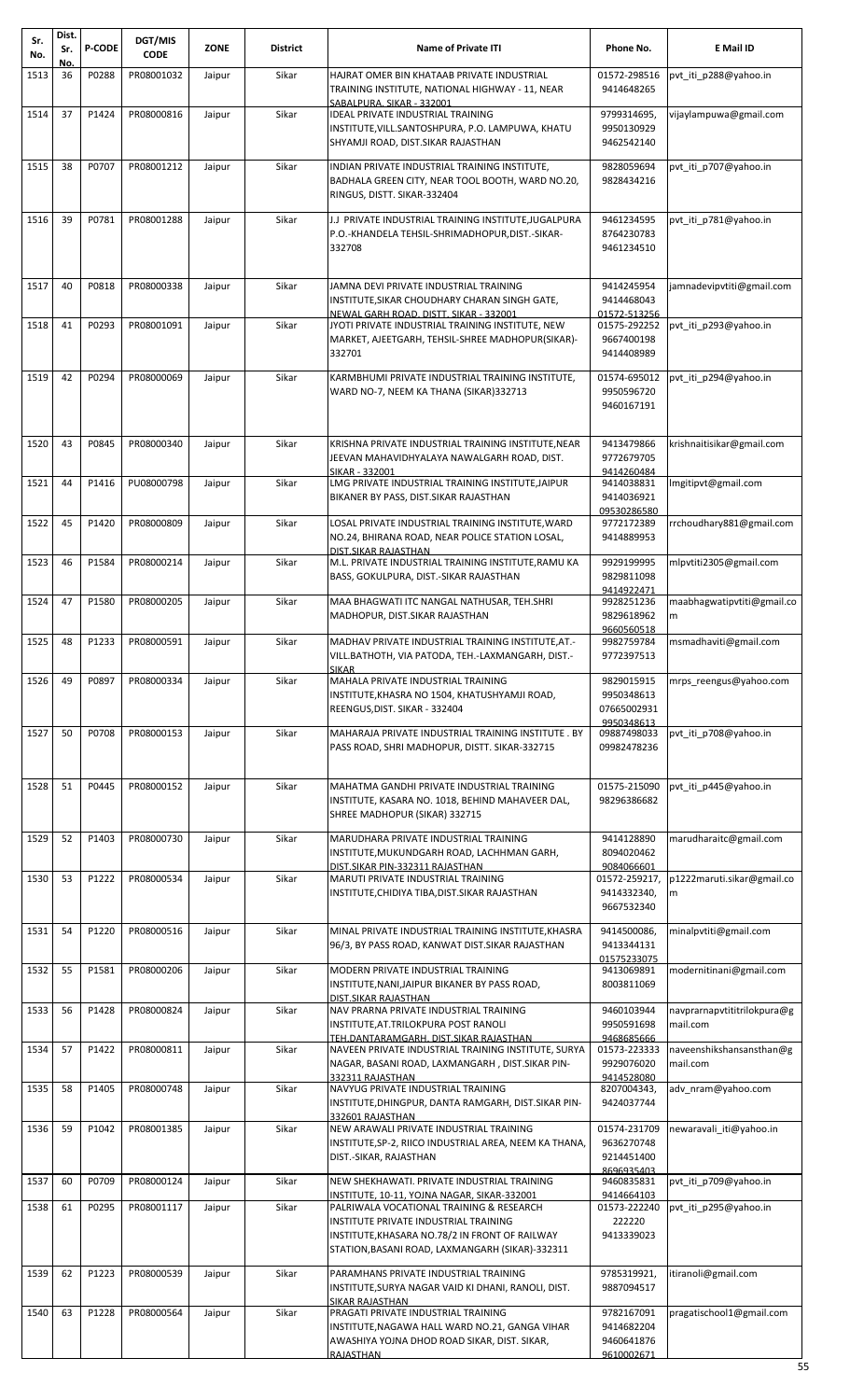| Sr.<br>No. | Dist.<br>Sr. | <b>P-CODE</b> | DGT/MIS<br><b>CODE</b> | <b>ZONE</b> | <b>District</b> | <b>Name of Private ITI</b>                                                                                                                                             | Phone No.                                                | E Mail ID                           |
|------------|--------------|---------------|------------------------|-------------|-----------------|------------------------------------------------------------------------------------------------------------------------------------------------------------------------|----------------------------------------------------------|-------------------------------------|
|            | Νo.          |               |                        |             |                 |                                                                                                                                                                        |                                                          |                                     |
| 1541       | 64           | P0710         | PR08000611             | Jaipur      | Sikar           | PRAGATI SHEEL PRIVATE INDUSTRIAL TRAINING INSTITUTE,<br>PATAN, NEEM KA THANA, DISTT. SIKAR-332718                                                                      | 01574-282202                                             | pvt_iti_p710@yahoo.in               |
| 1542       | 65           | P0782         | PR08001266             | Jaipur      | Sikar           | PRINCE ACADEMY OF HIGHER EDUCATION PRIVATE<br>INDUSTRIAL TRAINING INSTITUTE, VILL: NANI, KHASRA<br>NO.965 PALWAS ROAD, SIKAR-332001                                    | 01572-257938<br>9414037938<br>9829584806<br>7586044083   | pvt iti p782@yahoo.in               |
| 1543       | 66           | P0296         | PR08000068             | Jaipur      | Sikar           | R.S. PRIVATE INDUSTRIAL TRAINING INSTITUTE, OPPOSITE<br>PAD CHOWKI, AJEETGARH ROAD, KANWAT, PANCHAYAT                                                                  | 01575-688163<br>9929021920                               | pvt iti p296@yahoo.in               |
| 1544       | 67           | P1431         | PR08000163             | Jaipur      | Sikar           | SAMITTEE- KHANDELA (SIKAR)<br>RAJ PRIVATE INDUSTRIAL TRAINING<br>INSTITUTE, DANTARAMGARH ROAD, KHOOR, DIST.-SIKAR                                                      | 9829828403<br>09649692209<br>09772031521                 | rajpytitikhoor@gmail.com            |
| 1545       | 68           | P1591         | PU08000247             | Jaipur      | Sikar           | <b>RAJASTHAN</b><br>RAJASTHAN PRIVATE INDUSTRIAL TRAINING<br>INSTITUTE, DHOD ROAD, DIST.-SIKAR PIN-332001<br><b>RAJASTHAN</b>                                          | 09610536490<br>9252240240<br>9829338369                  | rajasthanitiskr@gmail.com           |
| 1546       | 69           | P1058         | PR08000592             | Jaipur      | Sikar           | RAJASTHAN PRIVATE INDUSTRIAL TRAINING<br>INSTITUTE, LIKHMA KA BASS ROAD, BAY DANTA RAMGARH,                                                                            | 8104701703<br>9462013432                                 | rajasthaniti5@gmail.com             |
| 1547       | 70           | P1579         | PR08000197             | Jaipur      | Sikar           | DIST. SIKAR RAJASTHAN-332601<br>RUDKI PRIVATE INDUSTRIAL TRAINING INSTITUTE, VIDHYA<br>VIHAR COLONY, NEAR POWER HOUSE BUS STAND RANOLI,<br>DIST.SIKAR RAJASTHAN-332403 | 9461008521<br>9982141899                                 | rudkipvtiti@gmail.com               |
| 1548       | 71           | P1576         | PR08000184             | Jaipur      | Sikar           | S.R. PRIVATE INDUSTRIAL TRAINING INSTITUTE, AJABPURA<br>ROAD, PALASANA, DIST.SIKAR RAJASTHAN                                                                           | 9460835392<br>9782637848                                 | sritcpalsana@gmail.com              |
| 1549       | 72           | P0711         | PR08001236             | Jaipur      | Sikar           | S.V.P. PRIVATE INDUSTRIAL TRAINING INSTITUTE., KHASRA<br>NO.2207/1, 2207/2, 2849/3, N.H.11, PALSANA, PALSANA,<br>TEH. DHATARAMGARH, DISTT. SIKAR-332402                | 9414801830<br>01576-223956                               | pvt iti p711@yahoo.in               |
| 1550       | 73           | P1231         | PR08000587             | Jaipur      | Sikar           | SAFAL PRIVATE INDUSTRIAL TRAINING<br>INSTITUTE, SINGODARA LAXMANGARH DIST. SIKAR<br><b>RAJASTHAN</b>                                                                   | 8107402319,<br>9772726526                                | safalpvtiti@gmail.com               |
| 1551       | 74           | P0453         | PR08001138             | Jaipur      | Sikar           | SAMBAL PRIVATE INDUSTRIAL TRAINING INSTITUTE, SHIV<br>SINGH PURA (SIKAR)                                                                                               | 01572-248385<br>9660383655<br>9414295298                 | pvt iti p453@yahoo.in               |
| 1552       | 75           | P1224         | PR08000549             | Jaipur      | Sikar           | SANJEEVANI PRIVATE INDUSTRIAL TRAINING<br>INSTITUTE, OPPOSITE CIRCUIT HOUSE, NH-11, JAIPUR ROAD,<br>DIST.SIKAR RAJASTHAN                                               | 01572-245588<br>09214369655                              | sanjeevniiti@gmail.com              |
| 1553       | 76           | P1583         | PR08000212             | Jaipur      | Sikar           | SANKALP PRIVATE INDUSTRIAL TRAINING<br>INSTITUTE, GAUSHALA MORE, DANTA, DIST.-SIKAR<br>RAJASTHAN-332702                                                                | 9413894096<br>01577-296687                               | sankalpitidanta@gmail.com           |
| 1554       | 77           | P1597         | PR08000267             | Jaipur      | Sikar           | SARASWATI PRIVATE INDUSTRIAL TRAINING<br>INSTITUTE, SEWAD BARI, SIKAR-SALASAR ROAD, DIST.-<br><b>SIKAR RAJASTHAN</b>                                                   | 9783049000<br>01572296331<br>9828868361                  | dhakabanwarilal@gmail.com           |
| 1555       | 78           | P1427         | PR08000823             | Jaipur      | Sikar           | SARASWATI PRIVATE INDUSTRIAL TRAINING<br>INSTITUTE, SITUATED AT-VILLAGE BALARA,<br>TEH.LAXMANGARH. DIST.SIKAR RAJASTHAN-332401                                         | 9460165981<br>9828603875<br>01573-250181                 | dr.jhajharia123@rediffmail.c<br>om  |
| 1556       | 79           | P1415         | PR08000795             | Jaipur      | Sikar           | SARASWATI PRIVATE INDUSTRIAL TRAINING<br>INSTITUTE, VILLAGE DANTA RAMGARH,                                                                                             | 9460311529<br>9928582882                                 | itisaraswati@rediffmail.com         |
| 1557       | 80           | P1423         | PR08000815             | Jaipur      | Sikar           | TEH.DANTARAMGARH. DIST.SIKAR RAJASTHAN<br>SARASWATI PRIVATE INDUSTRIAL TRAINING<br>INSTITUTE, VILLAGE.DAULATPURA, PO.KATRATHAL,                                        | 01577274073<br>9462262038<br>08003026057<br>01572-232733 | ITIDAULATPURA@GMAIL.CO<br>м         |
| 1558       | 81           | P1219         | PR08000503             | Jaipur      | Sikar           | DIST.SIKAR RAJASTHAN<br>SARASWATI PRIVATE INDUSTRIAL TRAINING<br>INSTITUTE, ZEER KI CHOKI, NEEM KA THANA, DIST. SIKAR PIN-<br>332713 RAJASTHAN                         | 9928003995<br>9672998011<br>9672998020                   | nagendratanwer@gmail.com            |
| 1559       | 82           | P1433         | PR08000171             | Jaipur      | Sikar           | SASTRI PRIVATE INDUSTRIAL TRAINING INSTITUTE, BY PASS<br>ROAD, SHRI MADHUPUR DIST.-SIKAR 332715 RAJASTHAN                                                              | 9413162875,<br>8562058842<br>01575250908<br>9414744605   | sastriitishrimadhopur@gmail.<br>com |
| 1560       | 83           | P1588         | PR08000232             | Jaipur      | Sikar           | SATYA SAI PRIVATE INDUSTRIAL TRAINING INSTITUTE, VPO-<br>JASRANA, VIA-KHUDIBAD TEH.-LAXMANGARH DIST.-SIKAR<br>RAJASTHAN-332315                                         | 9413337111<br>9828737111                                 | satyasaipvtiti@gmail.com            |
| 1561       | 84           | P0297         | PR08000395             | Jaipur      | Sikar           | SATYAM PRIVATE INDUSTRIAL TRAINING<br>INSTITUTE, BALURAM COMPOUNDER KI GALI, JAIPUR<br>ROAD, SIKAR-332001                                                              | 01572-270529<br>9460931732                               | pvt iti p297@yahoo.in               |
| 1562       | 85           | P1229         | PU08000571             | Jaipur      | Sikar           | SEKHAWATI PRIVATE INDUSTRIAL TRAINING<br>INSTITUTE, BEHIND CIRCUIT HOUSE, JAIPUR ROAD, DIST.<br>SIKAR PIN-302001 RAJASTHAN                                             | 95787222211<br>9982112345<br>01574-246024                | Ranjeet3333@rediffmail.com          |
| 1563       | 86           | P0913         | PR08000342             | Jaipur      | Sikar           | SHANTI PRIVATE INDUSTRIAL TRAINING INSTITUTE, SHANTI<br>NIKETAN, JAITUSAR ROAD, RINGUS, TEHSIL SHRI<br>MADHOPUR, DIST. SIKAR - 332404                                  | 01575-224586<br>8952005360                               | info@shantiprivateiti.com           |
| 1564       | 87           | P0298         | PR08000066             | Jaipur      | Sikar           | SHARDA SADAN PRIVATE INDUSTRIAL TRAINING INSTITUTE,<br>MAKADI PHATAK, NEEEM KA THANA (SIKAR)-332713                                                                    | 01574-320044<br>9413510761<br>01574-320044               | pvt_iti_p298@yahoo.in               |
| 1565       | 88           | P1404         | PR08000737             | Jaipur      | Sikar           | SHARV KALYAN PRIVATE INDUSTRIAL TRAINING<br>INSTITUTE, WARD NO.4 BY PASS ROAD, SHRI MADHOPUR,<br>DIST. SIKAR PIN-332715 RAJASTHAN                                      | 9950659182<br>7891308589                                 | sharvakalyanitismpr@gmail.c<br>om   |
| 1566       | 89           | P0443         | PU08000926             | Jaipur      | Sikar           | SHEKHAWATI PRIVATE INDUSTRIAL TRAINING INSTITUTE,<br>45-46, YOJNA NAGAR, SALASAR BUS STAND, PALBAS ROAD,<br>SIKAR-332001                                               | 9460835831<br>9414664103<br>01572254555                  | pvt iti p443@yahoo.in               |
| 1567       | 90           | P0448         | PR08000653             | Jaipur      | Sikar           | SHEKHAWATI PRIVATE INDUSTRIAL TRAINING INSTITUTE,<br>SIKAR ROAD, LOSAL (SIKAR)332025                                                                                   | 01577-276156<br>9982166988                               | pvt iti p448@yahoo.in               |
| 1568       | 91           | P0712         | PR08001187             | Jaipur      | Sikar           | SHEKHAWATI PRIVATE INDUSTRIAL TRAINING INSTITUTE.,<br>VIVEK COLONY, WARD NO.42, NAVALGARH ROAD, TEH-<br>SIKAR.SIKAR-332001                                             | 01572-645184<br>9414663568                               | pvt iti p712@yahoo.in               |
| 1569       | 92           | P1237         | PR08001354             | Jaipur      | Sikar           | SHIVAM PRIVATEINDUSTRIAL TRAINING<br>INSTITUTE, DANTARAMGARH, DISTT. - SIKAR-332702                                                                                    | 9928376118<br>9251777776                                 | shivamitidanta@gmail.com            |
| 1570       | 93           | P0326         | PR08001108             | Jaipur      | Sikar           | SHREE BALAJI PRIVATE INDUSTRIAL TRAINING INSTITUTE,<br>WARD NO.5, NEAR SMALL POWER HOUSE, SIKAR ROAD,<br>DATAN (SIKAR)                                                 | 9829756970<br>9928376118                                 | pvt_iti_p326@yahoo.in<br>6          |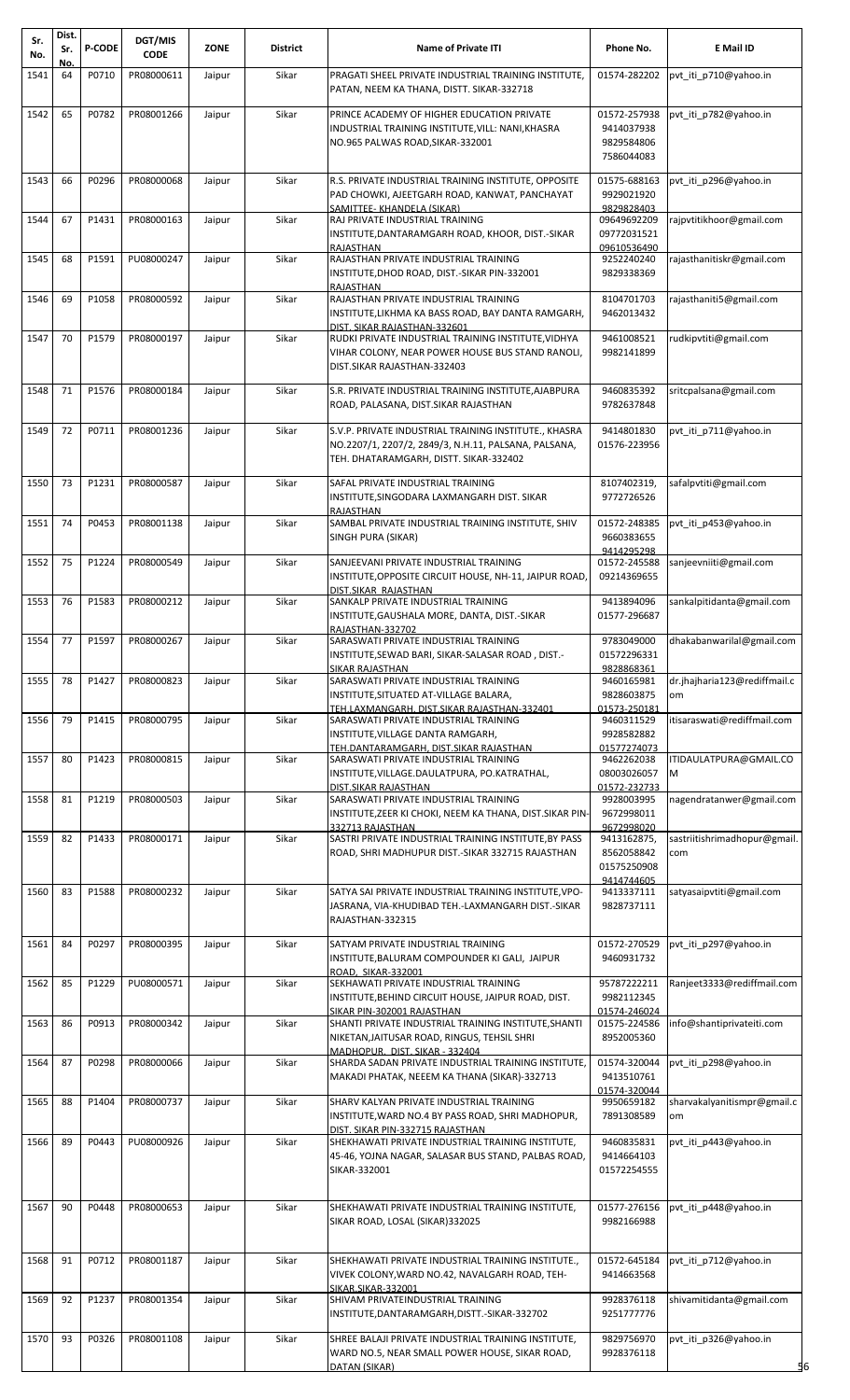| Sr.<br>No. | Dist.<br>Sr. | <b>P-CODE</b> | DGT/MIS<br><b>CODE</b> | <b>ZONE</b> | <b>District</b> | <b>Name of Private ITI</b>                                                                                                                  | Phone No.                                                | E Mail ID                           |
|------------|--------------|---------------|------------------------|-------------|-----------------|---------------------------------------------------------------------------------------------------------------------------------------------|----------------------------------------------------------|-------------------------------------|
| 1571       | No.<br>94    | P0713         | PR08000843             | Jaipur      | Sikar           | SHREE RAM PRIVATE INDUSTRIAL TRAINING INSTITUTE,<br><b>BERI, SIKAR</b>                                                                      | 9414260484                                               | pvt iti p713@yahoo.in               |
| 1572       | 95           | P1587         | PR08000228             | Jaipur      | Sikar           | SHREE RAM PRIVATE INDUSTRIAL TRAINING<br>INSTITUTE,KHATU SHYAM JI, TEH.-DANTA RAMGARH DIST.-<br>SIKAR RAJASTHAN                             | 9314051039<br>9414972893<br>9252240240                   | shreeramitikhatu@gmail.com          |
| 1573       | 96           | P1421         | PR08000813             | Jaipur      | Sikar           | SHREE RAM PRIVATE INDUSTRIAL TRAINING<br>INSTITUTE, SHISHU RANOLI, DANTA RAMGARH, DIST. SIKAR<br>RAJASTHAN                                  | 9610051039<br>9314051039<br>9414260484                   | shreeramitiranoli@gmail.com         |
| 1574       | 97           | P1596         | PR08000261             | Jaipur      | Sikar           | SHREE SHYAM PRIVATE INDUSTRIAL TRAINING<br>INSTITUTE, KHATU-DANTA ROAD, MAGANPURA, BAY<br>DANTA RAMGARH, DIST.-SIKAR PIN-332402 RAJASTHAN   | 9252240240<br>9829338369                                 | ssitisikar@gmail.com                |
| 1575       | 98           | P1418         | PR08001358             | Jaipur      | Sikar           | SHREE SHYAM PRIVATE INDUSTRIAL TRAINING<br>INSTITUTE,LOSAL ROAD, KHOOR, TEH.DHOD, DIST.SIKAR                                                | 9672641007<br>9314051039                                 | ssitisikar@gmail.com                |
| 1576       | 99           | P1411         | PR08000788             | Jaipur      | Sikar           | PIN-332023 RAJASTHAN<br>SHRI NARSING BHAGWAN PRIVATE INDUSTRIAL TRAINING<br>INSTITUTE,PRITIMPURI ROAD THAI, TEH.SHRI MADHOPUR               | 9667975643<br>9929118661                                 | snbitithoi@gmail.com                |
| 1577       | 100          | P0783         | PR08001280             | Jaipur      | Sikar           | DIST.SIKAR RAJASTHAN<br>SHRI RAGHUNATH PRIVATE INDUSTRIAL TRIANI INSTITUTE,<br>STREET-NAWA ROAD, TOWN-DANTA RAMGARH, DISTT.<br>SIKAR-332073 | 9413636516<br>9413976123<br>9928191398<br>01577-296628   | pvt iti p783@yahoo.in               |
| 1578       | 101          | P1410         | PR08000783             | Jaipur      | Sikar           | SHRI RAM PRIVATE INDUSTRIAL TRAINING<br>INSTITUTE, CHOUDHARY MARKET, NH-11, PALSANA,                                                        | 09460835392<br>08741904121<br>9887161137                 | shrirampalsana@gmail.com            |
| 1579       | 102          | P1419         | PR08000806             | Jaipur      | Sikar           | DIST.SIKAR. RAJASTHAN<br>SHRI RUPANA DHAM PRIVATE INDUSTRIAL TRAINING<br>INSTITUTE,GRAM PALSANA, DIST.SIKAR RAJASTHAN                       | 9414237692<br>9414398841<br>9672995570                   | shreerupanadhampvtiti@gm<br>ail.com |
| 1580       | 103          | P1230         | PR08000576             | Jaipur      | Sikar           | SHRI SAI BABA PRIVATE INDUSTRIAL TRAINING<br>INSTITUTE, WARD NO.18, RINGUR ROAD, DANTA,<br>DIST.SIKAR RAJASTHAN                             | 9414665253<br>9929478696                                 | shrisaibabapvtiti@gmail.com         |
| 1581       | 104          | P1585         | PR08000215             | Jaipur      | Sikar           | SHRI SHYAM PRIVATE INDUSTRIAL TRAINING<br>INSTITUTE, BUS STAND, RANALI, TEH.-DANTA RAMGARH,<br><u>DIST.-SIKAR RAJASTHAN</u>                 | 09829174922<br>09460085604                               | ssitiranoli@gmail.com               |
| 1582       | 105          | P1417         | PR08000801             | Jaipur      | Sikar           | SHRI SHYAM PRIVATE INDUSTRIAL TRAINING<br>INSTITUTE, DIWRALA ROAD, AJITGARH, DIST. SIKAR PIN-<br>332701 RAJASTHAN                           | 09667887400<br>09667992068<br>9414641067                 | sspitiajitgarh@gmail.com            |
| 1583       | 106          | P1413         | PR08000792             | Jaipur      | Sikar           | SHRI SHYAM PRIVATE INDUSTRIAL TRAINING<br>INSTITUTE, KHANDELA, DIST. SIKAR RAJASTHAN                                                        | 08058716513<br>09587619962                               | ravindragodara81@gmail.co<br>m      |
| 1584       | 107          | P1577         | PR08000185             | Jaipur      | Sikar           | SHRI SHYAM PRIVATE INDUSTRIAL TRAINING<br>INSTITUTE, NEAR MAIN BUS STAND GRAM-HANSPUR,<br>TEH.SRI MADHOPUR DIST.SIKAR RAJASTHAN             | 9950383759<br>9928806580<br>9929250243                   | sssshanspur@gmail.com               |
| 1585       | 108          | P1595         | PR08000255             | Jaipur      | Sikar           | SHRI VINAYAK PRIVATE INDUSTRIAL TRAINING<br>INSTITUTE, CHAUKI ROAD, CHALA, NEEM KA THANA, DIST.-<br>SIKAR 332706 RAJASTHAN                  | 08432081859<br>08104548982<br>9784871683                 | vinayakshri2@gmail.com              |
| 1586       | 109          | P1043         | PR08000378             | Jaipur      | Sikar           | SORABH PRIVATE INDUSTRIAL TRAINING<br>INSTITUTE, MAHATMA JYOTIBHA PHULE NAGAR,<br>BALRAMPURA PALBAS ROAD, DIST. SIKAR RAJASTHAN-<br>332001  | 9413702612<br>7073090656<br>8432477413<br>9636283189     | sorabhitcsikar@gmail.com            |
| 1587       | 110          | P1593         | PR08000251             | Jaipur      | Sikar           | ST.JOHNS PRIVATE INDUSTRIAL TRAINING INSTITUTE, SEVAD<br>BARI, DIST.-SIKAR RAJASTHAN-332041                                                 | 9414315620<br>8875016453                                 | stjohnsiti.sewad@gmail.com          |
| 1588       | 111          | P1582         | PR08000383             | Jaipur      | Sikar           | SUBHASH PRIVATE INDUSTRIAL TRAINING<br>INSTITUTE,SEWAD BARI, DIST.-SIKAR RAJASTHAN                                                          | 09414576394<br>09772631874<br>01573-285221               | subhashpytiti@gmail.com             |
| 1589       | 112          | P0714         | PR08000876             | Jaipur      | Sikar           | SUMITRA MEMORIAL PRIVATE INDUSTRIAL TRAINING<br>INSTITUTE,BUS STAND, LOSAL, DIST. SIKAR-332025                                              | 01577-275089<br>9413556208                               | pvt iti p714@yahoo.in               |
| 1590       | 113          | P1592         | PR08000248             | Jaipur      | Sikar           | SUNDER DEVI PRIVATE INDUSTRIAL TRAINING<br>INSTITUTE, MAVLLON KI DHANI, TEH.-LAXMANGARH DIST.-<br>SIKAR PIN-332311 RAJASTHAN                | 8432487905<br>9636158671<br>01573225373                  | sunderdevipvtiti@gmail.com          |
| 1591       | 114          | P1221         | PR08000519             | Jaipur      | Sikar           | SUNRISE PRIVATE INDUSTRIAL TRAINING INSTITUTE, NH-11,<br>TALAB KI DHANI, VILLAGE.REWASA, DIST.SIKAR  RAJASTHAN                              | 9460835831                                               | sunriseitirewasa@gmail.com          |
| 1592       | 115          | P1406         | PR08000749             | Jaipur      | Sikar           | SUNRISE PRIVATE INDUSTRIAL TRAINING INSTITUTE, SIMRLA<br>ROAD, THOI, SHRI MADHOPUR DIST. SIKAR PIN-332719<br><b>RAJASTHAN</b>               | 9782809044<br>9887590674<br>9829779067                   | sunrisepvtiti@gmail.com             |
| 1593       | 116          | P1432         | PR08000170             | Jaipur      | Sikar           | SUNTECH PRIVATE INDUSTRIAL TRAINING<br>INSTITUTE,KHICHARO KA BASS, JAIPUR ROAD, DIST.-SIKAR,<br>RAJASTHAN-332001                            | 9828360317<br>8104922844<br>8104922844                   | suntechitisikar@gmail.com           |
| 1594       | 117          | P1414         | PU08000794             | Jaipur      | Sikar           | SURABHI PRIVATE INDUSTRIAL TRAINING INSTITUTE, RADHA<br>KRISHAN PURA, DIST.SIKAR RAJASTHAN                                                  | 9785002160<br>9887718934<br>9875158517                   | surabhipvtiti@gmail.com             |
| 1595       | 118          | P1412         | PR08000790             | Jaipur      | Sikar           | TAGORE PRIVATE INDUSTRIAL TRAINING INSTITUTE,DANTA<br>ROAD, DANTARAMGARH, DIST.SIKAR PIN-332703<br>RAJASTHAN                                | 9414985536<br>9929580571<br>9414985535                   | tagoreitidtr@gmail.com              |
| 1596       | 119          | P1590         | PR08000385             | Jaipur      | Sikar           | TAGORE PRIVATE INDUSTRIAL TRAINING INSTITUTE, NEAR<br>BUS STAND, DUGOLI, DIST. SIKAR-332042                                                 | 01572283120,<br>9667226263<br>9636207311                 | tpss2000dugoli@gmail.com            |
| 1597       | 120          | P1227         | PR08000563             | Jaipur      | Sikar           | TIRUPATI PRIVATE INDUSTRIAL TRAINING INSTITUTE,SEVA,<br>SALASAR ROAD, DIST.SIKAR RAJASTHAN                                                  | 9928184481<br>9929675955<br>01572-285555                 | tirupatipytitisewa@gmail.co<br>m    |
| 1598       | 121          | P0715         | PR08001198             | Jaipur      | Sikar           | UNITECH PRIVATE INDUSTRIAL TRAINING INSTITUTE,<br>JAIPUR ROAD, KHICHRON KA BAS, SIKAR                                                       | 9414338890<br>01572-245280                               | pvt iti p715@yahoo.in               |
| 1599       | 122          | P1426         | PR08000819             | Jaipur      | Sikar           | UNNATI PRIVATE INDUSTRIAL TRAINING INSTITUTE, NEAR<br>SABWOO WATER TANK, AT.LOSAL, DIST.SIKAR RAJASTHAN                                     | 9672676072,<br>9950393161,<br>9414772840<br>01577-275255 | kunwarjaipal04@gmail.com            |
| 1600       | 123          | P0915         | PR08001321             | Jaipur      | Sikar           | VARDA PRIVATE INDUSTRIAL TRAINING<br>INSTITUTE, KHASARA NO, 400 & 545 WARD NO 5, NEEM KA<br>THANA, DIST. SIKAR - 332713                     | 8764100000<br>01574-231376<br>9413770000                 | varda.college@gmail.com             |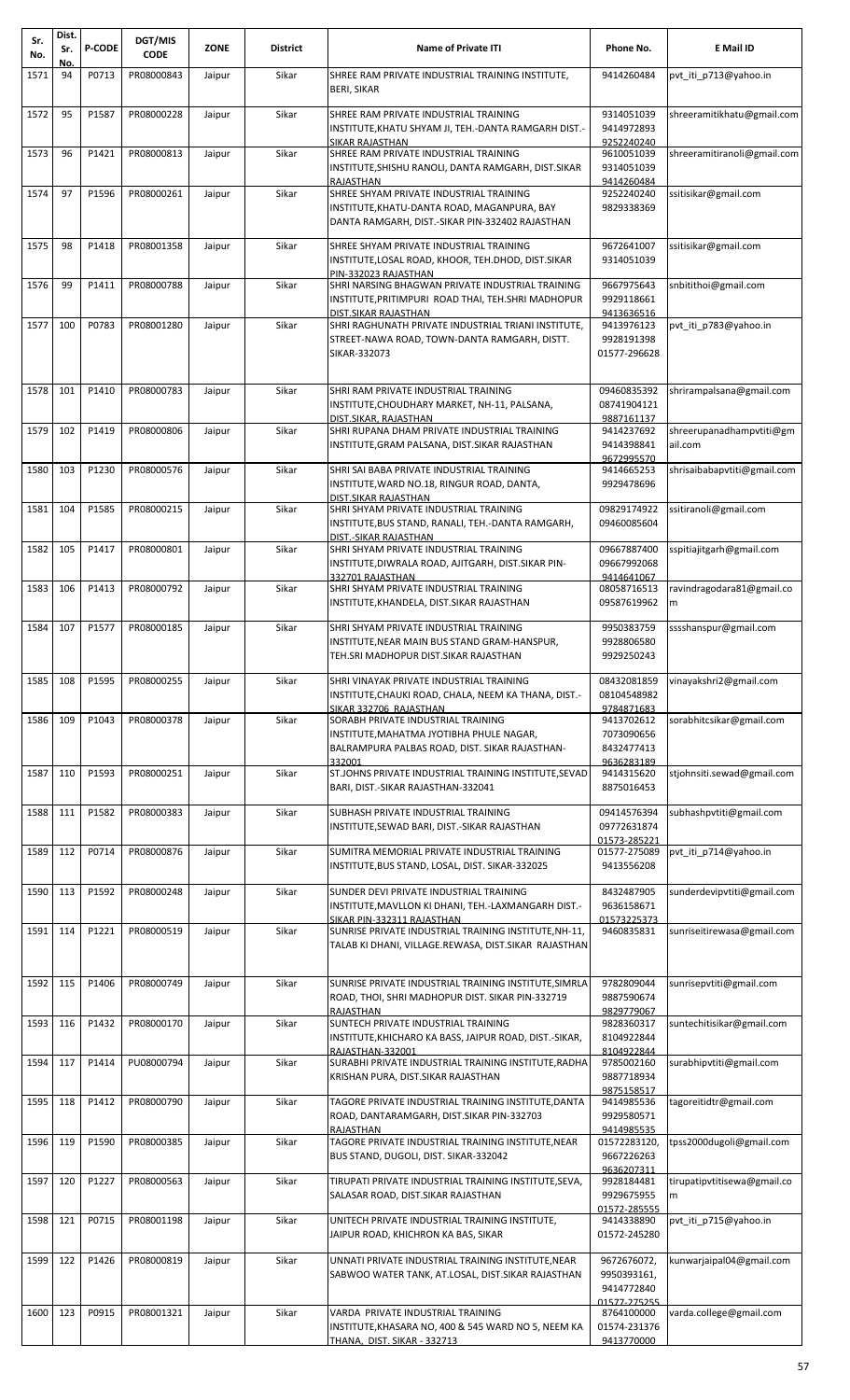| Sr.<br>No. | Dist.<br>Sr.   | <b>P-CODE</b> | DGT/MIS<br><b>CODE</b> | <b>ZONE</b> | <b>District</b> | <b>Name of Private ITI</b>                                                                                                                                              | Phone No.                                              | E Mail ID                              |
|------------|----------------|---------------|------------------------|-------------|-----------------|-------------------------------------------------------------------------------------------------------------------------------------------------------------------------|--------------------------------------------------------|----------------------------------------|
| 1601       | No.<br>124     | P0740         | PR08001325             | Jaipur      | Sikar           | VARDA PRIVATE INDUSTRIAL TRAINING INSTITUTE, KHASRA                                                                                                                     | 9413095000                                             | pvt_iti_p740@yahoo.in                  |
|            |                |               |                        |             |                 | NO.475,V & POST-CHALA,TESHIL-NEEM KA<br>THANA.DIST.SIKAR 332737                                                                                                         | 9829995992                                             |                                        |
| 1602       | 125            | P0716         | PR08000676             | Jaipur      | Sikar           | VEDANT PRIVATE INDUSTRIAL TRAINING INSTITUTE.,<br>JAIPUR ROAD, NEAR KRISHI UPAJ MANDI, SIKAR-332001                                                                     | 01572-246161<br>9414796627                             | pvt iti p716@yahoo.in                  |
| 1603       | 126            | P1589         | PR08000234             | Jaipur      | Sikar           | VEER TEJA PRIVATE INDUSTRIAL TRAINING INSTITUTE, SIKAR<br>ROAD, NEAR PETROL PUMP, KACHHAWA, DIST.-SIKAR<br>RAJASTHAN                                                    | 9982214075<br>7877230074<br>9982963356                 | vtkachwa@gmail.com                     |
| 1604       | 127            | P0808         | PR08001339             | Jaipur      | Sikar           | VEER TEJA PRIVATE INDUSTRIAL TRAINING<br>INSTITUTE,VILLAGE & POST, KHOOR, TEHSIL<br>DATARANGARH, DIST. SIKAR - 332023                                                   | 9929593577<br>9928598000                               | veertejapvtiti@gmail.com               |
| 1605       | 128            | P1409         | PU08000804             | Jaipur      | Sikar           | VICTORIA PRIVATE INDUSTRIAL TRAINING<br>INSTITUTE,PIPARALI ROAD, DIST. SIKAR RAJASTHAN-332001                                                                           | 8432070443<br>9351552307<br>9680789822                 | victoriant.school@gmail.com            |
| 1606       | 129            | P1408         | PR08000768             | Jaipur      | Sikar           | VINAYAK PRIVATE INDUSTRIAL TRAINING<br>INSTITUTE,VPO.SHAHPURA, DHOD, DIST.-SIKAR RAJASTHAN                                                                              | 9982066905,<br>9828512821<br>01570-287255              | itivinayak@gmail.com                   |
| 1607       | 130            | P1236         | PR08000722             | Jaipur      | Sikar           | VINAYAK PVT.INDUSTRIAL TRAINING<br>INSTITUTEVILL.KHOOR, TEH-DANTA-RAMGARH DIST.SIKAR<br>PIN-332023                                                                      | 9636318265<br>9783425007                               | vinayakiti8@gmail.com                  |
| 1608       | 131            | P1407         | PR08000752             | Jaipur      | Sikar           | VIVEKANAND PRIVATE INDUSTRIAL TRAINING                                                                                                                                  | 9460148959                                             | vpskuli@gmail.com                      |
| 1609       | 132            | P1044         | PR08000478             | Jaipur      | Sikar           | INSTITUTE, AT.KULI KHACHARIYAWAS, DIST.SIKAR PIN-<br>332710 RAJASTHAN<br>VIVEKANAND PRIVATE INDUSTRIAL TRAINING<br>INSTITUTE, HATHIDEH, V-JHALDI, TEHSIL. SHRI MADHOPUR | 9950109599<br>9929192913<br>9829409051<br>9799436556   | singhmahendar51@gmail.co<br>m          |
| 1610       | 133            | P0444         | PR08001147             | Jaipur      | Sikar           | DIST. SIKAR RAJASTHAN<br>YADUWANSI PRIVATE INDUSTRIAL TRAINING INSTITUTE,                                                                                               | 9928251236<br>9928470547                               | pvt iti p444@yahoo.in                  |
|            |                |               |                        |             |                 | NEAR BUS STAND, GRAM-HASAMPUR, TH. NEEM KA<br>THANA. (SIKAR) 332718                                                                                                     | 9928495676                                             |                                        |
| 1611       | 134            | P1612         | PU08001654             | Jaipur      | Sikar           | PARAM PRIVATE ITI, NARAYA KA BAS, VIA KHURI BARI<br>LAXMANGARH, DIST. SIKAR                                                                                             | 9667993901<br>9875288687                               | adeshmanu@gmail.com                    |
| 1612       | 135            | P1627         | PR08001701             | Jaipur      | Sikar           | TAGORE PRIVATE ITI, V.P.O. PANLAWA,<br>THALASEMANGARH, LACHHMANGARH, DIST. SIKAR                                                                                        | 7023070499<br>9772770760                               | tagorepvtiti1226@gmail.com             |
| 1613       | 136            | P1645         | PU08001721             | Jaipur      | Sikar           | BHAWANI NIKETAN PRIVATE ITI, BASANT VIHAR, DIST.                                                                                                                        | 01572-270964                                           | bhawaniniketaniti@gmail.co             |
| 1614       | 137            | P1659         | PR08001614             | Jaipur      | Sikar           | SIKAR<br>ADARSH PRIVATE ITI, NECHAWA, TEHSIL LAXMANGARH,                                                                                                                | 9413995499<br>01570-220407                             | adarashpvtiti@gmail.com                |
| 1615       | 138            | P1672         | PR08001618             | Jaipur      | Sikar           | DIST. SIKAR<br>BAL BHARTI PRIVATE ITI, VPO PALWAS, TEHSIL DHOD, DIST.                                                                                                   | 9772240283<br>9983779932                               | jmpl.sikar@gmail.com                   |
|            |                |               |                        |             |                 | <b>SIKAR</b>                                                                                                                                                            | 9983840400                                             |                                        |
| 1616       | 139            | P1687         | PU08001638             | Jaipur      | Sikar           | JAMNALAL BAJAJ PRIVATE ITI, PALWAS ROAD, DIST. SIKAR                                                                                                                    | 01572254821<br>9610004761                              | jamnalalbajajpvtitisikar@gma<br>il.com |
| 1617       | 140            | P1698         | PU08001620             | Jaipur      | Sikar           | BHARTIYA PRIVATE ITI, BHARTIYA COLONY, WARD NO. 20,<br>REENGUS, SRIMADHOPUR, DIST. SIKAR                                                                                | 01575-225001<br>9460638821                             | bhartiyaitireengus@gmail.co<br>m       |
| 1618       | 141            | P1706         | PR08001687             | Jaipur      | Sikar           | SHRI BABA KUSHLA PRIVATE ITI, NEAR AGARWAL PETROL<br>PUMP, KHETRI ROAD, PO MAONDA, KHURD, TEHSIL NEEM<br>KA THANA, DIST, SIKAR                                          | 9414037741<br>9928747142<br>9987199416                 | sbkpvtiti@gmail.com                    |
| 1619       | 142            | P1716         | PR08001658             | Jaipur      | Sikar           | RAJASTHAN PRIVATE ITI, VPO KHAIRWA LACHHAMAN<br>GARH, DIST. SIKAR                                                                                                       | 01573-258956<br>9829136578                             | rajasthanpvtiti@gmail.com              |
| 1620       | 143            | P1742         | PU08001742             | Jaipur      | Sikar           | SATYAM PRIVATE ITI, NEAR KHANDELWAL VAISHY DHAM<br>PALSANA ROAD KHANDELA (SIKAR), SIKAR, RAJASTHAN, PIN<br>CODE - 332709                                                | 8696931544<br>9983415342<br>9983090864                 | satyamitikhandela@gmail.co<br>m        |
| 1621       | 144            | P1773         | PR08001754             | Jaipur      | Sikar           | VIRENDRA PRIVATE ITI SIKAR VPO-BAGRI, TEH.-<br>LACHHMANGARH DISTT.-SIKAR(RAJ) 332311, RAJASTHAN                                                                         | 7690032342<br>8003031934                               | virendraitibagri@gmail.com             |
| 1622       | 145            | P1787         | PU08001755             | Jaipur      | Sikar           | BABA NARAYANDAS PRIVATE ITI SIKAR PLOT NO 206,<br>INDUSTRIAL AREA, NEEM KA THANA, DIST.                                                                                 | 9783350202<br>01574232858<br>9672988098                | ieds105@gmail.com                      |
| 1623       | 146            | P1840         |                        | Jaipur      | Sikar           | SIKAR.RAJASTHAN<br>SPARK PRIVATE ITI, RAMPURA ROAD, JAIPUR BIKANER BY<br>PASS, SIKAR-332001                                                                             | 9928008092<br>9982812070<br>9982278798                 | bableshbasant@gmail.com                |
| 1624       | 147            | P1841         |                        | Jaipur      | Sikar           | VATIKA PRIVATE ITI, SHAYAMPURA ROAD, SIKAR-                                                                                                                             | 9784383621                                             | vatikapvtiti@gmail.com                 |
| 1625       | 148            | P1842         |                        | Jaipur      | Sikar           | TAGORE PRIVATE ITI, VPO CHALA, DIST. SIKAR-332706                                                                                                                       | 9887502807<br>9829388511                               | tgischala@gmail.com                    |
| 1626       | 149            | P1843         |                        | Jaipur      | Sikar           | DHANWANTARI PRIVATE ITI, NEAR BALAJI MARBLE, NH-11,                                                                                                                     | 9829427178<br>9785440137<br>9799607101,                | 2016dhanwantari@gmail.co               |
|            |                |               |                        |             |                 | LAXMANGARH, DIST. SIKAR - 332311                                                                                                                                        | 9610367097                                             | m                                      |
| 1627       | 150            | P1844         |                        | Jaipur      | Sikar           | QUALITY PRIVATE ITI, F-51, JAIPUR ROAD, SIKAR - 332001                                                                                                                  | 9414119580<br>9414038891<br>9468619580<br>0157-2245180 | qualityitisikar@gmail.com              |
| 1628       | $\mathbf{1}$   | P0717         | PR08001207             | jodhpur     | Sirohi          | <b>DISTRICT- SIROHI</b><br>SHREE NATH PRIVATE INDUSTRIAL TRAINING INSTITUTE,                                                                                            | 02974-228482                                           | pvt_iti_p717@yahoo.in                  |
|            |                |               |                        |             |                 | 974/1, VILL. AMTHALA, THE. ABU ROAD, DISTT. SIROHI-<br>307510                                                                                                           |                                                        |                                        |
| 1629       | $\overline{2}$ | P1599         | PR08000381             | jodhpur     | Sirohi          | USB PRIVATE INDUSTRIAL TRAINING INSTITUTE, ABU<br>PALANPUR HIGHWAY VASADA, DIST.-SIROHI PIN-307026                                                                      | 9982261953,<br>09426033007                             | bhatib4u@yahoo.co.in                   |
| 1630       | 3              | P0718         | PR08000852             | jodhpur     | Sirohi          | RAJASTHAN<br>VISHVAKARMA KAUSHAL PRIVATE INDUSTRIAL TRAINING<br>INSTITUTE,VILL BARLUT, DISTT. SIROHI                                                                    | 02972-292069<br>9414545709                             | pvt_iti_p718@yahoo.in                  |
| 1631       | 4              | P1677         | PR08001646             | jodhpur     | Sirohi          | MADHAV PRIVATE ITI, MADHAV HILLS POST. BHARAJA,<br>OPP. BANAS RIVER BRIDGE TOLL NH-14, ABU ROAD, DIST.<br>SIROHI                                                        | 8875028991<br>8875028996<br>9672722999                 | madhavuniversity@gmail.co<br>m         |
| 1632       | $\mathbf{1}$   | P0803         | PR08001341             | Ajmer       | Tonk            | <b>DISTRICT- TONK</b><br>ADARSH PRIVATE INDUSTRIAL TRAINING INSTITUTE,CISF<br>LINK ROAD, DEOLI, DIST.-TONK - 304804                                                     | 9414259873<br>9414939538<br>01434219900                | mohitagrawal40@gmail.com               |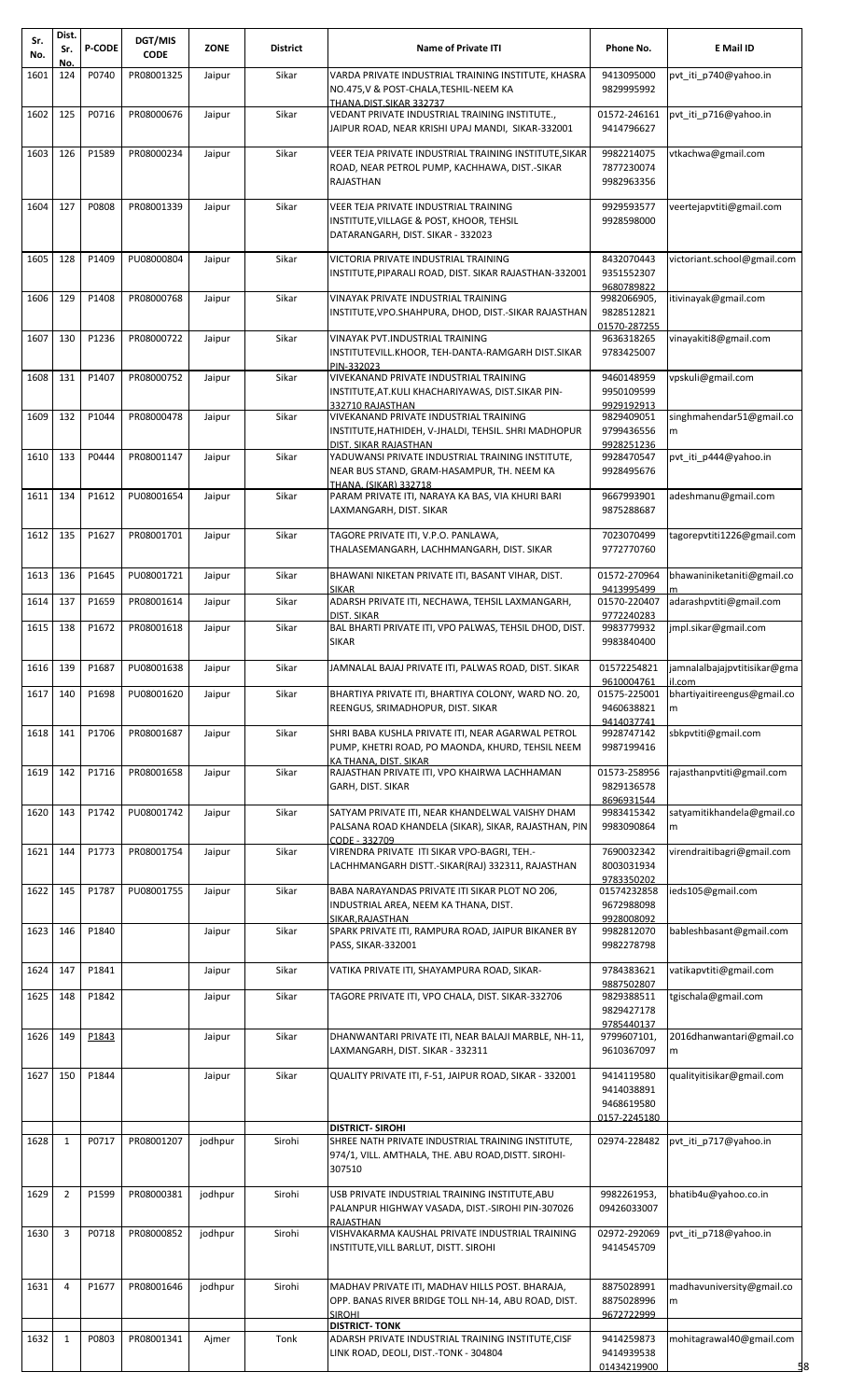| Sr.<br>No. | Dist.<br>Sr.   | <b>P-CODE</b> | DGT/MIS<br><b>CODE</b> | <b>ZONE</b> | District | <b>Name of Private ITI</b>                                                                                                                                     | Phone No.                                              | E Mail ID                      |
|------------|----------------|---------------|------------------------|-------------|----------|----------------------------------------------------------------------------------------------------------------------------------------------------------------|--------------------------------------------------------|--------------------------------|
| 1633       | No.<br>2       | P1602         | PR08000186             | Ajmer       | Tonk     | AMAN PRIVATE INDUSTRIAL TRAINING INSTITUTE,NEAR BY<br>MAZIAD PACHBATI, DIST. TONK RAJASTHAN                                                                    | 9461627961,<br>92697145647<br>9461817373               | drvinodguptatonk@yahoo.co<br>m |
| 1634       | 3              | P1444         | PR08000781             | Ajmer       | Tonk     | BALAJI PRIVATE INDUSTRIAL TRAINING<br>INSTITUTE, SITUATED AT BANSTALI MORE ROOPWAS,<br>NEWAI. DIST.TONK RAJASTHAN                                              | 9667371432<br>01438-223994                             | balajiitinewai@gmail.com       |
| 1635       | 4              | P1240         | PR08000508             | Ajmer       | Tonk     | BHUNESHWARI PRIVATE INDUSTRIAL TRAINING<br>INSTITUTE, SWARNA DURGA MANDIR KE PASS, ANAND<br>VIHAR COLONY, NH-12, KOTA ROAD, DIST.TONK PIN-<br>304001 RAJASTHAN | 9414257807,<br>9166583713                              | bhuneshwariiti@gmail.com       |
| 1636       | 5              | P1245         | PR08000588             | Ajmer       | Tonk     | BKLG PRIVATE INDUSTRIAL TRAINING INSTITUTE, H.H.<br>COLONY, BAMBOR ROAD, TEH.-TONK, DIST.-TONK PIN-<br>304001 RAJASTHAN                                        | 01432-243662<br>9413381555<br>9460567312               | bklgititonk@rediffmail.com     |
| 1637       | 6              | P0722         | PR08000609             | Ajmer       | Tonk     | DESRAJ PRIVATE INDUSTRIAL TRAINING INSTITUTE, NEAR<br>PETROL PUMP, OPPOSITE AUTOMOBILE MARKET, JAMAT<br>NIWAI, DISTT. TONK                                     | 9460475433<br>9887433778<br>9929501961                 | pvt_iti_p722@yahoo.in          |
| 1638       | $\overline{7}$ | P0723         | PR08001219             | Ajmer       | Tonk     | GLOBAL PRIVATE INDUSTRIAL TRAINING INSTITUTE,<br>ALIGARH, TEH. UNIARA, DISTT. TONK-3040213                                                                     | 9414234885<br>9414287450                               | pvt_iti_p723@yahoo.in          |
| 1639       | 8              | P0302         | PR08000397             | Ajmer       | Tonk     | INDIAN INSTITUTE OF PRIVATE INDUSTRIAL TRAINING<br>INSTITUTE, JAIPUR ROAD, NEAR VANSTHALI TURN, TEH-<br>NIWAI, (TONK)                                          | 9414261759<br>9314073158                               | pvt iti p302@yahoo.in          |
| 1640       | 9              | P0748         | PR08000880             | Ajmer       | Tonk     | J.I.T.S. PRIVATE INDUSTRIAL TRAINING INSTITUTE. BOX NO-<br>20, MEDI CITY, N.H.-12, JAIPUR ROAD, Deoli DIST-TONK -<br>304804                                    | 01434-232585<br>9414045550<br>9251479814               | pvt iti p748@yahoo.in          |
| 1641       | 10             | P0724         | PR08000678             | Ajmer       | Tonk     | KARNI PRIVATE INDUSTRIAL TRAINING INSTITUTE, NEAR<br>BUS STAND, NAWAB PURA ROAD, ALIGARH TEH. UNIYARA,<br>DIST. TONK                                           | 9799160467<br>9414300367                               | pvt iti p724@yahoo.in          |
| 1642       | 11             | P0303         | PR08000387             | Ajmer       | Tonk     | M.R.C. INTERNATIONAL PRIVATE INDUSTRIAL TRAINING<br>INSTITUTE, MALPURA (TONK)                                                                                  | 9772106603<br>8239890437                               | pvt iti p303@yahoo.in          |
| 1643       | 12             | P0725         | PR08001225             | Ajmer       | Tonk     | MAA JAGDAMBA PRIVATE INDUSTRIAL TRAINING<br>INSTITUTE, GARH UNIYARA, TEH. UNIYARA, DISTT. TONK-<br>304024                                                      | 9414553851<br>9667355897<br>9783911763                 | pvt_iti_p725@yahoo.in          |
| 1644       | 13             | P1603         | PR08000191             | Ajmer       | Tonk     | MADHAV PRIVATE INDUSTRIAL TRAINING INSTITUTE,62,<br>ADARSH NAGAR (OPP. PANDUSHILA) MALPURA,<br>DIST.TONK RAJASTHAN                                             | 9799878048<br>9828700847<br>9829970082                 | madhaviti2014@gmail.com        |
| 1645       | 14             | P1045         | PR08000481             | Ajmer       | Tonk     | NEW DESHRAJ NAVJEEVAN PRIVATE INDUSTRIAL TRAINING<br>INSTITUTE, TEHSIL. NEWAI, DIST. TONK RAJASTHAN-304021                                                     | 9672978403,<br>9887433778                              | ndnitinewaip1045@gmail.co<br>m |
| 1646       | 15             | P1604         | PR08000252             | Ajmer       | Tonk     | NEW SARASWATI PRIVATE INDUSTRIAL TRAINING<br>INSTITUTE, BEHIND GANESH MANDIR, BAMBER ROAD, DIST.<br>TONK RAJASTHAN                                             | 01438-222522<br>9414681769,<br>9887786014              | ssss tonk@rediffmail.com       |
| 1647       | 16             | P0726         | PR08001222             | Ajmer       | Tonk     | RAHUL PRIVATE INDUSTRIAL TRAINING INSTITUTE, PHAGI<br>HOUSE, DEOLI ROAD, TONK-304001                                                                           | 01432253188<br>9414348188                              | pvt_iti_p726@yahoo.in          |
| 1648       | 17             | P1239         | PR08001361             | Ajmer       | Tonk     | RISE PRIVATE INDUSTRIAL TRAINING INSTITUTE, HANUMAN<br>MANDIR KE PASS SITAPURA ROAD AWAN, TEHSIL.DUNI,<br>DIST.TONK PIN-304802 RAJASTHAN                       | 7737548188<br>09799160467,<br>09667802770              | rise506iti@gmail.com           |
| 1649       | 18             | P1242         | PR08000520             | Ajmer       | Tonk     | SAINT JOSEPH PRIVATE INDUSTRIAL TRAINING<br>INSTITUTE, VILLAGE. BICHHARAS, DIET ROAD, DIST. TONK<br>RAJASTHAN                                                  | 9829225109,<br>9269906558<br>01432-686991              | info@saintjosephtonk.com       |
| 1650       | 19             | P0936         | PR08000346             | Ajmer       | Tonk     | SANSKAR PRIVATE INDUSTRIAL TRAINING INSTITUTE, NH-<br>12, SIROHI, DEOLI, DIST. TONK - 304803                                                                   | 9414029027,<br>9214990381,<br>01434232581              | sanskar itc@yahoo.co.in        |
| 1651       | 20             | P0300         | PR08000001             | Ajmer       | Tonk     | SANSKAR PRIVATE INDUSTRIAL TRAINING INSTITUTE,<br>GANESH ROAD, KEER MOHALLA, DEVLI (TONK)                                                                      | 01434-219402<br>9414029027<br>9214990381               | pvt iti p300@yahoo.in          |
| 1652       | 21             | P1238         | PR08000504             | Ajmer       | Tonk     | SANSKAR PRIVATE INDUSTRIAL TRAINING INSTITUTE, NEAR<br>132KVA GSS MALPURA ROAD RATWAI CROSSING, TEHSIL-<br>TODARAISINGH, DIST.TONK PIN-304505 RAJASTHAN        | 9928719751,<br>7737819334                              | sanskarititoda@gmail.com       |
| 1653       | 22             | P1243         | PR08000545             | Ajmer       | Tonk     | SANSKAR PRIVATE INDUSTRIAL TRAINING INSTITUTE, NEAR<br>POLICE STATION, TONK ROAD, NAGAR FORT, DIST.TONK<br><b>RAJASTHAN</b>                                    | 9694998850,<br>9001320181                              | sanskaritinagar@gmail.com      |
| 1654       | 23             | P0301         | PR08000016             | Ajmer       | Tonk     | SARASWATI PRIVATE INDUSTRIAL TRAINING INSTITUTE,<br>VILLAGE POST JUGALPURA, THE.-NIWAI (TONK)                                                                  | 01438-222839<br>9460567312<br>9413381555               | pvt iti p301@yahoo.in          |
| 1655       | 24             | P0727         | PR08000874             | Ajmer       | Tonk     | SARSWATI PRIVATE INDUSTRIAL TRAINING<br>INSTITUTE, JAIPUR ROAD, MALPURA, DISTT. TONK-304502                                                                    | 01432-245369<br>9414249016<br>9460567312<br>9413381555 | pvt_iti_p727@yahoo.in          |
| 1656       | 25             | P0878         | PR08000345             | Ajmer       | Tonk     | SEVANAND PRIVATE INDUSTRIAL TRAINING<br>INSTITUTE, BANSTHALI MODE NEAR TALAI KE BALAJI,<br>ROOPWAS. NEWAI. DISTT. TONK-304021                                  | 9414721016<br>9929143030<br>01438-224241               | swamisevananditi@gmail.co<br>m |
| 1657       | 26             | P0728         | PR08000673             | Ajmer       | Tonk     | SHAIL PRIVATE INDUSTRIAL TRAINING INSTITUTE, NEAR BYE<br>PASS, TONK                                                                                            | 01432-260164<br>8058555888<br>9829120372               | pvt iti p728@yahoo.in<br>59    |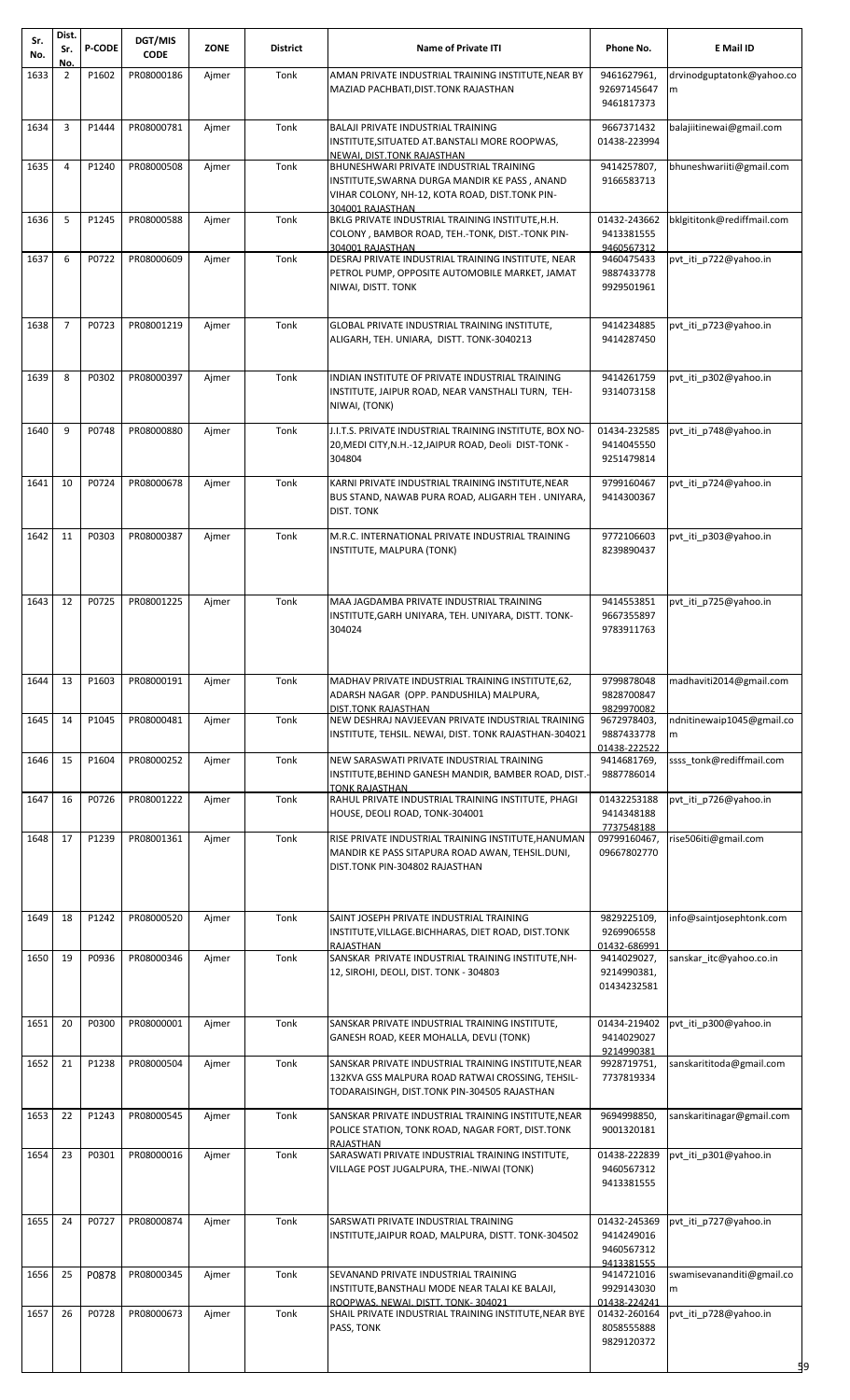| Sr.<br>No. | Dist.<br>Sr.   | <b>P-CODE</b> | <b>DGT/MIS</b><br><b>CODE</b> | <b>ZONE</b> | <b>District</b> | <b>Name of Private ITI</b>                                                                                                                                             | Phone No.                                               | E Mail ID                          |
|------------|----------------|---------------|-------------------------------|-------------|-----------------|------------------------------------------------------------------------------------------------------------------------------------------------------------------------|---------------------------------------------------------|------------------------------------|
| 1658       | No.<br>27      | P0729         | PR08000625                    | Ajmer       | Tonk            | SHIV PRIVATE INDUSTRIAL TRAINING INSTITUTE, DAK<br>BANGLA KE PICHHE, ALIGARH, DISTT. TONK                                                                              | 01432-245385<br>9887716014<br>9414681769                | pvt_iti_p729@yahoo.in              |
| 1659       | 28             | P0730         | PR08000623                    | Ajmer       | Tonk            | SHIV PRIVATE INDUSTRIAL TRAINING INSTITUTE, JAIPUR-<br>KOTA ROAD, TONK-304001                                                                                          | 01432-245369<br>9772728847                              | pvt iti p730@yahoo.in              |
| 1660       | 29             | P1241         | PR08000529                    | Ajmer       | Tonk            | SHIV PRIVATE INDUSTRIAL TRAINING INSTITUTE, MISHRA<br>COLONY, NH-12, NEAR SDM COURT, NEWAI, DIST.TONK                                                                  | 9571814738,<br>8058285270                               | directorshivpvtiti14@gmail.c<br>om |
| 1661       | 30             | P0814         | PR08001304                    | Ajmer       | Tonk            | RAJASTHAN<br>SHREE GOVIND DEV PRIVATE INDUSTRIAL TRAINING<br>INSTITUTE, PLOT NO. 17,18,26L,27 RAMKRISHN NAGAR,<br>NEAR NEHRU CILLEGE, IN FRONT OF STADIUM, TONK -      | 01438224041<br>9414250461<br>9214088200<br>01432-247414 | shreegovinddeviti@gmail.co<br>m    |
| 1662       | 31             | P0731         | PR08001178                    | Ajmer       | Tonk            | 304001<br>SHREE SEVANAND PRIVATE INDUSTRIAL TRAINING<br>INSTITUTE, VIKASH COLONI, STATION ROAD, NEWAI, DISTT.<br>TONK-304021                                           | 01438224240<br>9414721016<br>9929143030                 | pvt iti p731@yahoo.in              |
| 1663       | 32             | P1244         | PR08000572                    | Ajmer       | Tonk            | SWASTHYA KALYAN PRIVATE INDUSTRIAL TRAINING<br>INSTITUTE, VILLAGE WAZEERPURA, DIET ROAD, DIST. TONK                                                                    | 9414071676,<br>01412573934<br>9269332200                | swasthyajp1@gmail.com              |
| 1664       | 33             | P0732         | PR08001217                    | Ajmer       | Tonk            | PIN-304001 RAJASTHAN<br>VINAYAK PRIVATE INDUSTRIAL TRAINING INSTITUTE, OPP.<br>VETERINARY HOSPITAL, TONK ROAD, NEWAI, DISTT. TONK-<br>304021                           | 9413213552                                              | pvt iti p732@yahoo.in              |
| 1665       | 34             | P1691         | PU08001683                    | Ajmer       | Tonk            | SHREE TEJA PRIVATE ITI, KHASARA NO. 2448/2, PEEPLU,<br><b>DIST. TONK</b>                                                                                               | 01435-278222<br>9414319102<br>9509725184                | shreetejaiti@gmail.com             |
| 1666       | 35             | P1098         | PR08000524                    | Ajmer       | Tonk            | SHRI PATI PRIVATE ITI, PIRU JI ROAD, VILLAGE & POST<br>PALAI, TEHSIL UNIYARA, DIST.TONK RAJASTHAN-323802                                                               | 9001231002,<br>9784441234                               | shripatiitidei@gmail.com           |
| 1667       | 36             | P1732         | PU08001786                    | Ajmer       | Tonk            | SHREE JI PVT. ITI, NEAR EYE HOSPITAL DUDU ROAD<br>MALPURA, DIST. TONK - 304502                                                                                         | 9829392466<br>7014411789                                | shreejiiti@gmail.com               |
| 1668       | 37             | P1733         | PU08001789                    | Ajmer       | Tonk            | GURUKRIPA PVT ITI, NEAR RANI LAXMI BAI KANYA<br>MAHAVIDYALAYA KHANNDEWAT ROAD, NEWAI TONK -                                                                            | 9214571008<br>9887483033                                | gurukripapvtitinewai@gmail.<br>com |
| 1669       | 38             | P1744         | PU08001744                    | Ajmer       | Tonk            | 304021<br>MISSION PRIVATE ITI TONK 04 VIKASH COLONY STATION<br>ROAD, NEWAI, RAJASTHAN                                                                                  | 9887454075<br>9413854867<br>8058714704                  | mitinewai@gmail.com                |
| 1670       | 39             | P1748         | PR08001748                    | Ajmer       | Tonk            | THE DESHRAJ PVT.ITI, BEHIND NEW POLICE STATION,<br>MURALI VIHAR COLONY, NEWAI, TONK, Rajasthan-                                                                        | 9887433778<br>9680352528                                | ditinewai@gmail.com                |
| 1671       | 40             | P1749         | PU08001749                    | Ajmer       | Tonk            | 304021<br>RNT PRIVATE INDUSTRIAL TRAINING INSTITUTE TONK<br>NEWAI, RAJASTHAN-304021                                                                                    | 9887002900<br>9414642636                                | rajeev.tilotia@gmail.com           |
| 1672       | 41             | P1756         | PU08001792                    | Ajmer       | Tonk            | SEVANAND PVT. ITI, NEAR SAWAI MADHOPUR CHOURAHA,<br>OVER BRIDGE, TONK-304001                                                                                           | 9462620417                                              | SEVAITITONK@GMAIL.COM              |
| 1673       | 42             | P1791         | PU08001773                    | Ajmer       | Tonk            | MAA AMBIKA PRIVATE ITI TONK NEAR KARYAKARTA<br>COLONY, MOTIBAGH ROAD, TONK, DISTT. -<br><b>TONK.RAJASTHAN</b>                                                          |                                                         | maaambikaititonk@gmail.co<br>m     |
| 1674       | 43             | P1792         | PU08001772                    | Ajmer       | Tonk            | HARSAL PRIVATE ITI TONK PARAMANAND COLONY, SADAR<br>THANA KE SAMANE, CHOUDHARY PRATROL PUMP KE PAS,<br><b>TONK.RAJASTHAN</b>                                           | 9269133584<br>7737391559<br>9460719383                  | harsalpytiti@gmail.com             |
| 1675       | 44             | P1809         | PU08001821                    | Ajmer       | Tonk            | RADHIKA PRIVATE ITI, AMBARI ROAD, DOONI, DIST. TONK                                                                                                                    | 01434235986<br>7023275518<br>8560900316                 | radhikapvtiti@gmail.com            |
| 1676       | 45             | P1810         | PR08001820                    | Ajmer       | Tonk            | SEVANAND PRIVATE ITI, VILLAGE POST PEEPLU, DIST. TONK                                                                                                                  | 9414841742<br>9929143030                                | sanskarniwai@gmail.com             |
| 1677       | 46             | P1811         | PU08001823                    | Ajmer       | Tonk            | SHRI SAI BABA PRIVATE ITI, BAMBOR GATE JAIPUR ROAD, TONK                                                                                                               | 01432243788<br>9950437137<br>9782142705                 | ssbititonk1432@gmail.com           |
| 1678       | 47             | P1845         |                               | Ajmer       | Tonk            | RAJNISH PRIVATE ITI, NEAR AMAR GARDEN, UNIARA, DIST.<br><b>TONK</b>                                                                                                    | 01436265301<br>8079049914<br>9460133190                 | itirajnish@rediffmail.com          |
|            |                |               |                               |             |                 | <b>DISTRICT- UDAIPUR</b>                                                                                                                                               |                                                         |                                    |
| 1679       | $\mathbf{1}$   | P0795         | PR08001337                    | Udaipur     | Udaipur         | ARIHANT PRIVATE ITI, BHATEWAR ROAD, VALLABHNAGAR,<br>DIST. UDAIPUR - 313601                                                                                            | 9829908098<br>9602339737                                | arihantiti2013@gmail.com           |
| 1680       | $\overline{2}$ | P1046         | PR08001380                    | Udaipur     | Udaipur         | INSTITUTE OF HOTEL MANAGEMENT, CATERING &<br>TOURISM PRIVATE INDUSTRIAL TRAINING INSTITUTE, 413-<br>417, SETH JI KI KUNDAL, BALICHA, GIRVA, DIST. UDAIPUR<br>RAJASTHAN | 09414245214,<br>0294-5120808                            | ihmudr@gmail.com                   |
| 1681       | 3              | P0991         | PR08001394                    | Udaipur     | Udaipur         | J.R. PRIVATE INDUSTRIAL TRAINING INSTITUTE, MELA<br><b>GROUND, JHADOL, DISTT. UDAIPUR</b>                                                                              | 9414829642,<br>0294-2411165                             | jhadolrbks1@rediffmail.com         |
| 1682       | $\overline{4}$ | P0514         | PR08001327                    | Udaipur     | Udaipur         | JATIN PRIVATE INDUSTRIAL TRAINING INSTITUTE, 12,<br>COMMERCIAL COMPLEX, IN FRONT OF NAVNEET MOTORS,<br>MEWAR INDUSTRIAL AREA, UDAIPUR-313003                           | 0294-2492893<br>2492171<br>2462024<br>9414156423        | pvt iti p514@yahoo.in              |
| 1683       | 5              | P1446         | PR08000775                    | Udaipur     | Udaipur         | MEWAR PRIVATE INDUSTRIAL TRAINING INSTITUTE, NEAR<br>RAILWAY STATION CROSSING PALANA ROAD, MAVLI,                                                                      | 9982017014,<br>09549791111                              | mewariti@gmail.com                 |
| 1684       | 6              | P1606         | PR08001544                    | Udaipur     | Udaipur         | TEH.MAVLI. DIST.UDAIPUR RAJASTHAN<br>MOHIT PRIVATE INDUSTRIAL TRAINING INSTITUTE, NEAR<br>MM COURT BHINDAR, TEH.BALLABH NAGAR,<br>DIST.UDAIPUR RAJASTHAN               | 9828878032<br>9672999942,<br>9982017014                 | mohititi86@gmail.com               |
| 1685       | 7              | P0816         | PR08001319                    | Udaipur     | Udaipur         | NEW JATIN PRIVATE INDUSTRIAL TRAINING INSTITUTE, 253,<br>EKLING PURA, NEAR ARAVALI COLLEGE, DIST. UDAIPUR -<br>313003                                                  | 9414156423<br>9460311875<br>0294-2492893<br>2492171     | newjatinpvtiti@gmail.com           |
| 1686       | 8              | P1607         | PR08001505                    | Udaipur     | Udaipur         | RISHI PRIVATE INDUSTRIAL TRAINING INSTITUTE. BEHIND<br>PATWAR MANDAL, DEBARI, DIST.-UDAIPUR-313001<br>RAJASTHAN                                                        | 0294-2650103<br>9610696870,<br>0294-2471442             | rishiiti2014@gmail.com             |
| 1687       | 9              | P1605         | PR08001513                    | Udaipur     | Udaipur         | SANWARIYA JI PRIVATE INDUSTRIAL TRAINING<br>INSTITUTE, UDAIPUR ROAD, TEH.MAWALI, DIST.UDAIPUR<br>RAJASTHAN                                                             | 9929118661,<br>9667975643<br>9694292076                 | sawriyaiti@yahoo.com<br>60         |